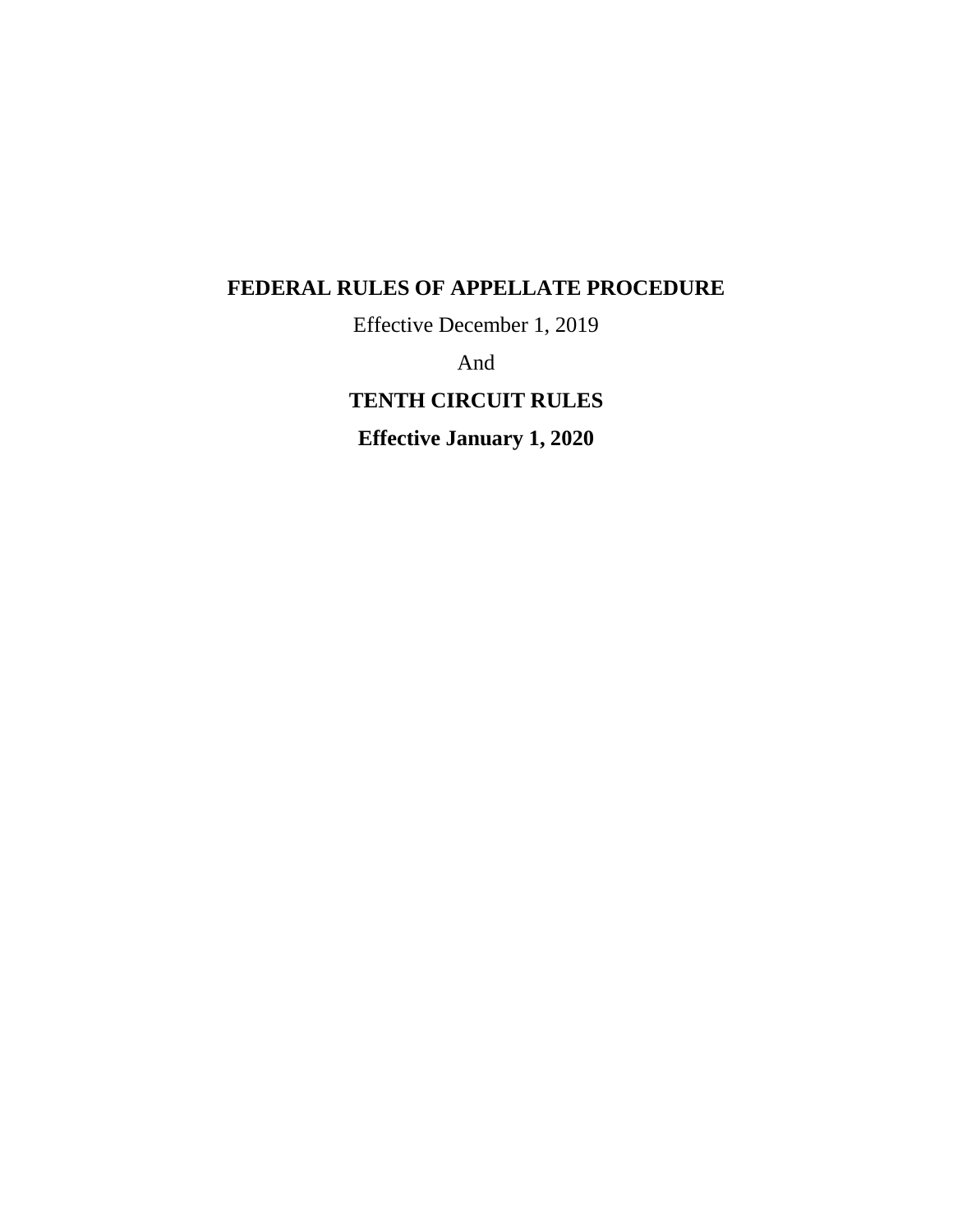| 1.1 |                                                                             |
|-----|-----------------------------------------------------------------------------|
| 1.2 |                                                                             |
| 1.3 |                                                                             |
| 1.4 |                                                                             |
| 1.5 |                                                                             |
|     |                                                                             |
|     |                                                                             |
| 2.1 |                                                                             |
|     | TITLE II. APPEAL FROM A JUDGMENT OR ORDER OF A DISTRICT                     |
|     |                                                                             |
|     |                                                                             |
|     |                                                                             |
| 3.1 |                                                                             |
| 3.2 |                                                                             |
| 3.3 |                                                                             |
| 3.4 |                                                                             |
|     | Fed. R. App. P. Rule 3.1. Appeal from a Judgment of a Magistrate Judge in a |
|     |                                                                             |
|     |                                                                             |
|     |                                                                             |
| 5.1 |                                                                             |
|     | Fed. R. App. P. Rule 5.1. Appeal by Leave under 28 U.S.C. § 636(c)(5)17     |
|     |                                                                             |
|     |                                                                             |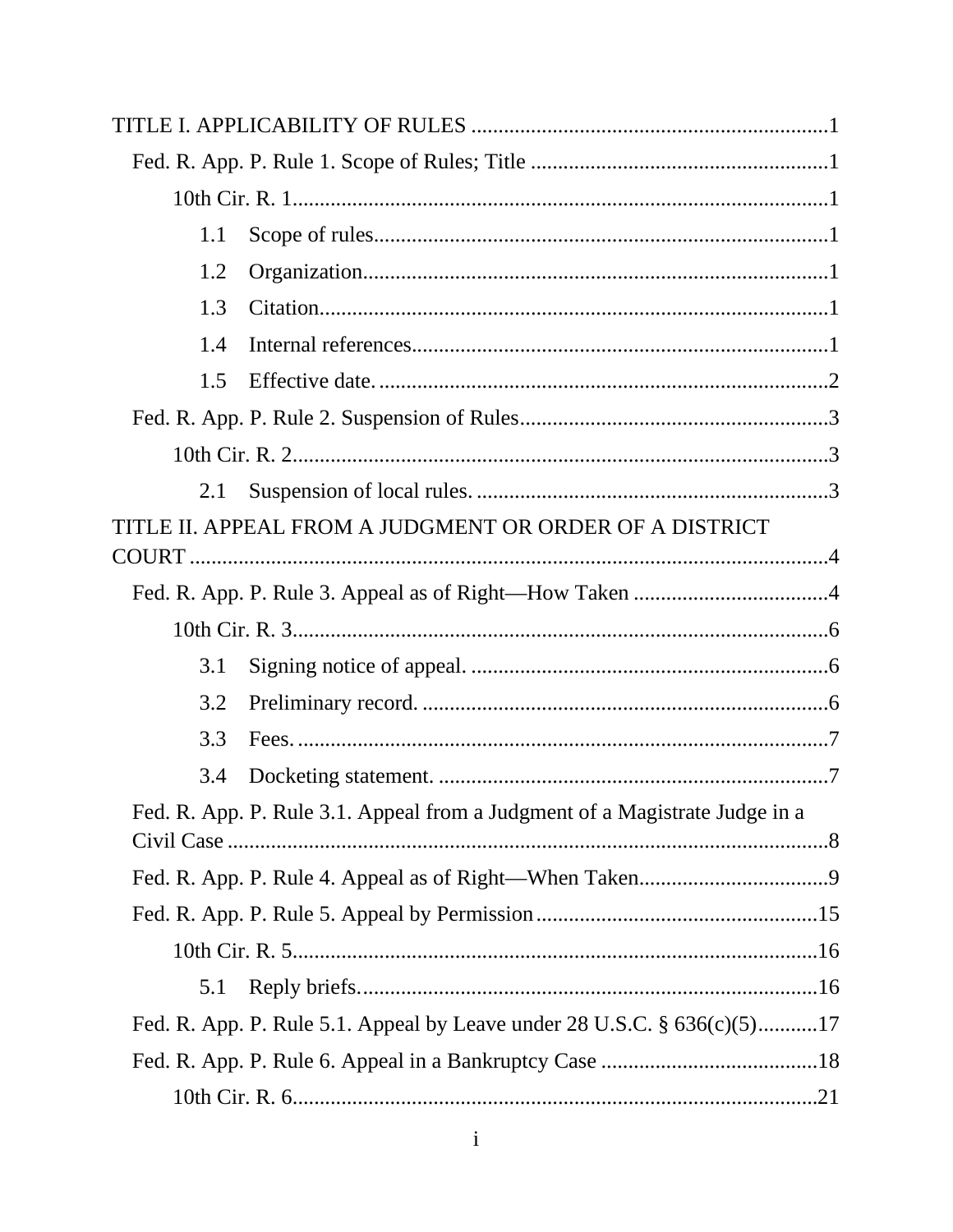| 6.1  |                                                                              |  |
|------|------------------------------------------------------------------------------|--|
|      | Fed. R. App. P. Rule 7. Bond for Costs on Appeal in a Civil Case22           |  |
|      |                                                                              |  |
|      |                                                                              |  |
| 8.1  |                                                                              |  |
| 8.2  |                                                                              |  |
| 8.3  |                                                                              |  |
|      |                                                                              |  |
|      |                                                                              |  |
| 9.1  |                                                                              |  |
| 9.2  |                                                                              |  |
| 9.3  |                                                                              |  |
| 9.6  |                                                                              |  |
|      |                                                                              |  |
|      |                                                                              |  |
| 10.1 |                                                                              |  |
| 10.2 |                                                                              |  |
| 10.3 |                                                                              |  |
| 10.4 |                                                                              |  |
|      |                                                                              |  |
|      |                                                                              |  |
| 11.1 | Record retained in district court (appendix filed)39                         |  |
| 11.2 | Record transmitted to court of appeals (when required). 39                   |  |
|      |                                                                              |  |
|      | Fed. R. App. P. Rule 12. Docketing the Appeal; Filing a Representation       |  |
|      | Fed. R. App. P. Rule 12.1. Remand After an Indicative Ruling by the District |  |
|      | Court on a Motion for Relief That Is Barred by a Pending Appeal42            |  |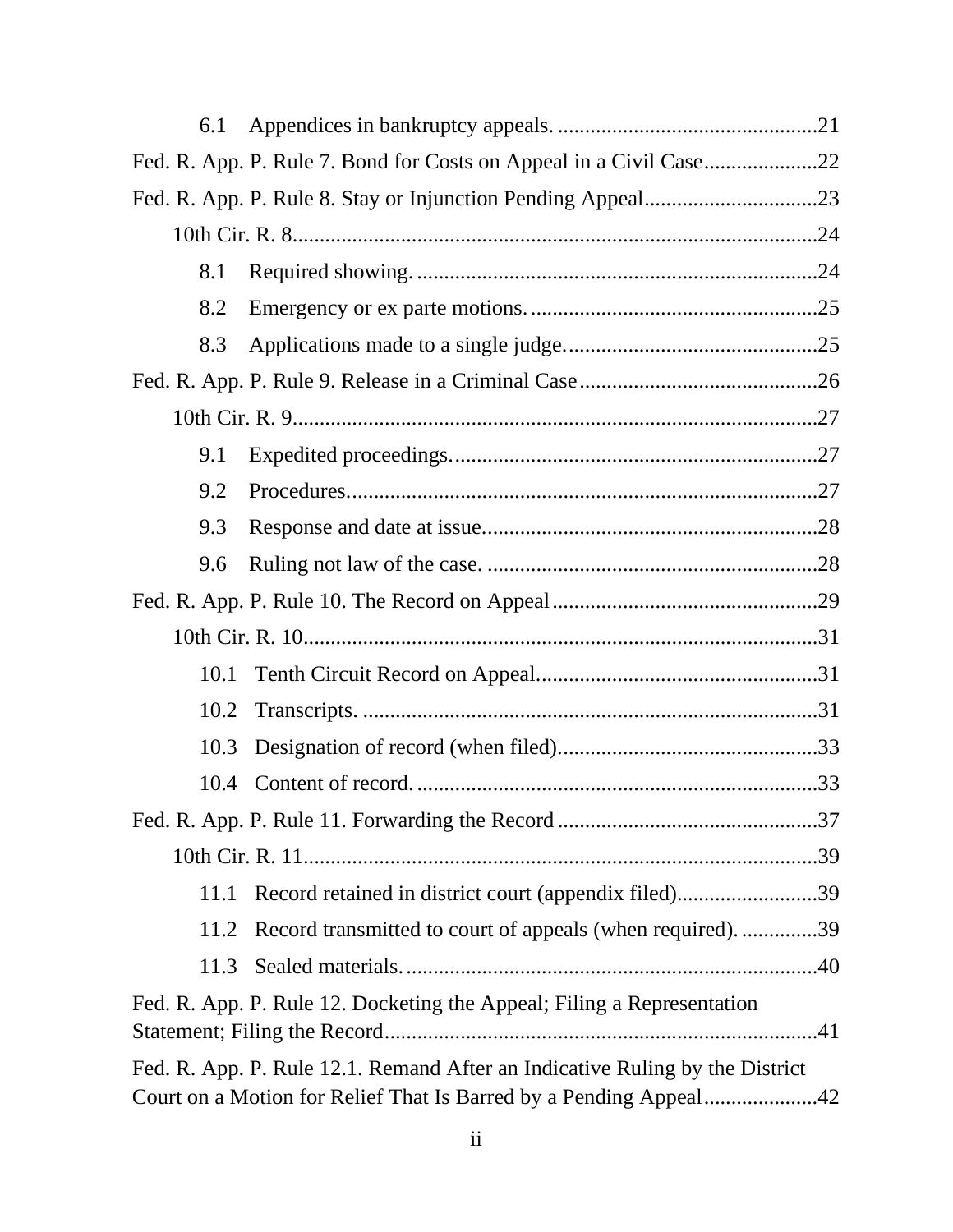| TITLE III. APPEALS FROM THE UNITED STATES TAX COURT 43                                                      |  |
|-------------------------------------------------------------------------------------------------------------|--|
|                                                                                                             |  |
| Fed. R. App. P. Rule 14. Applicability of Other Rules to Appeals from the Tax                               |  |
|                                                                                                             |  |
|                                                                                                             |  |
|                                                                                                             |  |
| TITLE IV. REVIEW OR ENFORCEMENT OF AN ORDER OF AN<br>ADMINISTRATIVE AGENCY, BOARD, COMMISSION, OR OFFICER46 |  |
| Fed. R. App. P. Rule 15. Review or Enforcement of an Agency Order—How                                       |  |
|                                                                                                             |  |
| 15.1                                                                                                        |  |
|                                                                                                             |  |
| 15.3                                                                                                        |  |
| 15.4                                                                                                        |  |
| Fed. R. App. P. Rule 15.1. Briefs and Oral Argument in a National Labor                                     |  |
| Fed. R. App. P. Rule 16. The Record on Review or Enforcement 50                                             |  |
|                                                                                                             |  |
|                                                                                                             |  |
| 17.1                                                                                                        |  |
|                                                                                                             |  |
|                                                                                                             |  |
|                                                                                                             |  |
|                                                                                                             |  |
| Fed. R. App. P. Rule 19. Settlement of a Judgment Enforcing an Agency Order                                 |  |
| Fed. R. App. P. Rule 20. Applicability of Rules to the Review or Enforcement of                             |  |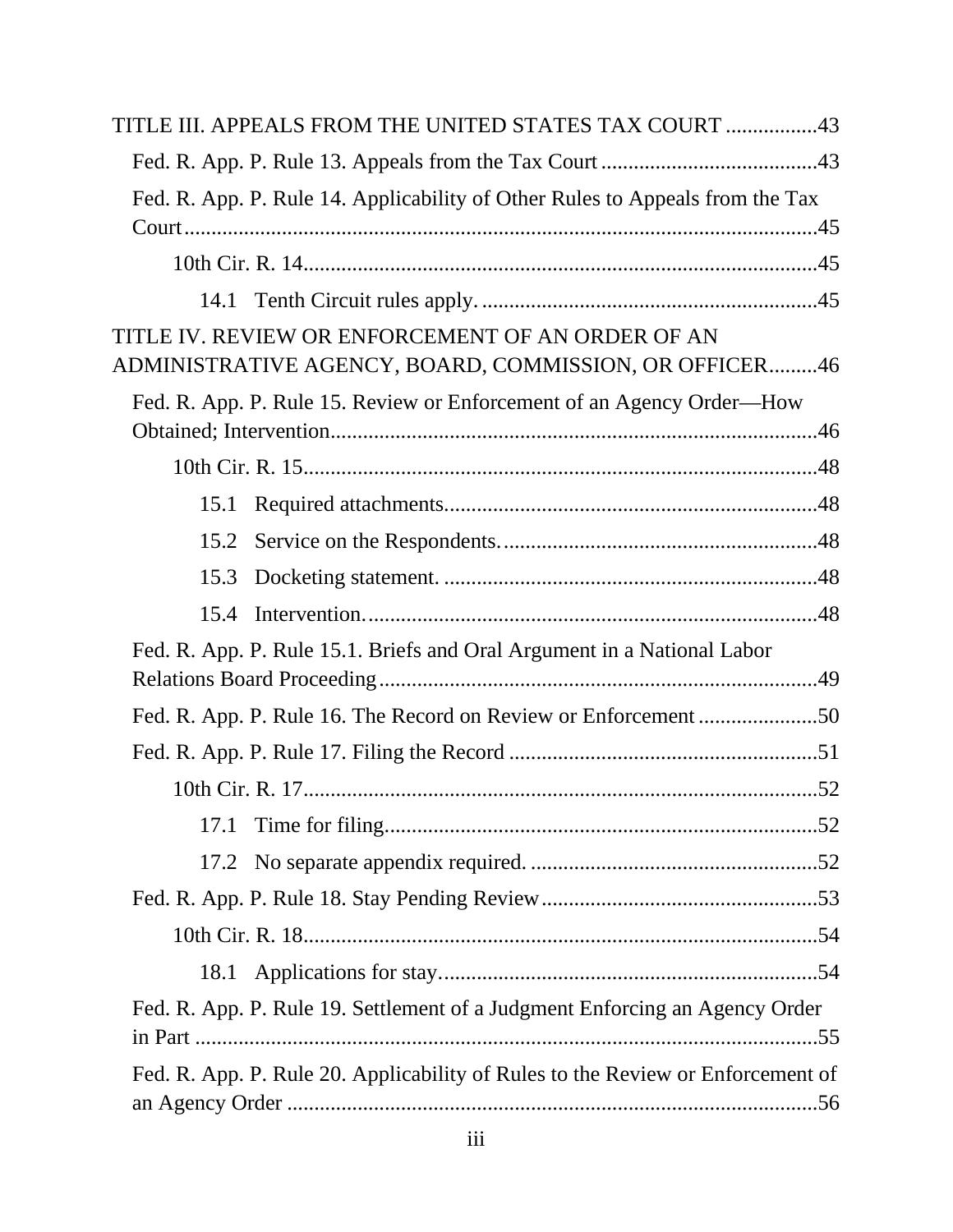|      | Fed. R. App. P. Rule 21. Writs of Mandamus and Prohibition, and Other        |  |  |
|------|------------------------------------------------------------------------------|--|--|
|      |                                                                              |  |  |
|      |                                                                              |  |  |
|      |                                                                              |  |  |
|      | TITLE VI. HABEAS CORPUS; PROCEEDINGS IN FORMA PAUPERIS 59                    |  |  |
|      | Fed. R. App. P. Rule 22. Habeas Corpus and Section 2255 Proceedings 59       |  |  |
|      |                                                                              |  |  |
|      |                                                                              |  |  |
|      |                                                                              |  |  |
|      |                                                                              |  |  |
|      | Fed. R. App. P. Rule 23. Custody or Release of a Prisoner in a Habeas Corpus |  |  |
|      |                                                                              |  |  |
|      |                                                                              |  |  |
|      |                                                                              |  |  |
|      |                                                                              |  |  |
|      |                                                                              |  |  |
| 66   |                                                                              |  |  |
|      |                                                                              |  |  |
|      |                                                                              |  |  |
| 25.1 |                                                                              |  |  |
|      |                                                                              |  |  |
| 25.3 |                                                                              |  |  |
| 25.4 |                                                                              |  |  |
| 25.5 |                                                                              |  |  |
| 25.6 |                                                                              |  |  |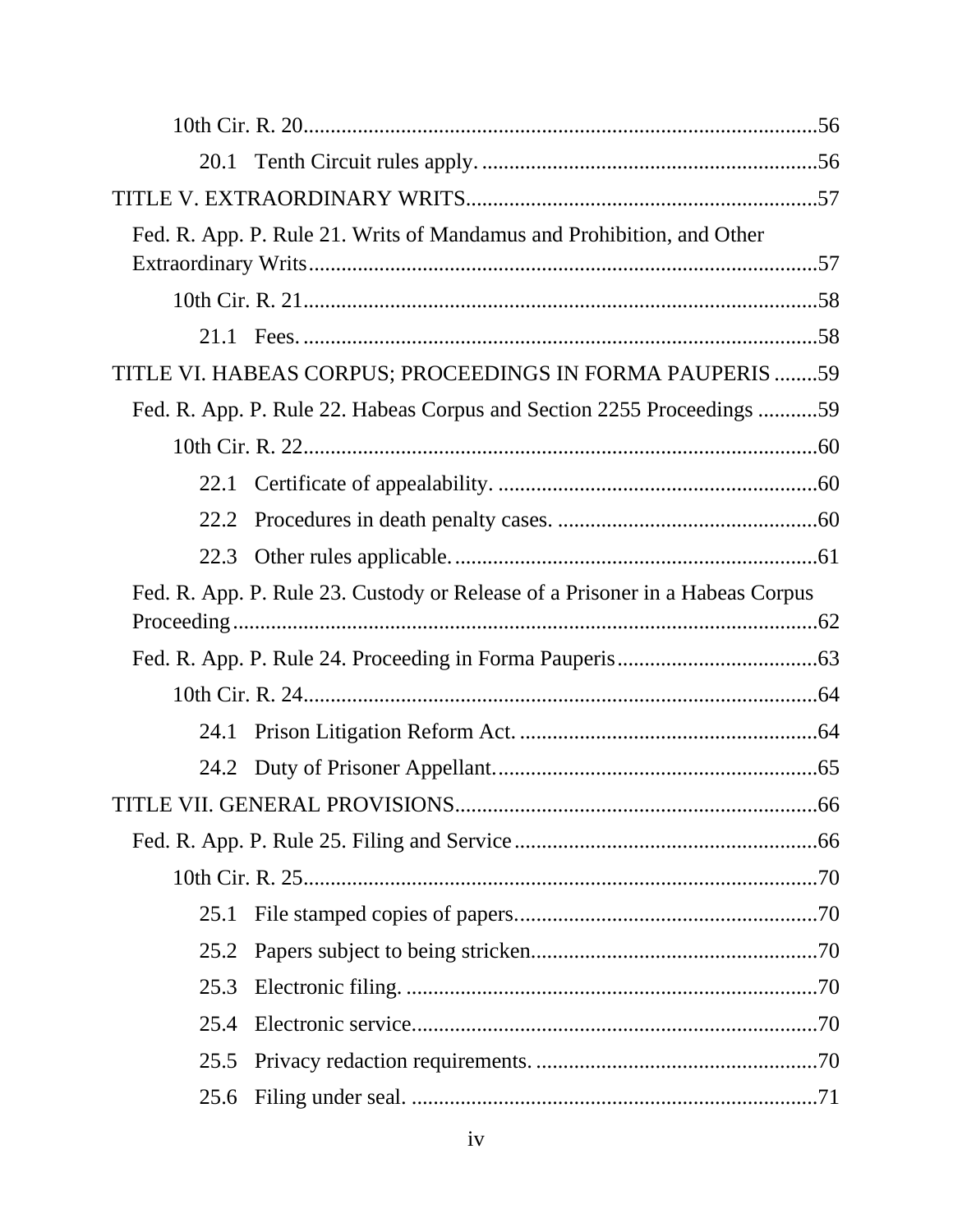|      | (A) Disclosure Statement in Appeals Based on Diversity Jurisdiction— |  |
|------|----------------------------------------------------------------------|--|
|      |                                                                      |  |
|      |                                                                      |  |
|      |                                                                      |  |
| 27.1 |                                                                      |  |
| 27.2 |                                                                      |  |
| 27.3 | Summary disposition on motion by a party or the court81              |  |
| 27.4 |                                                                      |  |
| 27.5 |                                                                      |  |
| 27.6 |                                                                      |  |
| 27.7 |                                                                      |  |
|      |                                                                      |  |
|      |                                                                      |  |
|      |                                                                      |  |
|      |                                                                      |  |
|      |                                                                      |  |
|      |                                                                      |  |
|      |                                                                      |  |
|      |                                                                      |  |
|      |                                                                      |  |
|      |                                                                      |  |
|      |                                                                      |  |
|      |                                                                      |  |
|      |                                                                      |  |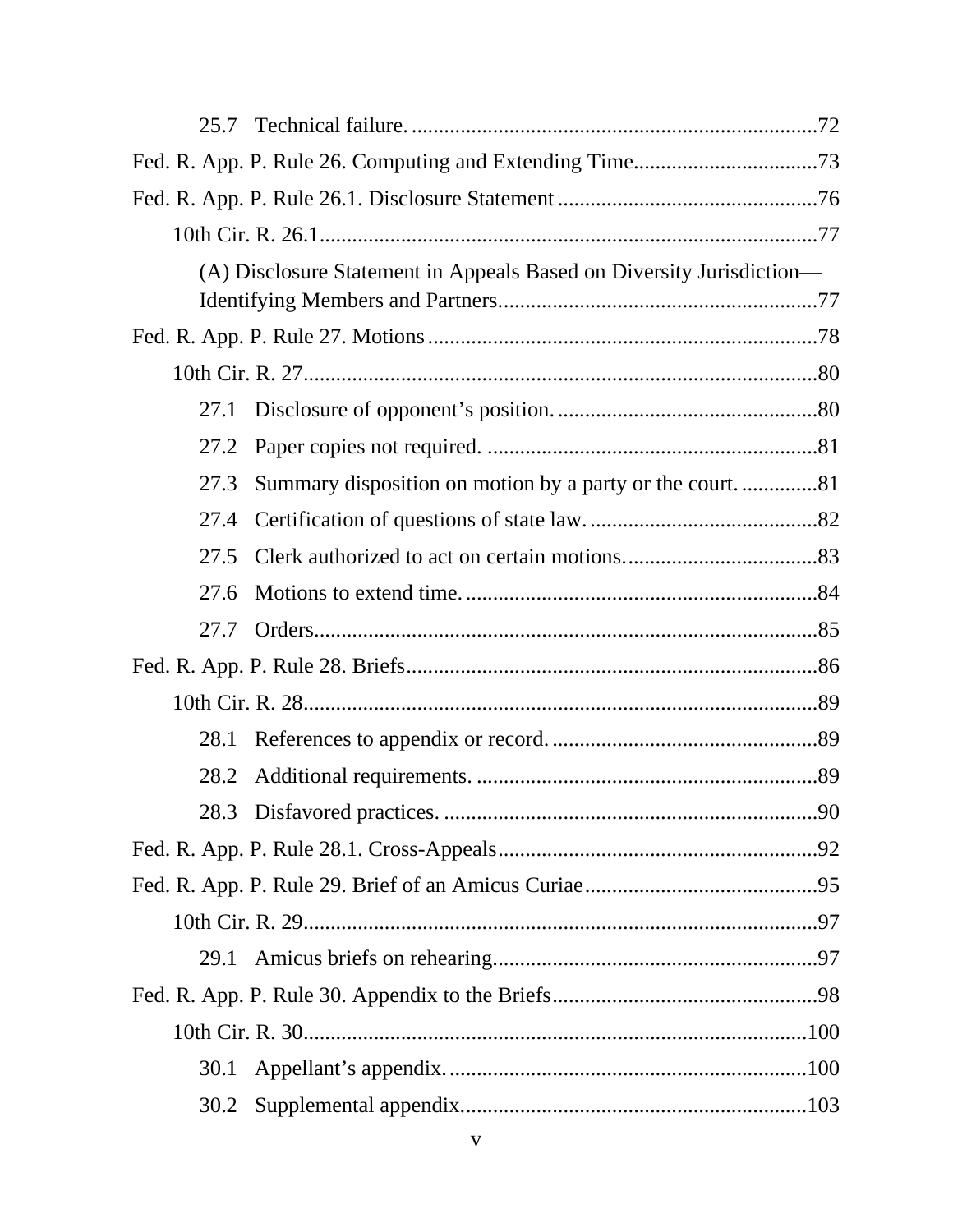| 31.1 |                                                                          |  |
|------|--------------------------------------------------------------------------|--|
| 31.2 |                                                                          |  |
| 31.3 |                                                                          |  |
| 31.4 |                                                                          |  |
|      |                                                                          |  |
|      | Fed. R. App. P. Rule 32. Form of Briefs, Appendices, and Other Papers108 |  |
|      |                                                                          |  |
| (A)  |                                                                          |  |
| (B)  |                                                                          |  |
|      |                                                                          |  |
|      |                                                                          |  |
|      |                                                                          |  |
|      |                                                                          |  |
|      |                                                                          |  |
| 33.1 |                                                                          |  |
|      |                                                                          |  |
|      |                                                                          |  |
| 34.1 |                                                                          |  |
|      |                                                                          |  |
|      |                                                                          |  |
| 35.1 |                                                                          |  |
| 35.2 |                                                                          |  |
| 35.3 |                                                                          |  |
| 35.4 |                                                                          |  |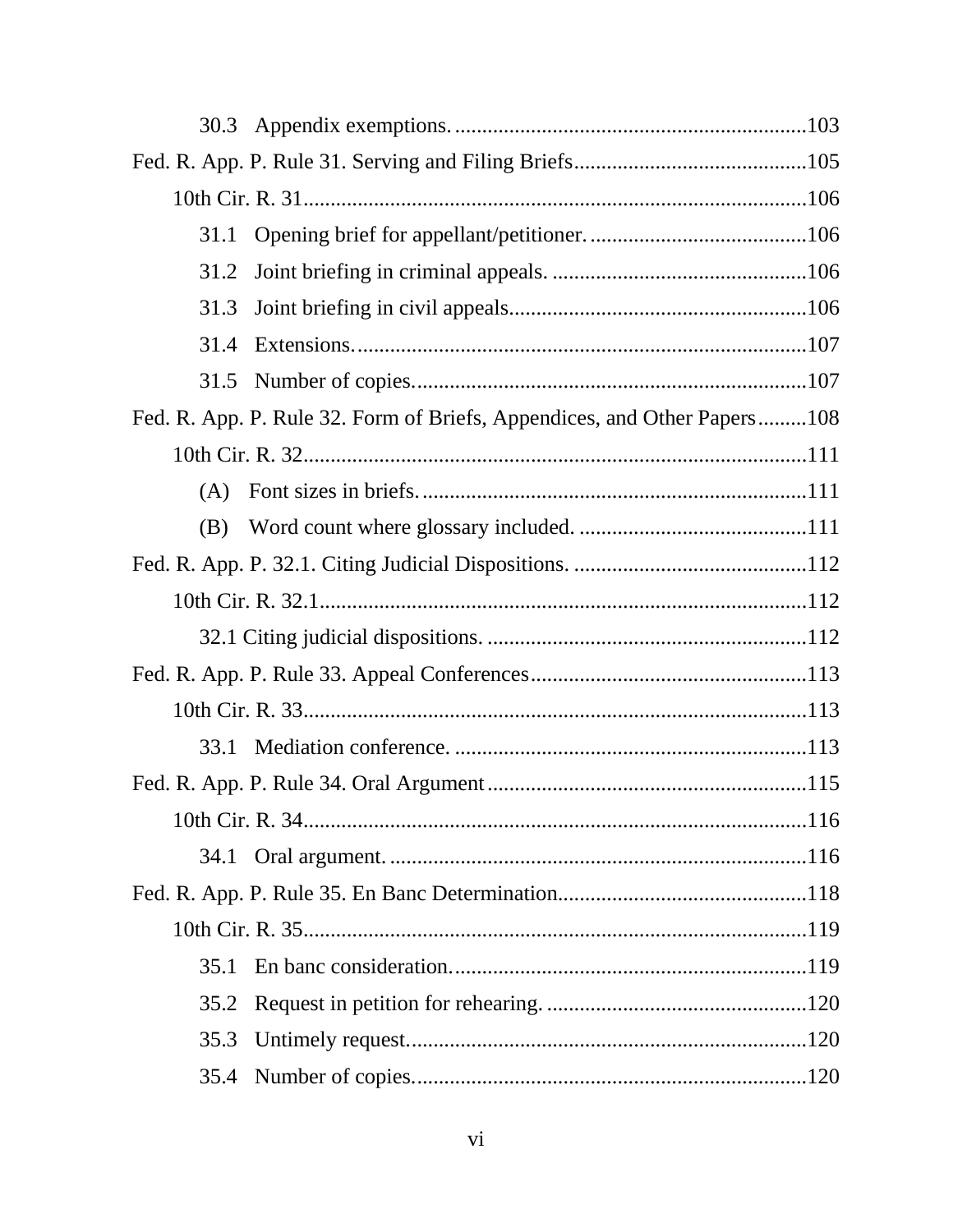| 35.6 |                                                                               |  |  |
|------|-------------------------------------------------------------------------------|--|--|
|      |                                                                               |  |  |
|      |                                                                               |  |  |
|      |                                                                               |  |  |
| 36.1 |                                                                               |  |  |
|      |                                                                               |  |  |
|      |                                                                               |  |  |
|      | Fed. R. App. P. Rule 38. Frivolous Appeal—Damages and Costs124                |  |  |
|      |                                                                               |  |  |
|      |                                                                               |  |  |
| 39.1 |                                                                               |  |  |
|      |                                                                               |  |  |
|      |                                                                               |  |  |
|      |                                                                               |  |  |
| 40.1 |                                                                               |  |  |
|      |                                                                               |  |  |
|      |                                                                               |  |  |
|      | Fed. R. App. P. Rule 41. Mandate: Contents; Issuance and Effective Date; Stay |  |  |
|      |                                                                               |  |  |
|      |                                                                               |  |  |
| 41.1 |                                                                               |  |  |
|      |                                                                               |  |  |
|      |                                                                               |  |  |
|      |                                                                               |  |  |
|      |                                                                               |  |  |
|      |                                                                               |  |  |
|      |                                                                               |  |  |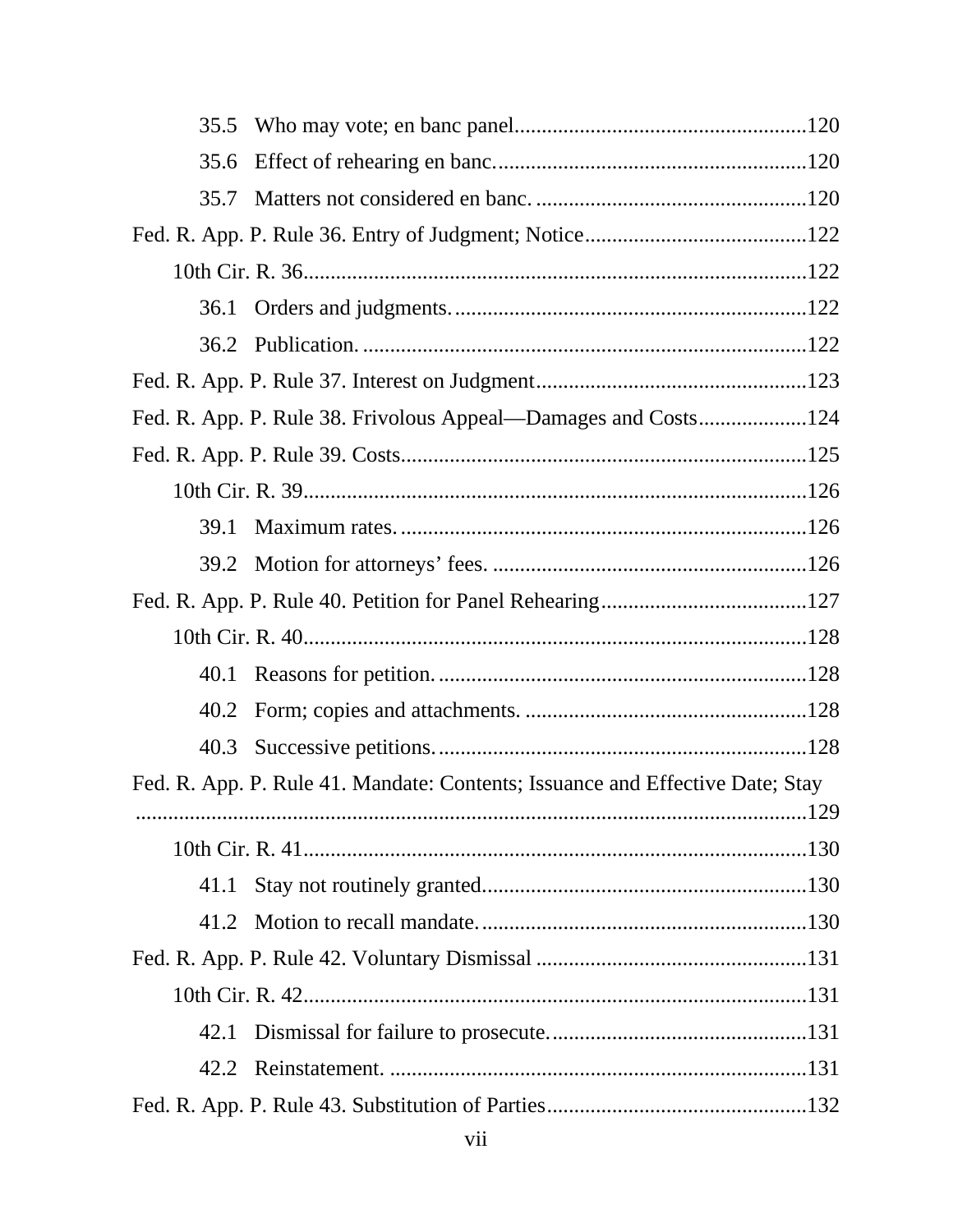|      | Fed. R. App. P. Rule 44. Case Involving a Constitutional Question When the |  |
|------|----------------------------------------------------------------------------|--|
|      |                                                                            |  |
|      |                                                                            |  |
|      |                                                                            |  |
| 45.1 |                                                                            |  |
|      |                                                                            |  |
| 45.3 |                                                                            |  |
|      |                                                                            |  |
|      |                                                                            |  |
|      |                                                                            |  |
| 46.2 |                                                                            |  |
| 46.3 | Responsibilities in criminal and postconviction cases. 140                 |  |
| 46.4 |                                                                            |  |
|      | 46.5 Signing briefs, motions, and other papers; representations to court;  |  |
|      |                                                                            |  |
|      |                                                                            |  |
| 46.7 |                                                                            |  |
|      | Fed. R. App. P. Rule 47. Local Rules by Courts of Appeals147               |  |
|      |                                                                            |  |
|      |                                                                            |  |
|      |                                                                            |  |
| 47.3 |                                                                            |  |
|      |                                                                            |  |
|      |                                                                            |  |
|      | Length Limits Stated in the Federal Rules of Appellate Procedure151        |  |
|      |                                                                            |  |
|      | Form 1. Notice of Appeal to a Court of Appeals From a Judgment or Order of |  |
|      |                                                                            |  |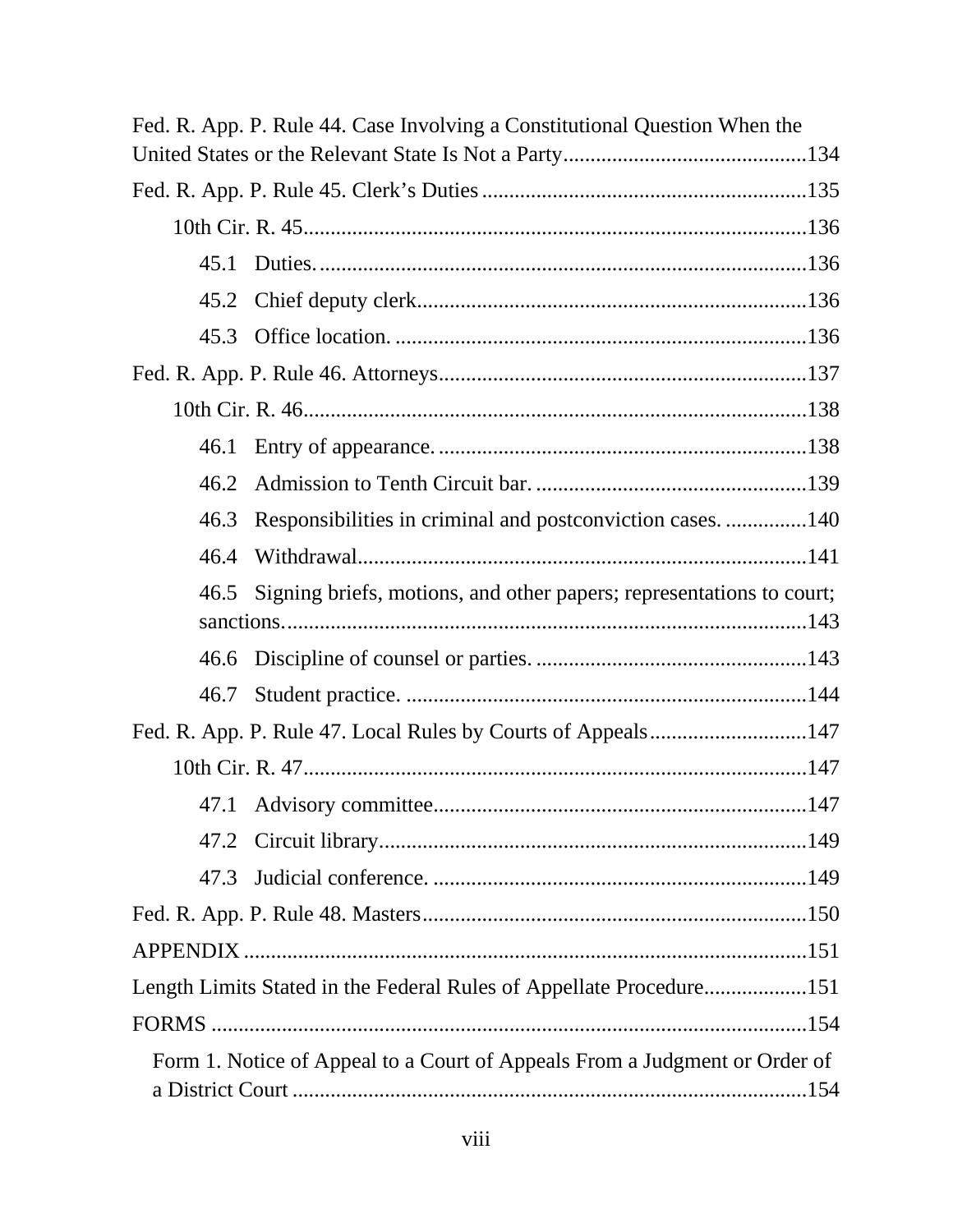| Form 2. Notice of Appeal to a Court of Appeals From a Decision of the      |
|----------------------------------------------------------------------------|
| Form 3. Petition for Review of Order of an Agency, Board, Commission or    |
| Form 4. Affidavit to Accompany Motion for Leave to Appeal in Forma         |
| Form 5. Notice of Appeal to a Court of Appeals from a Judgment or Order of |
| Form 6. Certificate of Compliance With Type-Volume Limit 166               |
|                                                                            |
|                                                                            |
| 10th CIR. FORM 1. DOCKETING STATEMENT INSTRUCTIONS AND                     |
| 10th CIR. FORM 2. ENTRY OF APPEARANCE AND CERTIFICATE OF                   |
| 10th CIR. FORM 3. ENTRY OF APPEARANCE—PRO SE180                            |
| 10th CIR. FORM 4. LETTER NOTICE THAT COUNSEL HAS MOVED TO                  |
|                                                                            |
| APPELLATE TRANSCRIPT MANAGEMENT PLAN185                                    |
|                                                                            |
|                                                                            |
| GENERAL ORDER REGARDING SCHEDULING CONFLICTS189                            |
|                                                                            |
|                                                                            |
|                                                                            |
|                                                                            |
| PLAN FOR APPOINTMENT OF COUNSEL IN SPECIAL CIVIL                           |
|                                                                            |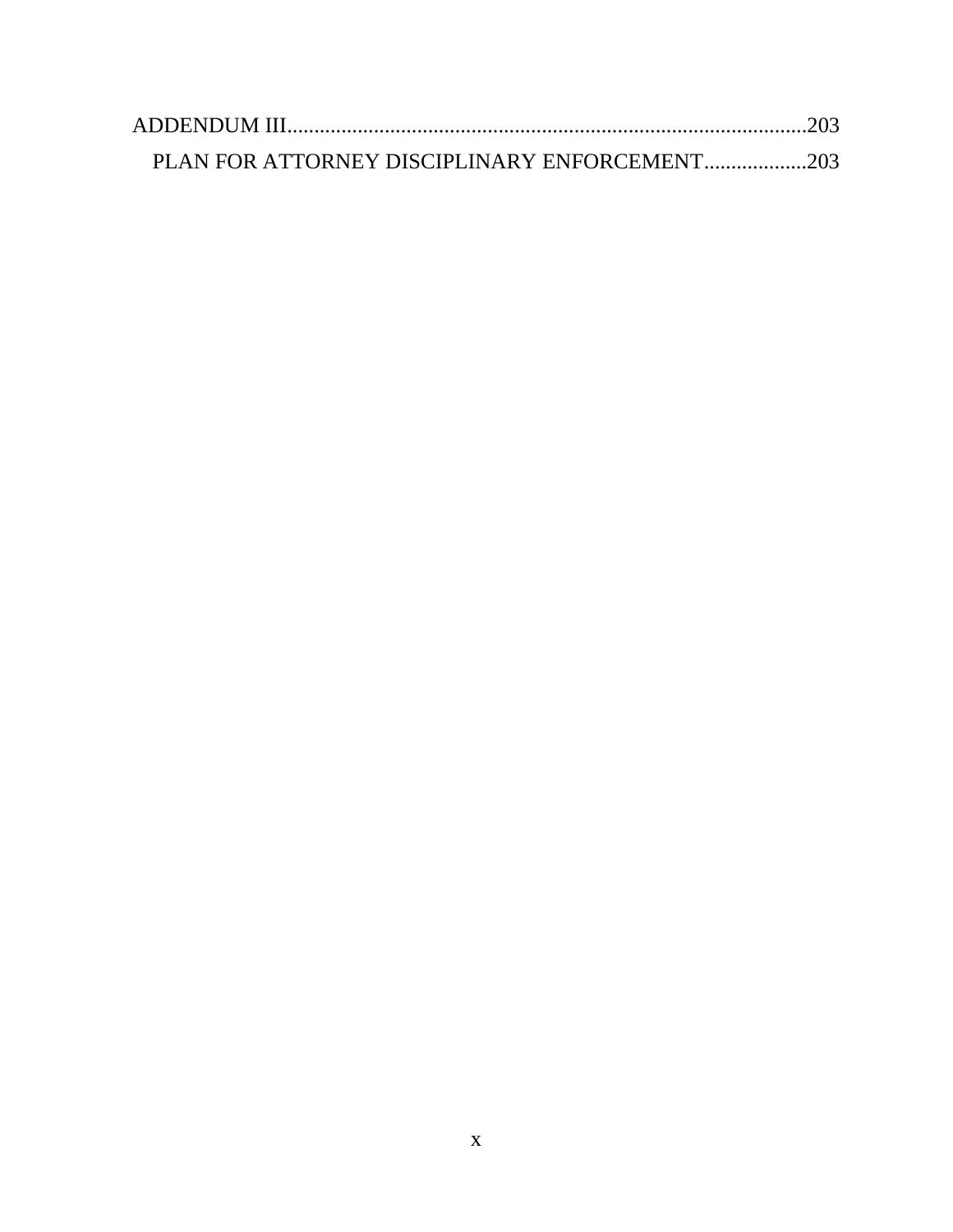# **FEDERAL RULES OF APPELLATE PROCEDURE TITLE I. APPLICABILITY OF RULES**

## <span id="page-11-1"></span><span id="page-11-0"></span>**Fed. R. App. P. Rule 1. Scope of Rules; Title**

#### **(a) Scope of Rules.**

**(1)** These rules govern procedure in the United States courts of appeals.

**(2)** When these rules provide for filing a motion or other document in the district court, the procedure must comply with the practice of the district court.

**(b) Definition.** In these rules, "state" includes the District of Columbia and any United States commonwealth or territory.

**(c) Title.** These rules are to be known as the Federal Rules of Appellate Procedure.

(As amended Apr. 24, 1998, eff. Dec. 1, 1998; Apr. 29, 2002, eff. Dec. 1, 2002; Apr. 28, 2010, eff. Dec. 1, 2010.)

### <span id="page-11-2"></span>**10th Cir. R. 1**

#### <span id="page-11-3"></span>**1.1 Scope of rules.**

These rules supplement the Federal Rules of Appellate Procedure for cases in this court. Parties must comply both with the Federal Rules of Appellate Procedure and with these rules.

#### <span id="page-11-4"></span>**1.2 Organization.**

These rules have been organized and numbered to correspond to the Federal Rules of Appellate Procedure. Provisions having no direct relationship to a Federal Rule of Appellate Procedure are in Rule 47.

#### <span id="page-11-5"></span>**1.3 Citation.**

These rules are known as the Tenth Circuit Rules. A particular rule should be cited as "10th Cir. R. \_\_\_."

#### <span id="page-11-6"></span>**1.4 Internal references.**

In these rules, the circuit clerk is referred to as "circuit clerk" or "the Clerk." A Tenth Circuit Rule is referred to as "Rule \_\_\_." A Federal Rule of Appellate Procedure is referred to as "Fed. R. App. P. \_\_\_" or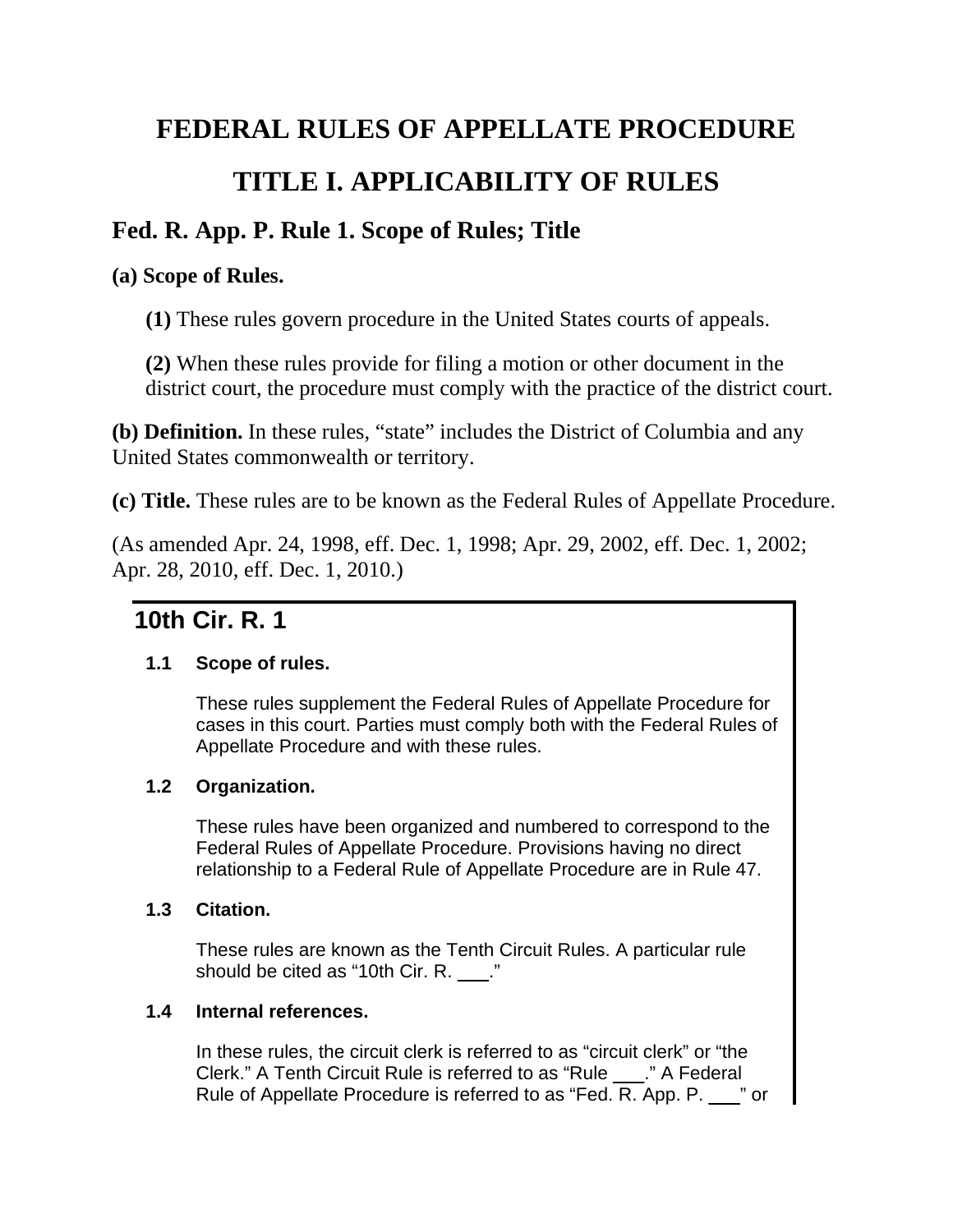"Federal Rule of Appellate Procedure \_\_\_." A Federal Rule of Civil Procedure is referred to as "Fed. R. Civ. P. \_\_\_."

#### <span id="page-12-0"></span>**1.5 Effective date.**

These local rules are effective January 1, 2020, and apply to all proceedings that have not been completed before that date.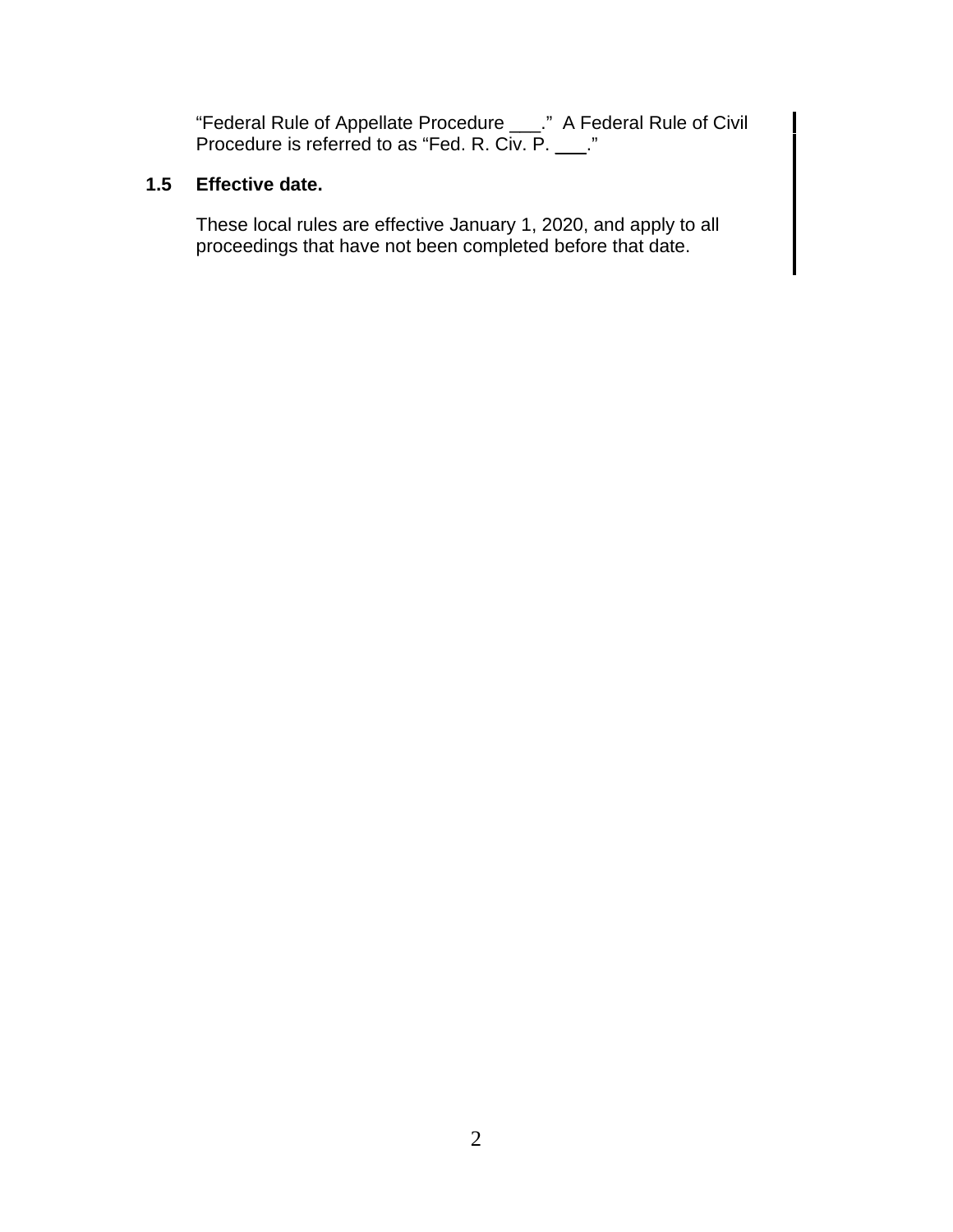# <span id="page-13-0"></span>**Fed. R. App. P. Rule 2. Suspension of Rules**

On its own or a party's motion, a court of appeals may—to expedite its decision or for other good cause—suspend any provision of these rules in a particular case and order proceedings as it directs, except as otherwise provided in Rule 26(b).

(As amended Apr. 24, 1998, eff. Dec. 1, 1998.)

# <span id="page-13-1"></span>**10th Cir. R. 2**

#### <span id="page-13-2"></span>**2.1 Suspension of local rules.**

The court may suspend any part of these rules in a particular case on its own or on a party's motion.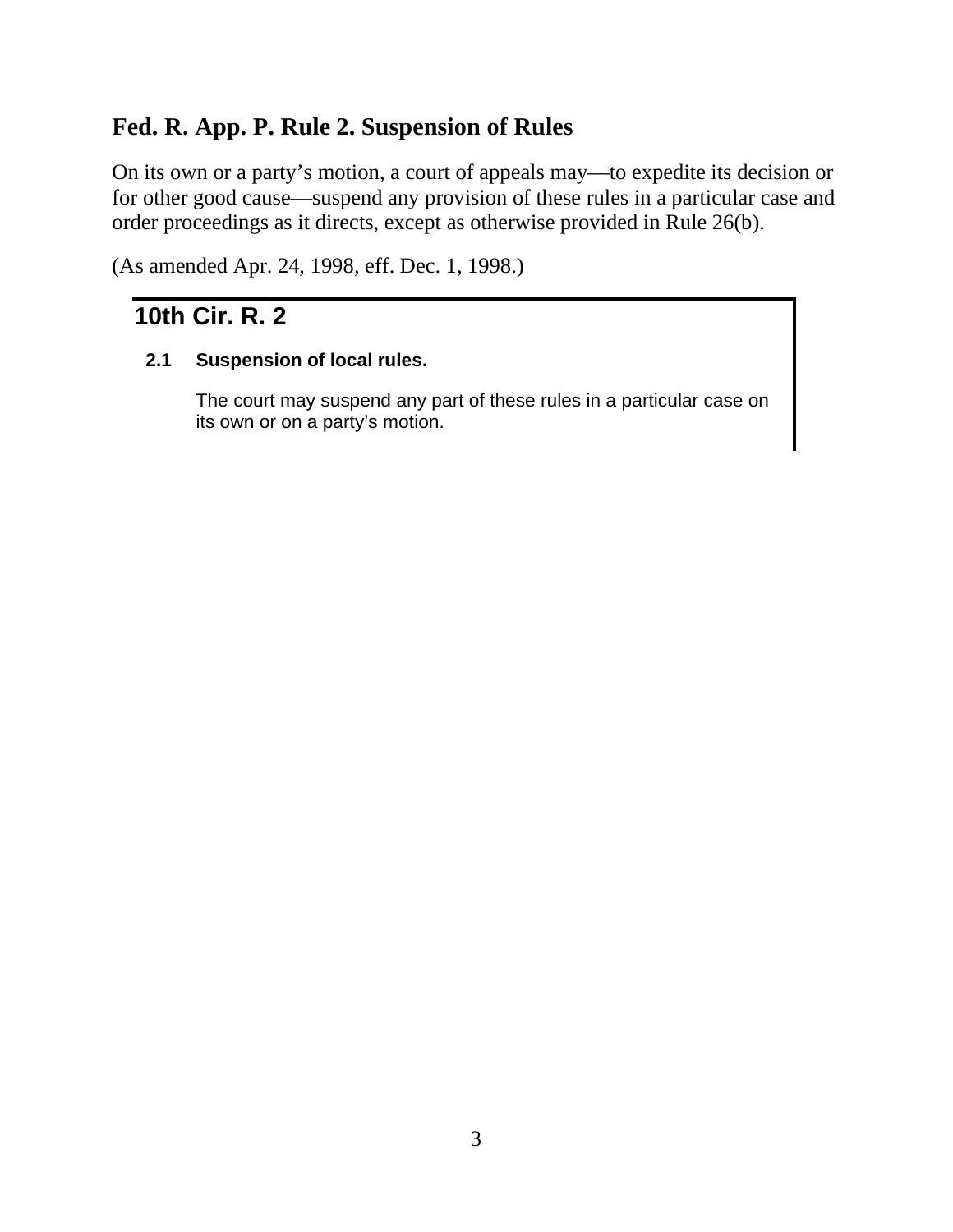# <span id="page-14-0"></span>**TITLE II. APPEAL FROM A JUDGMENT OR ORDER OF A DISTRICT COURT**

## <span id="page-14-1"></span>**Fed. R. App. P. Rule 3. Appeal as of Right—How Taken**

### **(a) Filing the Notice of Appeal.**

**(1)** An appeal permitted by law as of right from a district court to a court of appeals may be taken only by filing a notice of appeal with the district clerk within the time allowed by Rule 4. At the time of the filing, the appellant must furnish the clerk with enough copies of the notice to enable the clerk to comply with Rule 3(d).

**(2)** An appellant's failure to take any step other than the timely filing of a notice of appeal does not affect the validity of the appeal, but is ground only for the court of appeals to act as it considers appropriate, including dismissing the appeal.

**(3)** An appeal from a judgment by a magistrate judge in a civil case is taken in the same way as an appeal from any other district court judgment.

**(4)** An appeal by permission under 28 U.S.C. § 1292(b) or an appeal in a bankruptcy case may be taken only in the manner prescribed by Rules 5 and 6, respectively.

### **(b) Joint or Consolidated Appeals.**

**(1)** When two or more parties are entitled to appeal from a district-court judgment or order, and their interests make joinder practicable, they may file a joint notice of appeal. They may then proceed on appeal as a single appellant.

**(2)** When the parties have filed separate timely notices of appeal, the appeals may be joined or consolidated by the court of appeals.

### **(c) Contents of the Notice of Appeal.**

**(1)** The notice of appeal must:

**(A)** specify the party or parties taking the appeal by naming each one in the caption or body of the notice, but an attorney representing more than one party may describe those parties with such terms as "all plaintiffs," "the defendants," "the plaintiffs A, B, et al.," or "all defendants except X;"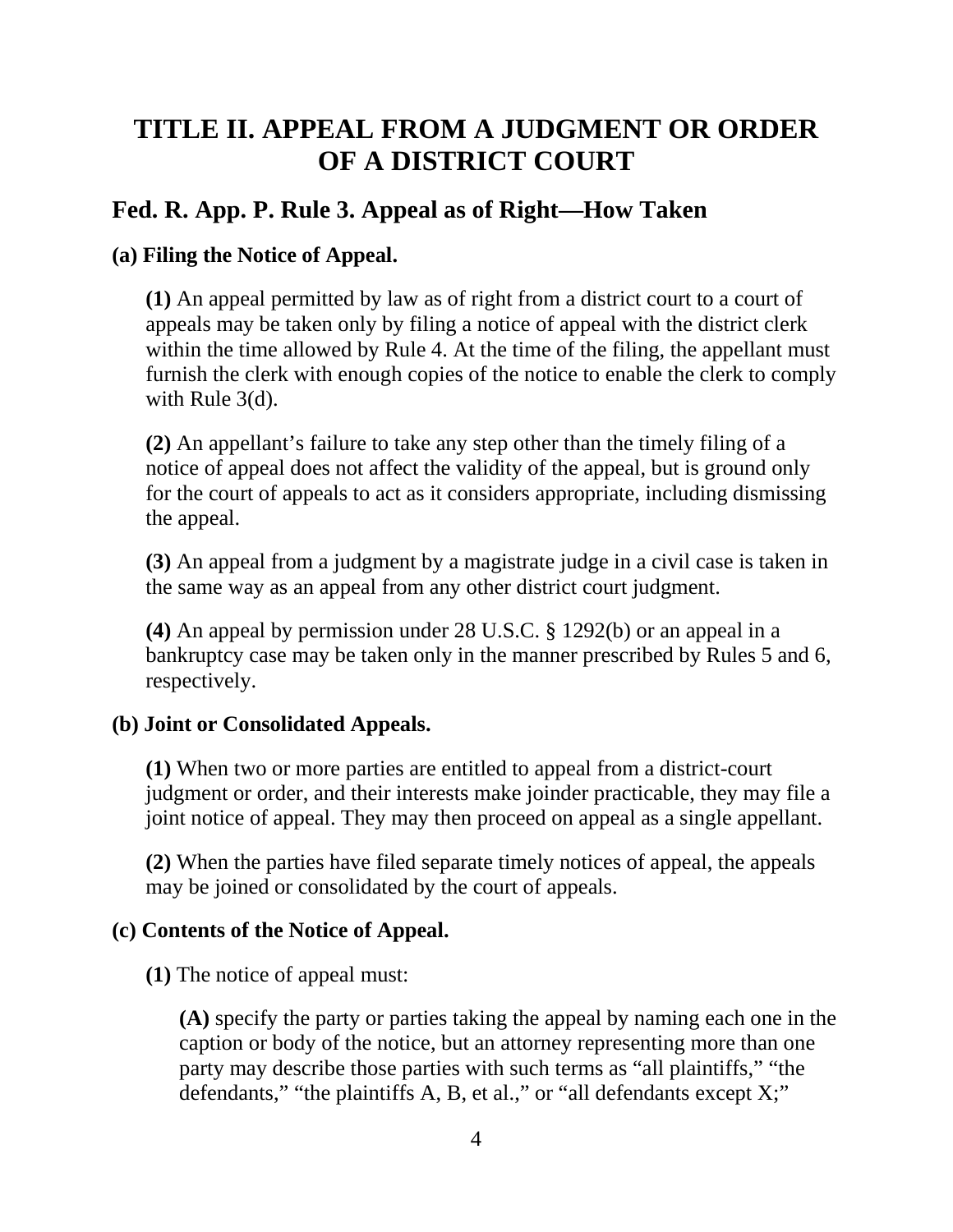**(B)** designate the judgment, order, or part thereof being appealed; and

**(C)** name the court to which the appeal is taken.

**(2)** A pro se notice of appeal is considered filed on behalf of the signer and the signer's spouse and minor children (if they are parties), unless the notice clearly indicates otherwise.

**(3)** In a class action, whether or not the class has been certified, the notice of appeal is sufficient if it names one person qualified to bring the appeal as representative of the class.

**(4)** An appeal must not be dismissed for informality of form or title of the notice of appeal, or for failure to name a party whose intent to appeal is otherwise clear from the notice.

**(5)** Form 1 in the Appendix of Forms is a suggested form of a notice of appeal.

### **(d) Serving the Notice of Appeal.**

**(1)** The district clerk must serve notice of the filing of a notice of appeal by sending a copy to each party's counsel of record—excluding the appellant's or, if a party is proceeding pro se, to the party's last known address. When a defendant in a criminal case appeals, the clerk must also serve a copy of the notice of appeal on the defendant. The clerk must promptly send a copy of the notice of appeal and of the docket entries—and any later docket entries—to the clerk of the court of appeals named in the notice. The district clerk must note, on each copy, the date when the notice of appeal was filed.

**(2)** If an inmate confined in an institution files a notice of appeal in the manner provided by Rule 4(c), the district clerk must also note the date when the clerk docketed the notice.

**(3)** The district clerk's failure to serve notice does not affect the validity of the appeal. The clerk must note on the docket the names of the parties to whom the clerk sends copies, with the date of sending. Service is sufficient despite the death of a party or the party's counsel.

### **(e) Payment of Fees.**

Upon filing a notice of appeal, the appellant must pay the district clerk all required fees. The district clerk receives the appellate docket fee on behalf of the court of appeals.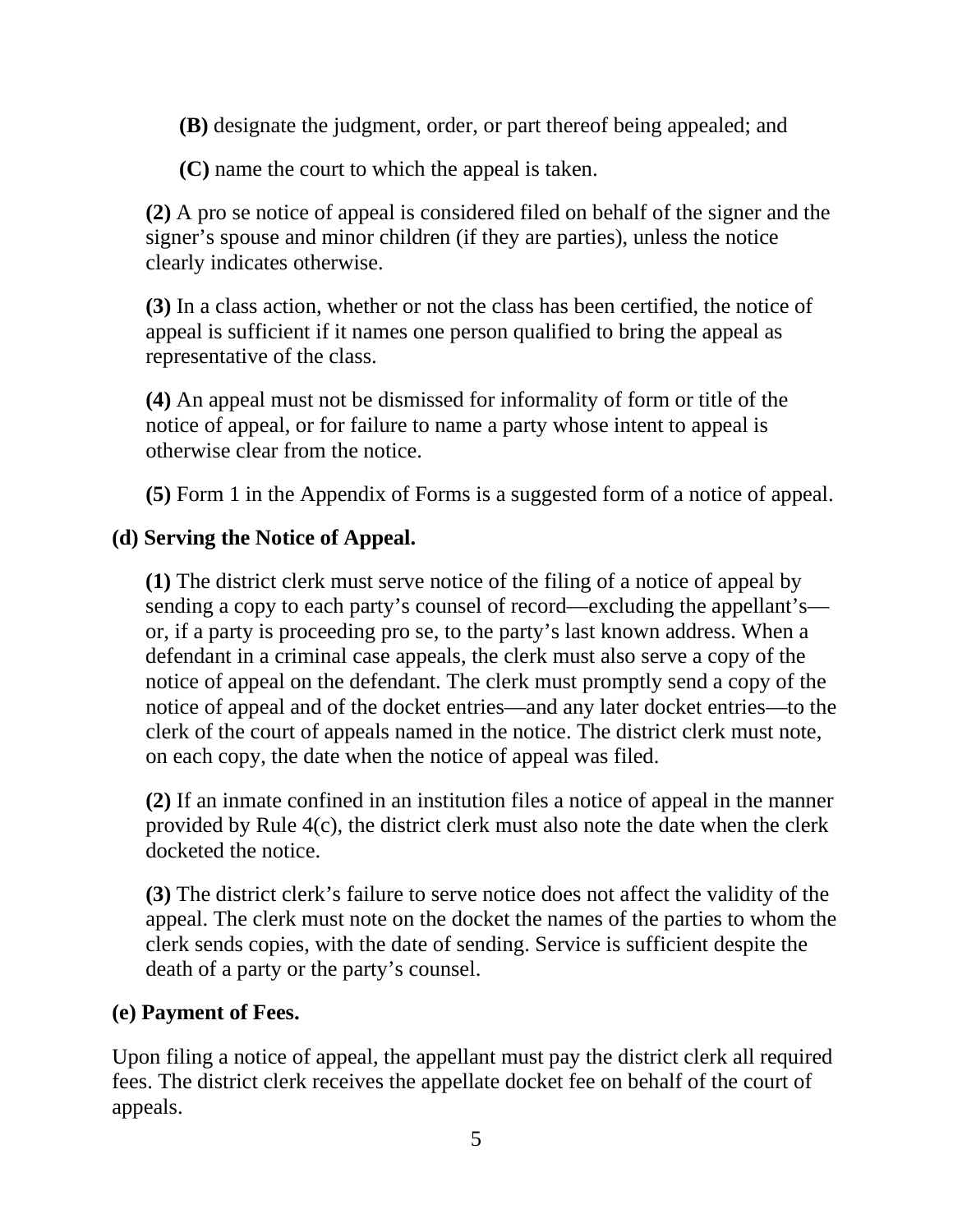(As amended Apr. 24, 1998, eff. Dec. 1, 1998; Apr. 25, 2019, eff. Dec. 1, 2019.)

# <span id="page-16-0"></span>**10th Cir. R. 3**

#### <span id="page-16-1"></span>**3.1 Signing notice of appeal.**

Every notice of appeal must be signed by the appellant's counsel or, if the appellant is proceeding pro se, by the appellant. Counsel's digital signature is sufficient under this Rule.

#### <span id="page-16-2"></span>**3.2 Preliminary record.**

- **(A) Contents.** When an appeal is filed, the district clerk must promptly send the Clerk, electronically, copies of:
	- **(1)** the district court's docket entries;
	- **(2)** pertinent written reports and recommendations, findings and conclusions, opinions, or orders of a district judge, bankruptcy judge, or magistrate judge;
	- **(3)** the district court's final judgment or order from which the appeal is taken;
	- **(4)** all postjudgment motions to reconsider or motions questioning the judgment (*see* Fed. R. App. P. 4(a)(4) and Fed. R. Civ. P. 60(b)), and any order disposing of them;
	- **(5)** the notice of appeal; and
	- **(6)** any motion for extension of time to file the notice of appeal or to reopen the time to file an appeal and any dispositive order.
- **(B) Later filed motions and later entered orders.** The district court clerk must supplement the preliminary record with: any motion for extension of time to file the notice of appeal or to reopen the time to file an appeal and any dispositive order; any later filed postjudgment motions to reconsider or motions questioning the judgment and any order disposing of them; any amended judgment; and copies of the related docket entries. Sending the Clerk the preliminary record and any supplement satisfies the requirements of Federal Rule of Appellate Procedure 11(e). *See* Rule 11.2(B) for procedures in pro se appeals.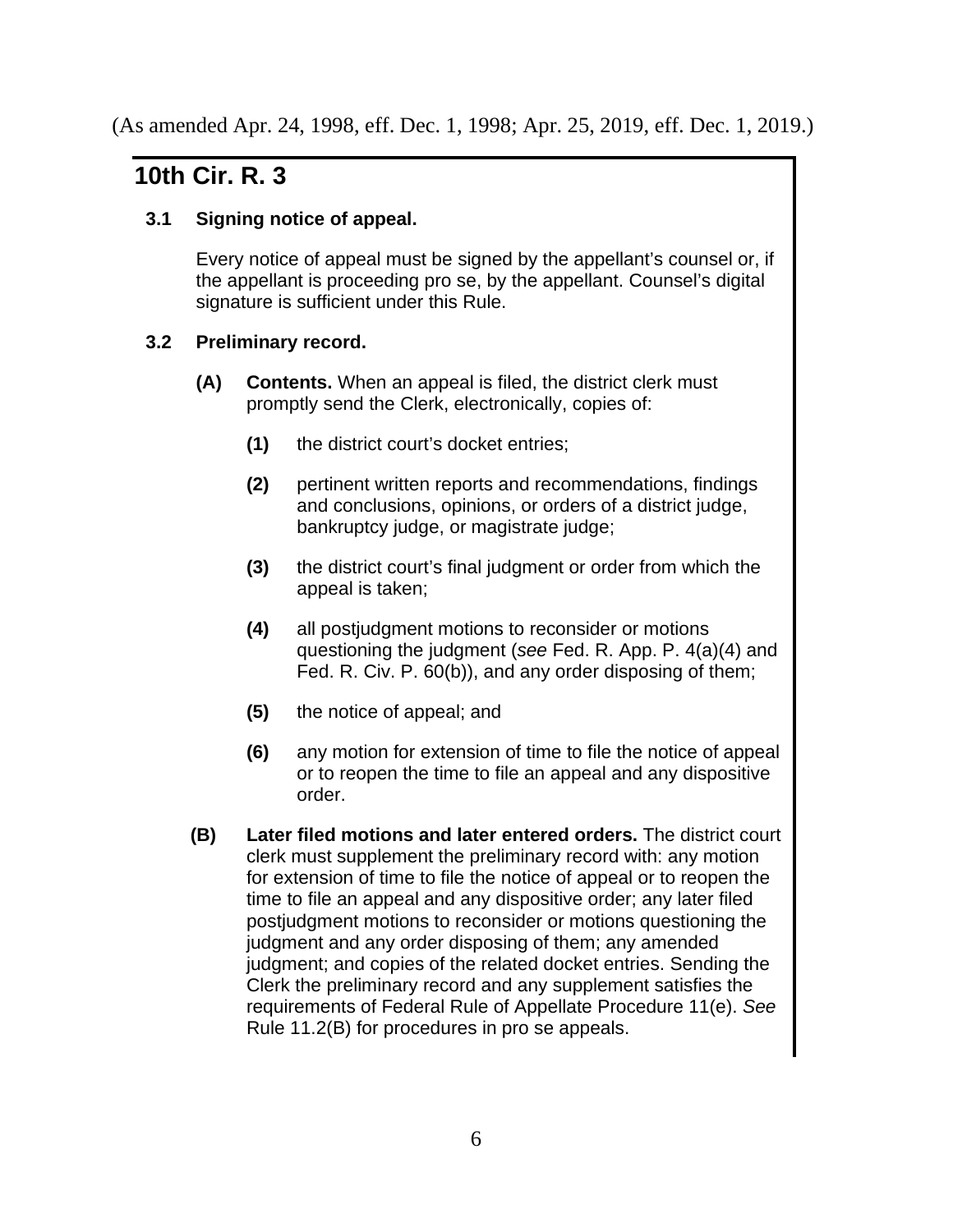- <span id="page-17-0"></span>**3.3 Fees.**
	- **(A) Notification.** The district court clerk must notify the Clerk when the fees are paid or when leave to proceed without prepayment of fees is granted or denied.
	- **(B) Dismissal for failure to comply.** An appeal may be dismissed immediately if, within 14 days after filing the notice of appeal, a party fails to:
		- **(1)** pay a required fee;
		- **(2)** file a timely motion for extension of time to pay the required fee; or
		- **(3)** file a timely motion for leave to proceed without prepayment of fees.
	- **(C) Revocation of release.** Release pending appeal may be revoked if the docket fee is not paid or if the appeal is not timely pursued. The district court must so advise the defendant and the defendant's attorney when release pending appeal is ordered.

#### <span id="page-17-1"></span>**3.4 Docketing statement.**

- **(A) Filing.** Within 14 days after filing the notice of appeal, the appellant must file with the circuit clerk a docketing statement on a court-approved form (*see* 10th Cir. Form 1). This requirement does not apply to appellants proceeding pro se and does not apply in bail appeals filed under Federal Rule of Appellate Procedure 9.
- **(B) Omitted issue.** An issue not raised in the docketing statement may be raised in the appellant's opening brief.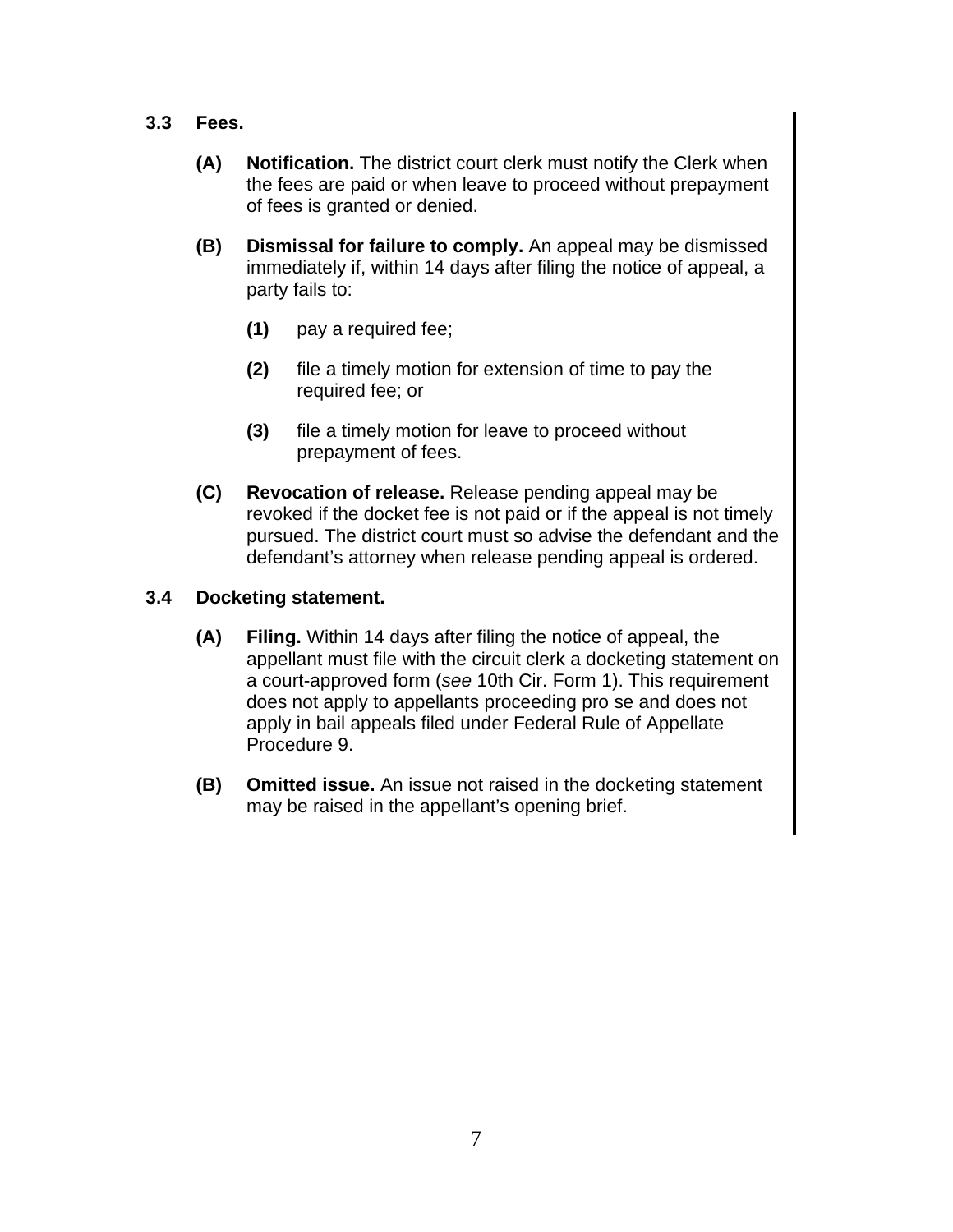# <span id="page-18-0"></span>**Fed. R. App. P. Rule 3.1. Appeal from a Judgment of a Magistrate Judge in a Civil Case**

[Abrogated]

**No local rule.**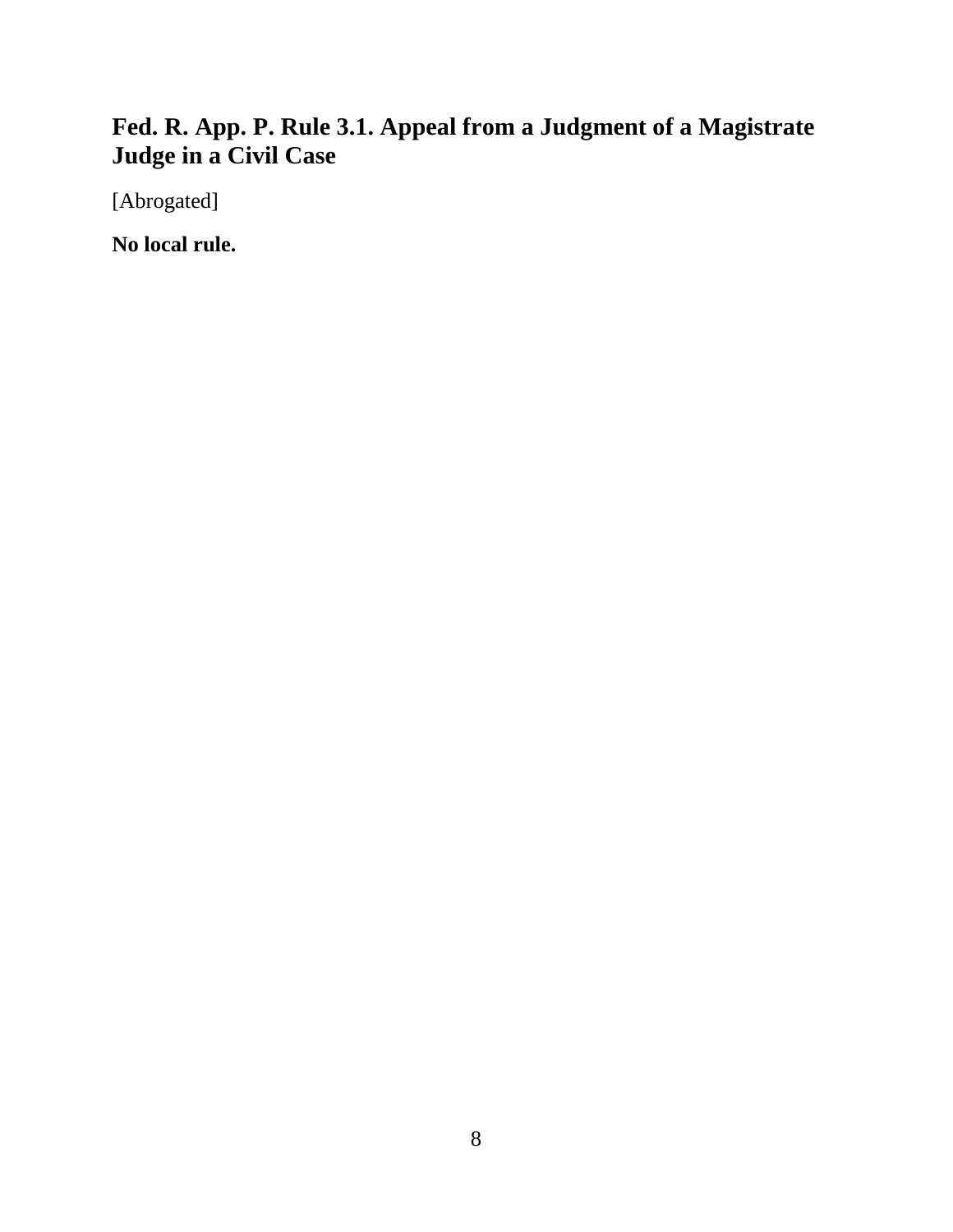# <span id="page-19-0"></span>**Fed. R. App. P. Rule 4. Appeal as of Right—When Taken**

### **(a) Appeal in a Civil Case.**

#### **(1) Time for Filing a Notice of Appeal.**

**(A)** In a civil case, except as provided in Rules  $4(a)(1)(B)$ ,  $4(a)(4)$ , and 4(c), the notice of appeal required by Rule 3 must be filed with the district clerk within 30 days after entry of the judgment or order appealed from.

**(B)** The notice of appeal may be filed by any party within 60 days after entry of the judgment or order appealed from if one of the parties is:

**(i)** the United States;

**(ii)** a United States agency;

**(iii)** a United States officer or employee sued in an official capacity; or

**(iv)** a current or former United States officer or employee sued in an individual capacity for an act or omission occurring in connection with duties performed on the United States' behalf— including all instances in which the United States represents that person when the judgment or order is entered or files the appeal for that person.

**(C)** An appeal from an order granting or denying an application for a writ of error coram nobis is an appeal in a civil case for purposes of Rule 4(a).

**(2) Filing Before Entry of Judgment.** A notice of appeal filed after the court announces a decision or order—but before the entry of the judgment or order is treated as filed on the date of and after the entry.

**(3) Multiple Appeals.** If one party timely files a notice of appeal, any other party may file a notice of appeal within 14 days after the date when the first notice was filed, or within the time otherwise prescribed by this Rule 4(a), whichever period ends later.

### **(4) Effect of a Motion on a Notice of Appeal.**

**(A)** If a party files in the district court any of the following motions under the Federal Rules of Civil Procedure—and does so within the time allowed by those rules—the time to file an appeal runs for all parties from the entry of the order disposing of the last such remaining motion: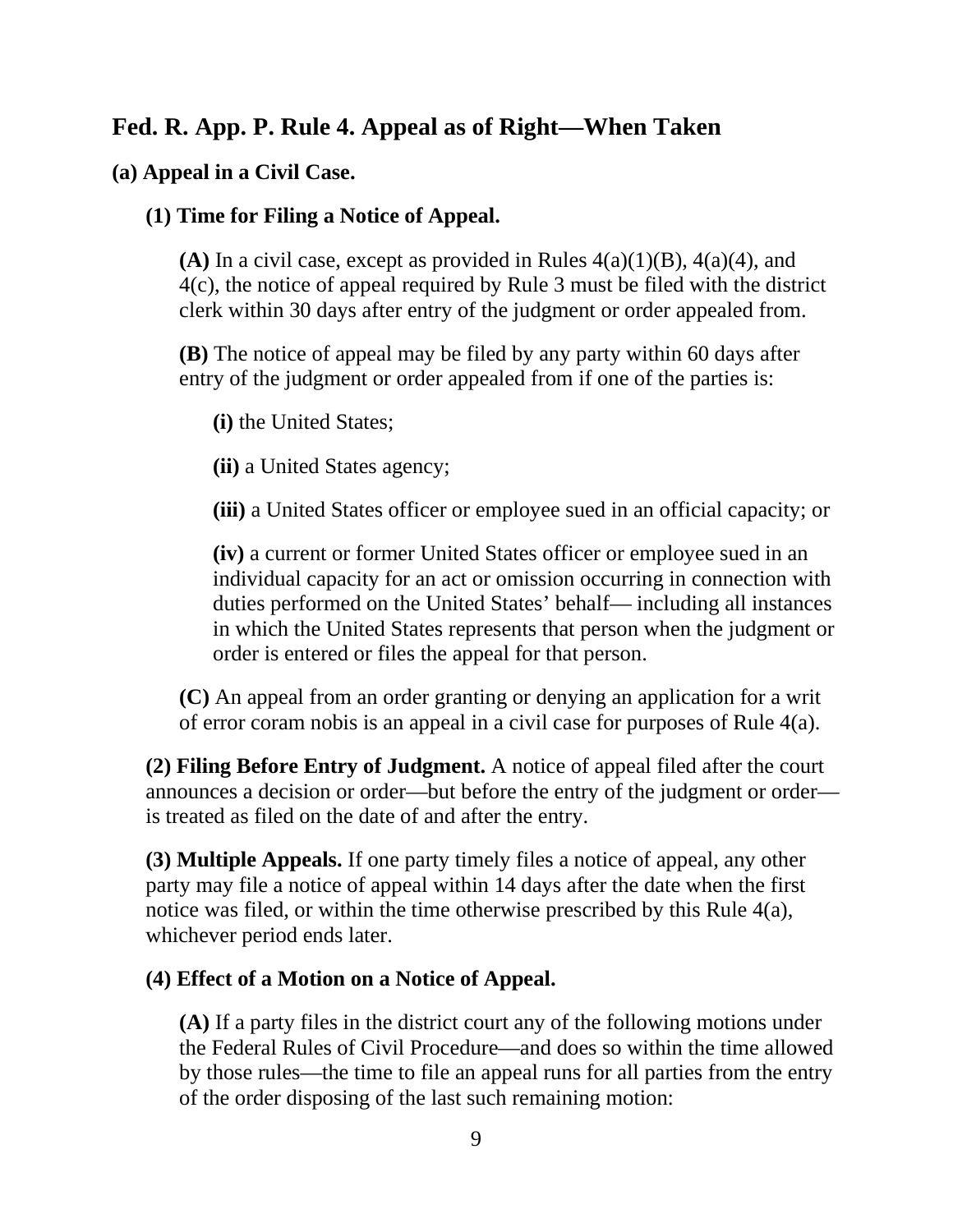**(i)** for judgment under Rule 50(b);

**(ii)** to amend or make additional factual findings under Rule 52(b), whether or not granting the motion would alter the judgment;

**(iii)** for attorney's fees under Rule 54 if the district court extends the time to appeal under Rule 58;

**(iv)** to alter or amend the judgment under Rule 59;

**(v)** for a new trial under Rule 59; or

**(vi)** for relief under Rule 60 if the motion is filed no later than 28 days after the judgment is entered.

**(B)**

**(i)** If a party files a notice of appeal after the court announces or enters a judgment—but before it disposes of any motion listed in Rule  $4(a)(4)(A)$ —the notice becomes effective to appeal a judgment or order, in whole or in part, when the order disposing of the last such remaining motion is entered.

**(ii)** A party intending to challenge an order disposing of any motion listed in Rule 4(a)(4)(A), or a judgment altered or amended upon such a motion, must file a notice of appeal, or an amended notice of appeal in compliance with Rule  $3(c)$ —within the time prescribed by this Rule measured from the entry of the order disposing of the last such remaining motion.

**(iii)** No additional fee is required to file an amended notice.

#### **(5) Motion for Extension of Time.**

**(A)** The district court may extend the time to file a notice of appeal if:

**(i)** a party so moves no later than 30 days after the time prescribed by this Rule 4(a) expires; and

**(ii)** regardless of whether its motion is filed before or during the 30 days after the time prescribed by this Rule 4(a) expires, that party shows excusable neglect or good cause.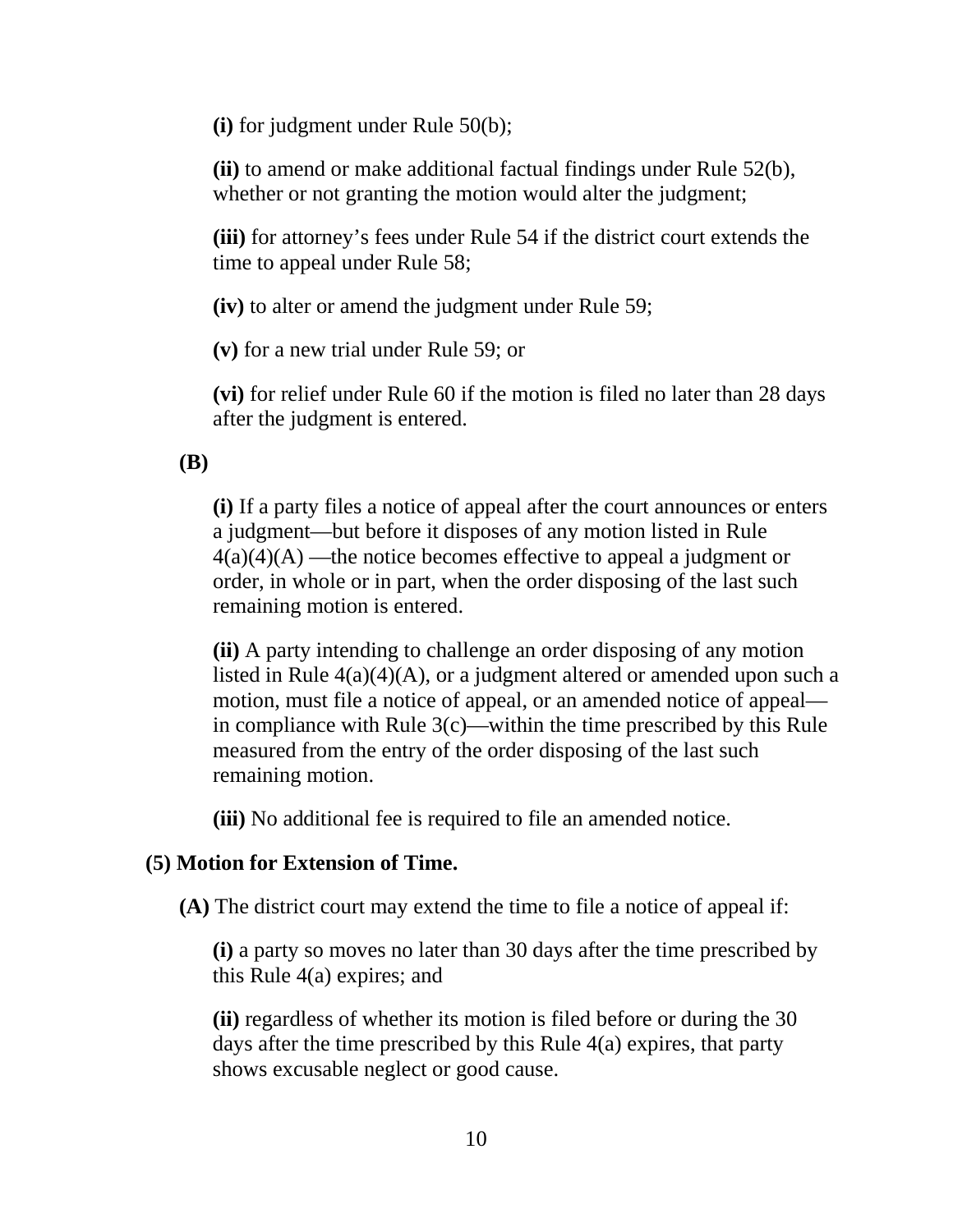**(B)** A motion filed before the expiration of the time prescribed in Rule  $4(a)(1)$  or (3) may be ex parte unless the court requires otherwise. If the motion is filed after the expiration of the prescribed time, notice must be given to the other parties in accordance with local rules.

**(C)** No extension under this Rule 4(a)(5) may exceed 30 days after the prescribed time or 14 days after the date when the order granting the motion is entered, whichever is later.

**(6) Reopening the Time to File an Appeal.** The district court may reopen the time to file an appeal for a period of 14 days after the date when its order to reopen is entered, but only if all the following conditions are satisfied:

**(A)** the court finds that the moving party did not receive notice under Federal Rule of Civil Procedure 77(d) of the entry of the judgment or order sought to be appealed within 21 days after entry;

**(B)** the motion is filed within 180 days after the judgment or order is entered or within 14 days after the moving party receives notice under Federal Rule of Civil Procedure 77(d) of the entry, whichever is earlier; and

**(C)** the court finds that no party would be prejudiced.

### **(7) Entry Defined.**

**(A)** A judgment or order is entered for purposes of this Rule 4(a):

**(i)** if Federal Rule of Civil Procedure 58(a) does not require a separate document, when the judgment or order is entered in the civil docket under Federal Rule of Civil Procedure 79(a); or

**(ii)** if Federal Rule of Civil Procedure 58(a) requires a separate document, when the judgment or order is entered in the civil docket under Federal Rule of Civil Procedure 79(a) and when the earlier of these events occurs:

- the judgment or order is set forth on a separate document, or
- 150 days have run from entry of the judgment or order in the civil docket under Federal Rule of Civil Procedure 79(a).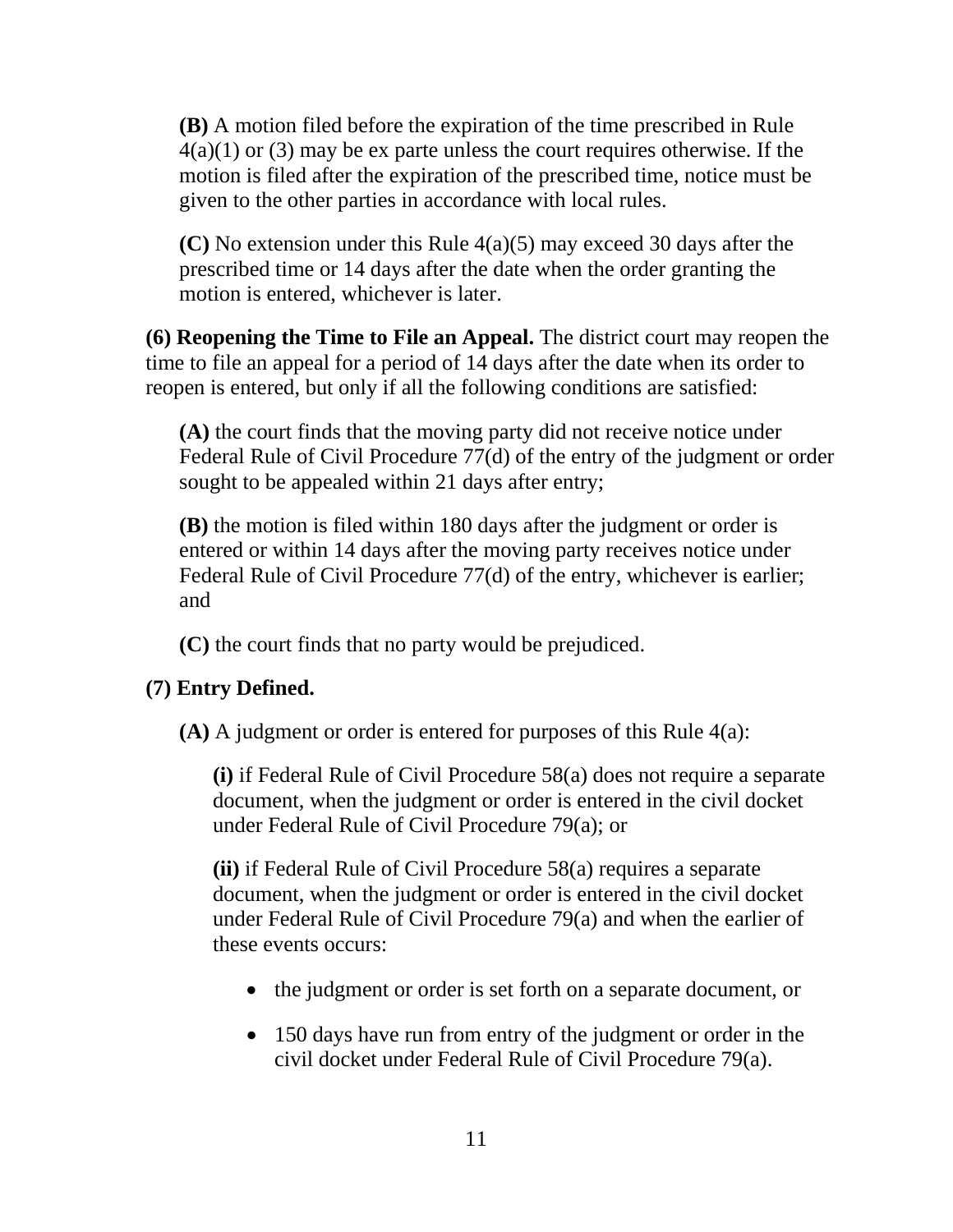**(B)** A failure to set forth a judgment or order on a separate document when required by Federal Rule of Civil Procedure 58(a) does not affect the validity of an appeal from that judgment or order.

#### **(b) Appeal in a Criminal Case.**

### **(1) Time for Filing a Notice of Appeal.**

**(A)** In a criminal case, a defendant's notice of appeal must be filed in the district court within 14 days after the later of:

**(i)** the entry of either the judgment or the order being appealed; or

**(ii)** the filing of the government's notice of appeal.

**(B)** When the government is entitled to appeal, its notice of appeal must be filed in the district court within 30 days after the later of:

**(i)** the entry of the judgment or order being appealed; or

**(ii)** the filing of a notice of appeal by any defendant.

**(2) Filing Before Entry of Judgment.** A notice of appeal filed after the court announces a decision, sentence, or order—but before the entry of the judgment or order—is treated as filed on the date of and after the entry.

### **(3) Effect of a Motion on a Notice of Appeal.**

**(A)** If a defendant timely makes any of the following motions under the Federal Rules of Criminal Procedure, the notice of appeal from a judgment of conviction must be filed within 14 days after the entry of the order disposing of the last such remaining motion, or within 14 days after the entry of the judgment of conviction, whichever period ends later. This provision applies to a timely motion:

**(i)** for judgment of acquittal under Rule 29;

**(ii)** for a new trial under Rule 33, but if based on newly discovered evidence, only if the motion is made no later than 14 days after the entry of the judgment; or

**(iii)** for arrest of judgment under Rule 34.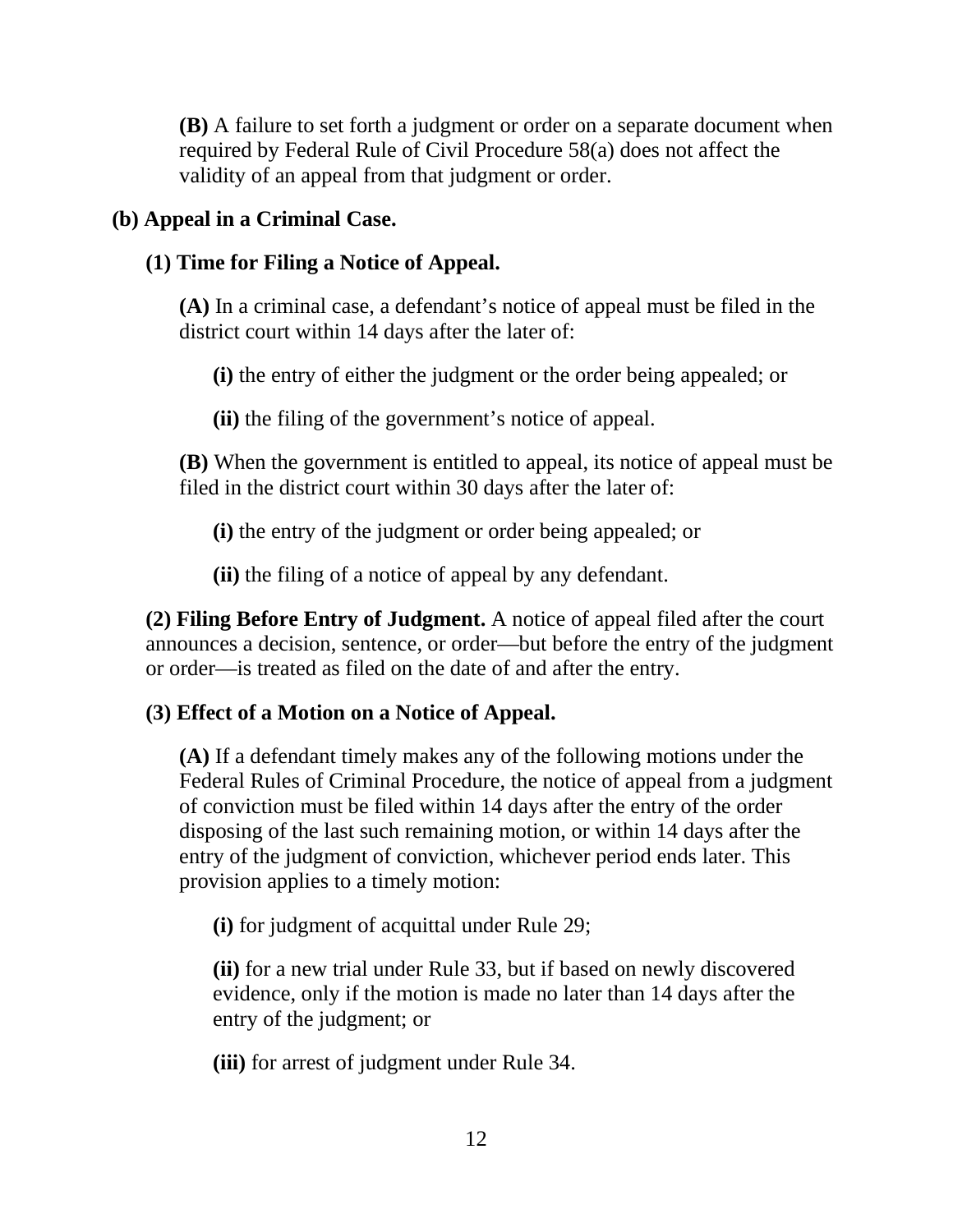**(B)** A notice of appeal filed after the court announces a decision, sentence, or order—but before it disposes of any of the motions referred to in Rule  $4(b)(3)(A)$ —becomes effective upon the later of the following:

**(i)** the entry of the order disposing of the last such remaining motion; or

**(ii)** the entry of the judgment of conviction.

**(C)** A valid notice of appeal is effective—without amendment—to appeal from an order disposing of any of the motions referred to in Rule  $4(b)(3)(A)$ .

**(4) Motion for Extension of Time.** Upon a finding of excusable neglect or good cause, the district court may—before or after the time has expired, with or without motion and notice—extend the time to file a notice of appeal for a period not to exceed 30 days from the expiration of the time otherwise prescribed by this Rule 4(b).

**(5) Jurisdiction.** The filing of a notice of appeal under this Rule 4(b) does not divest a district court of jurisdiction to correct a sentence under Federal Rule of Criminal Procedure 35(a), nor does the filing of a motion under 35(a) affect the validity of a notice of appeal filed before entry of the order disposing of the motion. The filing of a motion under Federal Rule of Criminal Procedure 35(a) does not suspend the time for filing a notice of appeal from a judgment of conviction.

**(6) Entry Defined.** A judgment or order is entered for purposes of this Rule 4(b) when it is entered on the criminal docket.

### **(c) Appeal by an Inmate Confined in an Institution.**

**(1)** If an institution has a system designed for legal mail, an inmate confined there must use that system to receive the benefit of this Rule  $4(c)(1)$ . If an inmate files a notice of appeal in either a civil or a criminal case, the notice is timely if it is deposited in the institution's internal mail system on or before the last day for filing and:

**(A)** it is accompanied by:

**(i)** a declaration in compliance with 28 U.S.C. § 1746—or a notarized statement—setting out the date of deposit and stating that first-class postage is being prepaid; or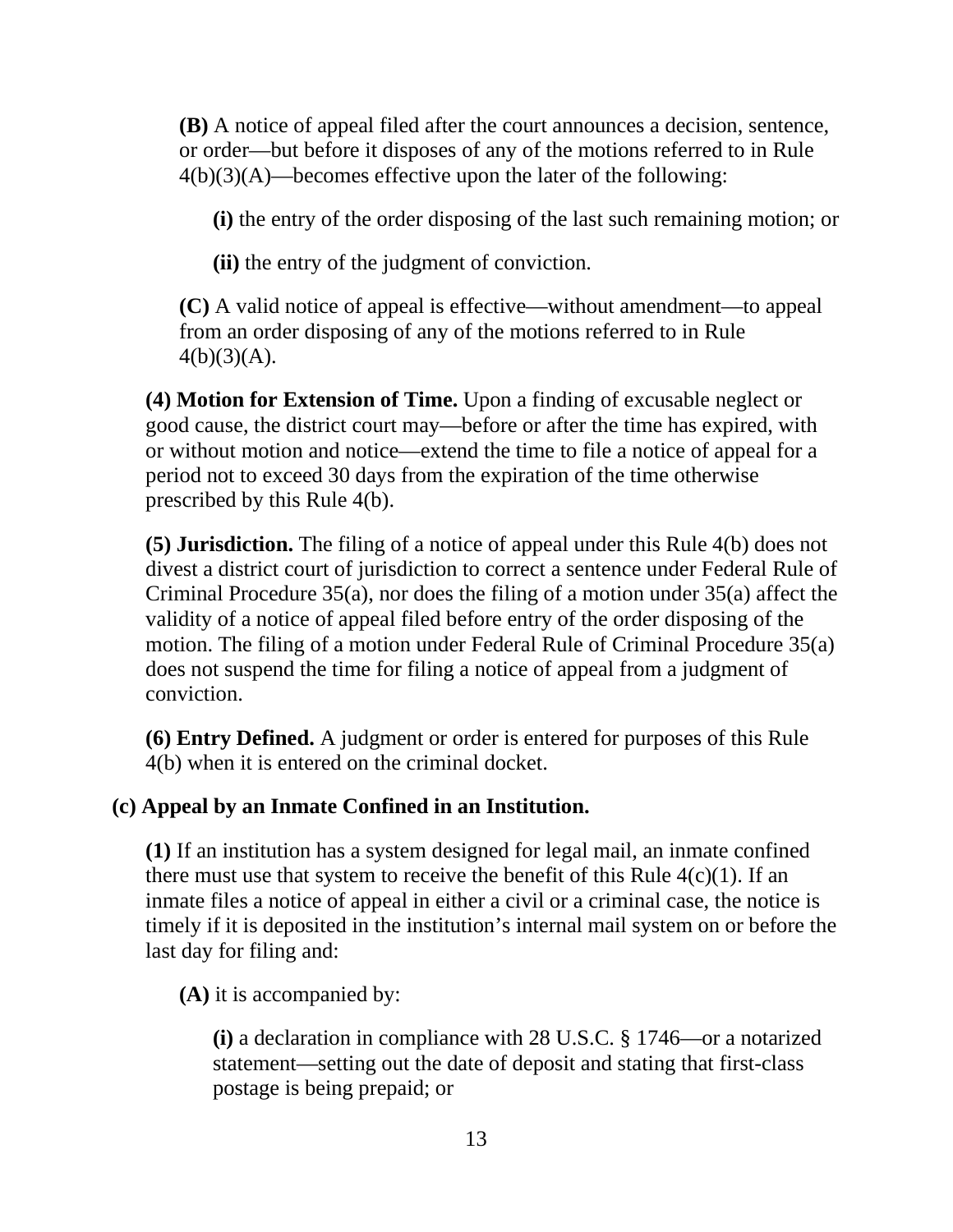**(ii)** evidence (such as a postmark or date stamp) showing that the notice was so deposited and that postage was prepaid; or

**(B)** the court of appeals exercises its discretion to permit the later filing of a declaration or notarized statement that satisfies Rule  $4(c)(1)(A)(i)$ .

**(2)** If an inmate files the first notice of appeal in a civil case under this Rule  $4(c)$ , the 14-day period provided in Rule  $4(a)(3)$  for another party to file a notice of appeal runs from the date when the district court dockets the first notice.

**(3)** When a defendant in a criminal case files a notice of appeal under this Rule 4(c), the 30-day period for the government to file its notice of appeal runs from the entry of the judgment or order appealed from or from the district court's docketing of the defendant's notice of appeal, whichever is later.

**(d) Mistaken Filing in the Court of Appeals.** If a notice of appeal in either a civil or a criminal case is mistakenly filed in the court of appeals, the clerk of that court must note on the notice the date when it was received and send it to the district clerk. The notice is then considered filed in the district court on the date so noted.

(As amended Apr. 24, 1998, eff. Dec. 1, 1998; Apr. 29, 2002, eff. Dec. 1, 2002; Apr. 25, 2005, eff. Dec. 1, 2005; May 7, 2009, eff. Dec. 1, 2009; Apr. 28, 2010, eff. Dec. 1, 2010; Apr. 26, 2011, eff. Dec. 1, 2011; Apr. 28, 2016, eff. Dec. 1, 2016.)

### **No local rule.**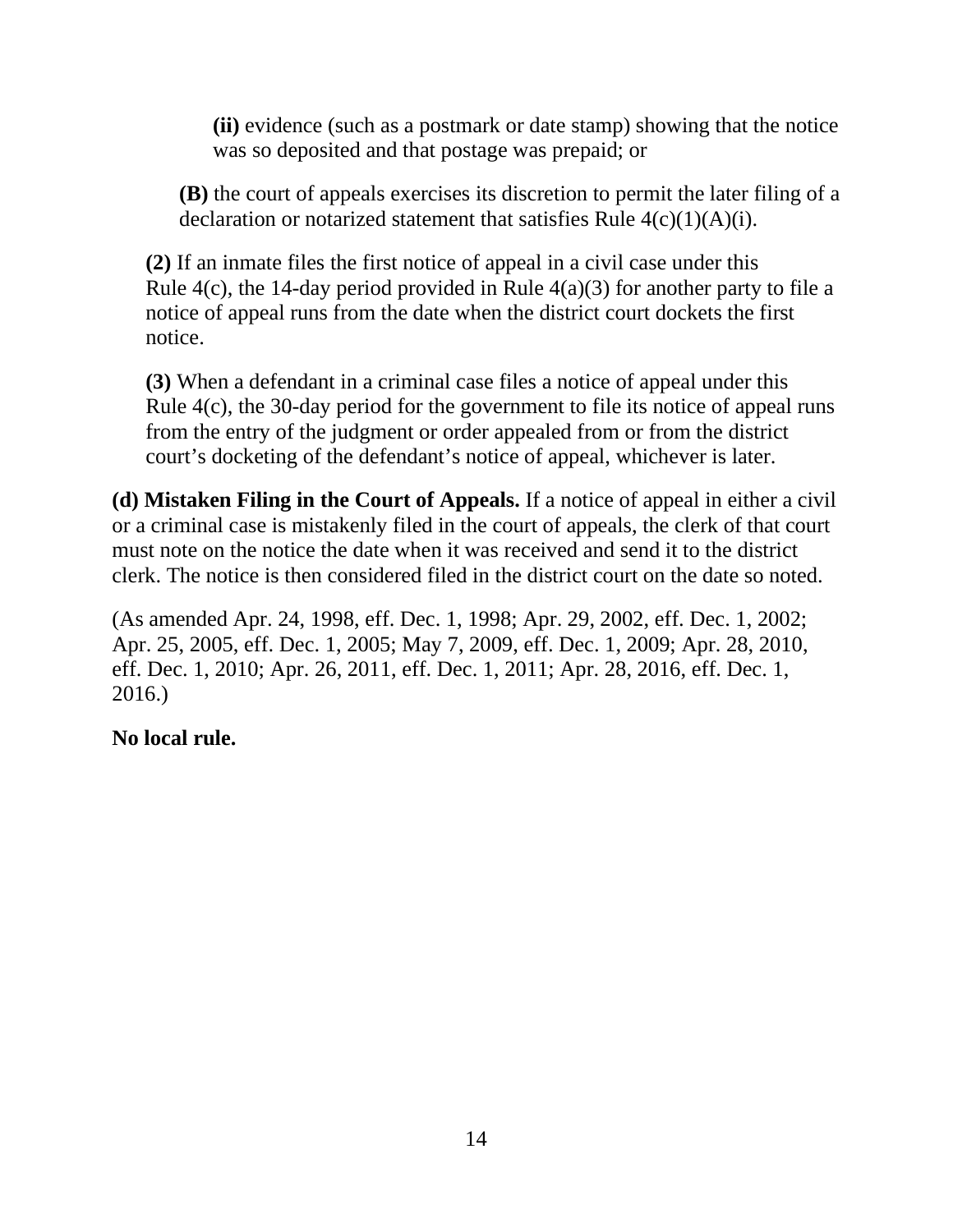# <span id="page-25-0"></span>**Fed. R. App. P. Rule 5. Appeal by Permission**

### **(a) Petition for Permission to Appeal.**

**(1)** To request permission to appeal when an appeal is within the court of appeals' discretion, a party must file a petition with the circuit clerk and serve it on all other parties to the district-court action.

**(2)** The petition must be filed within the time specified by the statute or rule authorizing the appeal or, if no such time is specified, within the time provided by Rule 4(a) for filing a notice of appeal.

**(3)** If a party cannot petition for appeal unless the district court first enters an order granting permission to do so or stating that the necessary conditions are met, the district court may amend its order, either on its own or in response to a party's motion, to include the required permission or statement. In that event, the time to petition runs from entry of the amended order.

### **(b) Contents of the Petition; Answer or Cross-Petition; Oral Argument.**

**(1)** The petition must include the following:

**(A)** the facts necessary to understand the question presented;

**(B)** the question itself;

**(C)** the relief sought;

**(D)** the reasons why the appeal should be allowed and is authorized by a statute or rule; and

**(E)** an attached copy of:

**(i)** the order, decree, or judgment complained of and any related opinion or memorandum, and

**(ii)** any order stating the district court's permission to appeal or finding that the necessary conditions are met.

**(2)** A party may file an answer in opposition or a cross-petition within 10 days after the petition is served.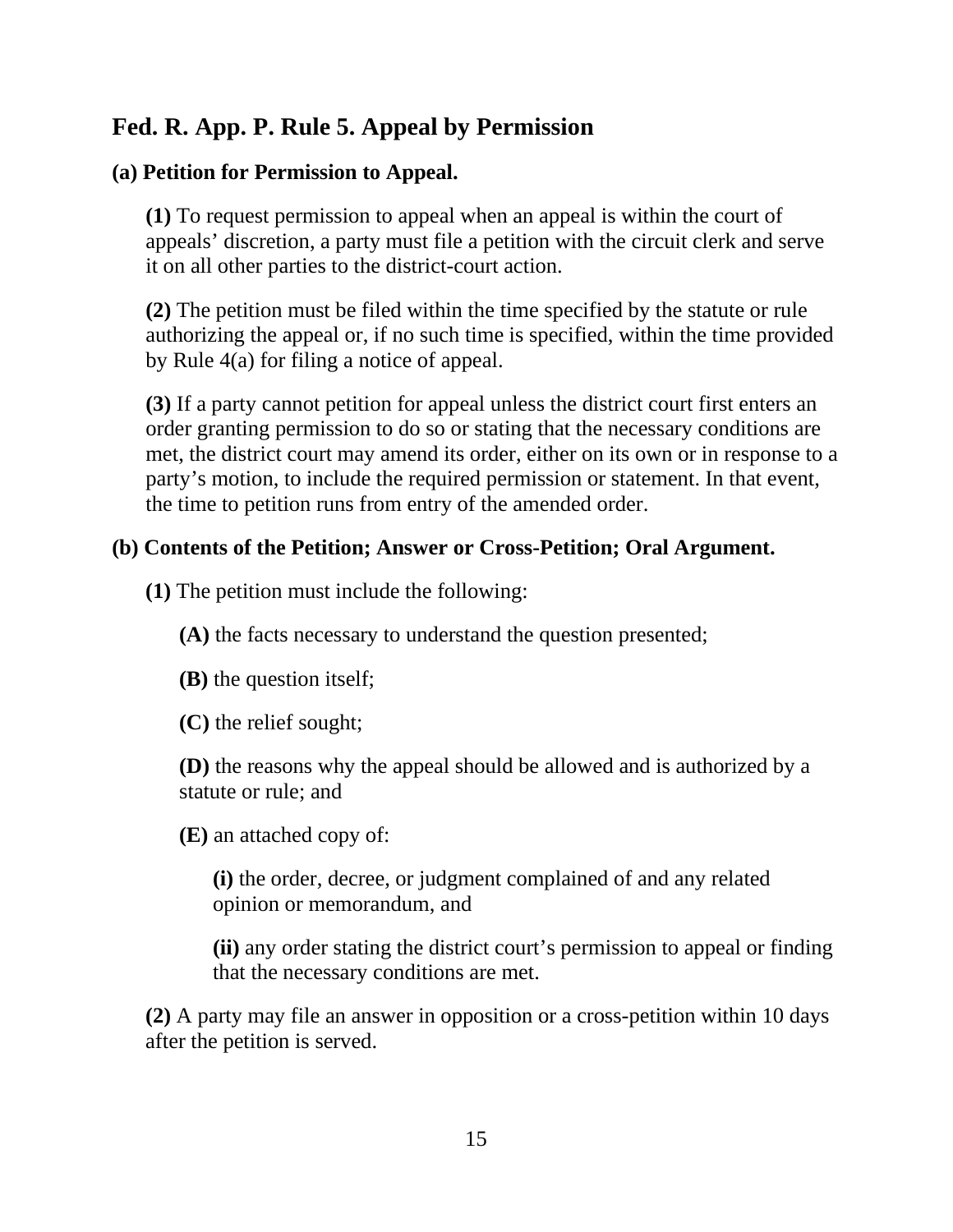**(3)** The petition and answer will be submitted without oral argument unless the court of appeals orders otherwise.

**(c) Form of Papers; Number of Copies; Length Limits.** All papers must conform to Rule  $32(c)(2)$ . An original and 3 copies must be filed unless the court requires a different number by local rule or by order in a particular case. Except by the court's permission, and excluding the accompanying documents required by Rule  $5(b)(1)(E)$ :

**(1)** a paper produced using a computer must not exceed 5,200 words; and

**(2)** a handwritten or typewritten paper must not exceed 20 pages.

### **(d) Grant of Permission; Fees; Cost Bond; Filing the Record.**

**(1)** Within 14 days after the entry of the order granting permission to appeal, the appellant must:

**(A)** pay the district clerk all required fees; and

**(B)** file a cost bond if required under Rule 7.

**(2)** A notice of appeal need not be filed. The date when the order granting permission to appeal is entered serves as the date of the notice of appeal for calculating time under these rules.

**(3)** The district clerk must notify the circuit clerk once the petitioner has paid the fees. Upon receiving this notice, the circuit clerk must enter the appeal on the docket. The record must be forwarded and filed in accordance with Rules 11 and  $12(c)$ .

(As amended Apr. 29, 2002, eff. Dec. 1, 2002; May 7, 2009, eff. Dec. 1, 2009; Apr. 28, 2016, eff. Dec. 1, 2016; Apr. 25, 2019, eff. Dec. 1, 2019.)

# <span id="page-26-0"></span>**10th Cir. R. 5**

### <span id="page-26-1"></span>**5.1 Reply briefs.**

A party seeking to file a reply in support of a petition may file a motion to that effect within 5 business days of service of the response. The motion must include the proposed reply. Replies may be no longer than 2,600 words in length in a 13 point font, or 10 pages if typed or handwritten. If using a word count, the proposed reply must include a certification per Federal Rule of Appellate Procedure 32(g).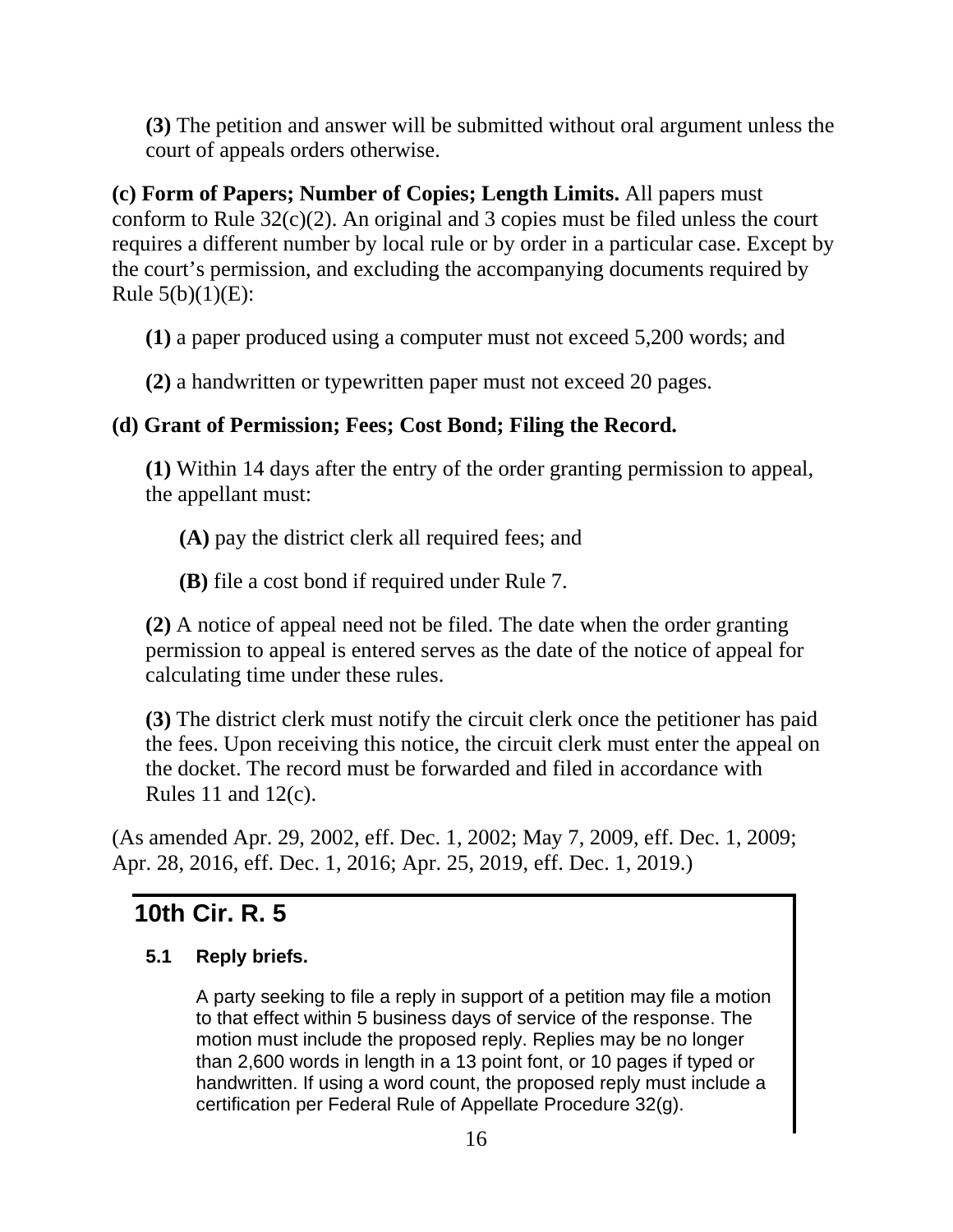# <span id="page-27-0"></span>**Fed. R. App. P. Rule 5.1. Appeal by Leave under 28 U.S.C. § 636(c)(5)**

[Abrogated]

**No local rule.**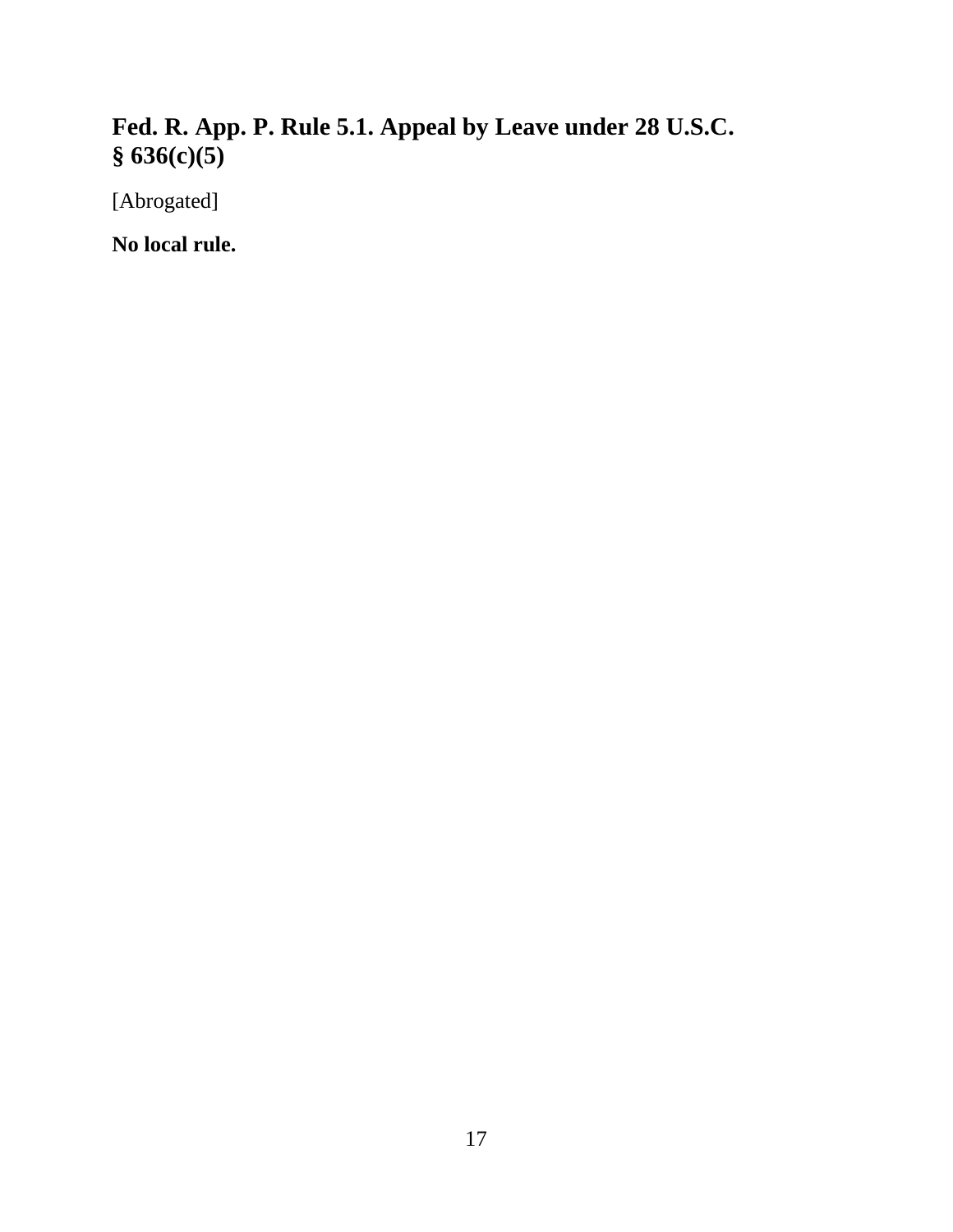# <span id="page-28-0"></span>**Fed. R. App. P. Rule 6. Appeal in a Bankruptcy Case**

**(a) Appeal From a Judgment, Order, or Decree of a District Court Exercising Original Jurisdiction in a Bankruptcy Case.** An appeal to a court of appeals from a final judgment, order, or decree of a district court exercising jurisdiction under 28 U.S.C. § 1334 is taken as any other civil appeal under these rules.

#### **(b) Appeal From a Judgment, Order, or Decree of a District Court or Bankruptcy Appellate Panel Exercising Appellate Jurisdiction in a Bankruptcy Case.**

**(1) Applicability of Other Rules.** These rules apply to an appeal to a court of appeals under 28 U.S.C. § 158(d)(1) from a final judgment, order, or decree of a district court or bankruptcy appellate panel exercising appellate jurisdiction under 28 U.S.C. § 158(a) or (b), but with these qualifications:

**(A)** Rules 4(a)(4), 4(b), 9, 10, 11, 12(c), 13-20, 22-23, and 24(b) do not apply;

**(B)** the reference in Rule 3(c) to "Form 1 in the Appendix of Forms" must be read as a reference to Form 5; and

**(C)** when the appeal is from a bankruptcy appellate panel, "district court," as used in any applicable rule, means "appellate panel"; and

**(D)** in Rule 12.1, "district court" includes a bankruptcy court or bankruptcy appellate panel.

**(2) Additional Rules.** In addition to the rules made applicable by Rule 6(b)(1), the following rules apply:

#### **(A) Motion for Rehearing.**

**(i)** If a timely motion for rehearing under Bankruptcy Rule 8022 is filed, the time to appeal for all parties runs from the entry of the order disposing of the motion. A notice of appeal filed after the district court or bankruptcy appellate panel announces or enters a judgment, order, or decree—but before disposition of the motion for rehearing—becomes effective when the order disposing of the motion for rehearing is entered.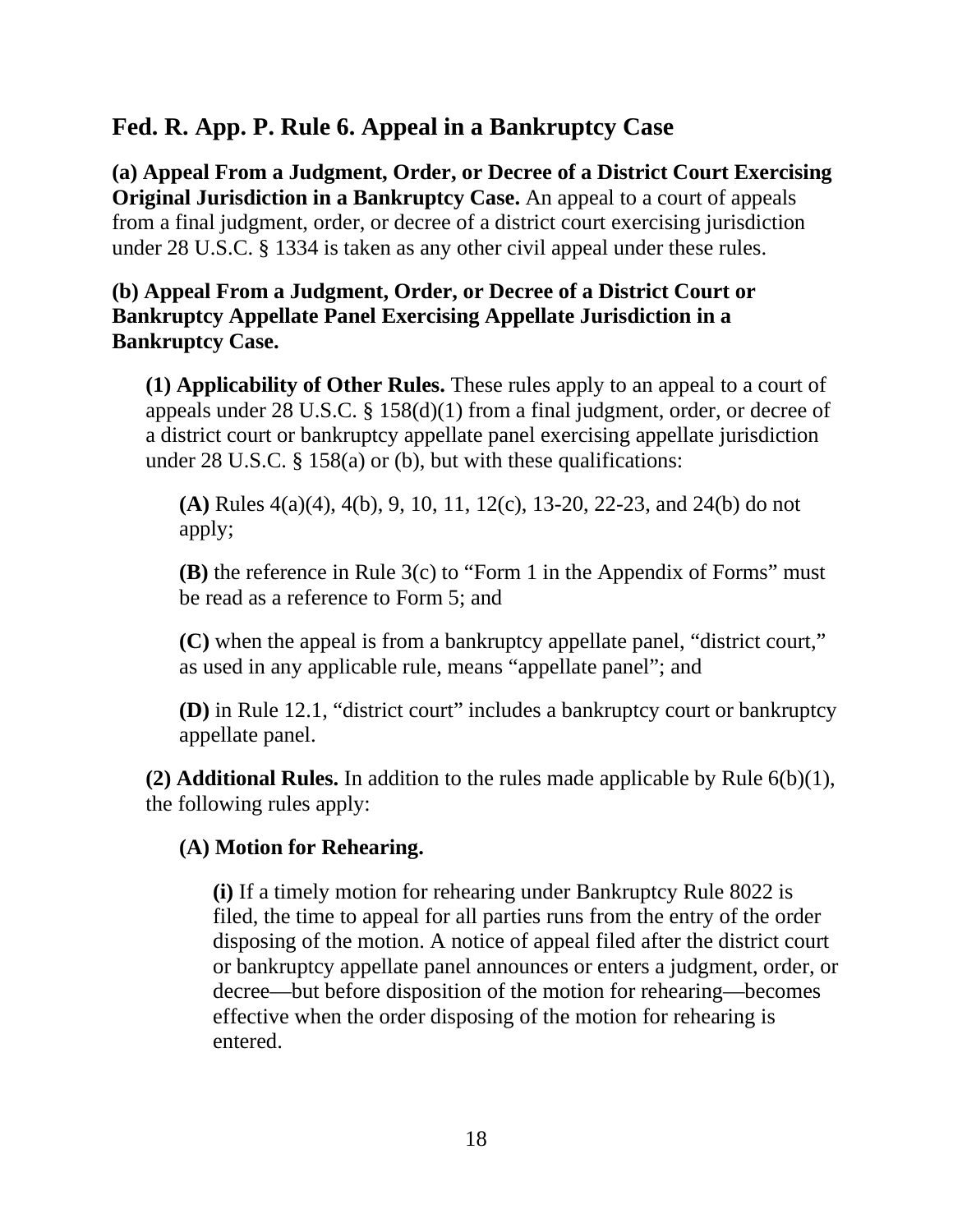**(ii)** If a party intends to challenge the order disposing of the motion—or the alteration or amendment of a judgment, order, or decree upon the motion—then the party, in compliance with Rules  $3(c)$  and  $6(b)(1)(B)$ , must file a notice of appeal or amended notice of appeal. The notice or amended notice must be filed within the time prescribed by Rule 4 excluding Rules 4(a)(4) and 4(b)—measured from the entry of the order disposing of the motion.

**(iii)** No additional fee is required to file an amended notice.

#### **(B) The Record on Appeal.**

**(i)** Within 14 days after filing the notice of appeal, the appellant must file with the clerk possessing the record assembled in accordance with Bankruptcy Rule 8009—and serve on the appellee—a statement of the issues to be presented on appeal and a designation of the record to be certified and made available to the circuit clerk.

**(ii)** An appellee who believes that other parts of the record are necessary must, within 14 days after being served with the appellant's designation, file with the clerk and serve on the appellant a designation of additional parts to be included.

**(iii)** The record on appeal consists of:

- the redesignated record as provided above;
- the proceedings in the district court or bankruptcy appellate panel; and
- a certified copy of the docket entries prepared by the clerk under Rule 3(d).

### **(C) Making the Record Available.**

**(i)** When the record is complete, the district clerk or bankruptcyappellate- panel clerk must number the documents constituting the record and promptly make it available to the circuit clerk. If the clerk makes the record available in paper form, the clerk will not send documents of unusual bulk or weight, physical exhibits other than documents, or other parts of the record designated for omission by local rule of the court of appeals, unless directed to do so by a party or the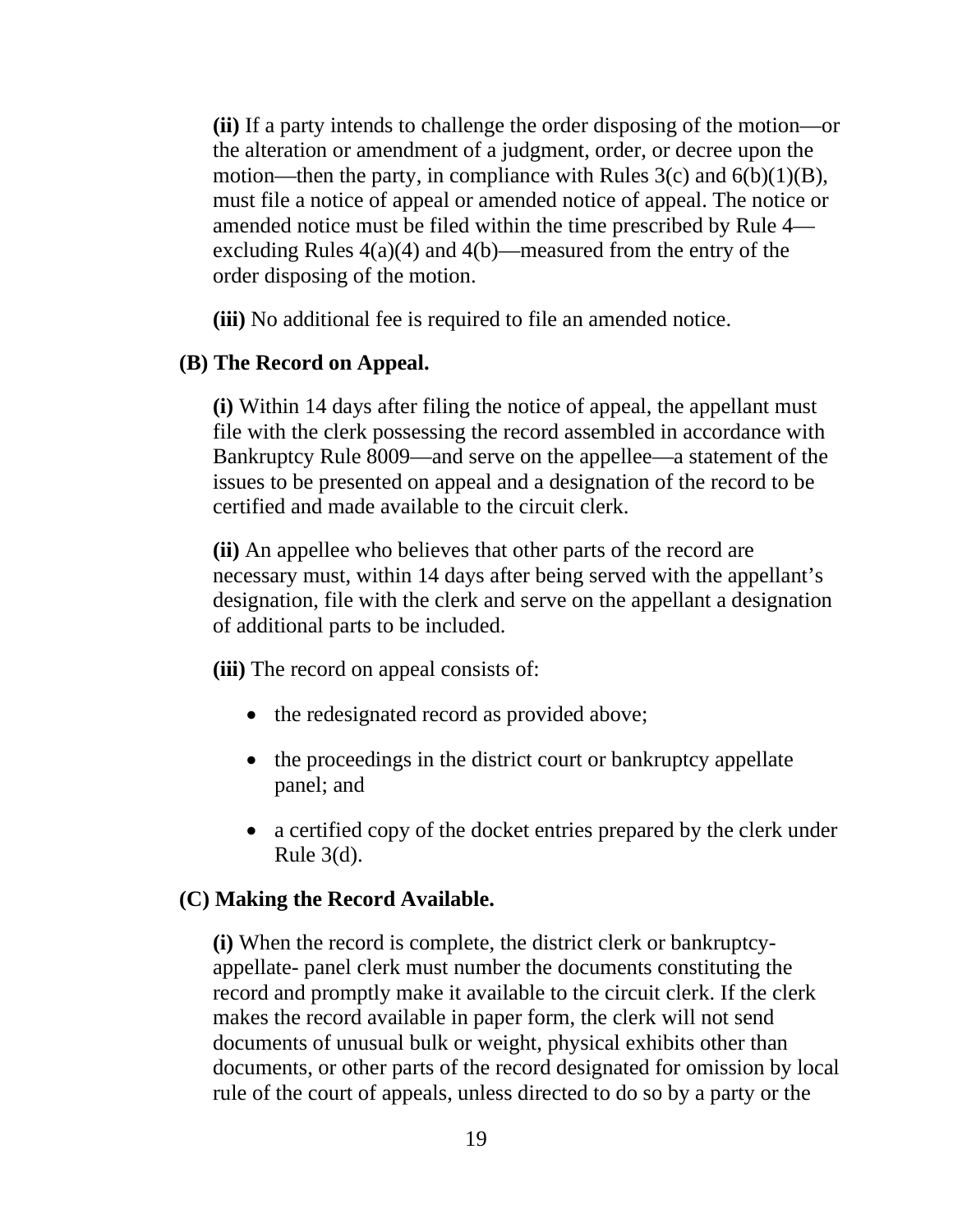circuit clerk. If unusually bulky or heavy exhibits are to be made available in paper form, a party must arrange with the clerks in advance for their transportation and receipt.

**(ii)** All parties must do whatever else is necessary to enable the clerk to assemble the record and make it available. When the record is made available in paper form, the court of appeals may provide by rule or order that a certified copy of the docket entries be made available in place of the designated record. But any party may request at any time during the pendency of the appeal that the redesignated record be made available.

**(D) Filing the Record.** When the district clerk or bankruptcy-appellatepanel clerk has made the record available, the circuit clerk must note that fact on the docket. The date noted on the docket serves as the filing date of the record. The circuit clerk must immediately notify all parties of the filing date.

#### **(c) Direct Review by Permission Under 28 U.S.C. § 158(d)(2).**

**(1) Applicability of Other Rules.** These rules apply to a direct appeal by permission under 28 U.S.C. § 158(d)(2), but with these qualifications:

**(A)** Rules 3-4, 5(a)(3), 6(a), 6(b), 8(a), 8(c), 9-12, 13-20, 22-23, and 24(b) do not apply;

**(B)** as used in any applicable rule, "district court" or "district clerk" includes—to the extent appropriate—a bankruptcy court or bankruptcy appellate panel or its clerk; and

**(C)** the reference to "Rules 11 and 12(c)" in Rule 5(d)(3) must be read as a reference to Rules  $6(c)(2)(B)$  and  $(C)$ .

**(2) Additional Rules.** In addition, the following rules apply:

**(A) The Record on Appeal**. Bankruptcy Rule 8009 governs the record on appeal.

**(B) Making the Record Available**. Bankruptcy Rule 8010 governs completing the record and making it available.

**(C) Stays Pending Appeal.** Bankruptcy Rule 8007 applies to stays pending appeal.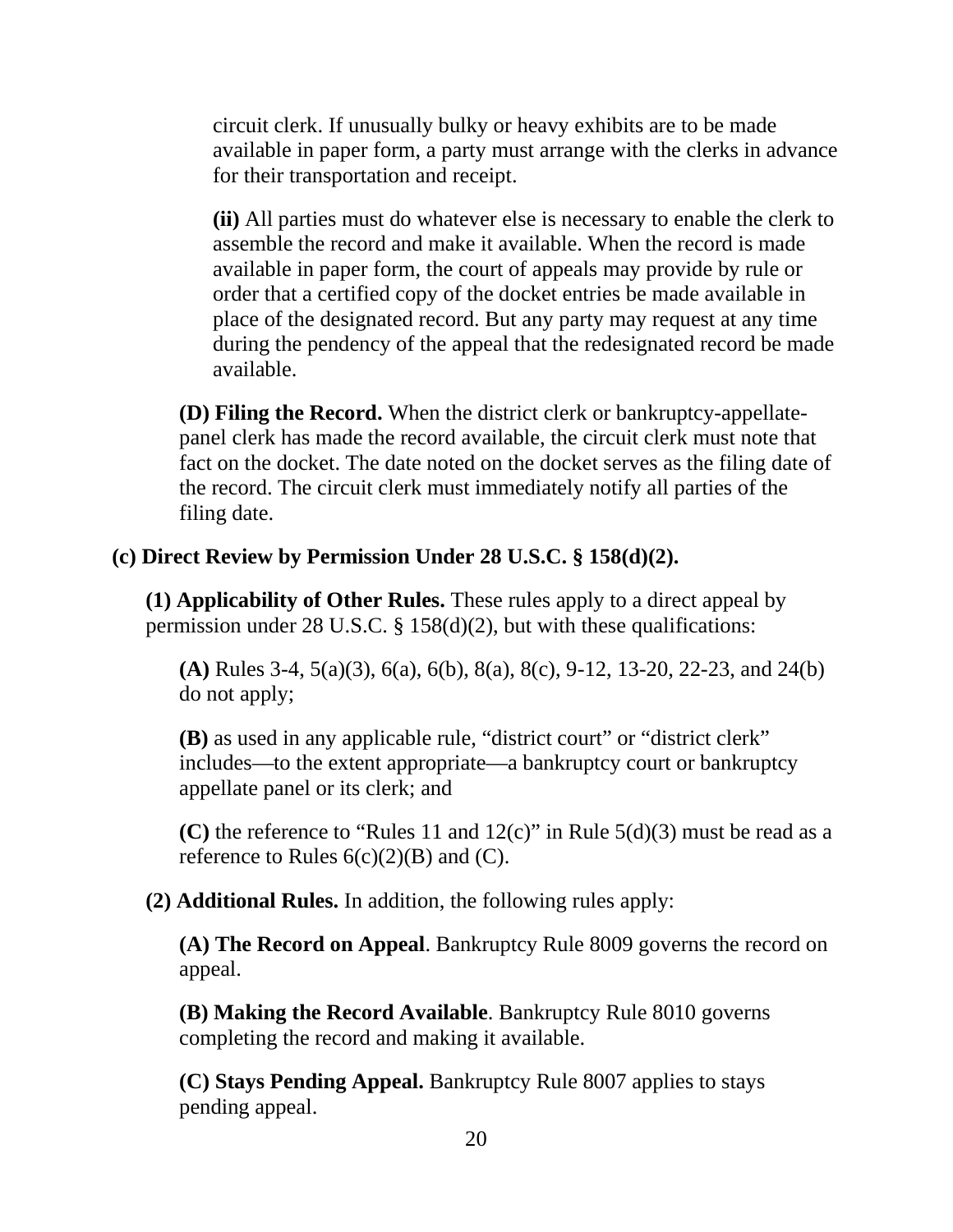**(D) Duties of the Circuit Clerk.** When the bankruptcy clerk has made the record available, the circuit clerk must note that fact on the docket. The date noted on the docket serves as the filing date of the record. The circuit clerk must immediately notify all parties of the filing date.

**(E) Filing a Representation Statement**. Unless the court of appeals designates another time, within 14 days after entry of the order granting permission to appeal, the attorney who sought permission must file a statement with the circuit clerk naming the parties that the attorney represents on appeal.

(As amended Apr. 24, 1998, eff. Dec. 1, 1998; May 7, 2009, eff. Dec. 1, 2009; Apr. 25, 2014, eff. Dec. 1, 2014.)

# <span id="page-31-0"></span>**10th Cir. R. 6**

#### <span id="page-31-1"></span>**6.1 Appendices in bankruptcy appeals.**

Rules 30.1, 30.2, and 30.3 apply to all bankruptcy appeals.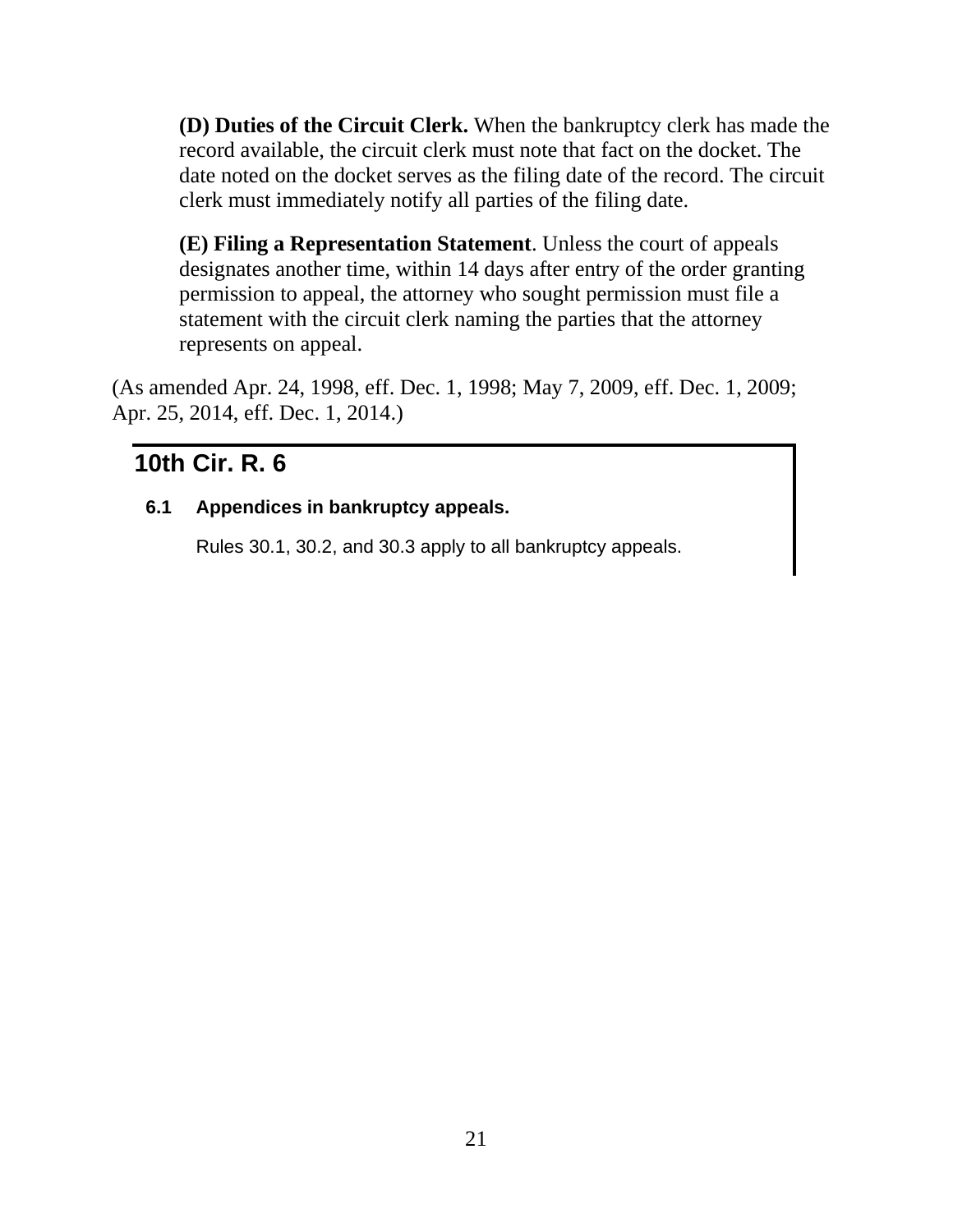# <span id="page-32-0"></span>**Fed. R. App. P. Rule 7. Bond for Costs on Appeal in a Civil Case**

In a civil case, the district court may require an appellant to file a bond or provide other security in any form and amount necessary to ensure payment of costs on appeal. Rule 8(b) applies to a surety on a bond given under this rule.

(As amended Apr. 24, 1998, eff. Dec. 1, 1998.)

**No local rule.**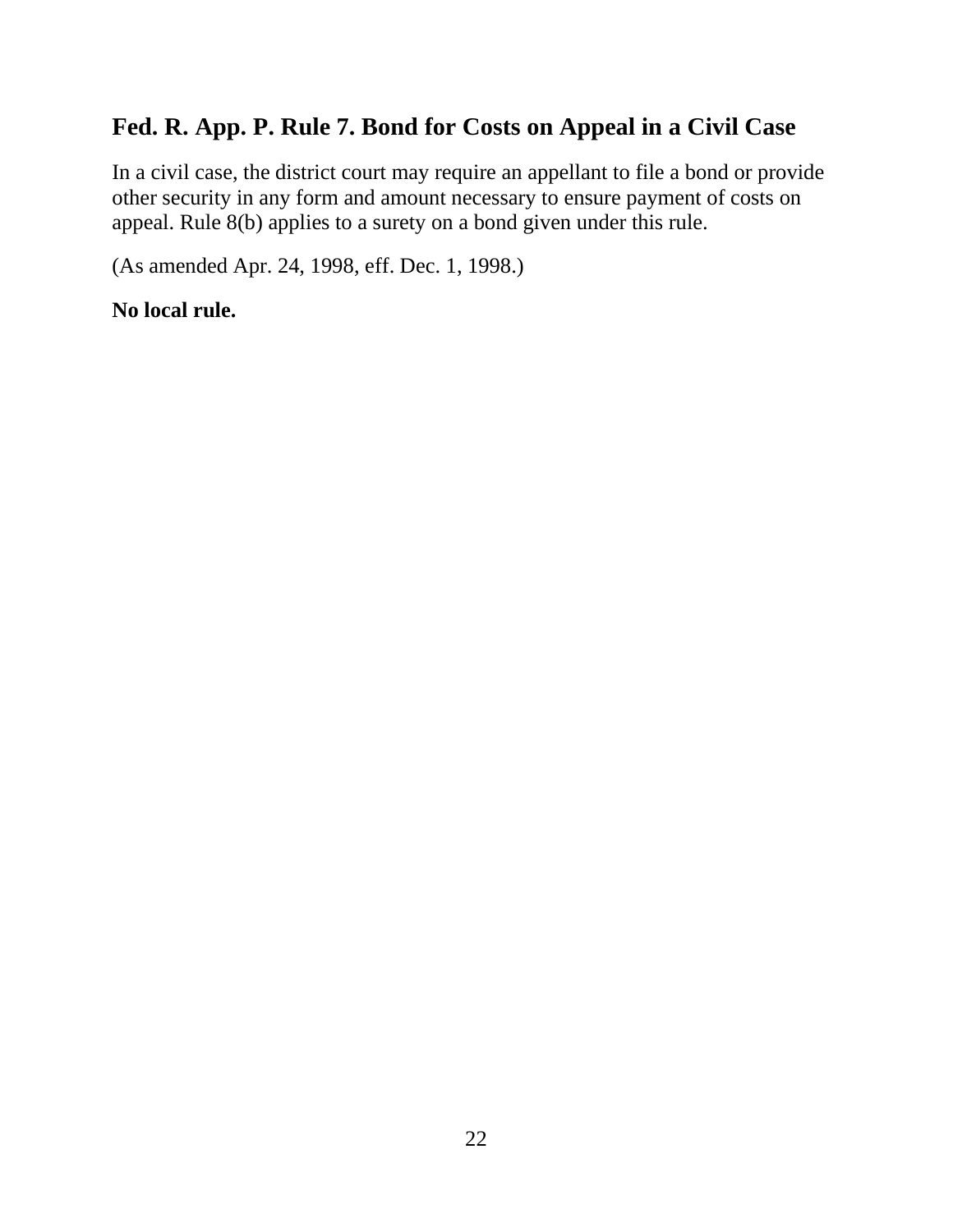# <span id="page-33-0"></span>**Fed. R. App. P. Rule 8. Stay or Injunction Pending Appeal**

**(a) Motion for Stay.**

**(1) Initial Motion in the District Court.** A party must ordinarily move first in the district court for the following relief:

**(A)** a stay of the judgment or order of a district court pending appeal;

**(B)** approval of a bond or other security provided to obtain a stay of judgment; or

**(C)** an order suspending, modifying, restoring, or granting an injunction while an appeal is pending.

**(2) Motion in the Court of Appeals; Conditions on Relief.** A motion for the relief mentioned in Rule  $8(a)(1)$  may be made to the court of appeals or to one of its judges.

**(A)** The motion must:

**(i)** show that moving first in the district court would be impracticable; or

**(ii)** state that, a motion having been made, the district court denied the motion or failed to afford the relief requested and state any reasons given by the district court for its action.

**(B)** The motion must also include:

**(i)** the reasons for granting the relief requested and the facts relied on;

**(ii)** originals or copies of affidavits or other sworn statements supporting facts subject to dispute; and

**(iii)** relevant parts of the record.

**(C)** The moving party must give reasonable notice of the motion to all parties.

**(D)** A motion under this Rule 8(a)(2) must be filed with the circuit clerk and normally will be considered by a panel of the court. But in an exceptional case in which time requirements make that procedure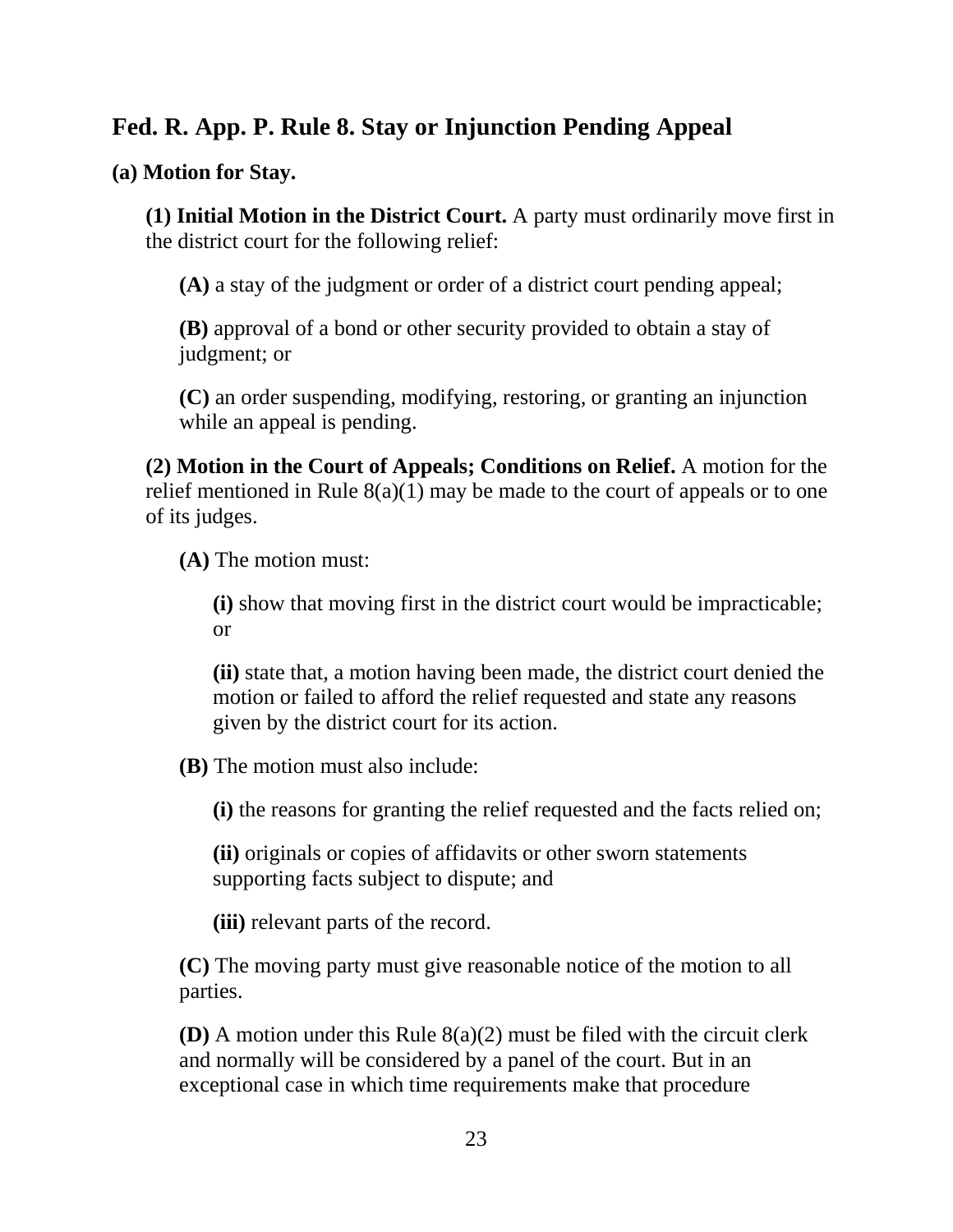impracticable, the motion may be made to and considered by a single judge.

**(E)** The court may condition relief on a party's filing a bond or other security in the district court.

**(b) Proceeding Against a Security Provider.** If a party gives security with one or more security providers, each provider submits to the jurisdiction of the district court and irrevocably appoints the district clerk as its agent on whom any papers affecting its liability on the security may be served. On motion, a security provider's liability may be enforced in the district court without the necessity of an independent action. The motion and any notice that the district court prescribes may be served on the district clerk, who must promptly send a copy to each security provider whose address is known.

**(c) Stay in a Criminal Case.** Rule 38 of the Federal Rules of Criminal Procedure governs a stay in a criminal case.

(As amended Apr. 24, 1998, eff. Dec. 1, 1998; Apr. 26, 2018, eff. Dec. 1, 2018.)

# <span id="page-34-0"></span>**10th Cir. R. 8**

### <span id="page-34-1"></span>**8.1 Required showing.**

No application for a stay or an injunction pending appeal will be considered unless the applicant addresses all of the following:

- **(A)** the basis for the district court's or agency's subject matter jurisdiction and the basis for the court of appeals' jurisdiction, including citation to statutes and a statement of facts establishing jurisdiction;
- **(B)** the likelihood of success on appeal;
- **(C)** the threat of irreparable harm if the stay or injunction is not granted;
- **(D)** the absence of harm to opposing parties if the stay or injunction is granted; and
- **(E)** any risk of harm to the public interest.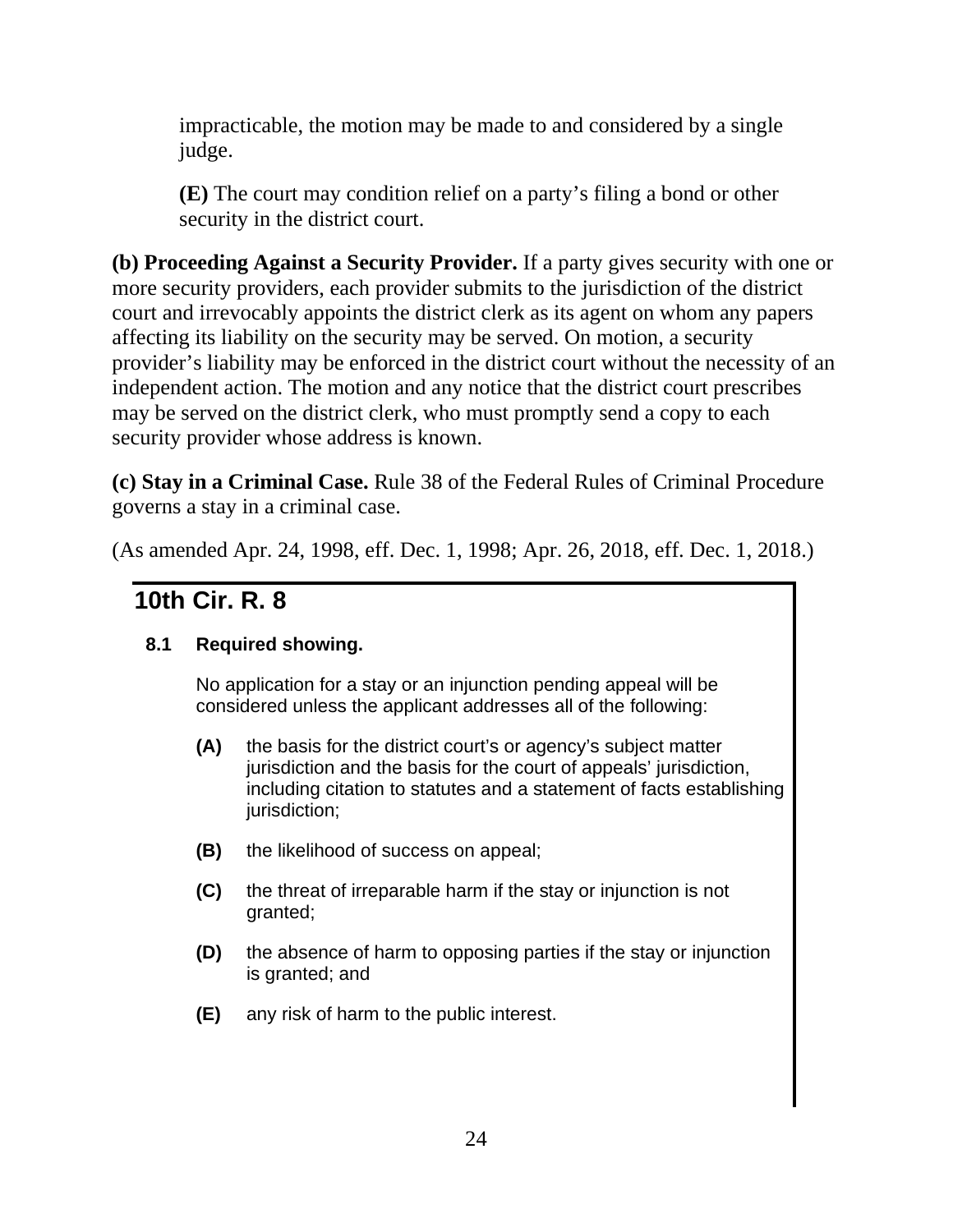#### <span id="page-35-0"></span>**8.2 Emergency or ex parte motions.**

- **(A) Emergency relief.** Any motion that requests a ruling within 48 hours after filing must be plainly marked "EMERGENCY" and accompanied by a certificate stating:
	- **(1)** the reason the motion was not filed earlier;
	- **(2)** the date the underlying order was entered;
	- **(3)** the time and date the order becomes effective;
	- **(4)** the telephone numbers and email addresses for all counsel of record and, where available, unrepresented parties; and
	- **(5)** in immigration cases seeking a stay of removal or other emergency relief, the petitioner must attach to the motion a copy of the transcript from the Immigration Judge's ruling, if relevant, plus copies of the written rulings of the Immigration Judge and Board of Immigration Appeals.
- **(B) Ex parte relief.** Any motion that requests the court to act ex parte must include a certificate stating the reason it was not possible to provide notice to the other parties.
- **(C) Notice to clerk.** If a motion for emergency relief is contemplated, the movant must notify the Clerk in advance at the earliest practical time so that arrangements can be made for timely submission to the court.

#### <span id="page-35-1"></span>**8.3 Applications made to a single judge.**

- **(A) Emergency.** Application to a single judge for a stay of a judgment or order pending appeal is disfavored.
- **(B) Contents.** An application made to a single judge must demonstrate:
	- **(1)** that notice of the application—including when, where, and to which judge the application was made and the reason for submission to a single judge—was furnished to other parties; or
	- **(2)** what efforts were made to furnish notice to other parties and to contact the office of the clerk, or else the reasons why notice to the parties and/or to the Clerk was not required and/or possible.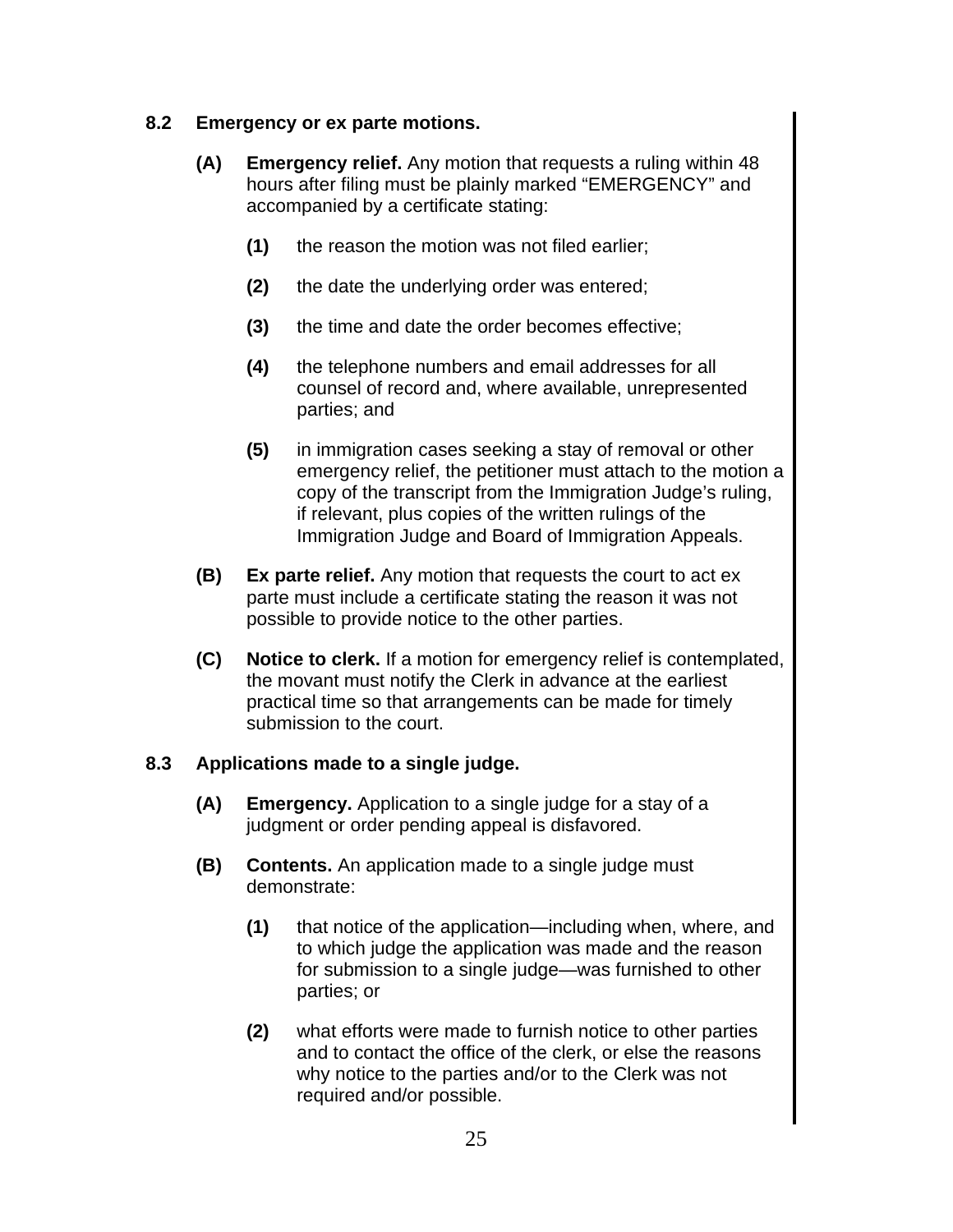## **Fed. R. App. P. Rule 9. Release in a Criminal Case**

## **(a) Release Before Judgment of Conviction.**

**(1)** The district court must state in writing, or orally on the record, the reasons for an order regarding the release or detention of a defendant in a criminal case. A party appealing from the order must file with the court of appeals a copy of the district court's order and the court's statement of reasons as soon as practicable after filing the notice of appeal. An appellant who questions the factual basis for the district court's order must file a transcript of the release proceedings or an explanation of why a transcript was not obtained.

**(2)** After reasonable notice to the appellee, the court of appeals must promptly determine the appeal on the basis of the papers, affidavits, and parts of the record that the parties present or the court requires. Unless the court so orders, briefs need not be filed.

**(3)** The court of appeals or one of its judges may order the defendant's release pending the disposition of the appeal.

**(b) Release After Judgment of Conviction.** A party entitled to do so may obtain review of a district-court order regarding release after a judgment of conviction by filing a notice of appeal from that order in the district court, or by filing a motion in the court of appeals if the party has already filed a notice of appeal from the judgment of conviction. Both the order and the review are subject to Rule 9(a). The papers filed by the party seeking review must include a copy of the judgment of conviction.

**(c) Criteria for Release.** The court must make its decision regarding release in accordance with the applicable provisions of 18 U.S.C. §§ 3142, 3143, and 3145(c).

(As amended Apr. 24, 1998, eff. Dec. 1, 1998.)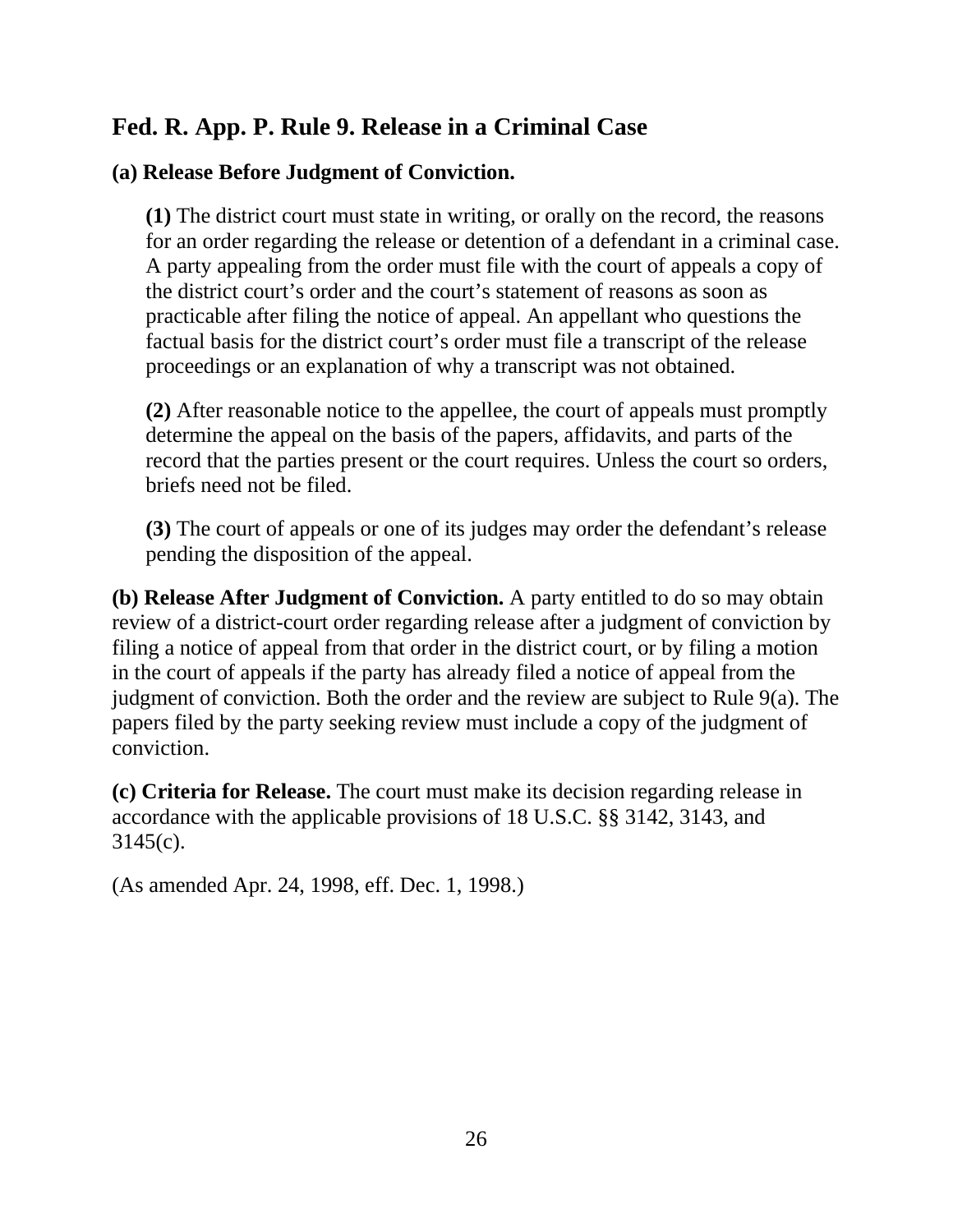## **10th Cir. R. 9**

#### **9.1 Expedited proceedings.**

- **(A) Release order.** Review of a district court's release order is generally expedited.
- **(B) Application of 10th Cir. R. 46.3(B)**. In light of the expedited nature of the proceeding, the motion requirement outlined in Rule 46.3(B) does not apply to bail appeals.
- **(C) Docketing Statement.** Appellants are not required to file docketing statements in bail appeals.
- **(D) Deferred ruling.** After reasonable notice, the court may defer ruling on a motion for release after a judgment of conviction until it disposes of the underlying direct appeal.

#### **9.2 Procedures.**

Within 14 days after filing the notice of appeal or motion for release, the party seeking relief must file:

- **(A)** a memorandum containing:
	- **(1)** a statement of facts necessary for an understanding of the issues presented;
	- **(2)** the grounds for relief, including citation to relevant authorities; and
	- **(3)** a statement of the defendant's custodial status and reporting date as relevant—the court must be notified of any change in custody status pending the review process; and
- **(B)** an electronic appendix containing the items noted below. (Please see the court's CM/ECF User Manual at Sections II(S) and III(G) for information regarding filing requirements and procedures for filing electronic appendices. It may be found on the court's website, [www.ca10.uscourts.gov.](http://www.ca10.uscourts.gov/)) The appendix must include:
	- **(1)** all release orders or rulings, together with the reasons (findings and conclusions) given by the magistrate judge or the district judge for the action taken;
	- **(2)** any motion filed in the district court on the issue of release and relevant memoranda in support or opposition;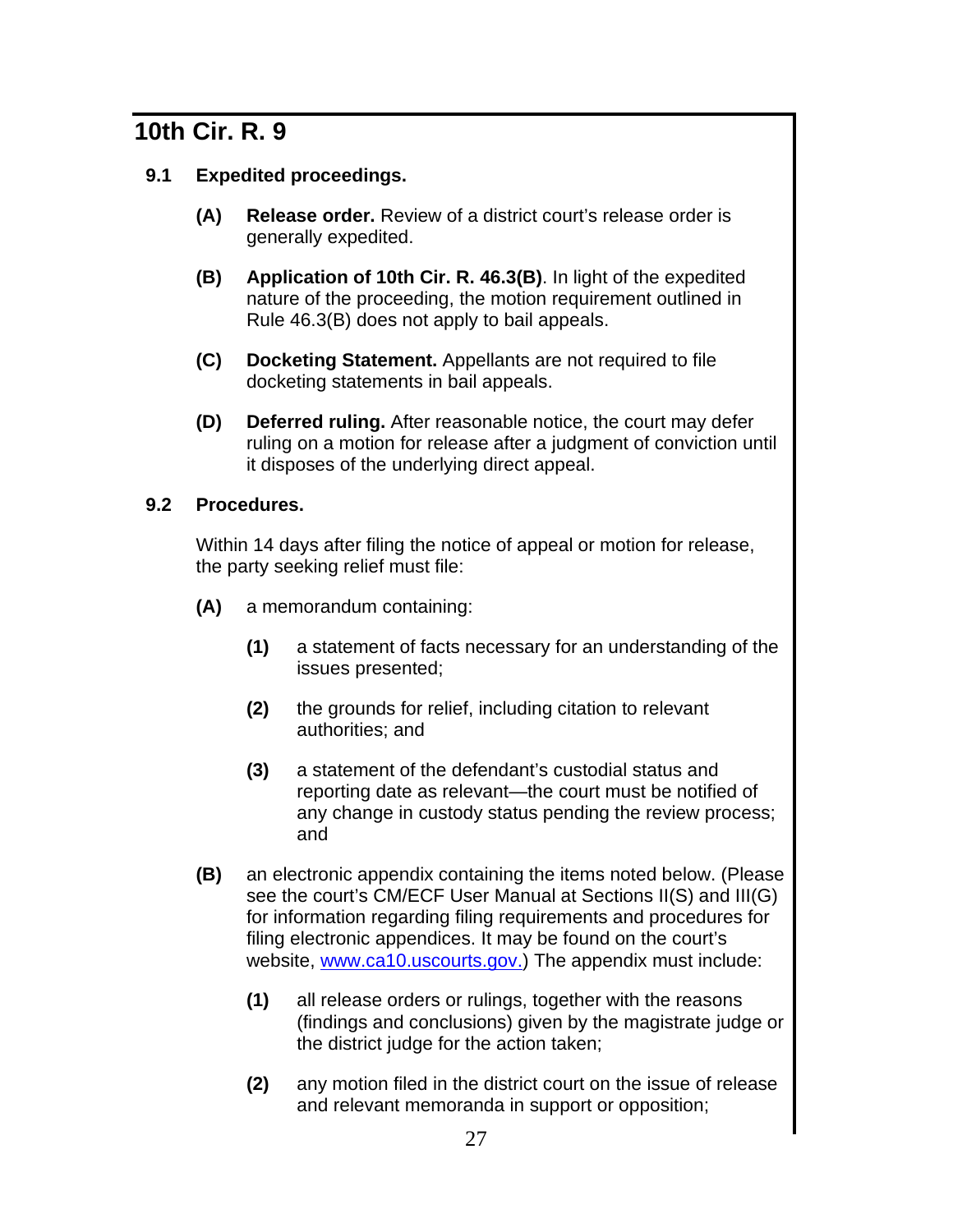- **(3)** transcripts of any relevant proceeding if the factual basis for the action taken is questioned;
- **(4)** the judgment of conviction, if review is sought under Federal Rule of Appellate Procedure 9(b); and
- **(5)** other relevant papers, affidavits, or portions of the district court record.

#### **9.3 Response and date at issue.**

Within 14 days after the Rule 9.2 memorandum is filed, the opposing party should file a response or notify the court that a response will not be filed. The matter will be considered at issue after the opposing party has been given reasonable notice and an opportunity to respond.

#### **9.4 Length.**

Memorandum briefs filed under this rule shall be no longer than 5,200 words in length or 20 pages if typed or handwritten. All briefs filed using the word limit must contain a certification in accord with Federal Rule of Appellate Procedure 32(g).

#### **9.5 Hard copies**.

No hard copies of the memorandum briefs or appendix are required.

#### **9.6 Ruling not law of the case.**

Neither of the following constitutes law of the case:

- **(A)** a decision on a motion for release; or
- **(B)** a decision of an appeal from a district court's order on release made before final disposition of the direct criminal appeal.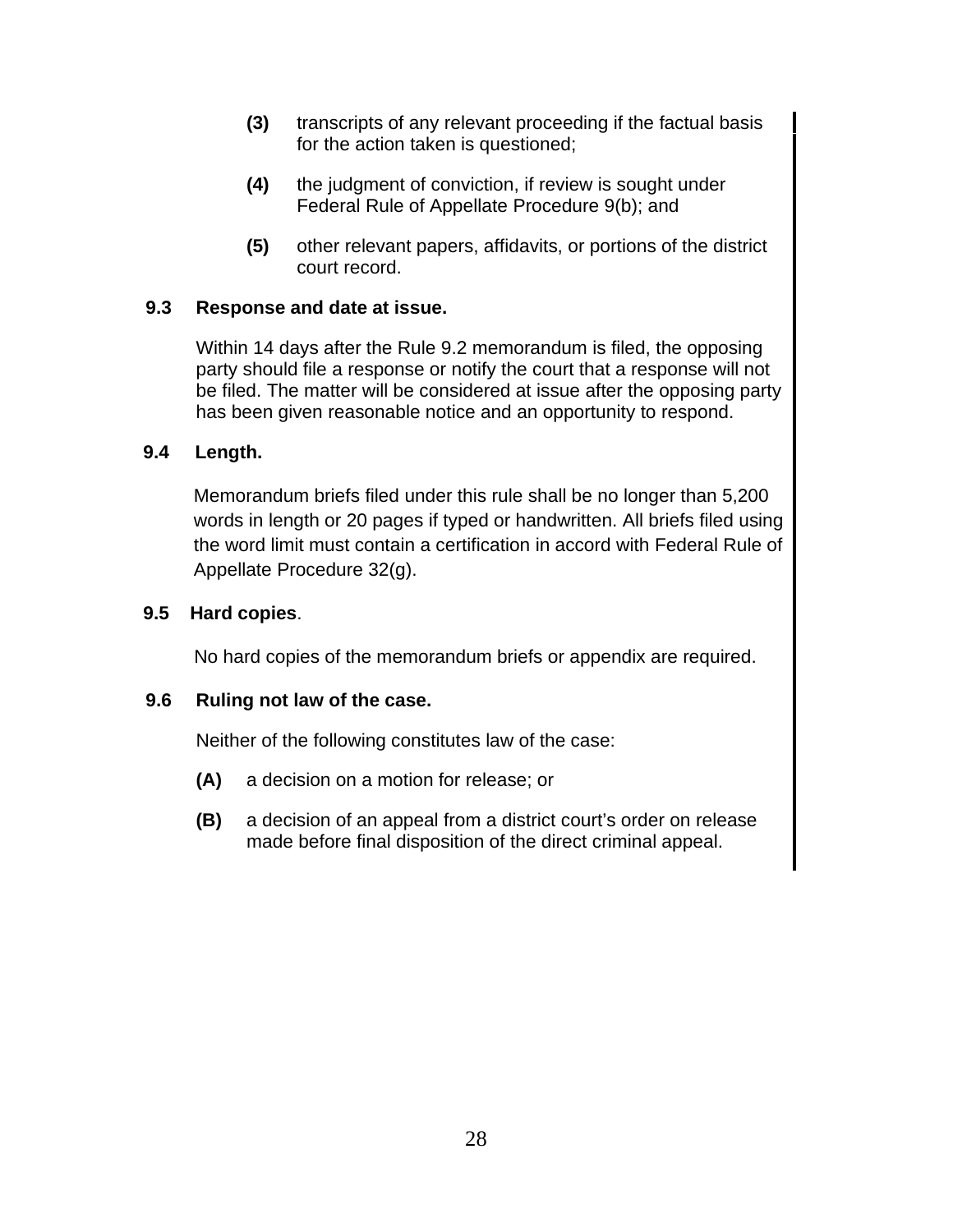## **Fed. R. App. P. Rule 10. The Record on Appeal**

**(a) Composition of the Record on Appeal.** The following items constitute the record on appeal:

**(1)** the original papers and exhibits filed in the district court;

**(2)** the transcript of proceedings, if any; and

**(3)** a certified copy of the docket entries prepared by the district clerk.

**(b) The Transcript of Proceedings.**

**(1) Appellant's Duty to Order.** Within 14 days after filing the notice of appeal or entry of an order disposing of the last timely remaining motion of a type specified in Rule  $4(a)(4)(A)$ , whichever is later, the appellant must do either of the following:

**(A)** order from the reporter a transcript of such parts of the proceedings not already on file as the appellant considers necessary, subject to a local rule of the court of appeals and with the following qualifications:

**(i)** the order must be in writing;

**(ii)** if the cost of the transcript is to be paid by the United States under the Criminal Justice Act, the order must so state; and

**(iii)** the appellant must, within the same period, file a copy of the order with the district clerk; or

**(B)** file a certificate stating that no transcript will be ordered.

**(2) Unsupported Finding or Conclusion.** If the appellant intends to urge on appeal that a finding or conclusion is unsupported by the evidence or is contrary to the evidence, the appellant must include in the record a transcript of all evidence relevant to that finding or conclusion.

**(3) Partial Transcript.** Unless the entire transcript is ordered:

**(A)** the appellant must—within the 14 days provided in Rule 10(b)(1)—file a statement of the issues that the appellant intends to present on the appeal and must serve on the appellee a copy of both the order or certificate and the statement;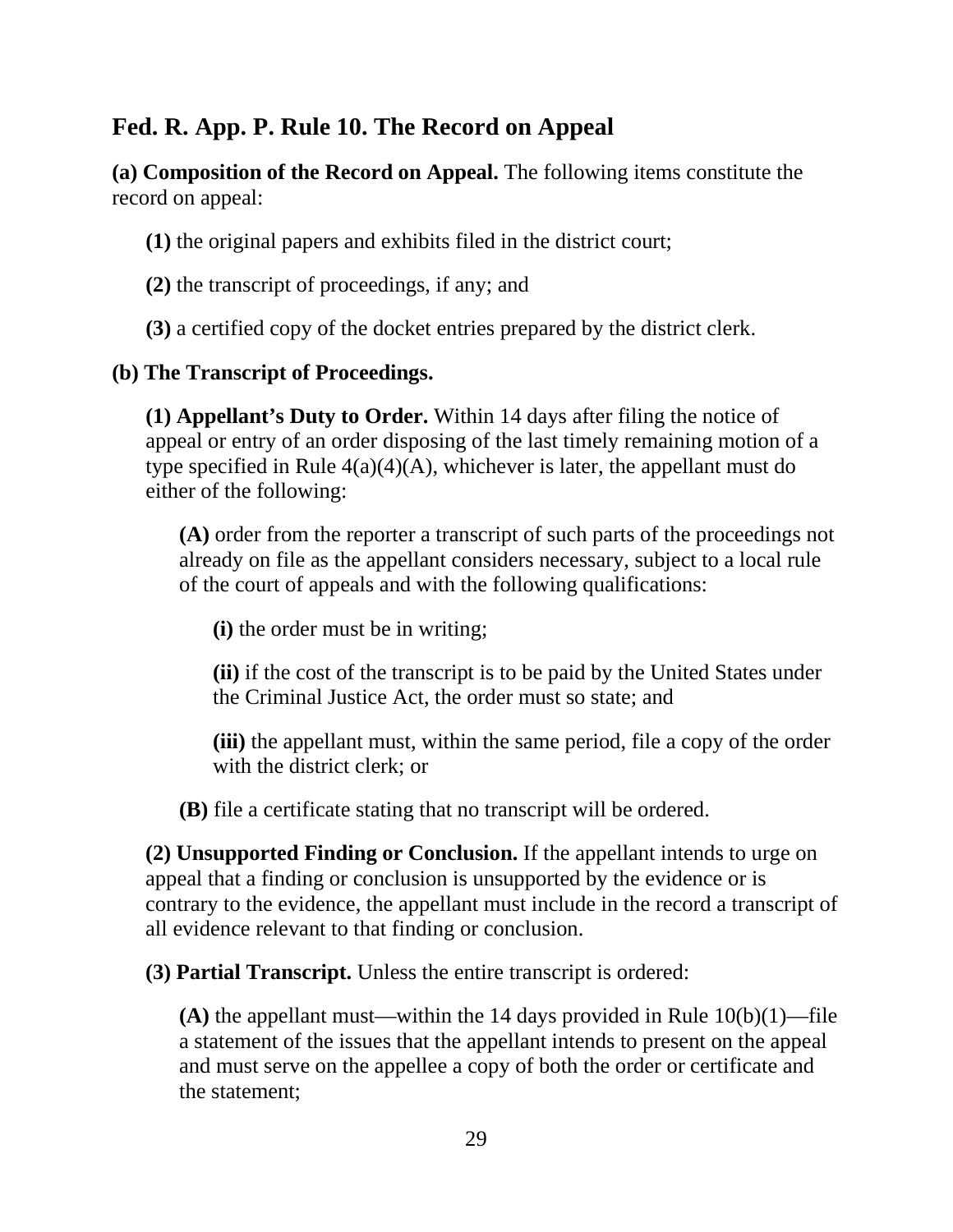**(B)** if the appellee considers it necessary to have a transcript of other parts of the proceedings, the appellee must, within 14 days after the service of the order or certificate and the statement of the issues, file and serve on the appellant a designation of additional parts to be ordered; and

**(C)** unless within 14 days after service of that designation the appellant has ordered all such parts, and has so notified the appellee, the appellee may within the following 14 days either order the parts or move in the district court for an order requiring the appellant to do so.

**(4) Payment.** At the time of ordering, a party must make satisfactory arrangements with the reporter for paying the cost of the transcript.

**(c) Statement of the Evidence When the Proceedings Were Not Recorded or When a Transcript is Unavailable.** If the transcript of a hearing or trial is unavailable, the appellant may prepare a statement of the evidence or proceedings from the best available means, including the appellant's recollection. The statement must be served on the appellee, who may serve objections or proposed amendments within 14 days after being served. The statement and any objections or proposed amendments must then be submitted to the district court for settlement and approval. As settled and approved, the statement must be included by the district clerk in the record on appeal.

**(d) Agreed Statement as the Record on Appeal.** In place of the record on appeal as defined in Rule 10(a), the parties may prepare, sign, and submit to the district court a statement of the case showing how the issues presented by the appeal arose and were decided in the district court. The statement must set forth only those facts averred and proved or sought to be proved that are essential to the court's resolution of the issues. If the statement is truthful, it—together with any additions that the district court may consider necessary to a full presentation of the issues on appeal—must be approved by the district court and must then be certified to the court of appeals as the record on appeal. The district clerk must then send it to the circuit clerk within the time provided by Rule 11. A copy of the agreed statement may be filed in place of the appendix required by Rule 30.

### **(e) Correction or Modification of the Record.**

**(1)** If any difference arises about whether the record truly discloses what occurred in the district court, the difference must be submitted to and settled by that court and the record conformed accordingly.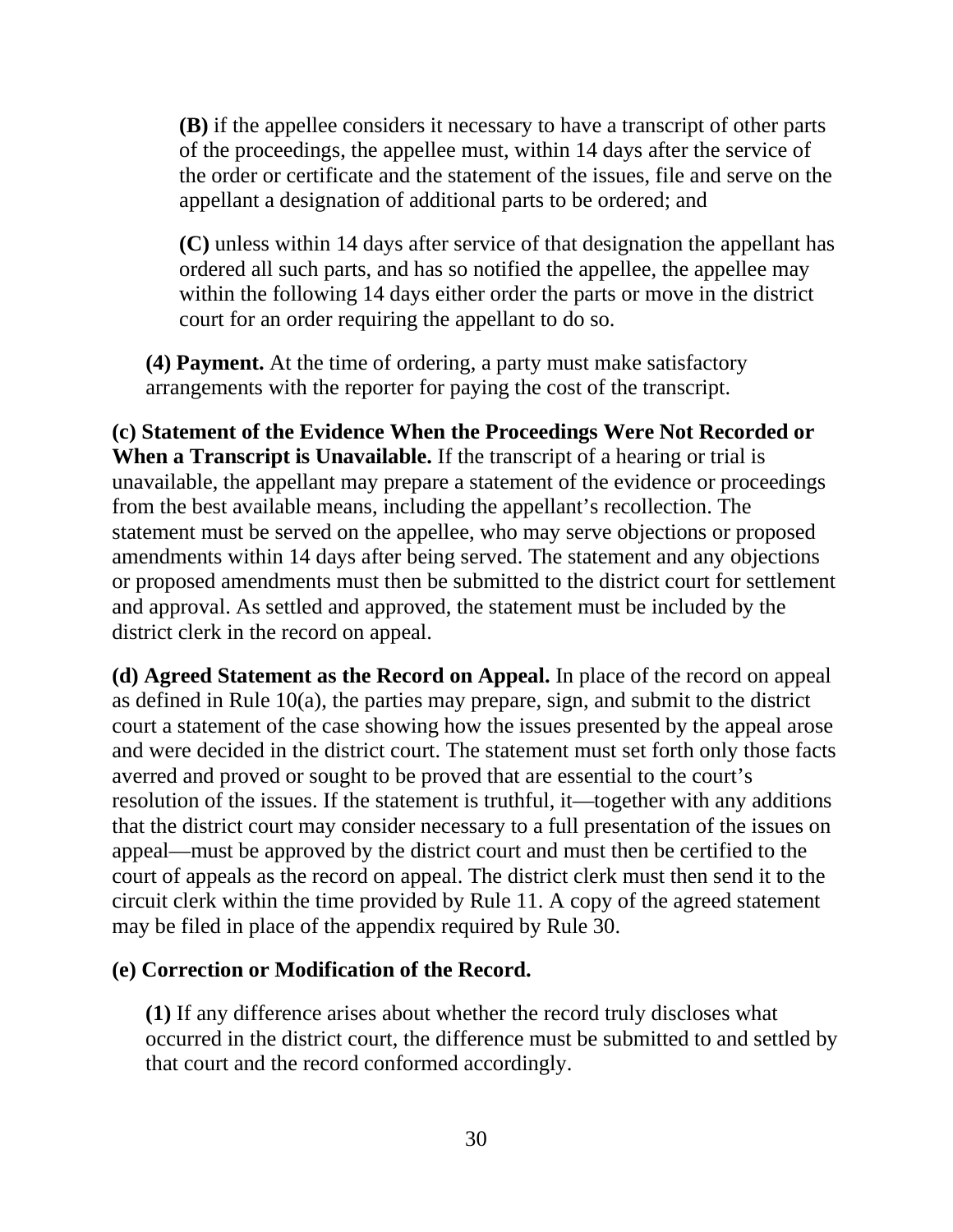**(2)** If anything material to either party is omitted from or misstated in the record by error or accident, the omission or misstatement may be corrected and a supplemental record may be certified and forwarded:

**(A)** on stipulation of the parties;

**(B)** by the district court before or after the record has been forwarded; or

**(C)** by the court of appeals.

**(3)** All other questions as to the form and content of the record must be presented to the court of appeals.

(As amended Apr. 24, 1998, eff. Dec. 1, 1998; May 7, 2009, eff. Dec. 1, 2009.)

# **10th Cir. R. 10**

### **10.1 Tenth Circuit Record on Appeal.**

In this circuit, the record on appeal is presented in one of three forms:

- When the appellant is represented by retained counsel, the record on appeal is presented in an electronic appendix prepared by counsel in accordance with 10th Cir. R. 30.1 and filed concurrently with the opening brief.
- When the appellant is represented by counsel appointed pursuant to 18 U.S.C. § 3006A, the district court prepares and forwards a record on appeal comprised of district-court filings designated by counsel in accordance with 10th Cir. R. 10.3(A) and 11.2(A).
- When the appellant is pro se, the court prepares and dockets a record on appeal compiled in accordance with 10th Cir. R. 10.4.

### **10.2 Transcripts.**

### **(A) Appropriate transcripts.**

- **(1) Appellant's duty.** The appellant must provide all portions of the transcript necessary to give the court a complete and accurate record of the proceedings related to the issues on appeal.
	- **(a)** When sufficiency of the evidence is raised, the entire relevant trial transcript must be provided.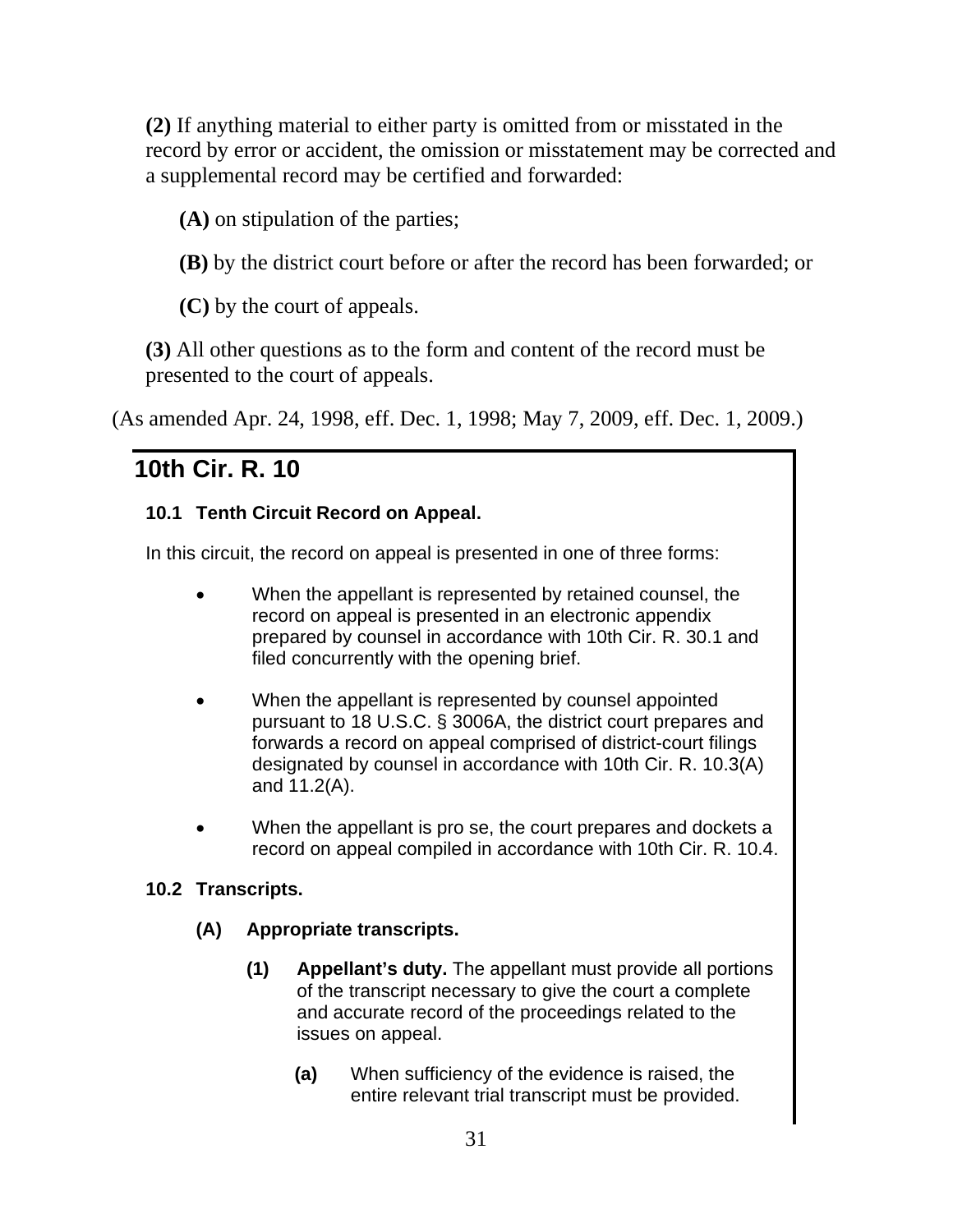- **(b)** When sufficiency of the evidence is not raised, the appellant should order only the relevant portions of the transcript and enter into stipulations that will avoid or reduce the need for transcripts.
- **(c)** The appellant must omit the examination of jurors unless specifically at issue on appeal.
- (**2) No transcript ordered.** An appellant who does not intend to order a transcript must so state on a transcript order form filed in the district court, with a copy filed in the circuit court, within 14 days after filing the notice of appeal.

#### **(B) Ordering transcripts.**

- **(1) Order form.** The transcript order must be made on a form provided by the district court and must comply with Federal Rule of Appellate Procedure 10(b). If counsel is appointed under the Criminal Justice Act, appropriate payment arrangements must be made in the eVoucher system at the time the transcript is ordered.
- **(2) Reporter's duty.** Upon receipt of a properly completed transcript order, the reporter must:
	- **(a)** acknowledge receipt of the order;
	- **(b)** state on the form an anticipated date of completion within the time set by the Appellate Transcript Management Plan for the Tenth Circuit (*see* Local Appendix A); and
	- **(c)** promptly send a copy of the order form to the circuit clerk.
- **(3) Completion.** A transcript order is not complete until satisfactory financial arrangements have been made with the reporter.

#### **(C) Preparing, filing, and delivering transcripts.**

- **(1) Preparation and filing.** The Appellate Transcript Management Plan for the Tenth Circuit governs the preparation and filing of transcripts for cases on appeal. *See* Local Appendix A.
- **(2) Delivery.** When the transcript is complete, the court reporter must: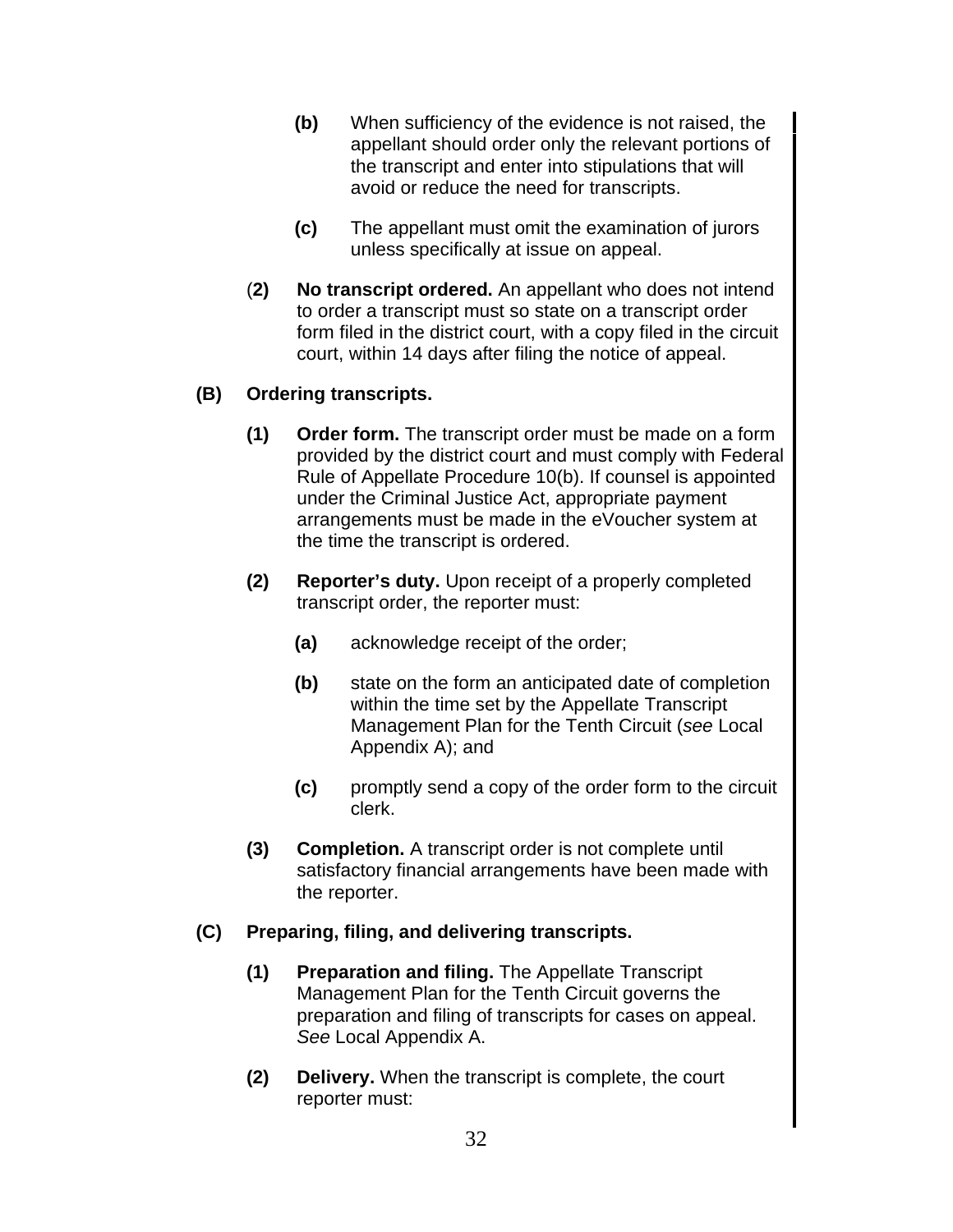- **(a)** deliver the original to the requesting party or to counsel later appointed;
- **(b)** file a certified copy with the district court clerk; and
- **(c)** notify the circuit clerk.

#### **10.3 Designation of record (when filed).**

- **(A) Appointed counsel.** In appeals in which any appellant is represented by appointed counsel—including companion and consolidated appeals—a designation of record must be filed in district court, with a copy filed with the circuit court. No Rule 30.1 appendix is required.
	- **(1) Filing.** The appellant's designation of record must be filed within 14 days after filing the notice of appeal.
	- **(2) Appellee's designation.** The appellee may file an additional designation within 14 days after service of the appellant's designation.
- **(B) Retained counsel.** In appeals in which all appellants are represented by retained counsel—including companion and consolidated appeals—no designation is required and the record will be presented in an appendix prepared by the appellant. For requirements regarding the appendix, *see* 10th Cir. R. 30.1 (Appellant's appendix), 30.2 (Supplemental appendix), and 30.3 (Appendix exemptions). Retained counsel includes counsel for national, state, or local government entities. If the appellee's counsel is appointed, Rule 30.2(A) also applies.
- **(C) Pro se cases.** In pro se cases, no designation is required. The court will prepare a pro se record. *See* 10th Cir. Rule 11.2(B); 30.1.

#### **10.4 Content of record.**

- **(A) Essential items.** Counsel must designate a record on appeal or prepare an appendix that is sufficient for considering and deciding the appellate issues. Only essential parts of the district court record should be designated for the record on appeal.
- **(B) Inadequate record.** The court need not remedy any failure by counsel to designate an adequate record or to prepare an adequate appendix. When the party asserting an issue fails to provide a record or appendix sufficient for considering that issue, the court may decline to consider it.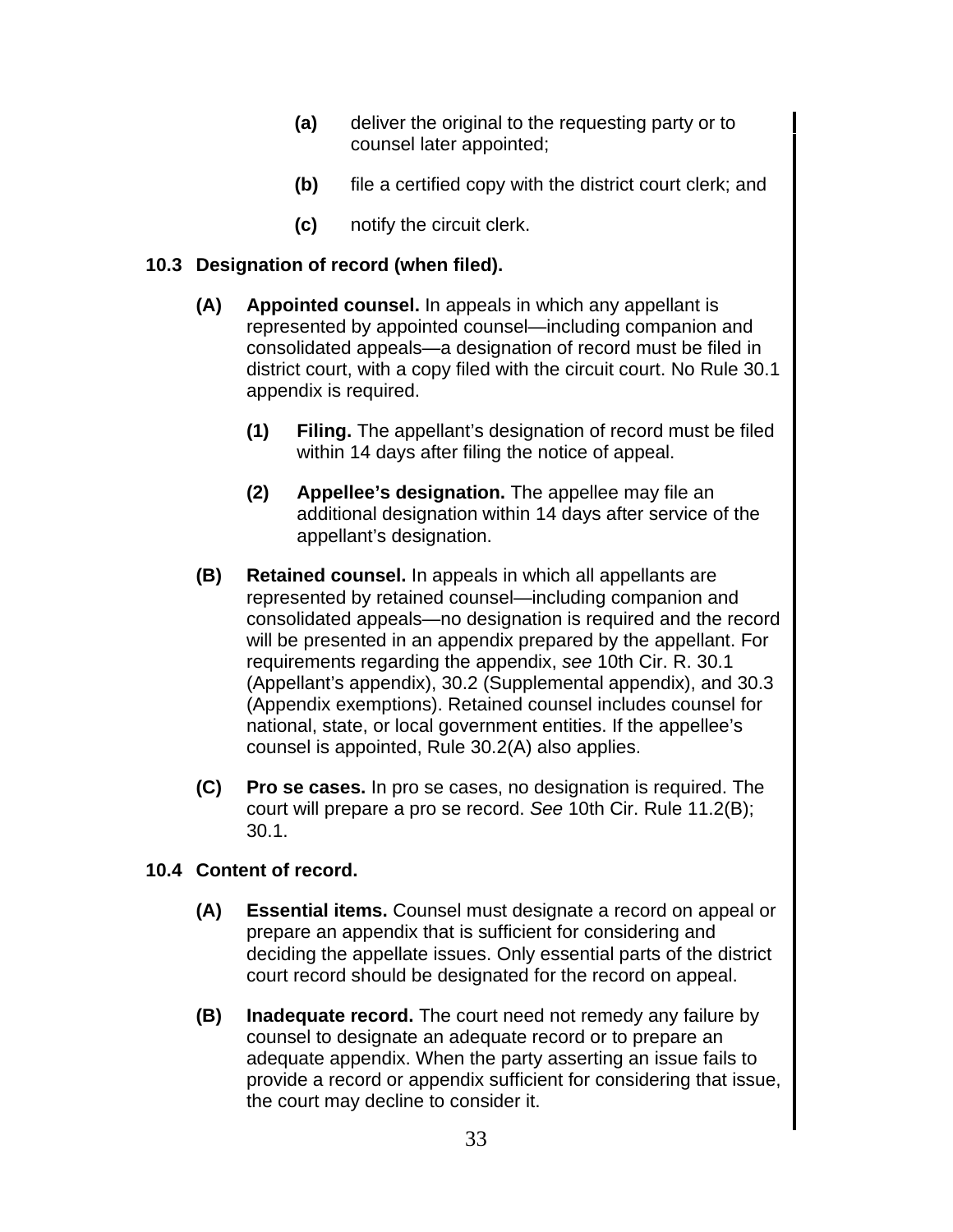- **(C) Required contents.** Every record on appeal or appendix filed must include:
	- **(1)** the district court's docket entries;
	- **(2)** the last amended complaint and answer, or the indictment or information and any superseding indictment or information;
	- **(3)** the final pretrial order;
	- **(4)** pertinent written reports and recommendations, findings and conclusions, opinions, or orders of a district judge, bankruptcy judge, or magistrate judge, or, if the findings and conclusions were made orally, a copy of the transcript pages reproducing those findings and conclusions;
	- **(5)** all jury instructions when an instruction is at issue on appeal, as well as proposed instructions that were refused; when a finding or conclusion is an issue on appeal, proposed findings and conclusions that were refused;
	- **(6)** the decision or order from which the appeal is taken;
	- **(7)** the notice of appeal; and
	- **(8)** in a social security appeal, the entire administrative record.

#### **(D) Additional items.**

- **(1) Evidence; instructions.** If an appeal is based on a challenge to the admission or exclusion of evidence, the giving or failure to give a jury instruction, or any other ruling or order, a copy of the pages of the reporter's transcript must be included in the record or appendix to show where the evidence, offer of proof, instruction, ruling or order, and any necessary objection are recorded.
- **(2) Documents.** When the appeal is from an order disposing of a motion or other pleading, the motion, relevant portions of affidavits, depositions and other supporting documents (including any supporting briefs, memoranda, and points of authority), filed in connection with that motion or pleading, and any responses and replies filed in connection with that motion or pleading must be included in the record or appendix.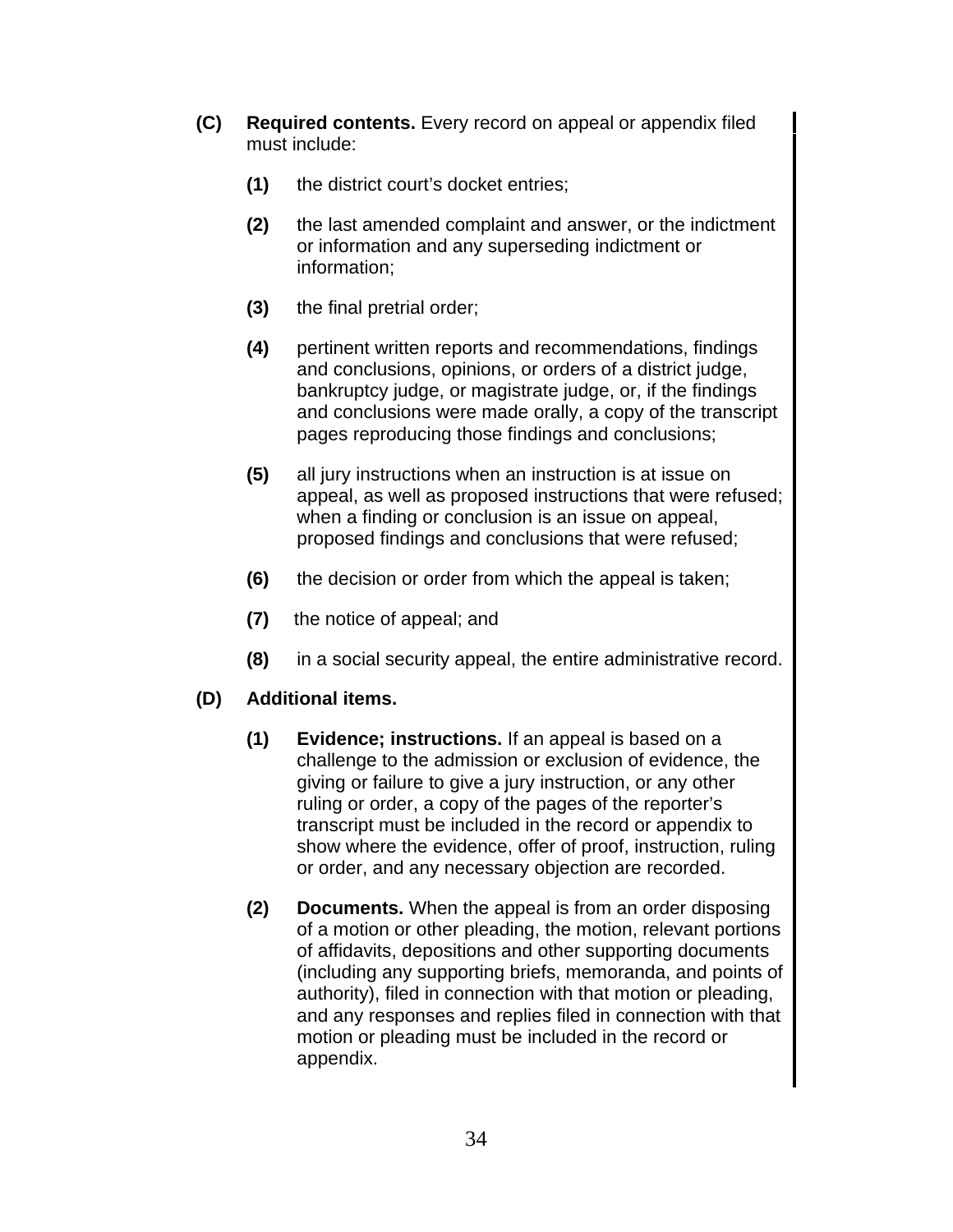- **(3) Presentence report.** The presentence investigation report must be included if the appeal is from a sentence imposed under 18 U.S.C. § 3742. *See* Rule 11.3(C).
- **(4) Other.** Other items, such as trial exhibits and transcript excerpts, must be included when they are relevant to an issue raised on appeal and are referred to in the brief.
- **(5) Trial exhibits.** Copies of relevant trial exhibits released by the district court before appeal but referred to in a party's brief may be presented in an appendix where one is filed, or may be submitted via motion as a supplement to the record on appeal in cases where the record is created via designation.
- **(E) Exclusions.** The following items may not be included in the record on appeal or appendix unless they are relevant to the issues on appeal:
	- appearances;
	- bills of costs;
	- briefs, memoranda, and points of authority, except as specified in Rule 10.4(D)(2);
	- certificates of service;
	- depositions, interrogatories, and other discovery matters, unless used as evidence;
	- lists of witnesses or exhibits;
	- notices and calendars;
	- procedural motions or orders;
	- returns and acceptances of service;
	- subpoenas;
	- summonses;
	- setting orders;
	- unopposed motions granted by the trial court;
	- non final pretrial reports or orders; and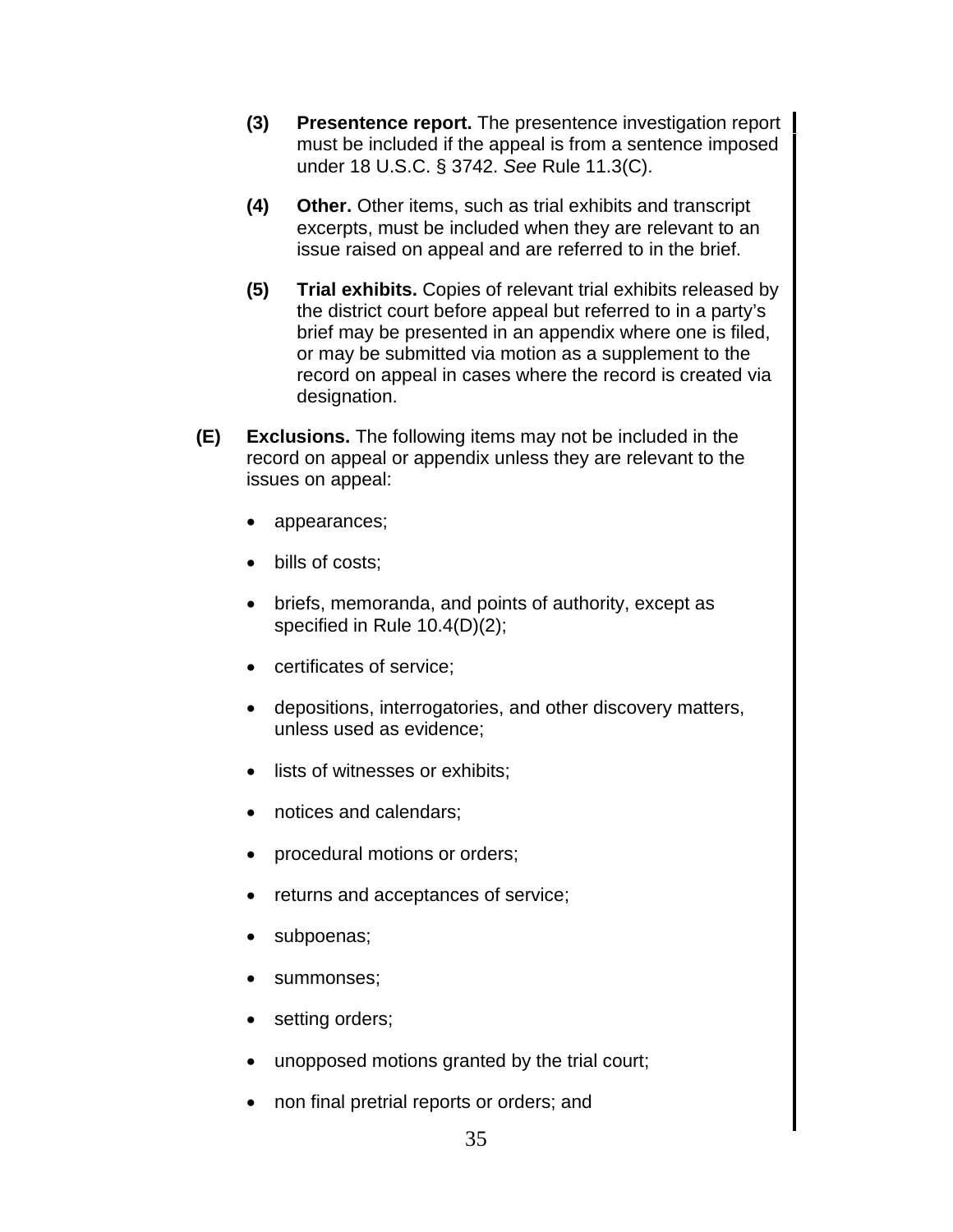• suggestions for voir dire.

 $\overline{\phantom{a}}$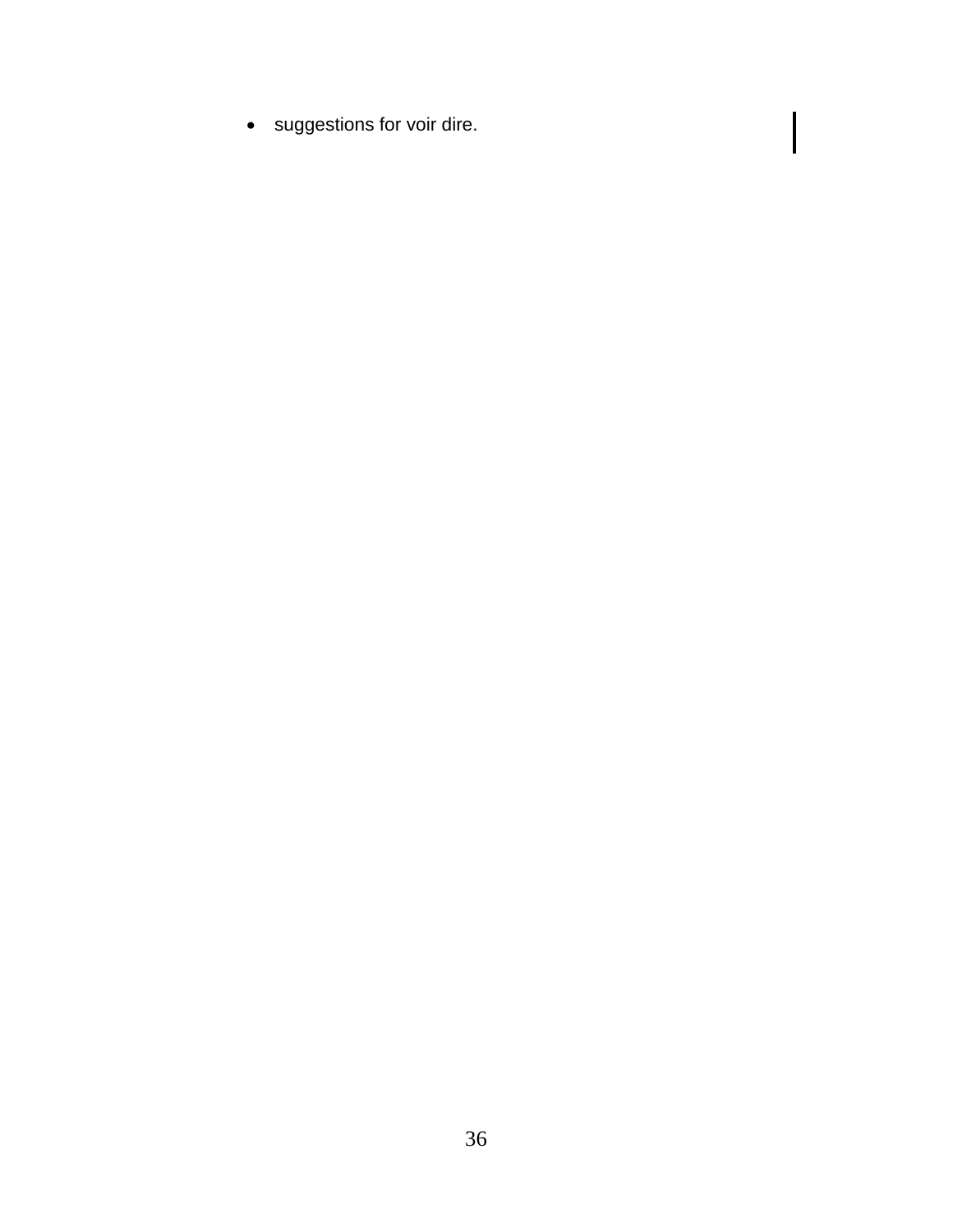## **Fed. R. App. P. Rule 11. Forwarding the Record**

## **(a) Appellant's Duty.**

An appellant filing a notice of appeal must comply with Rule 10(b) and must do whatever else is necessary to enable the clerk to assemble and forward the record. If there are multiple appeals from a judgment or order, the clerk must forward a single record.

## **(b) Duties of Reporter and District Clerk.**

**(1) Reporter's Duty to Prepare and File a Transcript.** The reporter must prepare and file a transcript as follows:

**(A)** Upon receiving an order for a transcript, the reporter must enter at the foot of the order the date of its receipt and the expected completion date and send a copy, so endorsed, to the circuit clerk.

**(B)** If the transcript cannot be completed within 30 days of the reporter's receipt of the order, the reporter may request the circuit clerk to grant additional time to complete it. The clerk must note on the docket the action taken and notify the parties.

**(C)** When a transcript is complete, the reporter must file it with the district clerk and notify the circuit clerk of the filing.

**(D)** If the reporter fails to file the transcript on time, the circuit clerk must notify the district judge and do whatever else the court of appeals directs.

**(2) District Clerk's Duty to Forward.** When the record is complete, the district clerk must number the documents constituting the record and send them promptly to the circuit clerk together with a list of the documents correspondingly numbered and reasonably identified. Unless directed to do so by a party or the circuit clerk, the district clerk will not send to the court of appeals documents of unusual bulk or weight, physical exhibits other than documents, or other parts of the record designated for omission by local rule of the court of appeals. If the exhibits are unusually bulky or heavy, a party must arrange with the clerks in advance for their transportation and receipt.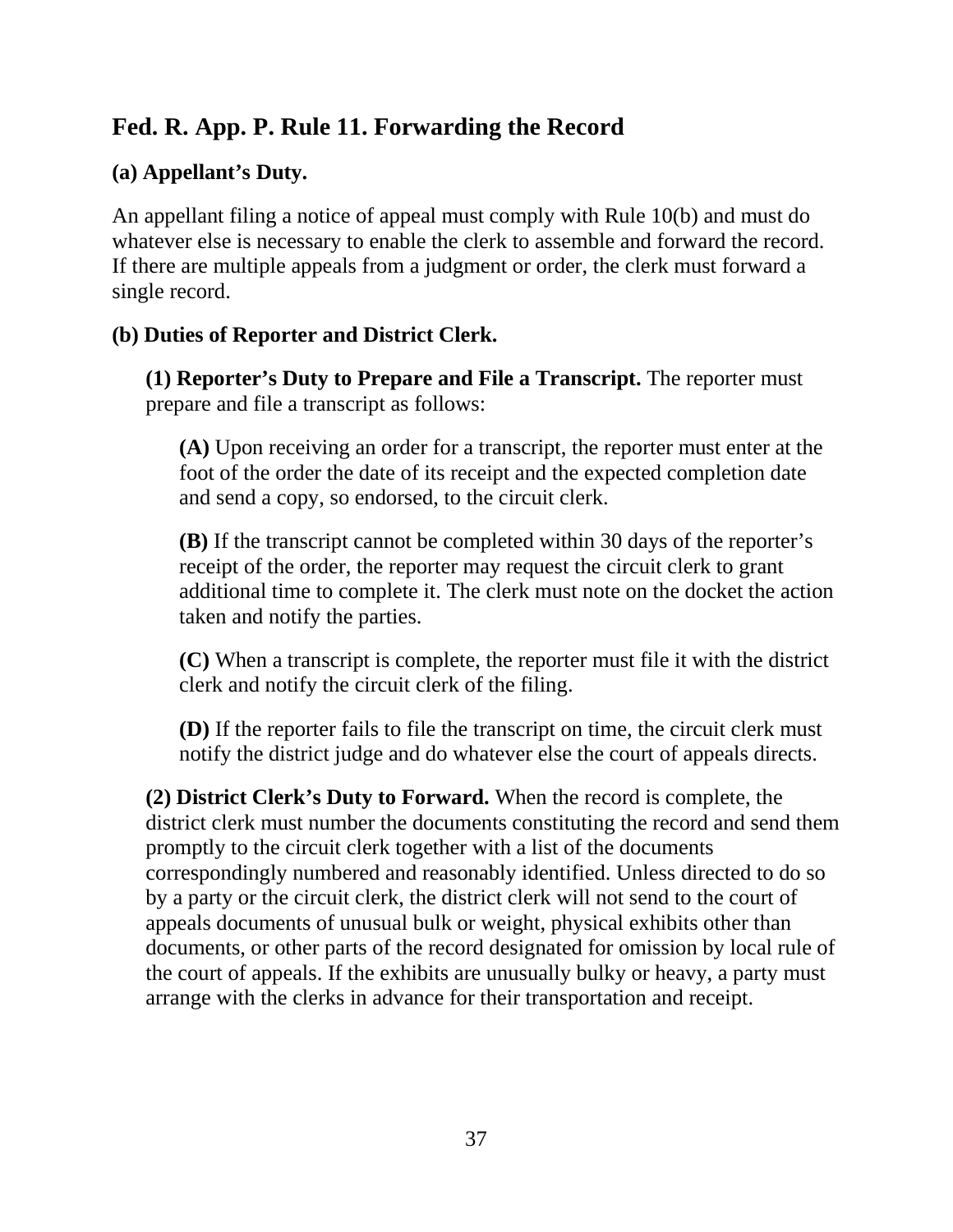## **(c) Retaining the Record Temporarily in the District Court for Use in Preparing the Appeal.**

The parties may stipulate, or the district court on motion may order, that the district clerk retain the record temporarily for the parties to use in preparing the papers on appeal. In that event the district clerk must certify to the circuit clerk that the record on appeal is complete. Upon receipt of the appellee's brief, or earlier if the court orders or the parties agree, the appellant must request the district clerk to forward the record.

## **(d) [Abrogated.]**

## **(e) Retaining the Record by Court Order.**

**(1)** The court of appeals may, by order or local rule, provide that a certified copy of the docket entries be forwarded instead of the entire record. But a party may at any time during the appeal request that designated parts of the record be forwarded.

**(2)** The district court may order the record or some part of it retained if the court needs it while the appeal is pending, subject, however, to call by the court of appeals.

**(3)** If part or all of the record is ordered retained, the district clerk must send to the court of appeals a copy of the order and the docket entries together with the parts of the original record allowed by the district court and copies of any parts of the record designated by the parties.

## **(f) Retaining Parts of the Record in the District Court by Stipulation of the Parties.**

The parties may agree by written stipulation filed in the district court that designated parts of the record be retained in the district court subject to call by the court of appeals or request by a party. The parts of the record so designated remain a part of the record on appeal.

**(g) Record for a Preliminary Motion in the Court of Appeals.** If, before the record is forwarded, a party makes any of the following motions in the court of appeals:

• for dismissal;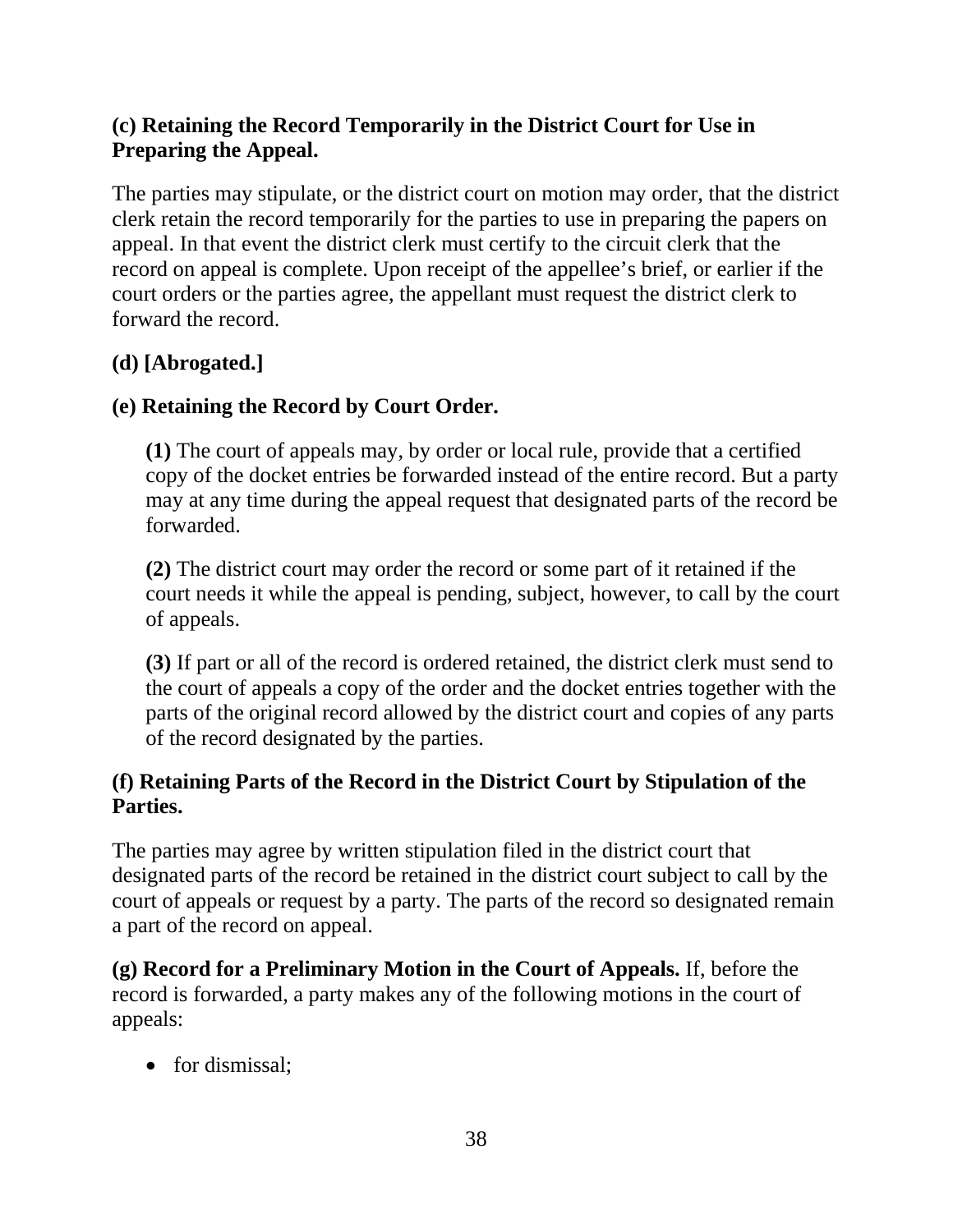- for release;
- for a stay pending appeal;
- for additional security on the bond on appeal or on a bond or other security provided to obtain a stay of judgment; or
- for any other intermediate order—

the district clerk must send the court of appeals any parts of the record designated by any party.

(As amended Apr. 24, 1998, eff. Dec. 1, 1998; Apr. 26, 2018, eff. Dec. 1, 2018.)

## **10th Cir. R. 11**

### **11.1 Record retained in district court (appendix filed).**

- **(A) Notice from district court.** In appeals in which an appendix is required by 10th Cir. R. 30.1, *see also* 10th Cir. R. 10.3(B), the district court clerk will notify the parties and the circuit clerk when the record is complete (i.e., when the appellant certifies that no transcript will be ordered or the transcript is filed).
- **(B) Appendix.** Appellant electronically files the appendix concurrently with the opening brief. The appendix must comply with all provisions of 10th Cir. R. 30.1. The appellee may file a supplemental appendix in accordance with 10th Cir. R. 30.2.

#### **11.2 Record transmitted to court of appeals (when required).**

- **(A) Designated record.** In an appeal in which an appellant is represented by appointed counsel, the district court clerk must forward the record to the circuit clerk as required by Federal Rule of Appellate Procedure 11(b). *See also* 10th Cir. R. 10.3(A). The record must include any transcript that has been filed for the appeal.
- **(B) Pro se record.** In pro se appeals, a record on appeal will be prepared and docketed. *See* 10th Cir. R. 10.3(C).
- **(C) Original file.** In a pro se appeal in which the district court denies the appellant permission to proceed without prepayment of fees or denies a certificate of appealability, the district court clerk may transmit the district court's "original file" to the circuit clerk.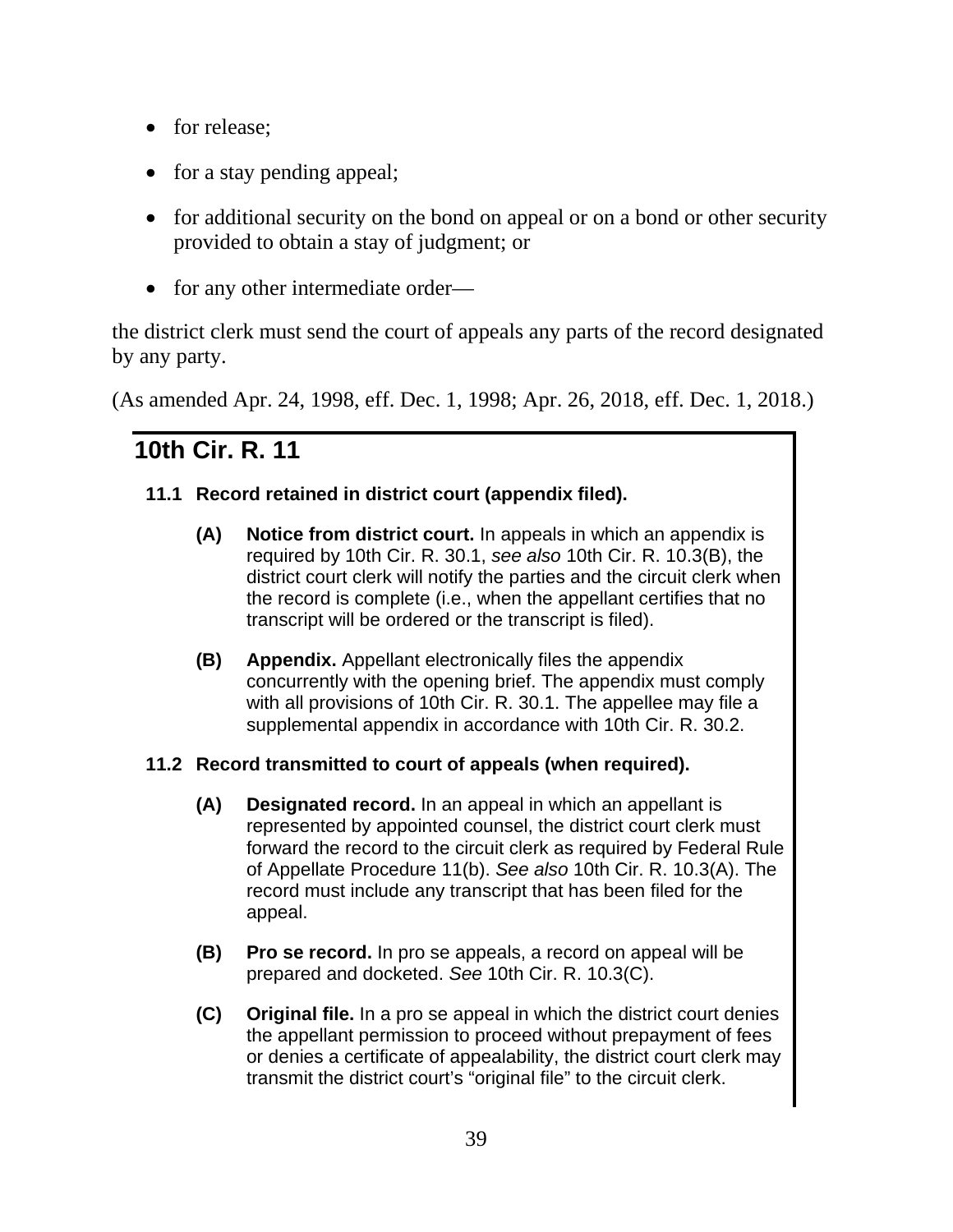**(D) Electronic submission.** When the district court clerk transmits a record electronically, the various volumes shall be forwarded as separate .*pdf* files. Pleadings must be bookmarked, and sealed volumes shall be identified as such.

#### **11.3 Sealed materials.**

- **(A) In the appendix.** Rule 25.6 applies to sealed materials in the appendix.
- **(B) In the record on appeal.** When materials sealed by district court order are forwarded as part of the record, the district court clerk must:
	- **(1)** separate the sealed materials from other portions of the record;
	- **(2)** enclose them in an envelope clearly marked "Sealed" if forwarded in hard copy or identify them as sealed in a separate electronic volume when transmitted; and
	- **(3)** affix a copy of the sealing order to the outside of the envelope if the sealed material is not available electronically.
- **(C) Presentence investigation reports.** Presentence reports are confidential. If a presentence report needs to be forwarded as part of the record on appeal, the district court clerk must treat it like sealed material under this rule.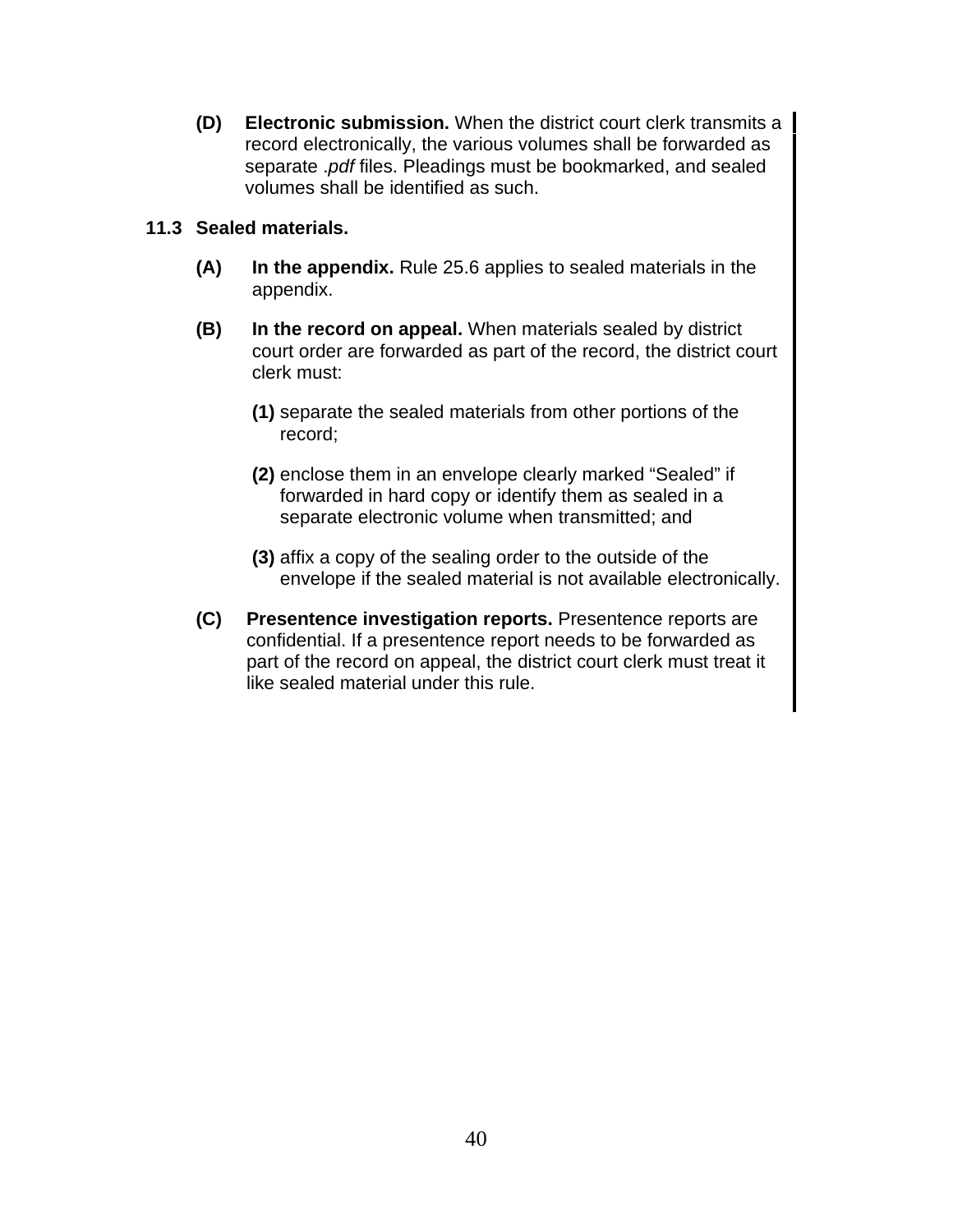## **Fed. R. App. P. Rule 12. Docketing the Appeal; Filing a Representation Statement; Filing the Record**

## **(a) Docketing the Appeal.**

Upon receiving the copy of the notice of appeal and the docket entries from the district clerk under Rule 3(d), the circuit clerk must docket the appeal under the title of the district-court action and must identify the appellant, adding the appellant's name if necessary.

### **(b) Filing a Representation Statement.**

Unless the court of appeals designates another time, the attorney who filed the notice of appeal must, within 14 days after filing the notice, file a statement with the circuit clerk naming the parties that the attorney represents on appeal.

### **(c) Filing the Record, Partial Record, or Certificate.**

Upon receiving the record, partial record, or district clerk's certificate as provided in Rule 11, the circuit clerk must file it and immediately notify all parties of the filing date.

(As amended Apr. 24, 1998, eff. Dec. 1, 1998; May 7, 2009, eff. Dec. 1, 2009.)

### **No local rule.**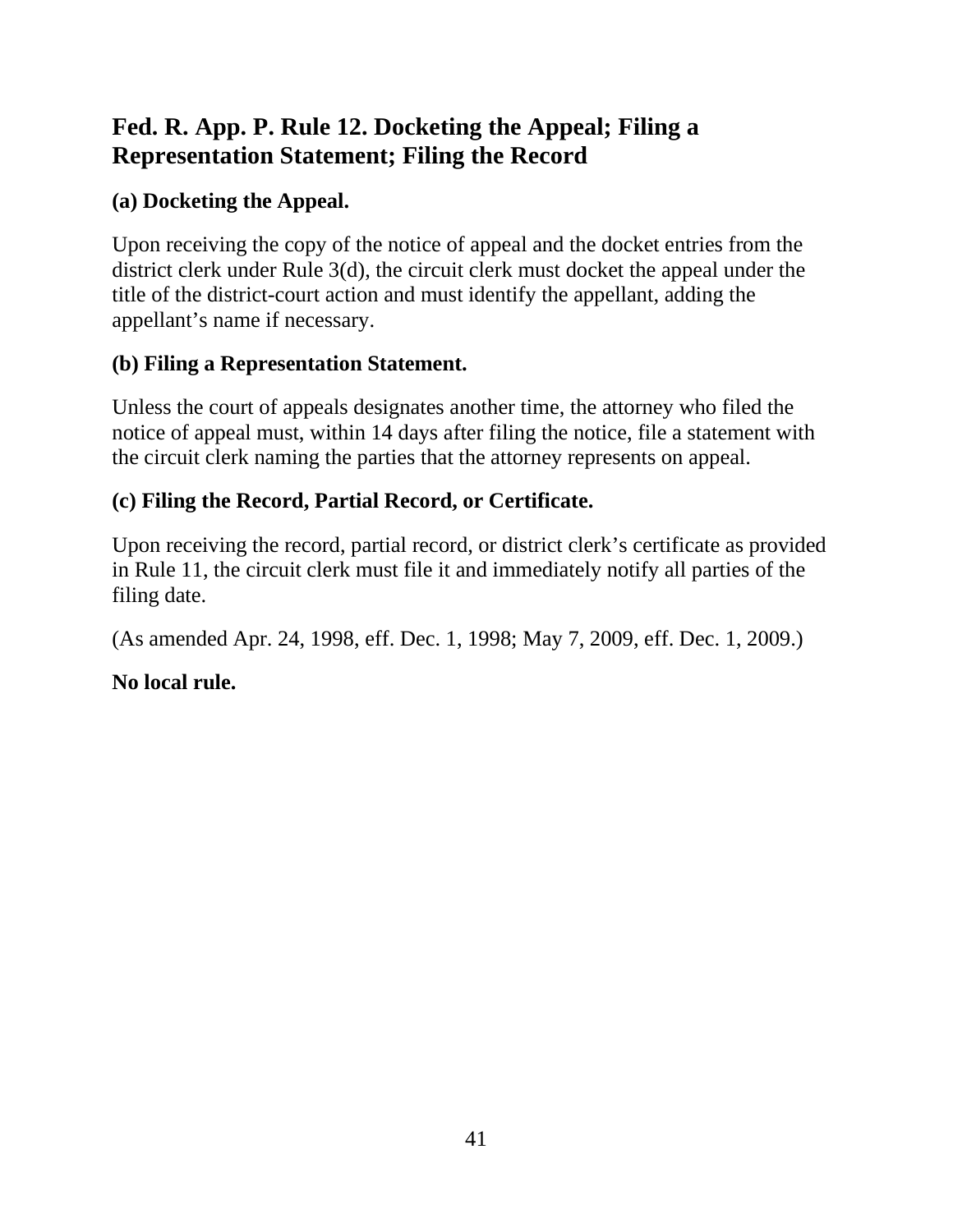## **Fed. R. App. P. Rule 12.1. Remand After an Indicative Ruling by the District Court on a Motion for Relief That Is Barred by a Pending Appeal**

### **(a) Notice to the Court of Appeals.**

If a timely motion is made in the district court for relief that it lacks authority to grant because of an appeal that has been docketed and is pending, the movant must promptly notify the circuit clerk if the district court states either that it would grant the motion or that the motion raises a substantial issue.

## **(b) Remand After an Indicative Ruling.**

If the district court states that it would grant the motion or that the motion raises a substantial issue, the court of appeals may remand for further proceedings but retains jurisdiction unless it expressly dismisses the appeal. If the court of appeals remands but retains jurisdiction, the parties must promptly notify the circuit clerk when the district court has decided the motion on remand.

(Eff. Dec. 1, 2009.)

**No local rule.**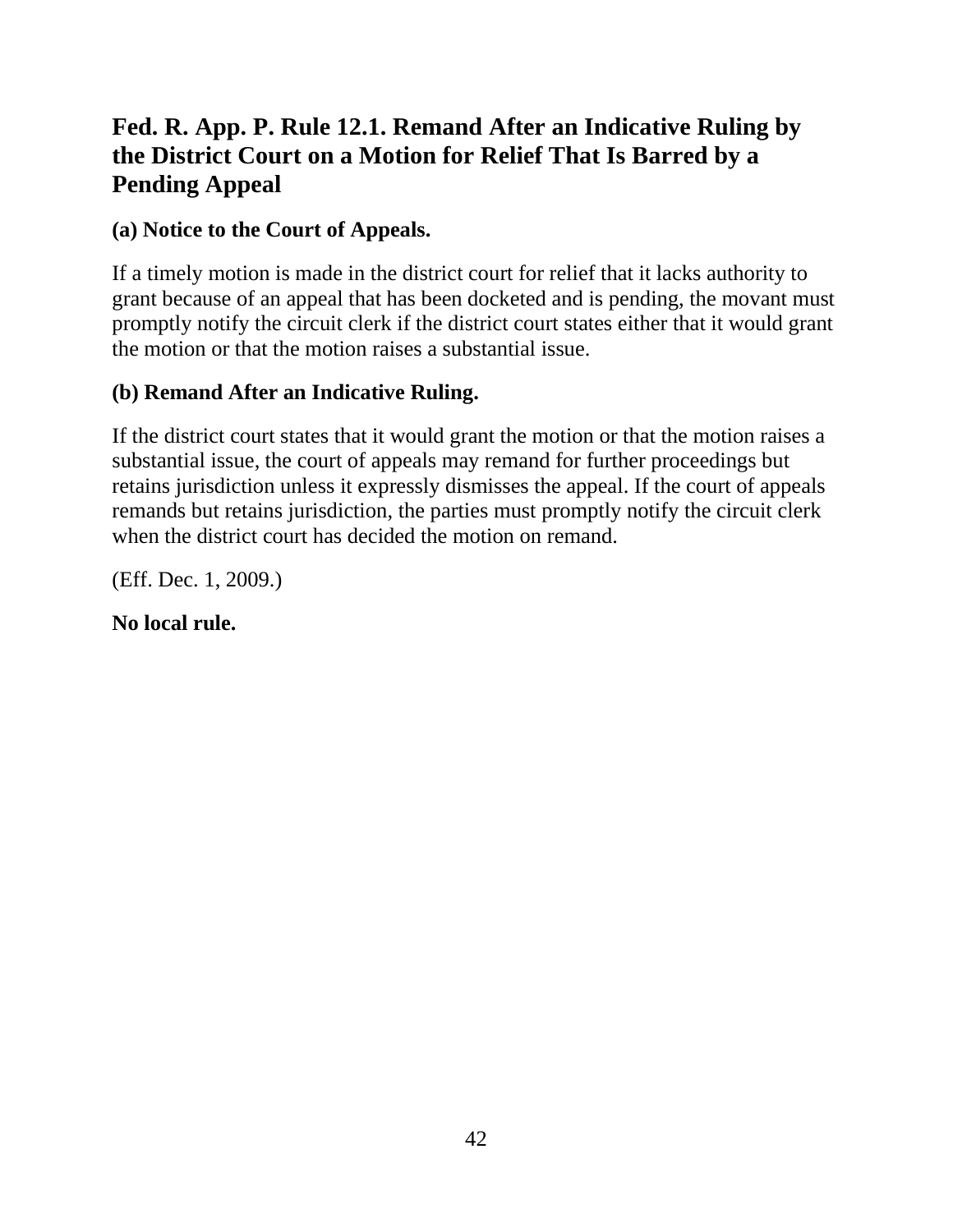# **TITLE III. APPEALS FROM THE UNITED STATES TAX COURT**

## **Fed. R. App. P. Rule 13. Appeals from the Tax Court**

### **(a) Appeal as of Right.**

#### **(1) How Obtained; Time for Filing a Notice of Appeal.**

**(A)** An appeal as of right from the United States Tax Court is commenced by filing a notice of appeal with the Tax Court clerk within 90 days after the entry of the Tax Court's decision. At the time of filing, the appellant must furnish the clerk with enough copies of the notice to enable the clerk to comply with Rule 3(d). If one party files a timely notice of appeal, any other party may file a notice of appeal within 120 days after the Tax Court's decision is entered.

**(B)** If, under Tax Court rules, a party makes a timely motion to vacate or revise the Tax Court's decision, the time to file a notice of appeal runs from the entry of the order disposing of the motion or from the entry of a new decision, whichever is later.

#### **(2) Notice of Appeal; How Filed.**

The notice of appeal may be filed either at the Tax Court clerk's office in the District of Columbia or by sending it to the clerk. If sent by mail the notice is considered filed on the postmark date, subject to § 7502 of the Internal Revenue Code, as amended, and the applicable regulations.

#### **(3) Contents of the Notice of Appeal; Service; Effect of Filing and Service.**

Rule 3 prescribes the contents of a notice of appeal, the manner of service, and the effect of its filing and service. Form 2 in the Appendix of Forms is a suggested form of a notice of appeal.

#### **(4) The Record on Appeal; Forwarding; Filing.**

**(A)** Except as otherwise provided under Tax Court rules for the transcript of proceedings, the appeal is governed by the parts of Rules 10, 11 and 12 regarding the record on appeal from a district court, the time and manner of forwarding and filing, and the docketing in the court of appeals.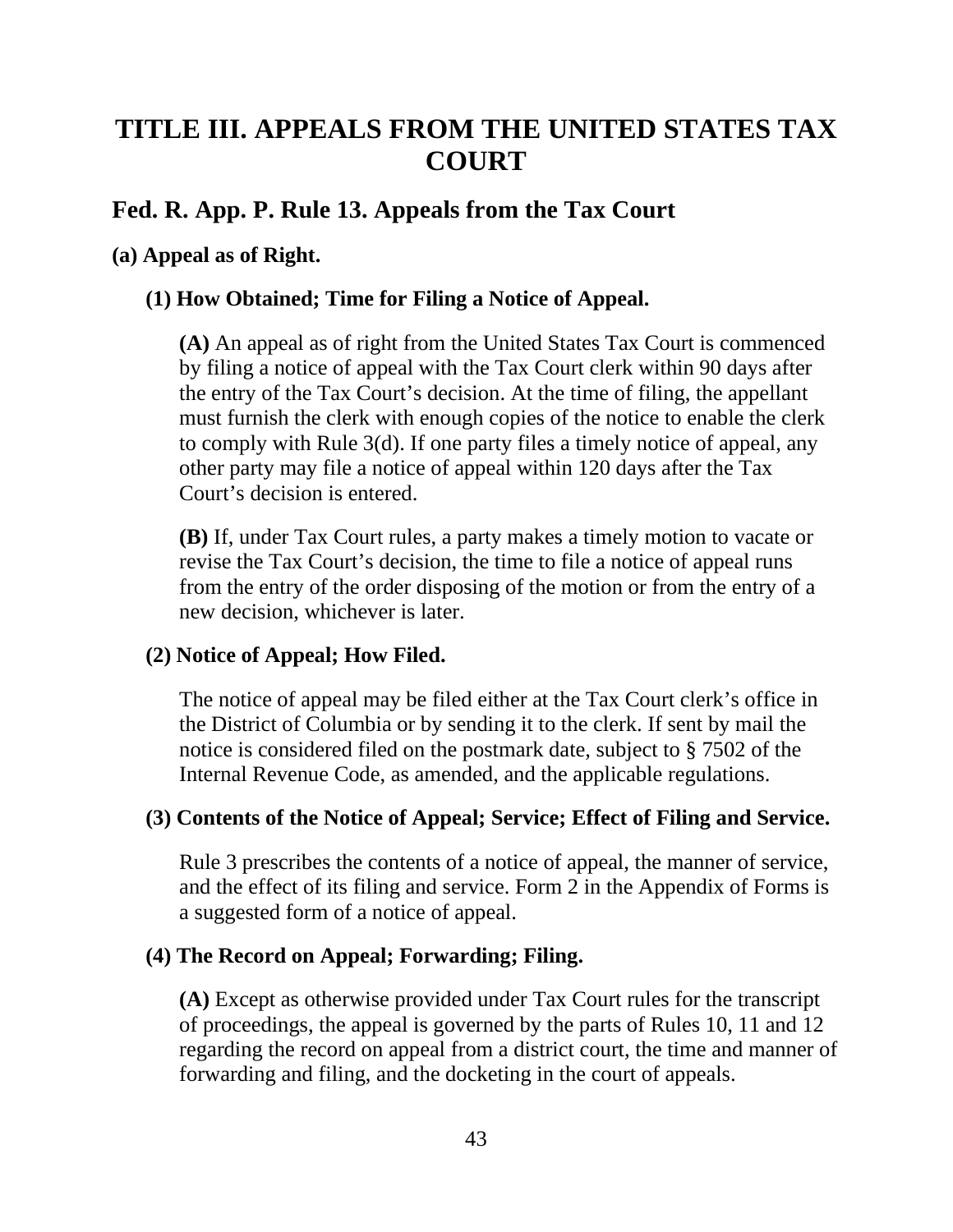**(B)** If an appeal is taken to more than one court of appeals, the original record must be sent to the court named in the first notice of appeal filed. In an appeal to any other court of appeals, the appellant must apply to that other court to make provision for the record.

**(b) Appeal by Permission.** An appeal by permission is governed by Rule 5.

(As amended Apr. 24, 1998, eff. Dec. 1, 1998; Apr. 16, 2013, eff. Dec. 1, 2013; Apr. 25, 2019, eff. Dec. 1, 2019.)

**No local rule.**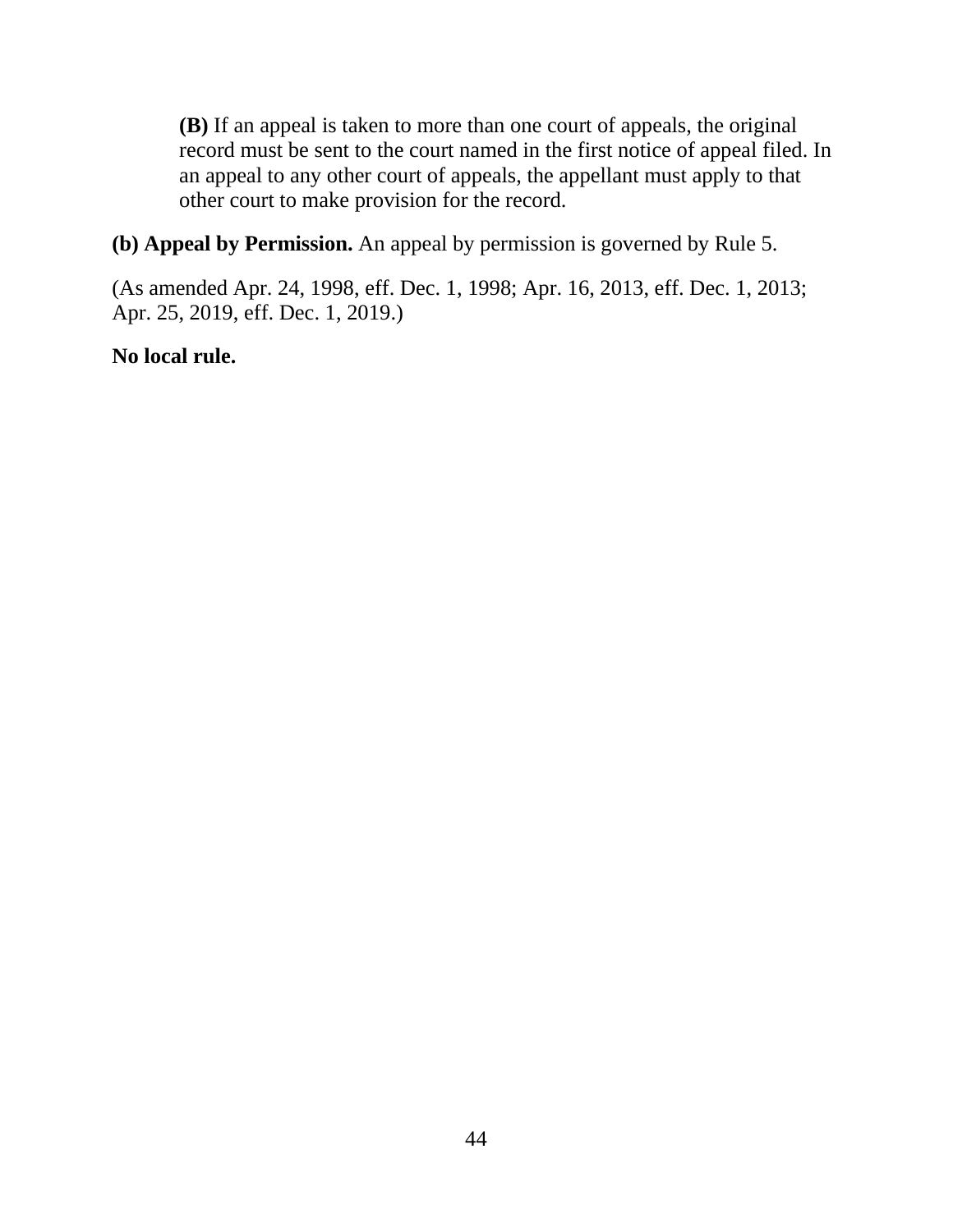## **Fed. R. App. P. Rule 14. Applicability of Other Rules to Appeals from the Tax Court**

All provisions of these rules, except Rules 4, 6-9, 15-20, and 22-23, apply to appeals from the Tax Court. References in any applicable rule (other than Rule 24(a)) to the district court and district clerk are to be read as referring to the Tax Court and its clerk.

(As amended Apr. 24, 1998, eff. Dec. 1, 1998; Apr. 16, 2013, eff. Dec. 1, 2013.)

## **10th Cir. R. 14**

### **14.1 Tenth Circuit rules apply.**

These rules—except Rules 8, 9, 15, 17, 20, and 22—apply to review of a decision of the Tax Court. As used in any applicable Tenth Circuit rule, the term "district court" includes the Tax Court, the term "district judge" includes a judge of the Tax Court, and the term "district court clerk" includes the Tax Court clerk.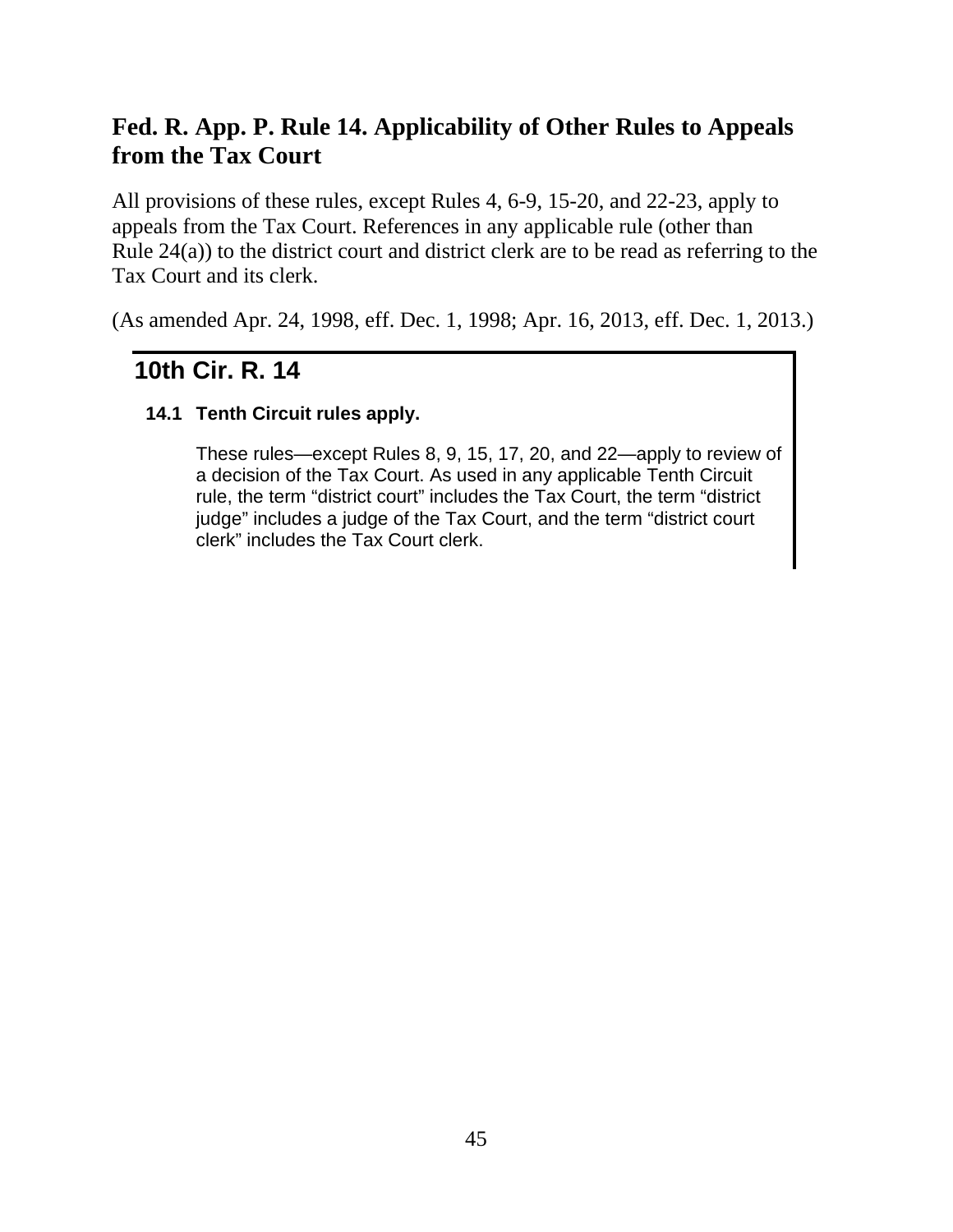# **TITLE IV. REVIEW OR ENFORCEMENT OF AN ORDER OF AN ADMINISTRATIVE AGENCY, BOARD, COMMISSION, OR OFFICER**

## **Fed. R. App. P. Rule 15. Review or Enforcement of an Agency Order—How Obtained; Intervention**

### **(a) Petition for Review; Joint Petition.**

**(1)** Review of an agency order is commenced by filing, within the time prescribed by law, a petition for review with the clerk of a court of appeals authorized to review the agency order. If their interests make joinder practicable, two or more persons may join in a petition to the same court to review the same order.

**(2)** The petition must:

**(A)** name each party seeking review either in the caption or the body of the petition—using such terms as "et al.," "petitioners," or "respondents" does not effectively name the parties;

**(B)** name the agency as a respondent (even though not named in the petition, the United States is a respondent if required by statute); and

**(C)** specify the order or part thereof to be reviewed.

**(3)** Form 3 in the Appendix of Forms is a suggested form of a petition for review.

**(4)** In this rule "agency" includes an agency, board, commission, or officer; "petition for review" includes a petition to enjoin, suspend, modify, or otherwise review, or a notice of appeal, whichever form is indicated by the applicable statute.

### **(b) Application or Cross-Application to Enforce an Order; Answer; Default.**

**(1)** An application to enforce an agency order must be filed with the clerk of a court of appeals authorized to enforce the order. If a petition is filed to review an agency order that the court may enforce, a party opposing the petition may file a cross-application for enforcement.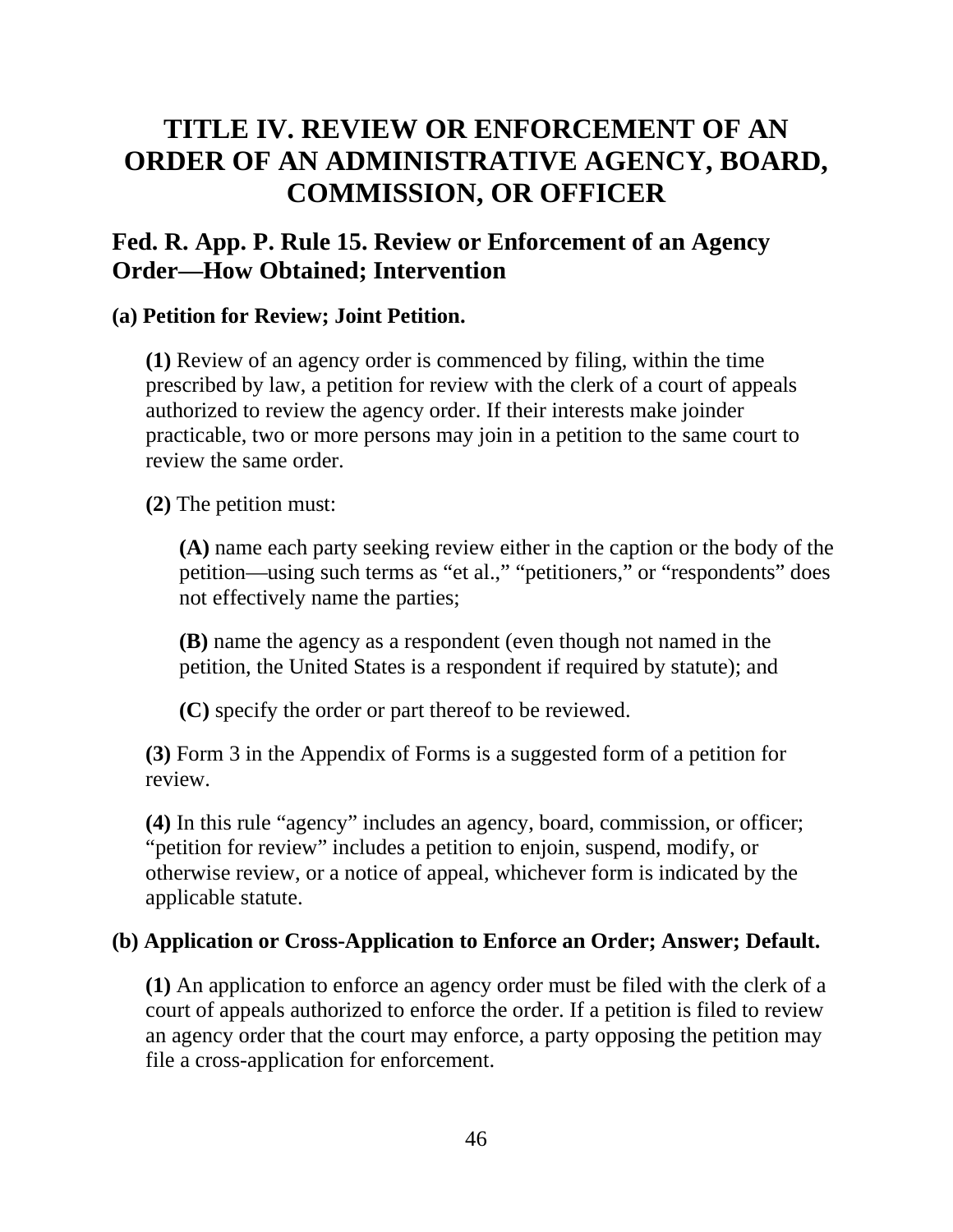**(2)** Within 21 days after the application for enforcement is filed, the respondent must serve on the applicant an answer to the application and file it with the clerk. If the respondent fails to answer in time, the court will enter judgment for the relief requested.

**(3)** The application must contain a concise statement of the proceedings in which the order was entered, the facts upon which venue is based, and the relief requested.

### **(c) Service of the Petition or Application.**

The circuit clerk must serve a copy of the petition for review, or an application or cross-application to enforce an agency order, on each respondent as prescribed by Rule 3(d), unless a different manner of service is prescribed by statute. At the time of filing, the petitioner must:

**(1)** serve, or have served, a copy on each party admitted to participate in the agency proceedings, except for the respondents;

**(2)** file with the clerk a list of those so served; and

**(3)** give the clerk enough copies of the petition or application to serve each respondent.

### **(d) Intervention.**

Unless a statute provides another method, a person who wants to intervene in a proceeding under this rule must file a motion for leave to intervene with the circuit clerk and serve a copy on all parties. The motion—or other notice of intervention authorized by statute—must be filed within 30 days after the petition for review is filed and must contain a concise statement of the interest of the moving party and the grounds for intervention.

### **(e) Payment of Fees.**

When filing any separate or joint petition for review in a court of appeals, the petitioner must pay the circuit clerk all required fees.

(As amended May 7, 2009, eff. Dec. 1, 2009.)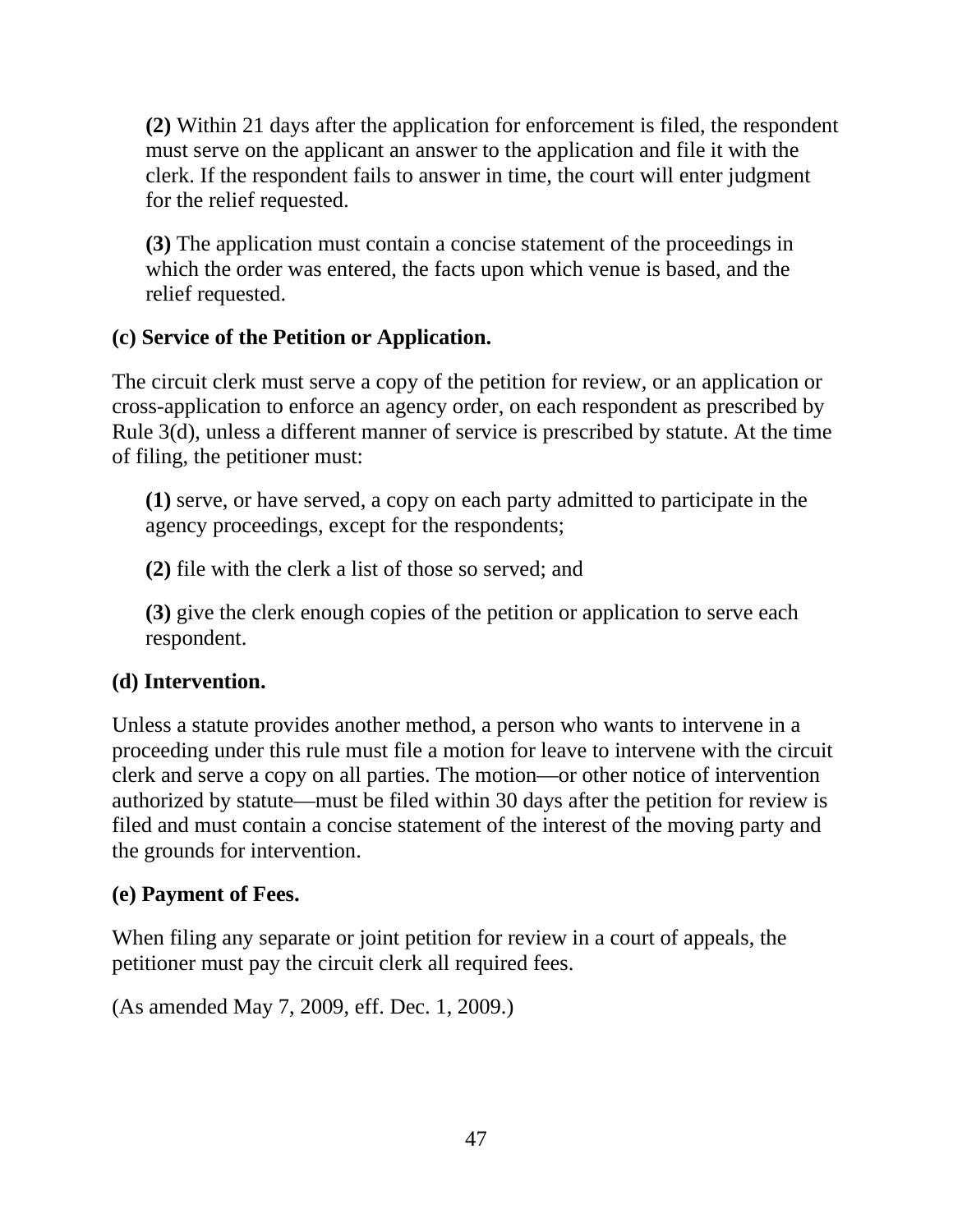## **10th Cir. R. 15**

#### **15.1 Required attachments.**

The order to be reviewed or enforced must be attached to the petition for review or the application to enforce. In immigration cases, a copy of the transcript from the Immigration Judge's oral ruling, plus copies of the written rulings of the Immigration Judge and the Board of Immigration Appeals must be attached.

#### **15.2 Service on the Respondents.**

At the time of making the filing required under Federal Rule of Appellate Procedure 15(c)(2), the petitioner shall also include a list of those respondents requiring service of the petition**.**

#### **15.3 Docketing statement.**

Within 14 days after filing a petition for review or an application for enforcement, the filing party must file a docketing statement on a form provided by the court. *See* 10th Cir. Form 1.

#### **15.4 Intervention.**

**(A) Notice of Intervention by a party.** A party to an agency proceeding may intervene in a review of that proceeding by filing a notice of intervention in the court. The notice must state whether the party wishes to intervene as a petitioner in opposition to the agency order or as a respondent in support of the order.

#### **(B) Motion to intervene.**

- **(1) Content.** In addition to the requirements of Federal Rule of Appellate Procedure 15(d), a nonparty motion must state the reasons why the parties cannot adequately protect the interest asserted.
- **(2) Opposition.** Opposition to a motion to intervene must be filed within 14 days after the motion is served.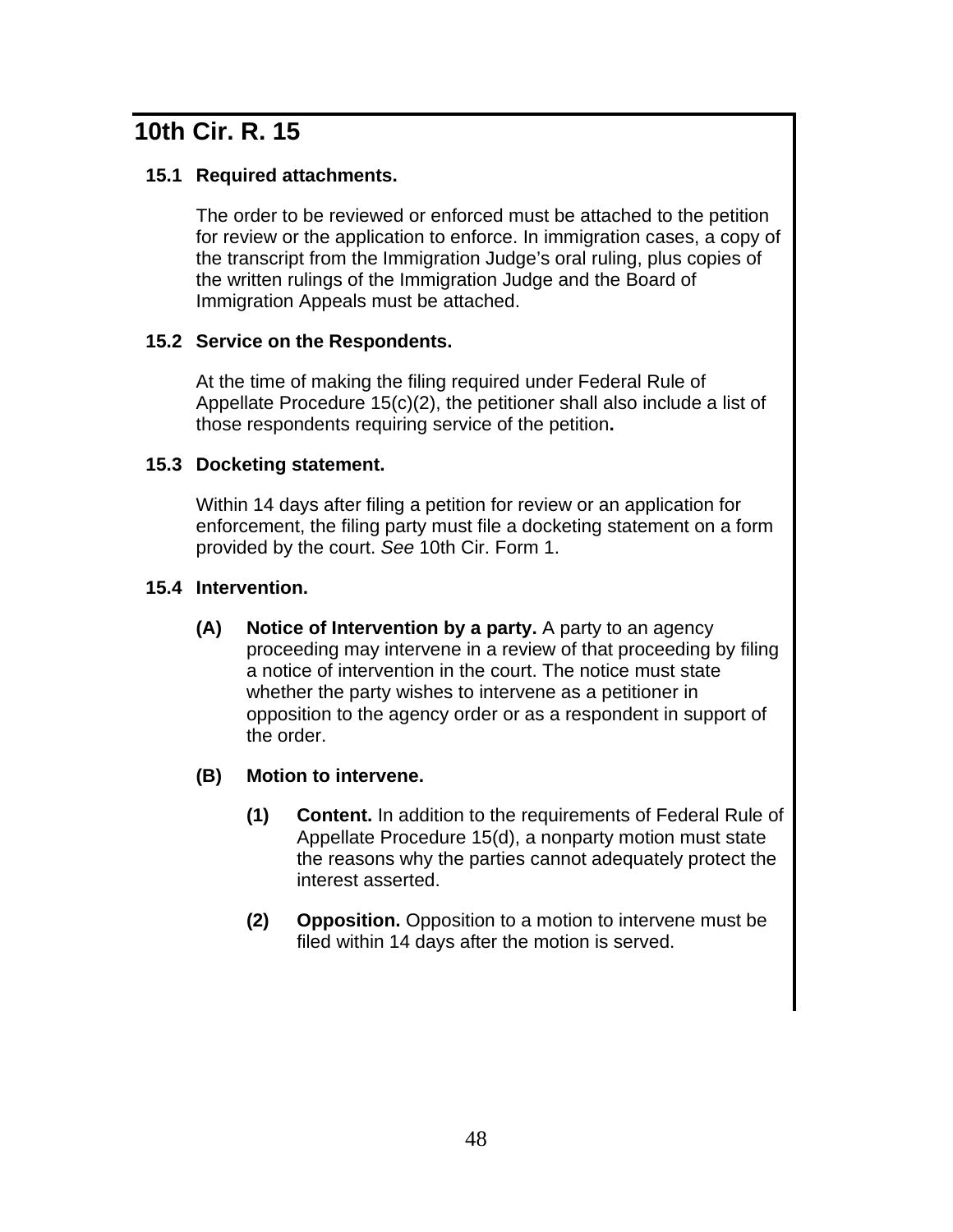## **Fed. R. App. P. Rule 15.1. Briefs and Oral Argument in a National Labor Relations Board Proceeding**

In either an enforcement or a review proceeding, a party adverse to the National Labor Relations Board proceeds first on briefing and at oral argument, unless the court orders otherwise.

(As amended Apr. 24, 1998, eff. Dec. 1, 1998.)

**No local rule.**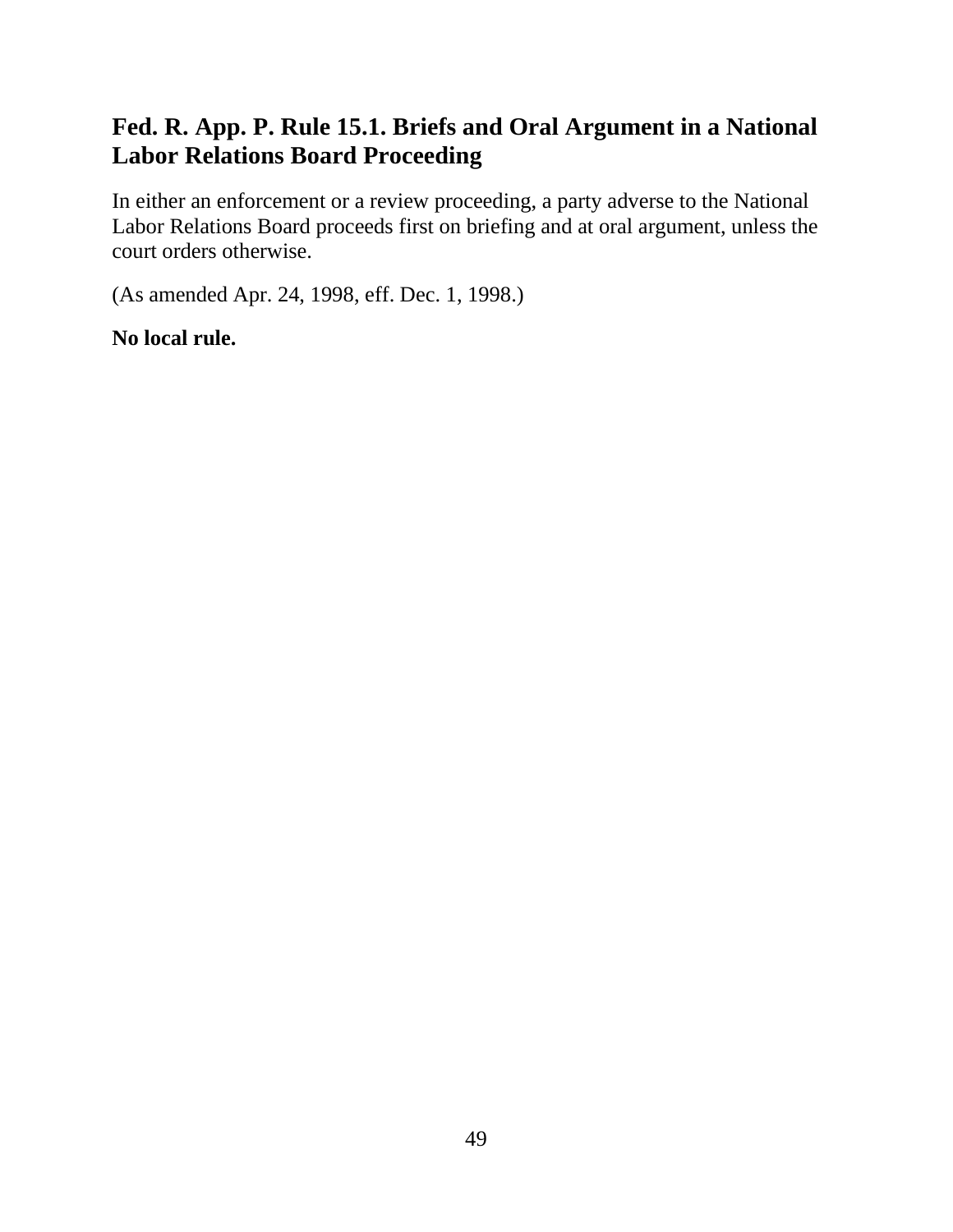## **Fed. R. App. P. Rule 16. The Record on Review or Enforcement**

### **(a) Composition of the Record.**

The record on review or enforcement of an agency order consists of:

**(1)** the order involved;

**(2)** any findings or report on which it is based; and

**(3)** the pleadings, evidence, and other parts of the proceedings before the agency.

### **(b) Omissions From or Misstatements in the Record.**

The parties may at any time, by stipulation, supply any omission from the record or correct a misstatement, or the court may so direct. If necessary, the court may direct that a supplemental record be prepared and filed.

(As amended Apr. 24, 1998, eff. Dec. 1, 1998.)

### **No local rule.**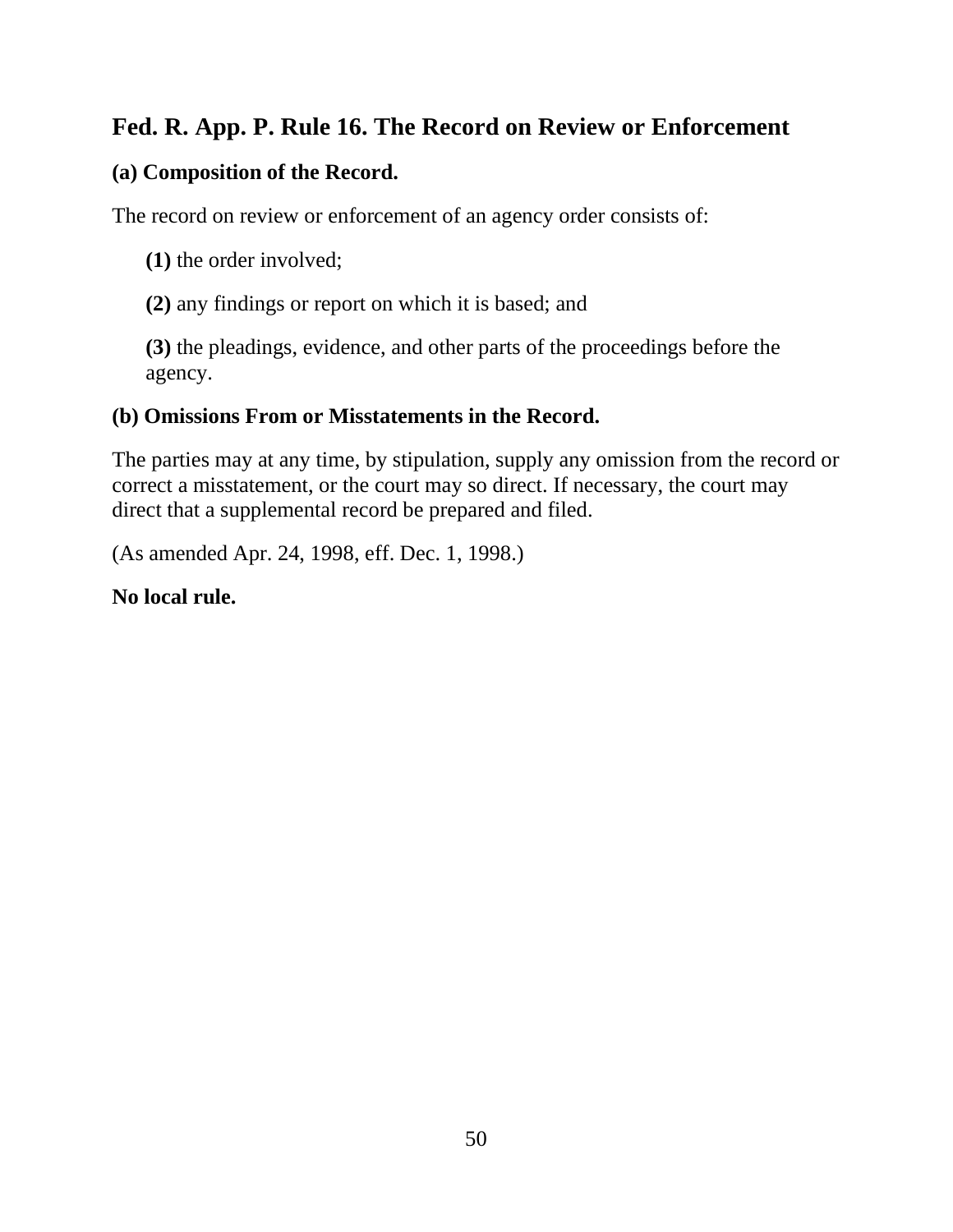## **Fed. R. App. P. Rule 17. Filing the Record**

## **(a) Agency to File; Time for Filing; Notice of Filing.**

The agency must file the record with the circuit clerk within 40 days after being served with a petition for review, unless the statute authorizing review provides otherwise, or within 40 days after it files an application for enforcement unless the respondent fails to answer or the court orders otherwise. The court may shorten or extend the time to file the record. The clerk must notify all parties of the date when the record is filed.

## **(b) Filing**—**What Constitutes.**

**(1)** The agency must file:

**(A)** the original or a certified copy of the entire record or parts designated by the parties; or

**(B)** a certified list adequately describing all documents, transcripts of testimony, exhibits, and other material constituting the record, or describing those parts designated by the parties.

**(2)** The parties may stipulate in writing that no record or certified list be filed. The date when the stipulation is filed with the circuit clerk is treated as the date when the record is filed.

**(3)** The agency must retain any portion of the record not filed with the clerk. All parts of the record retained by the agency are a part of the record on review for all purposes and, if the court or a party so requests, must be sent to the court regardless of any prior stipulation.

(As amended Apr. 24, 1998, eff. Dec. 1, 1998.)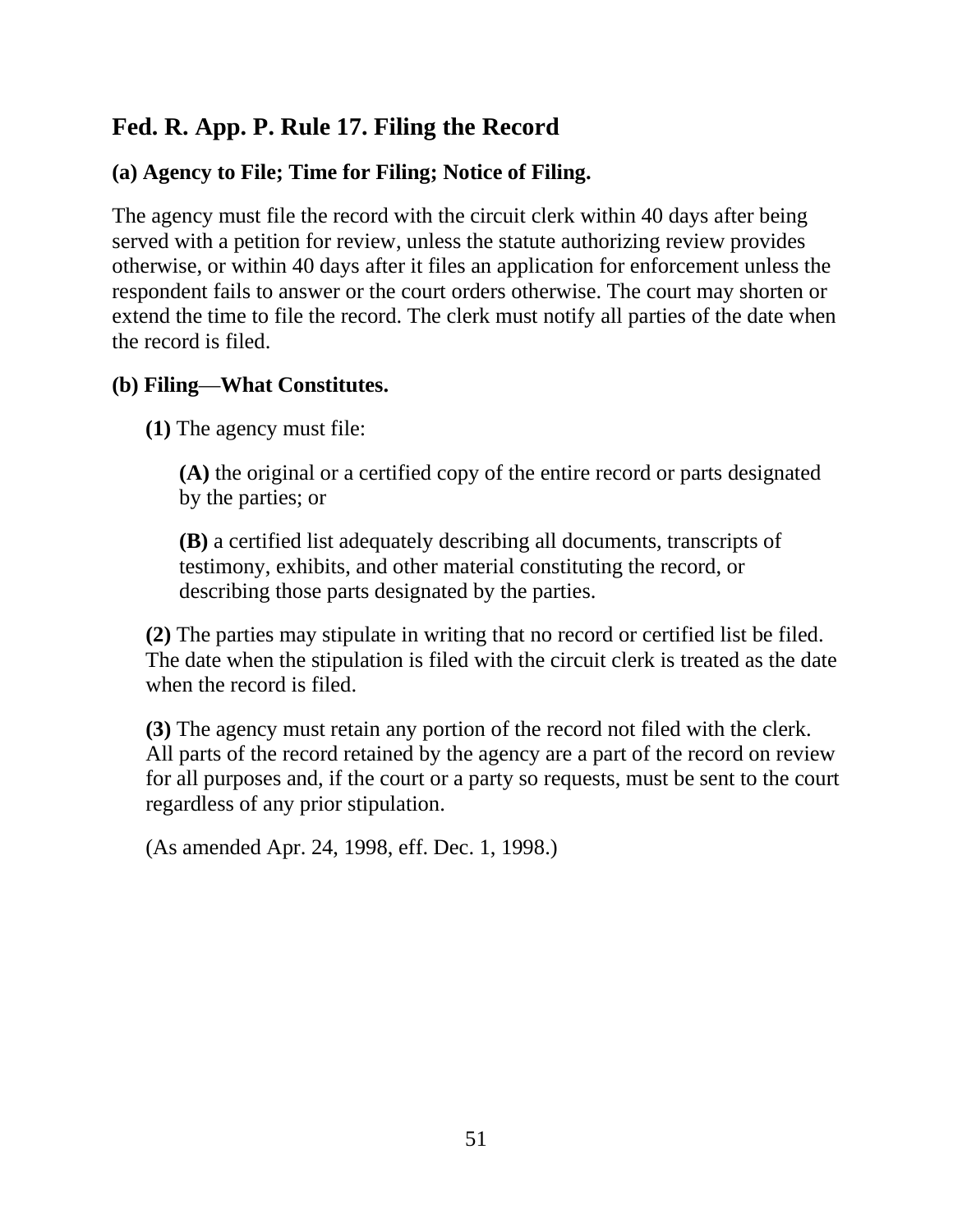## **10th Cir. R. 17**

#### **17.1 Time for filing.**

If a certified list is filed instead of the record, the entire record, or the parts designated by the parties, must be filed on or before the deadline set for filing the respondent's brief.

#### **17.2 No separate appendix required.**

Because the appendix requirement of Rule 30.1 applies only to appeals from district courts, it does not apply to cases under this Rule.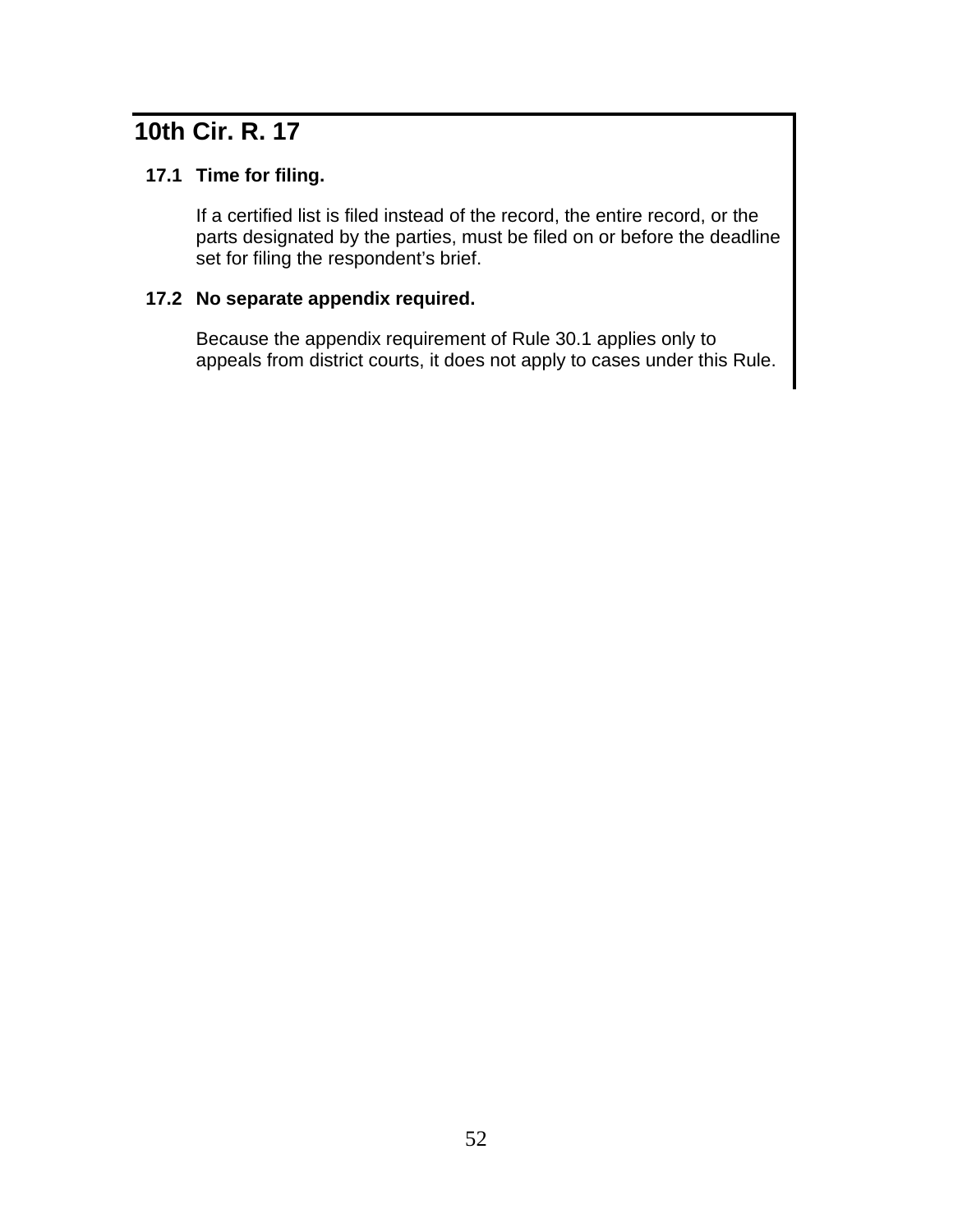## **Fed. R. App. P. Rule 18. Stay Pending Review**

**(a) Motion for a Stay.**

**(1) Initial Motion Before the Agency.** A petitioner must ordinarily move first before the agency for a stay pending review of its decision or order.

**(2) Motion in the Court of Appeals.** A motion for a stay may be made to the court of appeals or one of its judges.

**(A)** The motion must:

**(i)** show that moving first before the agency would be impracticable; or

**(ii)** state that, a motion having been made, the agency denied the motion or failed to afford the relief requested and state any reasons given by the agency for its action.

**(B)** The motion must also include:

**(i)** the reasons for granting the relief requested and the facts relied on;

**(ii)** originals or copies of affidavits or other sworn statements supporting facts subject to dispute; and

**(iii)** relevant parts of the record.

**(C)** The moving party must give reasonable notice of the motion to all parties.

**(D)** The motion must be filed with the circuit clerk and normally will be considered by a panel of the court. But in an exceptional case in which time requirements make that procedure impracticable, the motion may be made to and considered by a single judge.

### **(b) Bond.**

The court may condition relief on the filing of a bond or other appropriate security.

(As amended Apr. 24, 1998, eff. Dec. 1, 1998.)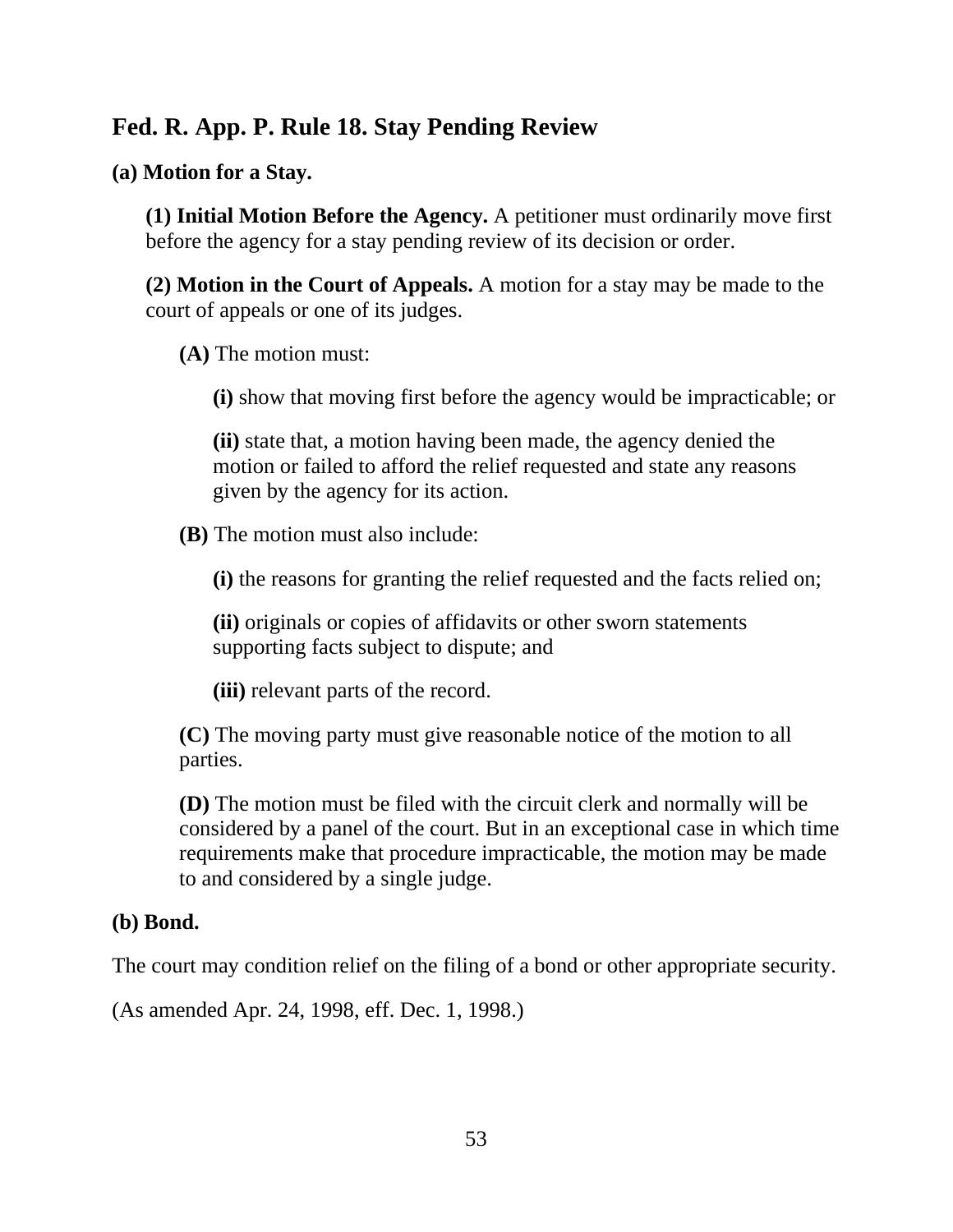# **10th Cir. R. 18**

## **18.1 Applications for stay.**

Applications for stay must comply with Rule 8.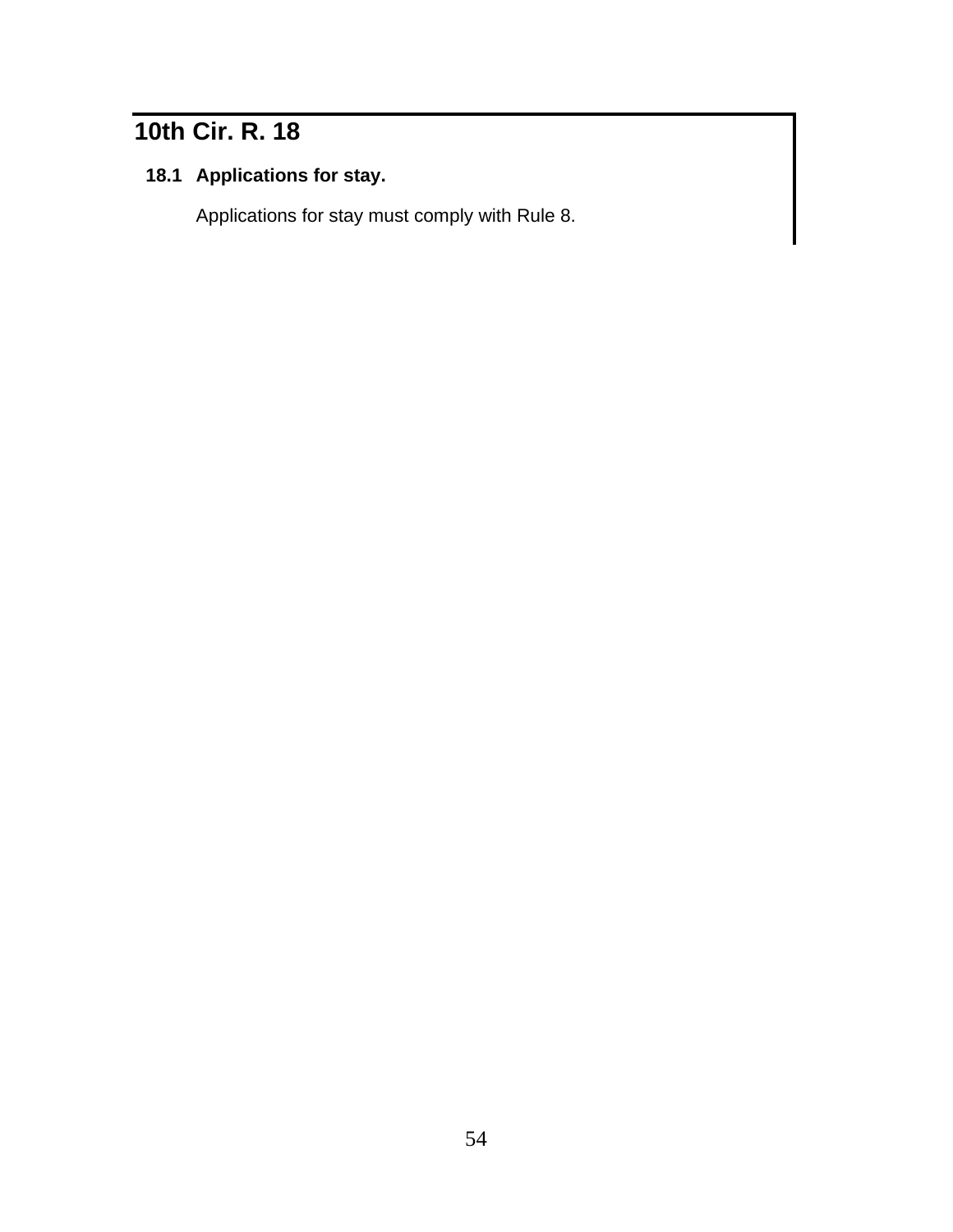## **Fed. R. App. P. Rule 19. Settlement of a Judgment Enforcing an Agency Order in Part**

When the court files an opinion directing entry of judgment enforcing the agency's order in part, the agency must within 14 days file with the clerk and serve on each other party a proposed judgment conforming to the opinion. A party who disagrees with the agency's proposed judgment must within 10 days file with the clerk and serve the agency with a proposed judgment that the party believes conforms to the opinion. The court will settle the judgment and direct entry without further hearing or argument.

(As amended Apr. 24, 1998, eff. Dec. 1, 1998; May 7, 2009, eff. Dec. 1, 2009.)

### **No local rule.**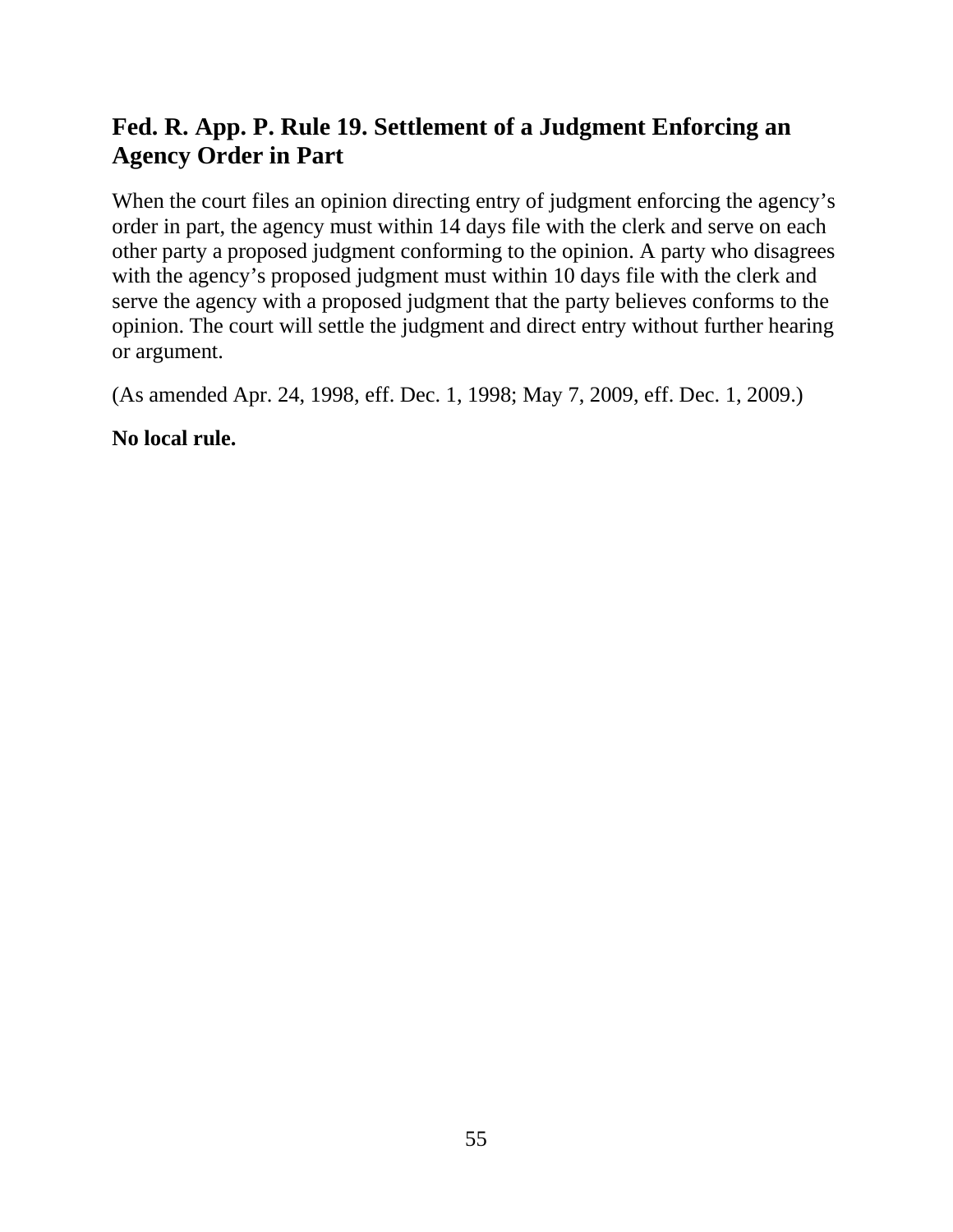## **Fed. R. App. P. Rule 20. Applicability of Rules to the Review or Enforcement of an Agency Order**

All provisions of these rules, except Rules 3-14 and 22-23, apply to the review or enforcement of an agency order. In these rules, "appellant" includes a petitioner or applicant, and "appellee" includes a respondent.

(As amended Apr. 24, 1998, eff. Dec. 1, 1998.)

## **10th Cir. R. 20**

### **20.1 Tenth Circuit rules apply.**

These rules—except Rules 3, 9, 10, 11.1, 11.2, 14, and 22—apply to review or enforcement of agency orders. As used in any Tenth Circuit rule, the term "appellant" includes a petitioner and the term "appellee" includes a respondent in proceedings to review or enforce agency orders, and the term "district judge" includes an administrative law judge or hearing officer.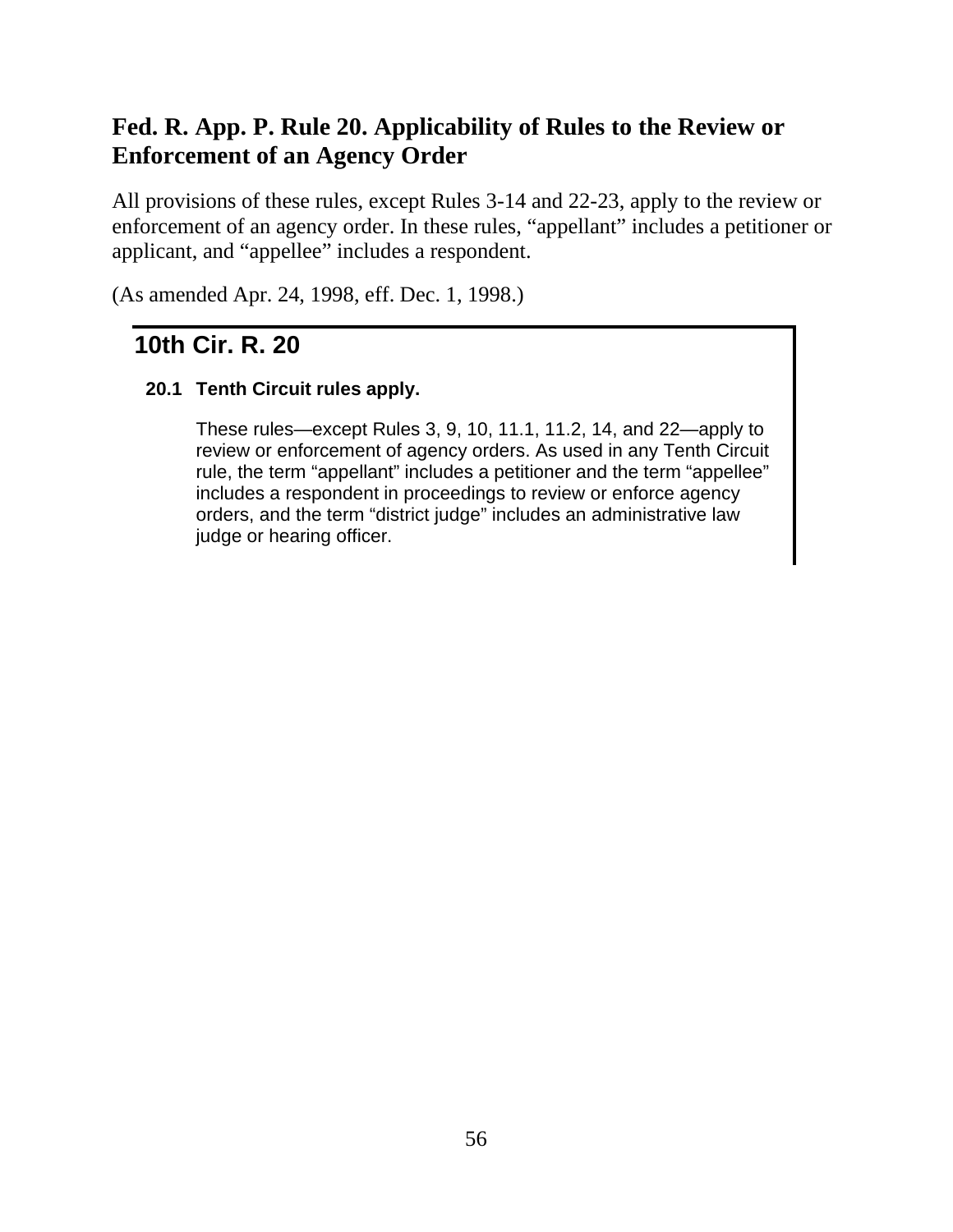# **TITLE V. EXTRAORDINARY WRITS**

## **Fed. R. App. P. Rule 21. Writs of Mandamus and Prohibition, and Other Extraordinary Writs**

### **(a) Mandamus or Prohibition to a Court: Petition, Filing, Service, and Docketing.**

**(1)** A party petitioning for a writ of mandamus or prohibition directed to a court must file the petition with the circuit clerk and serve it on all parties to the proceeding in the trial court. The party must also provide a copy to the trialcourt judge. All parties to the proceeding in the trial court other than the petitioner are respondents for all purposes.

**(2) (A)** The petition must be titled "In re [name of petitioner]."

- **(B)** The petition must state:
	- **(i)** the relief sought;

**(ii)** the issues presented;

**(iii)** the facts necessary to understand the issue presented by the petition; and

**(iv)** the reasons why the writ should issue.

**(C)** The petition must include a copy of any order or opinion or parts of the record that may be essential to understand the matters set forth in the petition.

**(3)** Upon receiving the prescribed docket fee, the clerk must docket the petition and submit it to the court.

### **(b) Denial; Order Directing Answer; Briefs; Precedence.**

**(1)** The court may deny the petition without an answer. Otherwise, it must order the respondent, if any, to answer within a fixed time.

**(2)** The clerk must serve the order to respond on all persons directed to respond.

**(3)** Two or more respondents may answer jointly.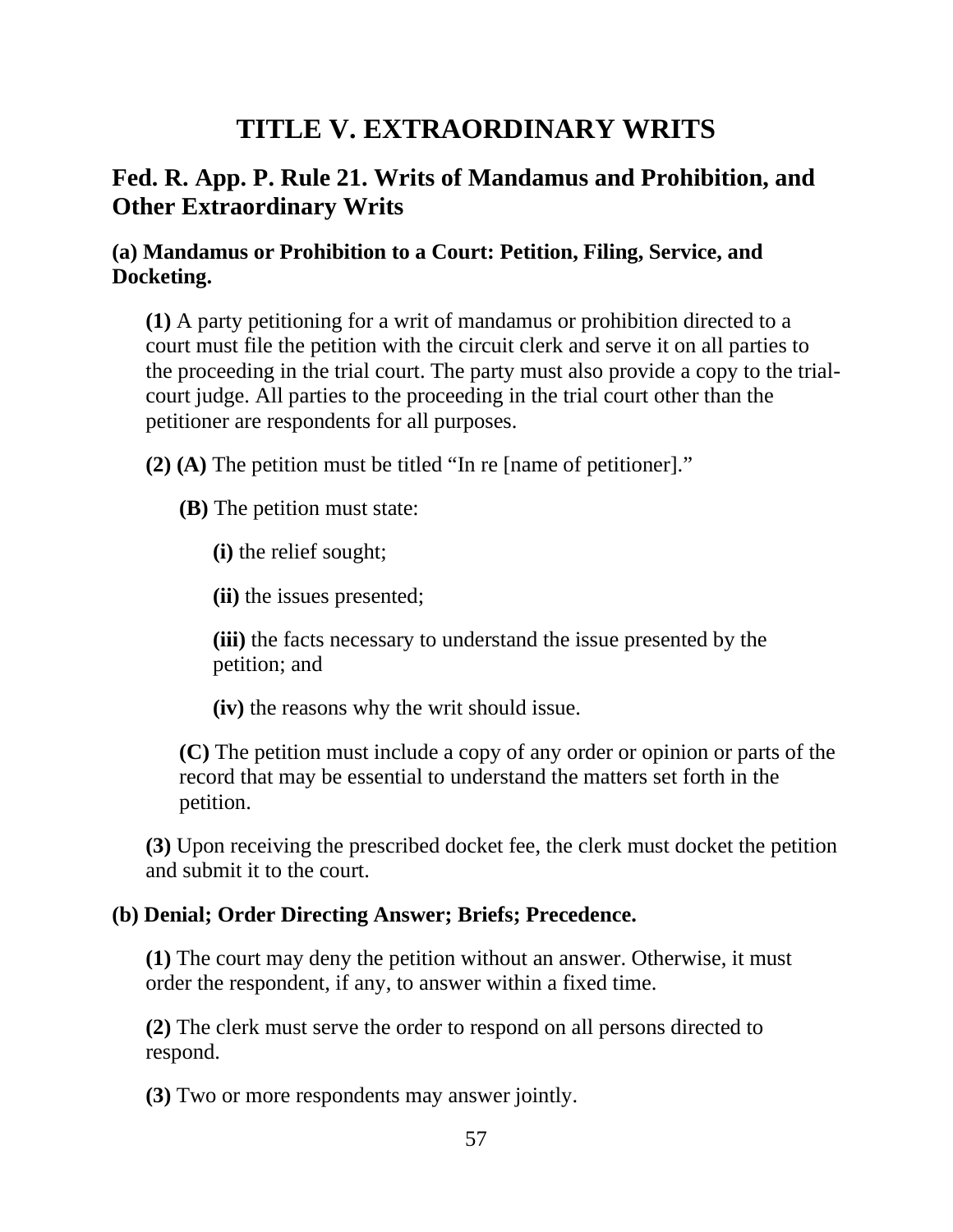**(4)** The court of appeals may invite or order the trial-court judge to address the petition or may invite an amicus curiae to do so. The trial-court judge may request permission to address the petition but may not do so unless invited or ordered to do so by the court of appeals.

**(5)** If briefing or oral argument is required, the clerk must advise the parties, and when appropriate, the trial-court judge or amicus curiae.

**(6)** The proceeding must be given preference over ordinary civil cases.

**(7)** The circuit clerk must send a copy of the final disposition to the trial-court judge.

## **(c) Other Extraordinary Writs.**

An application for an extraordinary writ other than one provided for in Rule 21(a) must be made by filing a petition with the circuit clerk and serving it on the respondents. Proceedings on the application must conform, so far as is practicable, to the procedures prescribed in Rule 21(a) and (b).

## **(d) Form of Papers; Number of Copies.**

All papers must conform to Rule  $32(c)(2)$ . An original and 3 copies must be filed unless the court requires the filing of a different number by local rule or by order in a particular case. Except by the court's permission, and excluding the accompanying documents required by Rule  $21(a)(2)(C)$ :

**(1)** a paper produced using a computer must not exceed 7,800 words; and

**(2)** a handwritten or typewritten paper must not exceed 30 pages.

(As amended Apr. 24, 1998, eff. Dec. 1, 1998; Apr. 29, 2002, eff. Dec. 1, 2002; Apr. 28, 2016, eff. Dec. 1, 2016; Apr. 25, 2019, eff. Dec. 1, 2019.)

## **10th Cir. R. 21**

### **21.1 Fees.**

The fee is due and payable to the Clerk when the petition is filed. *See* 28 U.S.C. § 1913 note (Judicial Conference Schedule of Fees).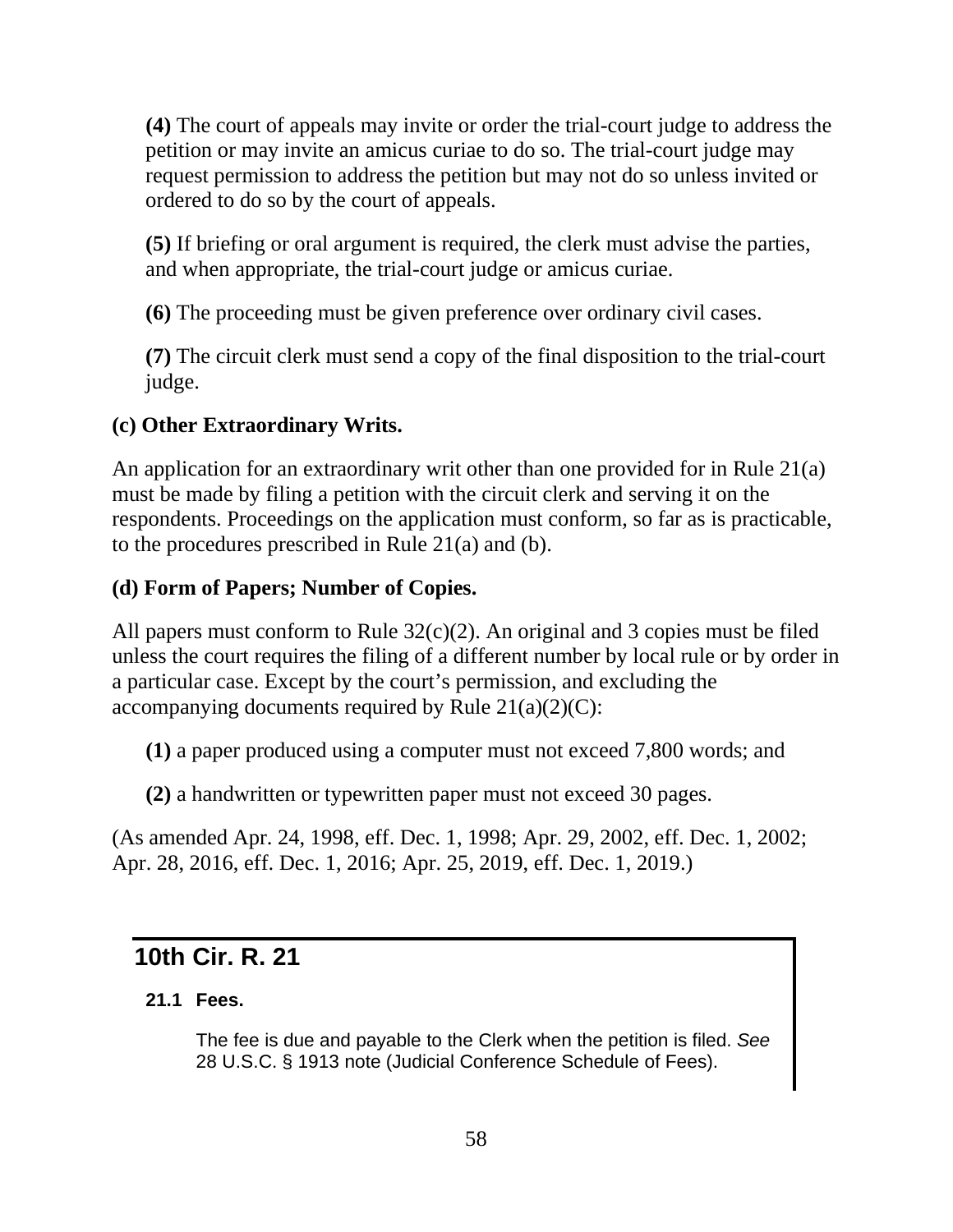# **TITLE VI. HABEAS CORPUS; PROCEEDINGS IN FORMA PAUPERIS**

## **Fed. R. App. P. Rule 22. Habeas Corpus and Section 2255 Proceedings**

### **(a) Application for the Original Writ.**

An application for a writ of habeas corpus must be made to the appropriate district court. If made to a circuit judge, the application must be transferred to the appropriate district court. If a district court denies an application made or transferred to it, renewal of the application before a circuit judge is not permitted. The applicant may, under 28 U.S.C. § 2253, appeal to the court of appeals from the district court's order denying the application.

### **(b) Certificate of Appealability.**

**(1)** In a habeas corpus proceeding in which the detention complained of arises from process issued by a state court, or in a 28 U.S.C. § 2255 proceeding, the applicant cannot take an appeal unless a circuit justice or a circuit or district judge issues a certificate of appealability under 28 U.S.C. § 2253(c). If an applicant files a notice of appeal, the district clerk must send to the court of appeals the certificate (if any) and the statement described in Rule 11(a) of the Rules Governing Proceedings Under 28 U.S.C. § 2254 or § 2255 (if any), along with the notice of appeal and the file of the district court proceedings. If the district judge has denied the certificate, the applicant may request a circuit judge to issue it.

**(2)** A request addressed to the court of appeals may be considered by a circuit judge or judges, as the court prescribes. If no express request for a certificate is filed, the notice of appeal constitutes a request addressed to the judges of the court of appeals.

**(3)** A certificate of appealability is not required when a state or its representative or the United States or its representative appeals.

(As amended Apr. 24, 1998, eff. Dec. 1, 1998; May 7, 2009, eff. Dec. 1, 2009.)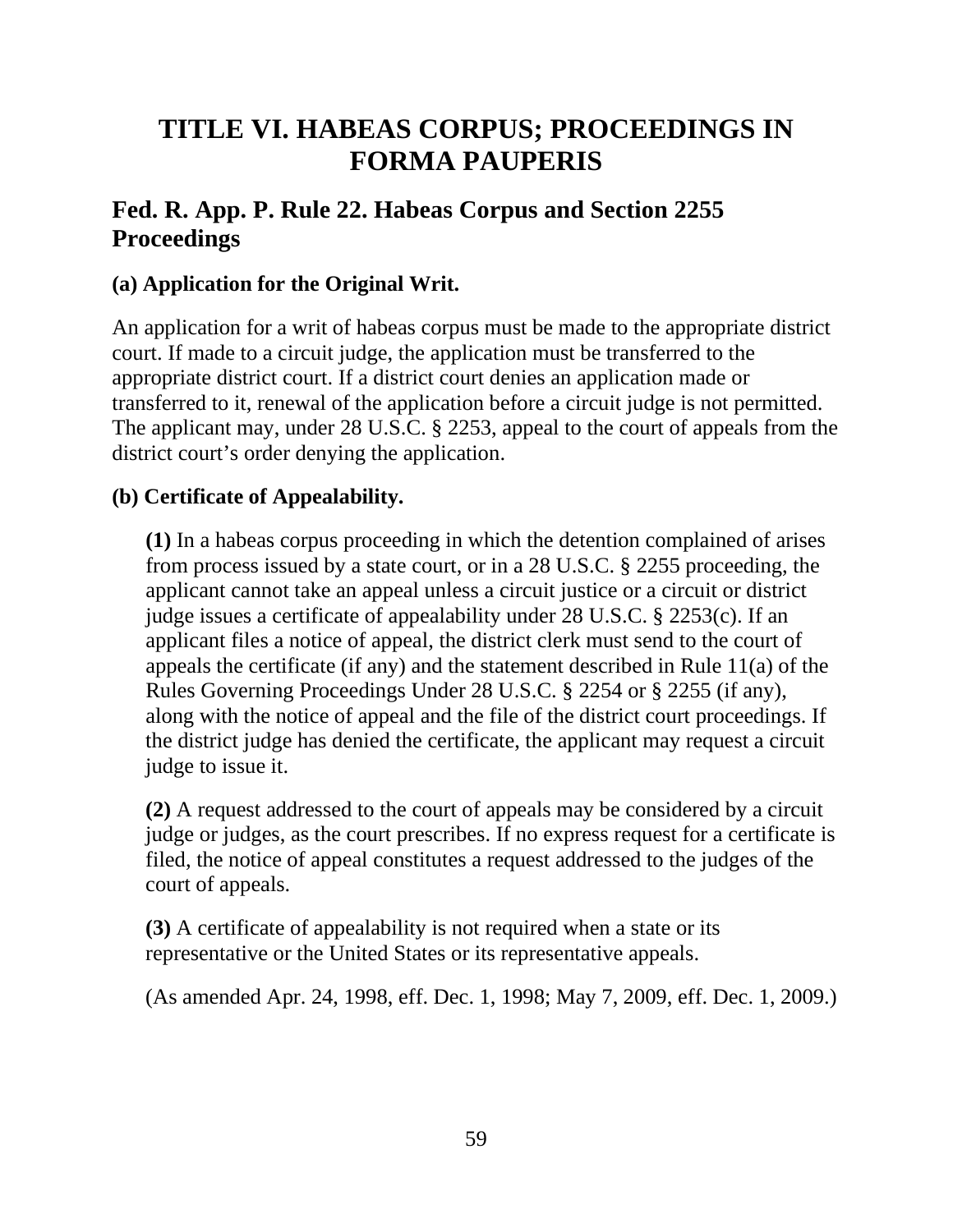## **10th Cir. R. 22**

#### **22.1 Certificate of appealability.**

- **(A) Required form.** Although a notice of appeal constitutes a request for a certificate of appealability, the appellant must also file a brief. The Clerk will provide pro se appellants a form for this purpose which serves as both a brief and a request for a certificate.
- **(B) Briefing.** Respondents-appellees shall not file a brief until requested to do so by this court.
- **(C) District Court Ruling.** Consistent with the Rules Governing Proceedings Under 28 U.S.C. §2254 or §2255 the district court shall in every applicable case issue or deny a certificate of appealability when it enters a final order adverse to the applicant.

#### **22.2 Procedures in death penalty cases.**

#### **(A) General Procedures.**

- **(1)** Upon receipt of the docketing statement in capital cases arising under 28 U.S.C. § 2254 or any federal criminal statute, the Clerk shall enter a case management order directing the parties to schedule a video or phone conference with the chief deputy clerk or other designated court representative. Lead counsel for both parties must be available for the conference.
- **(2)** At the designated time, counsel and the court shall address matters related to issues to be appealed, page limitations, record issues, and any other procedural matters which the parties believe are significant in the appeal. At the time of the conference, counsel shall be prepared to discuss and adopt a briefing schedule. In addition, where appropriate, the court may address issues regarding issuance of a certificate of appealability.
- **(3)** The court will issue a scheduling order following the conference. In that order, the court will set all appropriate deadlines. Motions to amend those deadlines are strongly discouraged, and the court will deviate from the scheduling order only under extreme circumstances.
- **(B) Cases with a scheduled execution date.**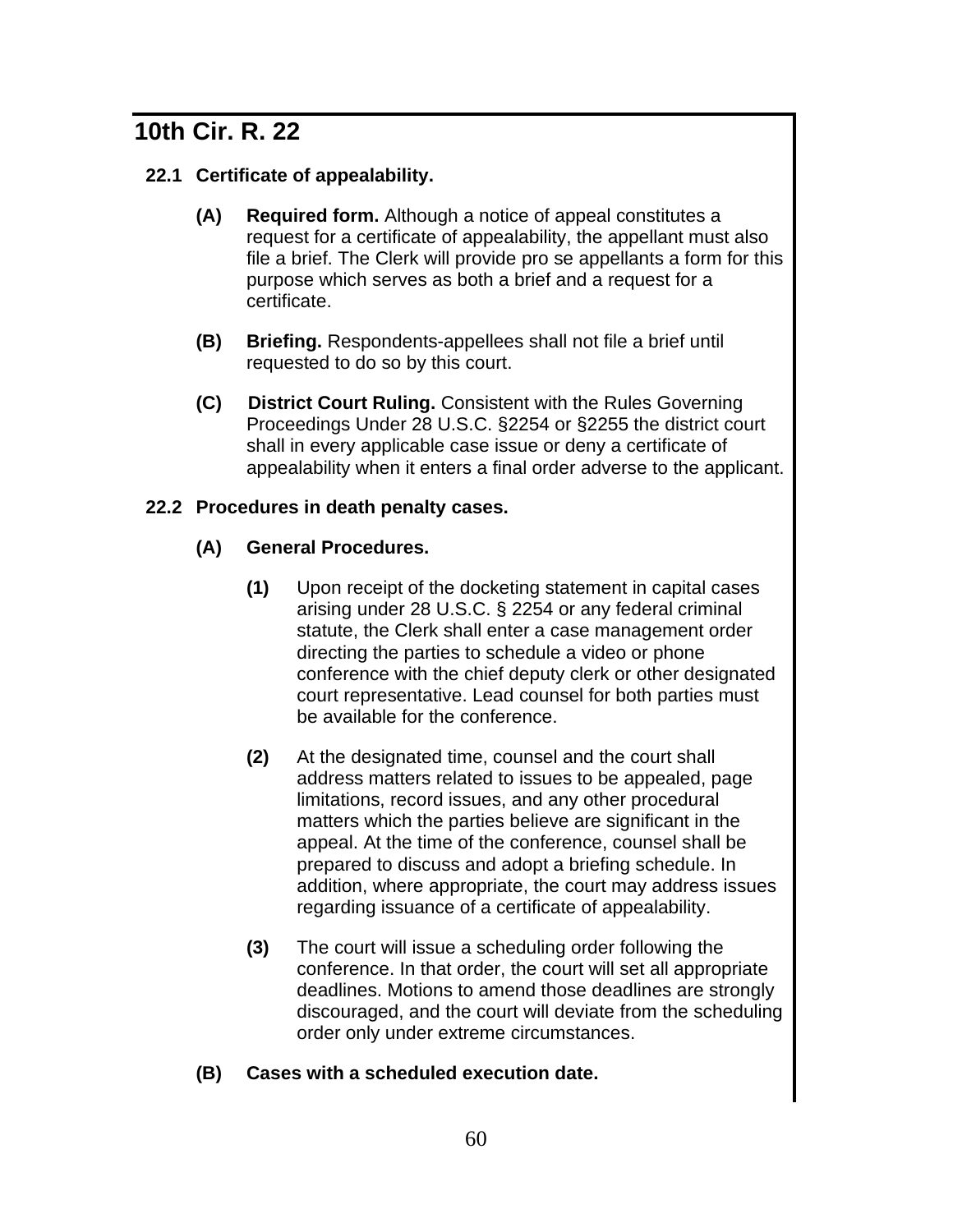- **(1) Notice of execution date.** When a petitioner has a scheduled execution date at the time the notice of appeal is filed, a separate notice regarding the date must be filed with the Clerk. The notice must be filed immediately upon case opening. The notice must:
	- **(a)** certify the existence of a death sentence and state the execution date; and
	- **(b)** list any previous related cases in federal court and any related cases pending in any other court, including state courts.
- **(2) Immediate communication upon filing in district court.** The district clerk must notify the circuit clerk immediately upon the filing of any new habeas petition, or any other new proceeding, which includes a scheduled execution date for the petitioner. Counsel for the petitioner must also notify this court immediately if any new proceeding is filed in the district court involving a case with a scheduled execution date.

### **(C) Motion for stay.**

- **(1) Initial motion in district court.** A motion for a stay of execution must ordinarily be made in the district court first. *See* Fed. R. App. P. 8(a)(2)(A)(i).
- **(2) Lodged with court of appeals.** In anticipation of jurisdiction, a motion for stay and supporting documents may be forwarded to Clerk before a notice of appeal is filed. Counsel should also contact the circuit clerk via phone as soon as is feasible regarding anticipated motions for stay. Written materials may be forwarded electronically to clerk@ca10.uscourts.gov.

#### **22.3 Other rules applicable.**

All other Tenth Circuit rules apply in death penalty cases unless they are inconsistent with this rule.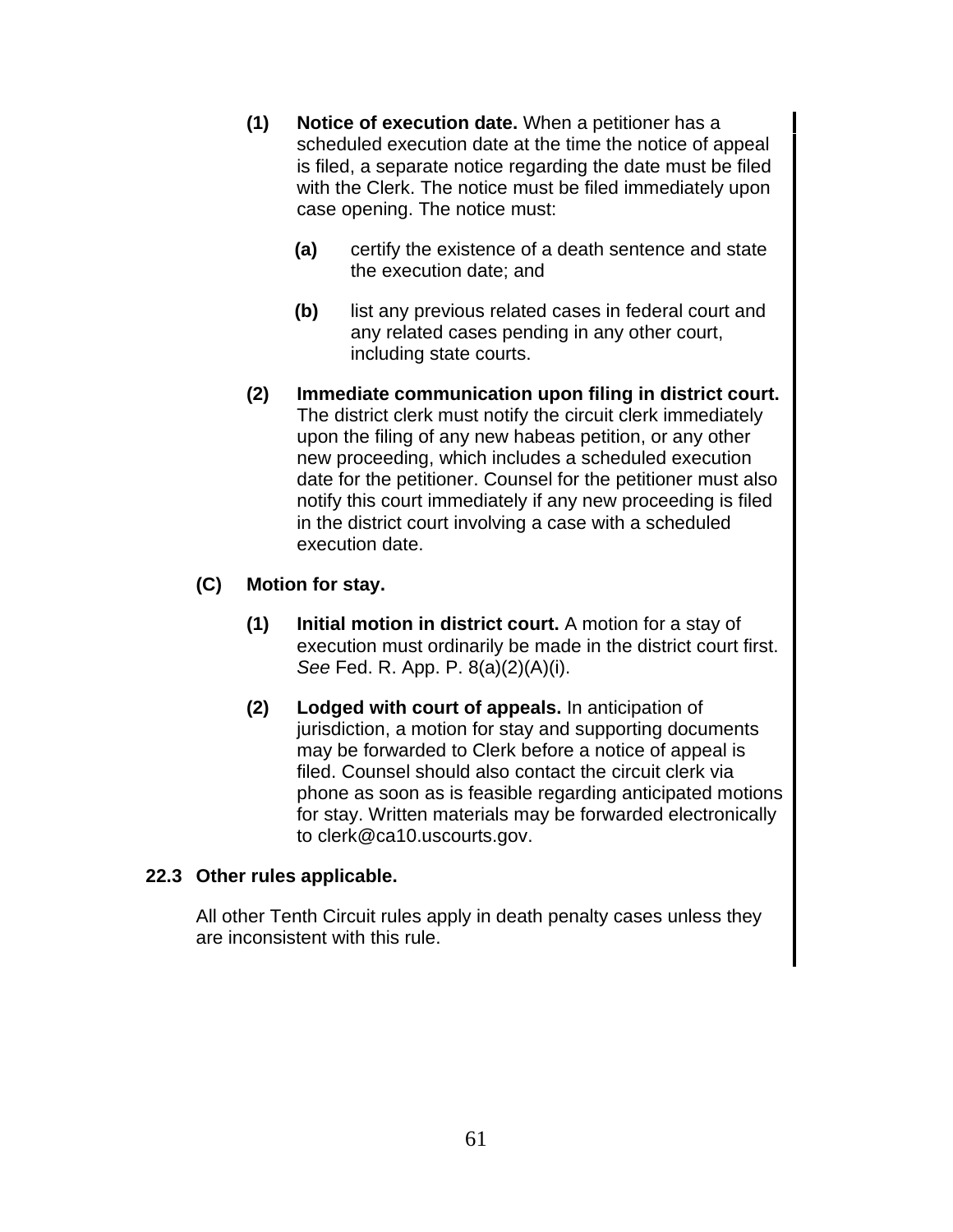## **Fed. R. App. P. Rule 23. Custody or Release of a Prisoner in a Habeas Corpus Proceeding**

### **(a) Transfer of Custody Pending Review.**

Pending review of a decision in a habeas corpus proceeding commenced before a court, justice, or judge of the United States for the release of a prisoner, the person having custody of the prisoner must not transfer custody to another unless a transfer is directed in accordance with this rule. When, upon application, a custodian shows the need for a transfer, the court, justice, or judge rendering the decision under review may authorize the transfer and substitute the successor custodian as a party.

### **(b) Detention or Release Pending Review of Decision Not to Release.**

While a decision not to release a prisoner is under review, the court or judge rendering the decision, or the court of appeals, or the Supreme Court, or a judge or justice of either court, may order that the prisoner be:

- **(1)** detained in the custody from which release is sought;
- **(2)** detained in other appropriate custody; or
- **(3)** released on personal recognizance, with or without surety.

### **(c) Release Pending Review of Decision Ordering Release.**

While a decision ordering the release of a prisoner is under review, the prisoner must—unless the court or judge rendering the decision, or the court of appeals, or the Supreme Court, or a judge or justice of either court orders otherwise—be released on personal recognizance, with or without surety.

### **(d) Modification of the Initial Order on Custody.**

An initial order governing the prisoner's custody or release, including any recognizance or surety, continues in effect pending review unless for special reasons shown to the court of appeals or the Supreme Court, or to a judge or justice of either court, the order is modified or an independent order regarding custody, release, or surety is issued.

(As amended Apr. 24, 1998, eff. Dec. 1, 1998.)

### **No local rule.**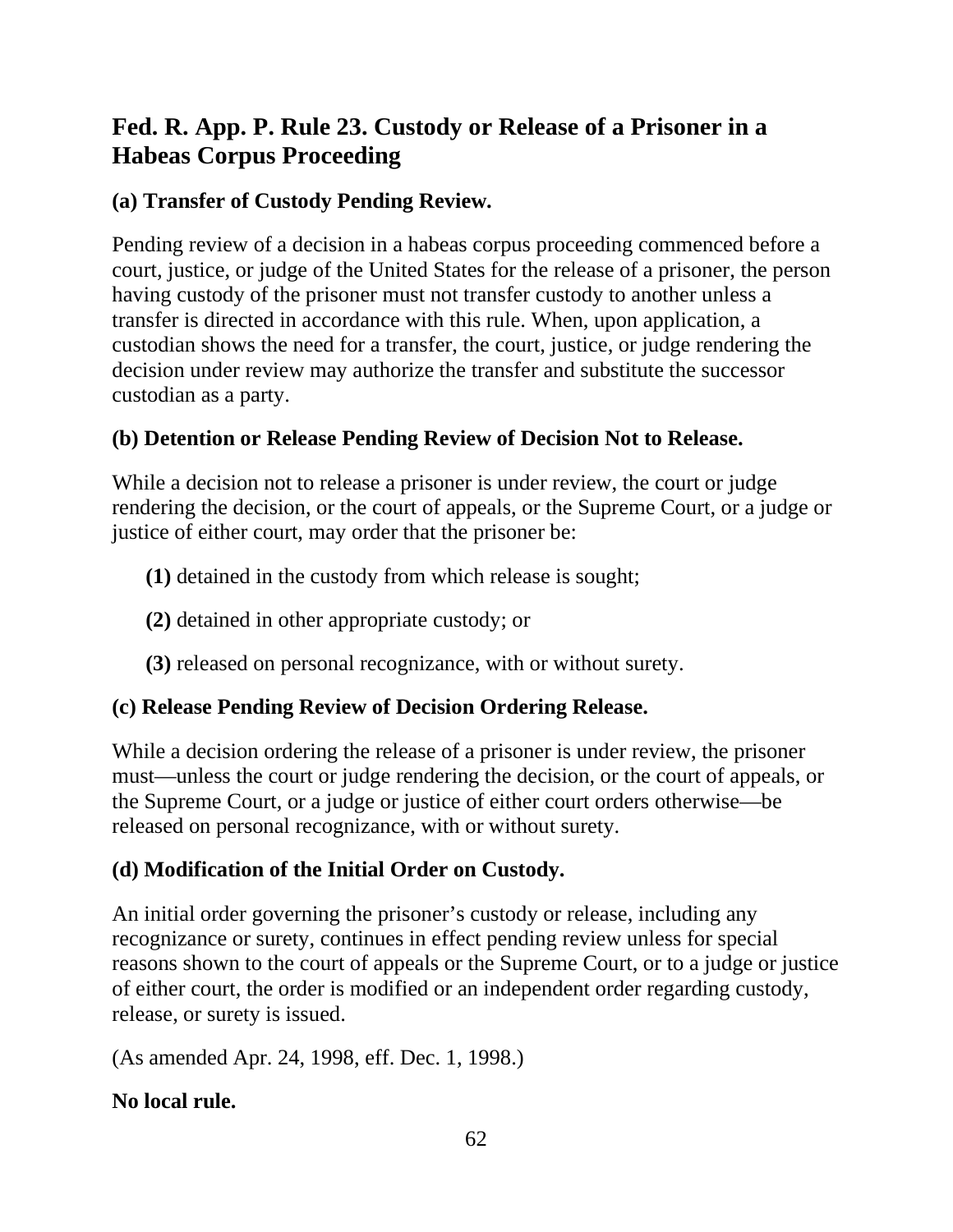## **Fed. R. App. P. Rule 24. Proceeding in Forma Pauperis**

#### **(a) Leave to Proceed in Forma Pauperis.**

**(1) Motion in the District Court.** Except as stated in Rule 24(a)(3), a party to a district-court action who desires to appeal in forma pauperis must file a motion in the district court. The party must attach an affidavit that:

**(A)** shows in the detail prescribed by Form 4 of the Appendix of Forms, the party's inability to pay or to give security for fees and costs;

**(B)** claims an entitlement to redress; and

**(C)** states the issues that the party intends to present on appeal.

**(2) Action on the Motion.** If the district court grants the motion, the party may proceed on appeal without prepaying or giving security for fees and costs, unless a statute provides otherwise. If the district court denies the motion, it must state its reasons in writing.

**(3) Prior Approval.** A party who was permitted to proceed in forma pauperis in the district-court action, or who was determined to be financially unable to obtain an adequate defense in a criminal case, may proceed on appeal in forma pauperis without further authorization, unless:

**(A)** the district court—before or after the notice of appeal is filed—certifies that the appeal is not taken in good faith or finds that the party is not otherwise entitled to proceed in forma pauperis and states in writing its reasons for the certification or finding; or

**(B)** a statute provides otherwise.

**(4) Notice of District Court's Denial.** The district clerk must immediately notify the parties and the court of appeals when the district court does any of the following:

**(A)** denies a motion to proceed on appeal in forma pauperis;

**(B)** certifies that the appeal is not taken in good faith; or

**(C)** finds that the party is not otherwise entitled to proceed in forma pauperis.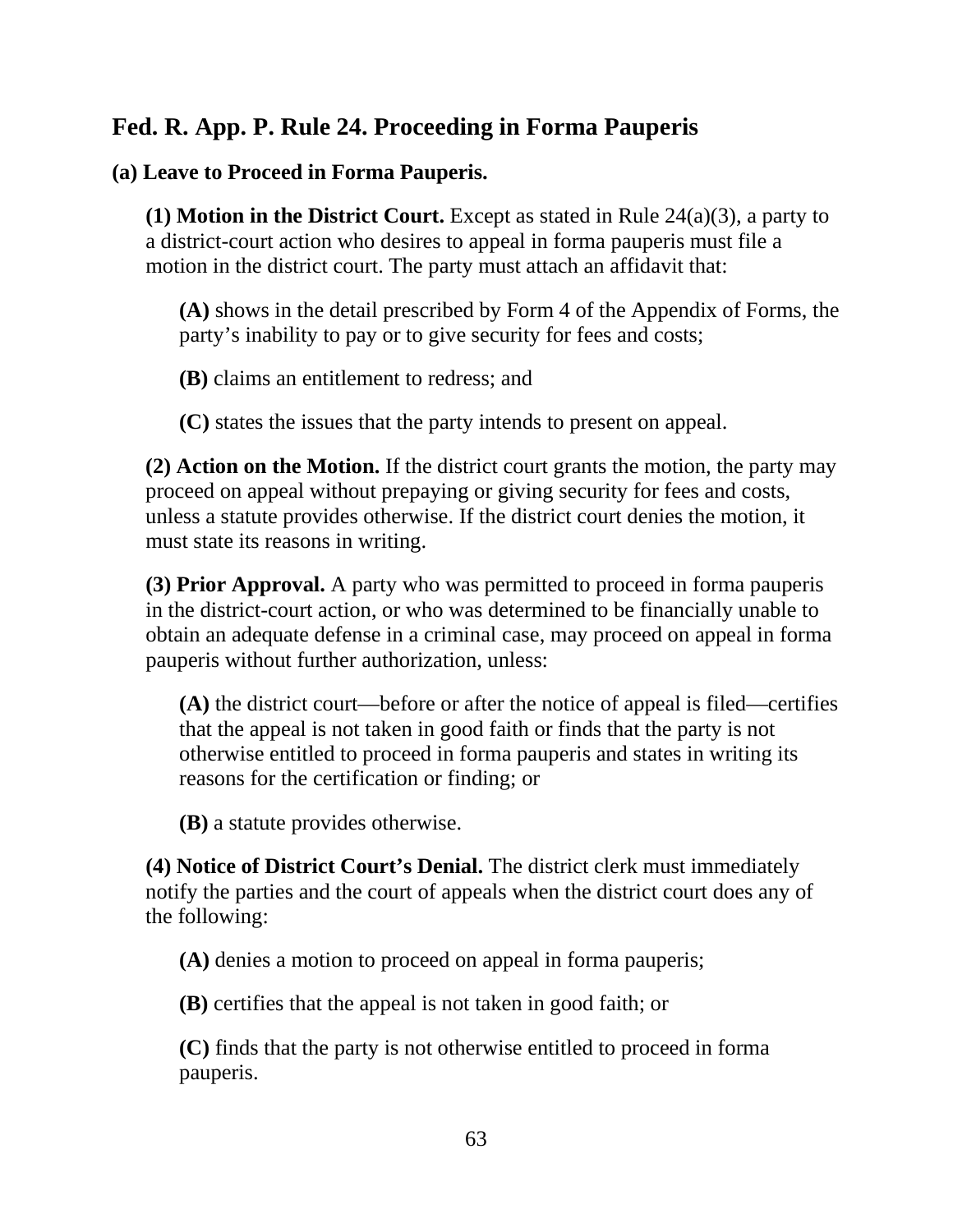**(5) Motion in the Court of Appeals.** A party may file a motion to proceed on appeal in forma pauperis in the court of appeals within 30 days after service of the notice prescribed in Rule  $24(a)(4)$ . The motion must include a copy of the affidavit filed in the district court and the district court's statement of reasons for its action. If no affidavit was filed in the district court, the party must include the affidavit prescribed by Rule 24(a)(1).

### **(b) Leave to Proceed in Forma Pauperis on Appeal from the United States Tax Court or on Appeal or Review of an Administrative-Agency Proceeding.**

A party may file in the court of appeals a motion for leave to proceed on appeal in forma pauperis with an affidavit prescribed by Rule  $24(a)(1)$ :

**(1)** in an appeal from the United States Tax Court; and

**(2)** when an appeal or review of a proceeding before an administrative agency, board, commission, or officer proceeds directly in the court of appeals.

### **(c) Leave to Use Original Record.**

A party allowed to proceed on appeal in forma pauperis may request that the appeal be heard on the original record without reproducing any part.

(As amended Apr. 24, 1998, eff. Dec. 1, 1998; Apr. 29, 2002, eff. Dec. 1, 2002; Apr. 16, 2013, eff. Dec. 1, 2013.)

## **10th Cir. R. 24**

#### **24.1 Prison Litigation Reform Act.**

All prisoners bringing civil actions or appeals must pay the full amount of filing and docketing fees. 28 U.S.C. § 1915(b)(1). Consequently, if a prisoner tenders less than full fees when a notice of appeal is filed, the district court shall obtain sufficient information to determine the prisoner's eligibility to make partial payments of the full fee, and, if the prisoner is eligible, assess a partial filing fee under the Act. If the prisoner has sufficient funds, the district court shall assess the entire fee immediately. A prisoner who was permitted to proceed in forma pauperis in the district court is not automatically entitled to proceed on appeal without prepayment of full fees, but must file a motion specifically seeking such permission. The partial payment determination must take place regardless of whether the prisoner's status was examined at the time the complaint or other pleading was submitted to the district court. If the district court denies in forma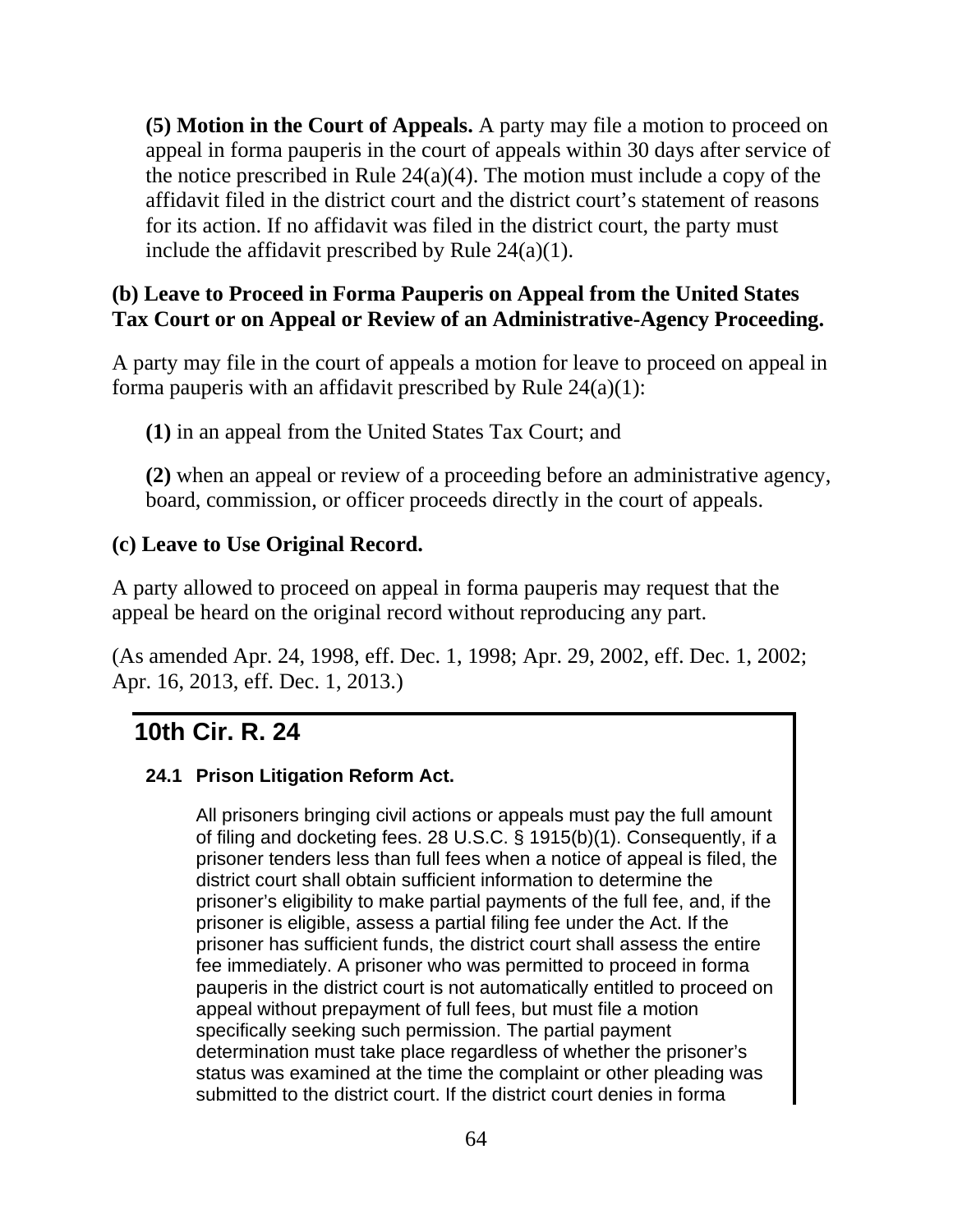pauperis status, the prisoner must file a renewed motion in the court of appeals. The appeal should be processed and submitted to this court in the normal course, as required by Federal Rule of Appellate Procedure 3(d), without waiting for the determination of the prisoner's eligibility for making partial payments. When the district court makes its determination, it shall enter an order and forward a copy to this court. If the in forma pauperis application reveals the eligible prisoner has no assets and no means to make an initial partial payment, 28 U.S.C. § 1915(b)(4), the district court's order must reflect that finding.

#### **24.2 Duty of Prisoner Appellant.**

The appellant must authorize the custodian to deduct payments from the institutional account, and the custodian shall pay the assessment. Any failure to file the proper trust account statement and authorization shall be grounds for dismissal under 10th Cir. R. 3.3(B) and 42.1. Filing fee payments shall be made to the clerk of the district court pursuant to Federal Rule of Appellate Procedure 3(e).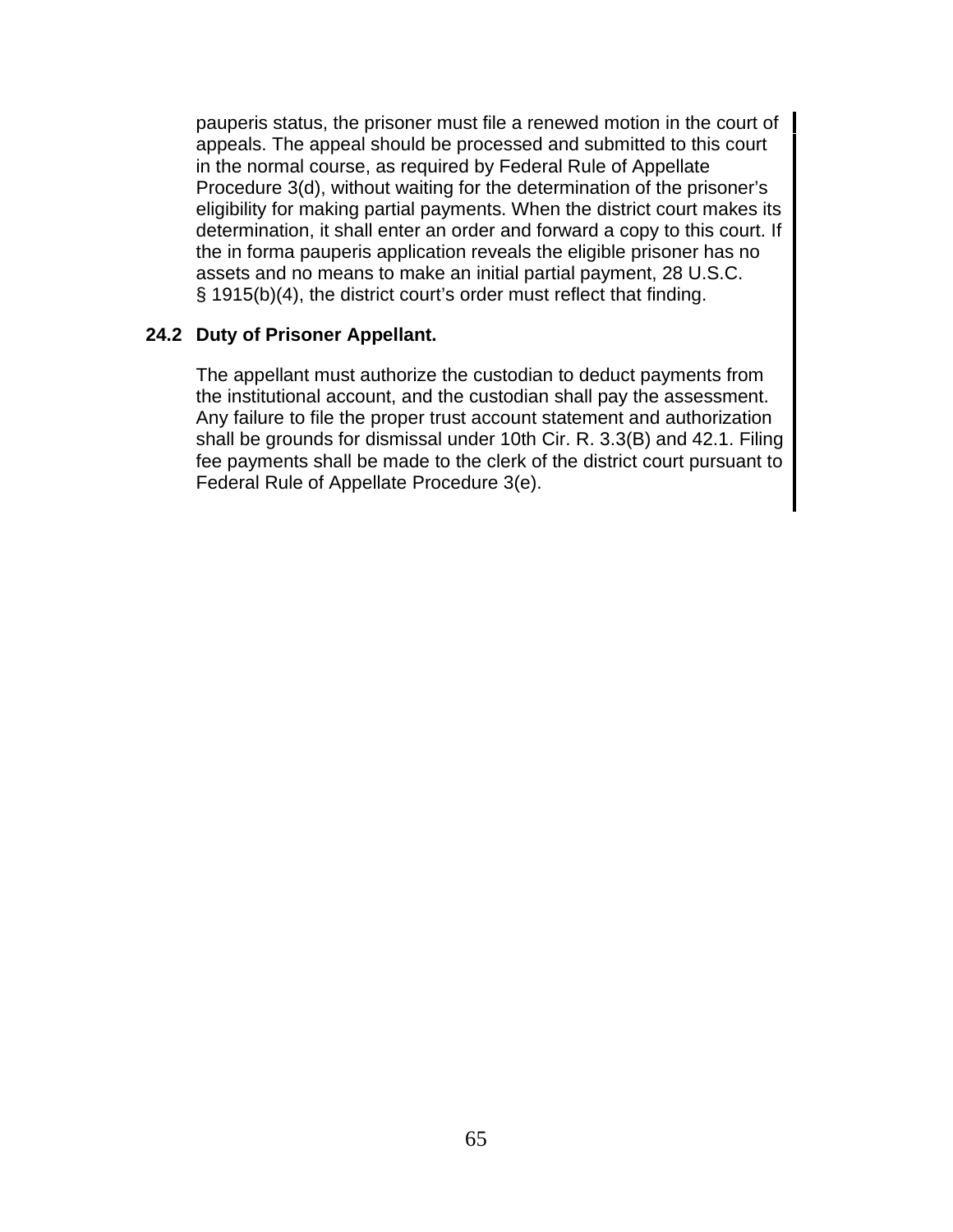# **TITLE VII. GENERAL PROVISIONS**

## **Fed. R. App. P. Rule 25. Filing and Service**

#### **(a) Filing.**

**(1) Filing with the Clerk.** A paper required or permitted to be filed in a court of appeals must be filed with the clerk.

#### **(2) Filing: Method and Timeliness.**

#### **(A) Nonelectronic filing.**

**(i) In General.** For a paper not filed electronically, filing may be accomplished by mail addressed to the clerk, but filing is not timely unless the clerk receives the papers within the time fixed for filing.

**(ii) A Brief or Appendix.** A brief or appendix not filed electronically is timely filed, however, if on or before the last day for filing, it is:

- mailed to the clerk by first-class mail, or other class of mail that is at least as expeditious, postage prepaid; or
- dispatched to a third-party commercial carrier for delivery to the clerk within 3 days.

**(iii) Inmate Filing.** If an institution has a system designed for legal mail, an inmate confined there must use that system to receive the benefit of this Rule  $25(a)(2)(A)(iii)$ . A paper not filed electronically by an inmate is timely if it is deposited in the institution's internal mail system on or before the last day for filing and:

- it is accompanied by: a declaration in compliance with 28 U.S.C. § 1746—or a notarized statement—setting out the date of deposit and stating that first-class postage is being prepaid; or evidence (such as a postmark or date stamp) showing that the paper was so deposited and that postage was prepaid; or
- the court of appeals exercises its discretion to permit the later filing of a declaration or notarized statement that satisfies Rule  $25(a)(2)(A)(iii)$ .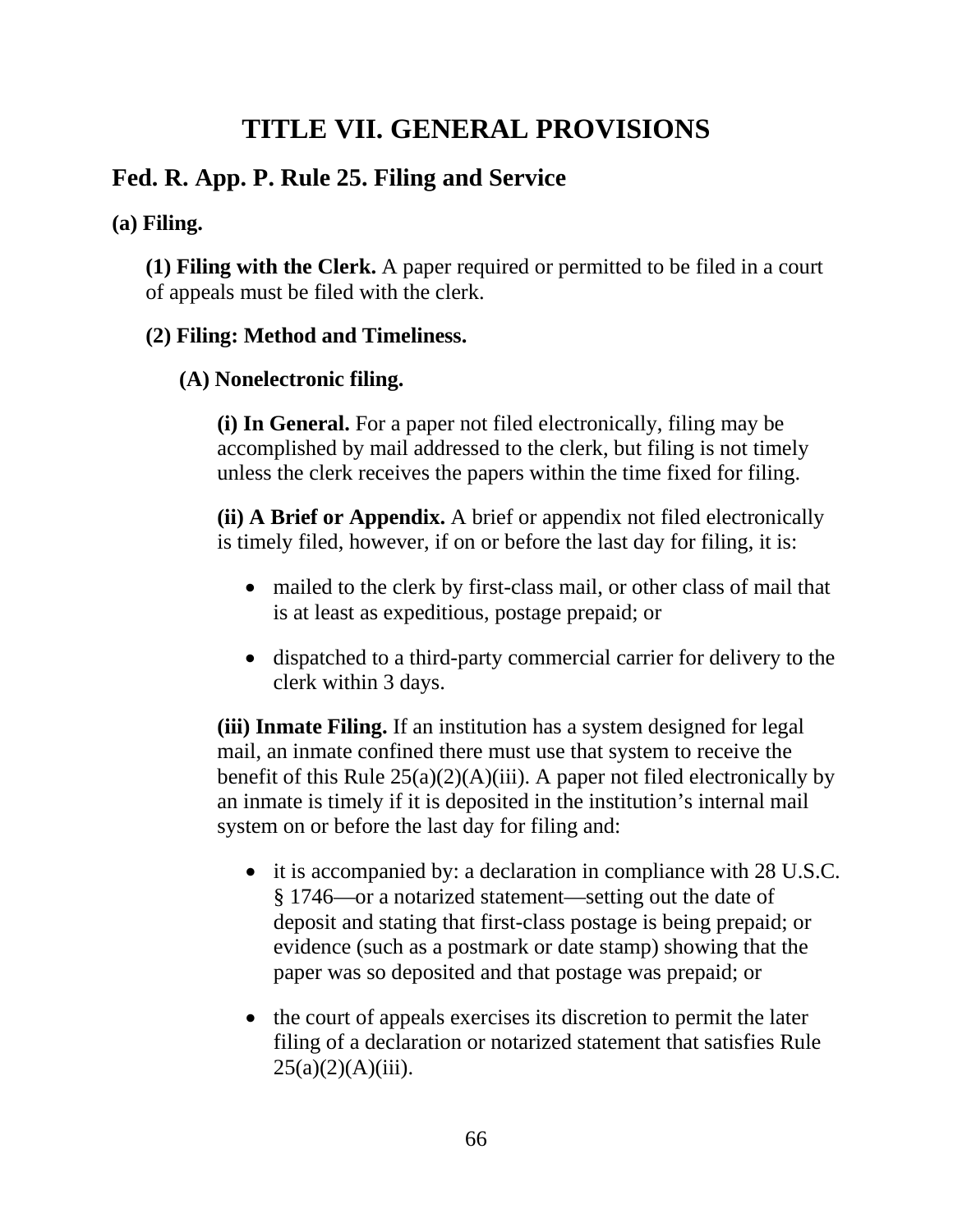### **(B) Electronic Filing and Signing.**

**(i) By a Represented Person—Generally Required; Exceptions.** A person represented by an attorney must file electronically, unless nonelectronic filing is allowed by the court for good cause or is allowed or required by local rule.

**(ii) By an Unrepresented Person—When Allowed or Required.** A person not represented by an attorney:

- may file electronically only if allowed by court order or by local rule; and
- may be required to file electronically only by court order, or by a local rule that includes reasonable exceptions.

**(iii) Signing.** A filing made through a person's electronic-filing account and authorized by that person, together with that person's name on a signature block, constitutes the person's signature.

**(iv) Same as a Written Paper.** A paper filed electronically is a written paper for purposes of these rules.

**(3) Filing a Motion with a Judge.** If a motion requests relief that may be granted by a single judge, the judge may permit the motion to be filed with the judge; the judge must note the filing date on the motion and give it to the clerk.

**(4) Clerk's Refusal of Documents.** The clerk must not refuse to accept for filing any paper presented for that purpose solely because it is not presented in proper form as required by these rules or by any local rule or practice.

**(5) Privacy Protection.** An appeal in a case whose privacy protection was governed by Federal Rule of Bankruptcy Procedure 9037, Federal Rule of Civil Procedure 5.2, or Federal Rule of Criminal Procedure 49.1 is governed by the same rule on appeal. In all other proceedings, privacy protection is governed by Federal Rule of Civil Procedure 5.2, except that Federal Rule of Criminal Procedure 49.1 governs when an extraordinary writ is sought in a criminal case.

**(b) Service of All Papers Required.** Unless a rule requires service by the clerk, a party must, at or before the time of filing a paper, serve a copy on the other parties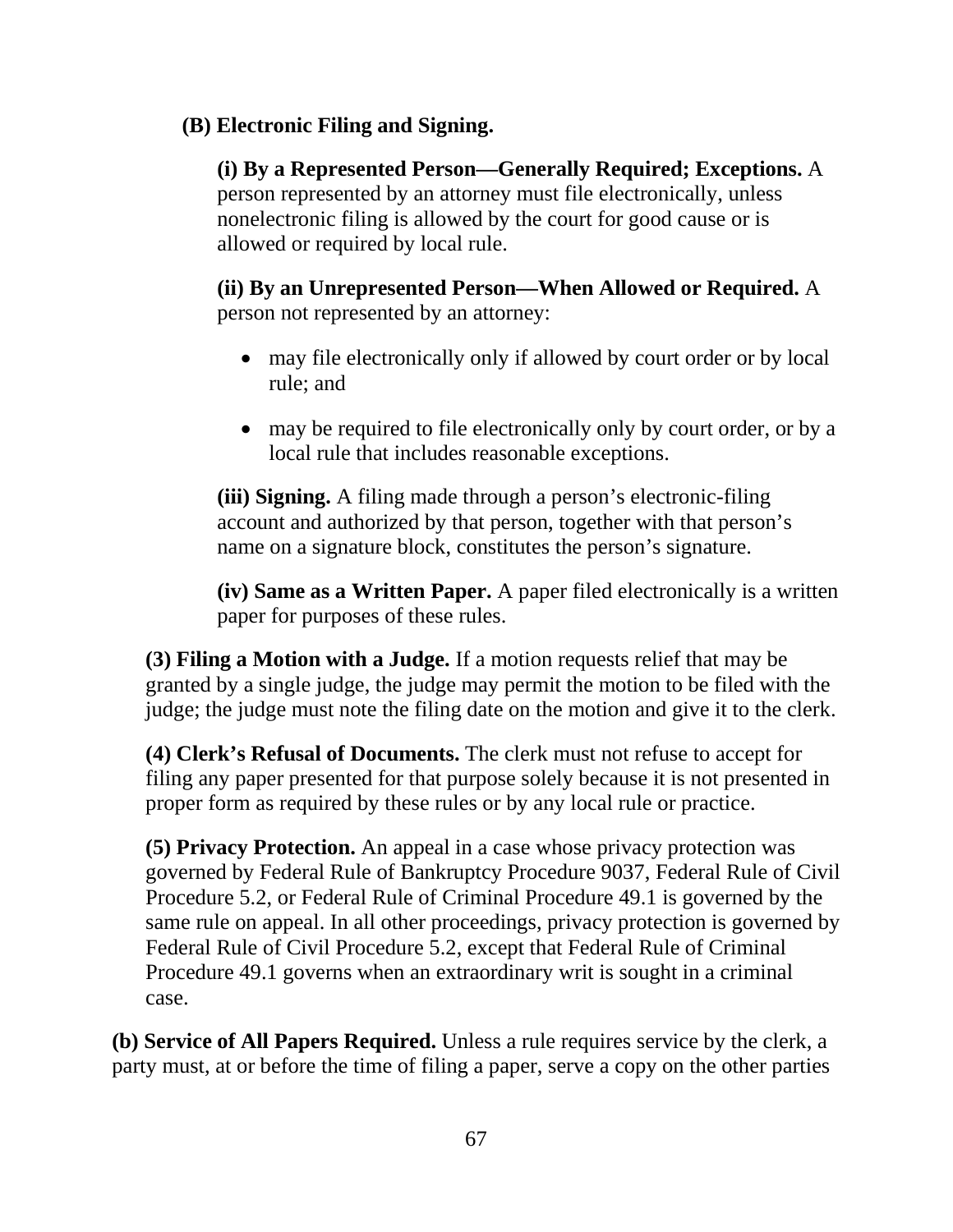to the appeal or review. Service on a party represented by counsel must be made on the party's counsel.

#### **(c) Manner of Service.**

**(1)** Nonelectronic service may be any of the following:

**(A)** personal, including delivery to a responsible person at the office of counsel;

**(B)** by mail; or

**(C)** by third-party commercial carrier for delivery within 3 days.

**(2)** Electronic service of a paper may be made (A) by sending it to a registered user by filing it with the court's electronic-filing system or (B) by sending it by other electronic means that the person to be served consented to in writing.

**(3)** When reasonable considering such factors as the immediacy of the relief sought, distance, and cost, service on a party must be by a manner at least as expeditious as the manner used to file the paper with the court.

**(4)** Service by mail or by commercial carrier is complete on mailing or delivery to the carrier. Service by electronic means is complete on filing or sending, unless the party making service is notified that the paper was not received by the party served.

### **(d) Proof of Service.**

**(1)** A paper presented for filing must contain either of the following if it was served other than through the court's electronic-filing system:

**(A)** an acknowledgment of service by the person served; or

**(B)** proof of service consisting of a statement by the person who made service certifying:

**(i)** the date and manner of service;

**(ii)** the names of the persons served; and

**(iii)** their mail or electronic addresses, facsimile numbers, or the addresses of the places of delivery, as appropriate for the manner of service.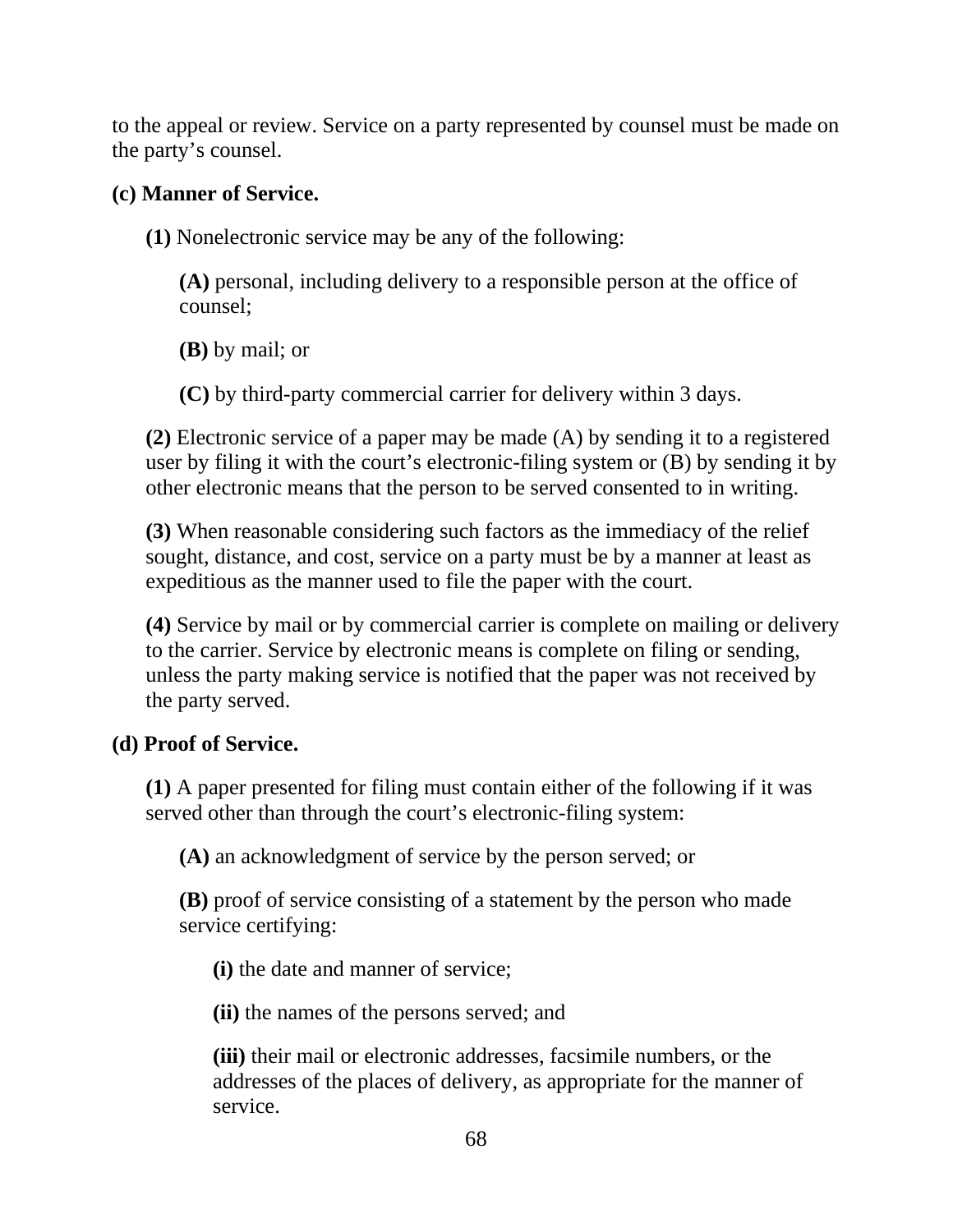**(2)** When a brief or appendix is filed by mailing or dispatch in accordance with Rule  $25(a)(2)(A)(ii)$ , the proof of service must also state the date and manner by which the document was mailed or dispatched to the clerk.

**(3)** Proof of service may appear on or be affixed to the papers filed.

**(e) Number of Copies.** When these rules require the filing or furnishing of a number of copies, a court may require a different number by local rule or by order in a particular case.

(As amended Apr. 24, 1998, eff. Dec. 1, 1998; Apr. 29, 2002, eff. Dec. 1, 2002; Apr. 30, 2007, eff. Dec. 1, 2007; May 7, 2009, eff. Dec. 1, 2009; Apr. 28, 2016, eff. Dec. 1, 2016; Apr. 26, 2018, eff. Dec. 1, 2018; Apr. 25, 2019, eff. Dec. 1, 2019.)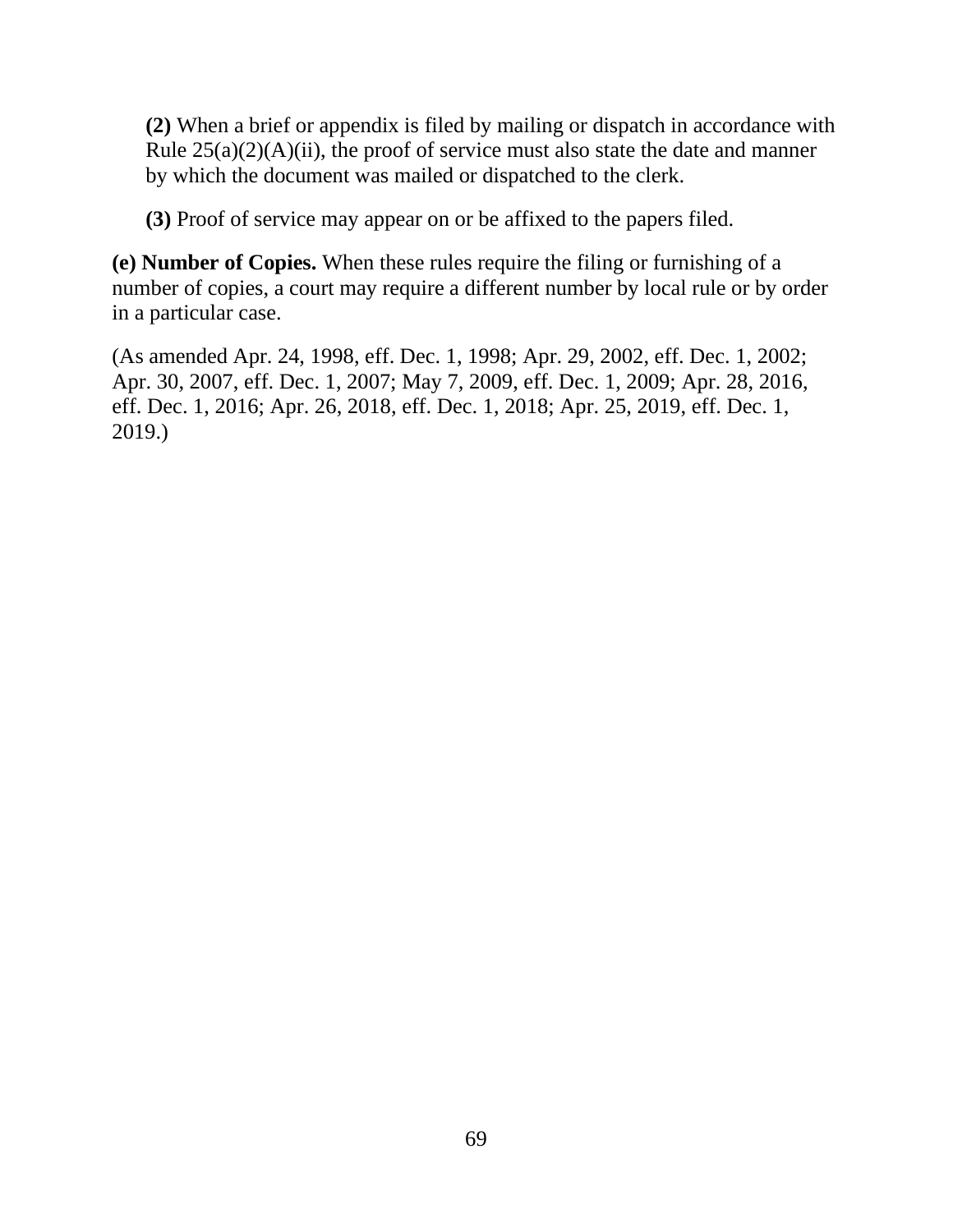## **10th Cir. R. 25**

#### **25.1 File stamped copies of papers.**

For pro se parties submitting hard copies, file stamped copies of papers filed with the court will be sent to the filer only if that party provides necessary copies and a self-addressed envelope bearing sufficient postage.

#### **25.2 Papers subject to being stricken.**

If papers submitted to the Clerk do not comply with the Federal Rules of Appellate Procedure and these rules, they may be stricken.

#### **25.3 Electronic filing.**

As authorized by Federal Rule of Appellate Procedure 25(a)(2)(B), the court has converted to *mandatory* electronic case filing (ECF) for all counsel of record. All pleadings filed electronically shall be submitted in compliance with the procedures adopted by the court and set forth in the CM/ECF User Manual at Sections II and III. In addition, all pleadings filed electronically must contain a certificate of compliance with the court's ECF requirements. Please see the CM/ECF User Manual at Section II(J) for information regarding the required certification. Consistent with Rule 25(a)(2)(B)(i), any party may move to be exempt from electronic filing requirements, including the filing of an electronic appendix. *See* 10th Cir. R. 30.3(A). Copies of, and information regarding, the court's User Manual and training materials may be obtained by contacting the office of the clerk or by visiting the court's website at [www.ca10.uscourts.gov.](http://www.ca10.uscourts.gov/)

#### **25.4 Electronic service.**

In accordance with Federal Rule of Appellate Procedure 25(c)(2), electronic filers may use the court's ECF system to serve pleadings, including an appendix. Please see the court's CM/ECF User Manual at Section II(E) for information regarding service requirements. Filers must, however, continue to include a certificate of service with all papers and materials submitted, and shall identify in the certificate the method of service used. The filer is responsible for making service in another manner on persons entitled to notice who are not electronic filers in the case.

#### **25.5 Privacy redaction requirements.**

All filers are required to follow the privacy and redaction requirements of Federal Rule of Appellate Procedure 25(a)(5), as well as the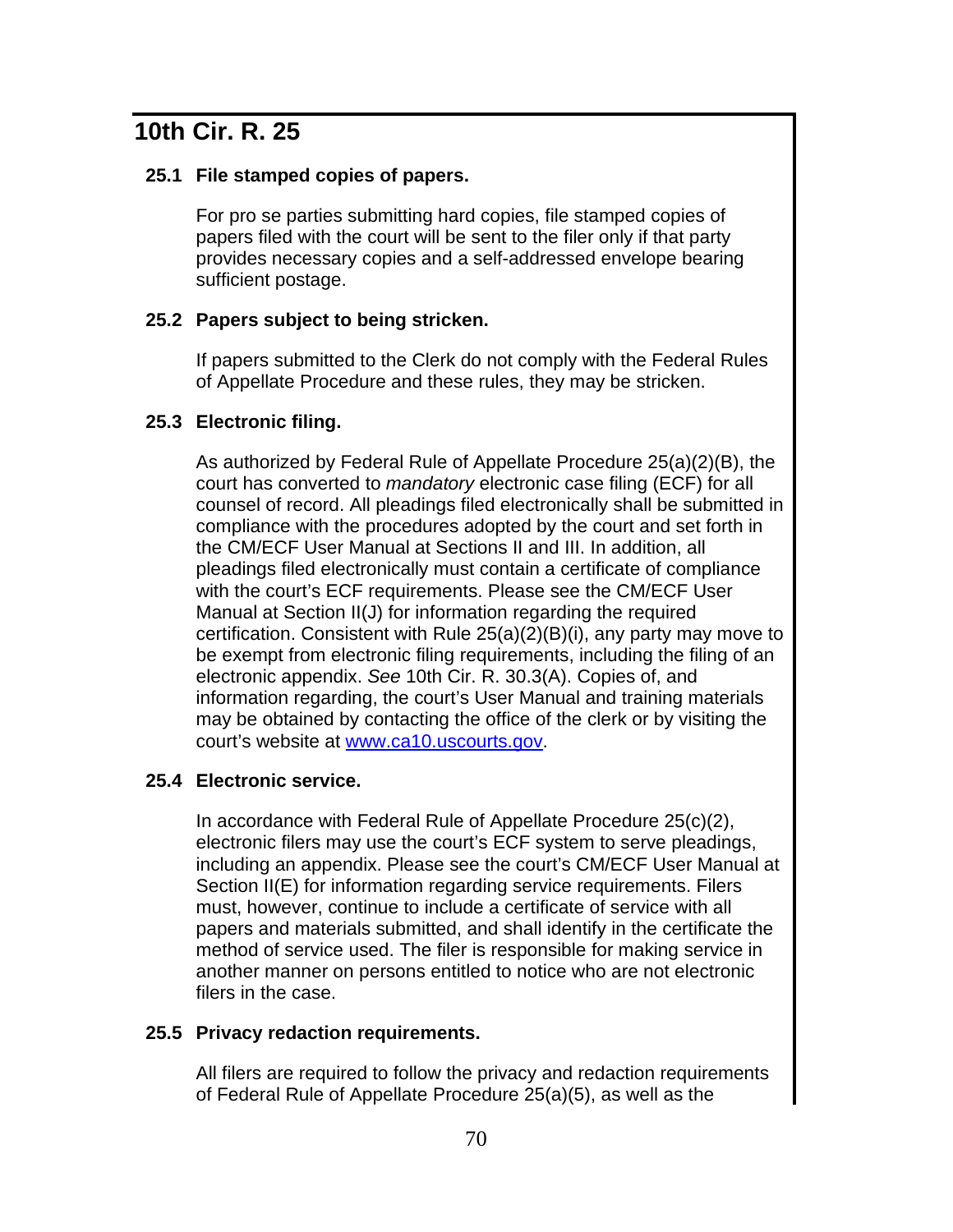applicable federal rules of civil procedure, criminal procedure, and the relevant bankruptcy rule. *See* Fed. R. Civ. P. 5.2; Fed. R. Crim. P. 49.1; Fed. R. Bankr. P. 9037. Required redactions include social security numbers and tax identification numbers (filers may disclose the last four digits of a social security or tax identification number), birth dates (use year of birth only), minors' names (initials may be used), and financial account numbers (except those identifying property allegedly subject to forfeiture in a forfeiture proceeding). It is the sole responsibility of the filer to redact pleadings appropriately.

#### **25.6 Filing under seal.**

Any party who seeks to file any document under seal in this court must overcome a presumption in favor of access to judicial records. *See Eugene S. v. Horizon Blue Cross Blue Shield of New Jersey*, 663 F.3d 1124, 1135 (10th Cir. 2011).

- **(A) Motions to seal.** Except as provided in Rule 11.3(C) any document—motion, response, attachment, brief, appendix, or other paper—submitted under seal must be accompanied by a motion for leave to file the document under seal. The motion must
	- **(1)** identify with particularity the specific document containing the sensitive information;
	- **(2)** explain why the sensitive information cannot reasonably be redacted in lieu of filing the entire document under seal;
	- **(3)** articulate a substantial interest that justifies depriving the public of access to the document;
	- **(4)** cite any applicable rule, statute, case law, and/or prior court order having a bearing on why the document should be sealed, keeping in mind that this court is not bound by a district court's decision to seal a document below, *see Williams v. FedEx Corporate Services*, 849 F.3d 889, 905 (10th Cir. 2017); and
	- **(5)** comply with Tenth Circuit Rule 27.1.
	- **(6)** In addition, the motion to seal need not be filed under seal unless required by the nature of the request or the need to protect sealed information.
- **(B) Redaction in lieu of sealing.** Redaction is preferable to filing an entire document under seal. Thus, unless redaction is impracticable, the party seeking to protect sensitive information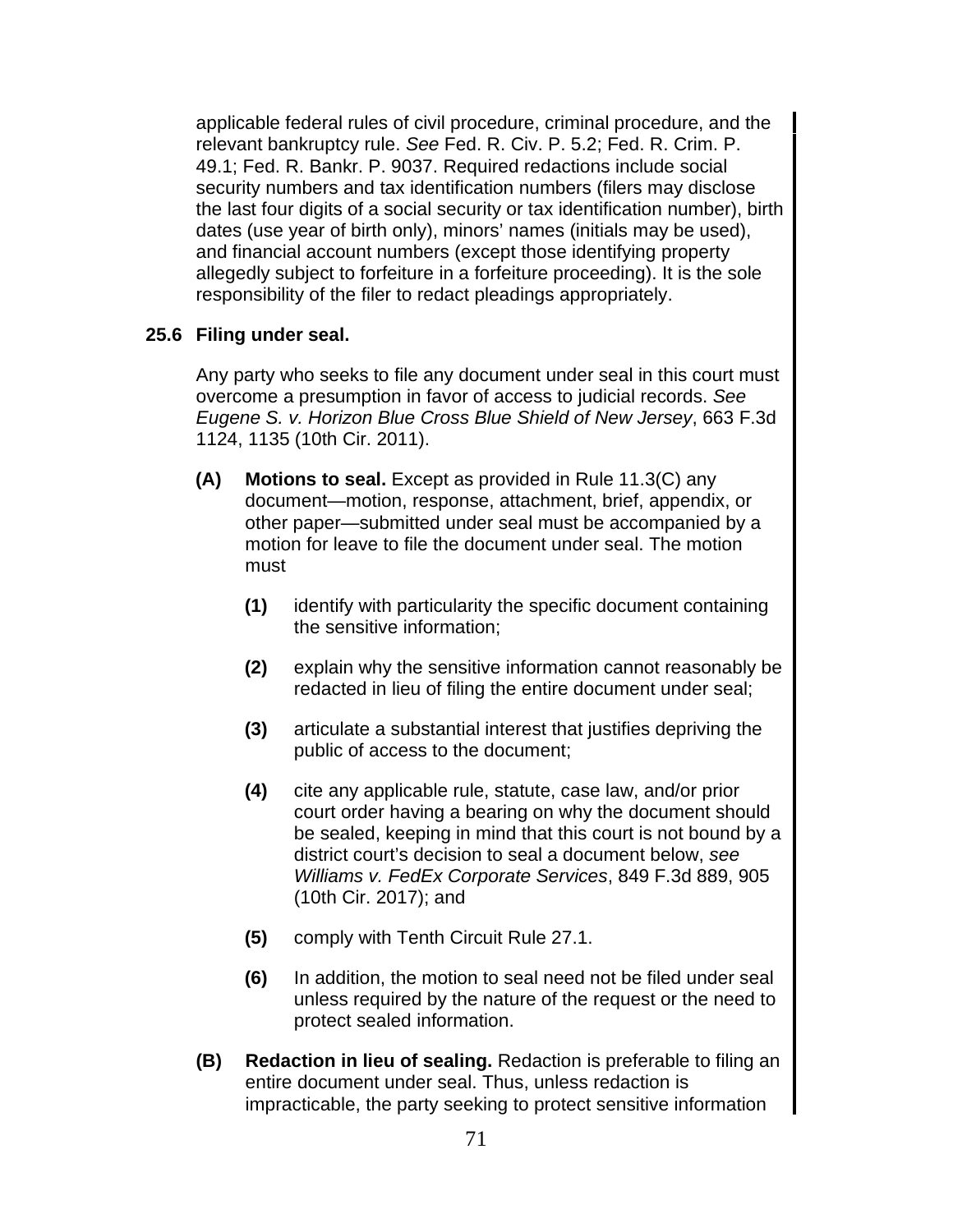shall publicly file a redacted version of the document concurrently with the motion to seal.

#### **25.7 Technical failure.**

The Clerk may deem the ECF system to be subject to a technical failure on any given day if the system is unable to accept filings continuously or intermittently over the course of any period of time greater than one hour after 12:00 noon MT on that day. Filings due on the day of a declared technical failure that were not filed solely due to that failure shall be due the next business day. All delayed filings shall be accompanied by a declaration or affidavit attesting to and describing the filer's failed attempts to file electronically.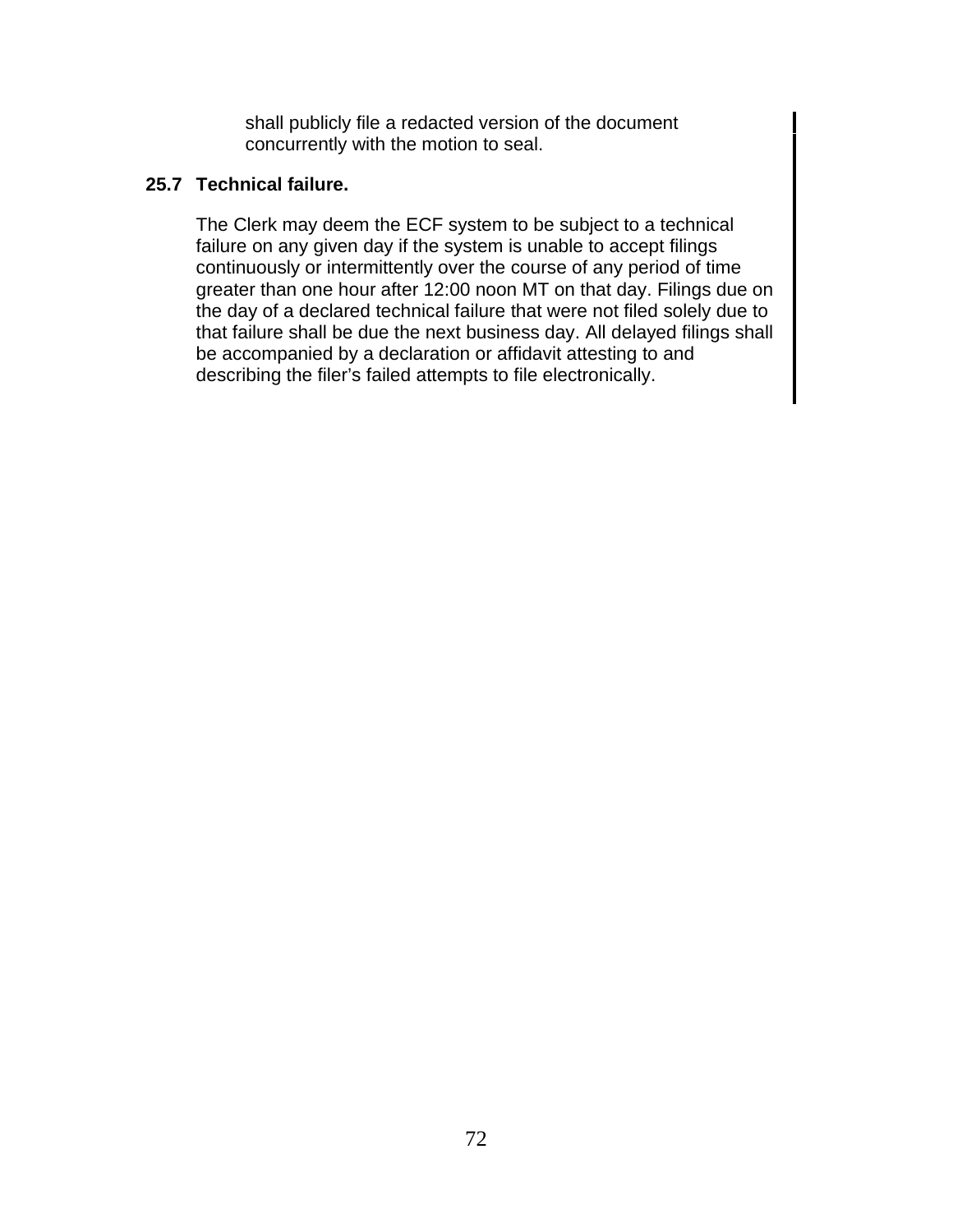## **Fed. R. App. P. Rule 26. Computing and Extending Time**

**(a) Computing Time.** The following rules apply in computing any time period specified in these rules, in any local rule or court order, or in any statute that does not specify a method of computing time.

**(1) Period Stated in Days or a Longer Unit.** When the period is stated in days or a longer unit of time:

**(A)** exclude the day of the event that triggers the period;

**(B)** count every day, including intermediate Saturdays, Sundays, and legal holidays; and

**(C)** include the last day of the period, but if the last day is a Saturday, Sunday, or legal holiday, the period continues to run until the end of the next day that is not a Saturday, Sunday, or legal holiday.

**(2) Period Stated in Hours.** When the period is stated in hours:

**(A)** begin counting immediately on the occurrence of the event that triggers the period;

**(B)** count every hour, including hours during intermediate Saturdays, Sundays, and legal holidays; and

**(C)** if the period would end on a Saturday, Sunday, or legal holiday, the period continues to run until the same time on the next day that is not a Saturday, Sunday, or legal holiday.

**(3) Inaccessibility of the Clerk's Office.** Unless the court orders otherwise, if the clerk's office is inaccessible:

**(A)** on the last day for filing under Rule 26(a)(1), then the time for filing is extended to the first accessible day that is not a Saturday, Sunday, or legal holiday; or

**(B)** during the last hour for filing under Rule 26(a)(2), then the time for filing is extended to the same time on the first accessible day that is not a Saturday, Sunday, or legal holiday.

**(4) "Last Day" Defined.** Unless a different time is set by a statute, local rule, or court order, the last day ends: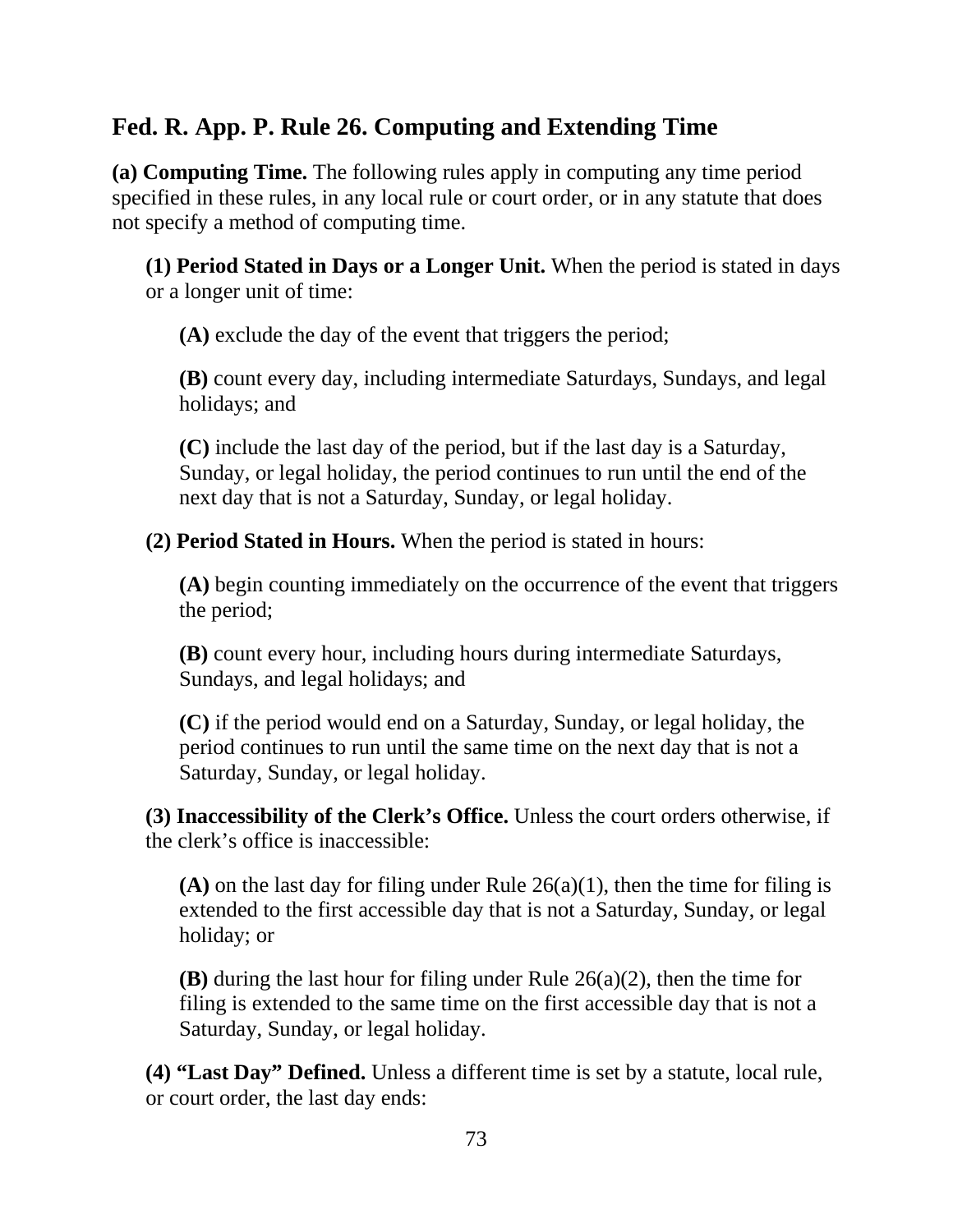**(A)** for electronic filing in the district court, at midnight in the court's time zone;

**(B)** for electronic filing in the court of appeals, at midnight in the time zone of the circuit clerk's principal office;

**(C)** for filings under Rules  $4(c)(1)$ ,  $25(a)(2)(A)(ii)$ , and  $25(a)(2)(A)(iii)$  and filing by mail under Rule  $13(a)(2)$ —at the latest time for the method chosen for delivery to the post office, third-party commercial carrier, or prison mailing system; and

**(D)** for filing by other means, when the clerk's office is scheduled to close.

**(5) "Next Day" Defined.** The "next day" is determined by continuing to count forward when the period is measured after an event and backward when measured before an event.

**(6) "Legal Holiday" Defined.** "Legal holiday" means:

**(A)** the day set aside by statute for observing New Year's Day, Martin Luther King, Jr.'s Birthday, Washington's Birthday, Memorial Day, Independence Day, Labor Day, Columbus Day, Veterans' Day, Thanksgiving Day, or Christmas Day;

**(B)** any day declared a holiday by the President or Congress; and

**(C)** for periods that are measured after an event, any other day declared a holiday by the state where either of the following is located: the district court that rendered the challenged judgment or order, or the circuit clerk's principal office.

**(b) Extending Time.** For good cause, the court may extend the time prescribed by these rules or by its order to perform any act, or may permit an act to be done after that time expires. But the court may not extend the time to file:

**(1)** a notice of appeal (except as authorized in Rule 4) or a petition for permission to appeal; or

**(2)** a notice of appeal from or a petition to enjoin, set aside, suspend, modify, enforce, or otherwise review an order of an administrative agency, board, commission, or officer of the United States, unless specifically authorized by law.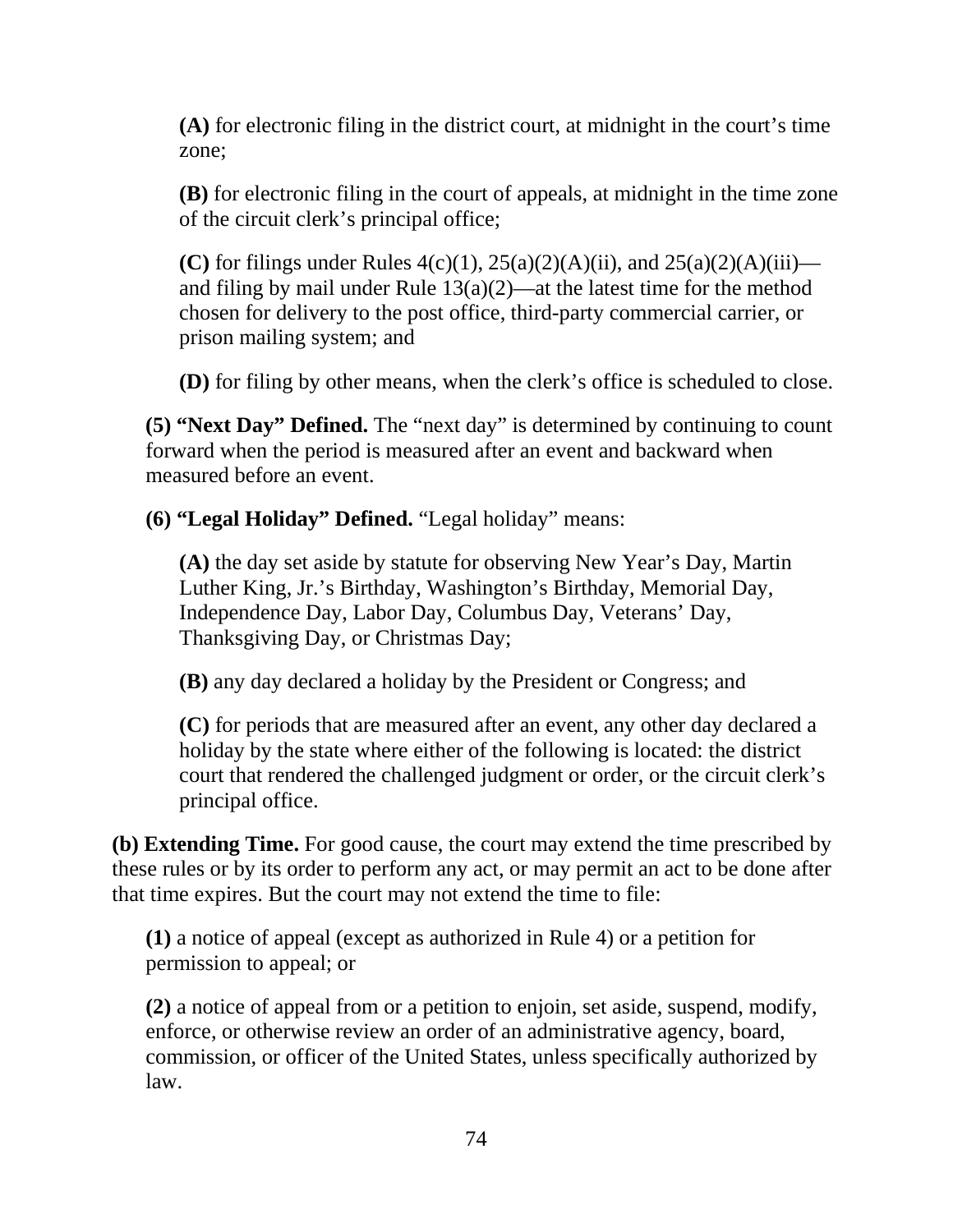**(c) Additional Time After Certain Kinds of Service.** When a party may or must act within a specified time after being served, and the paper is not served electronically on the party or delivered to the party on the date stated in the service, 3 days are added after the period would otherwise expire under Rule 26(a).

(As amended Apr. 29, 2002, eff. Dec. 1, 2002; Apr. 25, 2005, eff. Dec. 1, 2005; May 7, 2009, eff. Dec. 1, 2009; Apr. 28, 2016, eff. Dec. 1, 2016; Apr. 26, 2018, eff. Dec. 1, 2018; Apr. 25, 2019, eff. Dec. 1, 2019.)

#### **No Local Rule.**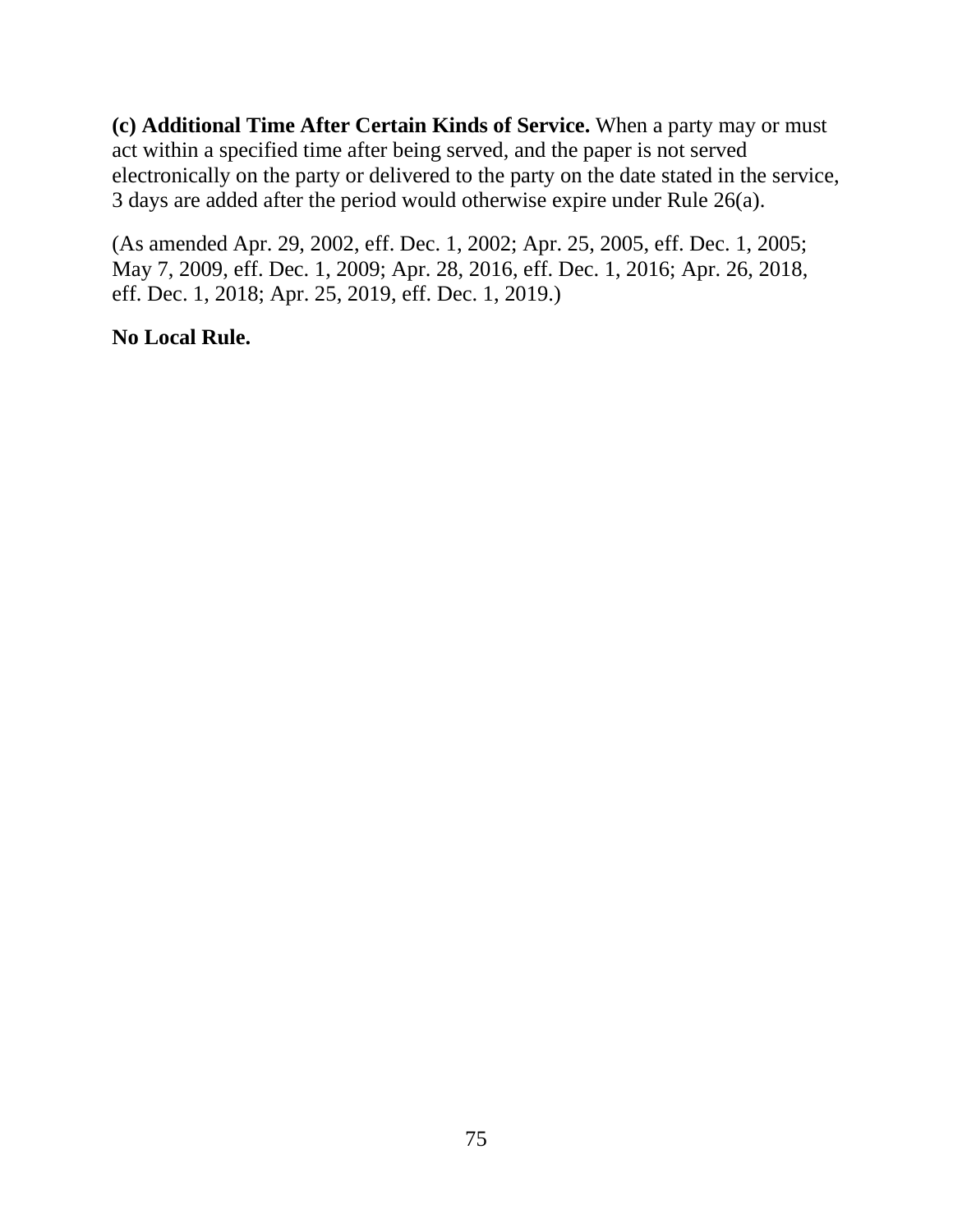## **Fed. R. App. P. Rule 26.1. Disclosure Statement**

**(a) Nongovernmental Corporations.** Any nongovernmental corporation that is a party to a proceeding in a court of appeals must file a statement that identifies any parent corporation and any publicly held corporation that owns 10% or more of its stock or states that there is no such corporation. The same requirement applies to a nongovernmental corporation that seeks to intervene.

**(b) Organizational Victims in Criminal Cases**. In a criminal case, unless the government shows good cause, it must file a statement that identifies any organizational victim of the alleged criminal activity. If the organizational victim is a corporation, the statement must also disclose the information required by Rule 26.1(a) to the extent it can be obtained through due diligence.

**(c) Bankruptcy Cases.** In a bankruptcy case, the debtor, the trustee, or, if neither is a party, the appellant must file a statement that:

(1) identifies each debtor not named in the caption; and

(2) for each debtor that is a corporation, discloses the information required by Rule 26.1(a).

**(d) Time for Filing; Supplemental Filing.** The Rule 26.1 statement must:

(1) be filed with the principal brief or upon filing a motion, response, petition, or answer in the court of appeals, whichever occurs first, unless a local rule requires earlier filing;

(2) be included before the table of contents in the principal brief; and

(3) be supplemented whenever the information required under Rule 26.1 changes.

**(e) Number of Copies.** If the Rule 26.1 statement is filed before the principal brief, or if a supplemental statement is filed, an original and 3 copies must be filed unless the court requires a different number by local rule or by order in a particular case.

(As amended Apr. 29, 2002, eff. Dec. 1, 2002; Apr. 25, 2019, eff. Dec. 1, 2019.)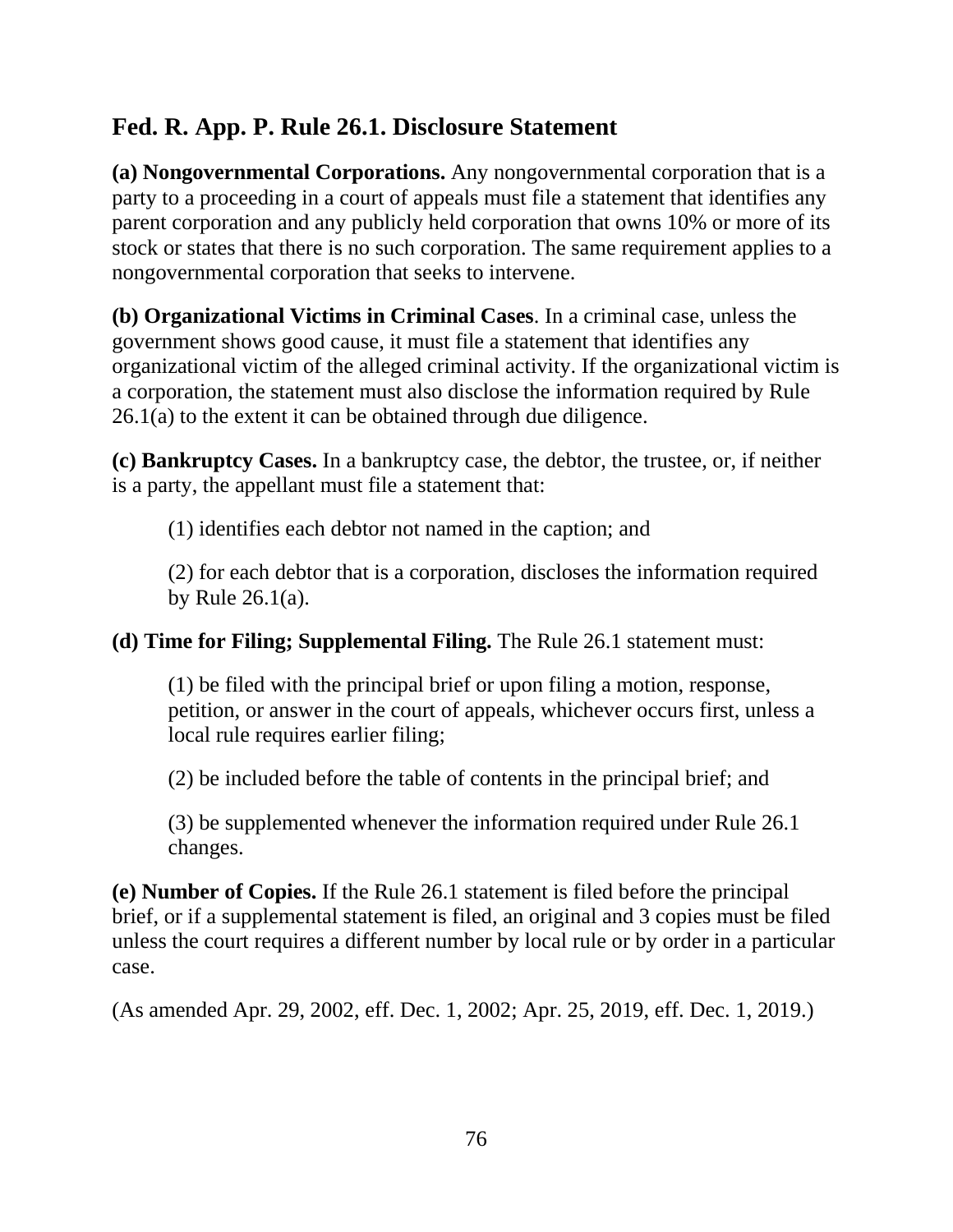## **10th Cir. R. 26.1**

#### **(A) Disclosure Statement in Appeals Based on Diversity Jurisdiction— Identifying Members and Partners.**

Where the asserted basis for federal jurisdiction is 28 U.S.C. § 1332 and a party or parties to the appeal are formed as a limited liability company (LLC), partnership, or any other unincorporated entity, each party so defined must:

- **(1)** Include in that party's brief a statement identifying each of its members and their states of citizenship.
- **(2)** Submit a supplemental statement if any of the required information changes.

*See Americold Realty Trust v. Conagra Foods, Inc.*, 136 S. Ct. 1012, 1015 (2016) (for diversity jurisdiction, the citizenship of an unincorporated entity depends on the citizenship of all of its members).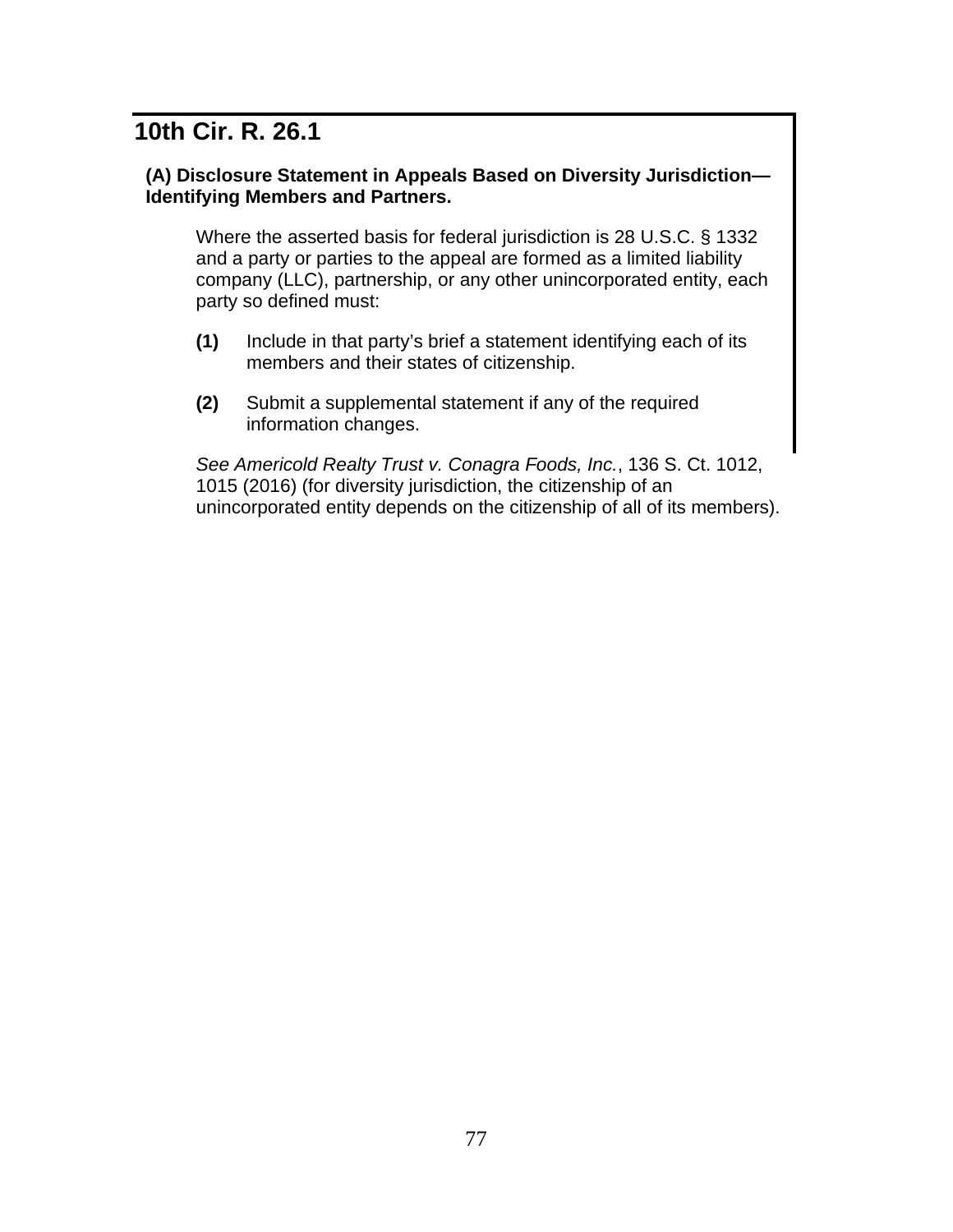## **Fed. R. App. P. Rule 27. Motions**

### **(a) In General.**

**(1) Application for Relief.** An application for an order or other relief is made by motion unless these rules prescribe another form. A motion must be in writing unless the court permits otherwise.

### **(2) Contents of a Motion.**

**(A) Grounds and Relief Sought.** A motion must state with particularity the grounds for the motion, the relief sought, and the legal argument necessary to support it.

### **(B) Accompanying Documents.**

**(i)** Any affidavit or other paper necessary to support a motion must be served and filed with the motion.

**(ii)** An affidavit must contain only factual information, not legal argument.

**(iii)** A motion seeking substantive relief must include a copy of the trial court's opinion or agency's decision as a separate exhibit.

### **(C) Documents Barred or not Required.**

**(i)** A separate brief supporting or responding to a motion must not be filed.

**(ii)** A notice of motion is not required.

**(iii)** A proposed order is not required.

### **(3) Response.**

**(A) Time to File.** Any party may file a response to a motion; Rule 27(a)(2) governs its contents. The response must be filed within 10 days after service of the motion unless the court shortens or extends the time. A motion authorized by Rules 8, 9, 18, or 41 may be granted before the 10 day period runs only if the court gives reasonable notice to the parties that it intends to act sooner.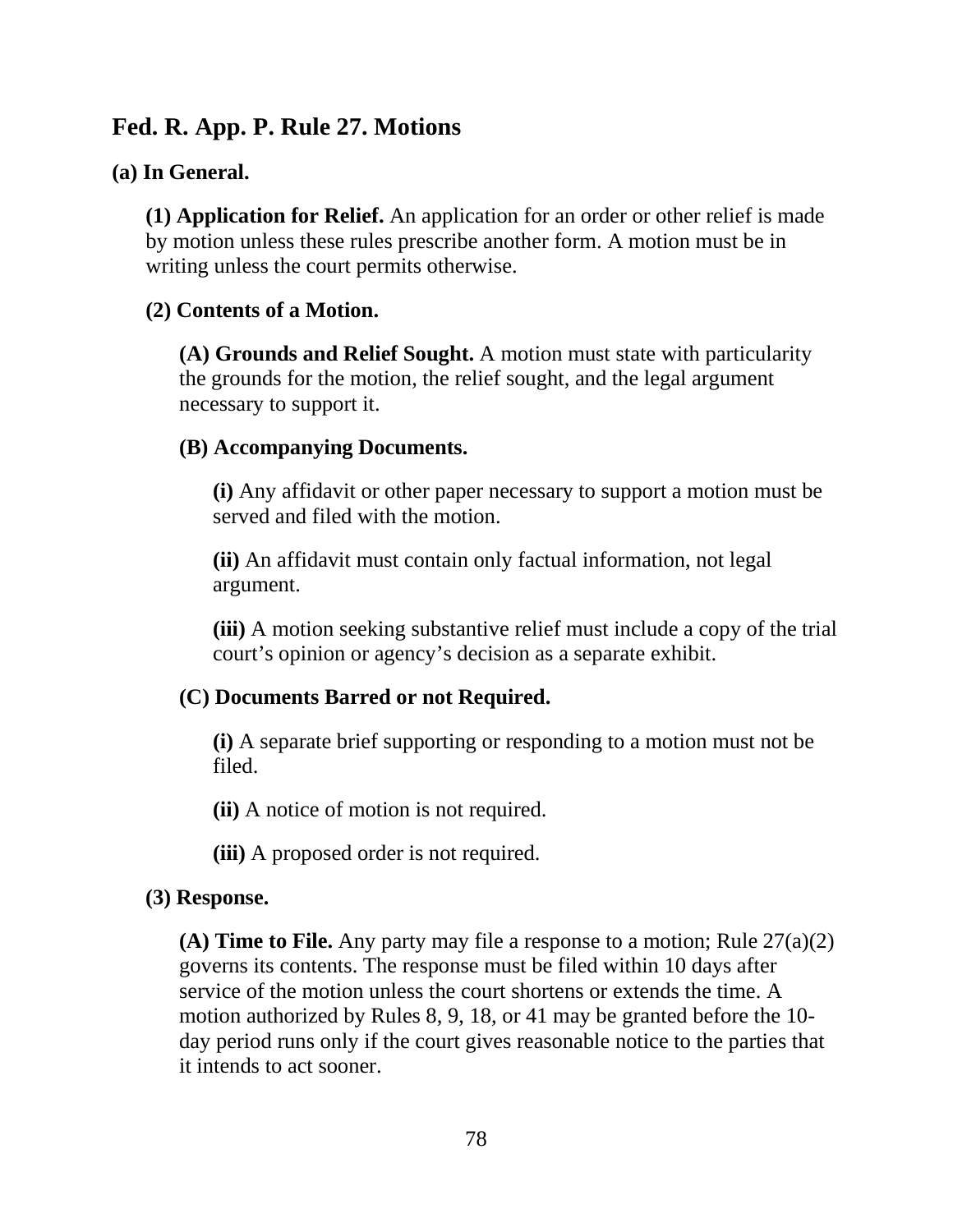**(B) Request for Affirmative Relief.** A response may include a motion for affirmative relief. The time to respond to the new motion, and to reply to that response, are governed by Rule  $27(a)(3)(A)$  and  $(a)(4)$ . The title of the response must alert the court to the request for relief.

**(4) Reply to Response.** Any reply to a response must be filed within 7 days after service of the response. A reply must not present matters that do not relate to the response.

**(b) Disposition of a Motion for a Procedural Order.** The court may act on a motion for a procedural order—including a motion under Rule 26(b)—at any time without awaiting a response, and may, by rule or by order in a particular case, authorize its clerk to act on specified types of procedural motions. A party adversely affected by the court's, or the clerk's, action may file a motion to reconsider, vacate, or modify that action. Timely opposition filed after the motion is granted in whole or in part does not constitute a request to reconsider, vacate, or modify the disposition; a motion requesting that relief must be filed.

**(c) Power of a Single Judge to Entertain a Motion.** A circuit judge may act alone on any motion, but may not dismiss or otherwise determine an appeal or other proceeding. A court of appeals may provide by rule or by order in a particular case that only the court may act on any motion or class of motions. The court may review the action of a single judge.

### **(d) Form of Papers; Page Limits; and Number of Copies.**

### **(1) Format.**

**(A) Reproduction.** A motion, response, or reply may be reproduced by any process that yields a clear black image on light paper. The paper must be opaque and unglazed. Only one side of the paper may be used.

**(B) Cover.** A cover is not required but there must be a caption that includes the case number, the name of the court, the title of the case, and a brief descriptive title indicating the purpose of the motion and identifying the party or parties for whom it is filed. If a cover is used, it must be white.

**(C) Binding.** The document must be bound in any manner that is secure, does not obscure the text, and permits the document to lie reasonably flat when open.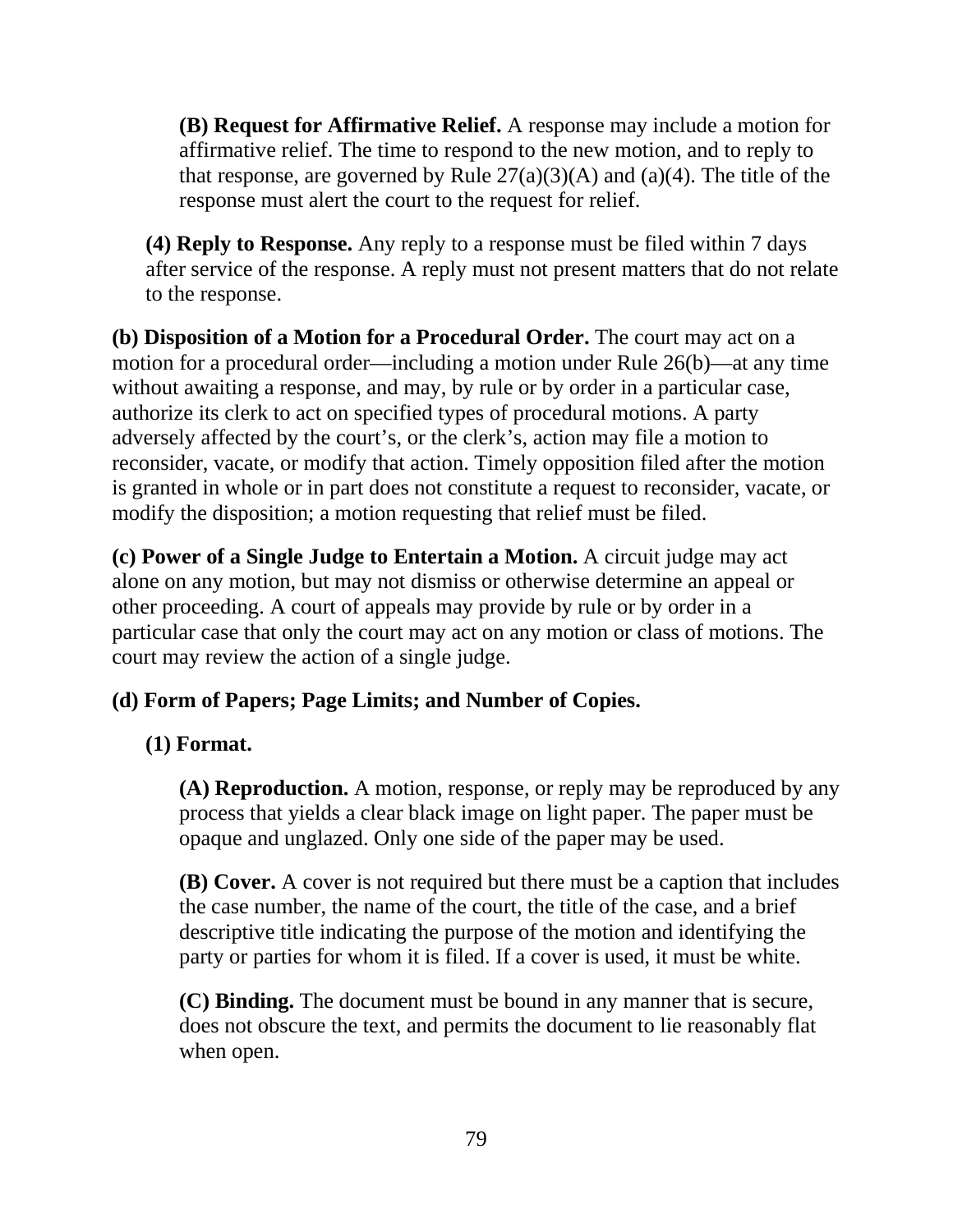**(D) Paper Size, Line Spacing, and Margins.** The document must be on 8  $\frac{1}{2}$  by 11 inch paper. The text must be double-spaced, but quotations more than two lines long may be indented and single-spaced. Headings and footnotes may be single-spaced. Margins must be at least one inch on all four sides. Page numbers may be placed in the margins, but no text may appear there.

**(E) Typeface and type styles.** The document must comply with the typeface requirements of Rule 32(a)(5) and the type-style requirements of Rule 32(a)(6).

**(2) Length Limits.** Except by the court's permission, and excluding the accompanying documents authorized by Rule  $27(a)(2)(B)$ :

**(A)** a motion or response to a motion produced using a computer must not exceed 5,200 words;

**(B)** a handwritten or typewritten motion or response to a motion must not exceed 20 pages;

**(C)** a reply produced using a computer must not exceed 2,600 words; and

**(D)** a handwritten or typewritten reply to a response must not exceed 10 pages.

**(3) Number of Copies.** An original and 3 copies must be filed unless the court requires a different number by local rule or by order in a particular case.

**(e) Oral Argument.** A motion will be decided without oral argument unless the court orders otherwise.

(As amended Apr. 24, 1998, eff. Dec. 1, 1998; Apr. 29, 2002, eff. Dec. 1, 2002; Apr. 25, 2005, eff. Dec. 1, 2005; May 7, 2009, eff. Dec. 1, 2009; Apr. 28, 2016, eff. Dec. 1, 2016.)

## **10th Cir. R. 27**

#### **27.1 Disclosure of opponent's position.**

Every motion filed under Federal Rule of Appellate Procedure 27 and this rule must contain a statement of the opposing party's position on the relief requested or why the moving party was unable to learn the opposing party's position. Parties should make reasonable efforts to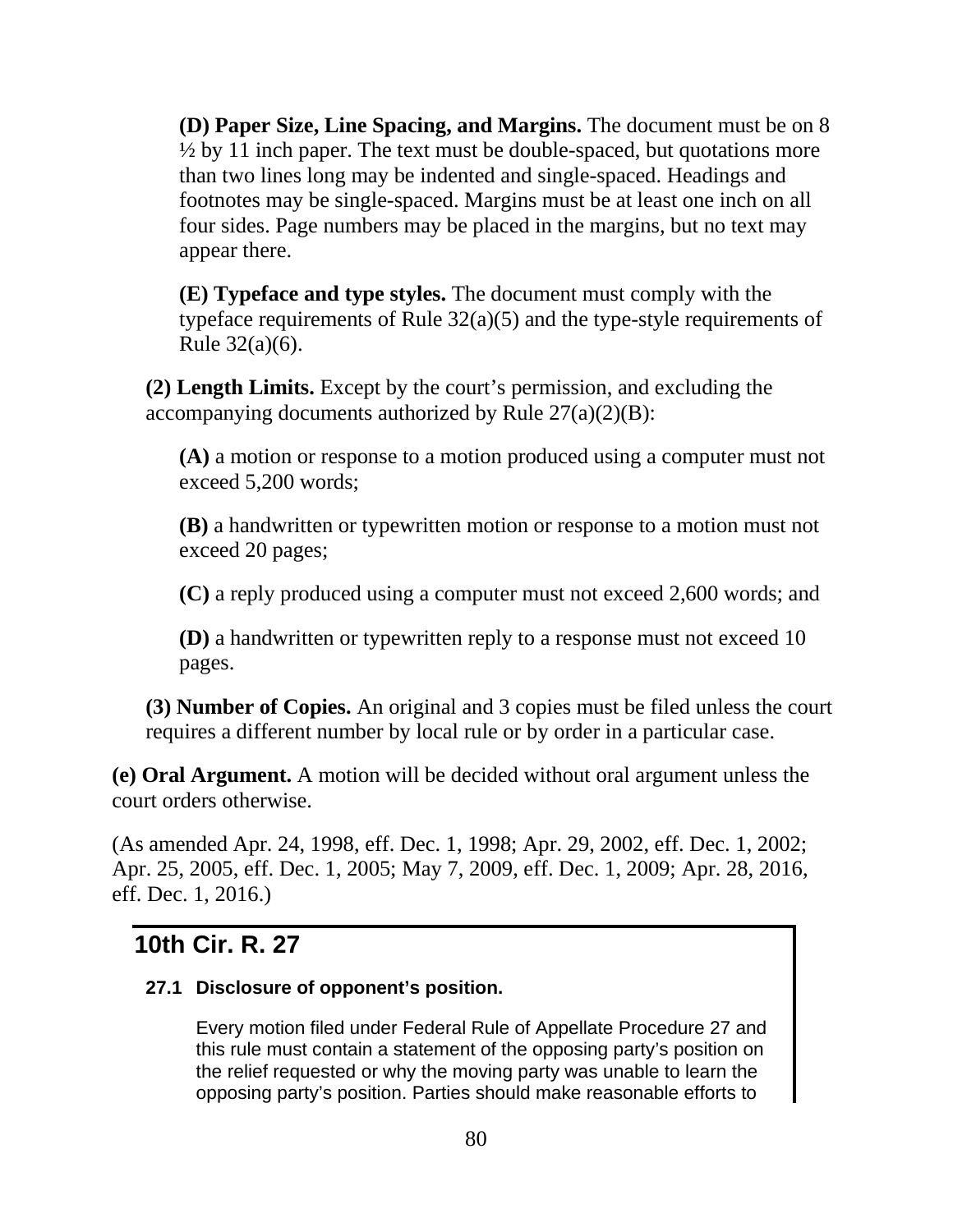contact opposing parties well in advance of filing a motion. Motions filed in direct criminal appeals or postconviction proceedings to withdraw, continue appointment, or substitute counsel need not state opposing counsel's position.

#### **27.2 Paper copies not required.**

Attorneys and pro se parties filing electronically need not provide the court with paper copies of motions, responses, or replies filed electronically.

#### **27.3 Summary disposition on motion by a party or the court.**

#### **(A) Motions to dismiss or affirm.**

- **(1) Types.** A party may file only the following dispositive motions:
	- **(a)** a motion to dismiss the entire case for lack of appellate jurisdiction or for any other reason a dismissal is permitted by statute, the Federal Rules of Appellate Procedure, or these rules;
	- **(b)** a motion for summary disposition because of a supervening change of law or mootness;
	- **(c)** a motion to remand for additional trial court or administrative proceedings; or
	- **(d)** a motion by the government to enforce an appeal waiver.

#### **(2) Contents.**

- **(a)** The motion must discuss the grounds for the motion.
- **(b)** A motion under (A)(1)(d) must include copies of the plea agreement and copies of transcripts for both the plea hearing and the sentencing hearing.
- **(3) Time to file.**
	- **(a)** A motion under (A)(1)(a) through (c) should be filed within 14 days after the notice of appeal is filed, unless good cause is shown.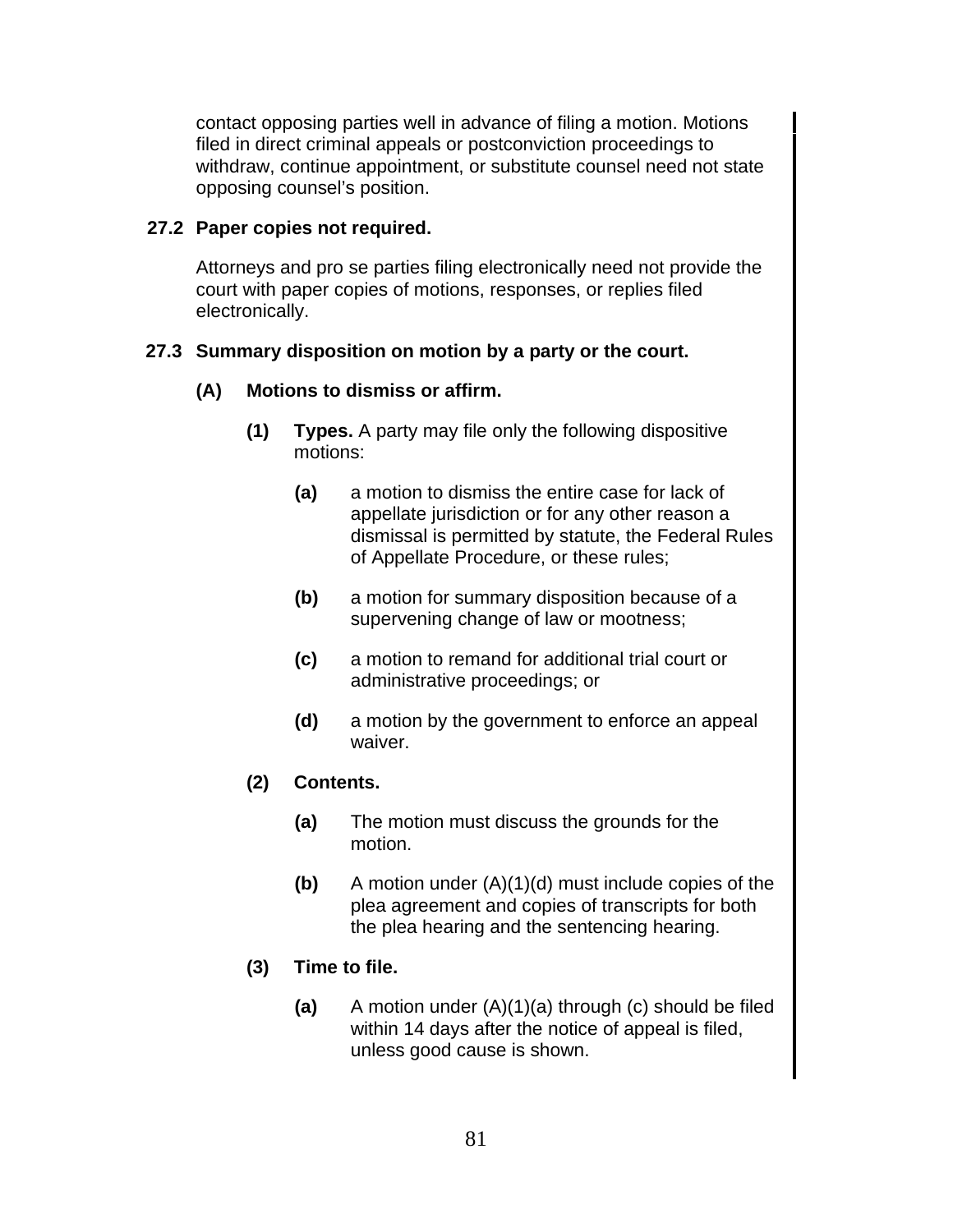- **(b)** A motion under (A)(1)(d) must be filed within 20 days after:
	- **(i)** the district court's notice, pursuant to 10th Cir. R. 11.1, that the record is complete, or;
	- **(ii)** the district court's notice that it is transmitting the record pursuant to 10th Cir. R. 11.2.
- **(c)** Failure to file a timely motion to enforce an appeal waiver does not preclude a party from raising the issue in a merits brief.
- **(4) Time to respond.** If a party chooses to respond to a motion, the response must be filed within 14 days after the motion is served.
- **(B) Action by the court.** After giving notice to the parties, the court may summarily dispose of an appeal or a petition for review or enforcement.
	- **(1) Memorandum briefs.** The court may require parties to file memorandum briefs addressing specific dispositive issues.
	- **(2) Contents.** A memorandum brief need not contain an index or a table of cases, but it must include a list of prior and related appeals.
	- **(3) Length.** Memorandum briefs filed under this rule shall be no longer than 5200 words in length or 20 pages if typed or handwritten. All briefs filed using the word limit must contain a certification in accord with Federal Rule of Appellate Procedure 32(g).
	- **(4) Submission.** A case with memorandum briefs will be considered without oral argument, unless a panel member decides that oral argument is needed. *See* 10th Cir. R. 34.1(G).
- **(C) Briefing stopped.** The filing of a motion under (A) or notice of action by the court under (B) suspends the briefing schedule unless the court orders otherwise.

#### **27.4 Certification of questions of state law.**

**(A) Certification; abatement.** When state law permits, this court may: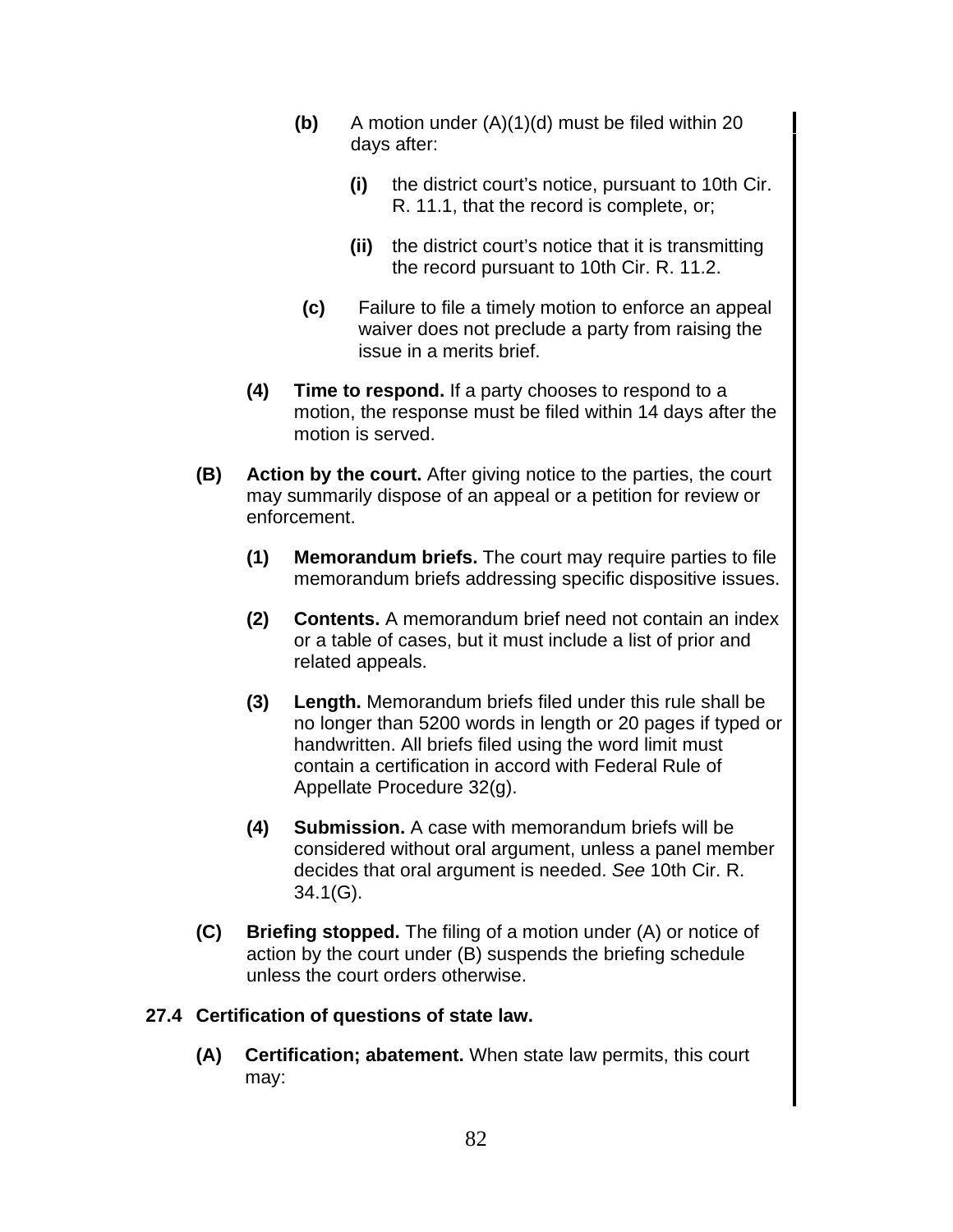- **(1)** certify a question arising under state law to that state's highest court according to that court's rules; and
- **(2)** abate the case in this court to await the state court's decision of the certified question.
- **(B) Motion.** The court may certify on its own or on a party's motion.
- **(C) Time to file.** A motion to certify should be filed at the same time as, but separately from, the moving party's brief on the merits.
- **(D) Response; time to file.** A response may be filed at the same time as the answer or reply brief or within 14 days after the motion is served.
- **(E) When considered.** A motion to certify is ordinarily referred to the panel of judges assigned to decide the appeal on the merits and is considered at the same time as the arguments on the merits.

#### **27.5 Clerk authorized to act on certain motions.**

- **(A) Motions.** Subject to review by the court, the Clerk is authorized to act for the court on any of the following motions:
	- **(1)** to extend time to file a pleading or perform an act required by Federal Rules of Appellate Procedure 10, 11, 12, 13(d), 17, 24, 27, 29, 30, 31, 39, or 40, or by 10th Cir. R. 3, 10, 11, 14, 15, 17, 20, 24, 27, 30, 31, 40, or 46;
	- **(2)** to correct a brief or pleading;
	- **(3)** to supplement or correct records or to incorporate records from previous appeals;
	- **(4)** to consolidate appeals;
	- **(5)** to substitute parties;
	- **(6)** to appear as amicus curiae;
	- **(7)** to expedite or continue cases;
	- **(8)** to withdraw or substitute counsel in a civil case or, after compliance with 10th Cir. R. 46.4, in a criminal case;
	- **(9)** by appellant to dismiss an appeal (in criminal and postconviction cases, *see* 10th Cir. R. 46.3(C)), or a stipulation for dismissal, with or without an agreement on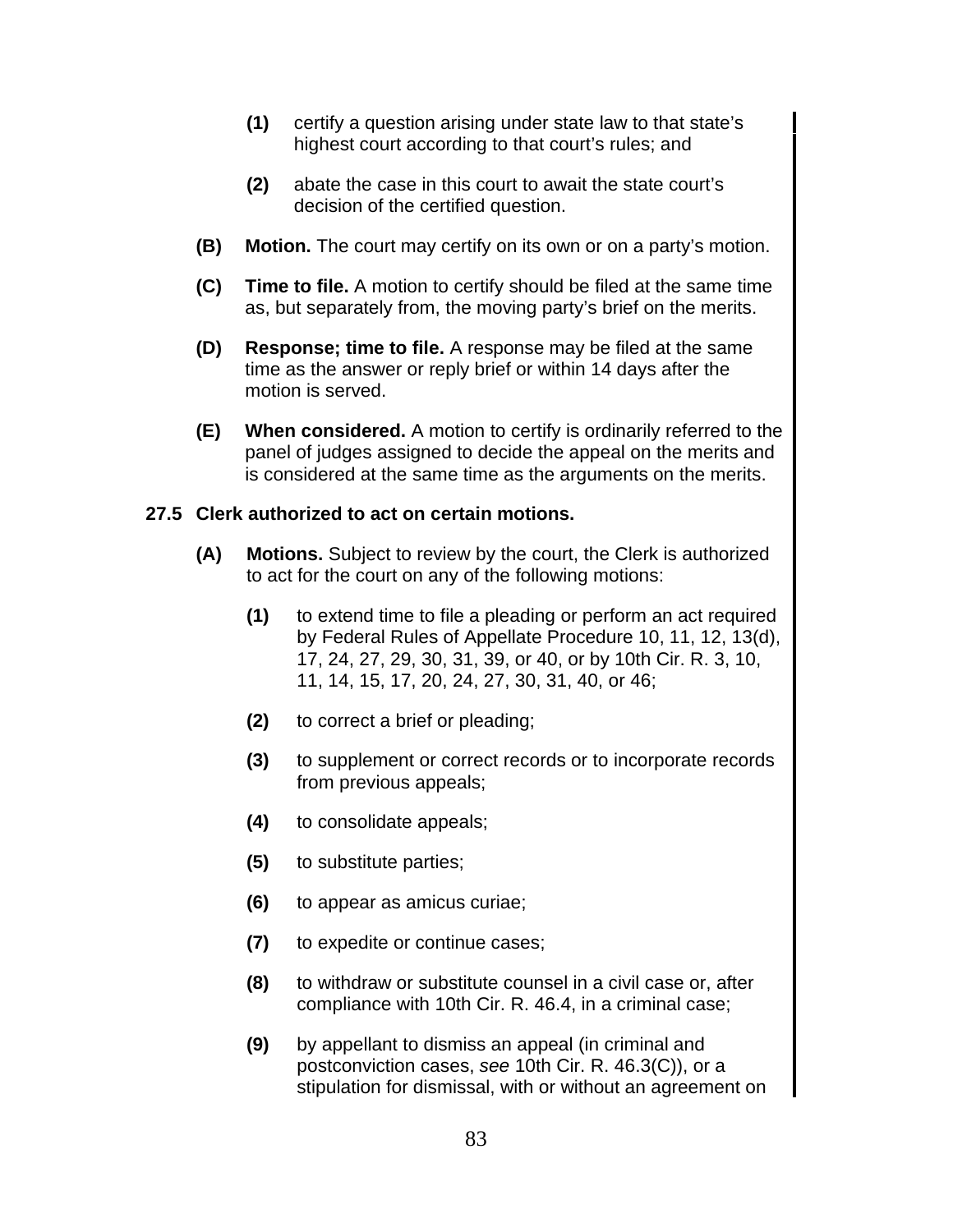payment of costs (if an appeal is dismissed, the Clerk may issue a copy of the dismissal order as the mandate);

- **(10)** for extension of time to file a petition for rehearing, limited to one extension of 15 days or less;
- **(11)** a motion under 10th Cir. R. 30.2 or 30.3; or
- **(12)** any other motion the court may authorize.
- **(B) Opposed motions.** If any motion listed in (A) is opposed, the Clerk will submit the matter to the court.

#### **27.6 Motions to extend time.**

- **(A) Disfavored.** Extensions of time to file briefs are disfavored.
- **(B) Time to file.** A motion to extend time to file a brief must be filed at least 3 days before the brief's due date, unless the reasons for the request did not exist or were unknown earlier.
- **(C) Content.** A motion to extend time must:
	- **(1)** state the brief's due date;
	- **(2)** contain a statement of the opposing party's position on the relief requested or why the moving party was unable to learn the opposing party's position. In this regard, parties should make reasonable efforts to contact opposing parties well in advance of filing a motion; and
	- **(3)** list any such prior motion filed and the court's action on it.
- **(D) Requirements.** The motion must establish that it will not be possible to file the brief on time, even if the party exercises due diligence and gives priority to preparing the brief.
	- **(1)** All factual statements must be set forth with specificity.
	- **(2)** Generalities—such as assertions that the purpose of the motion is not for delay and that counsel is too busy—are not sufficient.
	- **(3)** If the reason for the extension is that the transcript is not available, the motion must show that the transcript was timely ordered and paid for, or must explain why not.
- **(E) Reasons.** Reasons that may merit consideration are that: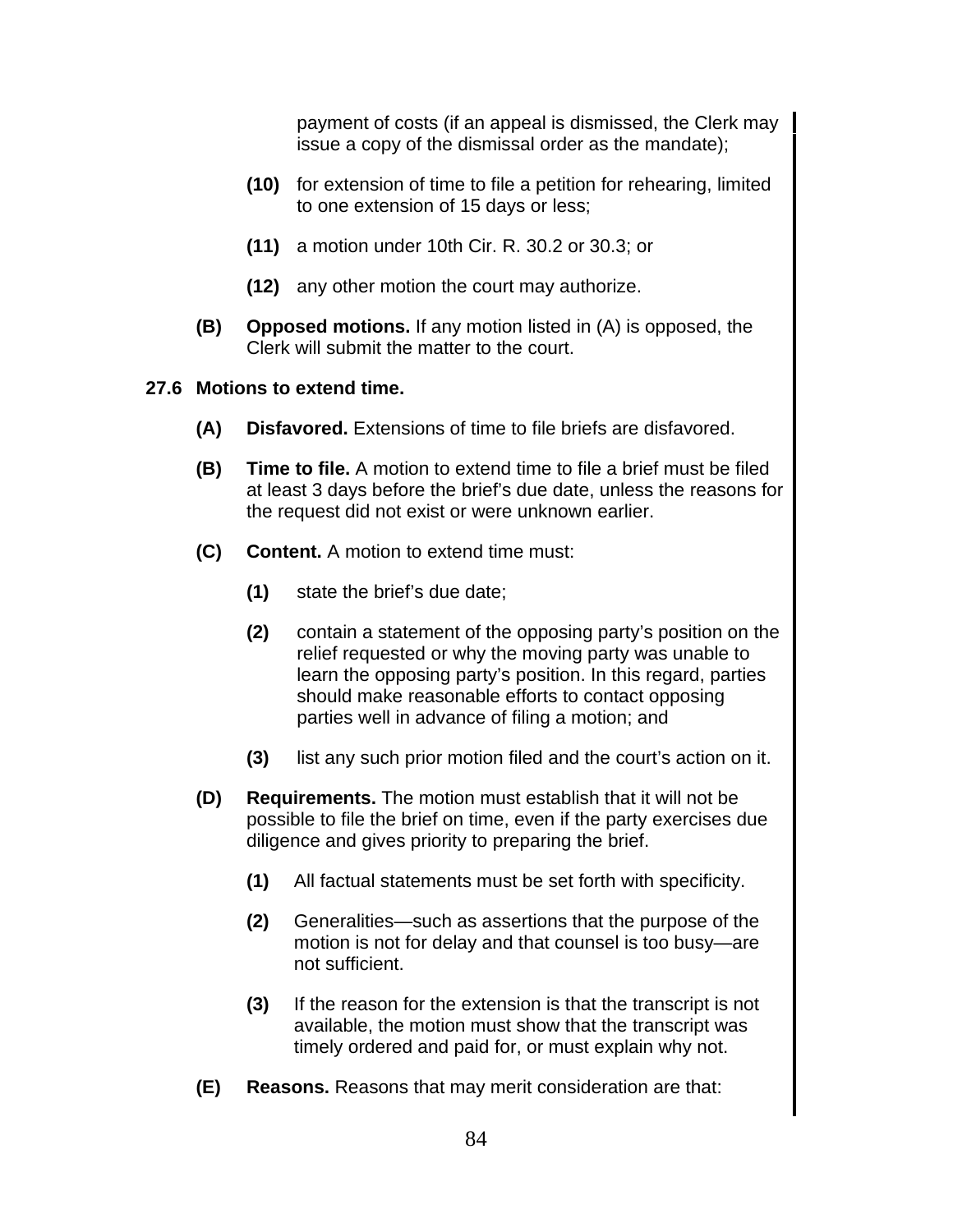- **(1)** other litigation presents a scheduling conflict, in which case the motion must:
	- **(a)** identify the litigation by caption, number, and court;
	- **(b)** describe the action taken in the other litigation on a request for continuance or deferment;
	- **(c)** state reasons why the other litigation should receive priority over the case in which the motion is filed;
	- **(d)** state reasons why other associated counsel cannot prepare the brief for timely filing or relieve movant's counsel of the other litigation; and
	- **(e)** recite any other relevant circumstances;
- **(2)** the case is so complex that an adequate brief cannot reasonably be prepared by the due date, in which case the motion must state facts demonstrating the complexity; and
- **(3)** counsel will suffer extreme hardship, in which case the motion must state the nature of the hardship.
- **(F) Criminal cases.** A motion to extend time to file a brief in a criminal case must also state the custody status of the defendant.

#### **27.7 Orders.**

- **(A) Panel Judge.** When a case has been assigned, a designated panel judge may issue any interlocutory order and act on any motion filed under Federal Rules of Appellate Procedure 8, 9(b), 22(a), or 22(b).
- **(B) Procedural orders.** Orders are entered when the Clerk dockets them. The docket entry will:
	- **(1)** describe briefly and succinctly the nature of the order; and
	- **(2)** either be entered by the Clerk or state the name of the judge or judges directing its entry.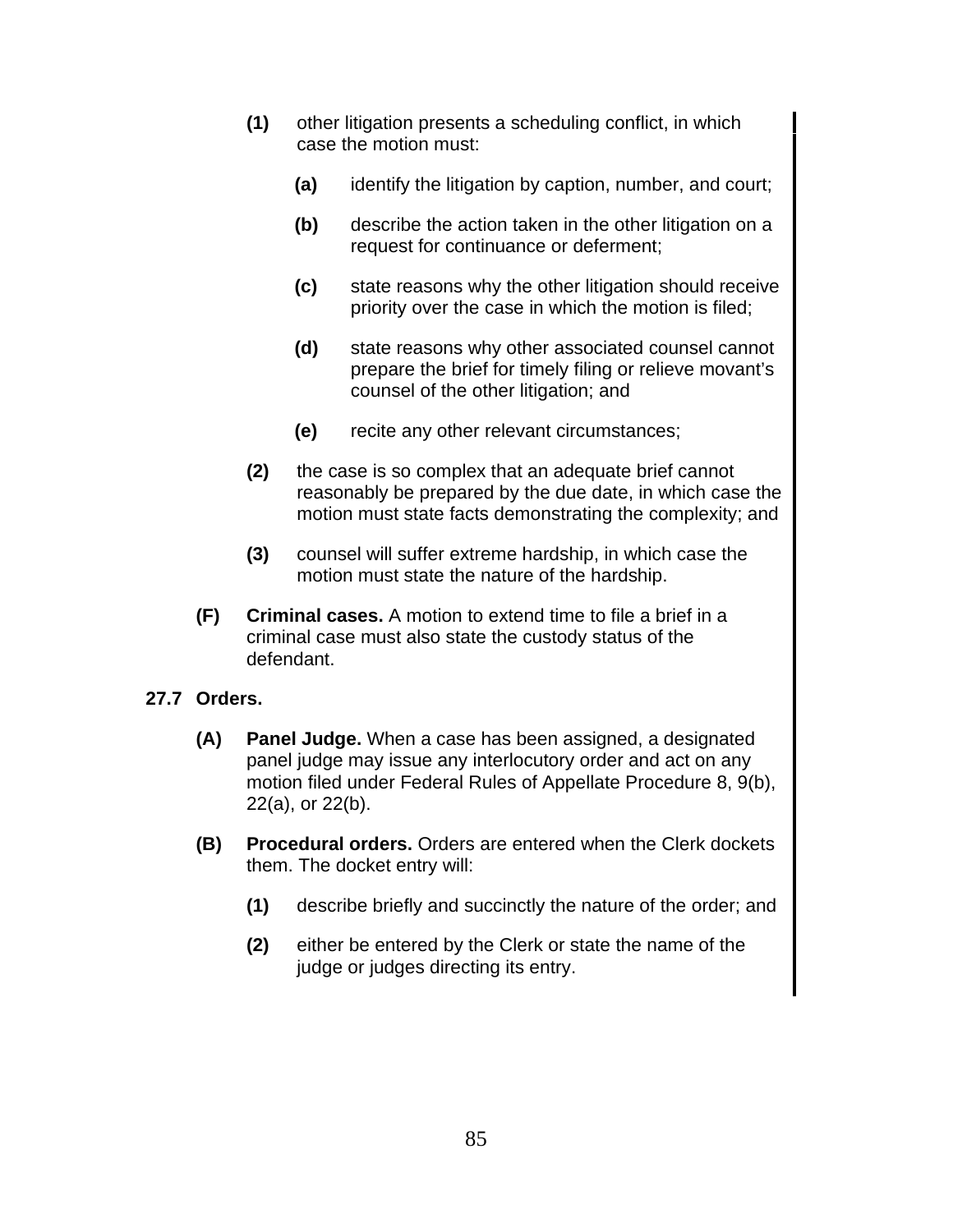## **Fed. R. App. P. Rule 28. Briefs**

**(a) Appellant's Brief.** The appellant's brief must contain, under appropriate headings and in the order indicated:

**(1)** a disclosure statement if required by Rule 26.1;

**(2)** a table of contents, with page references;

**(3)** a table of authorities—cases (alphabetically arranged), statutes, and other authorities—with references to the pages of the brief where they are cited;

**(4)** a jurisdictional statement, including:

**(A)** the basis for the district court's or agency's subject-matter jurisdiction, with citations to applicable statutory provisions and stating relevant facts establishing jurisdiction;

**(B)** the basis for the court of appeals' jurisdiction, with citations to applicable statutory provisions and stating relevant facts establishing jurisdiction;

**(C)** the filing dates establishing the timeliness of the appeal or petition for review; and

**(D)** an assertion that the appeal is from a final order or judgment that disposes of all parties' claims, or information establishing the court of appeals' jurisdiction on some other basis;

**(5)** a statement of the issues presented for review;

**(6)** a concise statement of the case setting out the facts relevant to the issues submitted for review, describing the relevant procedural history, and identifying the rulings presented for review, with appropriate references to the record (Rule 28(e));

**(7)** a summary of the argument, which must contain a succinct, clear, and accurate statement of the arguments made in the body of the brief, and which must not merely repeat the argument headings;

**(8)** the argument, which must contain: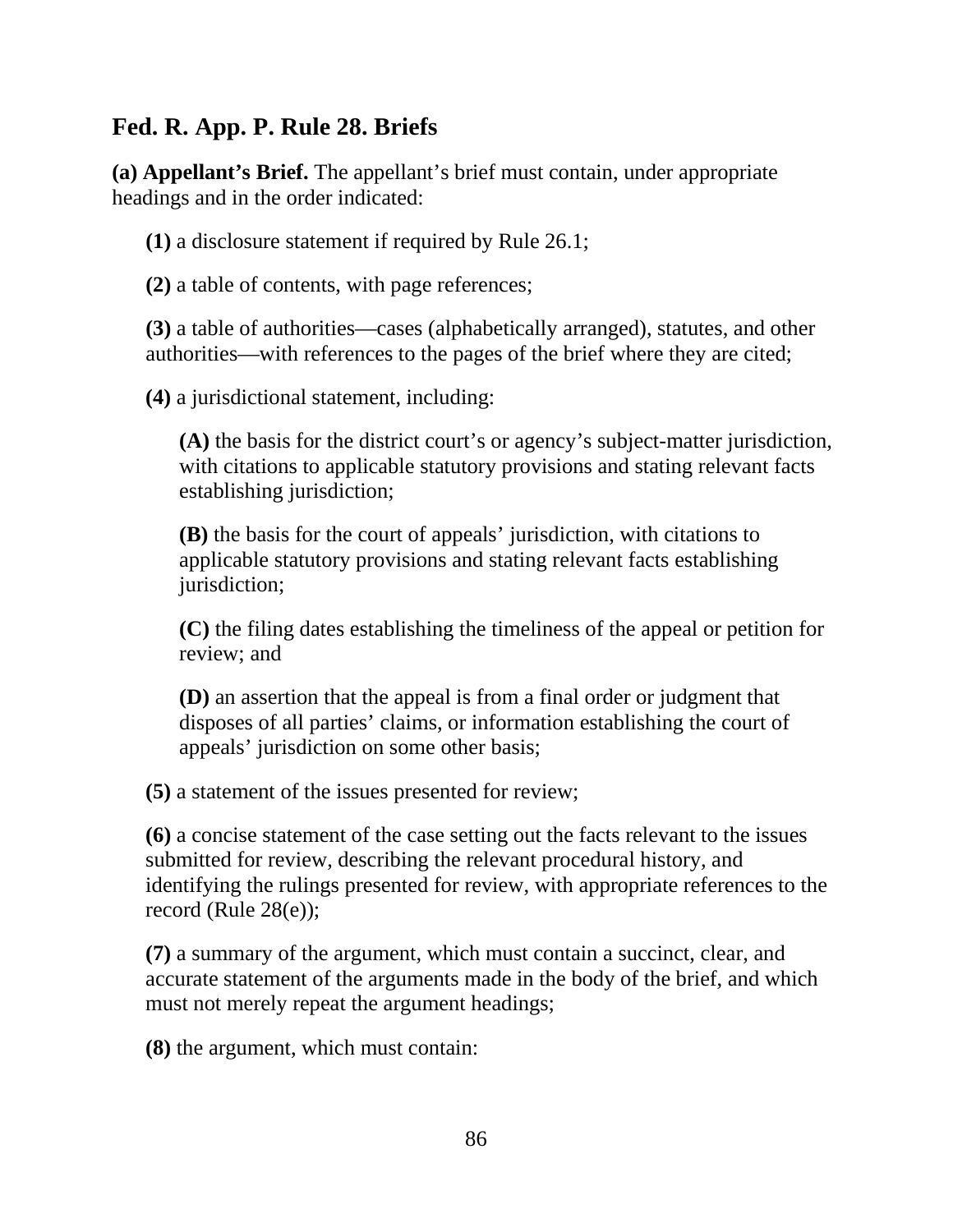**(A)** appellant's contentions and the reasons for them, with citations to the authorities and parts of the record on which the appellant relies; and

**(B)** for each issue, a concise statement of the applicable standard of review (which may appear in the discussion of the issue or under a separate heading placed before the discussion of the issues);

**(9)** a short conclusion stating the precise relief sought; and

**(10)** the certificate of compliance, if required by Rule  $32(g)(1)$ .

**(b) Appellee's Brief.** The appellee's brief must conform to the requirements of Rule  $28(a)(1)-(8)$  and (10), except that none of the following need appear unless the appellee is dissatisfied with the appellant's statement:

- **(1)** the jurisdictional statement;
- **(2)** the statement of the issues;
- **(3)** the statement of the case; and
- **(4)** the statement of the standard of review.

**(c) Reply Brief.** The appellant may file a brief in reply to the appellee's brief. Unless the court permits, no further briefs may be filed. A reply brief must contain a table of contents, with page references, and a table of authorities—cases (alphabetically arranged), statutes, and other authorities—with references to the pages of the reply brief where they are cited.

**(d) References to Parties.** In briefs and at oral argument, counsel should minimize use of the terms "appellant" and "appellee." To make briefs clear, counsel should use the parties' actual names or the designations used in the lower court or agency proceeding, or such descriptive terms as "the employee," "the injured person," "the taxpayer," "the ship," "the stevedore."

**(e) References to the Record.** References to the parts of the record contained in the appendix filed with the appellant's brief must be to the pages of the appendix. If the appendix is prepared after the briefs are filed, a party referring to the record must follow one of the methods detailed in Rule 30(c). If the original record is used under Rule 30(f) and is not consecutively paginated, or if the brief refers to an unreproduced part of the record, any reference must be to the page of the original document. For example: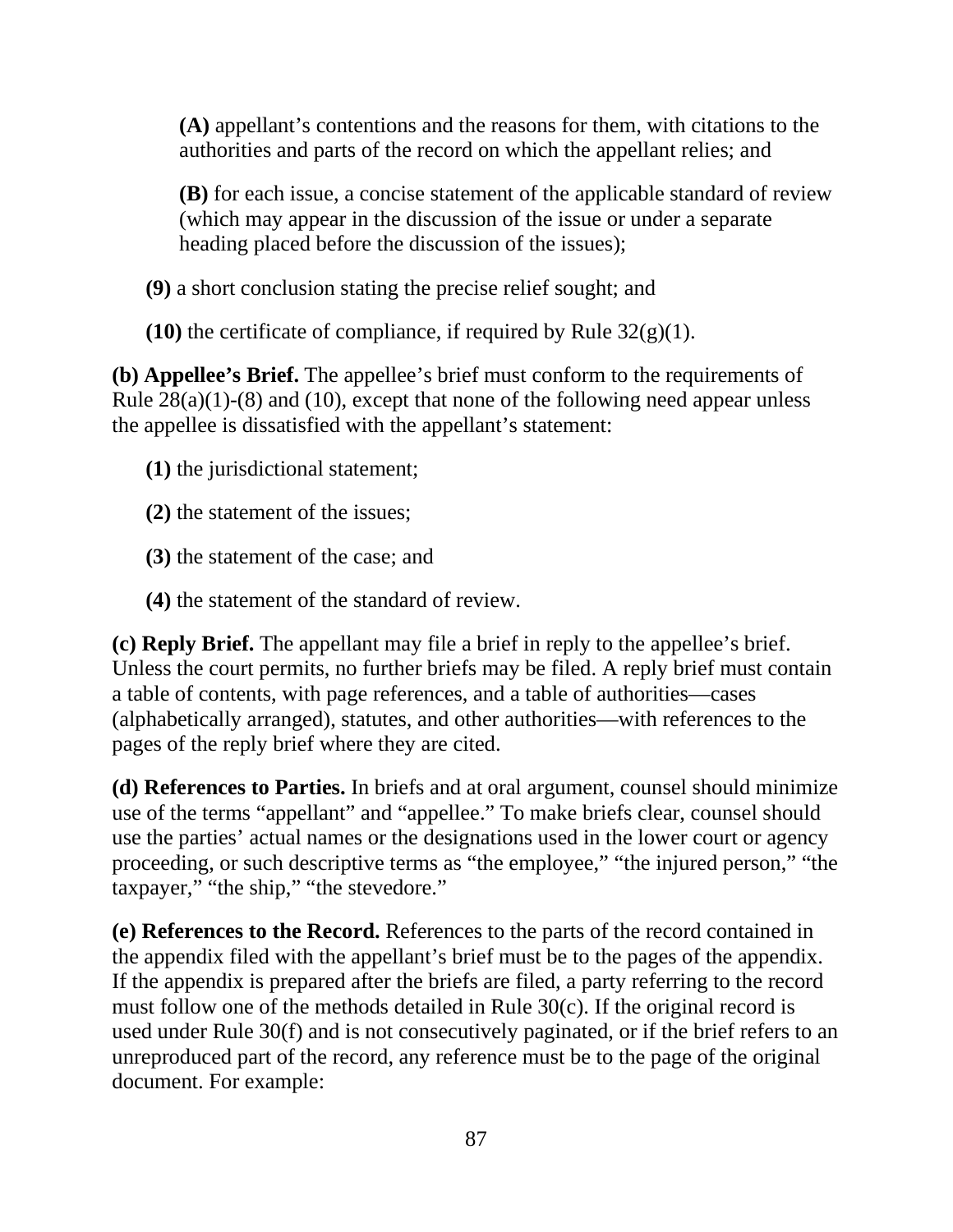- Answer p. 7;
- Motion for Judgment p. 2;
- Transcript p. 231.

Only clear abbreviations may be used. A party referring to evidence whose admissibility is in controversy must cite the pages of the appendix or of the transcript at which the evidence was identified, offered, and received or rejected.

**(f) Reproduction of Statutes, Rules, Regulations, etc.** If the court's determination of the issues presented requires the study of statutes, rules, regulations, etc., the relevant parts must be set out in the brief or in an addendum at the end, or may be supplied to the court in pamphlet form.

## **(g) [Reserved]**

### **(h) [Reserved]**

**(i) Briefs in a Case Involving Multiple Appellants or Appellees.** In a case involving more than one appellant or appellee, including consolidated cases, any number of appellants or appellees may join in a brief, and any party may adopt by reference a part of another's brief. Parties may also join in reply briefs.

**(j) Citation of Supplemental Authorities.** If pertinent and significant authorities come to a party's attention after the party's brief has been filed—or after oral argument but before decision—a party may promptly advise the circuit clerk by letter, with a copy to all other parties, setting forth the citations. The letter must state the reasons for the supplemental citations, referring either to the page of the brief or to a point argued orally. The body of the letter must not exceed 350 words. Any response must be made promptly and must be similarly limited.

(As amended Apr. 16, 2013, eff. Dec. 1, 2013; Apr. 28, 2016, eff. Dec. 1, 2016; Apr. 25, 2019, eff. Dec. 1, 2019.)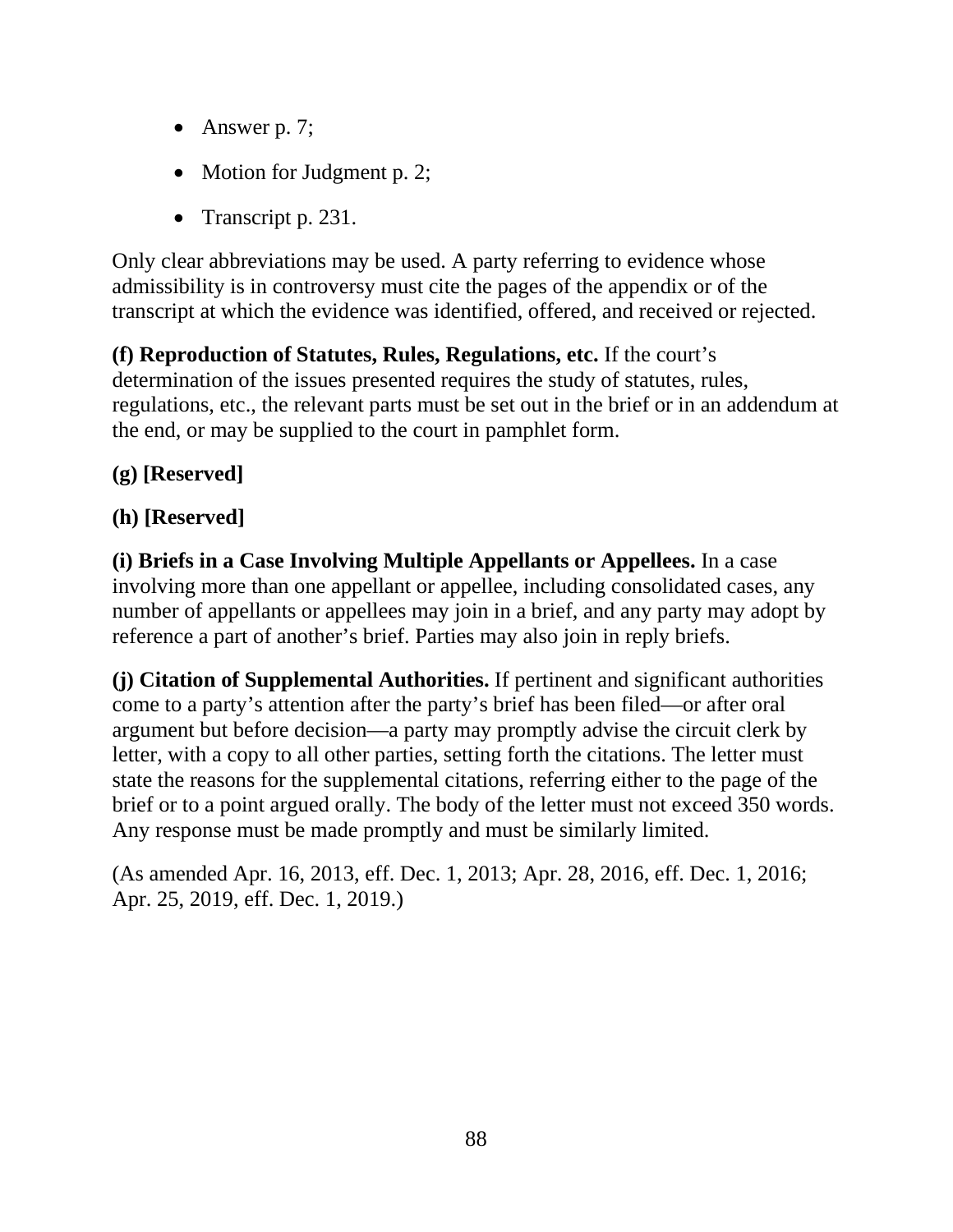## **10th Cir. R. 28**

#### **28.1 References to appendix or record.**

- **(A) Record references.** For each issue raised on appeal, all briefs must cite the precise references in the record where the issue was raised and ruled on. Counsel are encouraged to include a footnote in the briefs at the point of the first record citation to confirm the citation convention.
	- **(1) Appendix.** References to the appendix should be by volume and page number (e.g., Aplt. App. Vol. 2 at 27, or Aplee. Supp. App. Vol. 2 at 14).
	- **(2) Record.** In cases without an appendix, references to the record should be to the record volume and page number (e.g., ROA, Vol. II, at 6). References to the transcript should be by volume and page number.
- **(B) Particular record references.** Briefs must cite the precise references in the record where a required objection was made and ruled on, if the appeal is based on:
	- **(1)** a failure to admit or exclude evidence;
	- **(2)** the giving of or refusal to give a particular jury instruction; or
	- **(3)** any other act or ruling for which a party must record an objection to preserve the right to appeal.

#### **28.2 Additional requirements.**

- **(A) Appellant's brief.** In addition to all other requirements of the Federal Rules of Appellate Procedure and these rules, the appellant's brief must include as an attachment the following (even though they are also included in the appendix or record):
	- **(1)** copies of all pertinent written findings, conclusions, opinions, or orders of a district judge, bankruptcy judge, or magistrate judge (if the district court adopts a magistrate's report and recommendation, that report must also be included);
	- **(2)** if any judicial pronouncement listed in (1) is oral, a copy of the transcript pages;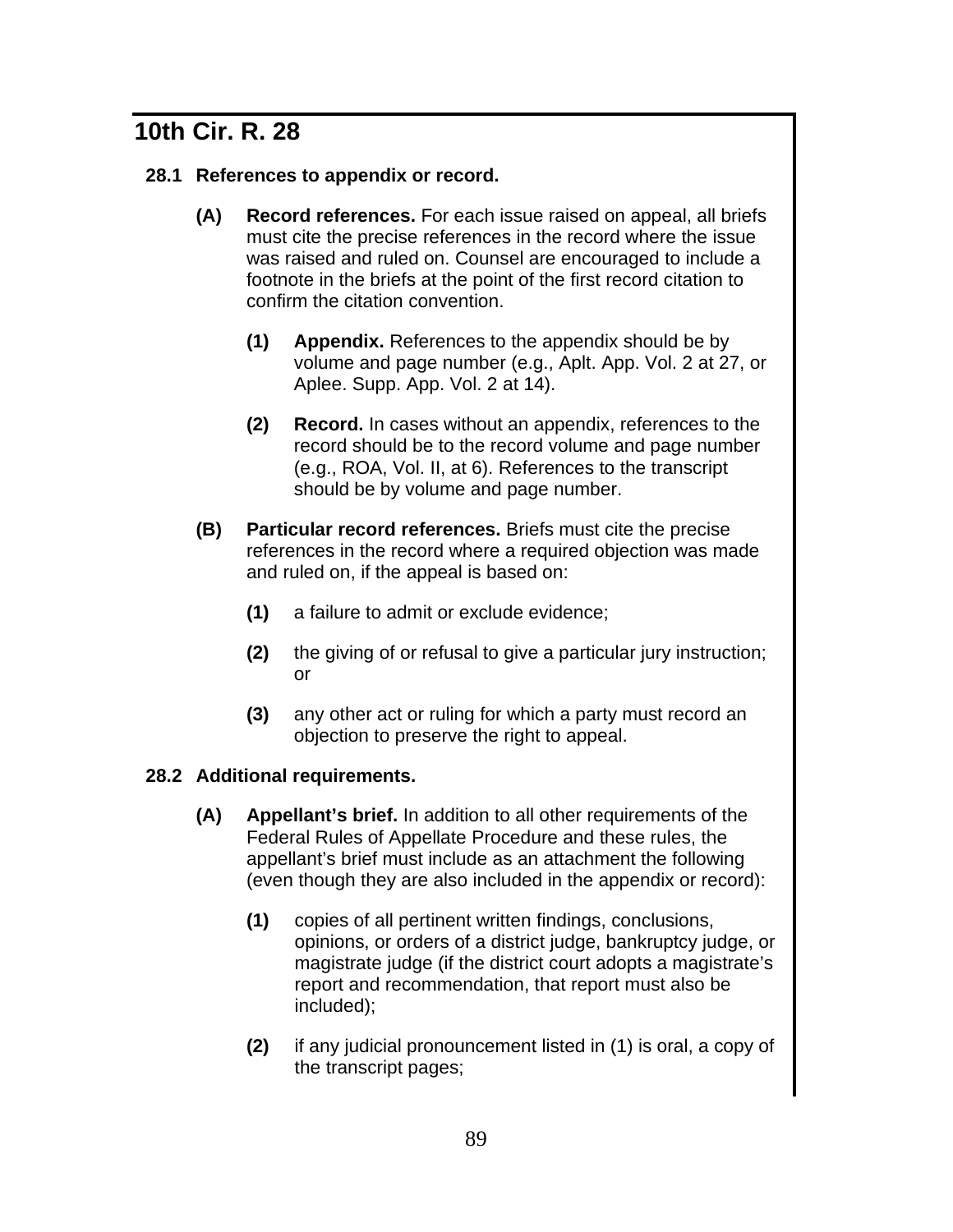- **(3)** in social security cases, copies of the decisions of the administrative law judge and the appeals council;
- **(4)** in immigration cases, a copy of the transcript from the Immigration Judge's oral ruling, plus copies of the written rulings of the Immigration Judge and the Board of Immigration Appeals; and
- **(5)** the judgment.
- **(B) Appellee's brief.** If the appellant's brief fails to attach all the rulings required by (A), the appellee's brief must attach them.
- **(C) All principal briefs.**
	- **(1) Name of court, judge, and originating case number.**  The front cover of each brief must contain the name of the court, the judge whose judgment is being appealed, and the originating case number.
	- **(2) Oral argument statement.** The front cover of each party's first brief must state whether oral argument is requested. If argument is requested, a statement of the reasons why argument is necessary must follow the brief's conclusion.
	- **(3) Statement of related cases.** At the end of the Table of Authorities, the first brief filed by each party must list all prior or related appeals, with appropriate citations, or a statement that there are no prior or related appeals.
	- **(4) Glossary.** All briefs containing acronyms or abbreviations not in common use (other than names of parties) must include a Glossary on a page immediately following the Table of Authorities.
	- **(5) Brief Attachments and the Table of Contents.** All attachments to briefs, including those required by Rule 28.2(A), shall be identified and included in the Table of Contents.

#### **28.3 Disfavored practices.**

(**A) Motions to exceed word counts are disfavored**. Motions to exceed the word count will be denied unless extraordinary and compelling circumstances can be shown. A motion filed within 14 days of the brief's due date must show why earlier filing was not possible.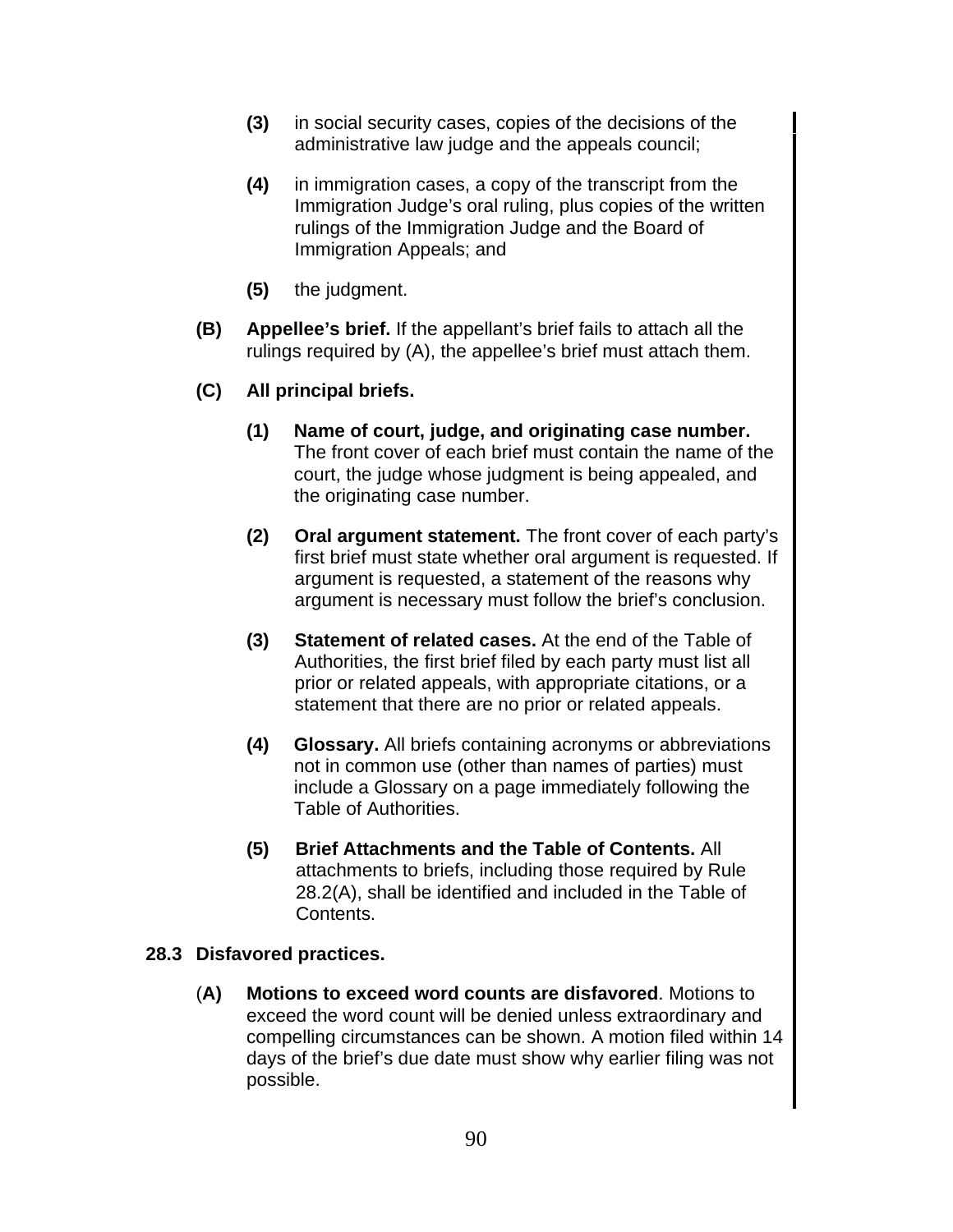- **(B) Incorporating by reference disapproved.** Incorporating by reference portions of lower court or agency briefs or pleadings is disapproved and does not satisfy the requirements of Federal Rules of Appellate Procedure 28(a) and (b).
- **(C) Use of passim discouraged.** Use of passim as a citation form is discouraged. Parties are encouraged to include page references for all authorities and sources.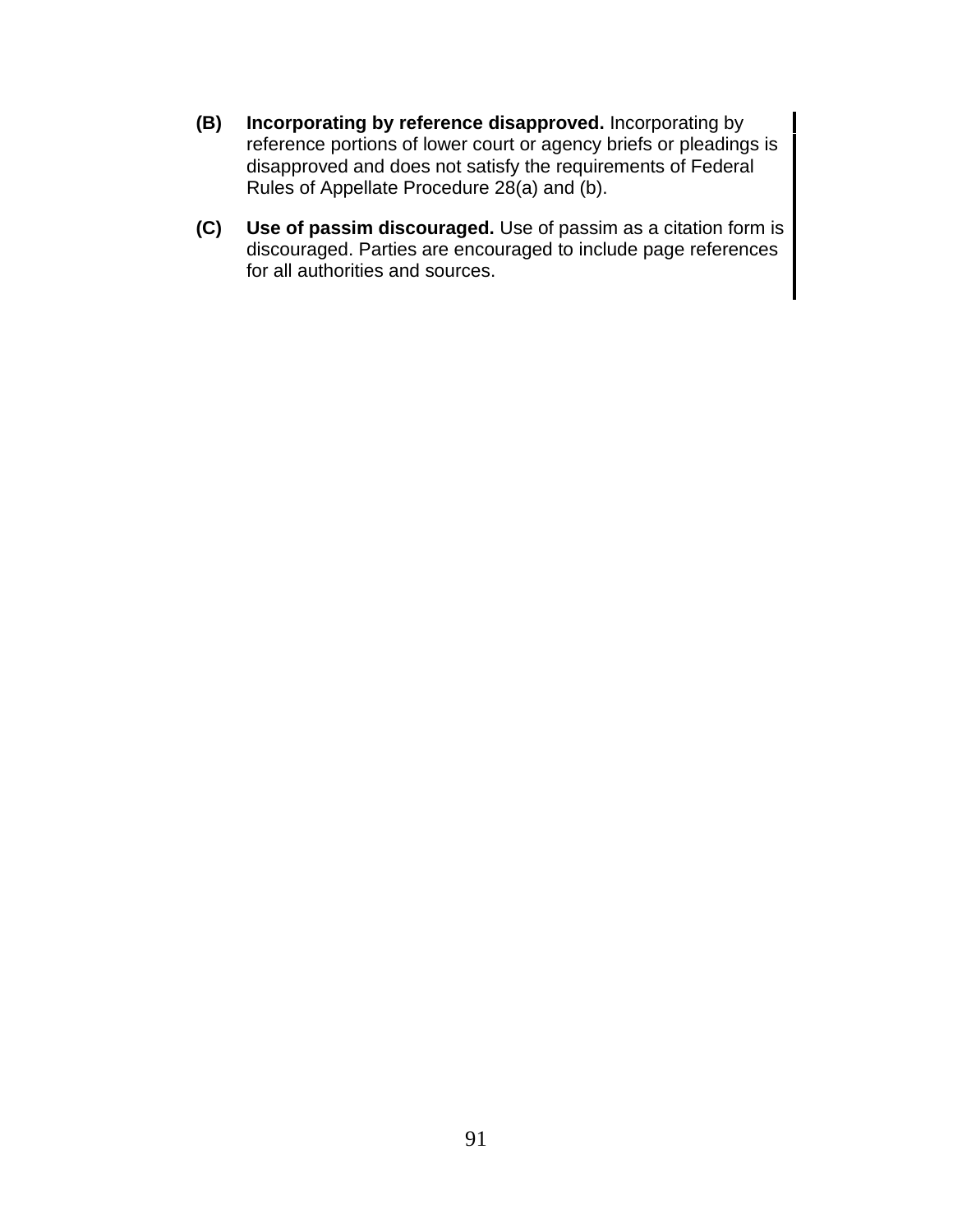## **Fed. R. App. P. Rule 28.1. Cross-Appeals**

**(a) Applicability.** This rule applies to a case in which a cross-appeal is filed. Rules 28(a)-(c),  $31(a)(1)$ ,  $32(a)(2)$ , and  $32(a)(7)(A)$ -(B) do not apply to such a case, except as otherwise provided in this rule.

**(b) Designation of Appellant.** The party who files a notice of appeal first is the appellant for the purposes of this rule and Rules 30 and 34. If notices are filed on the same day, the plaintiff in the proceeding below is the appellant. These designations may be modified by the parties' agreement or by court order.

**(c) Briefs.** In a case involving a cross-appeal:

**(1) Appellant's Principal Brief.** The appellant must file a principal brief in the appeal. That brief must comply with Rule 28(a).

**(2) Appellee's Principal and Response Brief.** The appellee must file a principal brief in the cross-appeal and must, in the same brief, respond to the principal brief in the appeal. That appellee's brief must comply with Rule 28(a), except that the brief need not include a statement of the case unless the appellee is dissatisfied with the appellant's statement.

**(3) Appellant's Response and Reply Brief.** The appellant must file a brief that responds to the principal brief in the cross-appeal and may, in the same brief, reply to the response in the appeal. That brief must comply with Rule  $28(a)(2)-(8)$  and (10), except that none of the following need appear unless the appellant is dissatisfied with the appellee's statement in the cross-appeal:

**(A)** the jurisdictional statement;

**(B)** the statement of the issues;

**(C)** the statement of the case; and

**(D)** the statement of the standard of review.

**(4) Appellee's Reply Brief.** The appellee may file a brief in reply to the response in the cross-appeal. That brief must comply with Rule  $28(a)(2)-(3)$ and (10) and must be limited to the issues presented by the cross-appeal.

**(5) No Further Briefs.** Unless the court permits, no further briefs may be filed in a case involving a cross-appeal.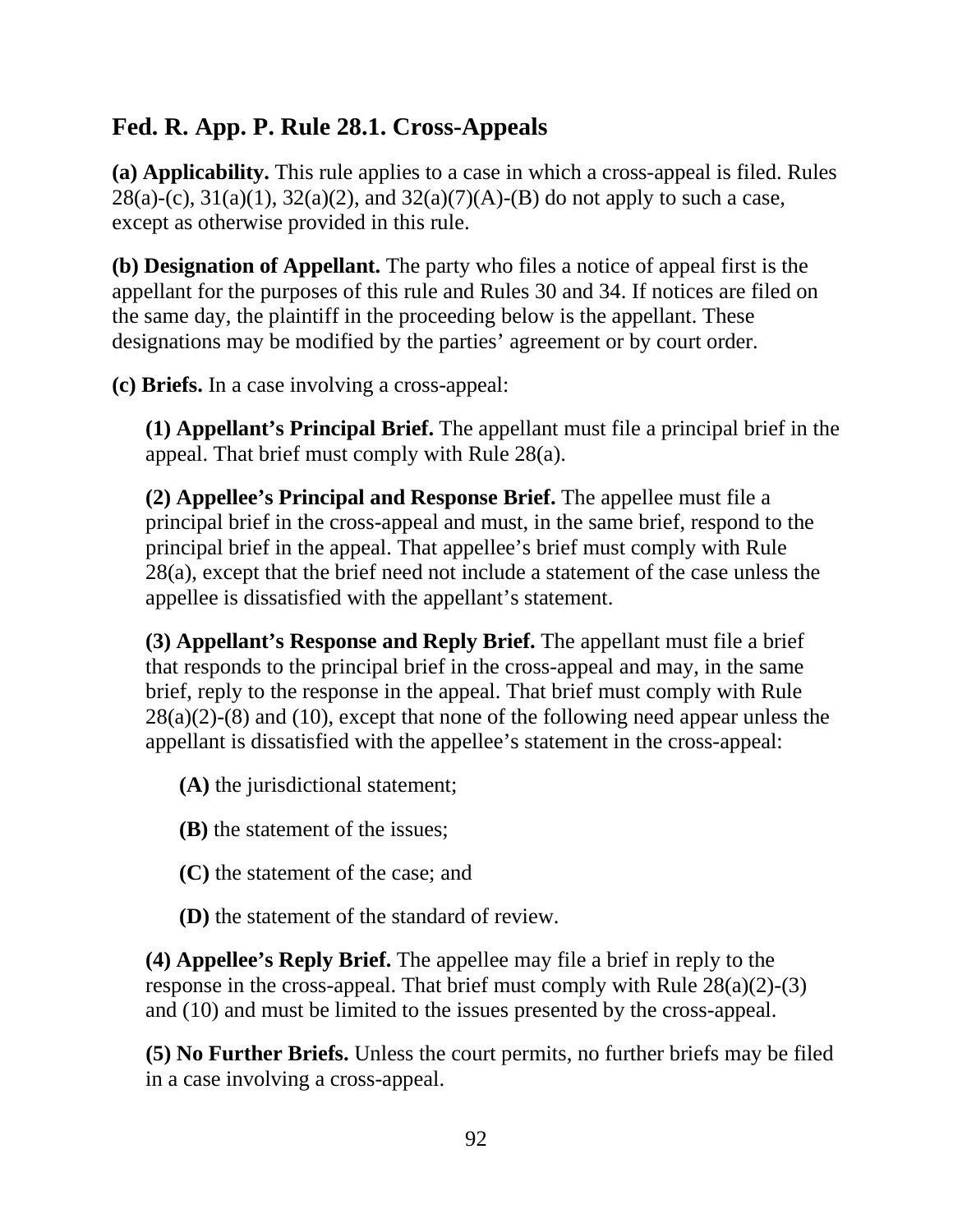**(d) Cover.** Except for filings by unrepresented parties, the cover of the appellant's principal brief must be blue; the appellee's principal and response brief, red; the appellant's response and reply brief, yellow; the appellee's reply brief, gray; an intervenor's or amicus curiae's brief, green; and any supplemental brief, tan. The front cover of a brief must contain the information required by Rule  $32(a)(2)$ .

### **(e) Length.**

**(1) Page Limitation.** Unless it complies with Rule 28.1(e)(2), the appellant's principal brief must not exceed 30 pages; the appellee's principal and response brief, 35 pages; the appellant's response and reply brief, 30 pages; and the appellee's reply brief, 15 pages.

### **(2) Type**-**Volume Limitation.**

**(A)** The appellant's principal brief or the appellant's response and reply brief is acceptable if it:

**(i)** contains no more than 13,000 words; or

**(ii)** uses a monospaced face and contains no more than 1,300 lines of text.

**(B)** The appellee's principal and response brief is acceptable if it:

**(i)** contains no more than 15,300 words; or

**(ii)** uses a monospaced face and contains no more than 1,500 lines of text.

**(C)** The appellee's reply brief is acceptable if it contains no more than half of the type volume specified in Rule  $28.1(e)(2)(A)$ .

### **(f) Time to Serve and File a Brief.** Briefs must be served and filed as follows:

**(1)** the appellant's principal brief, within 40 days after the record is filed;

**(2)** the appellee's principal and response brief, within 30 days after the appellant's principal brief is served;

**(3)** the appellant's response and reply brief, within 30 days after the appellee's principal and response brief is served; and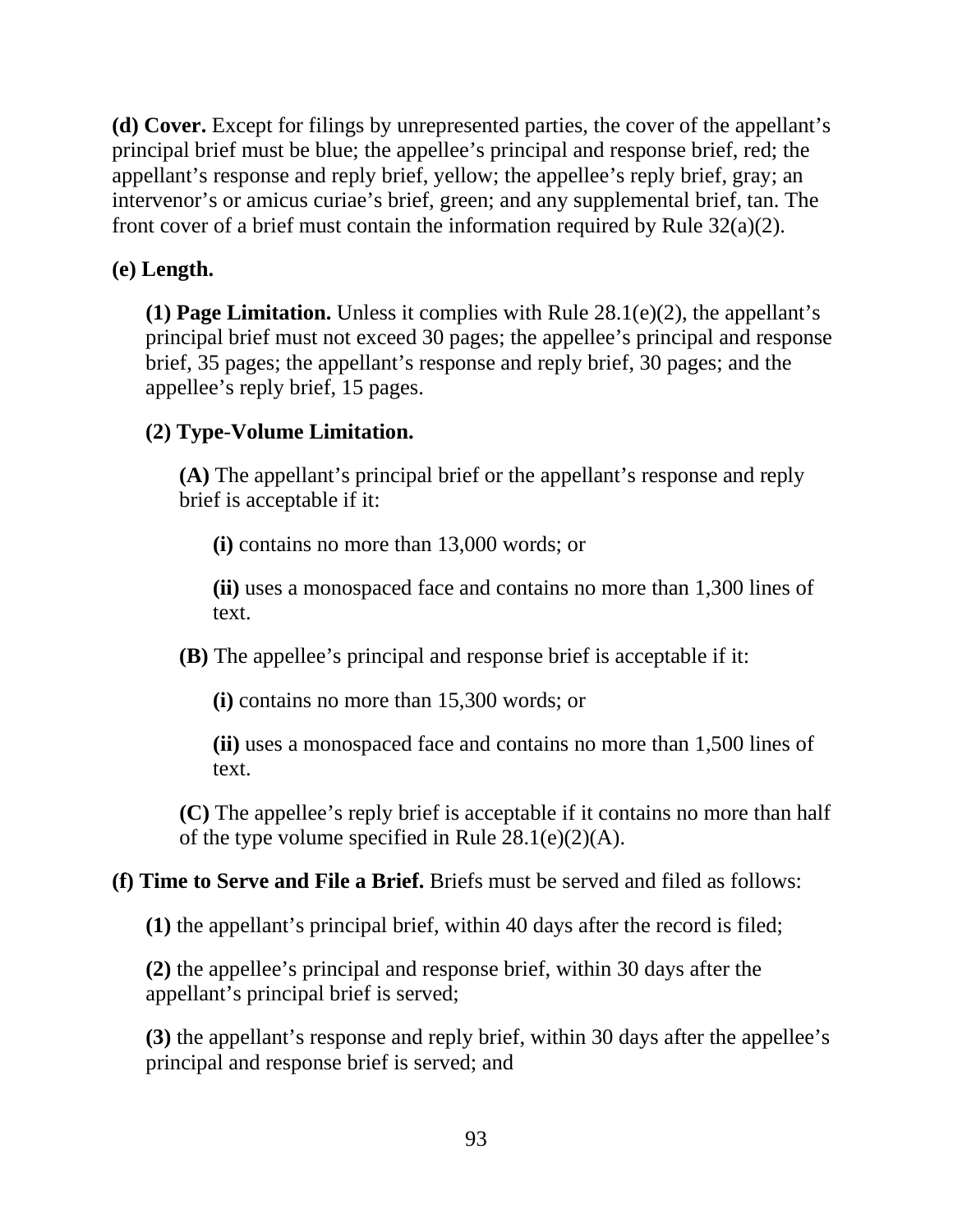**(4)** the appellee's reply brief, within 21 days after the appellant's response and reply brief is served, but at least 7 days before argument unless the court, for good cause, allows a later filing.

(As amended Apr. 24, 1998, eff. Dec. 1, 1998; Apr. 29, 2002, eff. Dec. 1, 2002; Apr. 25, 2005, eff. Dec. 1, 2005; May 7, 2009, eff. Dec. 1, 2009; Apr. 16, 2013, eff. Dec. 1, 2013; Apr. 28, 2016, eff. Dec. 1, 2016; Apr. 26, 2018, eff. Dec. 1, 2018.)

**No Local Rule.**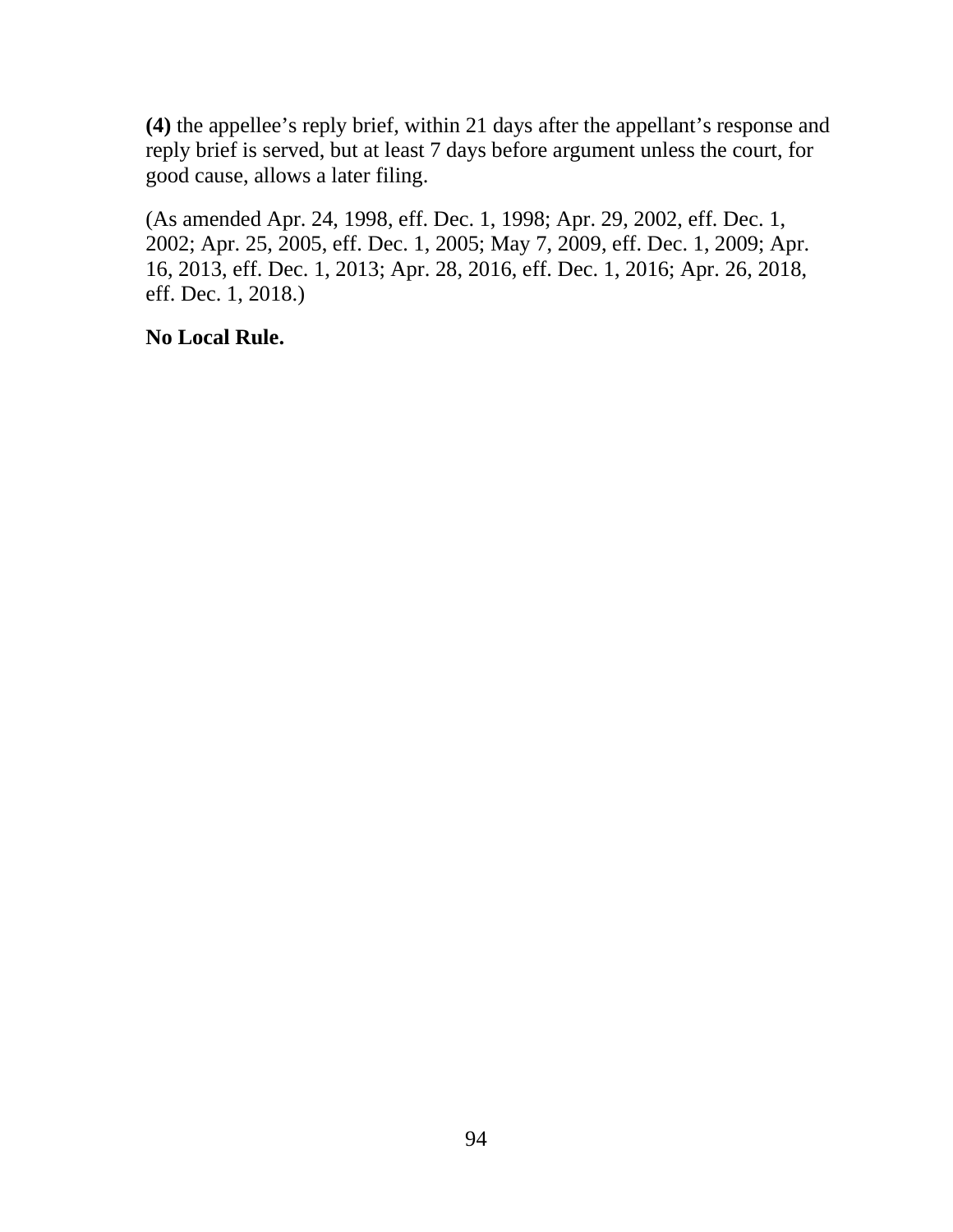## **Fed. R. App. P. Rule 29. Brief of an Amicus Curiae**

#### **(a) During Initial Consideration of a Case on the Merits.**

**(1) Applicability.** This Rule 29(a) governs amicus filings during a court's initial consideration of a case on the merits.

**(2) When Permitted.** The United States or its officer or agency or a state may file an amicus brief without the consent of the parties or leave of court. Any other amicus curiae may file a brief only by leave of court or if the brief states that all parties have consented to its filing, but a court of appeals may prohibit the filing of or may strike an amicus brief that would result in a judge's disqualification.

**(3) Motion for Leave to File.** The motion must be accompanied by the proposed brief and state:

**(A)** the movant's interest; and

**(B)** the reason why an amicus brief is desirable and why the matters asserted are relevant to the disposition of the case.

**(4) Contents and Form.** An amicus brief must comply with Rule 32. In addition to the requirements of Rule 32, the cover must identify the party or parties supported and indicate whether the brief supports affirmance or reversal. An amicus brief need not comply with Rule 28, but must include the following:

**(A)** if the amicus is a corporation, a disclosure statement like that required of parties by Rule 26.1;

**(B)** a table of contents, with page references;

**(C)** a table of authorities—cases (alphabetically arranged), statutes, and other authorities—with references to the pages of the brief where they are cited;

**(D)** a concise statement of the identity of the amicus curiae, its interest in the case, and the source of its authority to file;

**(E)** unless the amicus curiae is one listed in the first sentence of Rule  $29(a)(2)$ , a statement that indicates whether: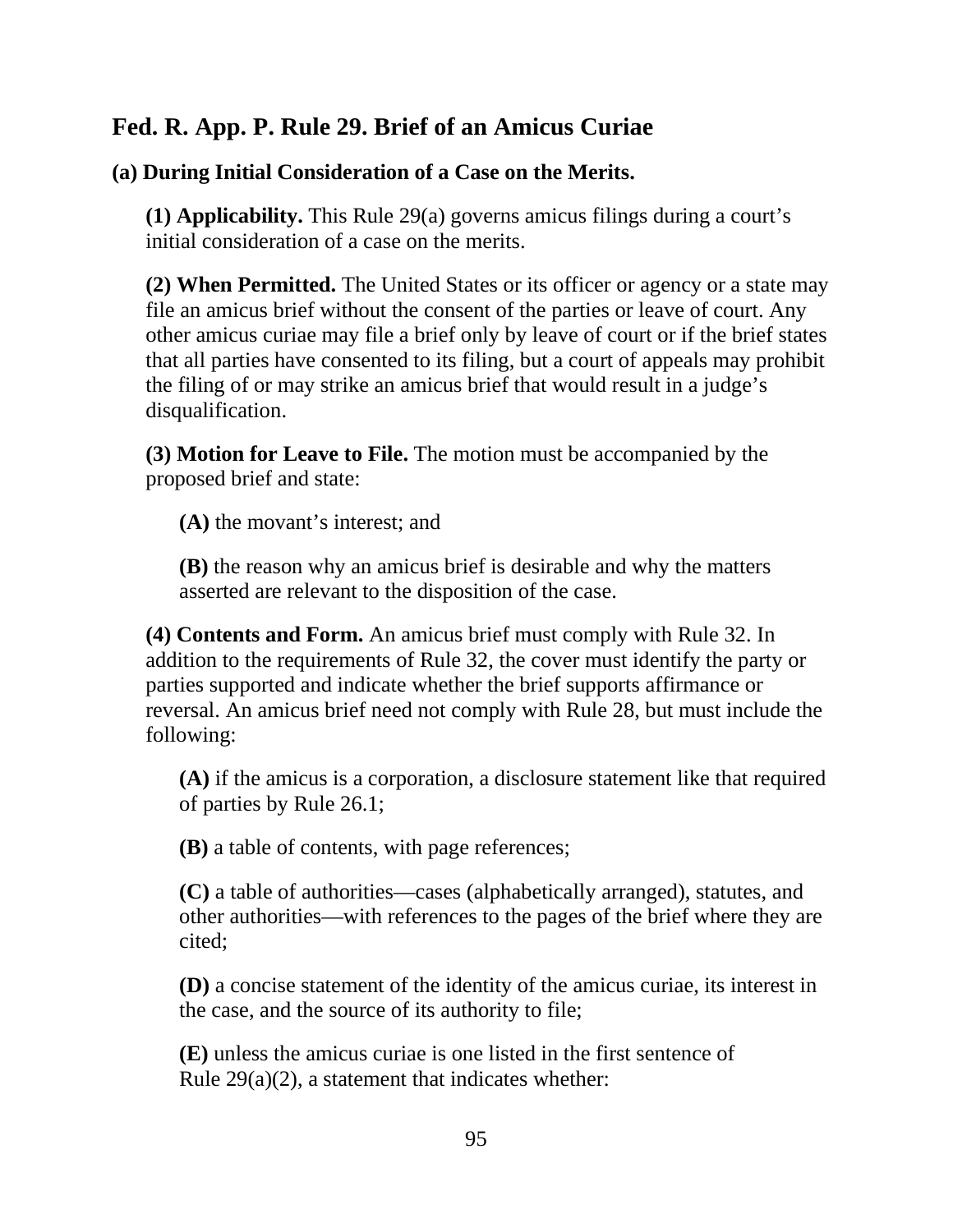**(i)** a party's counsel authored the brief in whole or in part;

**(ii)** a party or a party's counsel contributed money that was intended to fund preparing or submitting the brief; and

**(iii)** a person—other than the amicus curiae, its members, or its counsel—contributed money that was intended to fund preparing or submitting the brief and, if so, identifies each such person;

**(F)** an argument, which may be preceded by a summary and which need not include a statement of the applicable standard of review; and

**(G)** a certificate of compliance under Rule 32(g)(1), if length is computed using a word or line limit.

**(5) Length.** Except by the court's permission, an amicus brief may be no more than one-half the maximum length authorized by these rules for a party's principal brief. If the court grants a party permission to file a longer brief, that extension does not affect the length of an amicus brief.

**(6) Time for Filing.** An amicus curiae must file its brief, accompanied by a motion for filing when necessary, no later than 7 days after the principal brief of the party being supported is filed. An amicus curiae that does not support either party must file its brief no later than 7 days after the appellant's or petitioner's principal brief is filed. A court may grant leave for later filing, specifying the time within which an opposing party may answer.

**(7) Reply Brief.** Except by the court's permission, an amicus curiae may not file a reply brief.

**(8) Oral Argument**. An amicus curiae may participate in oral argument only with the court's permission.

### **(b) During Consideration of Whether to Grant Rehearing.**

**(1) Applicability**. This Rule 29(b) governs amicus filings during a court's consideration of whether to grant panel rehearing or rehearing en banc, unless a local rule or order in a case provides otherwise.

**(2) When Permitted**. The United States or its officer or agency or a state may file an amicus brief without the consent of the parties or leave of court. Any other amicus curiae may file a brief only by leave of court.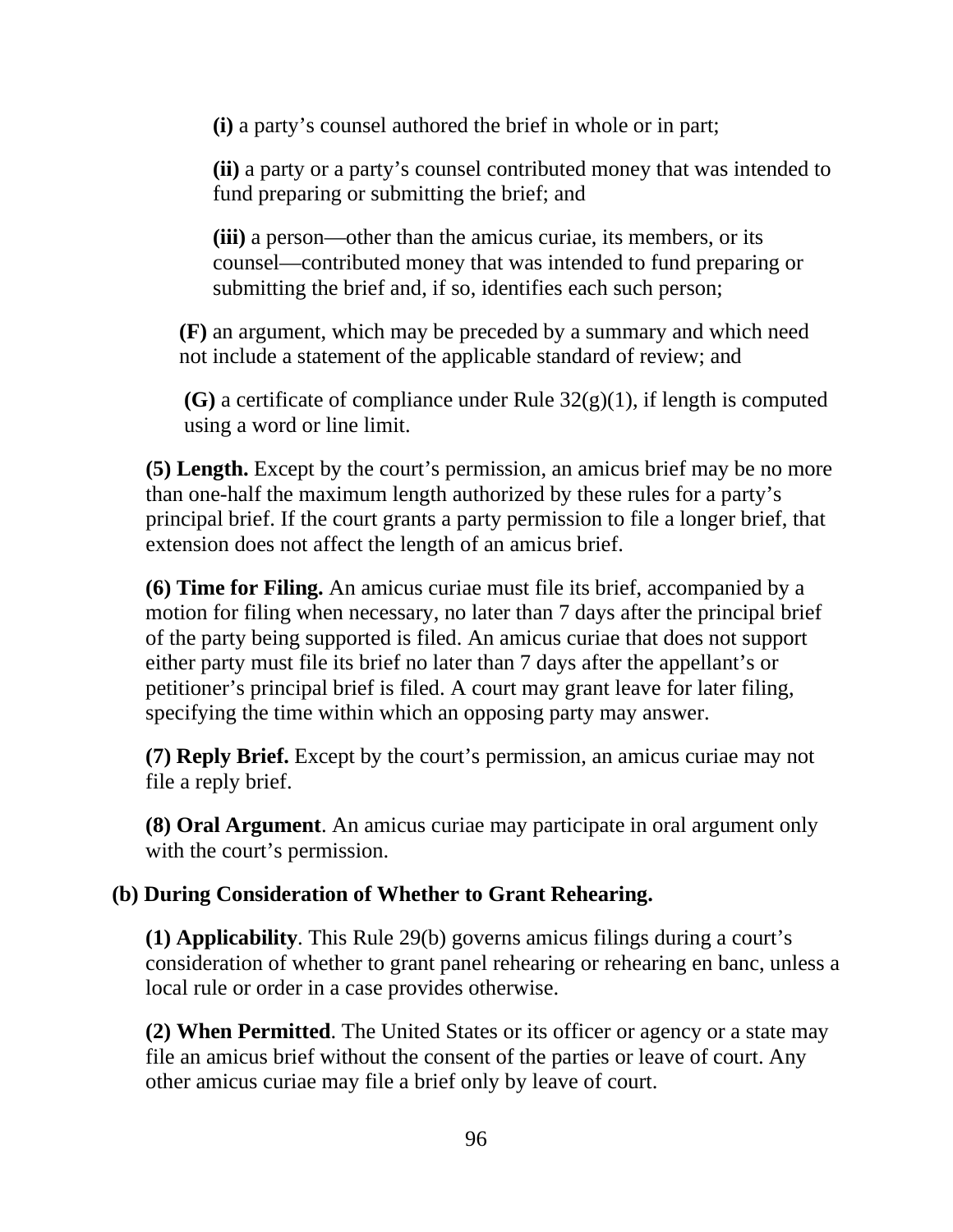**(3) Motion for Leave to File**. Rule 29(a)(3) applies to a motion for leave.

**(4) Contents, Form, and Length**. Rule 29(a)(4) applies to the amicus brief. The brief must not exceed 2,600 words.

**(5) Time for Filing**. An amicus curiae supporting the petition for rehearing or supporting neither party must file its brief, accompanied by a motion for filing when necessary, no later than 7 days after the petition is filed. An amicus curiae opposing the petition must file the brief, accompanied by a motion for filing when necessary, no later than the date set by the court for the response.

(As amended Apr. 24, 1998, eff. Dec. 1, 1998; Apr. 28, 2010, eff. Dec. 1, 2010; Apr. 28, 2016, eff. Dec. 1, 2016; Apr. 26, 2018, eff. Dec. 1, 2018.)

## **10th Cir. R. 29**

### **29.1 Amicus briefs on rehearing.**

The court will receive but not file proposed amicus briefs on rehearing. Filing will be considered shortly before the oral argument on rehearing en banc if granted, or before the grant or denial of panel rehearing.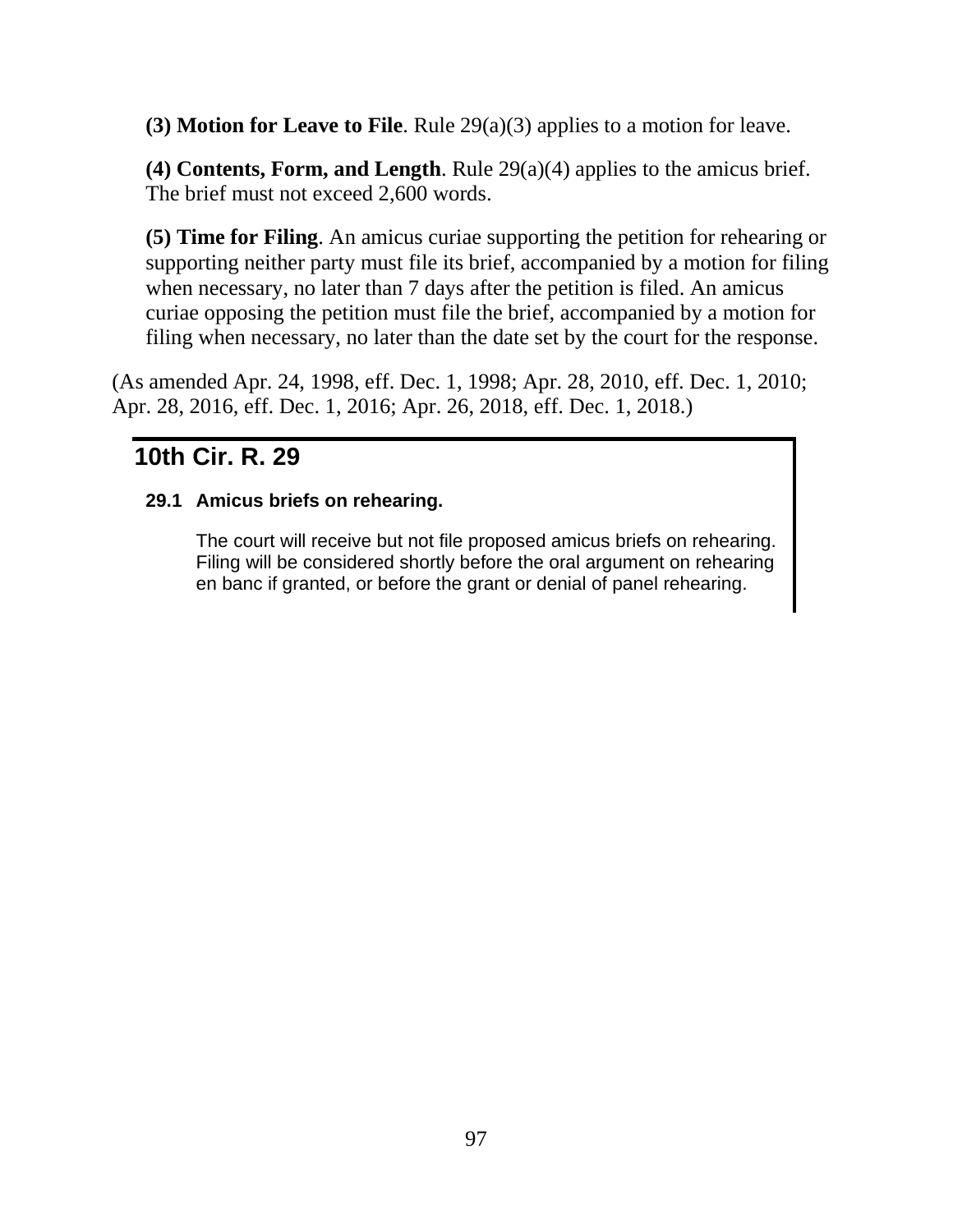## **Fed. R. App. P. Rule 30. Appendix to the Briefs**

## **(a) Appellant's Responsibility.**

**(1) Contents of the Appendix.** The appellant must prepare and file an appendix to the briefs containing:

**(A)** the relevant docket entries in the proceeding below;

**(B)** the relevant portions of the pleadings, charge, findings, or opinion;

**(C)** the judgment, order, or decision in question; and

**(D)** other parts of the record to which the parties wish to direct the court's attention.

**(2) Excluded Material.** Memoranda of law in the district court should not be included in the appendix unless they have independent relevance. Parts of the record may be relied on by the court or the parties even though not included in the appendix.

**(3) Time to File; Number of Copies.** Unless filing is deferred under Rule 30(c), the appellant must file 10 copies of the appendix with the brief and must serve one copy on counsel for each party separately represented. An unrepresented party proceeding in forma pauperis must file 4 legible copies with the clerk, and one copy must be served on counsel for each separately represented party. The court may by local rule or by order in a particular case require the filing or service of a different number.

## **(b) All Parties' Responsibilities.**

**(1) Determining the Contents of the Appendix.** The parties are encouraged to agree on the contents of the appendix. In the absence of an agreement, the appellant must, within 14 days after the record is filed, serve on the appellee a designation of the parts of the record the appellant intends to include in the appendix and a statement of the issues the appellant intends to present for review. The appellee may, within 14 days after receiving the designation, serve on the appellant a designation of additional parts to which it wishes to direct the court's attention. The appellant must include the designated parts in the appendix. The parties must not engage in unnecessary designation of parts of the record, because the entire record is available to the court. This paragraph applies also to a cross-appellant and a cross-appellee.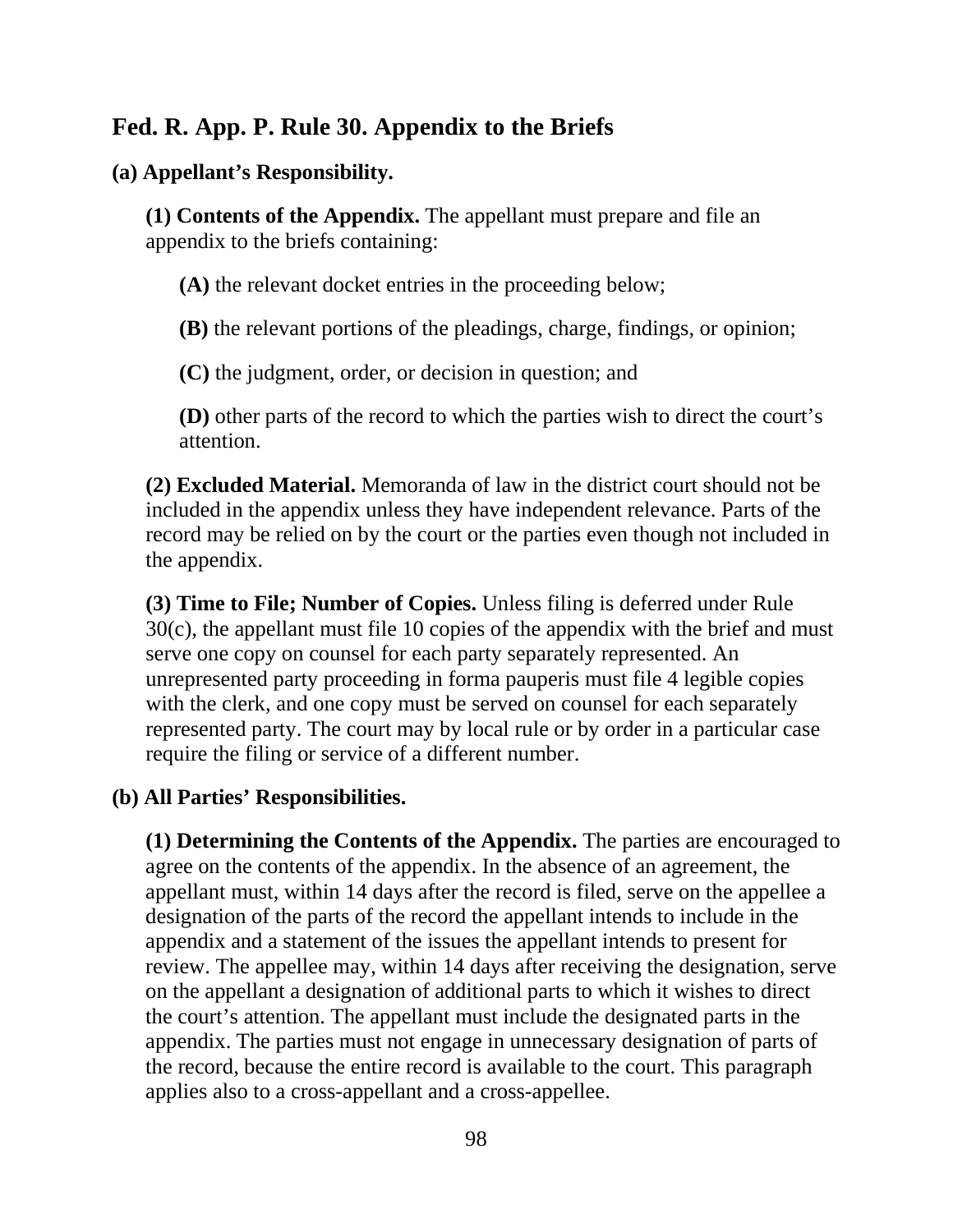**(2) Costs of Appendix.** Unless the parties agree otherwise, the appellant must pay the cost of the appendix. If the appellant considers parts of the record designated by the appellee to be unnecessary, the appellant may advise the appellee, who must then advance the cost of including those parts. The cost of the appendix is a taxable cost. But if any party causes unnecessary parts of the record to be included in the appendix, the court may impose the cost of those parts on that party. Each circuit must, by local rule, provide for sanctions against attorneys who unreasonably and vexatiously increase litigation costs by including unnecessary material in the appendix.

## **(c) Deferred Appendix.**

**(1) Deferral Until After Briefs are Filed.** The court may provide by rule for classes of cases or by order in a particular case that preparation of the appendix may be deferred until after the briefs have been filed and that the appendix may be filed 21 days after the appellee's brief is served. Even though the filing of the appendix may be deferred, Rule 30(b) applies; except that a party must designate the parts of the record it wants included in the appendix when it serves its brief, and need not include a statement of the issues presented.

## **(2) References to the Record.**

**(A)** If the deferred appendix is used, the parties may cite in their briefs the pertinent pages of the record. When the appendix is prepared, the record pages cited in the briefs must be indicated by inserting record page numbers, in brackets, at places in the appendix where those pages of the record appear.

**(B)** A party who wants to refer directly to pages of the appendix may serve and file copies of the brief within the time required by Rule 31(a), containing appropriate references to pertinent pages of the record. In that event, within 14 days after the appendix is filed, the party must serve and file copies of the brief, containing references to the pages of the appendix in place of or in addition to the references to the pertinent pages of the record. Except for the correction of typographical errors, no other changes may be made to the brief.

**(d) Format of the Appendix.** The appendix must begin with a table of contents identifying the page at which each part begins. The relevant docket entries must follow the table of contents. Other parts of the record must follow chronologically. When pages from the transcript of proceedings are placed in the appendix, the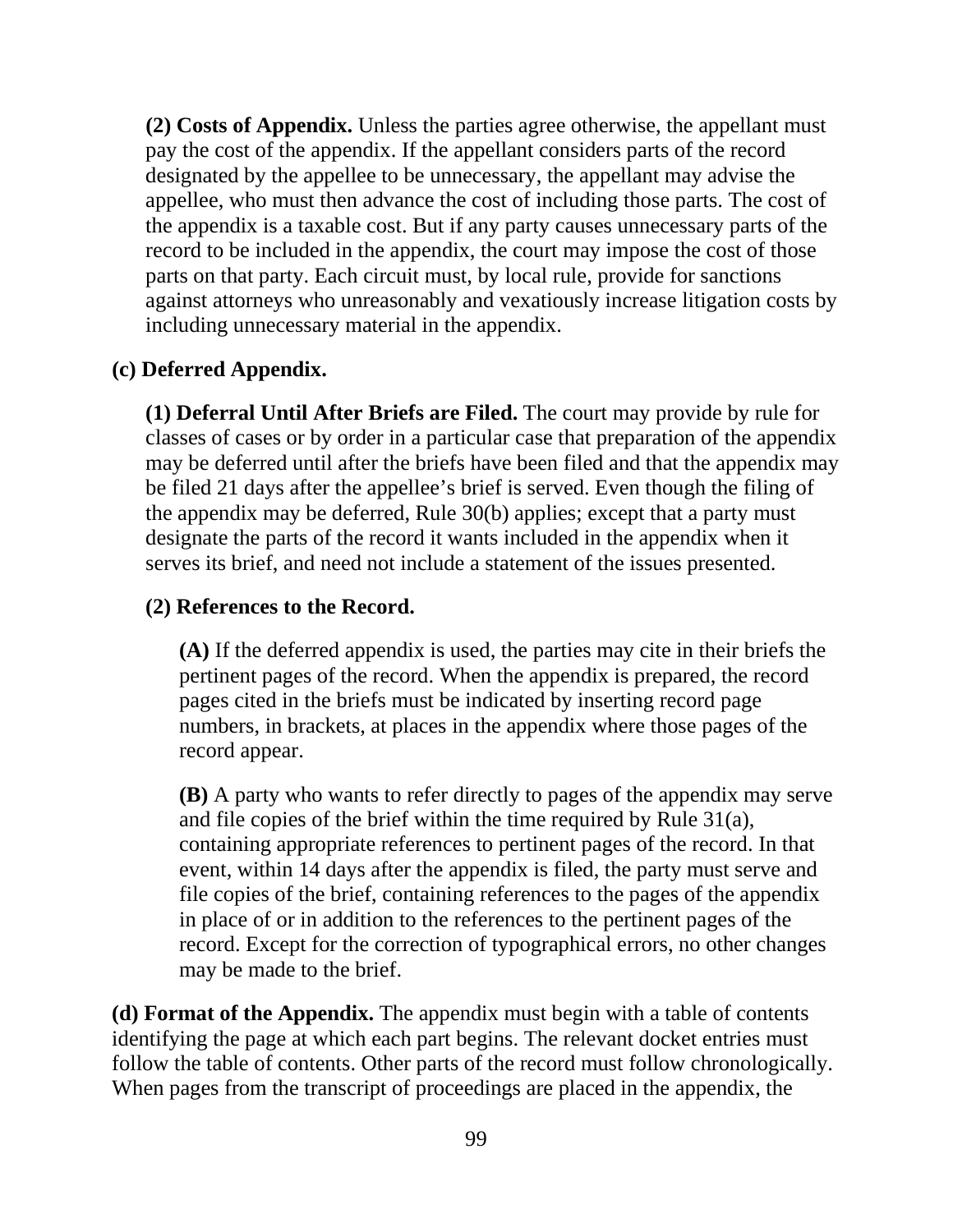transcript page numbers must be shown in brackets immediately before the included pages. Omissions in the text of papers or of the transcript must be indicated by asterisks. Immaterial formal matters (captions, subscriptions, acknowledgments, etc.) should be omitted.

**(e) Reproduction of Exhibits.** Exhibits designated for inclusion in the appendix may be reproduced in a separate volume, or volumes, suitably indexed. Four copies must be filed with the appendix, and one copy must be served on counsel for each separately represented party. If a transcript of a proceeding before an administrative agency, board, commission, or officer was used in a district-court action and has been designated for inclusion in the appendix, the transcript must be placed in the appendix as an exhibit.

**(f) Appeal on the Original Record Without an Appendix.** The court may, either by rule for all cases or classes of cases or by order in a particular case, dispense with the appendix and permit an appeal to proceed on the original record with any copies of the record, or relevant parts, that the court may order the parties to file.

(As amended Apr. 24, 1998, eff. Dec. 1, 1998; May 7, 2009, eff. Dec. 1, 2009.)

# **10th Cir. R. 30**

## **30.1 Appellant's appendix.**

Instead of a Federal Rule of Appellate Procedure 30 "appendix to the briefs," parties shall attach to their briefs the documents required by Tenth Circuit Rule 28.2(A) and (B).

The appendix required by the remainder of this Rule 30.1 is the form the record on appeal takes when the appellant is represented by retained counsel. *See* 10th Cir. R. 10.1. The remainder of this rule does not apply to appeals in which the appellant is pro se or represented by counsel appointed pursuant to 18 U.S.C. § 3006A. See 10th Cir. R. 10.1.

The appendix is prepared and electronically filed by the appellant, who must also forward a single hard copy of the electronic appendix to the office of the clerk. The hard copy must be an exact replica of the electronically filed appendix. This rule also applies to appeals from the Tax Court.

## **(A) Timing.**

**(1) Electronic filing.** The appendix must be filed electronically at the same time the opening brief is filed. *See* 10th Cir. R.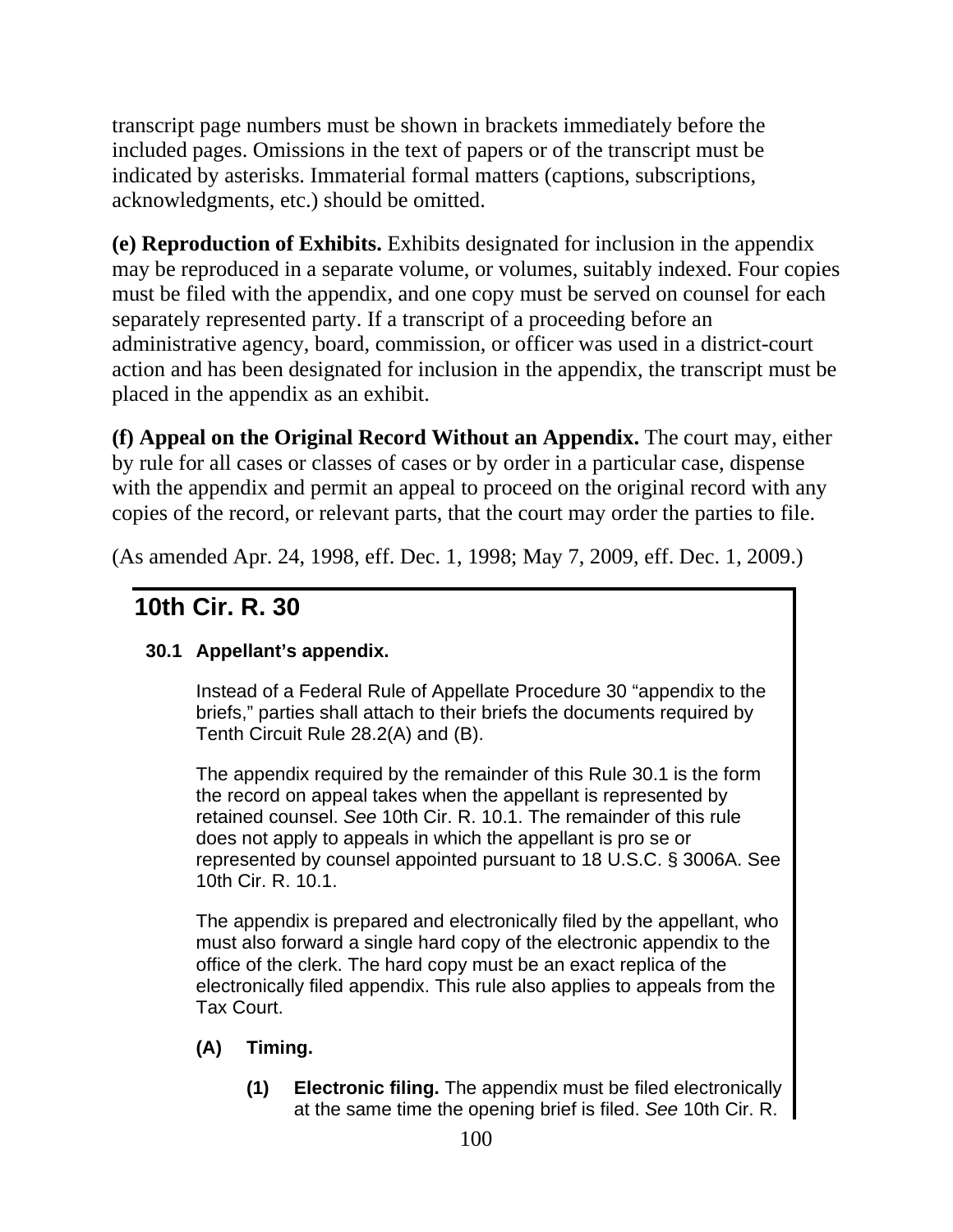31.1(A)(1) (noting the brief and appendix must be filed within 40 days after the district court clerk notifies the parties and the circuit clerk that the record is complete).

- **(2) Required hard copy filing.** The single required hard copy must be received in the office of the clerk, along with the required number of hard copies of the opening brief, within 5 business days following receipt of notice from the clerk's office that the electronic filing is compliant. *See* 10th Cir. R. 31.5.
- **(3) Deferred appendix.** Parties seeking to submit a deferred appendix under Federal Rule of Appellate Procedure 30(c) may file a motion seeking an exception to these requirements.

#### **(B) Content.**

- **(1) Appellant's duty.** An appellant represented by retained counsel must electronically file an appendix sufficient for considering and deciding the issues on appeal. The requirements of Rule 10.4 for the contents of a record on appeal apply to appellant's appendix. *See also* Rule 10.2(A) (addressing appellant's duty with regard to transcripts).
- **(2) Social security cases.** In social security cases, the entire administrative record must be included in the appendix. In appropriate situations, the appellant may file a motion seeking an exemption from electronic filing of the administrative record, and a waiver of service requirements for the administrative record. If an exemption from electronic filing is granted, the appellant must submit a hard copy of the appendix. *See* 10th Cir. R. 30.1(A)(2).
- **(3) Inadequate Appendix.** The court need not remedy any failure of counsel to provide an adequate appendix. *See* 10th Cir. R. 10.4(B).
- **(C) Multiple appellants.** When multiple appellants are allowed to file separate briefs under 10th Cir. R. 31.3(B), separate appendices may be filed. But counsel must avoid duplication of items included in a previously filed appendix; duplicative items may be adopted by reference. A single agreed appendix is preferred.
- **(D) Form.**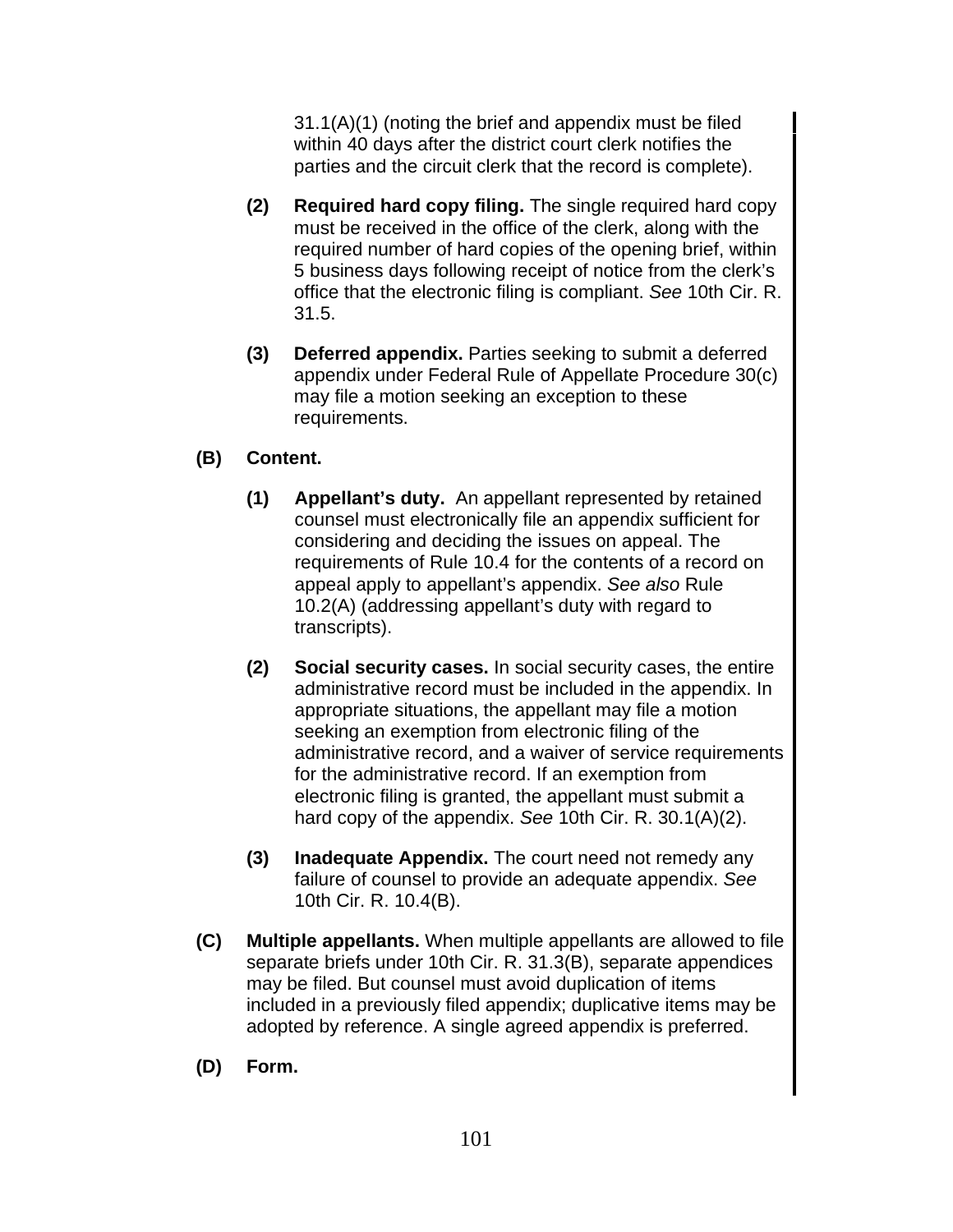**Important Note:** Counsel should review the Court's CM/ECF User Manual at Sections II and III and in particular III(G) for important technical information and instructions regarding the electronic appendix. These sections also include important information regarding submission of the required single hard copy of the appendix. *See* [www.ca10.uscourts.gov](http://www.ca10.uscourts.gov/)

- **(1) Pagination; index or table of contents.** Volumes within a multi-volume appendix may be paginated independently, but each volume must be paginated consecutively. That is, while the appendix need not be paginated consecutively across multiple volumes, each volume must be paginated consecutively. Citations to the appendix must make clear the volume and page cited. All appendices must include an index or table of contents of documents with appropriate volume and page numbers noting where the documents appear. If the appendix consists of multiple volumes, each volume must include an index or table of contents.
- **(2) File stamped.** Documents in the appendix should show the district court's electronic stamp, but they need not be certified.
- **(3) District court docket entries.** A copy of the district court's docket entries should always be the first document in the appendix.
- **(4) Order of documents.** Documents should be arranged in chronological order according to the filing date; other papers such as exhibits and transcript excerpts should be at the end.
- **(5) Separate volumes.** Where the appendix is large, separate volumes should be created to allow for manageable review of the materials, and each volume should have its own cover page identifying that volume number. Individual volumes should not exceed 300 pages in length. The number of electronic volumes must match the number of hard copy volumes. For the single hard copy, the court strongly encourages the use of spiral binding. The use of three-ring binders is prohibited.
- **(6) Sealed documents; form and motion requirement.** Copies of documents intended for filing under seal should be submitted in a separate volume, using the ECF option for filing under seal. If the appendix includes sealed materials it must be accompanied by a separate motion to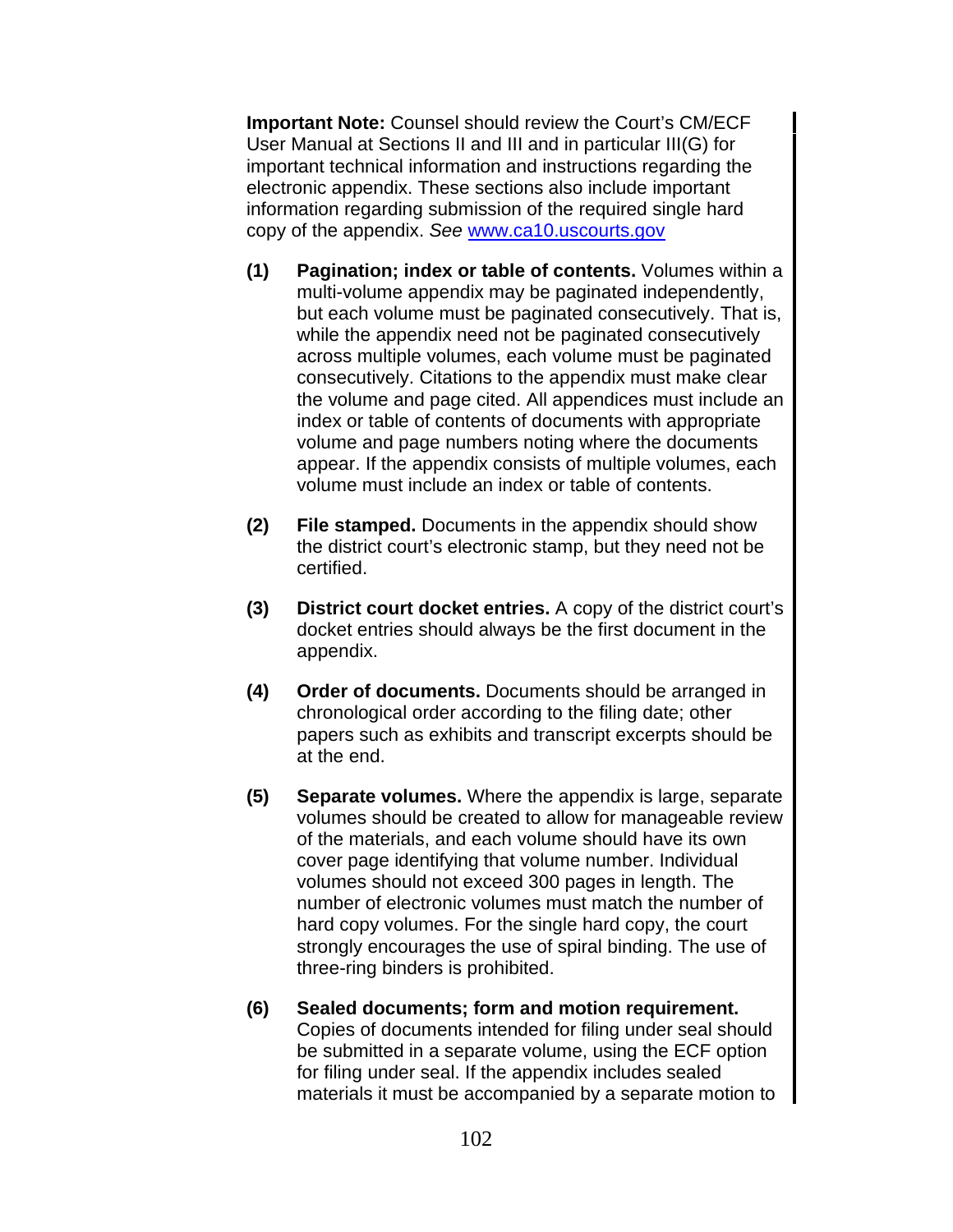seal in accordance with Tenth Circuit Rule 25.6. Presentence reports in criminal cases constitute an exception to this motion requirement. 10th Cir. R. 11.3(C).

- **(E) Service of the Appendix.** The electronic appendix must be served on every other party to the appeal. Parties may use the court's CM/ECF system to accomplish that service. *See* 10th Cir. R. 25.4. If served electronically, a hard copy need not be served on other parties. If an exemption is allowed under 10th Cir. R. 30.3(A) and only hard copies of the appendix are filed, a hard copy of the appendix must be served on every other party to the appeal. *See* 10th Cir. R. 25.3 (regarding seeking exemptions from electronic filing requirements); 10th Cir. R. 30.3(A).
- **(F) Order appealed must be submitted with brief.** Filing an appendix does not relieve counsel of the requirements of Rule 28.2(A).

#### **30.2 Supplemental appendix.**

- **(A) Appellee's appendix.**
	- **(1) Filing.** An appellee who believes that the appellant's appendix omits items that should be included may file a supplemental appendix with the answer brief. Supplemental appendices shall be filed electronically and served in the same manner as is described in 10th Cir. R. 30.1(E).
	- **(2) Appointed counsel.** If all appellants are represented by retained counsel, appointed counsel for an appellee may file a supplemental appendix and apply for reimbursement when the voucher or the statement of hours and expenses is filed.
- **(B) No other appendix.** No other appendix may be filed except by order of the court.

#### **30.3 Appendix exemptions.**

**(A) Waiver of electronic appendix requirement.** Any appellant may move to be exempt from the electronic appendix requirement upon the filing of a motion at least 7 days prior to the due date for filing the opening brief and appendix. If an exemption is granted, hard copies of the required appendix must be filed. Two hard copies must be received in the office of the clerk within 5 business days following receipt of notice that the electronic brief is compliant, and the appendix must be served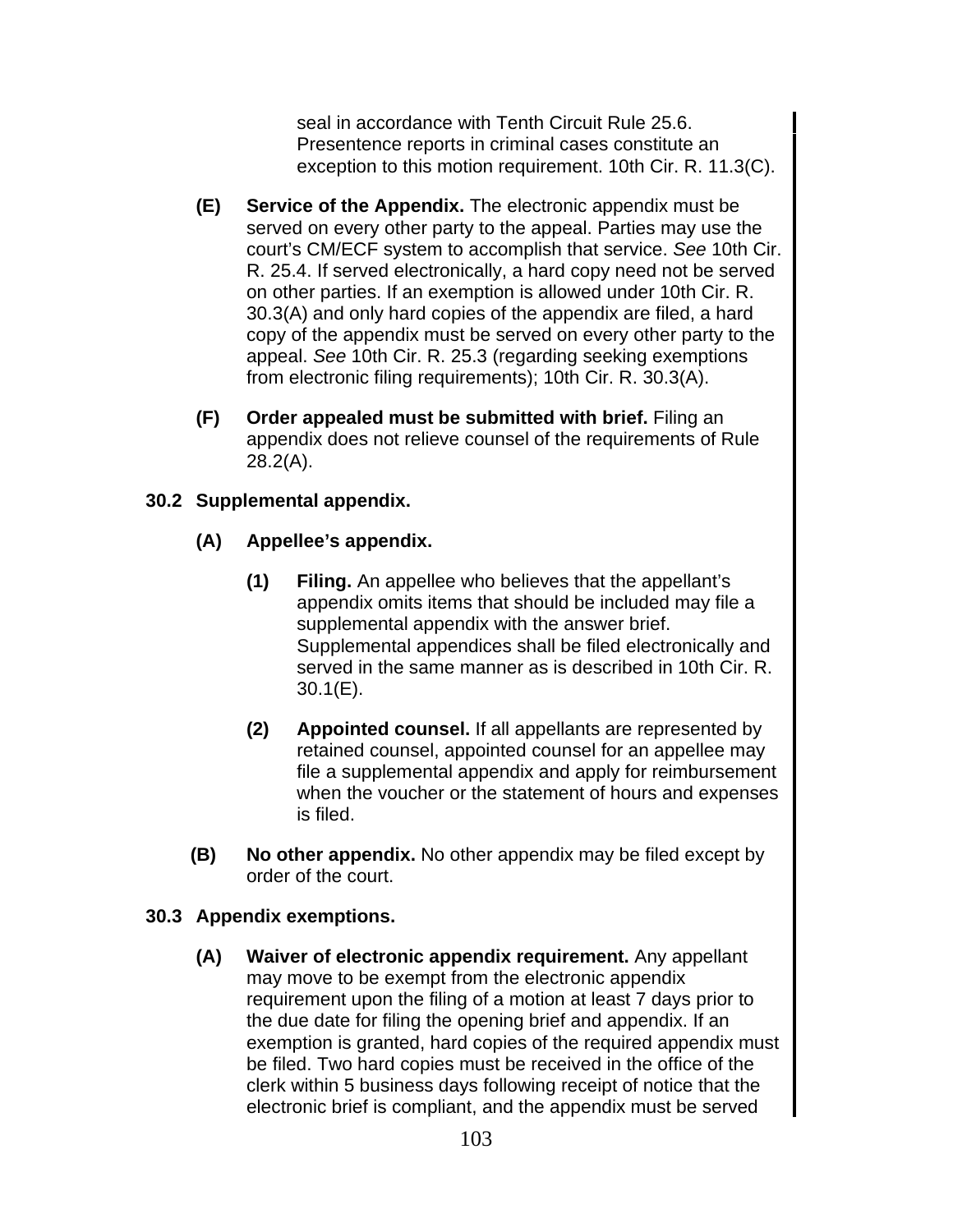via hard copy on all other parties to the appeal. Service of the hard copies on the parties must be within that same 5 business day period.

- **(B) Particular documents.** A party may file a motion to exempt certain documents from the appendix:
	- **(1)** if the documents themselves cannot be readily copied or put in electronic form;
	- **(2)** if essential excerpts of the reporter's transcript are so voluminous that copying or creating electronic access is excessively burdensome or costly; or
	- **(3)** if an exemption to the electronic appendix requirement is sought and obtained under subsection (A) of this rule, those cases in which making 2 copies of the administrative record would be too costly.
- **(C) Waiver of appendix requirement in pro bono cases.** In pro bono cases, if production or creation of an appendix is too costly for the appellant to bear, the appellant may file a motion to proceed on a record on appeal.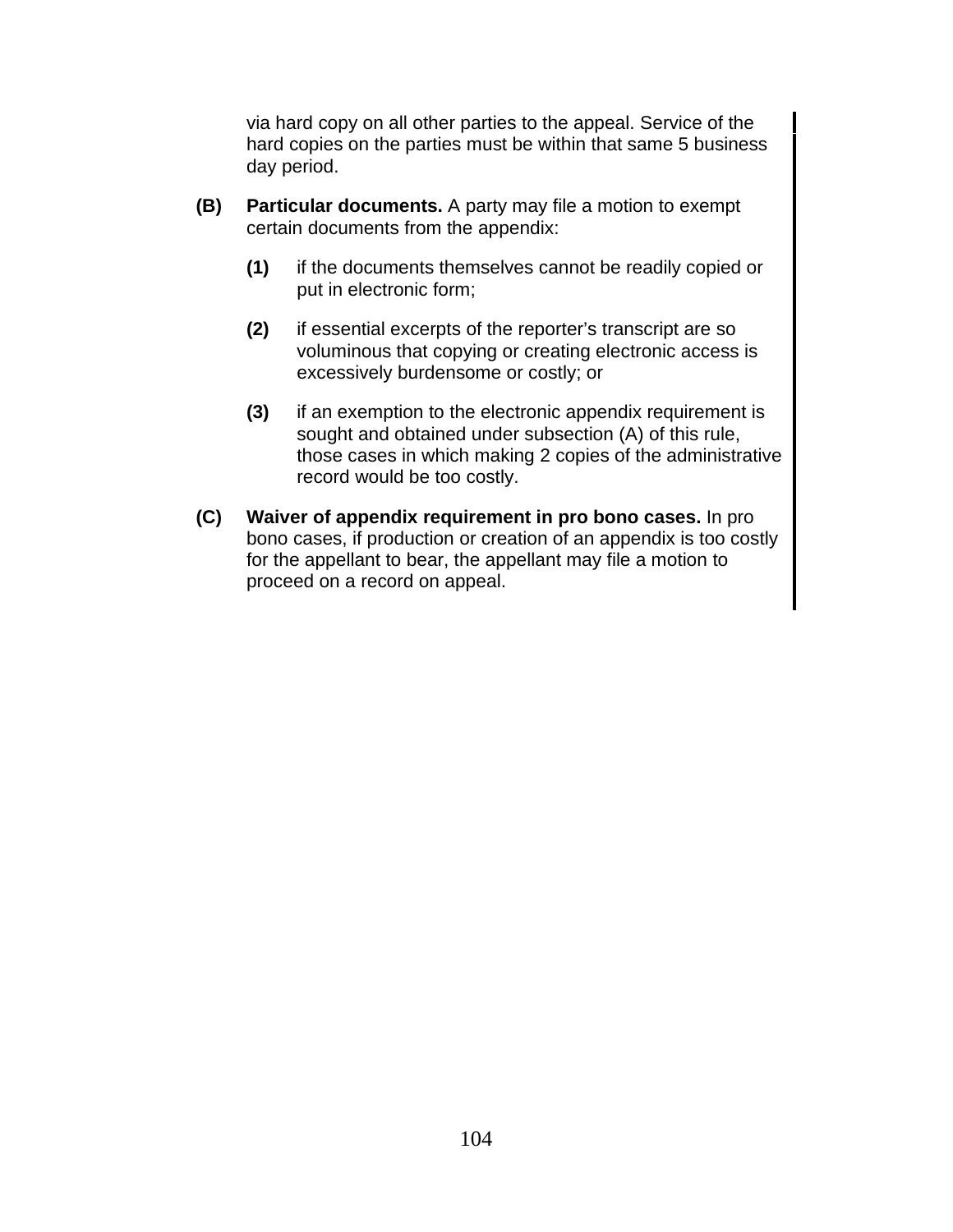# **Fed. R. App. P. Rule 31. Serving and Filing Briefs**

## **(a) Time to Serve and File a Brief.**

**(1)** The appellant must serve and file a brief within 40 days after the record is filed. The appellee must serve and file a brief within 30 days after the appellant's brief is served. The appellant may serve and file a reply brief within 21 days after service of the appellee's brief but a reply brief must be filed at least 7 days before argument, unless the court, for good cause, allows a later filing.

**(2)** A court of appeals that routinely considers cases on the merits promptly after the briefs are filed may shorten the time to serve and file briefs, either by local rule or by order in a particular case.

**(b) Number of Copies.** Twenty-five copies of each brief must be filed with the clerk and 2 copies must be served on each unrepresented party and on counsel for each separately represented party. An unrepresented party proceeding in forma pauperis must file 4 legible copies with the clerk, and one copy must be served on each unrepresented party and on counsel for each separately represented party. The court may by local rule or by order in a particular case require the filing or service of a different number.

**(c) Consequence of Failure to File.** If an appellant fails to file a brief within the time provided by this rule, or within an extended time, an appellee may move to dismiss the appeal. An appellee who fails to file a brief will not be heard at oral argument unless the court grants permission.

(As amended Apr. 24, 1998, eff. Dec. 1, 1998; Apr. 29, 2002, eff. Dec. 1, 2002; May 7, 2009, eff. Dec. 1, 2009; Apr. 26, 2018, eff. Dec. 1, 2018.)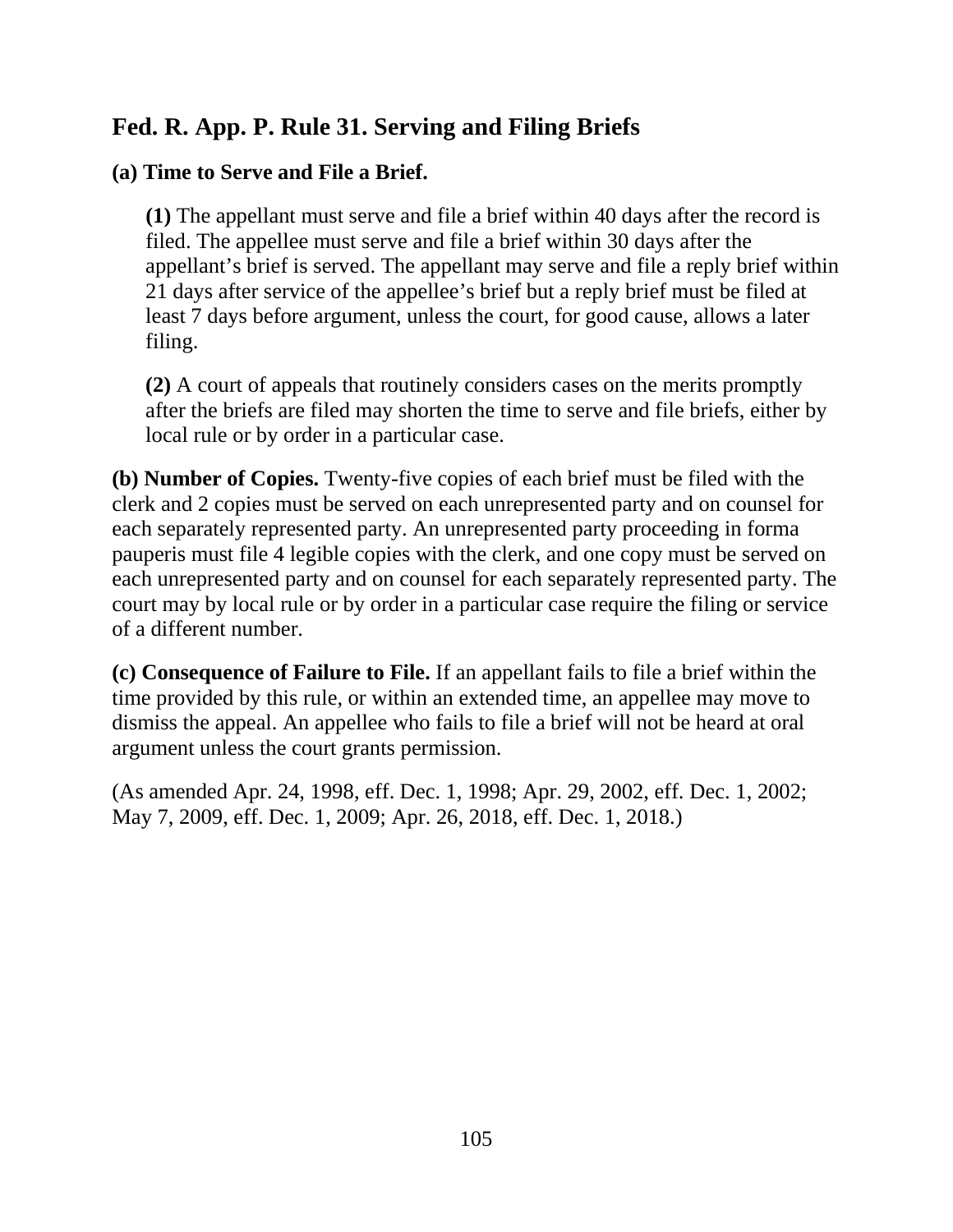# **10th Cir. R. 31**

- **31.1 Opening brief for appellant/petitioner.**
	- **(A) Appeals from district court.**
		- **(1) Retained Counsel.** When the appellant is required to file an appendix, the appellant's brief and appendix must be filed within 40 days after the date the district court clerk (as required by Rule 11.1) notifies the parties and the circuit clerk that the record is complete for purposes of appeal.`
		- **(2) Appointed counsel; pro se.** In all other cases, appellant's opening brief must be filed and served according to Federal Rule of Appellate Procedure 31(a).
	- **(B) Review and enforcement proceedings.** In cases seeking review or enforcement of agency orders, petitioner's opening brief must be filed within 40 days after the date when the certified list is filed or the date when the record is filed, whichever occurs first.

#### **31.2 Joint briefing in criminal appeals.**

Codefendants in criminal appeals may each file a brief or may join in a single brief. Joint briefs must bear all the appellate case numbers and captions of all appeals. The United States is encouraged to file a single brief.

#### **31.3 Joint briefing in civil appeals.**

- **(A) Multiple parties.** In civil cases involving more than one appellant or appellee, including consolidated cases, all parties on a side (including intervenors) must—to the extent practicable—file a single brief. Where, however, multiple response briefs are filed pursuant to 10th Cir. R. 31.3(B), the appellant may file only one reply except upon motion to the court seeking an exemption.
- **(B) Certificate of counsel.** Any brief filed separately by one of multiple parties on a side must contain a certificate plainly stating the reasons why the separate brief is necessary. The only exception to this requirement is if the only other party on a side filing separately is a government entity under 10th Cir. R. 31.3(D).
- **(C) Extension of time.** On motion, the Clerk may extend the time for briefing to allow the parties time to coordinate a single brief.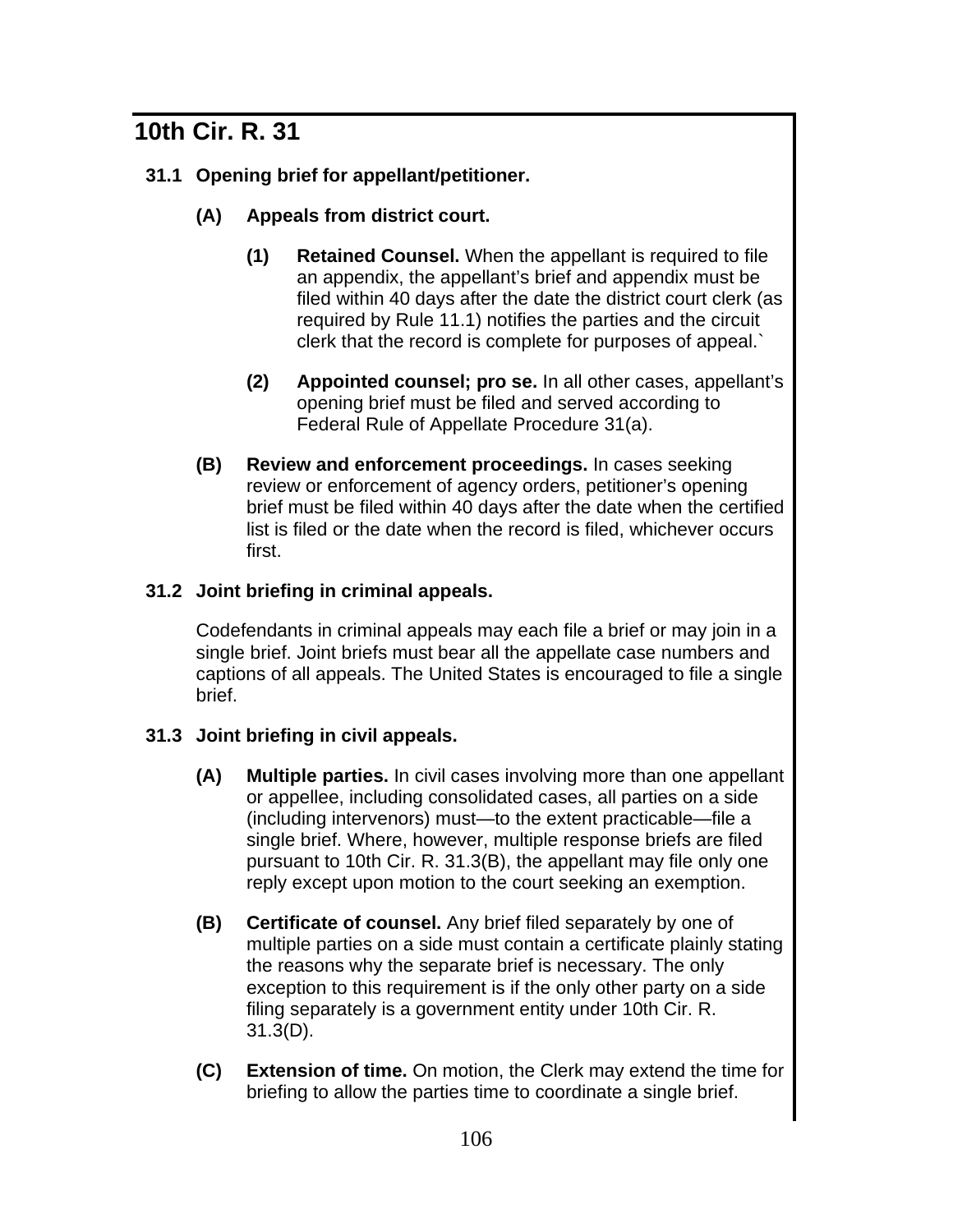**(D) Government entities exempt.** This rule does not apply to government entities.

#### **31.4 Extensions.**

Extensions of time to file briefs are disfavored. *See* 10th Cir. R. 27.6(A).

#### **31.5 Number of copies.**

Counseled parties, including amicus curiae, must provide the court with 7 hard copies of all briefs filed electronically. This requirement is in addition to the court's ECF (Electronic Case Filing) requirements. The required hard copies must be received in the clerk's office within 5 business days following receipt of notice that the electronic filing is compliant. In addition, counseled parties and amicus curiae must serve a copy of all briefs on each unrepresented party and all counsel for each separately represented party. Service may be provided electronically through the court's ECF system to attorneys and pro se filers who have received permission to file electronically and who are registered ECF users. Service must be made in another manner on persons who are entitled to notice but are not electronic filers in the case. For more information regarding filing briefs, please see the court's CM/ECF User Manual at Section III(E). *See* http://www.ca10.uscourts.gov.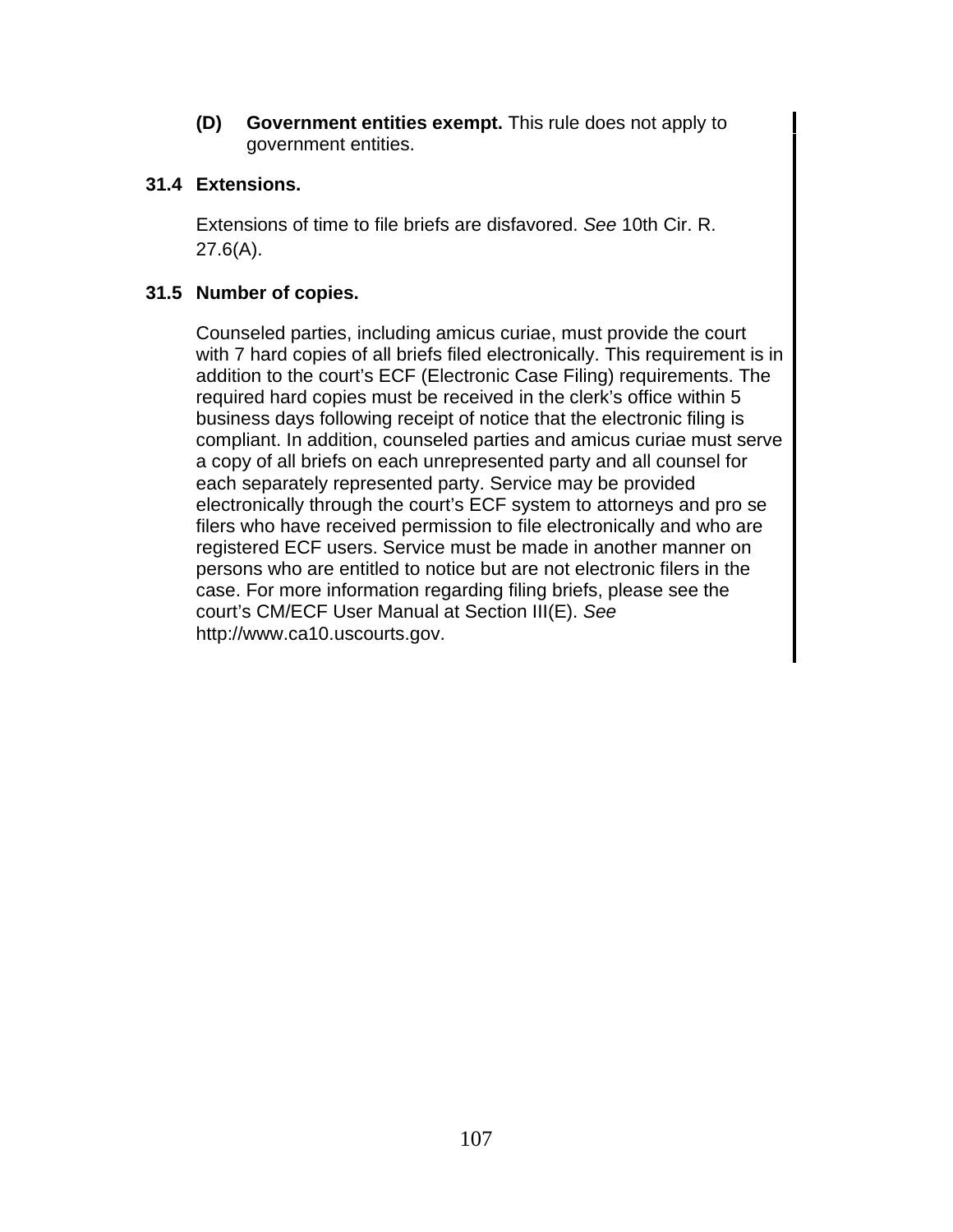# **Fed. R. App. P. Rule 32. Form of Briefs, Appendices, and Other Papers**

### **(a) Form of a Brief.**

## **(1) Reproduction.**

**(A)** A brief may be reproduced by any process that yields a clear black image on light paper. The paper must be opaque and unglazed. Only one side of the paper may be used.

**(B)** Text must be reproduced with a clarity that equals or exceeds the output of a laser printer.

**(C)** Photographs, illustrations, and tables may be reproduced by any method that results in a good copy of the original; a glossy finish is acceptable if the original is glossy.

**(2) Cover.** Except for filings by unrepresented parties, the cover of the appellant's brief must be blue; the appellee's, red; an intervenor's or amicus curiae's, green; any reply brief, gray and any supplemental brief, tan. The front cover of a brief must contain:

**(A)** the number of the case centered at the top;

**(B)** the name of the court;

**(C)** the title of the case (*See* Rule 12(a));

**(D)** the nature of the proceeding (e.g., Appeal, Petition for Review) and the name of the court, agency, or board below;

**(E)** the title of the brief, identifying the party or parties for whom the brief is filed; and

**(F)** the name, office address, and telephone number of counsel representing the party for whom the brief is filed.

**(3) Binding.** The brief must be bound in any manner that is secure, does not obscure the text, and permits the brief to lie reasonably flat when open.

**(4) Paper Size, Line Spacing, and Margins.** The brief must be on 8 ½ by 11 inch paper. The text must be double-spaced, but quotations more than two lines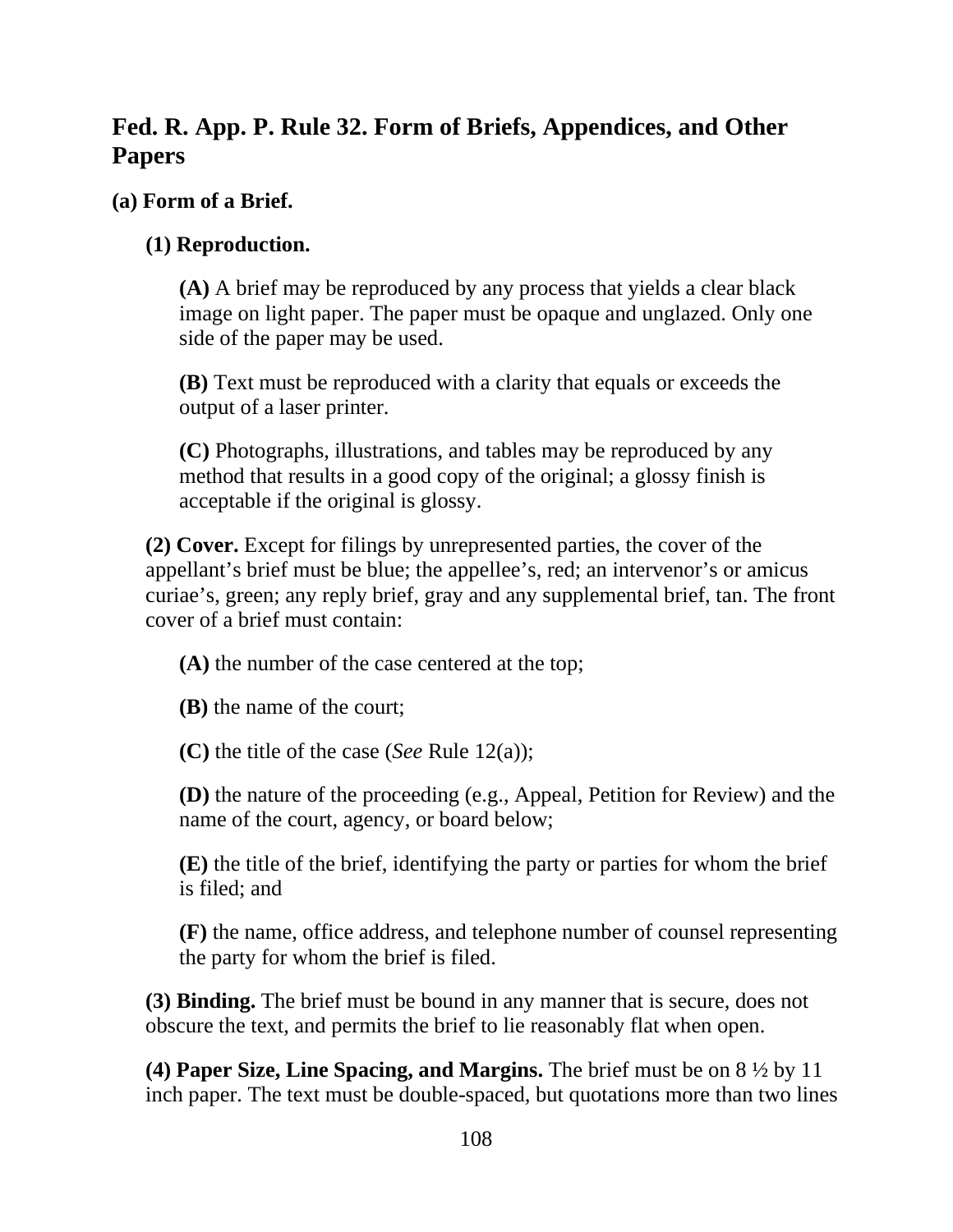long may be indented and single-spaced. Headings and footnotes may be single-spaced. Margins must be at least one inch on all four sides. Page numbers may be placed in the margins, but no text may appear there.

**(5) Typeface.** Either a proportionally spaced or monospaced face may be used.

**(A)** A proportionally spaced face must include serifs, but sans-serif type may be used in headings and captions. A proportionally spaced face must be 14-point or larger.

**(B)** A monospaced face may not contain more than 10 ½ characters per inch.

**(6) Type Styles.** A brief must be set in a plain, roman style, although italics or boldface may be used for emphasis. Case names must be italicized or underlined.

## **(7) Length.**

**(A) Page limitation.** A principal brief may not exceed 30 pages, or a reply brief 15 pages, unless it complies with Rule 32(a)(7)(B).

## **(B) Type**-**volume limitation.**

**(i)** A principal brief is acceptable if it:

- contains no more than 13,000 words; or
- uses a monospaced face and contains no more than 1,300 lines of text.

**(ii)** A reply brief is acceptable if it contains no more than half of the type volume specified in Rule  $32(a)(7)(B)(i)$ .

**(b) Form of an Appendix.** An appendix must comply with Rule 32(a)(1), (2), (3), and (4), with the following exceptions:

**(1)** The cover of a separately bound appendix must be white.

**(2)** An appendix may include a legible photocopy of any document found in the record or of a printed judicial or agency decision.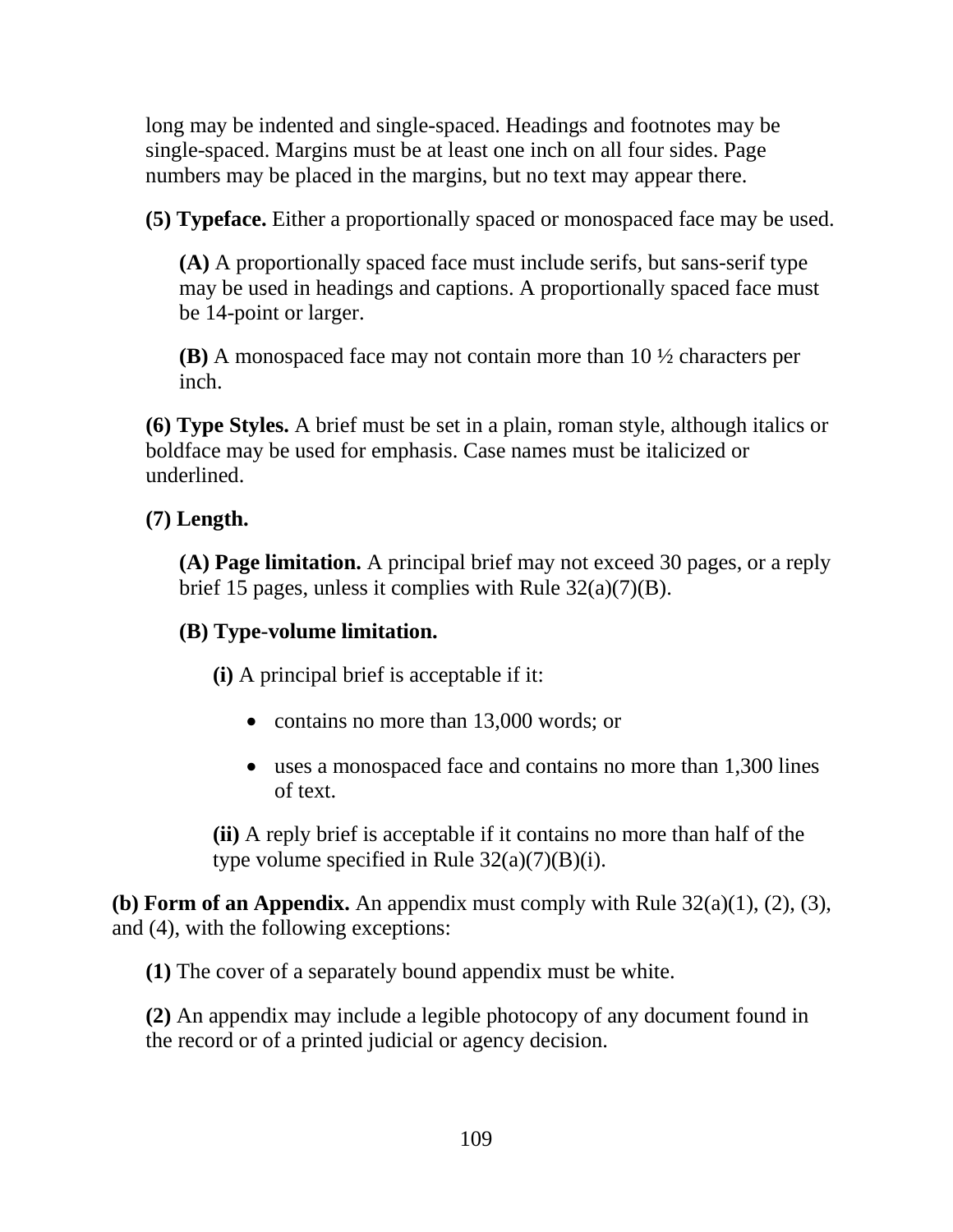**(3)** When necessary to facilitate inclusion of odd-sized documents such as technical drawings, an appendix may be a size other than 8 ½ by 11 inches, and need not lie reasonably flat when opened.

## **(c) Form of Other Papers.**

**(1) Motion.** The form of a motion is governed by Rule 27(d).

**(2) Other Papers.** Any other paper, including a petition for panel rehearing and a petition for hearing or rehearing en banc, and any response to such a petition, must be reproduced in the manner prescribed by Rule 32(a), with the following exceptions:

**(A)** A cover is not necessary if the caption and signature page of the paper together contain the information required by Rule  $32(a)(2)$ . If a cover is used, it must be white.

**(B)** Rule 32(a)(7) does not apply.

**(d) Signature.** Every brief, motion, or other paper filed with the court must be signed by the party filing the paper or, if the party is represented, by one of the party's attorneys.

**(e) Local Variation.** Every court of appeals must accept documents that comply with the form requirements of this rule and the length limits set by these rules. By local rule or order in a particular case a court of appeals may accept documents that do not meet all of the form requirements of this rule or the length limits set by these rules.

**(f) Items Excluded from Length**. In computing any length limit, headings, footnotes, and quotations count toward the limit but the following items do not:

- cover page;
- disclosure statement;
- table of contents;
- table of citations;
- statement regarding oral argument;
- addendum containing statutes, rules, or regulations;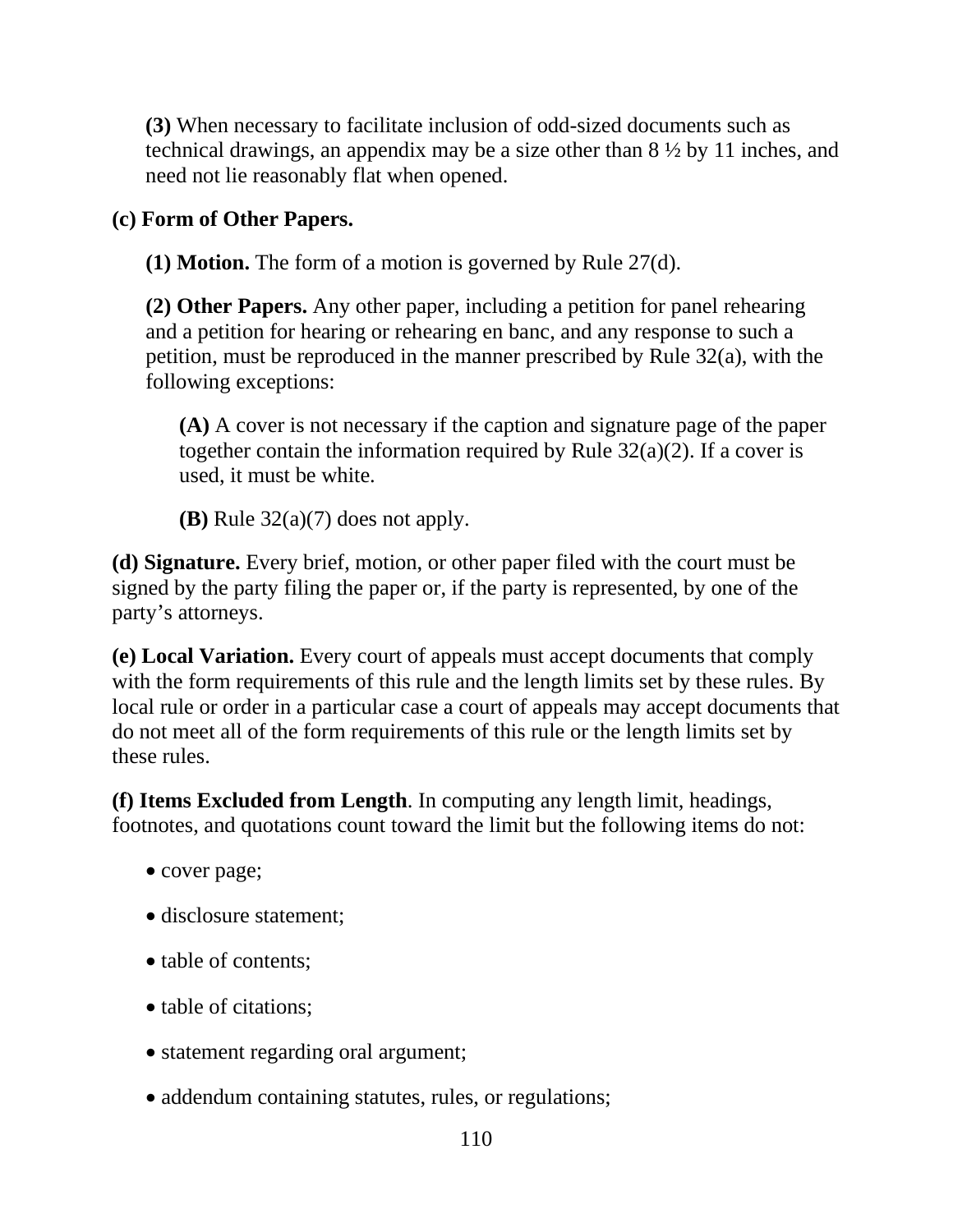- certificates of counsel;
- signature block;
- proof of service; and
- any item specifically excluded by these rules or by local rule.

## **(g) Certificates of Compliance.**

**(1) Briefs and Papers that Require a Certificate.** A brief submitted under Rules  $28.1(e)(2)$ ,  $29(b)(4)$ , or  $32(a)(7)(B)$ —and a paper submitted under Rules 5(c)(1), 21(d)(1), 27(d)(2)(A), 27(d)(2)(C), 35(b)(2)(A), or 40(b)(1)—must include a certificate by the attorney, or an unrepresented party, that the document complies with the type-volume limitation. The person preparing the certificate may rely on the word or line count of the word-processing system used to prepare the document. The certificate must state the number of words—or the number of lines of monospaced type—in the document.

**(2) Acceptable Form**. Form 6 in the Appendix of Forms meets the requirements for a certificate of compliance.

(As amended Apr. 24, 1998, eff. Dec. 1, 1998; Apr. 29, 2002, eff. Dec. 1, 2002; Apr. 25, 2005, eff. Dec. 1, 2005; Apr. 28, 2016, eff. Dec. 1, 2016; Apr. 25, 2019, eff. Dec. 1, 2019.)

## **10th Cir. R. 32**

### **(A) Font sizes in briefs.**

The court prefers 14-point type as required by Federal Rule of Appellate Procedure 32(a)(5)(A), but 13-point type is acceptable.

### **(B) Word count where glossary included.**

In calculating the number of words and lines that count toward the word and line limitations, the glossary required by 10th Cir. R. 28.2(C)(4) may be excluded, in addition to the items listed in Federal Rule of Appellate Procedure 32(f).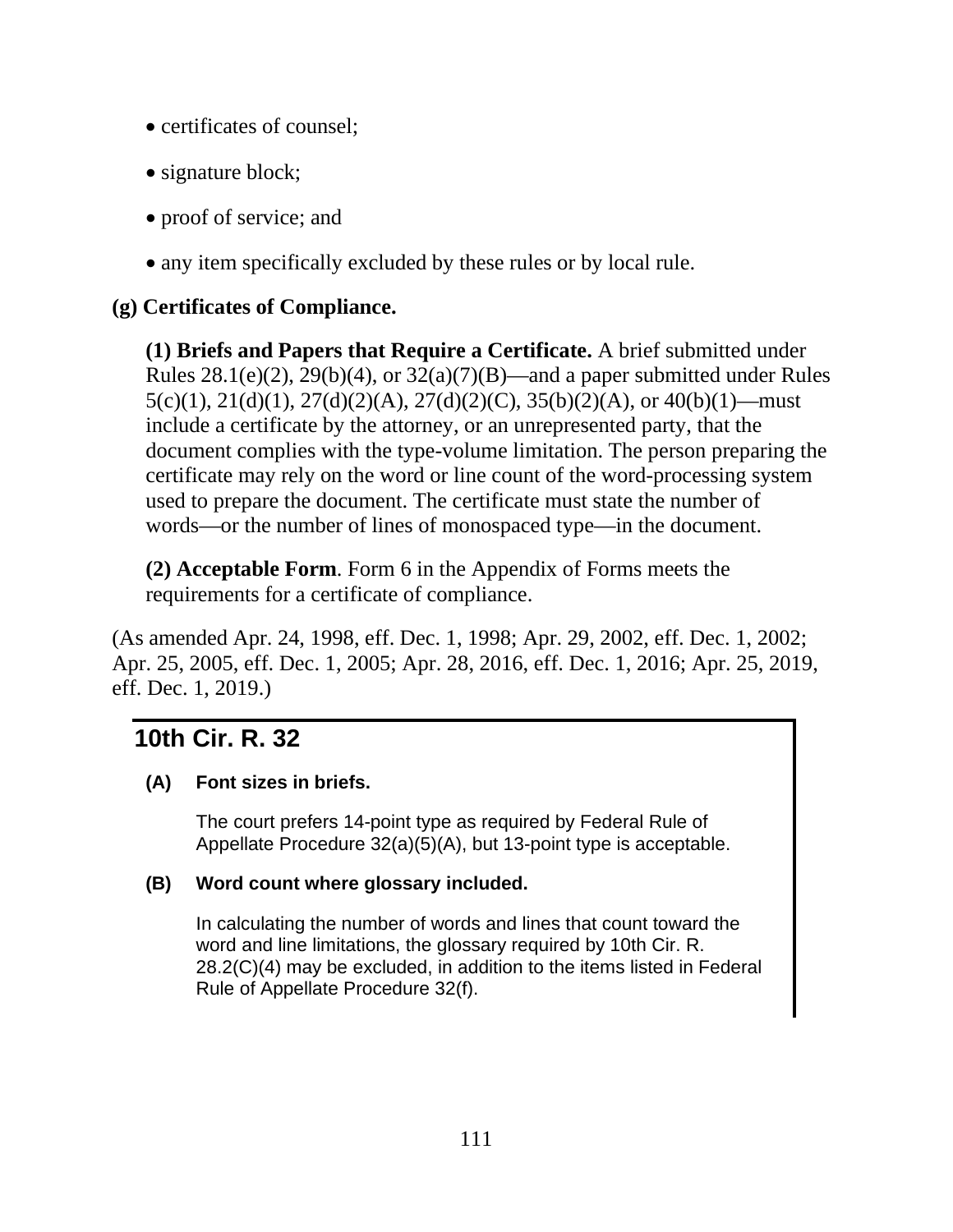# **Fed. R. App. P. 32.1. Citing Judicial Dispositions.**

**(a) Citation Permitted.** A court may not prohibit or restrict the citation of federal judicial opinions, orders, judgments, or other written dispositions that have been:

**(i)** designated as "unpublished," "not for publication," "non-precedential," "not precedent," or the like; and

**(ii)** issued on or after January 1, 2007.

**(b) Copies Required.** If a party cites a federal judicial opinion, order, judgment, or other written disposition that is not available in a publicly accessible electronic database, the party must file and serve a copy of that opinion, order, judgment, or disposition with the brief or other paper in which it is cited.

(Eff. Dec. 1, 2006.)

## **10th Cir. R. 32.1**

**32.1 Citing judicial dispositions.**

- **(A) Precedential value.** The citation of unpublished decisions is permitted to the full extent of the authority found in Federal Rule of Appellate Procedure 32.1. Unpublished decisions are not precedential, but may be cited for their persuasive value. They may also be cited under the doctrines of law of the case, claim preclusion, and issue preclusion. Citation to unpublished opinions must include an appropriate parenthetical notation. *E.g.*, *United States v. Wilson*, No. 13-2047, 2015 WL 3072766 (10th Cir. Oct. 31, 2016) (unpublished); *United States v. Keeble*, 184 F. App'x 756 (10th Cir. 2011) (unpublished).
- **(B) Reference.** If an unpublished decision cited in a brief or other pleading is not available in a publicly accessible electronic database, a copy must be attached to the document when it is filed and must be provided to all other counsel and pro se parties. Where possible, references to unpublished dispositions should include the appropriate electronic citation.
- **(C) Retroactive effect.** Parties may cite unpublished decisions issued prior to January 1, 2007, in the same manner and under the same circumstances as are allowed by Federal Rule of Appellate Procedure 32.1(a)(i) and part (A) of this local rule.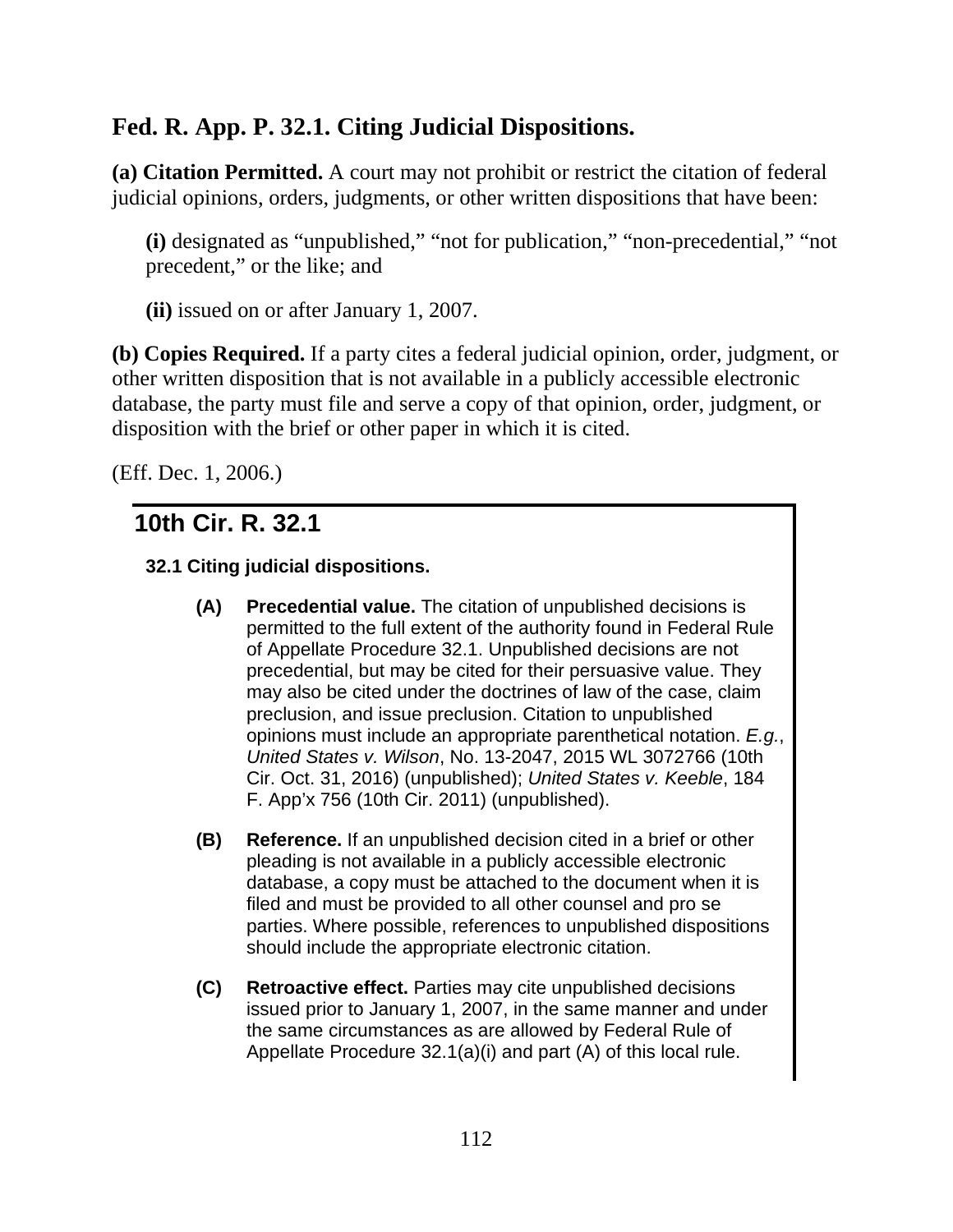# **Fed. R. App. P. Rule 33. Appeal Conferences**

The court may direct the attorneys—and, when appropriate, the parties—to participate in one or more conferences to address any matter that may aid in disposing of the proceedings, including simplifying the issues and discussing settlement. A judge or other person designated by the court may preside over the conference, which may be conducted in person or by telephone. Before a settlement conference, the attorneys must consult with their clients and obtain as much authority as feasible to settle the case. The court may, as a result of the conference, enter an order controlling the course of the proceedings or implementing any settlement agreement.

(As amended Apr. 24, 1998, eff. Dec. 1, 1998.)

# **10th Cir. R. 33**

- **33.1 Mediation conference.**
	- **(A) Circuit mediation office; purpose of mediation conference.** The circuit mediation office may schedule and conduct mediation conferences in any matter pending before the court. The primary purpose of a conference is to explore settlement, but case management matters may also be addressed.
	- **(B) Participation of counsel and parties.** Counsel must participate in every scheduled mediation conference and in related discussions. Generally a party may participate but need not unless required by the circuit mediation office. Conferences are conducted by telephone unless the circuit mediation office directs otherwise.
	- **(C) Preparation of counsel for mediation conference; settlement authority.** Counsel must consult with their clients and obtain as much authority as feasible to settle the case and agree on case management matters in preparing for the initial conference. These obligations continue throughout the mediation process.
	- **(D) Confidentiality.** Statements made during the conference and in related discussions, and any records of those statements, are confidential and must not be disclosed by anyone (including the circuit mediation office, counsel, or the parties, and their agents or employees), to anyone not participating in the mediation process. Proceedings under this rule may not be recorded by counsel or the parties.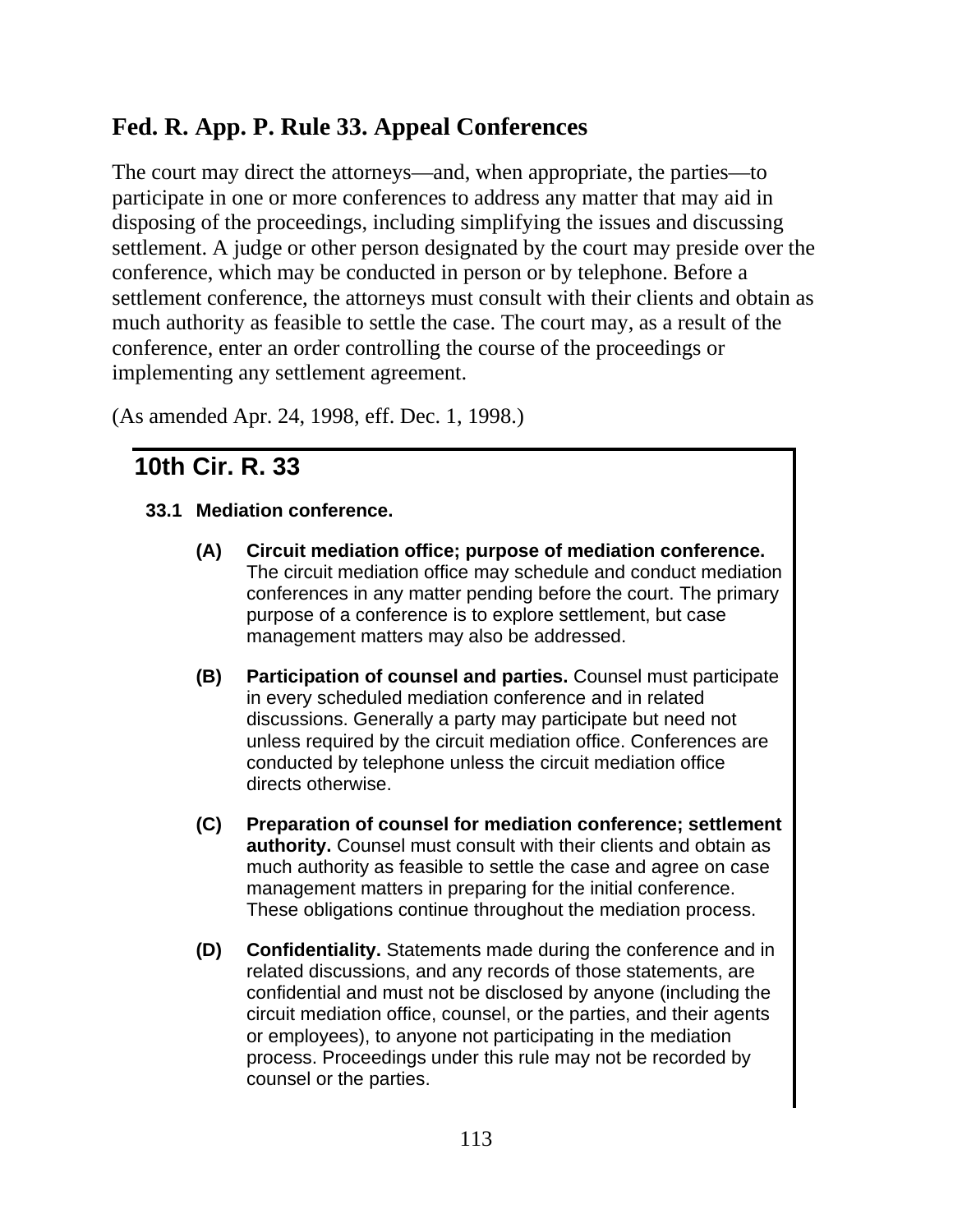- **(E) Conference order; mediator authority.** The circuit mediation office may cause a judgment or order to be entered controlling the course of the case or the mediation proceedings. The circuit mediation office and its mediators are delegates of this court. Any conference orders or other communications from the circuit mediation office must be treated the same as any other court directive.
- **(F) Extensions for ordering transcript or filing brief.** The time allowed by Federal Rule of Appellate Procedure 10(b)(1) for ordering a transcript and by Rule 31.1 for filing briefs is not automatically tolled pending a conference. If a conference has been scheduled, counsel may contact the circuit mediation office for an extension of time to order a transcript or to file a brief.
- **(G) Request for mediation conference by counsel.** Counsel may request a mediation conference by contacting the circuit mediation office. The office will determine whether a conference will be held.
- **(H) Sanctions.** The court may impose sanctions if counsel or a party violates this rule or an order entered under it.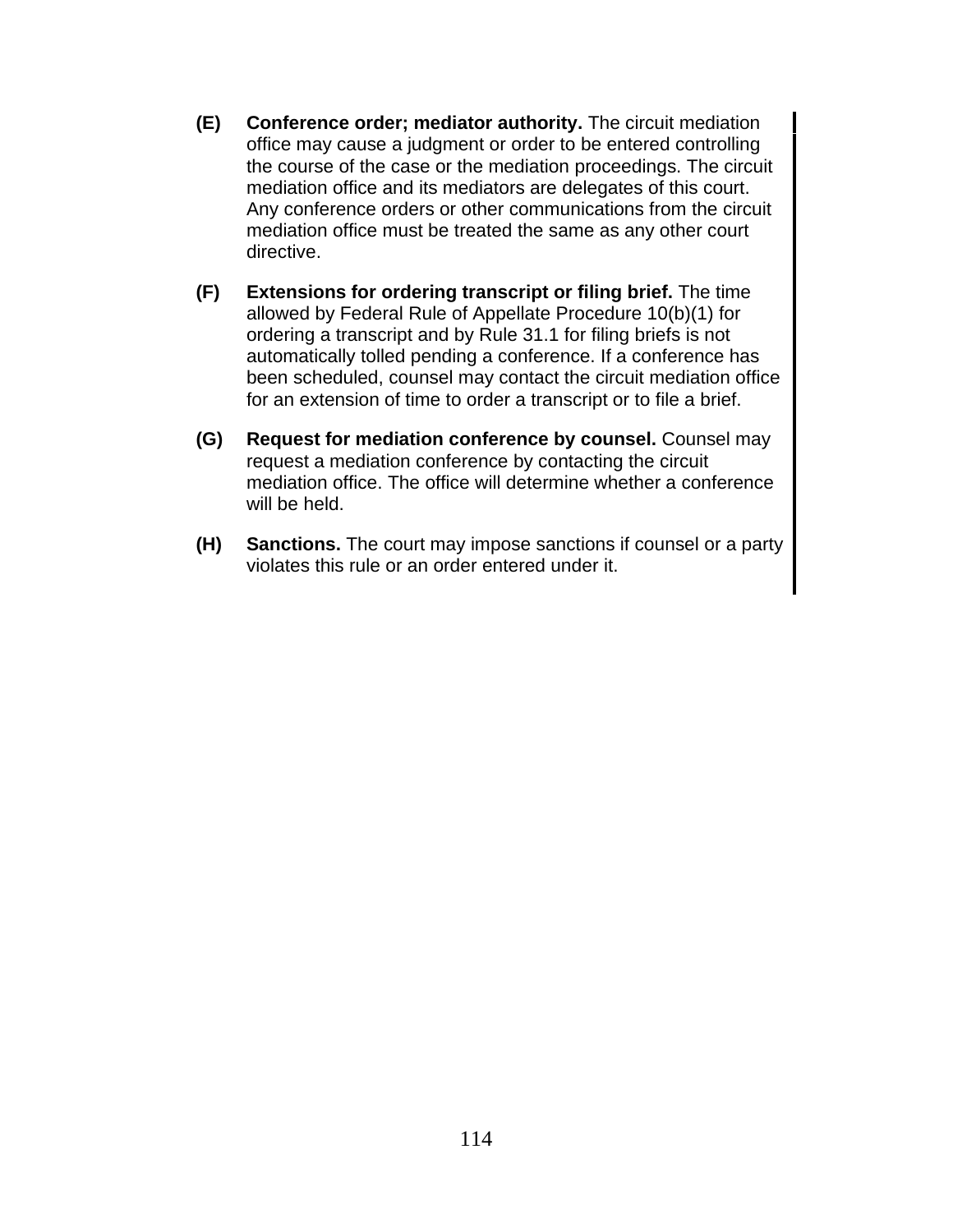# **Fed. R. App. P. Rule 34. Oral Argument**

**(a) In General.**

**(1) Party's Statement.** Any party may file, or a court may require by local rule, a statement explaining why oral argument should, or need not, be permitted.

**(2) Standards.** Oral argument must be allowed in every case unless a panel of three judges who have examined the briefs and record unanimously agrees that oral argument is unnecessary for any of the following reasons:

**(A)** the appeal is frivolous;

**(B)** the dispositive issue or issues have been authoritatively decided; or

**(C)** the facts and legal arguments are adequately presented in the briefs and record, and the decisional process would not be significantly aided by oral argument.

**(b) Notice of Argument; Postponement.** The clerk must advise all parties whether oral argument will be scheduled, and, if so, the date, time, and place for it, and the time allowed for each side. A motion to postpone the argument or to allow longer argument must be filed reasonably in advance of the hearing date.

**(c) Order and Contents of Argument.** The appellant opens and concludes the argument. Counsel must not read at length from briefs, records, or authorities.

**(d) Cross-Appeals and Separate Appeals.** If there is a cross-appeal, Rule 28.1(b) determines which party is the appellant and which is the appellee for purposes of oral argument. Unless the court directs otherwise, a cross-appeal or separate appeal must be argued when the initial appeal is argued. Separate parties should avoid duplicative argument.

**(e) Nonappearance of a Party.** If the appellee fails to appear for argument, the court must hear appellant's argument. If the appellant fails to appear for argument, the court may hear the appellee's argument. If neither party appears, the case will be decided on the briefs, unless the court orders otherwise.

**(f) Submission on Briefs.** The parties may agree to submit a case for decision on the briefs, but the court may direct that the case be argued.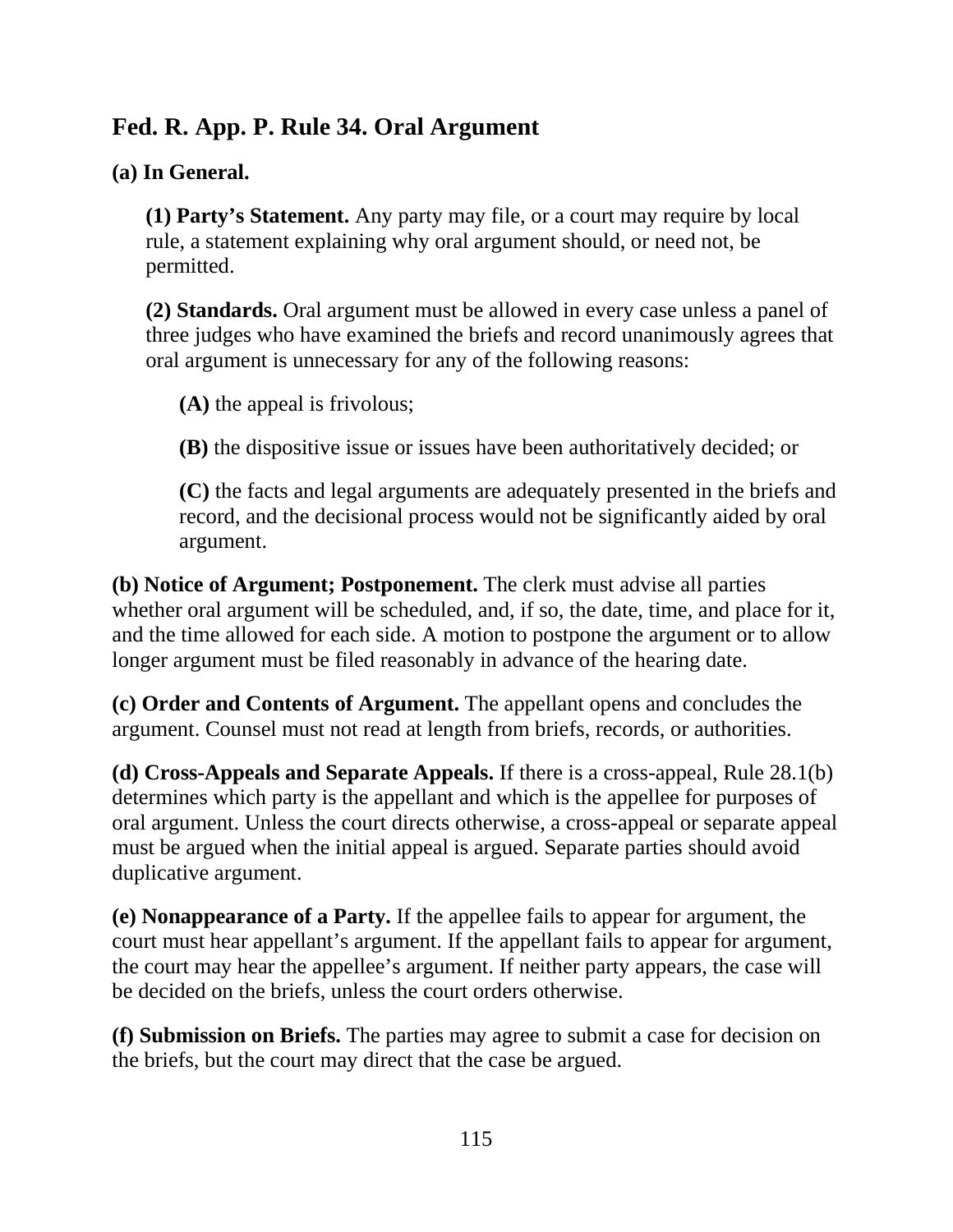**(g) Use of Physical Exhibits at Argument; Removal.** Counsel intending to use physical exhibits other than documents at the argument must arrange to place them in the courtroom on the day of the argument before the court convenes. After the argument, counsel must remove the exhibits from the courtroom, unless the court directs otherwise. The clerk may destroy or dispose of the exhibits if counsel does not reclaim them within a reasonable time after the clerk gives notice to remove them.

(As amended Apr. 24, 1998, eff. Dec. 1, 1998; Apr. 25, 2005, eff. Dec. 1, 2005.)

# **10th Cir. R. 34**

- **34.1 Oral argument.**
	- **(A) Responsibilities of counsel.**
		- **(1) Presence of counsel.** Counsel for each party must be present for oral argument unless excused by the court. The established argument time is allocated by counsel as they see fit.
		- **(2) Motion to waive oral argument.** After the principal briefs have been filed, a party may file a motion to waive oral argument and to submit a case on the briefs. If filed within 10 days of the scheduled argument date, the motion must show why an earlier filing was not possible.
		- **(3) Postponement.** Only in extraordinary circumstances will an argument be postponed. Except in an emergency, a motion to postpone must be made more than 20 days before the scheduled argument date. In addition, any motion filed must include opposing counsel's position and must address whether the appeal is suitable for submission on the briefs.
		- **(4) Recovery of expenses.** A party prejudiced by the granting of a motion to waive or postpone oral argument filed within 10 days of the scheduled argument date may move for recovery of expenses.
	- **(B) Joint appeals.** Cases that have been consolidated for briefing purposes will be treated as one case for oral argument. The court disfavors divided arguments on behalf of a single party or multiple parties with the same interests.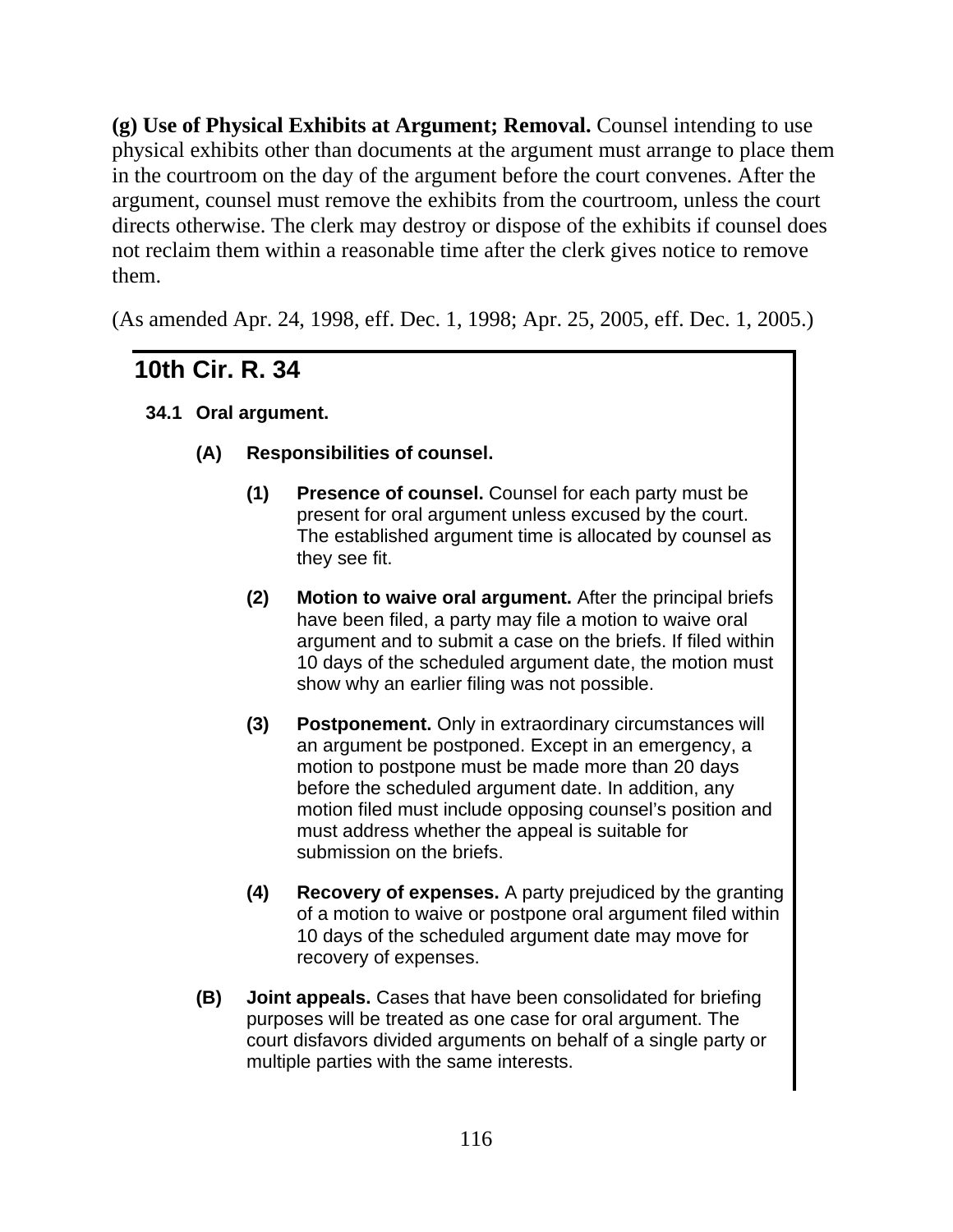- **(C) Multiple counsel.** If more than one counsel argues on the same side, the time allowed is divided as they agree. If counsel do not agree, the court will allocate the time.
- **(D) Preparation.** In preparing for oral argument, counsel should remember that the judges read the briefs before oral argument.

#### **(E) Recording and transcription.**

- **(1) Recording**. The Clerk of Court shall post to the Tenth Circuit website audio recordings made from oral argument hearings unless the court directs otherwise. The recordings will generally be posted no later than 48 hours after the hearing.
- **(2) Transcription**. Counsel or parties may move for permission to arrange, at their own expense, for a qualified court reporter to be present and to report and transcribe oral argument. A copy of the transcript must be filed with the circuit clerk.
- **(F) No oral argument on petitions or motions.** Oral argument on petitions or motions is not ordinarily permitted.
- **(G) Submission on briefs.** Except in pro se appeals or when both parties have waived oral argument, the court will advise the parties when a panel decides that oral argument is not necessary. That advisement may be at the time a decision is issued.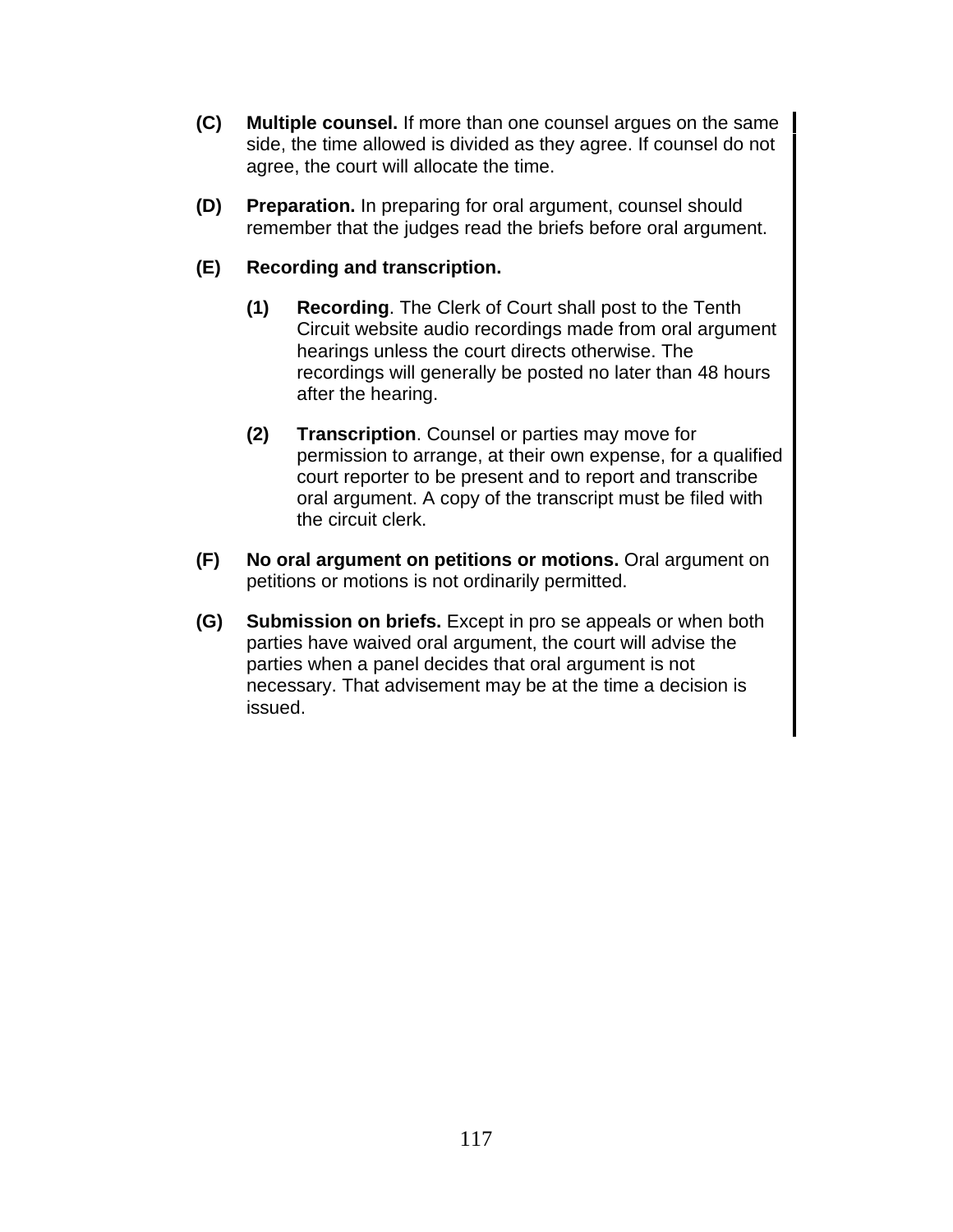# **Fed. R. App. P. Rule 35. En Banc Determination**

**(a) When Hearing or Rehearing En Banc May be Ordered.** A majority of the circuit judges who are in regular active service and who are not disqualified may order that an appeal or other proceeding be heard or reheard by the court of appeals en banc. An en banc hearing or rehearing is not favored and ordinarily will not be ordered unless:

**(1)** en banc consideration is necessary to secure or maintain uniformity of the court's decisions; or

**(2)** the proceeding involves a question of exceptional importance.

**(b) Petition for Hearing or Rehearing En Banc.** A party may petition for a hearing or rehearing en banc.

**(1)** The petition must begin with a statement that either:

**(A)** the panel decision conflicts with a decision of the United States Supreme Court or of the court to which the petition is addressed (with citation to the conflicting case or cases) and consideration by the full court is therefore necessary to secure and maintain uniformity of the court's decisions; or

**(B)** the proceeding involves one or more questions of exceptional importance, each of which must be concisely stated; for example, a petition may assert that a proceeding presents a question of exceptional importance if it involves an issue on which the panel decision conflicts with the authoritative decisions of other United States Courts of Appeals that have addressed the issue.

**(2)** Except by the court's permission:

**(A)** a petition for an en banc hearing or rehearing produced using a computer must not exceed 3,900 words; and

**(B)** a handwritten or typewritten petition for an en banc hearing or rehearing must not exceed 15 pages.

**(3)** For purposes of the limits in Rule 35(b)(2), if a party files both a petition for panel rehearing and a petition for rehearing en banc, they are considered a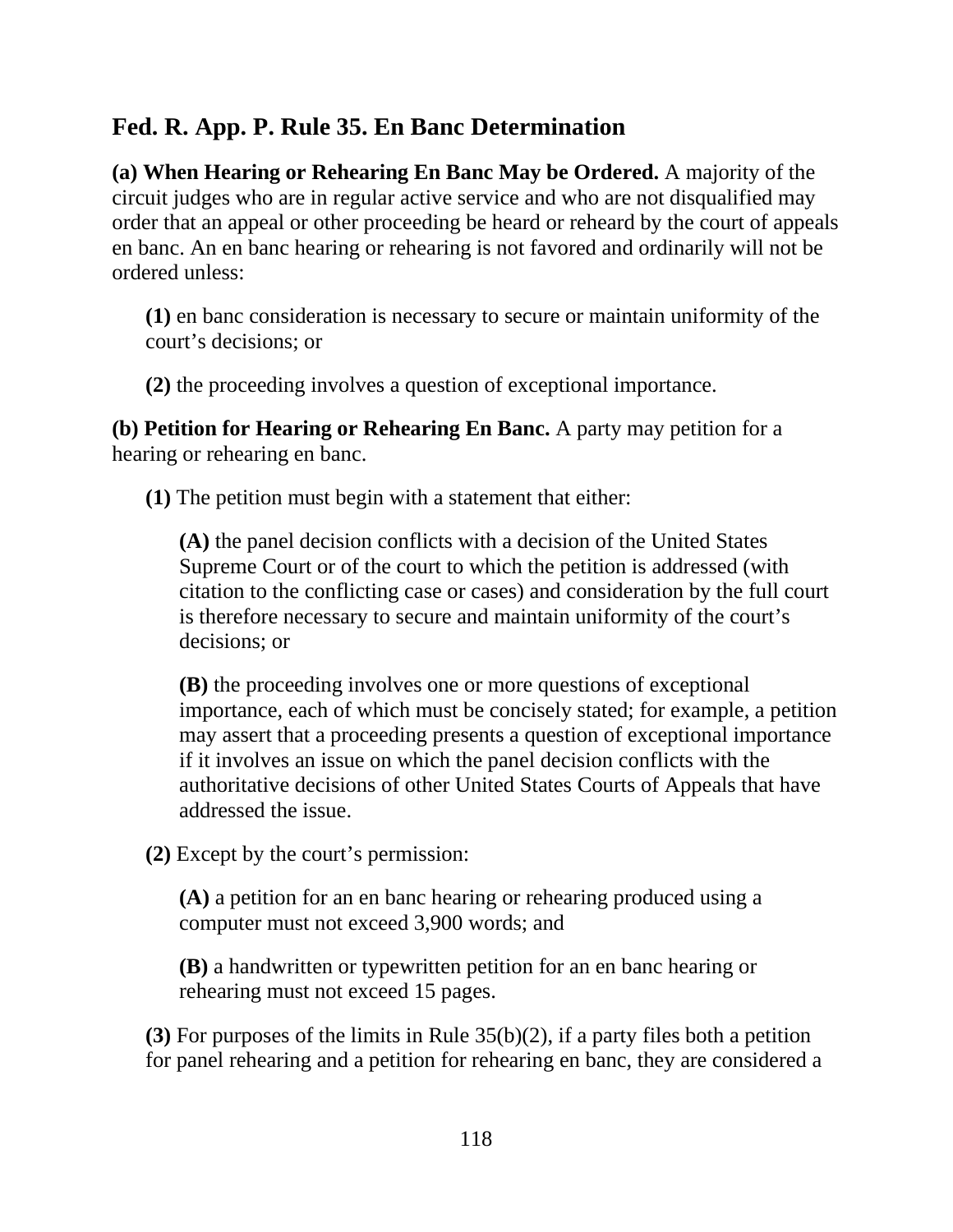single document even if they are filed separately, unless separate filing is required by local rule.

**(c) Time for Petition for Hearing or Rehearing En Banc.** A petition that an appeal be heard initially en banc must be filed by the date when the appellee's brief is due. A petition for a rehearing en banc must be filed within the time prescribed by Rule 40 for filing a petition for rehearing.

**(d) Number of copies.** The number of copies to be filed must be prescribed by local rule and may be altered by order in a particular case.

**(e) Response.** No response may be filed to a petition for an en banc consideration unless the court orders a response.

**(f) Call for a Vote.** A vote need not be taken to determine whether the case will be heard or reheard en banc unless a judge calls for a vote.

(As amended Apr. 24, 1998, eff. Dec. 1, 1998; Apr. 25, 2005, eff. Dec. 1, 2005; Apr. 28, 2016, eff. Dec. 1, 2016.)

# **10th Cir. R. 35**

## **35.1 En banc consideration.**

- **(A) Extraordinary procedure.** A request for en banc consideration is disfavored. Before seeking rehearing en banc litigants should be aware and take account of the fact that, before any published panel opinion issues, it is generally circulated to the full court and every judge on the court is given an opportunity to comment. En banc review is an extraordinary procedure intended to focus the entire court on an issue of exceptional public importance or on a panel decision that conflicts with a decision of the United States Supreme Court or of this court.
- **(B) Petition not required.** Filing a petition for rehearing or for rehearing en banc is not required before filing a petition for certiorari in the United States Supreme Court.
- **(C) No reconsideration.** The court will not reconsider either the denial of an en banc petition or an en banc disposition.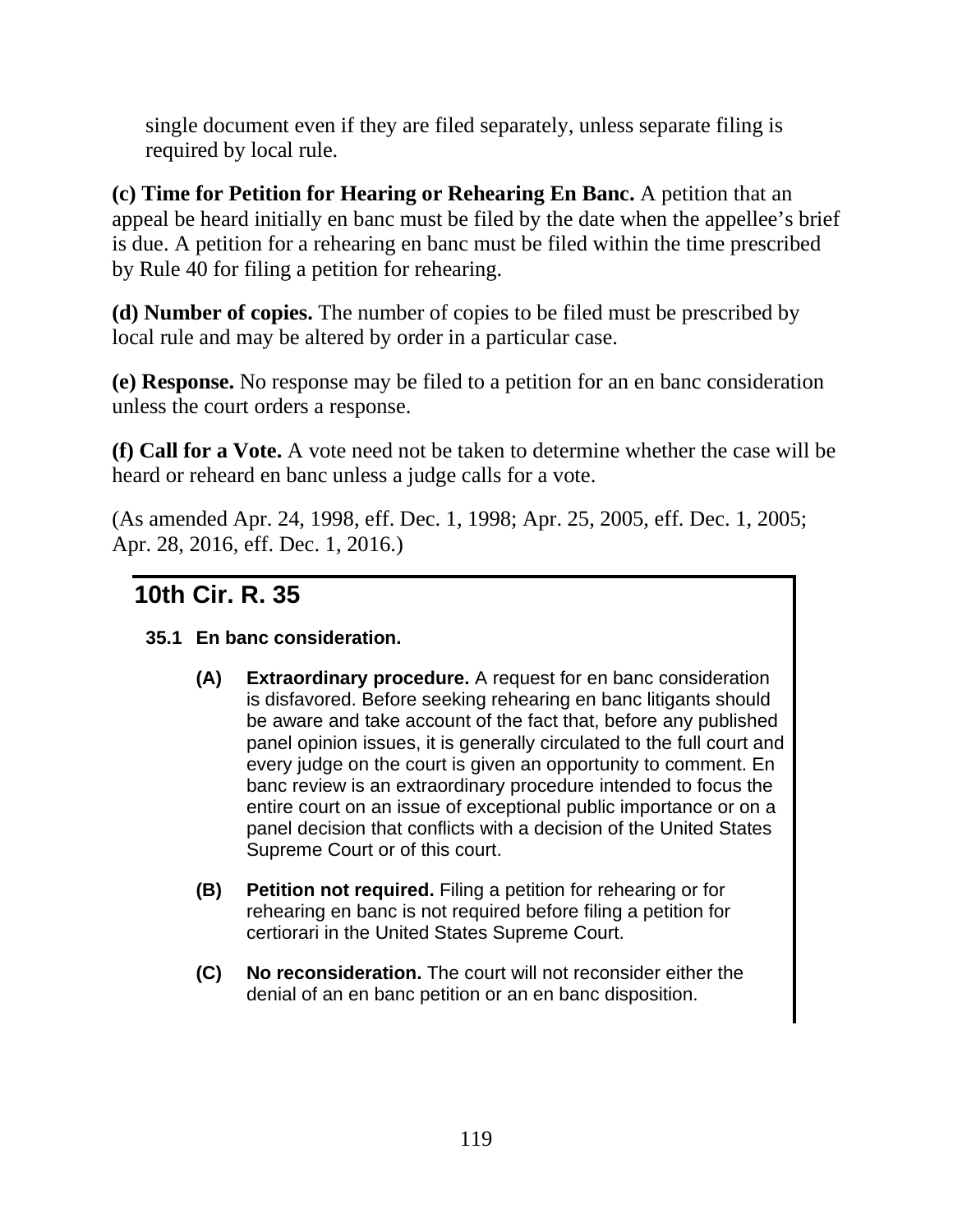#### **35.2 Request in petition for rehearing.**

- **(A) Cover.** The request for en banc consideration must appear on the cover page and in the title of the document requesting rehearing.
- **(B) Form of request.** A copy of the opinion or order and judgment that is the subject of a request for rehearing en banc must be attached to every copy of the petition. *See* 10th Cir. R. 40.2. No other attachments may be included unless the petition is accompanied by a motion seeking permission which identifies the attachments with particularity and the reason for their inclusion.

#### **35.3 Untimely request.**

Untimely en banc requests will be transmitted to the full court only upon express order of the hearing panel.

#### **35.4 Number of copies.**

A party seeking en banc review must file 6 hard copies of a petition for en banc consideration. This requirement is in addition to all ECF (Electronic Case Filing) requirements. For information regarding filing petitions for rehearing en banc, please see the court's CM/ECF User Manual at section III(K). *See* [www.ca10.uscourts.gov.](http://www.ca10.uscourts.gov/) A pro se party proceeding without prepayment of fees may file an original and 3 copies.

#### **35.5 Who may vote; en banc panel.**

A majority of the active judges who are not disqualified may order rehearing en banc. The en banc panel consists of this court's active judges who are not disqualified and any senior judge who was a member of the hearing panel, unless he or she elects not to sit.

#### **35.6 Effect of rehearing en banc.**

The grant of rehearing en banc vacates the judgment, stays the mandate, and restores the case on the docket as a pending appeal. The panel decision is not vacated unless the court so orders.

#### **35.7 Matters not considered en banc.**

The en banc court does not consider procedural and interim orders. These include, but are not limited to, stay orders; injunctions pending appeal; and denials of appointment of counsel, leave to appeal in forma pauperis, and leave to appeal from a nonfinal order. En banc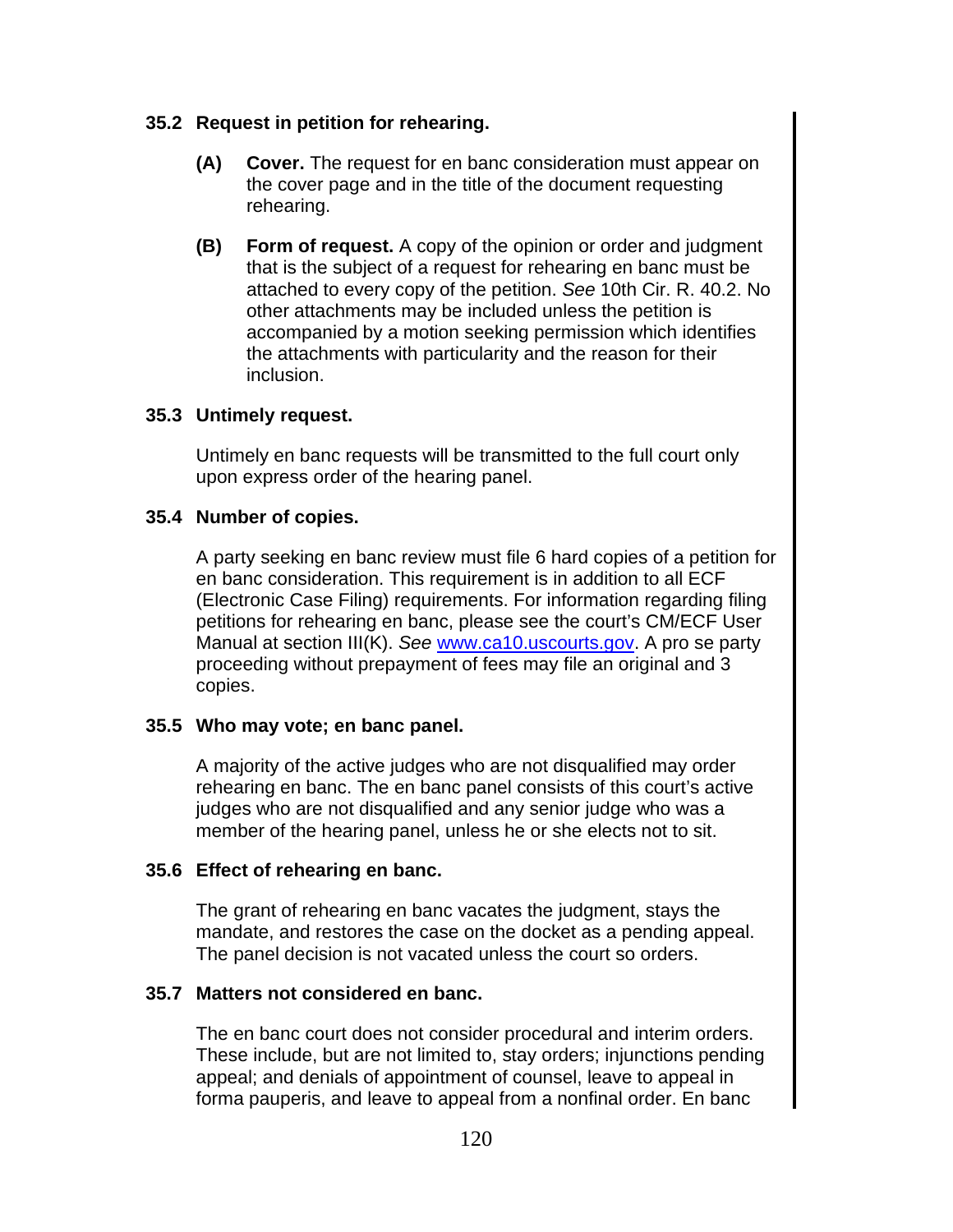requests from these rulings are referred to the judge or panel that entered the order, in the same manner as a petition for rehearing.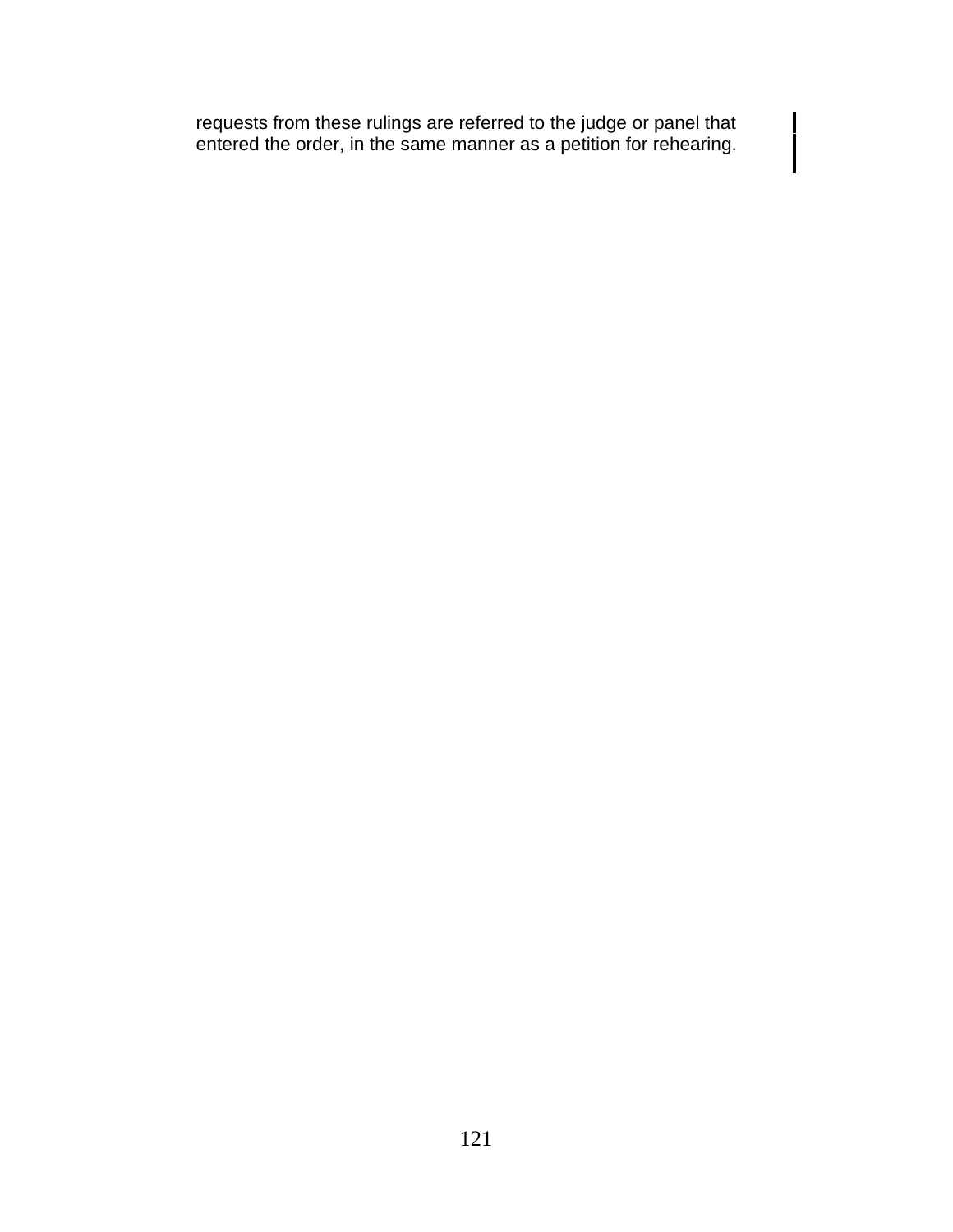## **Fed. R. App. P. Rule 36. Entry of Judgment; Notice**

**(a) Entry.** A judgment is entered when it is noted on the docket. The clerk must prepare, sign, and enter the judgment:

**(1)** after receiving the court's opinion-but if settlement of the judgment's form is required, after final settlement; or

**(2)** if a judgment is rendered without an opinion, as the court instructs.

**(b) Notice.** On the date when judgment is entered, the clerk must serve on all parties a copy of the opinion—or the judgment, if no opinion was written—and a notice of the date when the judgment was entered.

(As amended Apr. 24, 1998, eff. Dec. 1, 1998; Apr. 29, 2002, eff. Dec. 1, 2002.)

# **10th Cir. R. 36**

### **36.1 Orders and judgments.**

The court does not write opinions in every case. The court may dispose of an appeal or petition without written opinion. Disposition without opinion does not mean that the case is unimportant. It means that the case does not require application of new points of law that would make the decision a valuable precedent.

### **36.2 Publication.**

When the opinion of the district court, an administrative agency, or the Tax Court has been published, this court ordinarily designates its disposition for publication.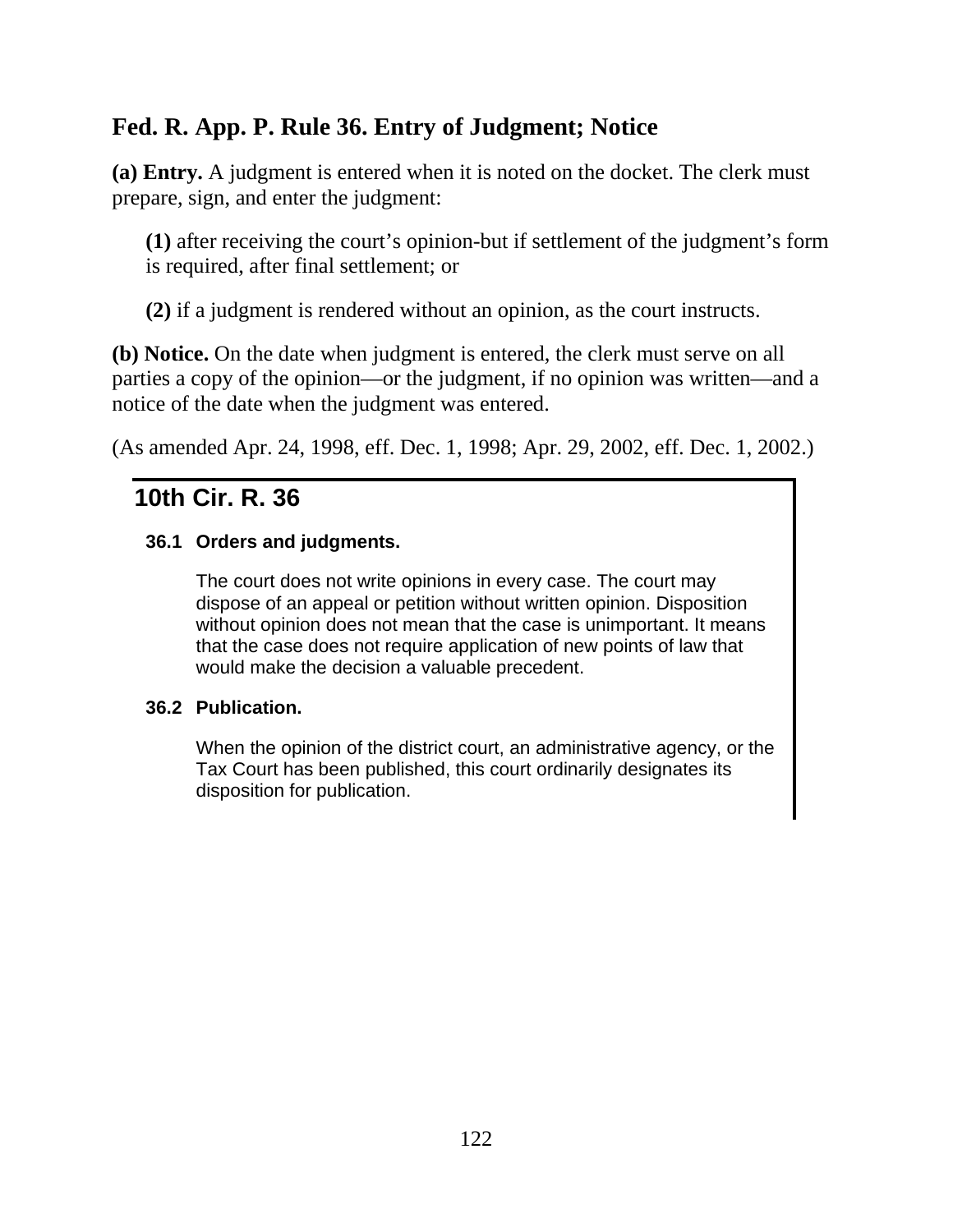# **Fed. R. App. P. Rule 37. Interest on Judgment**

**(a) When the Court Affirms.** Unless the law provides otherwise, if a money judgment in a civil case is affirmed, whatever interest is allowed by law is payable from the date when the district court's judgment was entered.

**(b) When the Court Reverses.** If the court modifies or reverses a judgment with a direction that a money judgment be entered in the district court, the mandate must contain instructions about the allowance of interest.

(As amended Apr. 24, 1998, eff. Dec. 1, 1998.)

**No local rule.**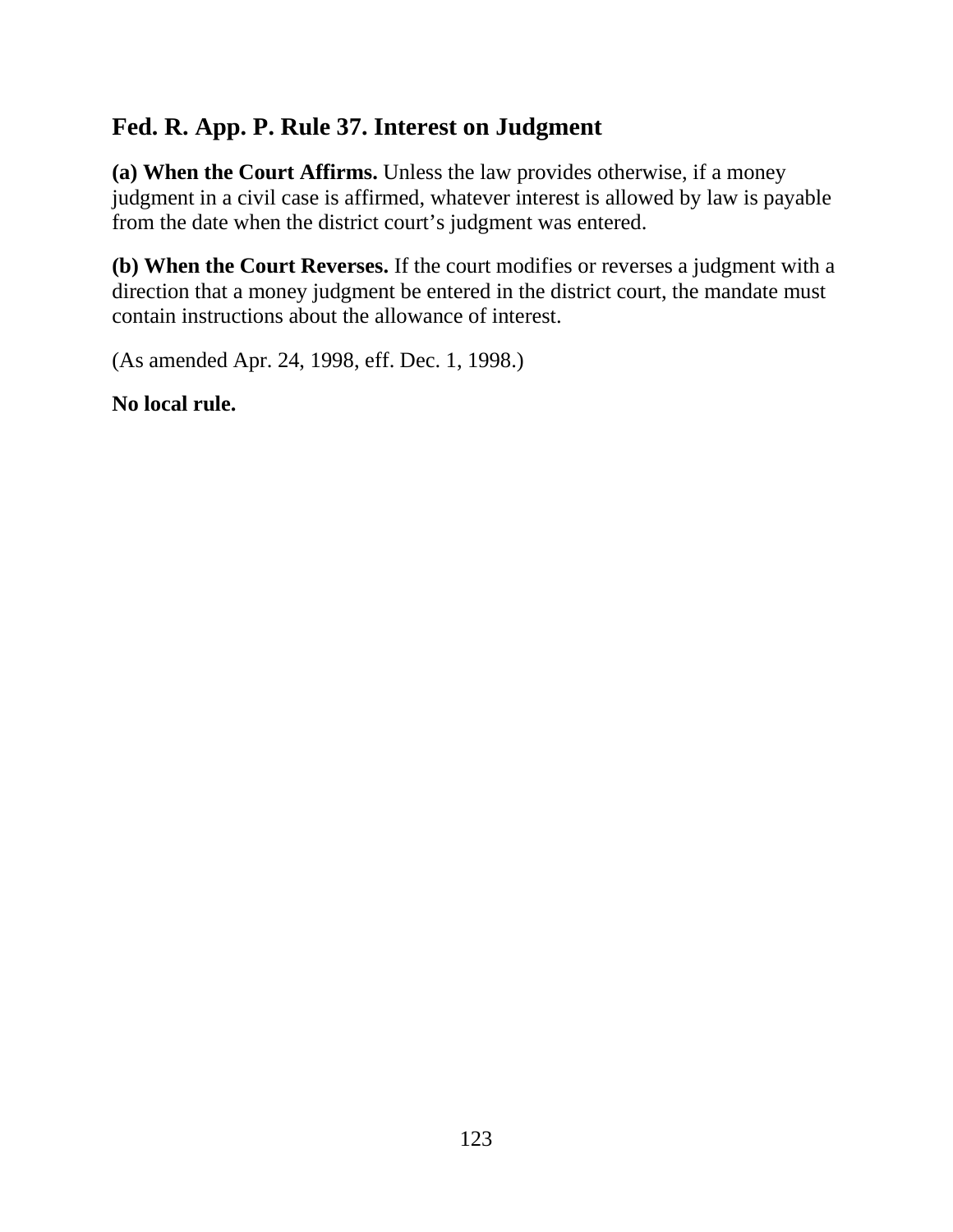## **Fed. R. App. P. Rule 38. Frivolous Appeal—Damages and Costs**

If a court of appeals determines that an appeal is frivolous, it may, after a separately filed motion or notice from the court and reasonable opportunity to respond, award just damages and single or double costs to the appellee.

(As amended Apr. 24, 1998, eff. Dec. 1, 1998.)

**No local rule.**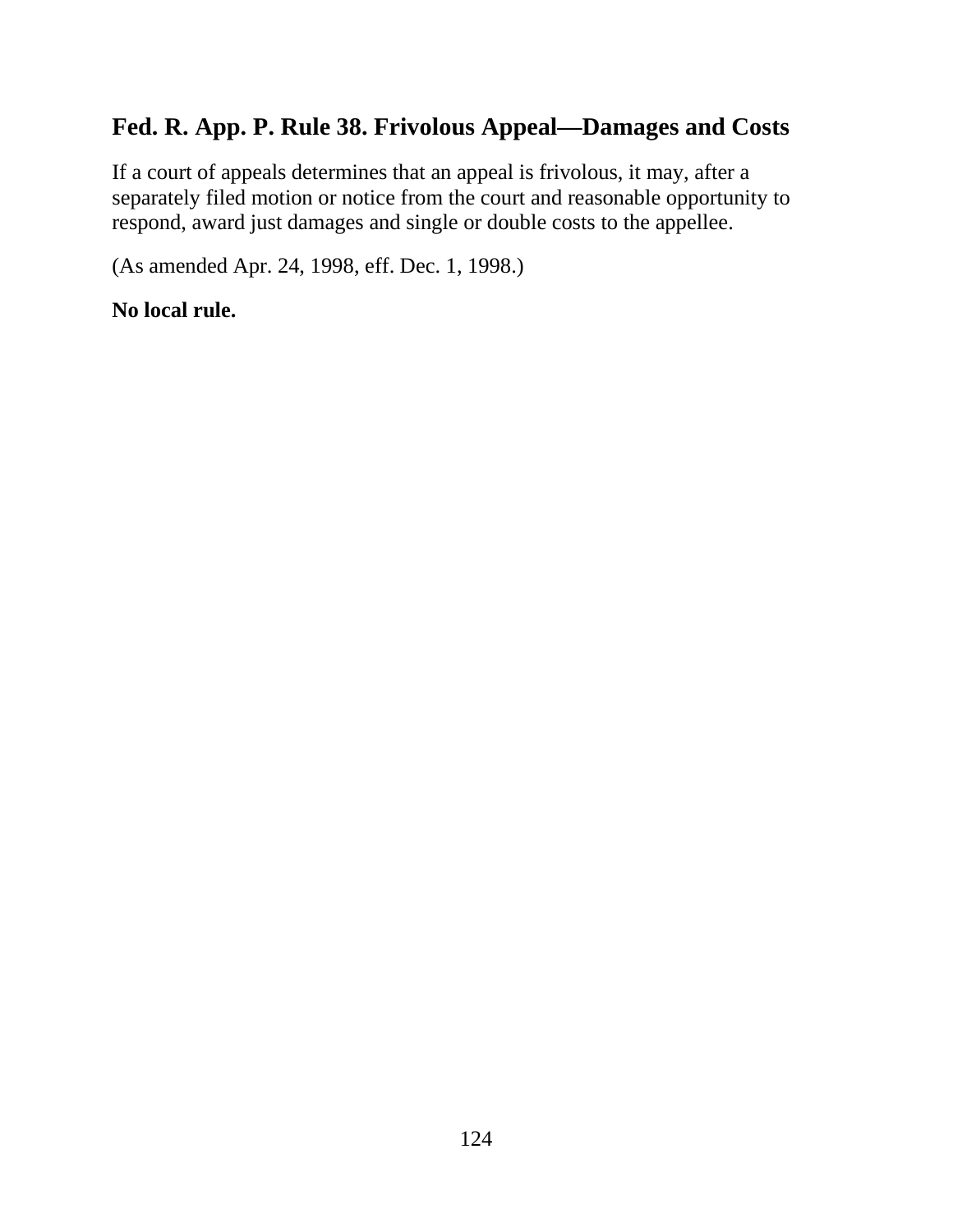# **Fed. R. App. P. Rule 39. Costs**

**(a) Against Whom Assessed.** The following rules apply unless the law provides or the court orders otherwise:

**(1)** if an appeal is dismissed, costs are taxed against the appellant, unless the parties agree otherwise;

**(2)** if a judgment is affirmed, costs are taxed against the appellant;

**(3)** if a judgment is reversed, costs are taxed against the appellee;

**(4)** if a judgment is affirmed in part, reversed in part, modified, or vacated, costs are taxed only as the court orders.

**(b) Costs For and Against the United States.** Costs for or against the United States, its agency, or officer will be assessed under Rule 39(a) only if authorized by law.

**(c) Costs of Copies.** Each court of appeals must, by local rule, fix the maximum rate for taxing the cost of producing necessary copies of a brief or appendix, or copies of records authorized by Rule 30(f). The rate must not exceed that generally charged for such work in the area where the clerk's office is located and should encourage economical methods of copying.

## **(d) Bill of Costs: Objections; Insertion in Mandate.**

**(1)** A party who wants costs taxed must—within 14 days after entry of judgment—file with the circuit clerk, and serve an itemized and verified bill of costs.

**(2)** Objections must be filed within 14 days after service of the bill of costs, unless the court extends the time.

**(3)** The clerk must prepare and certify an itemized statement of costs for insertion in the mandate, but issuance of the mandate must not be delayed for taxing costs. If the mandate issues before costs are finally determined, the district clerk must—upon the circuit clerk's request—add the statement of costs, or any amendment of it, to the mandate.

**(e) Costs on Appeal Taxable in the District Court.** The following costs on appeal are taxable in the district court for the benefit of the party entitled to costs under this rule: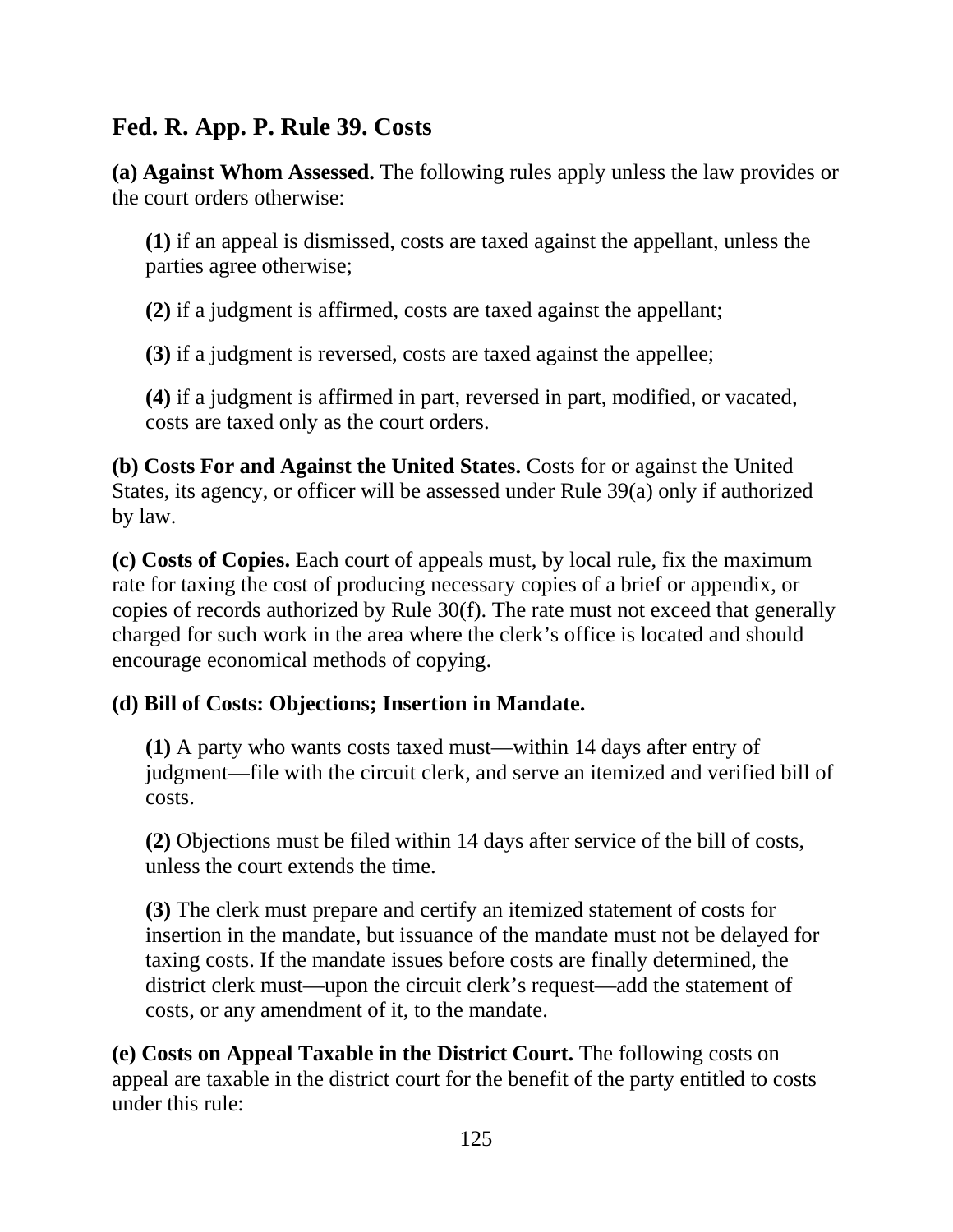**(1)** the preparation and transmission of the record;

**(2)** the reporter's transcript, if needed to determine the appeal;

**(3)** premiums paid for a bond or other security to preserve rights pending appeal; and

**(4)** the fee for filing the notice of appeal.

(As amended Apr. 24, 1998, eff. Dec. 1, 1998; May 7, 2009, eff. Dec. 1, 2009; Apr. 26, 2018, eff. Dec. 1, 2018; Apr. 25, 2019, eff. Dec. 1, 2019.)

## **10th Cir. R. 39**

#### **39.1 Maximum rates.**

Costs of making necessary copies of briefs, appendices, or other records are taxable at the actual cost, but no more than 20 cents per page.

#### **39.2 Motion for attorneys' fees.**

- **(A) Time to file.** Absent a statutory provision or court order to the contrary, any motion requesting an award of appellate attorneys' fees must be filed by the later of: (1) if no timely petition for panel or en banc rehearing has been filed, 14 days after the time to file expires; or (2) 14 days after the court disposes of all timely petitions for rehearing or rehearing en banc.
- **(B) Contents.** A motion requesting an award of attorneys' fees must set forth the legal basis for an award of appellate attorneys' fees. The motion need not contain an itemization of the tasks undertaken or the fees requested, unless requested by the court.
- **(C) Time to respond.** If a party chooses to respond to a motion for attorneys' fees, the response must be filed within 14 days after the motion is served.
- **(D) Mandate.** The court will not delay issuance of its mandate pending determination of a motion for attorneys' fees. If the court grants a motion for attorneys' fees after it issues the mandate, the Clerk will supplement the mandate with the attorneys' fee award.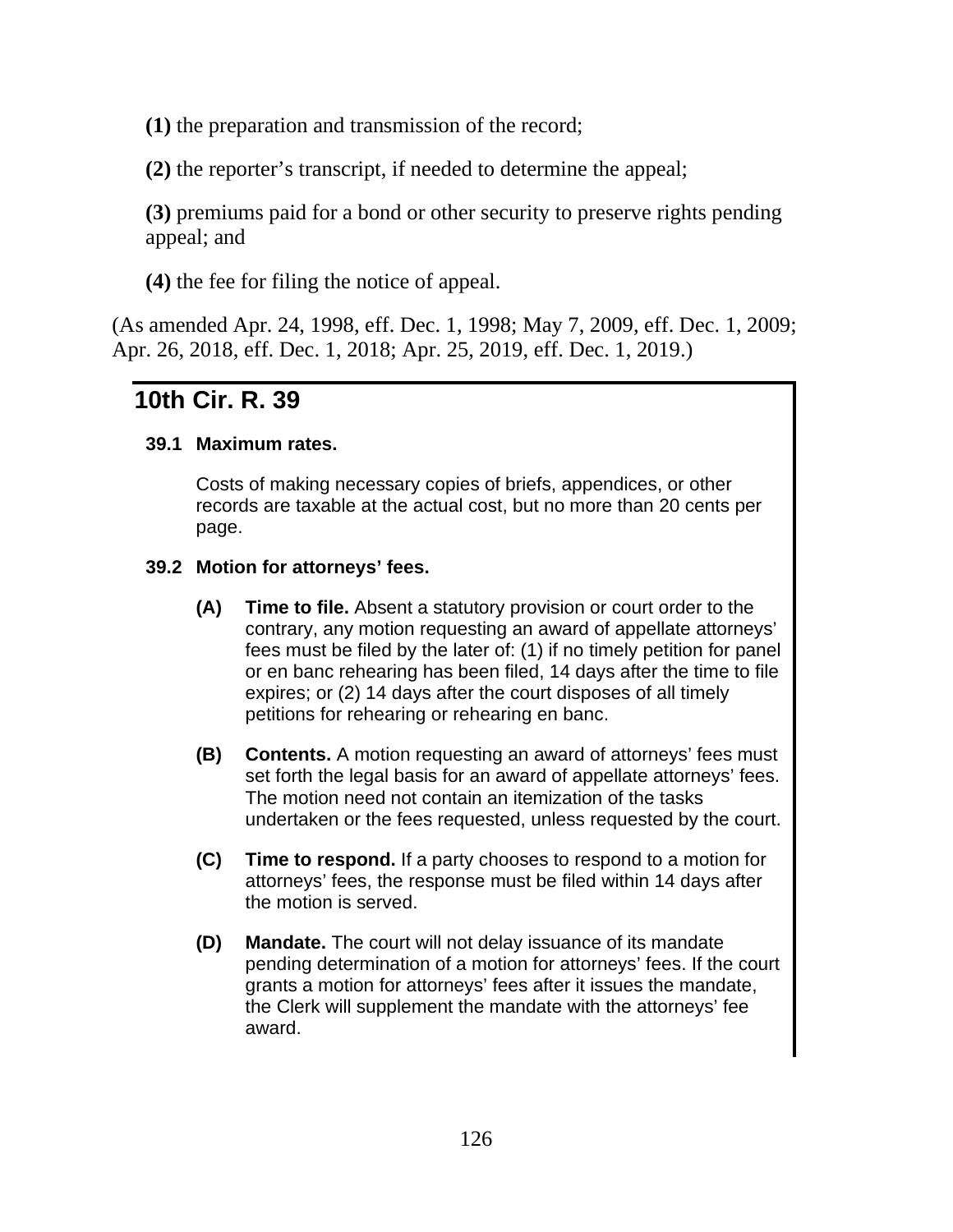## **Fed. R. App. P. Rule 40. Petition for Panel Rehearing**

## **(a) Time to File; Contents; Answer; Action by the Court if Granted.**

**(1) Time.** Unless the time is shortened or extended by order or local rule, a petition for panel rehearing may be filed within 14 days after entry of judgment. But in a civil case, unless an order shortens or extends the time, the petition may be filed by any party within 45 days after entry of judgment if one of the parties is:

**(A)** the United States;

**(B)** a United States agency;

**(C)** a United States officer or employee sued in an official capacity; or

**(D)** a current or former United States officer or employee sued in an individual capacity for an act or omission occurring in connection with duties performed on the United States' behalf—including all instances in which the United States represents that person when the court of appeals' judgment is entered or files the petition for that person.

**(2) Contents.** The petition must state with particularity each point of law or fact that the petitioner believes the court has overlooked or misapprehended and must argue in support of the petition. Oral argument is not permitted.

**(3) Answer.** Unless the court requests, no answer to a petition for panel rehearing is permitted. But ordinarily rehearing will not be granted in the absence of such a request.

**(4) Action by the Court.** If a petition for panel rehearing is granted, the court may do any of the following:

**(A)** make a final disposition of the case without reargument;

**(B)** restore the case to the calendar for reargument or resubmission; or

**(C)** issue any other appropriate order.

**(b) Form of Petition; Length.** The petition must comply in form with Rule 32. Copies must be served and filed as Rule 31 prescribes. Except by the court's permission: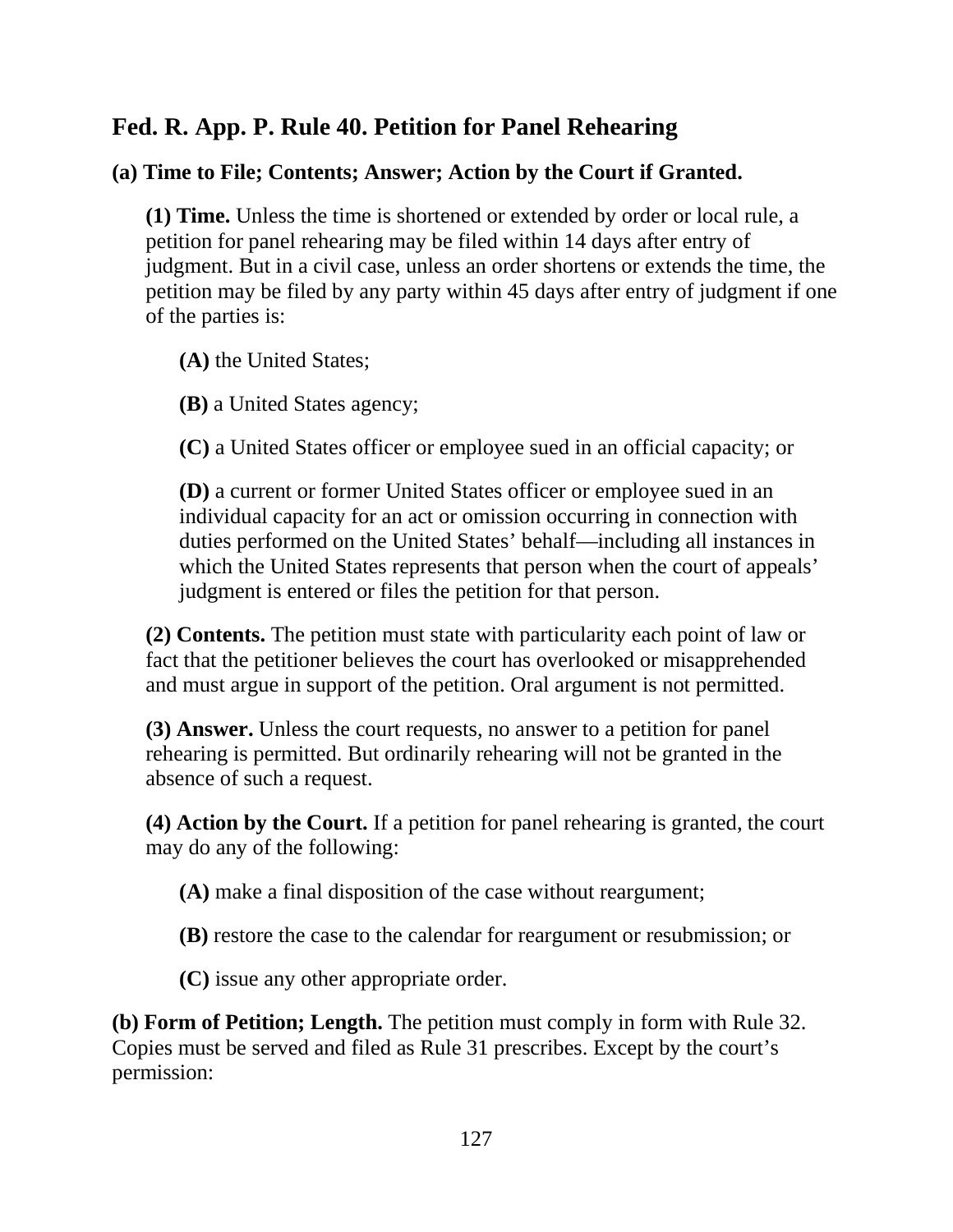**(1)** a petition for panel rehearing produced using a computer must not exceed 3,900 words; and

**(2)** a handwritten or typewritten petition for panel rehearing must not exceed 15 pages.

(As amended Apr. 24, 1998, eff. Dec. 1, 1998); Apr. 26, 2011, eff. Dec. 1, 2011; Apr. 28, 2016, eff. Dec. 1, 2016.)

## **10th Cir. R. 40**

#### **40.1 Reasons for petition.**

- **(A) Not routine.** A petition for rehearing should not be filed routinely. Rehearing will be granted only if a significant issue has been overlooked or misconstrued by the court.
- **(B) Sanctions.** If a petition for rehearing is found to be frivolous, vexatious, or filed for delay, the court may impose a money penalty of up to \$500. Counsel may be required to pay the penalty personally to the opposing party. *See* 28 U.S.C. § 1927.

#### **40.2 Form; copies and attachments.**

If a petition for panel rehearing is accompanied by a request for rehearing en banc, the petitioner must file 6 hard copies with the Clerk, in addition to satisfying all ECF (Electronic Case Filing) requirements. A pro se party proceeding without prepayment of fees may file an original and 3 copies.

If the petition for panel rehearing also seeks en banc review, a copy of the opinion or order and judgment must be attached. No other attachments may be included unless the petition is accompanied by a motion seeking permission which identifies the attachments with particularity and the reason for their inclusion.

For information regarding filing petitions for panel rehearing and rehearing en banc, please see the CM/ECF User Manual at Section III(K). *See* [www.ca10.uscourts.gov.](http://www.ca10.uscourts.gov/)

#### **40.3 Successive petitions.**

The court will accept only one petition for rehearing from any party to an appeal. No motion to reconsider the court's ruling on a petition for rehearing may be filed.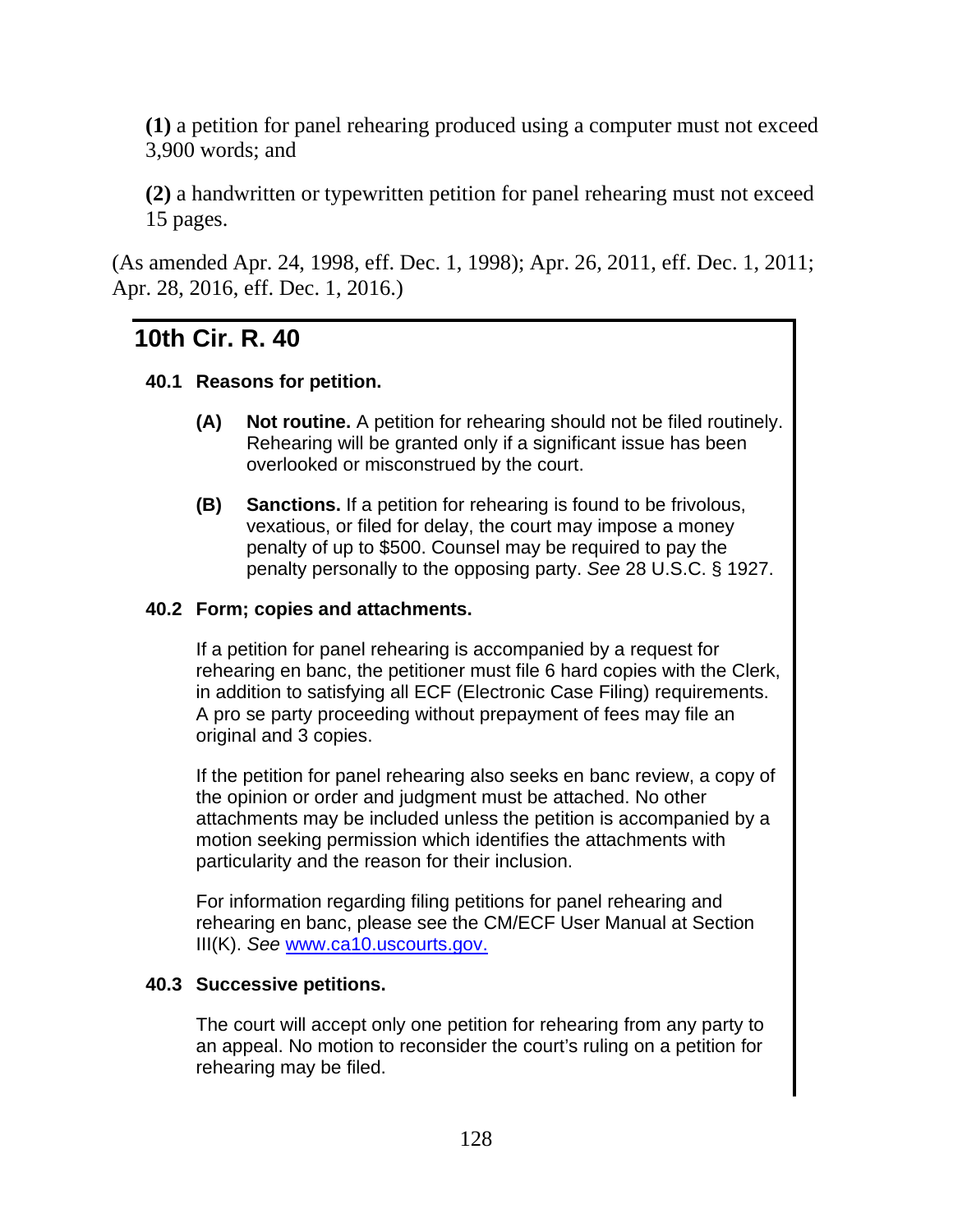# **Fed. R. App. P. Rule 41. Mandate: Contents; Issuance and Effective Date; Stay**

**(a) Contents.** Unless the court directs that a formal mandate issue, the mandate consists of a certified copy of the judgment, a copy of the court's opinion, if any, and any direction about costs.

**(b) When Issued.** The court's mandate must issue 7 days after the time to file a petition for rehearing expires, or 7 days after entry of an order denying a timely petition for panel rehearing, petition for rehearing en banc, or motion for stay of mandate, whichever is later. The court may shorten or extend the time by order.

**(c) Effective Date.** The mandate is effective when issued.

## **(d) Staying the Mandate Pending a Petition for Certiorari.**

**(1) Motion to Stay.** A party may move to stay the mandate pending the filing of a petition for a writ of certiorari in the Supreme Court. The motion must be served on all parties and must show that the petition would present a substantial question and that there is good cause for a stay.

**(2) Duration of Stay; Extensions.** The stay must not exceed 90 days, unless:

**(A)** the period is extended for good cause; or

**(B)** the party who obtained the stay notifies the circuit clerk in writing within the period of the stay:

**(i)** that the time for filing a petition has been extended, in which case the stay continues for the extended period; or

**(ii)** that the petition has been filed, in which case the stay continues until the Supreme Court's final disposition.

**(3) Security.** The court may require a bond or other security as a condition to granting or continuing a stay of the mandate.

**(4) Issuance of Mandate.** The court of appeals must issue the mandate immediately on receiving a copy of a Supreme Court order denying the petition, unless extraordinary circumstances exist.

(As amended Apr. 24, 1998, eff. Dec. 1, 1998; Apr. 29, 2002, eff. Dec. 1, 2002; May 7, 2009, eff. Dec. 1, 2009; Apr. 26, 2018, eff. Dec. 1, 2018.)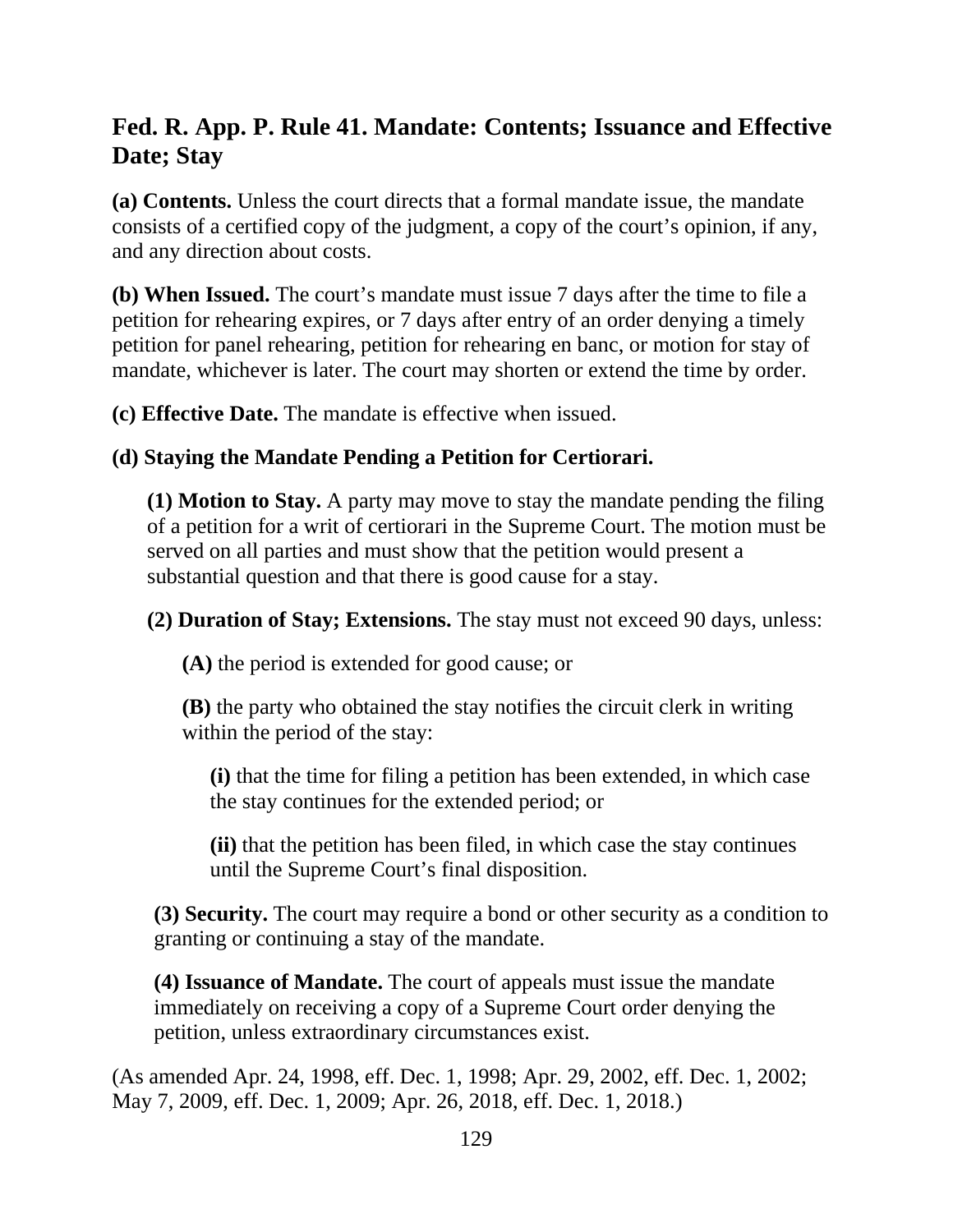# **10th Cir. R. 41**

#### **41.1 Stay not routinely granted.**

- **(A) Criminal cases.** To minimize delay in the administration of justice, after the affirmance of a conviction the mandate will issue and bail will be revoked. A motion to stay the mandate will not be granted unless the court finds that it is not frivolous or filed merely for delay. The court—or a judge of the hearing panel may revoke bail before the mandate is issued. *See* 18 U.S.C. § 3141(b).
- **(B) Civil cases.** A motion to stay the mandate in a civil case will not be granted unless the court finds there is a substantial possibility that a petition for writ of certiorari would be granted.

#### **41.2 Motion to recall mandate.**

When a motion to recall the mandate is tendered for filing more than one year after issuance of the mandate, the Clerk shall not accept the motion for filing unless the motion states with specificity why it was not filed sooner. The court will not grant the request unless the movant has established good cause for the delay in filing the motion.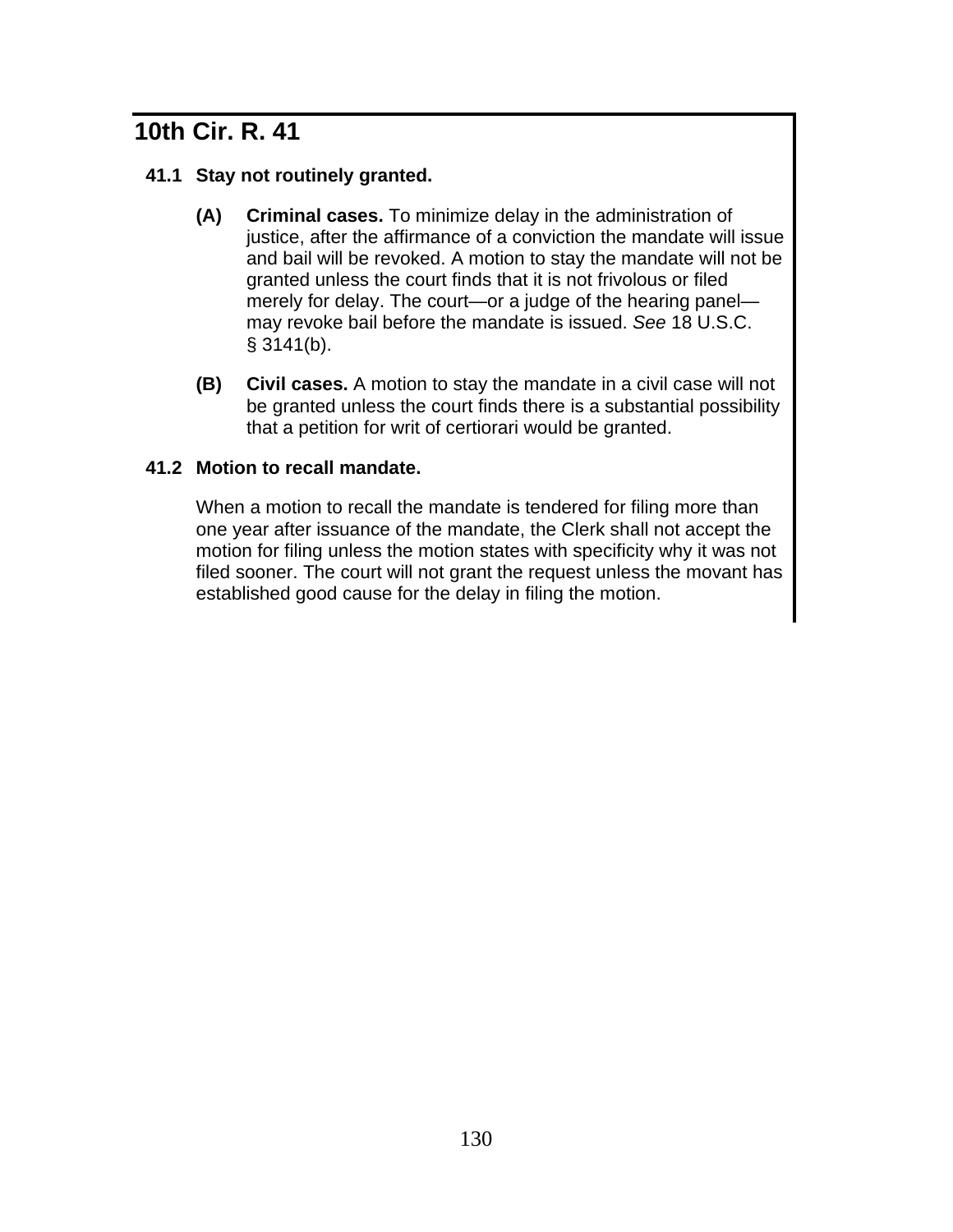# **Fed. R. App. P. Rule 42. Voluntary Dismissal**

**(a) Dismissal in the District Court.** Before an appeal has been docketed by the circuit clerk, the district court may dismiss the appeal on the filing of a stipulation signed by all parties or on the appellant's motion with notice to all parties.

**(b) Dismissal in the Court of Appeals.** The circuit clerk may dismiss a docketed appeal if the parties file a signed dismissal agreement specifying how costs are to be paid and pay any fees that are due. But no mandate or other process may issue without a court order. An appeal may be dismissed on the appellant's motion on terms agreed to by the parties or fixed by the court.

(As amended Apr. 24, 1998, eff. Dec. 1, 1998.)

# **10th Cir. R. 42**

### **42.1 Dismissal for failure to prosecute.**

When an appellant fails to comply with the Federal Rules of Appellate Procedure or these rules, the Clerk will notify the appellant that the appeal may be dismissed for failure to prosecute unless the failure to comply is remedied within a designated time. If the appellant fails to comply within that time, the Clerk will enter an order dismissing the appeal and issue a copy of the order as the mandate. The appellant may not remedy the failure to comply after the appeal is dismissed, unless the court orders otherwise.

#### **42.2 Reinstatement.**

A motion to reinstate an appeal dismissed for failure to prosecute may not be filed unless the failure is remedied or the remedy for the failure accompanies the motion.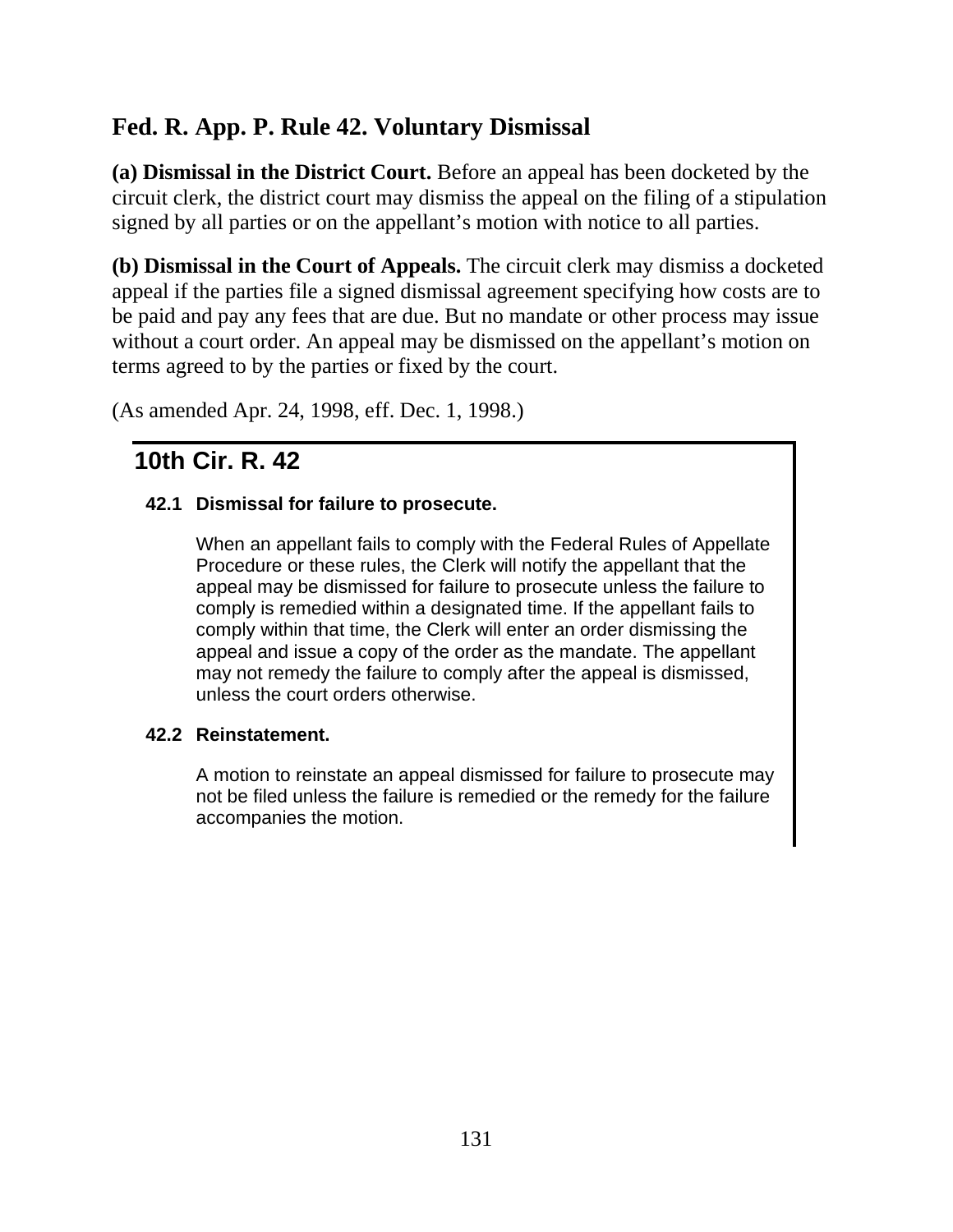# **Fed. R. App. P. Rule 43. Substitution of Parties**

**(a) Death of a Party.**

**(1) After Notice of Appeal Is Filed.** If a party dies after a notice of appeal has been filed or while a proceeding is pending in the court of appeals, the decedent's personal representative may be substituted as a party on motion filed with the circuit clerk by the representative or by any party. A party's motion must be served on the representative in accordance with Rule 25. If the decedent has no representative, any party may suggest the death on the record, and the court of appeals may then direct appropriate proceedings.

**(2) Before Notice of Appeal Is Filed**—**Potential Appellant.** If a party entitled to appeal dies before filing a notice of appeal, the decedent's personal representative—or, if there is no personal representative, the decedent's attorney of record—may file a notice of appeal within the time prescribed by these rules. After the notice of appeal is filed, substitution must be in accordance with Rule 43(a)(1).

**(3) Before Notice of Appeal Is Filed**—**Potential Appellee.** If a party against whom an appeal may be taken dies after entry of a judgment or order in the district court, but before a notice of appeal is filed, an appellant may proceed as if the death had not occurred. After the notice of appeal is filed, substitution must be in accordance with Rule 43(a)(1).

**(b) Substitution for a Reason Other Than Death.** If a party needs to be substituted for any reason other than death, the procedure prescribed in Rule 43(a) applies.

## **(c) Public Officer: Identification; Substitution.**

**(1) Identification of Party.** A public officer who is a party to an appeal or other proceeding in an official capacity may be described as a party by the public officer's official title rather than by name. But the court may require the public officer's name to be added.

**(2) Automatic Substitution of Officeholder.** When a public officer who is a party to an appeal or other proceeding in an official capacity dies, resigns, or otherwise ceases to hold office, the action does not abate. The public officer's successor is automatically substituted as a party. Proceedings following the substitution are to be in the name of the substituted party, but any misnomer that does not affect the substantial rights of the parties may be disregarded. An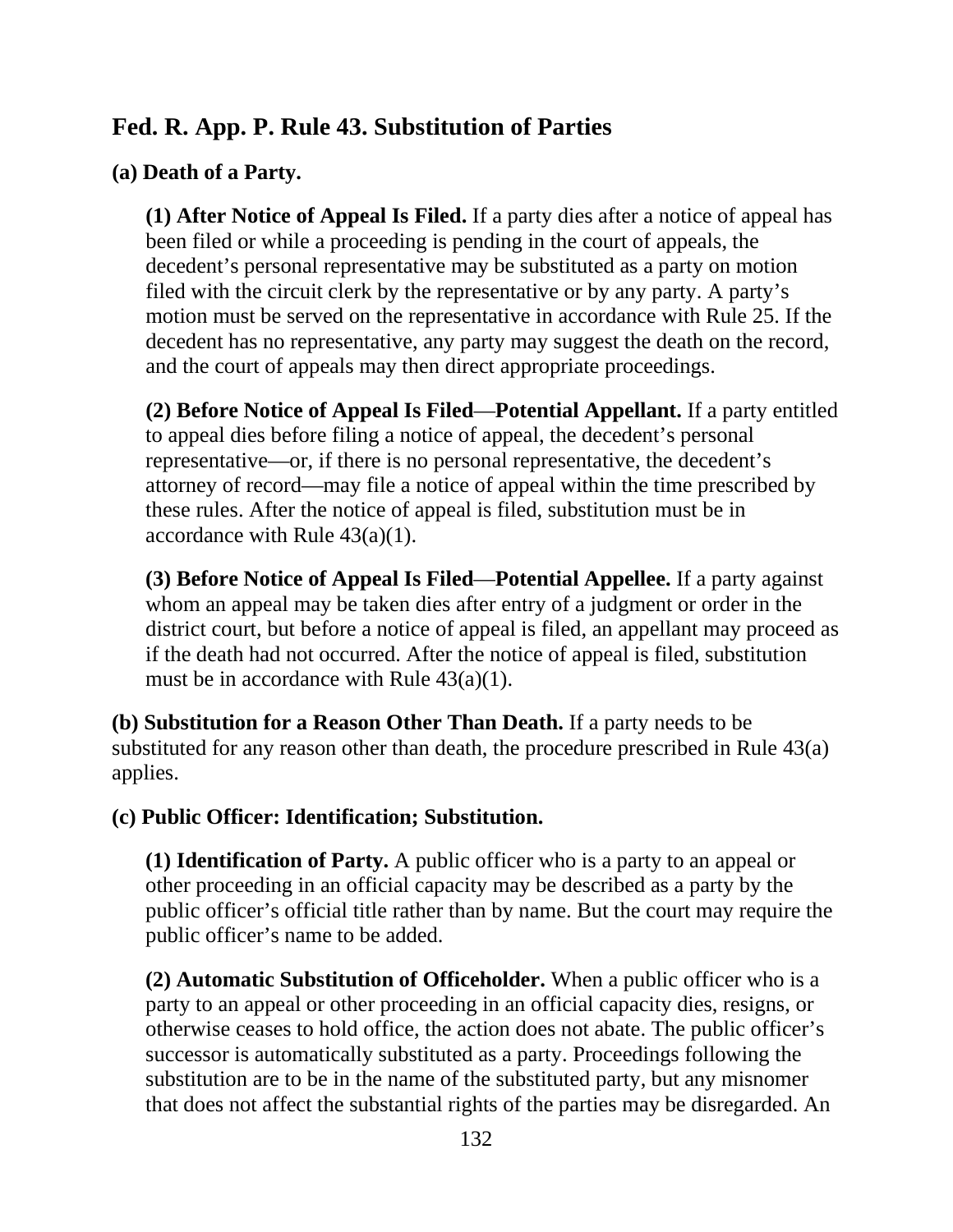order of substitution may be entered at any time, but failure to enter an order does not affect the substitution.

(As amended Apr. 24, 1998, eff. Dec. 1, 1998.)

**No local rule.**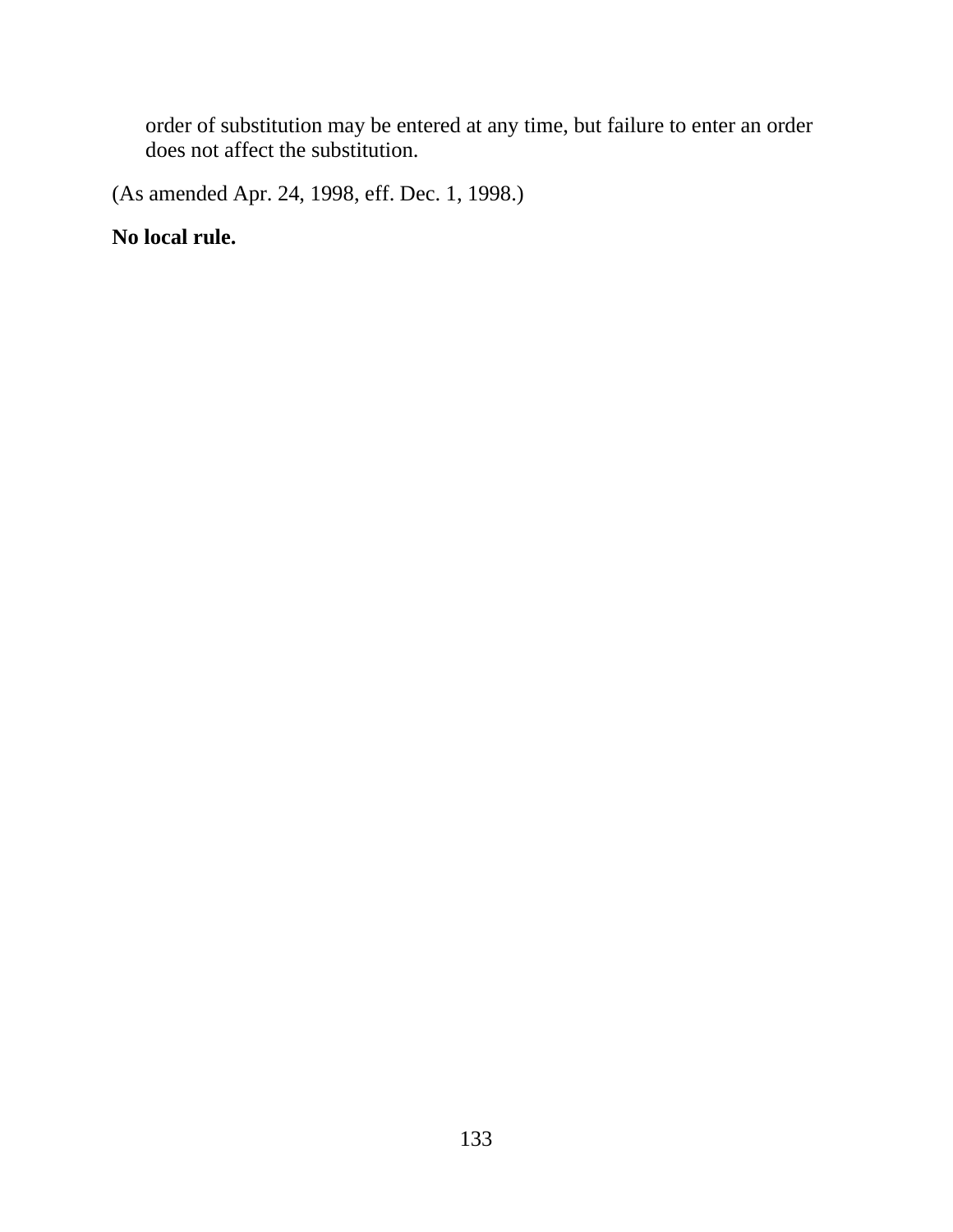# **Fed. R. App. P. Rule 44. Case Involving a Constitutional Question When the United States or the Relevant State Is Not a Party**

**(a) Constitutional Challenge to Federal Statute.** If a party questions the constitutionality of an Act of Congress in a proceeding in which the United States or its agency, officer, or employee is not a party in an official capacity, the questioning party must give written notice to the circuit clerk immediately upon the filing of the record or as soon as the question is raised in the court of appeals. The clerk must then certify that fact to the Attorney General.

**(b) Constitutional Challenge to State Statute.** If a party questions the constitutionality of a statute of a State in a proceeding in which that State or its agency, officer, or employee is not a party in an official capacity, the questioning party must give written notice to the circuit clerk immediately upon the filing of the record or as soon as the question is raised in the court of appeals. The clerk must then certify that fact to the attorney general of the State.

(As amended Apr. 24, 1998, eff. Dec. 1, 1998; Apr. 29, 2002, eff. Dec. 1, 2002.)

**No local rule.**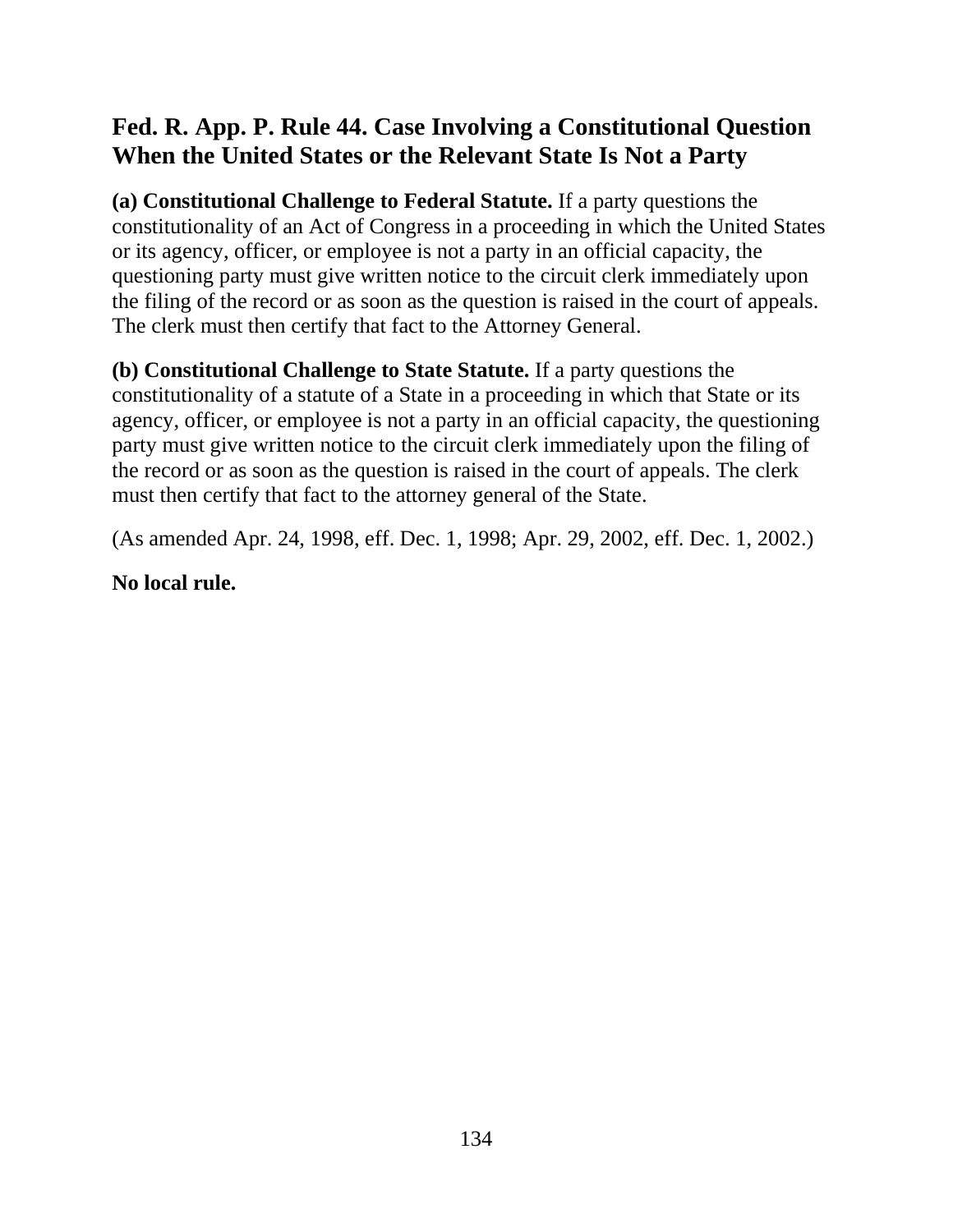# **Fed. R. App. P. Rule 45. Clerk's Duties**

# **(a) General Provisions.**

**(1) Qualifications.** The circuit clerk must take the oath and post any bond required by law. Neither the clerk nor any deputy clerk may practice as an attorney or counselor in any court while in office.

**(2) When Court is Open.** The court of appeals is always open for filing any paper, issuing and returning process, making a motion, and entering an order. The clerk's office with the clerk or a deputy in attendance must be open during business hours on all days except Saturdays, Sundays, and legal holidays. A court may provide by local rule or by order that the clerk's office be open for specified hours on Saturdays or on legal holidays other than New Year's Day, Martin Luther King, Jr.'s Birthday, Washington's Birthday, Memorial Day, Independence Day, Labor Day, Columbus Day, Veterans' Day, Thanksgiving Day, and Christmas Day.

# **(b) Records.**

**(1) The Docket.** The circuit clerk must maintain a docket and an index of all docketed cases in the manner prescribed by the Director of the Administrative Office of the United States Courts. The clerk must record all papers filed with the clerk and all process, orders, and judgments.

**(2) Calendar.** Under the court's direction, the clerk must prepare a calendar of cases awaiting argument. In placing cases on the calendar for argument, the clerk must give preference to appeals in criminal cases and to other proceedings and appeals entitled to preference by law.

**(3) Other Records.** The clerk must keep other books and records required by the Director of the Administrative Office of the United States Courts, with the approval of the Judicial Conference of the United States, or by the court.

**(c) Notice of an Order or Judgment.** Upon the entry of an order or judgment, the circuit clerk must immediately serve a notice of entry on each party, with a copy of any opinion, and must note the date of service on the docket. Service on a party represented by counsel must be made on counsel.

**(d) Custody of Records and Papers.** The circuit clerk has custody of the court's records and papers. Unless the court orders or instructs otherwise, the clerk must not permit an original record or paper to be taken from the clerk's office. Upon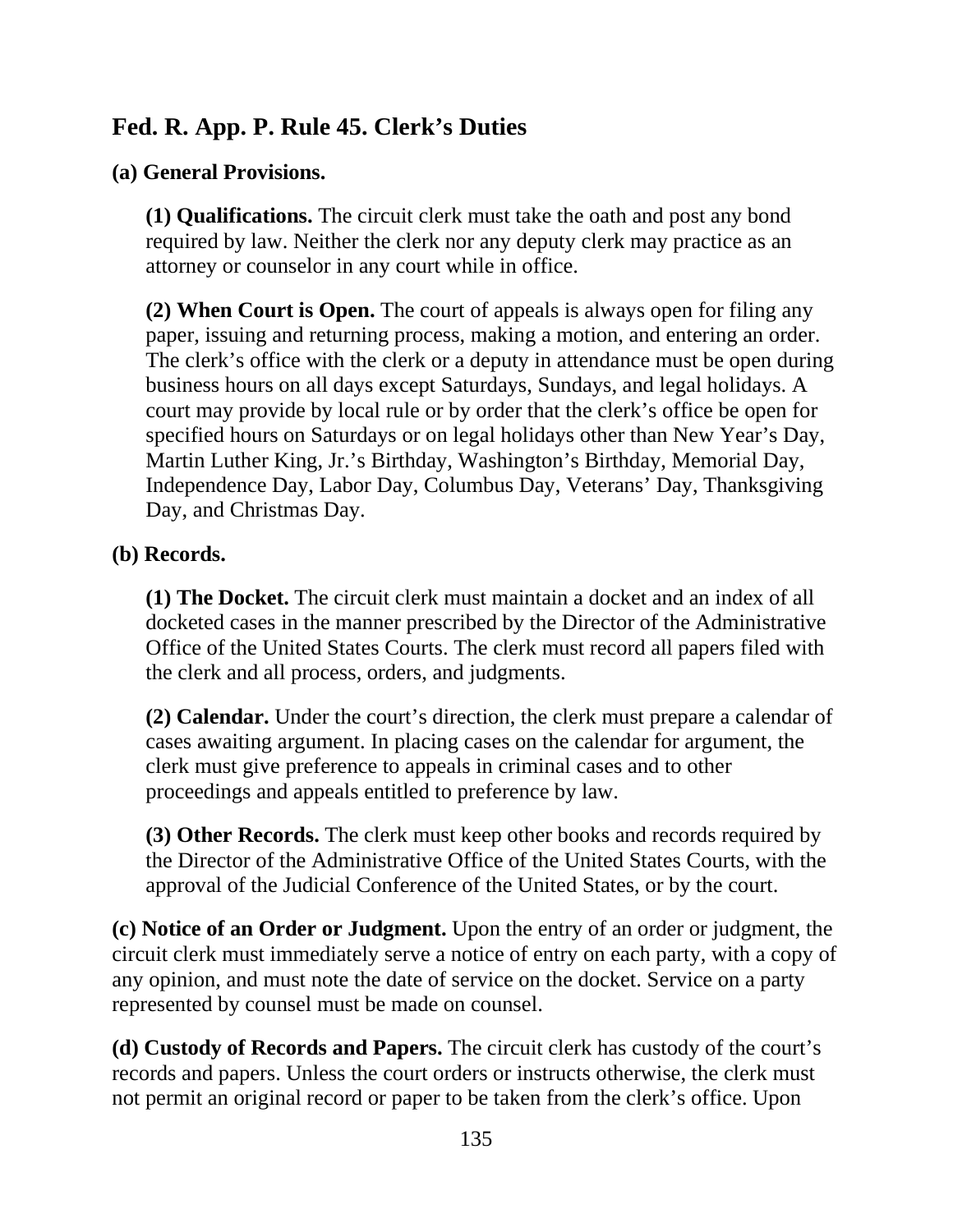disposition of the case, original papers constituting the record on appeal or review must be returned to the court or agency from which they were received. The clerk must preserve a copy of any brief, appendix, or other paper that has been filed.

(As amended Apr. 24, 1998, eff. Dec. 1, 1998; Apr. 29, 2002, eff. Dec. 1, 2002; Apr. 25, 2005, eff. Dec. 1, 2005.)

# **10th Cir. R. 45**

## **45.1 Duties.**

- **(A) Funds.** The Clerk must account for all court funds.
- **(B) Court sessions.** The Clerk or a deputy must attend court sessions.

## **45.2 Chief deputy clerk.**

In the absence of the Clerk, the chief deputy clerk is acting clerk.

## **45.3 Office location.**

The clerk's office is in the Byron White United States Courthouse, 1823 Stout Street, Denver, Colorado 80257. The telephone number is (303) 844-3157. The clerk's office email address is [clerk@ca10.uscourts.gov.](mailto:clerk@ca10.uscourts.gov.) The court's website can be found at [www.ca10.uscourts.gov.](http://www.ca10.uscourts.gov/)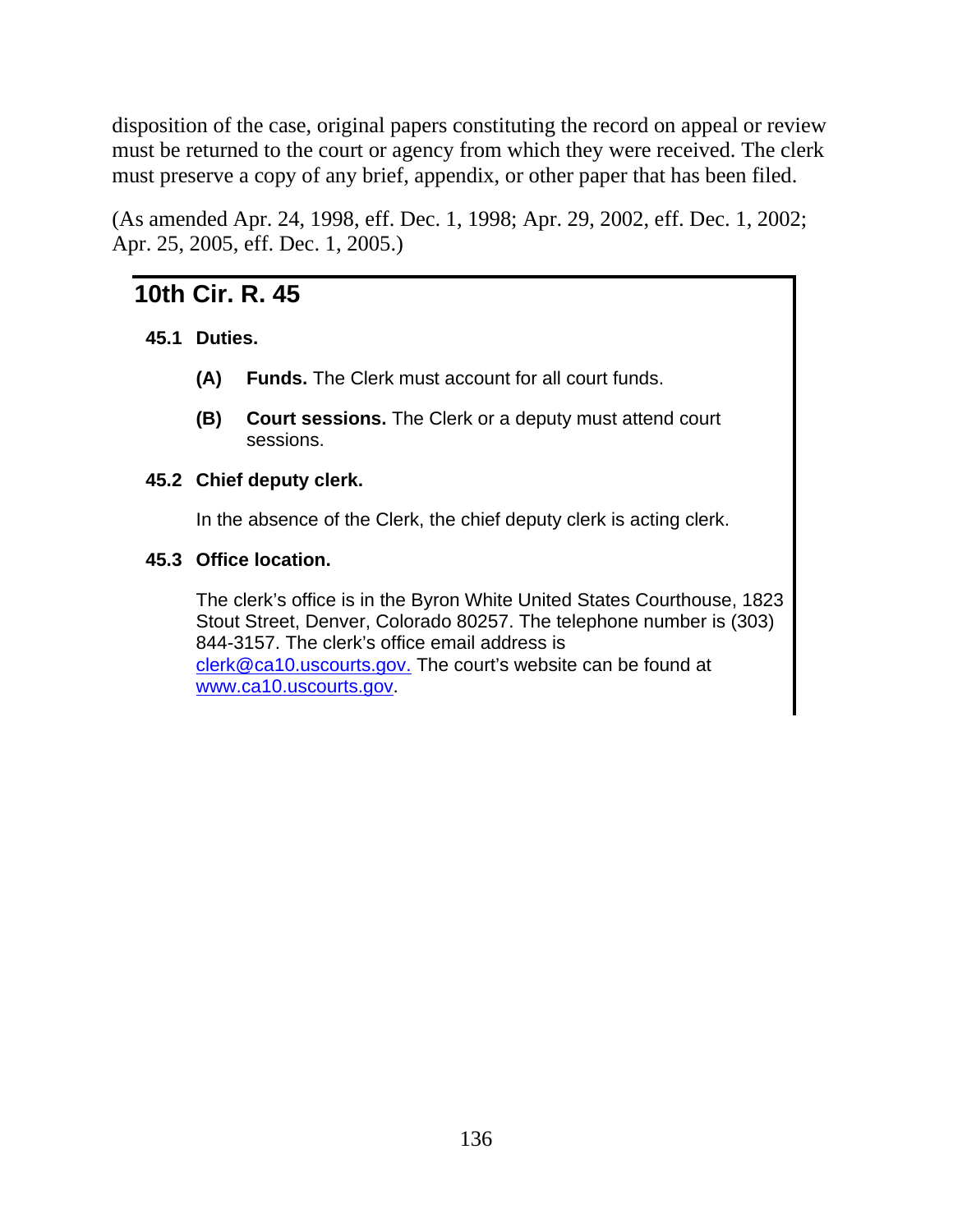# **Fed. R. App. P. Rule 46. Attorneys**

# **(a) Admission to the Bar.**

**(1) Eligibility.** An attorney is eligible for admission to the bar of a court of appeals if that attorney is of good moral and professional character and is admitted to practice before the Supreme Court of the United States, the highest court of a state, another United States court of appeals, or a United States district court (including the district courts for Guam, the Northern Mariana Islands, and the Virgin Islands).

**(2) Application.** An applicant must file an application for admission, on a form approved by the court that contains the applicant's personal statement showing eligibility for membership. The applicant must subscribe to the following oath or affirmation:

"I, \_\_\_\_\_\_\_\_\_\_\_\_\_\_\_\_\_\_\_ , do solemnly swear [or affirm] that I will conduct myself as an attorney and counselor of this court, uprightly and according to law; and that I will support the Constitution of the United States."

**(3) Admission Procedures.** On written or oral motion of a member of the court's bar, the court will act on the application. An applicant may be admitted by oral motion in open court. But, unless the court orders otherwise, an applicant need not appear before the court to be admitted. Upon admission, an applicant must pay the clerk the fee prescribed by local rule or court order.

## **(b) Suspension or Disbarment.**

**(1) Standard.** A member of the court's bar is subject to suspension or disbarment by the court if the member:

**(A)** has been suspended or disbarred from practice in any other court; or

**(B)** is guilty of conduct unbecoming a member of the court's bar.

**(2) Procedure.** The member must be given an opportunity to show good cause, within the time prescribed by the court, why the member should not be suspended or disbarred.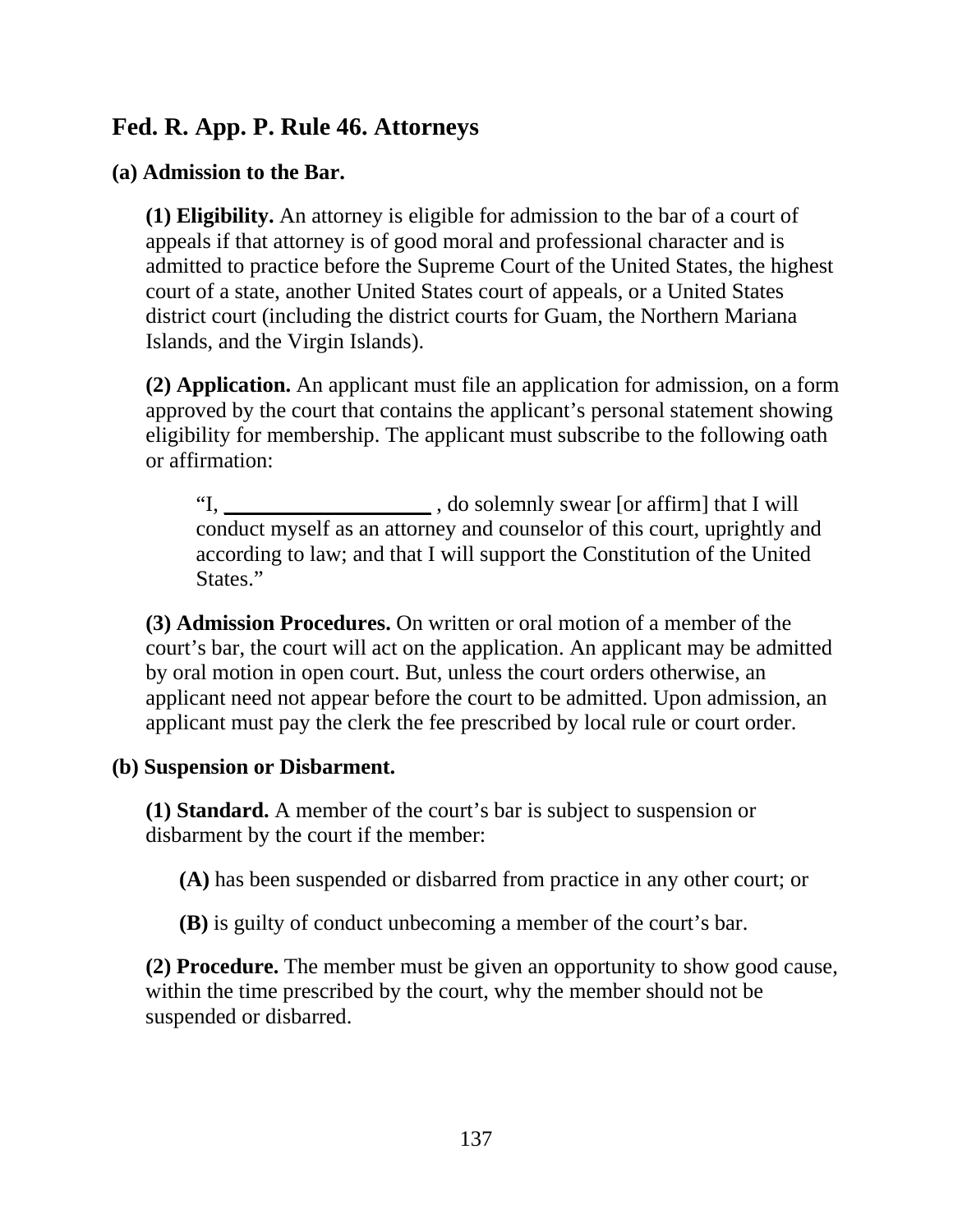**(3) Order.** The court must enter an appropriate order after the member responds and a hearing is held, if requested, or after the time prescribed for a response expires, if no response is made.

**(c) Discipline.** A court of appeals may discipline an attorney who practices before it for conduct unbecoming a member of the bar or for failure to comply with any court rule. First, however, the court must afford the attorney reasonable notice, an opportunity to show cause to the contrary, and, if requested, a hearing.

(As amended Apr. 24, 1998, eff. Dec. 1, 1998.)

# **10th Cir. R. 46**

# **46.1 Entry of appearance.**

**(A) Attorneys.** Within 14 days after an appeal or other proceeding is filed, counsel for the parties must file written appearances in a form approved by the court (*see* 10th Cir. Form 2). Other attorneys whose names subsequently appear on filed papers must also file written appearances.

While the court requires a separate, formal entry of appearance from all attorneys in the appeal or other proceeding, counsel should also note that attorneys who authorize their names to appear on filed papers have technically entered an appearance and are therefore responsible for the contents of such papers, and also for following all court rules and requirements. Attorneys who appear in a case in this court may not withdraw absent entry of a court order allowing them to do so.

- **(B) Pro se.** A party appearing without counsel may notify the Clerk in writing of that status by filing an entry of appearance on a form approved by the court (*see* 10th Cir. Form 3).
- **(C) Change of address and obligation to keep account information current.** Once an appearance has been entered, the Clerk must be notified of any subsequent change in address. This requirement applies to changes in both street addresses and changes made to email addresses. Registered attorneys are required to keep their email addresses current and may update ECF registration with the PACER Service Center. *See* www*.*[pacer.psc.uscourts.gov.](http://www.pacer.psc.uscourts.gov/)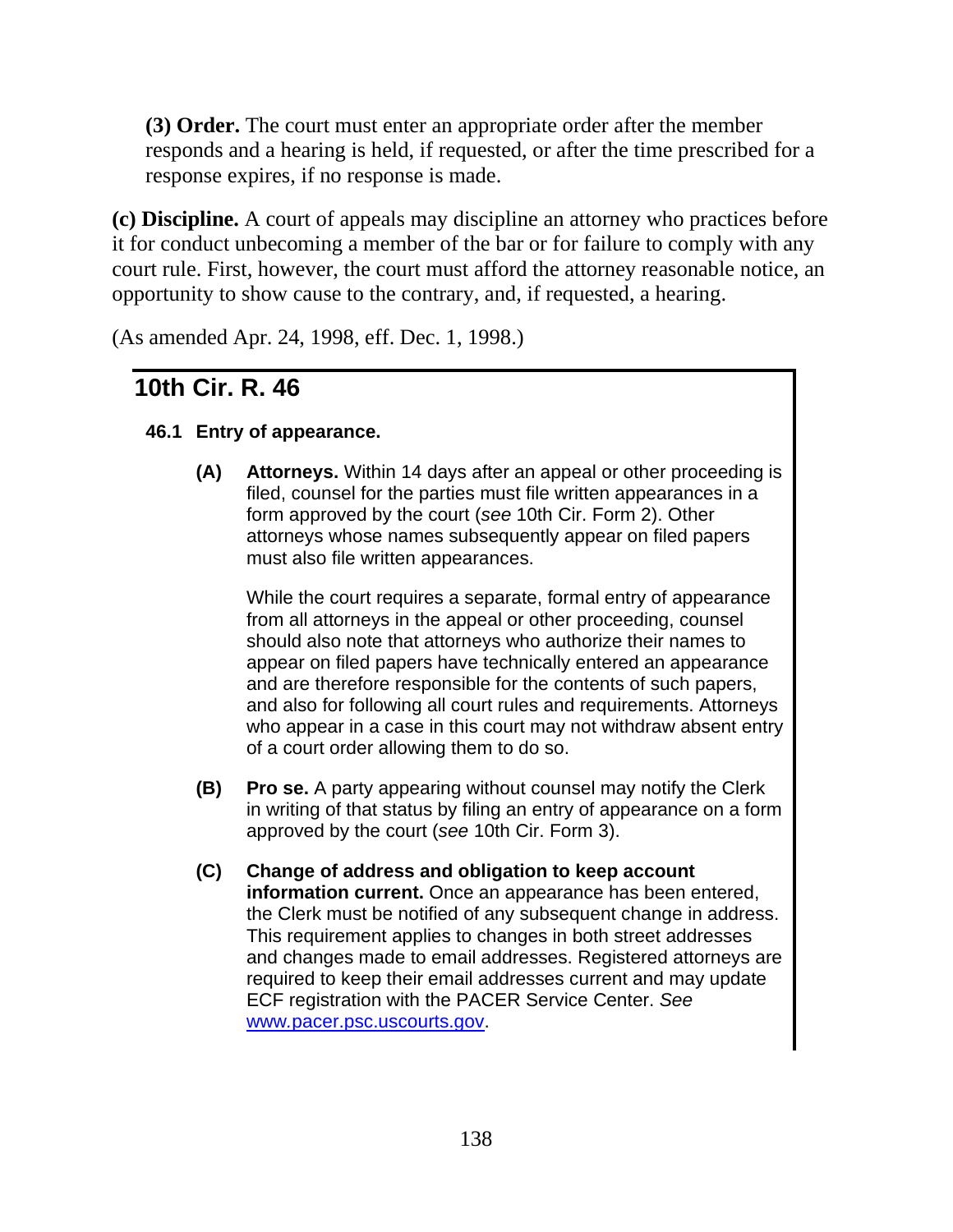## **(D) Certification of interested parties.**

- **(1) Certificate.** Each entry of appearance must be accompanied by a certificate listing the names of all interested parties not in the caption of the notice of appeal so that the judges may evaluate possible disqualification or recusal.
- **(2) List.** The certificate must list all persons, associations, firms, partnerships, corporations, guarantors, insurers, affiliates, and other legal entities that are financially interested in the outcome of the litigation. For corporations, *see* Fed. R. App. P. 26.1.
- **(3) Generic description.** An individual listing is not necessary if a large group of persons or firms can be identified by a generic description.
- **(4) Attorneys.** Attorneys not entering an appearance in this court must be listed if they have appeared for any party in a proceeding sought to be reviewed, or in related proceedings that preceded the original action being pursued in this court.
- **(5) No additional parties.** If there are no additional parties, entities, or attorneys in any of these categories not previously reported to the court, a report to that effect also is required.
- **(6) Obligation to amend.** The certificate must be kept current.

## **46.2 Admission to Tenth Circuit bar.**

- **(A) Prerequisite to practice.** Upon filing a case or entering an appearance in this court, an attorney who is not admitted to the Tenth Circuit bar must apply for admission. Forms (as well as other information) are available on the court's website at [www.ca10.uscourts.gov.](http://www.ca10.uscourts.gov/)
- **(B) Method of admission and fees.** Federal Rule of Appellate Procedure 46 applies to admission to the Tenth Circuit bar. The amount of the admission fee will be set by the court and is payable to the Clerk as trustee. The admission fee is waived for any attorney representing the United States or a federal agency or for any attorney appointed by the court to represent a party on appeal. Per the court's Plan For Attorney Disciplinary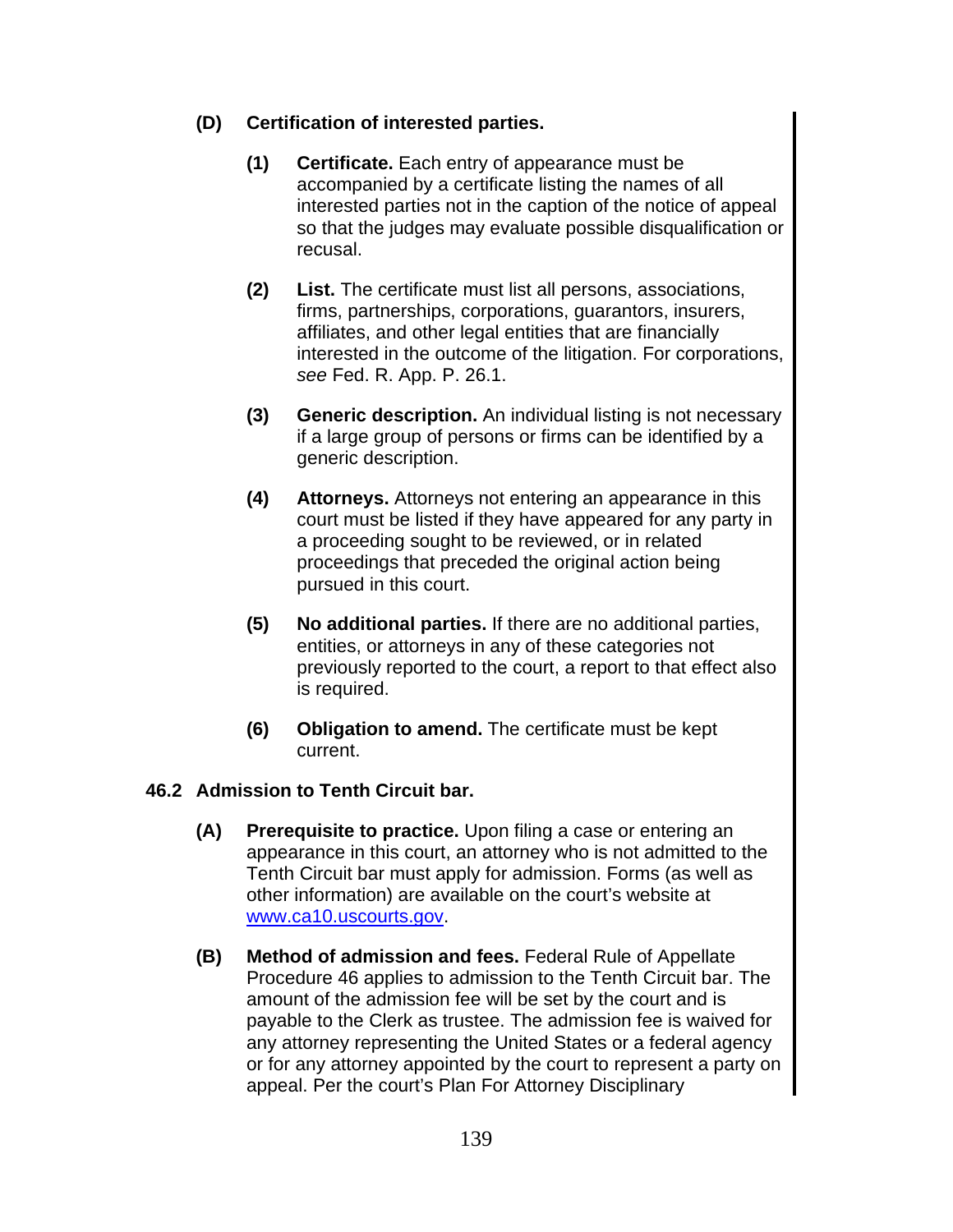Enforcement, any lawyer disbarred from practice before the Circuit will be required to pay the fee prior to being readmitted.

**(C) Trust account.** The Clerk will hold all admission fees in a trust account known as the "Attorney Admission Fund." The Clerk will disburse money from this account as the chief judge or a delegated judicial committee directs to defray expenses of the annual judicial conference and support other activities and purchases that will benefit the bench and the bar. The Clerk must account to the court annually for the trust funds.

#### **46.3 Responsibilities in criminal and postconviction cases.**

- **(A) Prosecution of appeal.** Trial counsel must continue to represent the defendant until either the time for appeal has elapsed and no appeal has been taken or this court has relieved counsel of that duty. An attorney who files a notice of appeal in a criminal case or a postconviction proceeding under 28 U.S.C. § 2254 or § 2255, or who has not obtained an order from the district court granting permission to withdraw from further representation prior to the filing of a pro se notice of appeal, has entered an appearance in this court and may not withdraw without the court's permission. Before filing a proper motion to withdraw under 10th Cir. R. 46.4 counsel must file, at a minimum, an entry of appearance and docketing statement.
- **(B) Additional Motion Requirement.** All counsel appearing in this court pursuant to an appointment made originally under the Criminal Justice Act must file a motion, within 14 days of case opening, seeking either a continued appointment for the appeal or permission to withdraw.
	- **(1)** all motions to withdraw must comply with 10th Cir. R. 46.4(A);
	- **(2)** all motions to continue the appointment on appeal must include:
		- **(a)** a statement regarding whether the attorney is currently, or was previously, a member of the Tenth Circuit Criminal Justice Act appellate panel; and
		- **(b)** a statement regarding why the continuation is sought and the benefit to the appeal by virtue of a continued appointment;
	- **(3)** in counsel's discretion, motions to continue may be filed ex parte and/or under seal;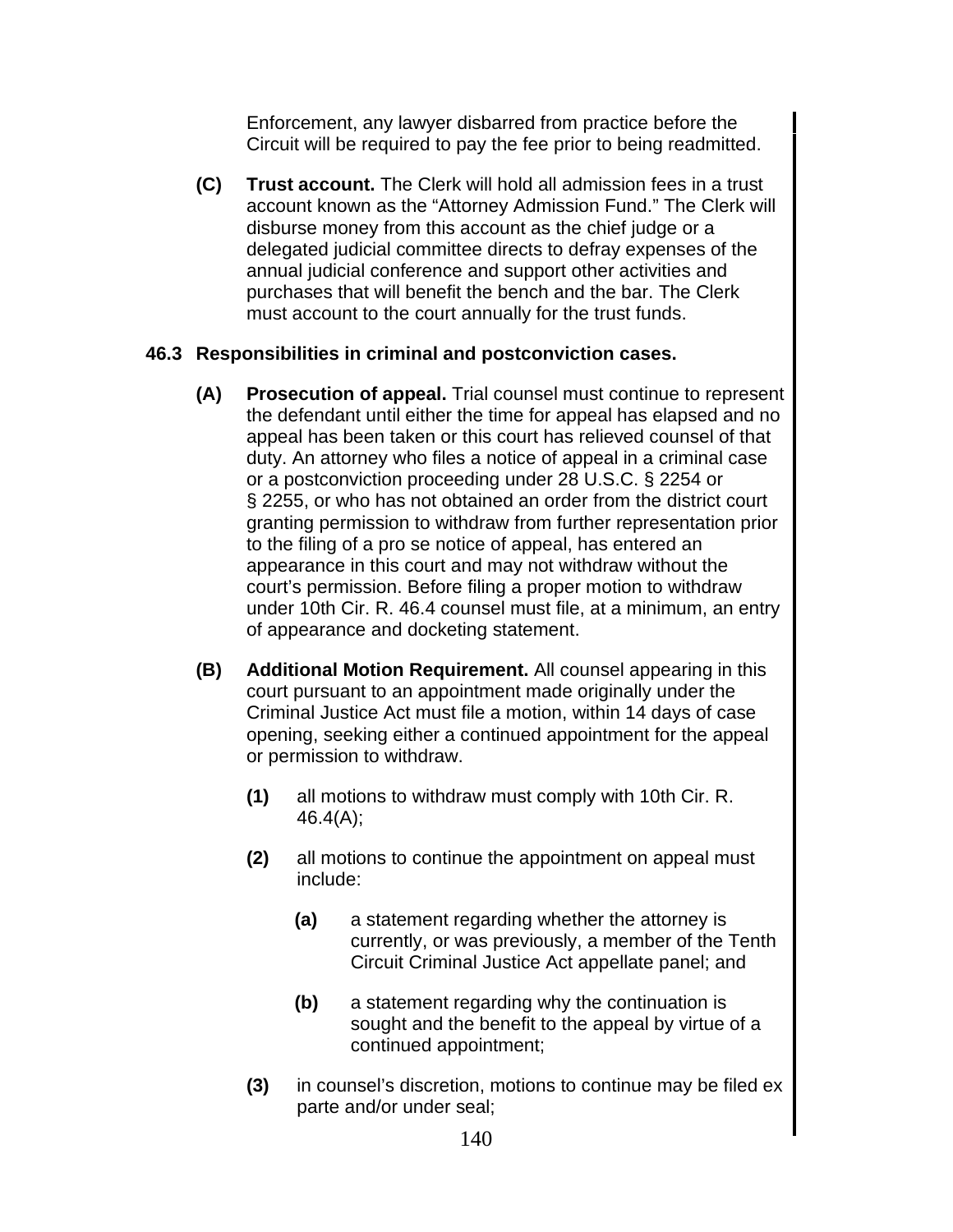- **(4)** consistent with the provisions of Rule 46.3(A), this requirement applies equally if the defendant files a pro se notice of appeal.
- **(C) Voluntary dismissal.** A voluntary motion to dismiss a criminal appeal or an appeal in a postconviction proceeding must contain a statement, signed by the appellant, demonstrating knowledge of the right to appeal and expressly electing to withdraw the appeal. If the statement is not included, counsel must show that exceptional circumstances prevented its inclusion. Proof of service must include service on the appellant him or herself.

#### **46.4 Withdrawal.**

- **(A) Motion requirements.** Every motion to withdraw in a criminal appeal or in an appeal in a postconviction proceeding must include:
	- **(1)** the reasons for withdrawal;
	- **(2)** one of the following:
		- **(a)** a showing that new counsel has been retained or the client already has other counsel of record in the appeal;
		- **(b)** a showing that: (i) the client has been granted leave to proceed on appeal without prepayment of fees or has been found eligible for benefits under 18 U.S.C. § 3006A; and (ii) the client desires the appointment of counsel;
		- **(c)** if the client has been found ineligible for benefits under 18 U.S.C. § 3006A, a statement that counsel has advised the client to obtain other counsel promptly;
		- **(d)** if the client intends to proceed pro se: (i) a signed statement from the client demonstrating knowledge of the right to retain new counsel or apply for appointment of counsel and expressly electing to appear without counsel; and (ii) a statement from counsel that he or she has advised the client of the right to representation, if any, and of any pending obligations under the Federal Rules of Appellate Procedure or this court's local rules; or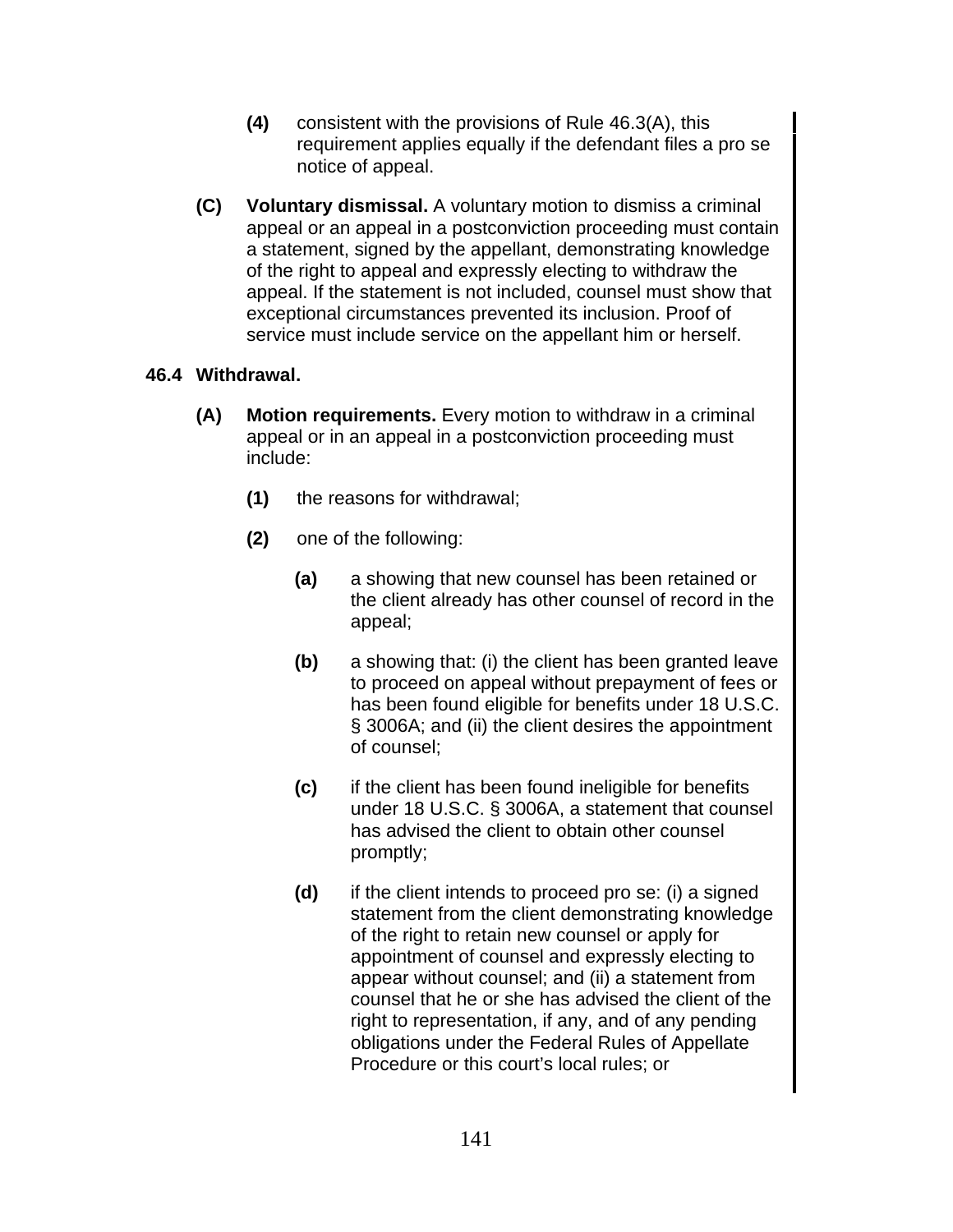- **(e)** a showing that exceptional circumstances prevent counsel from meeting any of the other requirements of this subsection; and
- **(3)** proof of service on the client and on all opposing parties.

## **(B) Frivolous appeals.**

- **(1) Duty of counsel.** In a direct criminal appeal, counsel who believes the appeal is frivolous and moves to withdraw or who believes opposition to a motion to dismiss would be frivolous must file an *Anders* brief and advise the court of the defendant's current address. *See Anders v. California*, 386 U.S. 738 (1967). If the defendant is a non-English speaker, the motion to withdraw must state counsel has made "reasonable efforts to contact the defendant in person or by telephone, with the aid of an interpreter if necessary, to explain to the defendant the substance of counsel's *Anders* brief, the defendant's right to oppose it, and the likelihood that the brief could result in dismissal of the appeal." *United States v. Cervantes*, 795 F.3d 1189, 1190 (10th Cir. 2015) (internal quotation and ellipses omitted). Written notice in a language understood by the defendant will also satisfy this duty. *Id*. The motion required by 10th Cir. R. 46.3(B) is separate from any motion filed later, in connection with the filing of the *Anders* brief. That is, the requirement set forth in Rule 46.3(B) is distinct from any motion later filed under *Anders*.
- **(2) Notice to defendant.** Except as provided in (3), the Clerk will send the defendant by certified mail, return receipt requested, a copy of the *Anders* brief, the motion to withdraw, and a letter in the form set out in 10th Cir. Form 4.
- **(3) Incompetent defendant.** If the defendant has been found incompetent or there is reason to believe that the defendant is incompetent, the motion to withdraw must so state, and the matter will be referred to the court for appropriate action.
- **(C) Attorney withdrawal in civil cases.** Where counsel of record for any party files a motion to withdraw after the mandate has issued, the court will treat the motion as a notice of withdrawal. This rule applies in civil cases only and does not apply in postconviction proceedings filed under 28 U.S.C. § 2254 or § 2255.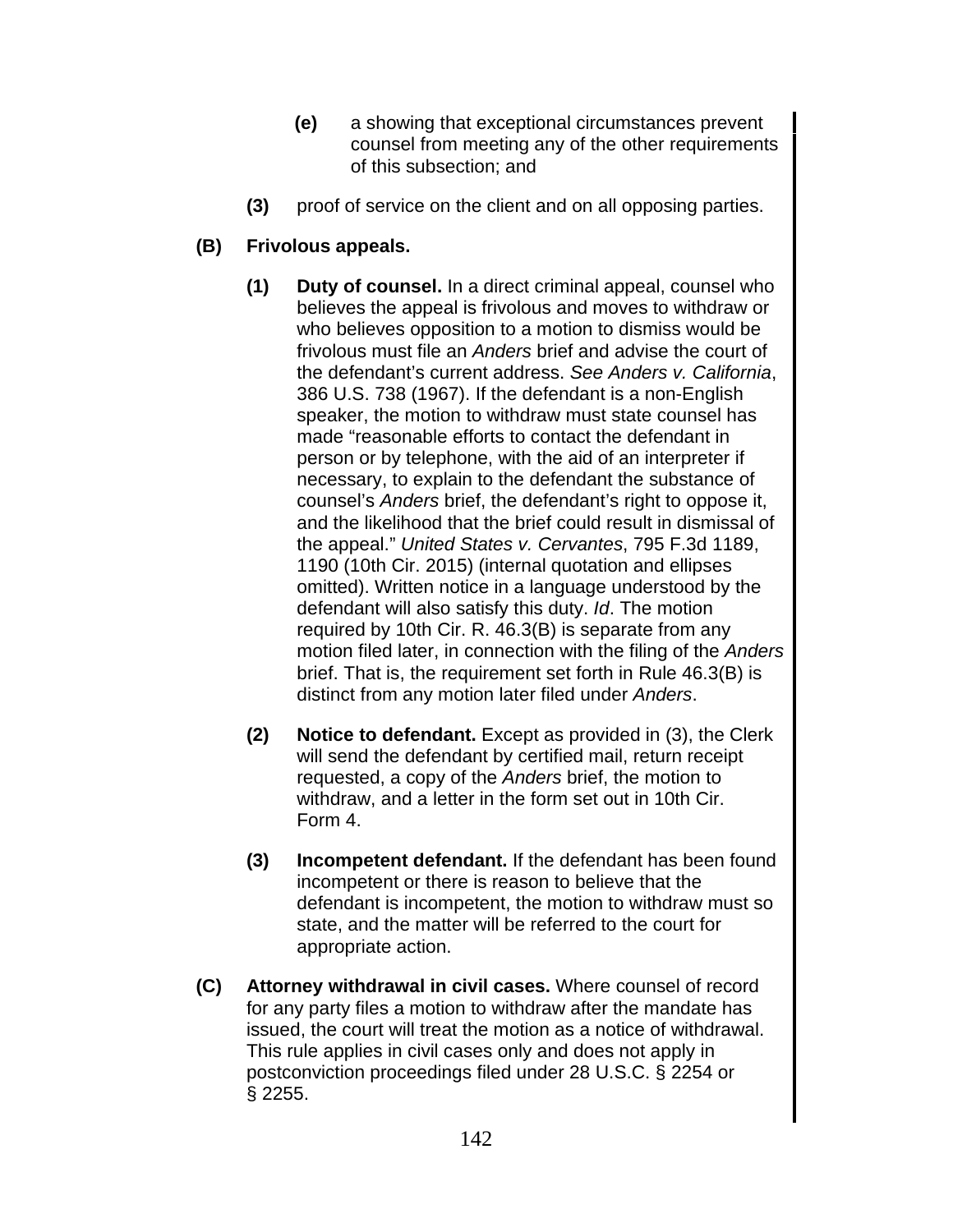#### **46.5 Signing briefs, motions, and other papers; representations to court; sanctions.**

- **(A) Signature.** Every brief, motion, or other paper must be signed by at least one attorney of record—or, in a pro se case, by the party personally. The paper must state the signer's mailing address, email address, and telephone number. Unless a rule or statute provides otherwise, a paper need not be verified or accompanied by an affidavit.
- **(B) Representations to court.** By presenting to the court—whether by signing (electronically or through an original signature), filing, submitting, or later advocating—a brief, motion, or other paper, an attorney or unrepresented party certifies that, to the best of the person's knowledge, information, and belief, formed after an inquiry reasonable under the circumstances:
	- **(1)** the paper is not being presented for any improper purpose, such as to harass or to cause unnecessary delay or expense in the litigation;
	- **(2)** the issues presented are warranted by existing law or by a nonfrivolous argument for extending, modifying, or reversing existing law or establishing new law; and
	- **(3)** the factual contentions or denials are supported in the record.
- **(C) Sanctions.** If a brief, motion, or other paper is signed in violation of this rule, the court—on its own or on a party's motion—may impose upon the person who signed it, a represented party, or both, an appropriate sanction, including:
	- **(1)** dismissal or affirmance of the appeal;
	- **(2)** monetary sanctions;
	- **(3)** initiation of disciplinary proceedings under the Plan for Attorney Disciplinary Enforcement; and
	- **(4)** an order to pay the other party or parties the amount of the reasonable expenses incurred because of the filing of the paper, including reasonable attorney's fees.

#### **46.6 Discipline of counsel or parties.**

**(A) Sanctions for increasing cost of litigation.** After giving notice and an opportunity to respond, this court may impose sanctions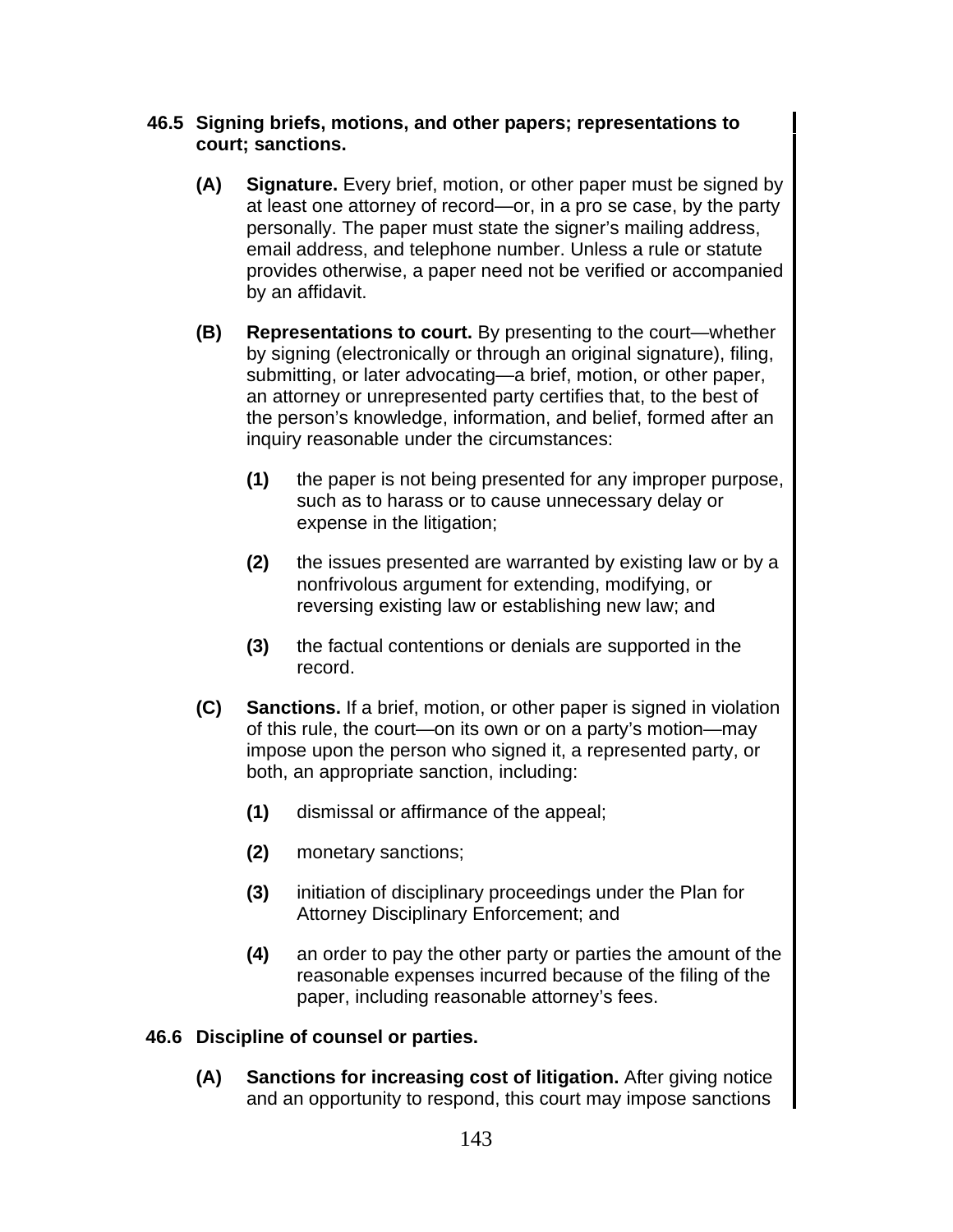against parties and attorneys who unreasonably increase the cost of litigation. Examples of unreasonable cost increases include, but are not limited to, putting unnecessary material in records, briefs, appendices, addenda, and other papers.

- **(B) Court-appointed counsel.** If court-appointed counsel for an appellant fails to comply with the Federal Rules of Appellate Procedure or with these rules, the Clerk may issue an order requiring counsel to show cause why disciplinary action should not be taken. Action by the court may include monetary sanctions.
- **(C) Inadequate representation.** After giving notice, the court may take disciplinary action against attorneys for inadequate representation on appeal, which includes but is not limited to failing to follow the rules and directives of the court.

### **46.7 Student practice.**

### **(A) Appearance by law students.**

- **(1) Consent of party.** An eligible law student may enter an appearance in the court on behalf of a party if the party has filed a statement of consent.
- **(2) Agreement of supervising attorney.** A member of the Tenth Circuit bar must file an agreement to supervise the student. The agreement must contain:
	- **(a)** a certification by the supervising attorney that the student has satisfied the requirements of (C); and
	- **(b)** a copy of the law school certification required by  $(C)(3)$ .

## **(B) Student participation.**

- **(1) Briefs.** A law student who has entered an appearance in a case under (A) may appear on a brief if the supervising attorney also appears on the brief.
- **(2) Oral argument.** An eligible student may participate in oral argument if the supervising attorney is present in court.
- **(3) Other.** The student may take part in other activities in connection with the case, subject to the direction of the supervising attorney.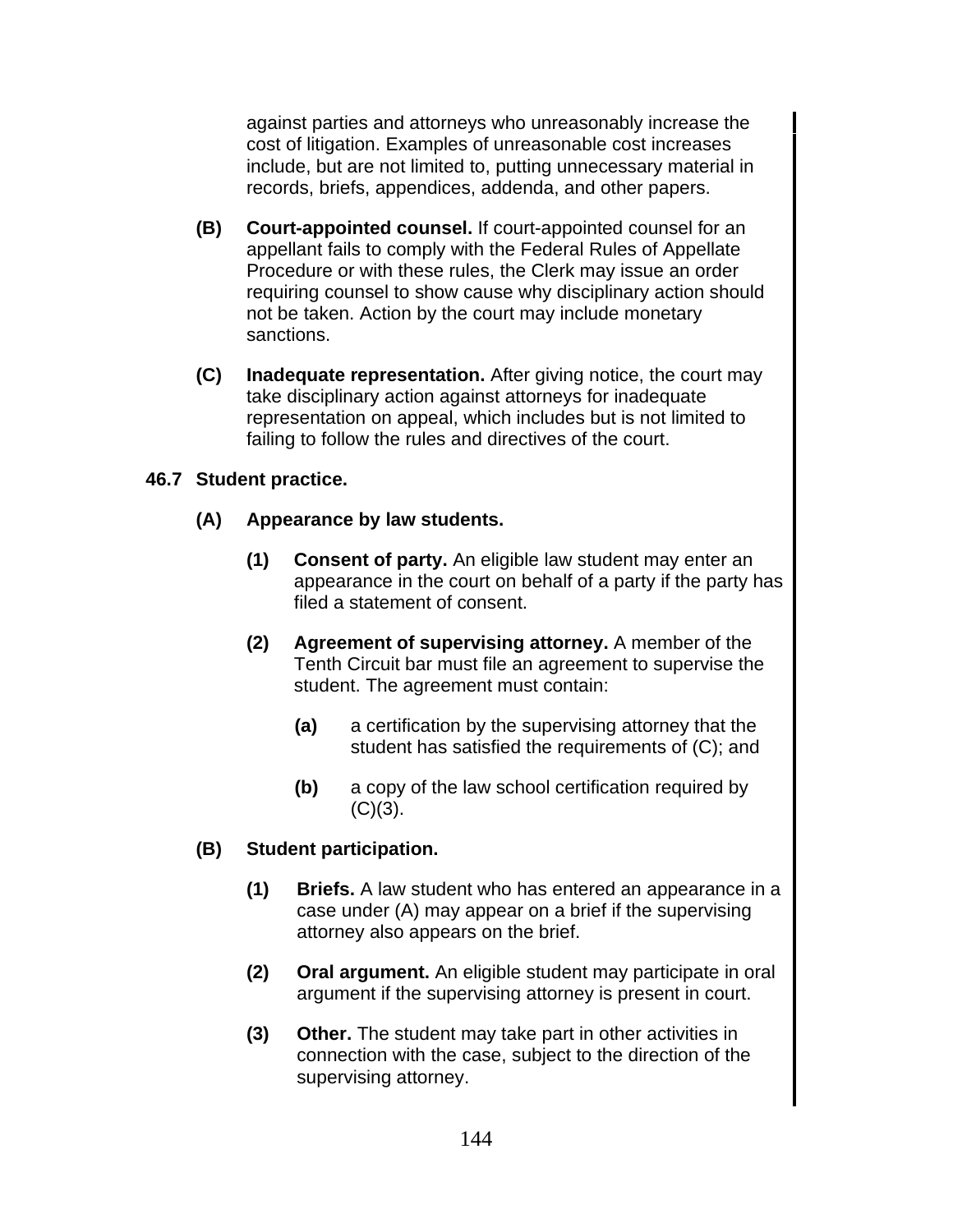- **(C) Student eligibility.** To be eligible to make an appearance under this rule, the law student must provide a letter as described in Rule 46.7(D) or otherwise document that he or she:
	- **(1)** is enrolled and in good standing in a law school accredited by the American Bar Association; or is a recent law school graduate awaiting the first bar examination after the student's graduation or the result of that examination;
	- **(2)** has completed the equivalent of 4 semesters of legal studies;
	- **(3)** is certified to be of good character and competent legal ability, and is qualified to provide the legal representation permitted by this rule, by either the law school's dean or a faculty member designated by the dean; and
	- **(4)** is familiar with the Federal Rules of Civil, Criminal, and Appellate Procedure, the Federal Rules of Evidence, the American Bar Association Code of Professional Responsibility, and the rules of this court.
- **(D) Dean's letter.** A letter from the law school's dean or the designated faculty member describing the student's qualifications under (C) may demonstrate eligibility.
- **(E) Supervising attorney.** An attorney who supervises an eligible law student under this rule must:
	- **(1)** be a member in good standing of the Tenth Circuit bar;
	- **(2)** assume personal professional responsibility for the quality of the student's work;
	- **(3)** guide and assist the student as necessary or appropriate under the circumstances;
	- **(4)** sign all documents filed with the court (the student may also sign documents, but the attorney's signature is required);
	- **(5)** appear with the student in any oral presentations before the court;
	- **(6)** file a written agreement to supervise the student; and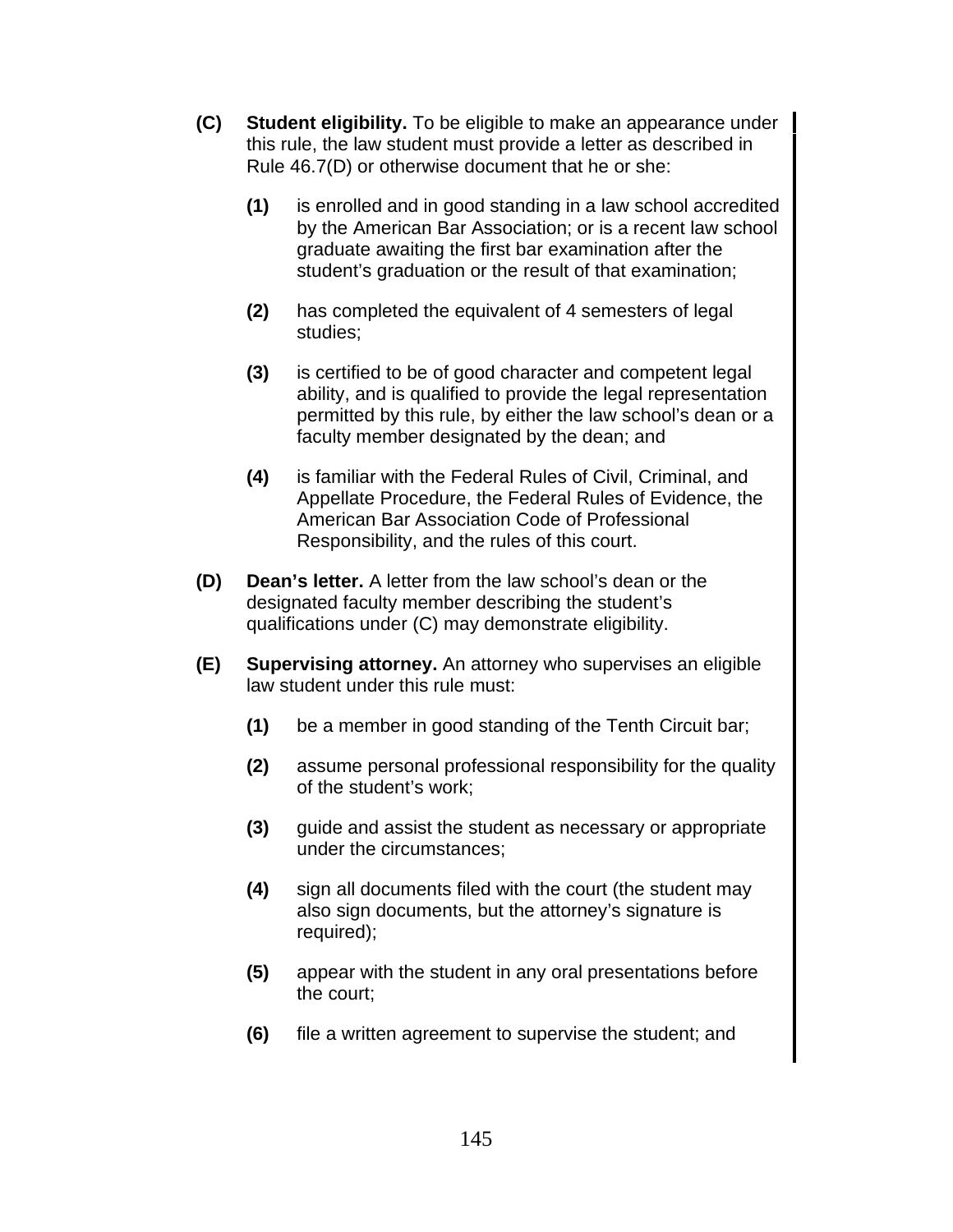**(7)** supplement any written or oral statement made by the student to this court or opposing counsel if the court so requests.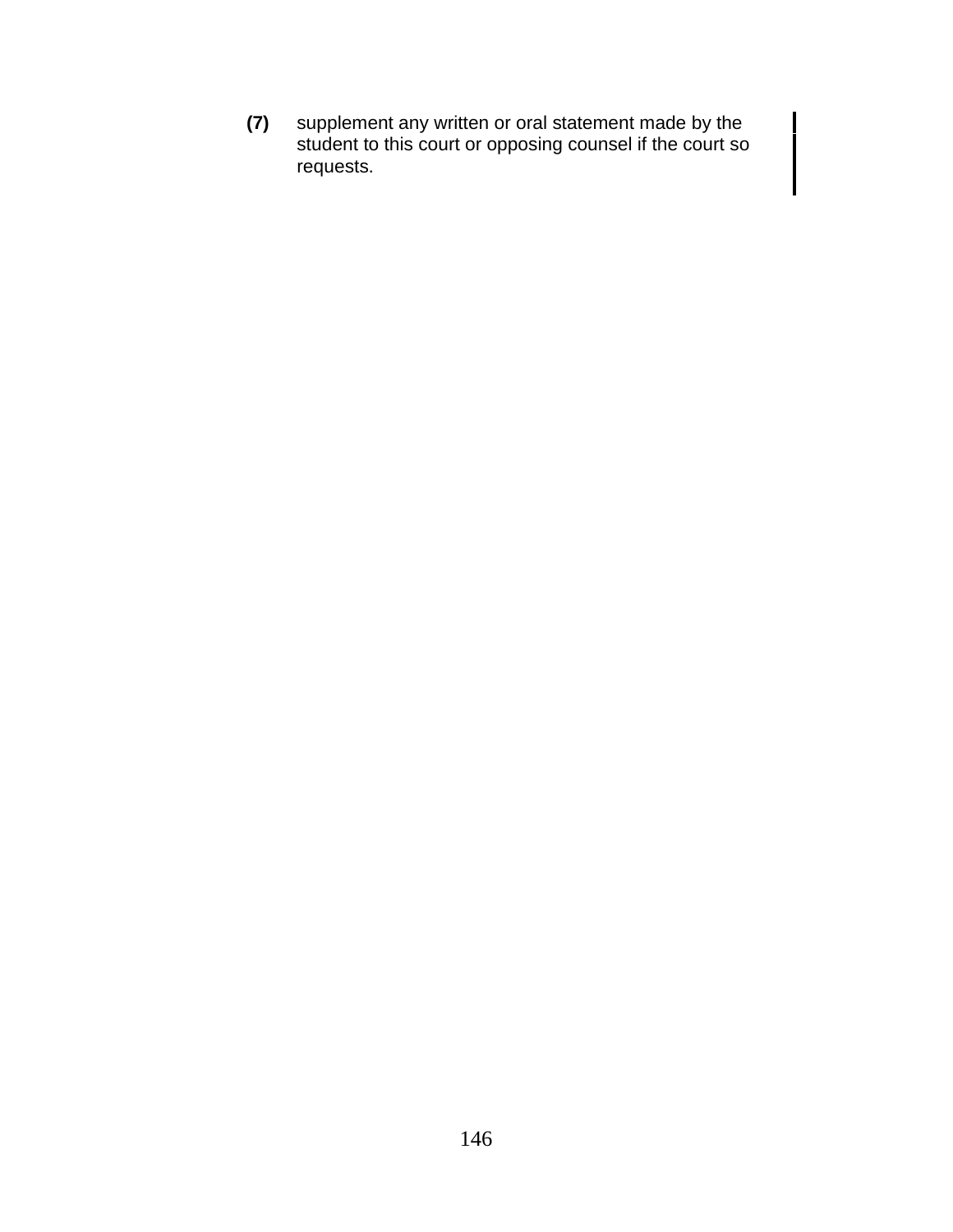# **Fed. R. App. P. Rule 47. Local Rules by Courts of Appeals**

# **(a) Local Rules.**

**(1)** Each court of appeals acting by a majority of its judges in regular active service may, after giving appropriate public notice and opportunity for comment, make and amend rules governing its practice. A generally applicable direction to parties or lawyers regarding practice before a court must be in a local rule rather than an internal operating procedure or standing order. A local rule must be consistent with—but not duplicative of —Acts of Congress and rules adopted under 28 U.S.C. § 2072 and must conform to any uniform numbering system prescribed by the Judicial Conference of the United States. Each circuit clerk must send the Administrative Office of the United States Courts a copy of each local rule and internal operating procedure when it is promulgated or amended.

**(2)** A local rule imposing a requirement of form must not be enforced in a manner that causes a party to lose rights because of a nonwillful failure to comply with the requirement.

**(b) Procedure When There Is No Controlling Law.** A court of appeals may regulate practice in a particular case in any manner consistent with federal law, these rules, and local rules of the circuit. No sanction or other disadvantage may be imposed for noncompliance with any requirement not in federal law, federal rules, or the local circuit rules unless the alleged violator has been furnished in the particular case with actual notice of the requirement.

(As amended Apr. 24, 1998, eff. Dec. 1, 1998.)

# **10th Cir. R. 47**

## **47.1 Advisory committee.**

As required by 28 U.S.C. § 2077(b), there is an advisory committee on procedures for the court of appeals.

**(A) Membership.** The committee consists of ten members: one circuit judge, one district judge, one United States attorney or assistant United States attorney, one federal public defender or assistant federal public defender, and one actively practicing member of the Tenth Circuit bar from each of the six states in the circuit. The committee may appoint ad hoc committees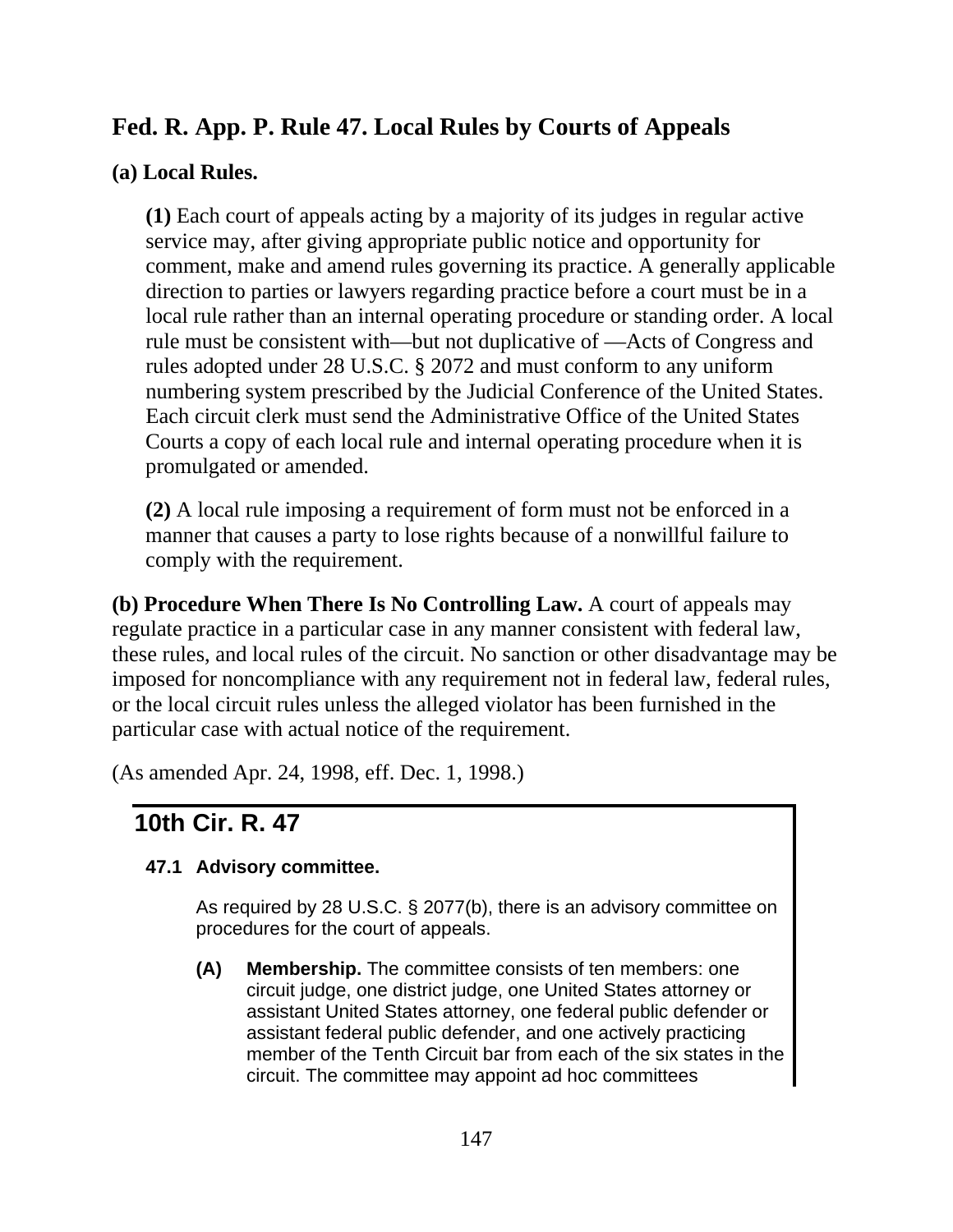consisting of persons who are not members of the advisory committee.

- **(B) Selection of members; organization.**
	- **(1) Circuit judge.** The circuit judge member is the chief judge of the circuit or a circuit judge designated by the chief judge. This member serves as chair.
	- **(2) District judge; United States attorney; federal public defender.** The district judge member and representatives of the United States attorneys' offices and federal public defenders' offices are selected by their respective associations within the circuit.
	- **(3) Bar members.** The members of the bar are selected by the circuit judges residing in each respective state. Candidates must have substantial and active federal practices.
	- **(4) Terms.** Members serve 3 year terms, with a third of the terms expiring each year. Terms begin on April 1. No member, except the chief judge or a designee, may serve successive terms. But a person selected to fill an unexpired term may serve a successive term.
	- **(5) Reporter; secretary.** The chief staff counsel serves as reporter; the circuit executive, or a designee, serves as secretary.
- **(C) Meetings.** The committee shall meet as called by the chair, and may meet and act in person, by telephone, or through other electronic means.
- **(D) Duties.** The committee advises the court about its operating procedures and rules. Among other things, the committee may:
	- **(1)** provide a forum for continuous study of the operating procedures and published rules of the court;
	- **(2)** serve as a liaison between the bar, the public, and the court on procedural matters and suggestions for changes;
	- **(3)** consider and recommend amendments to the rules for adoption by the court;
	- **(4)** make suggestions for and assist with programs at the circuit judicial conference; and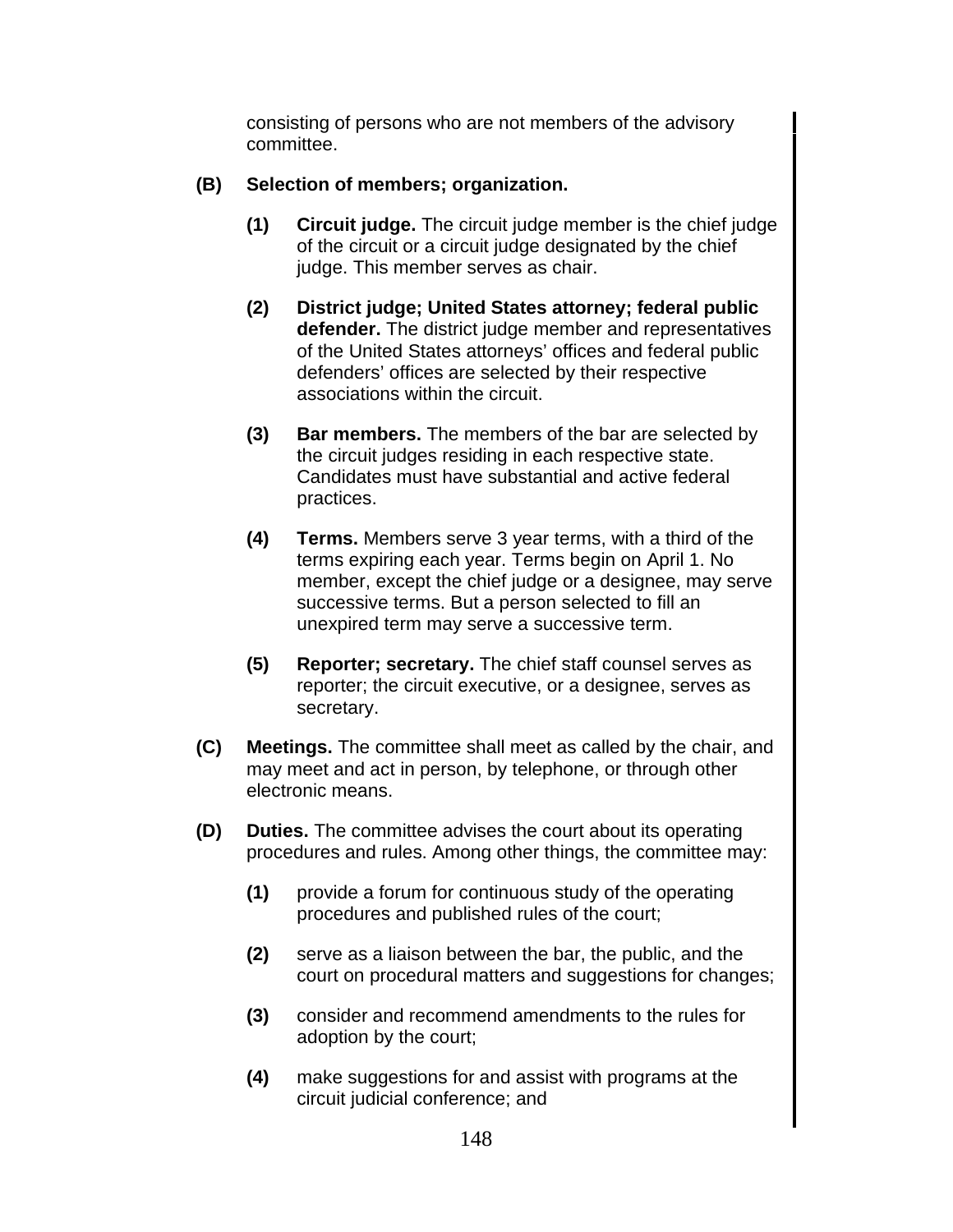**(5)** make any other studies, reports, and recommendations that the court requests or that the committee determines are appropriate.

## **47.2 Circuit library.**

The circuit's central library and most satellite law libraries are open to all members of the Tenth Circuit bar. Books and materials may not be removed without the librarian's permission.

### **47.3 Judicial conference.**

- **(A) Authorization.** As permitted by 28 U.S.C. § 333, a judicial conference will be convened every other year, at a time and place designated by the chief judge, or at another courtdetermined interval that the law permits. In alternate years, the circuit may hold a conference for judges only.
- **(B) Purpose.** The conference will consider the business of the circuit's federal courts and devise ways of improving the administration of justice within the circuit.
- **(C) Duties of circuit executive.** The circuit executive, who serves as secretary of the conference, is responsible for all records and accounts of the conference, and may perform other conference duties as the chief judge or circuit judicial council may require.
- **(D) Agenda.** During judicial conferences, all judges of the Tenth Circuit will meet to discuss the dockets and the administration of justice in the circuit's judicial districts. The chief judge of each district will report on the condition of judicial business in that district and make recommendations about judicial business. In those years in which an open conference is held, all general meetings are open to attorney attendees and are devoted to improving the administration of justice in the Tenth Circuit.
- **(E) Registration fee.** A registration fee, set by the judicial council, will be collected from each attorney attendee of the conference. The money collected must be used as directed by the chief judge to defray the expense of the conference. The circuit executive must maintain a judicial conference bank account and keep a record of all receipts and disbursements. During the year after each conference, the circuit executive must make a fiscal report to the judicial council.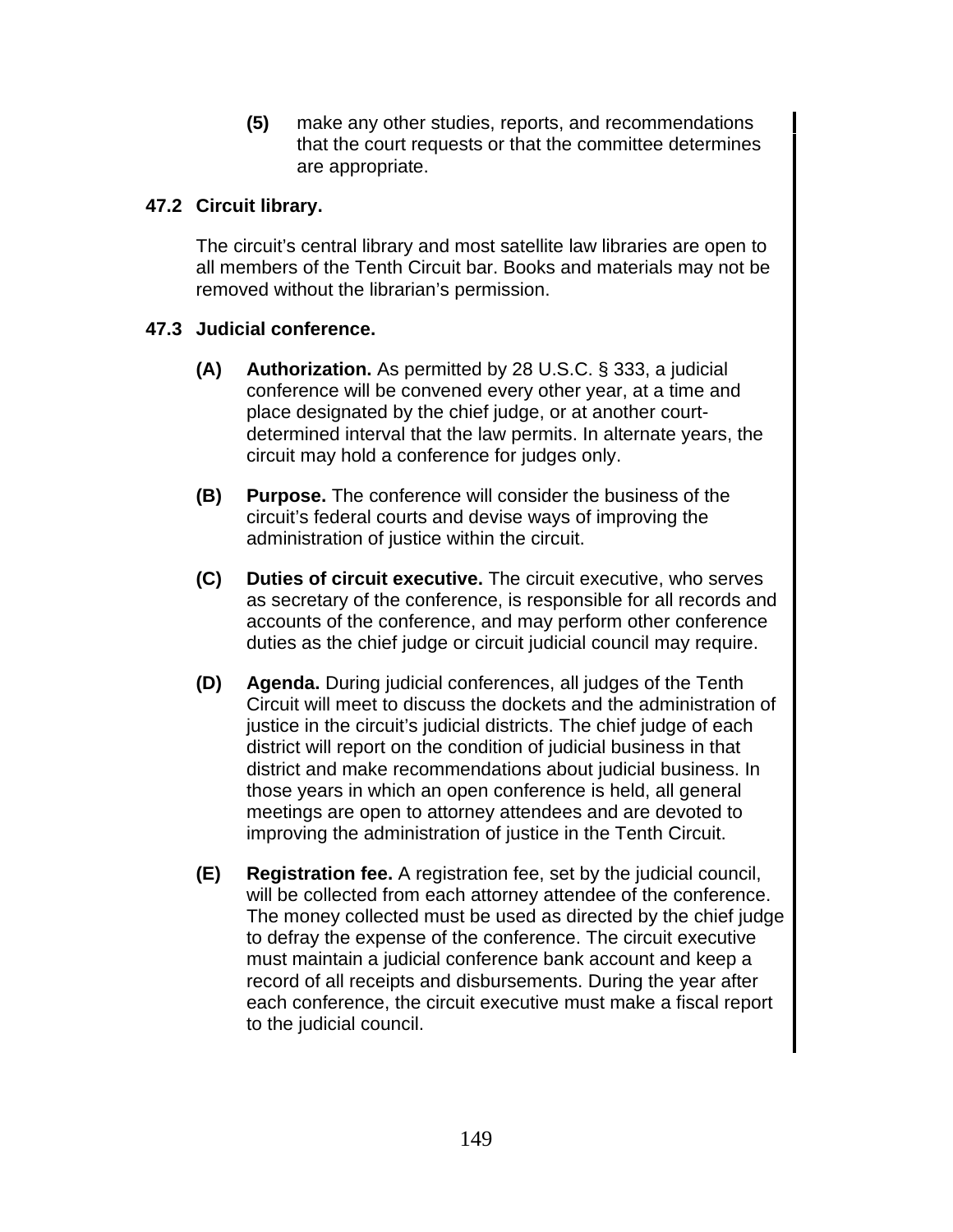# **Fed. R. App. P. Rule 48. Masters**

**(a) Appointment; Powers.** A court of appeals may appoint a special master to hold hearings, if necessary, and to recommend factual findings and disposition in matters ancillary to proceedings in the court. Unless the order referring a matter to a master specifies or limits the master's powers, those powers include, but are not limited to, the following:

**(1)** regulating all aspects of a hearing;

**(2)** taking all appropriate action for the efficient performance of the master's duties under the order;

**(3)** requiring the production of evidence on all matters embraced in the reference; and

**(4)** administering oaths and examining witnesses and parties.

**(b) Compensation.** If the master is not a judge or court employee, the court must determine the master's compensation and whether the cost is to be charged to any party.

(As amended Apr. 24, 1998, eff. Dec. 1, 1998.)

**No local rule.**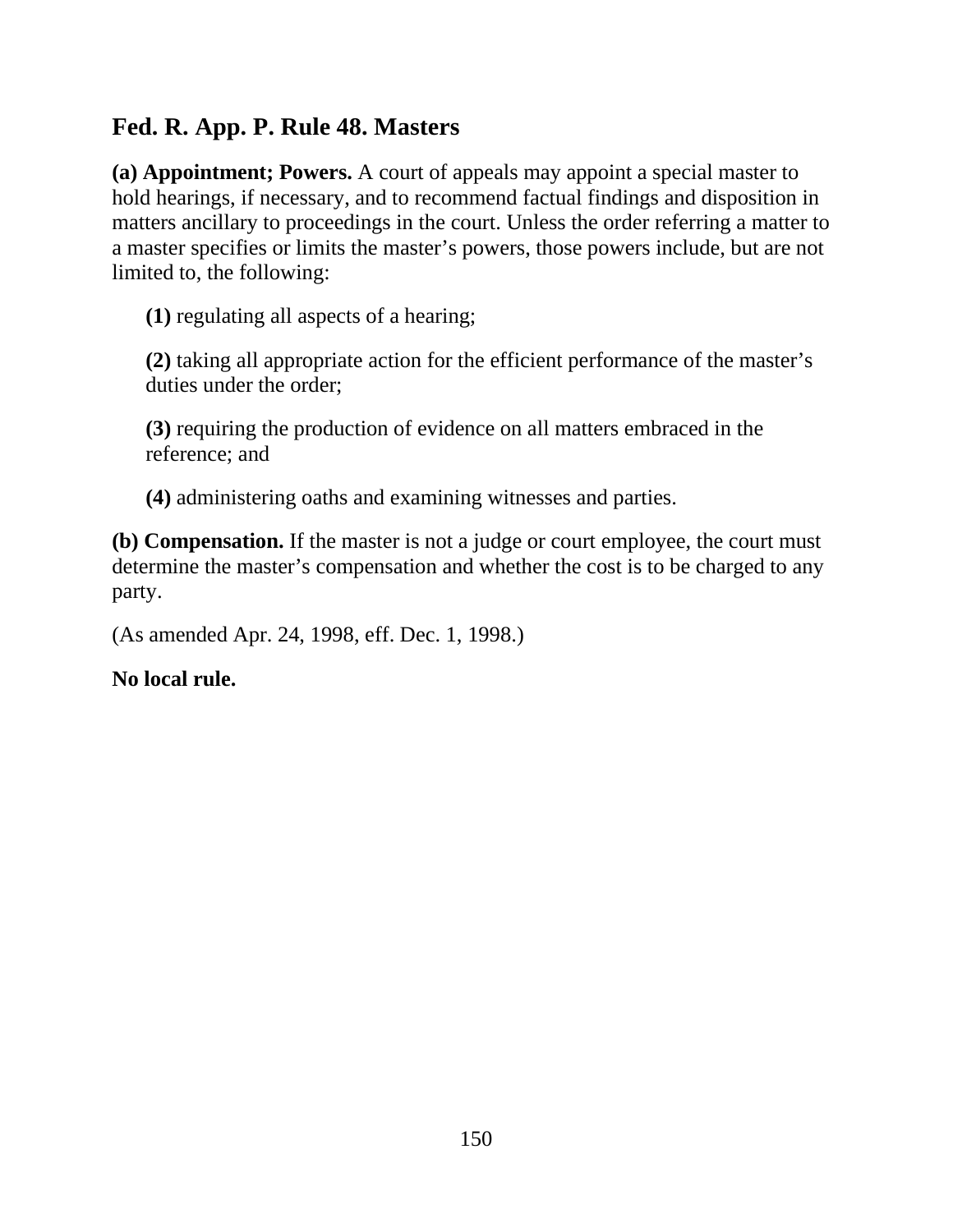# **APPENDIX**

# **Length Limits Stated in the Federal Rules of Appellate Procedure**

This chart summarizes the length limits stated in the Federal Rules of Appellate Procedure. Please refer to the rules for precise requirements, and bear in mind the following:

- In computing these limits, you can exclude the items listed in Rule  $32(f)$ .
- If you use a word limit or a line limit (other than the word limit in Rule  $28(i)$ ), you must file the certificate required by Rule  $32(g)$ .
- For the limits in Rules 5, 21, 27, 35, and 40:
	- You must use the word limit if you produce your document on a computer; and
	- You must use the page limit if you handwrite your document or type it on a typewriter.
- For the limits in Rules  $28.1$ ,  $29(a)(5)$ , and  $32$ :
	- You may use the word limit or page limit, regardless of how you produce the document; or
	- You may use the line limit if you type or print your document with a monospaced typeface. A typeface is monospaced when each character occupies the same amount of horizontal space.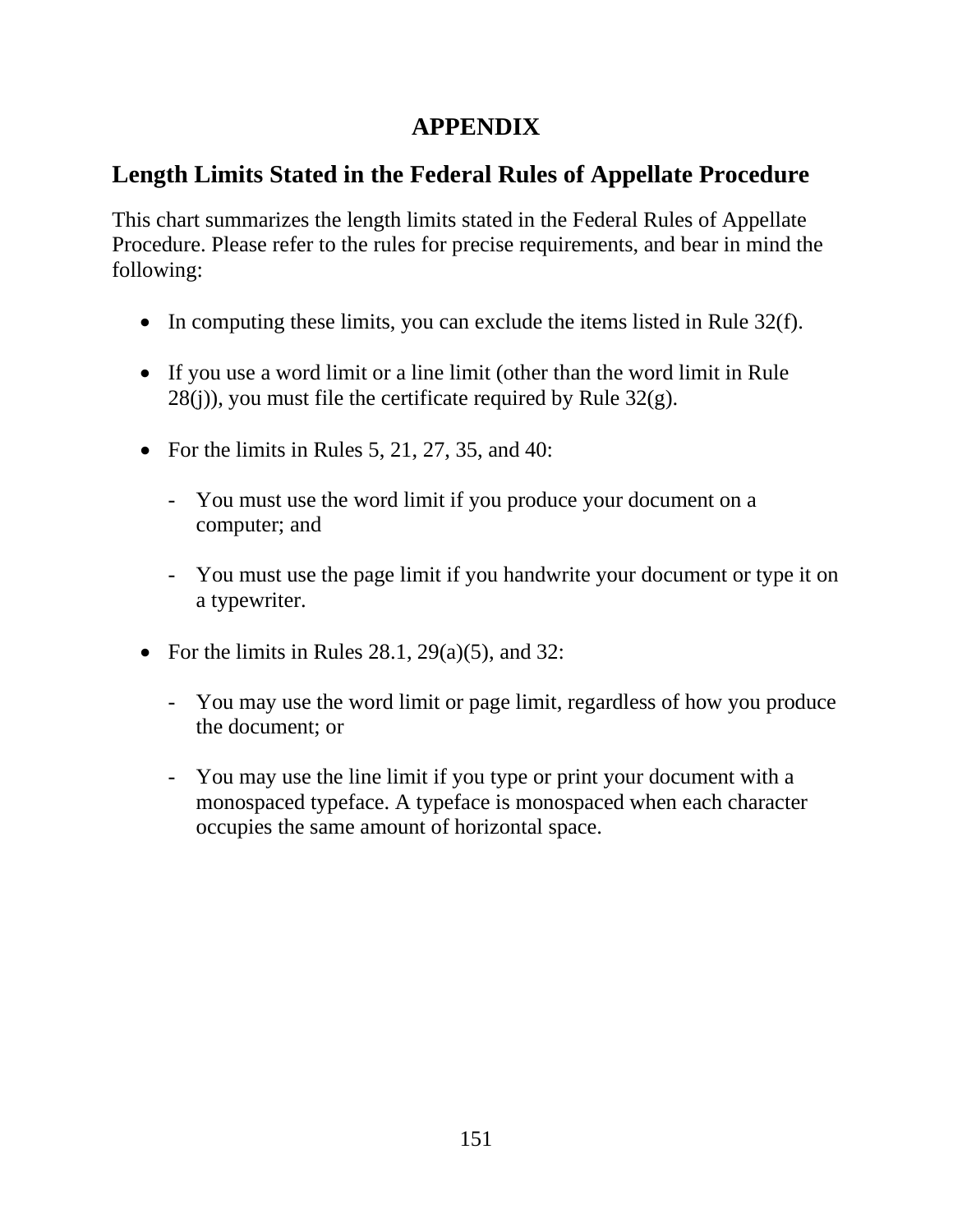|                                       | <b>Rule</b>     |           | <b>Document Type</b>                                                              | <b>Word limit</b>                                                                           | Page limit                                                                                  | <b>Line limit</b>                                                                           |
|---------------------------------------|-----------------|-----------|-----------------------------------------------------------------------------------|---------------------------------------------------------------------------------------------|---------------------------------------------------------------------------------------------|---------------------------------------------------------------------------------------------|
| <b>Permission to</b><br><b>Appeal</b> | 5(c)            | $\bullet$ | Petition for<br>permission to appeal                                              | 5,200                                                                                       | 20                                                                                          | Not applicable                                                                              |
|                                       |                 |           | Answer in opposition                                                              |                                                                                             |                                                                                             |                                                                                             |
|                                       |                 |           | Cross-petition                                                                    |                                                                                             |                                                                                             |                                                                                             |
| <b>Extraordinary</b><br>writs         | 21 <sub>d</sub> | $\bullet$ | Petition for writ of<br>mandamus or<br>prohibition or other<br>extraordinary writ | 7,800                                                                                       | 30                                                                                          | Not applicable                                                                              |
|                                       |                 |           | Answer                                                                            |                                                                                             |                                                                                             |                                                                                             |
| <b>Motions</b>                        | 27(d)(2)        | $\bullet$ | Motion                                                                            | 5,200                                                                                       | 20                                                                                          | Not applicable                                                                              |
|                                       |                 |           | Response to a motion                                                              |                                                                                             |                                                                                             |                                                                                             |
|                                       |                 |           | Reply to a response<br>to a motion                                                | 2,600                                                                                       | 10                                                                                          |                                                                                             |
| <b>Parties' briefs</b>                | 32(a)(7)        | $\bullet$ | Principal brief                                                                   | 13,000                                                                                      | 30                                                                                          | 1,300                                                                                       |
| (where no<br>cross-appeal)            |                 | $\bullet$ | Reply brief                                                                       | 6,500                                                                                       | 15                                                                                          | 650                                                                                         |
| Parties' briefs<br>(where cross-      | 28.1(e)         | $\bullet$ | Appellant's principal<br>brief                                                    | 13,000                                                                                      | 30                                                                                          | 1,300                                                                                       |
| appeal)                               |                 |           | Appellant's response<br>and reply brief                                           | 13,000                                                                                      | 30                                                                                          | 1,300                                                                                       |
|                                       |                 | $\bullet$ | Appellee's principal<br>and response brief                                        | 15,300                                                                                      | 35                                                                                          | 1,500                                                                                       |
|                                       |                 |           | Appellee's reply brief                                                            | 6,500                                                                                       | 15                                                                                          | 650                                                                                         |
| Party's<br>supplemental<br>letter     | 28(j)           |           | Letter citing<br>supplemental<br>authorities                                      | 350                                                                                         |                                                                                             | Not applicable Not applicable                                                               |
| <b>Amicus briefs</b>                  | 29(a)(5)        | $\bullet$ | Amicus brief during<br>initial consideration<br>of case on merits                 | One-half the<br>length set by<br>the Appellate<br>Rules for a<br>party's<br>principal brief | One-half the<br>length set by<br>the Appellate<br>Rules for a<br>party's<br>principal brief | One-half the<br>length set by<br>the Appellate<br>Rules for a<br>party's<br>principal brief |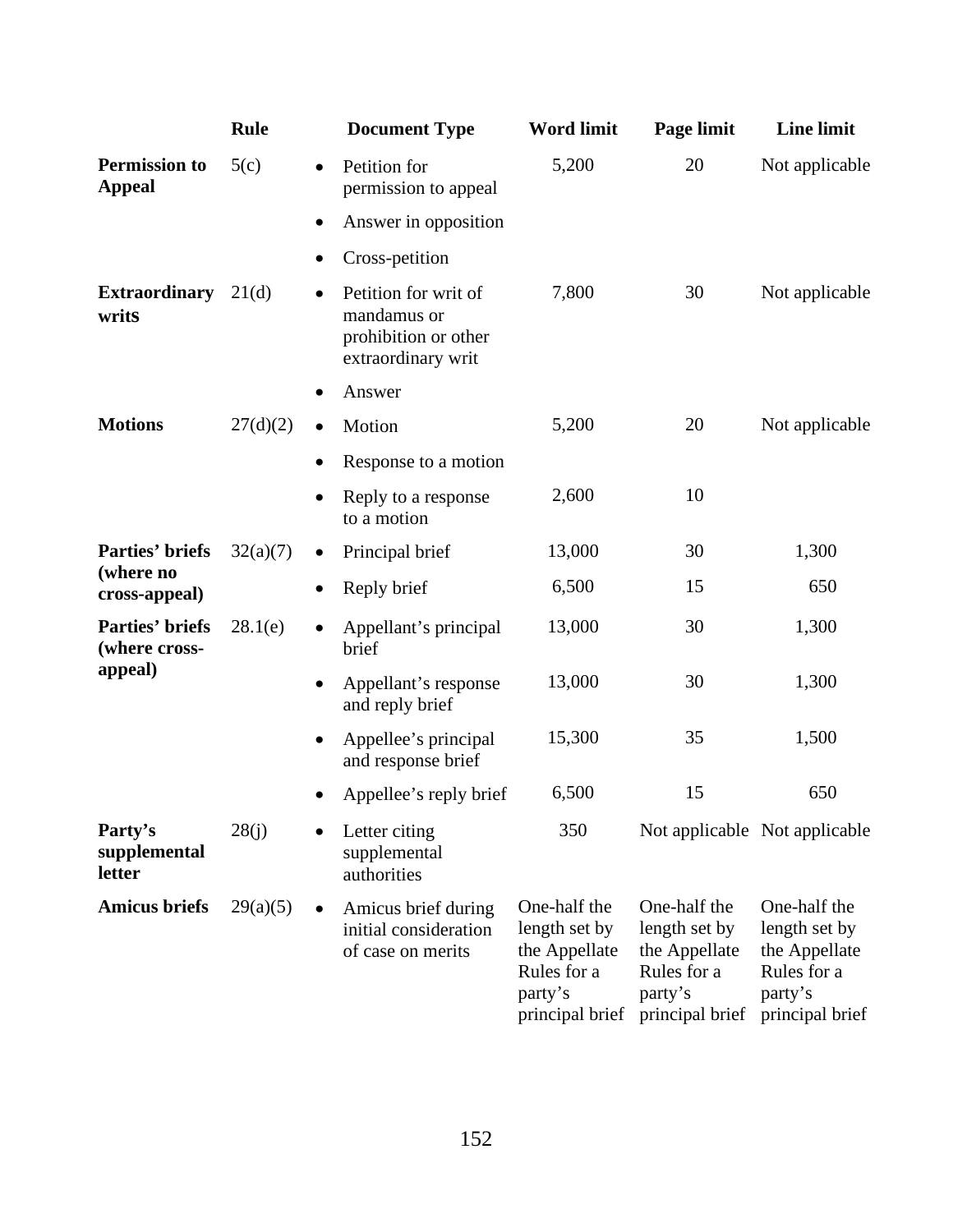|                                             | 29(b)(4) | $\bullet$ | Amicus brief during<br>consideration of<br>whether to grant<br>rehearing | 2,600 |    | Not applicable Not applicable |
|---------------------------------------------|----------|-----------|--------------------------------------------------------------------------|-------|----|-------------------------------|
| Rehearing and $35(b)(2)$<br>en banc filings | & 40(b)  | $\bullet$ | Petition for hearing<br>en banc                                          | 3,900 | 15 | Not applicable                |
|                                             |          | $\bullet$ | Petition for panel<br>rehearing; petition for<br>rehearing en banc       |       |    |                               |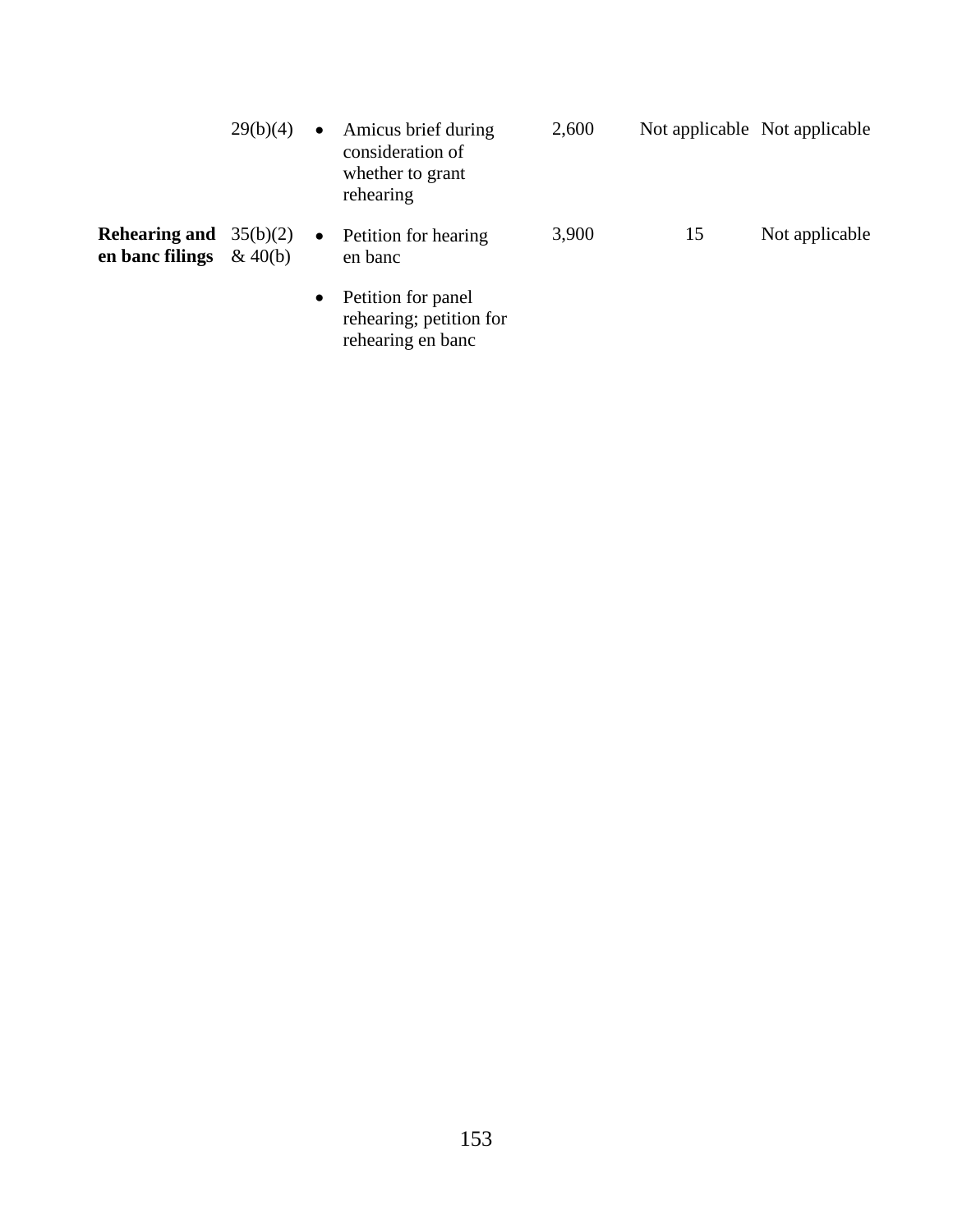# **Federal Rules of Appellate Procedure FORMS**

# **Form 1. Notice of Appeal to a Court of Appeals From a Judgment or Order of a District Court** UNITED STATES DISTRICT COURT

|                                     | for the                             |
|-------------------------------------|-------------------------------------|
|                                     | $>$ DISTRICT OF $<$                 |
| $\langle$ Name(s) of plaintiff(s)>, |                                     |
| Plaintiff $(s)$<br>V.               | Case No. $\langle$ Number $\rangle$ |
| $\langle$ Name(s) of defendant(s)>, |                                     |

Defendant(s)

#### **NOTICE OF APPEAL**

Notice is hereby given that <Name all parties taking the appeal>, [plaintiffs] [defendants] in the above named case <See Rule 3(c) for permissible ways of identifying appellants.>, hereby appeal to the United States Court of Appeals for the <\_\_\_\_\_\_\_> Circuit [from the final judgment] [from an order  $\leq$  describing it action on  $\leq$  Date  $\geq$ .

Date: <Date> <Signature of the attorney or unrepresented party>

\_\_\_\_\_\_\_\_\_\_\_\_\_\_\_\_\_\_\_\_\_\_\_\_\_\_\_\_\_\_\_\_\_\_\_\_\_\_\_\_

<Printed name> Attorney for <party> <Address> <E-mail address> <Telephone number>

[**Note to inmate filers**: *If you are an inmate confined in an institution and you seek the timing benefit of Fed. R. App. P. 4(c)(1), complete Form 7 (Declaration of Inmate Filing) and file that declaration along with this Notice of Appeal*.]

*See* Fed. R. App. P. 3(c) for permissible ways of identifying appellants.

(As amended Apr. 22, 1993, eff. Dec. 1, 1993; Mar. 27, 2003, eff. Dec. 1, 2003, Apr. 28, 2016, eff. Dec.1, 2016.)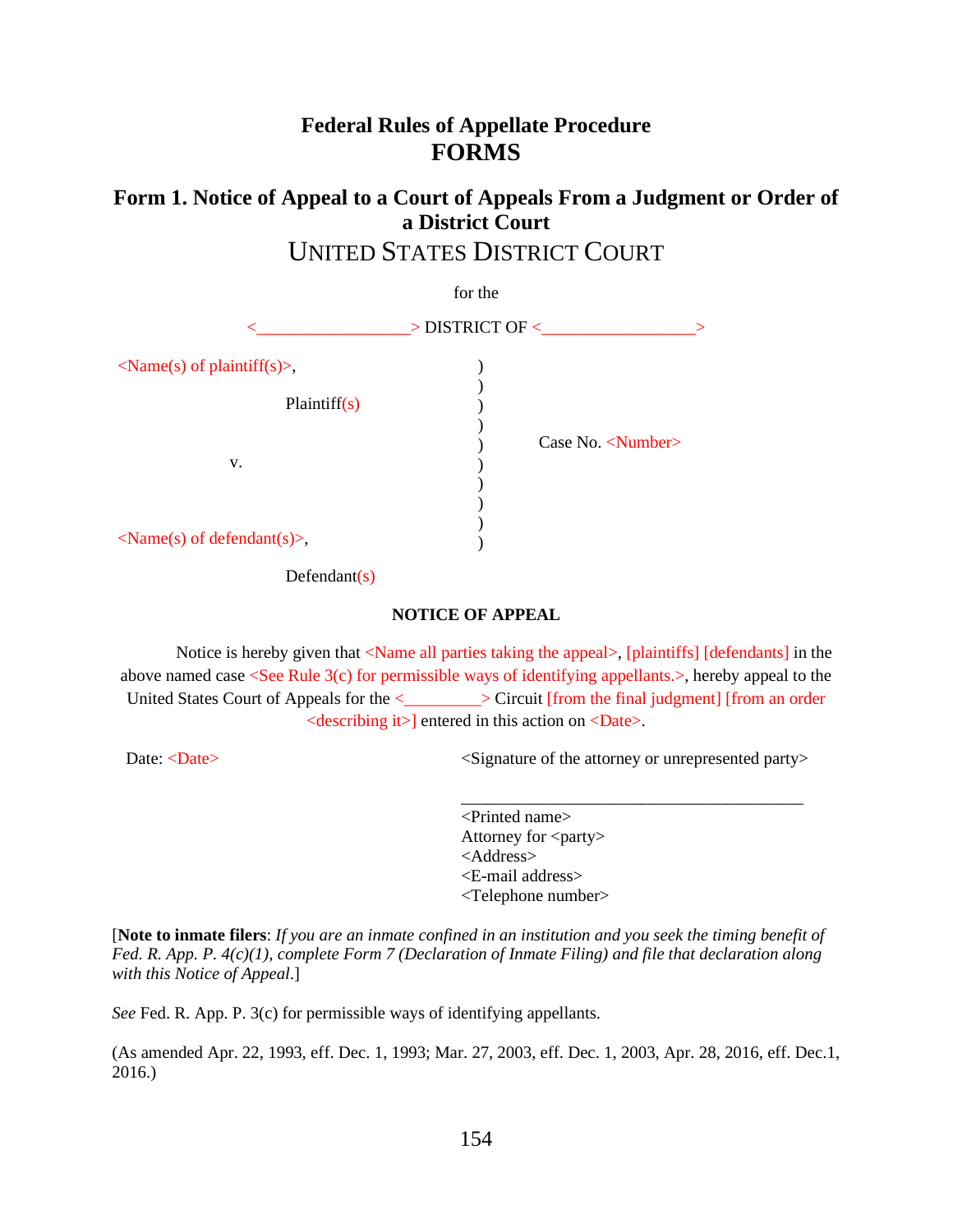# **Form 2. Notice of Appeal to a Court of Appeals From a Decision of the United States Tax Court**

# UNITED STATES TAX COURT

Washington, DC

| <name of="" petitioner="">,</name> |                              |
|------------------------------------|------------------------------|
| Petitioner                         |                              |
| V.                                 | Docket No. <number></number> |
| Commissioner of Internal Revenue,  |                              |
| Respondent                         |                              |
|                                    |                              |
|                                    |                              |

#### **NOTICE OF APPEAL**

Notice is hereby given that <Name all parties taking the appeal>, <See Rule 3(c) for permissible ways of identifying appellants.>, hereby appeal to the United States Court of Appeals for the  $\leq$   $\qquad \qquad$  > Circuit from  $\lt$ that part of  $\gt$  the decision of this court entered in the above captioned proceeding on  $\langle$ Date> $\langle$ relating to \_\_\_\_\_\_\_\_\_\_\_\_\_\_\_\_\_\_\_\_>.

Date: <Date> <Signature of the attorney or unrepresented party>

\_\_\_\_\_\_\_\_\_\_\_\_\_\_\_\_\_\_\_\_\_\_\_\_\_\_\_\_\_\_\_\_\_\_\_\_\_\_\_\_

*See* Fed. R. App. P. 3(c) for permissible ways of identifying appellants. (As amended Apr. 22, 1993, eff. Dec. 1, 1993; Mar. 27, 2003, eff. Dec. 1, 2003; Apr. 28, 2016, eff. Dec.1, 2016.)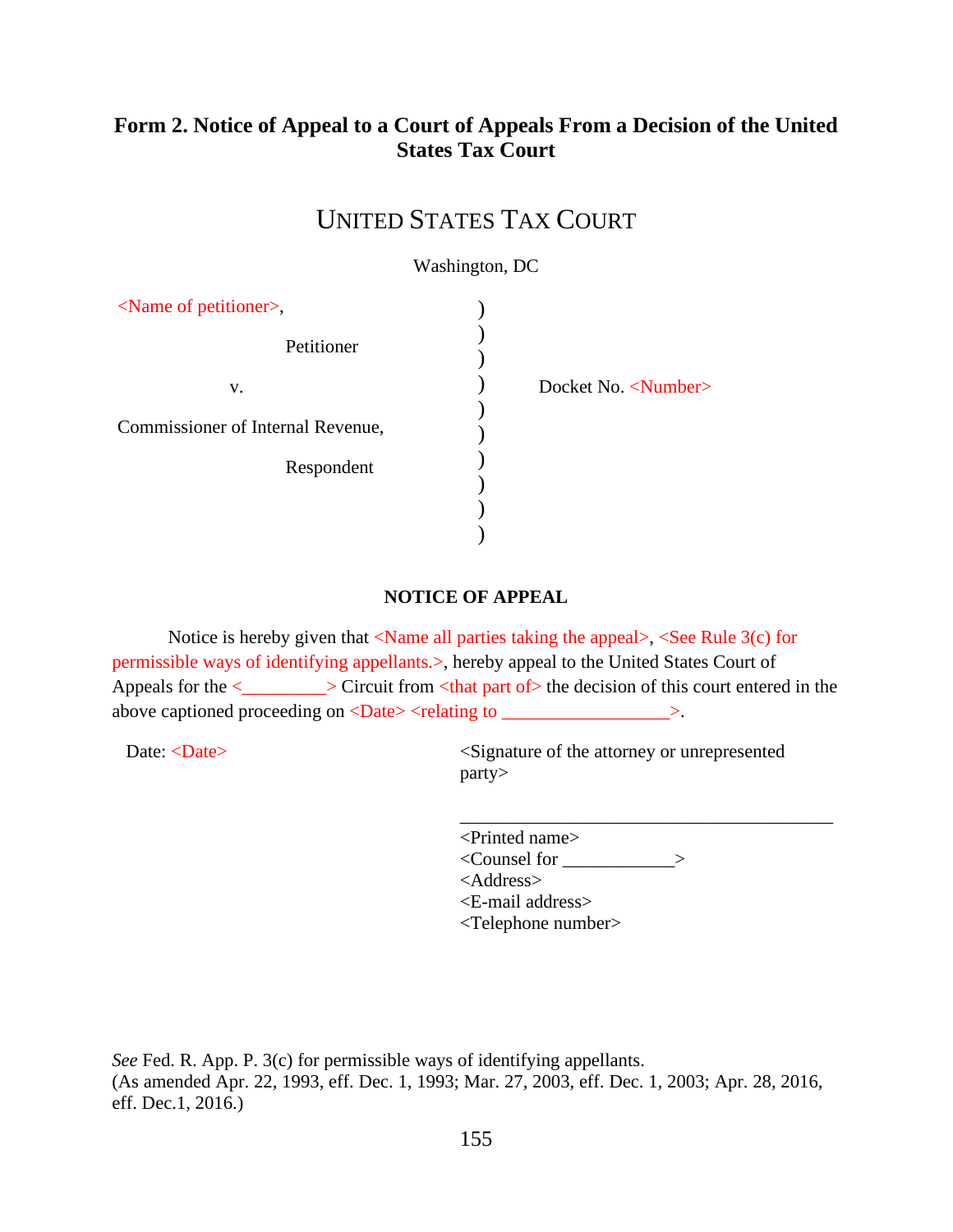# **Form 3. Petition for Review of Order of an Agency, Board, Commission or Officer**

# United States Court of Appeals

for the

|                                    | <b>CIRCUIT</b> |
|------------------------------------|----------------|
| <name of="" petitioner="">,</name> |                |
| Petitioner                         |                |
| V.                                 |                |
| <xyz commission="">,</xyz>         |                |
| Respondent                         |                |
|                                    |                |
|                                    |                |
|                                    |                |

#### **PETITION FOR REVIEW**

<Here name all parties bringing the petition> hereby petition the court for review of the Order of the <XYZ Commission> <describe the order> entered on <Date>.

Date: <Date> <Signature of the attorney or unrepresented party>

\_\_\_\_\_\_\_\_\_\_\_\_\_\_\_\_\_\_\_\_\_\_\_\_\_\_\_\_\_\_\_\_\_\_\_\_\_\_\_\_

<Printed name> <Attorney for Petitioners> <Address> <E-mail address> <Telephone number>

*See* Fed. R. App. P. 15. (As amended Apr. 22, 1993, eff. Dec. 1, 1993; Mar. 27, 2003, eff. Dec. 1, 2003.)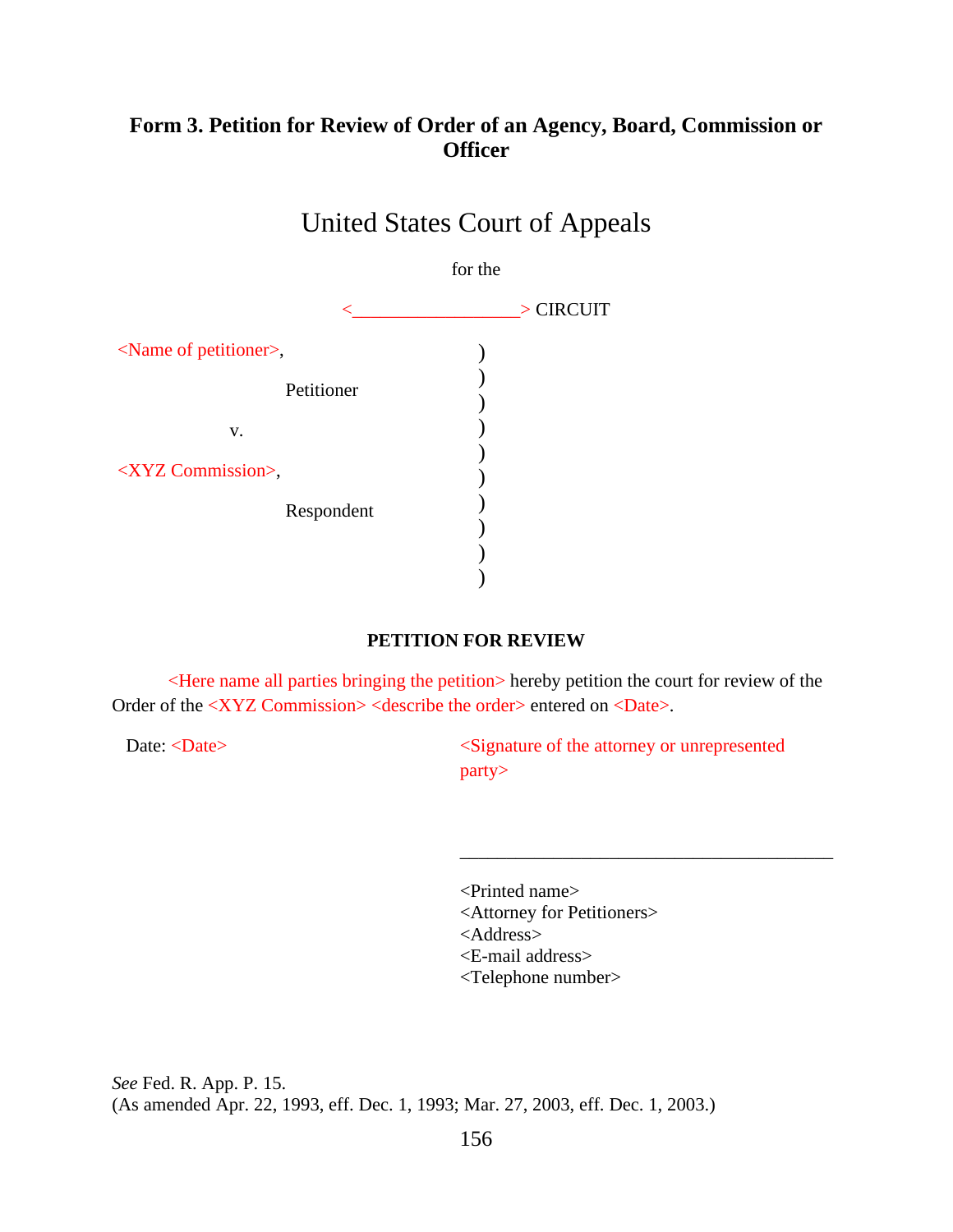# **Form 4. Affidavit to Accompany Motion for Leave to Appeal in Forma Pauperis**

|                                                                                                                     | <b>UNITED STATES DISTRICT COURT</b> |  |
|---------------------------------------------------------------------------------------------------------------------|-------------------------------------|--|
|                                                                                                                     | for the                             |  |
|                                                                                                                     | $>$ DISTRICT OF <                   |  |
| $\langle$ Name(s) of plaintiff(s)>,<br>Plaintiff $(s)$<br>V.<br>$\langle$ Name(s) of defendant(s)>,<br>Defendant(s) | Case No. <number></number>          |  |

### **AFFIDAVIT ACCOMPANYING MOTION**

### **FOR PERMISSION TO APPEAL IN FORMA PAUPERIS**

| <b>Affidavit in Support of Motion</b>                                                                                                                                                                                                                                                                                                                              | <b>Instructions</b>                                                                                                                                                                                                                                                                                                                                                                              |
|--------------------------------------------------------------------------------------------------------------------------------------------------------------------------------------------------------------------------------------------------------------------------------------------------------------------------------------------------------------------|--------------------------------------------------------------------------------------------------------------------------------------------------------------------------------------------------------------------------------------------------------------------------------------------------------------------------------------------------------------------------------------------------|
| I swear or affirm under penalty of perjury that,<br>because of my poverty, I cannot prepay the<br>docket fees of my appeal or post a bond for<br>them. I believe I am entitled to redress. I swear<br>or affirm under penalty of perjury under United<br>States laws that my answers on this form are<br>true and correct. (28 U.S.C. § 1746; 18 U.S.C.<br>\$1621. | Complete all questions in this application and<br>then sign it. Do not leave any blanks: if the<br>answer to a question is "0," "none," or "not<br>applicable $(N/A)$ ," write that response. If you<br>need more space to answer a question or to<br>explain your answer, attach a separate sheet of<br>paper identified with your name, your case's<br>docket number, and the question number. |
| Signed:                                                                                                                                                                                                                                                                                                                                                            | Date:                                                                                                                                                                                                                                                                                                                                                                                            |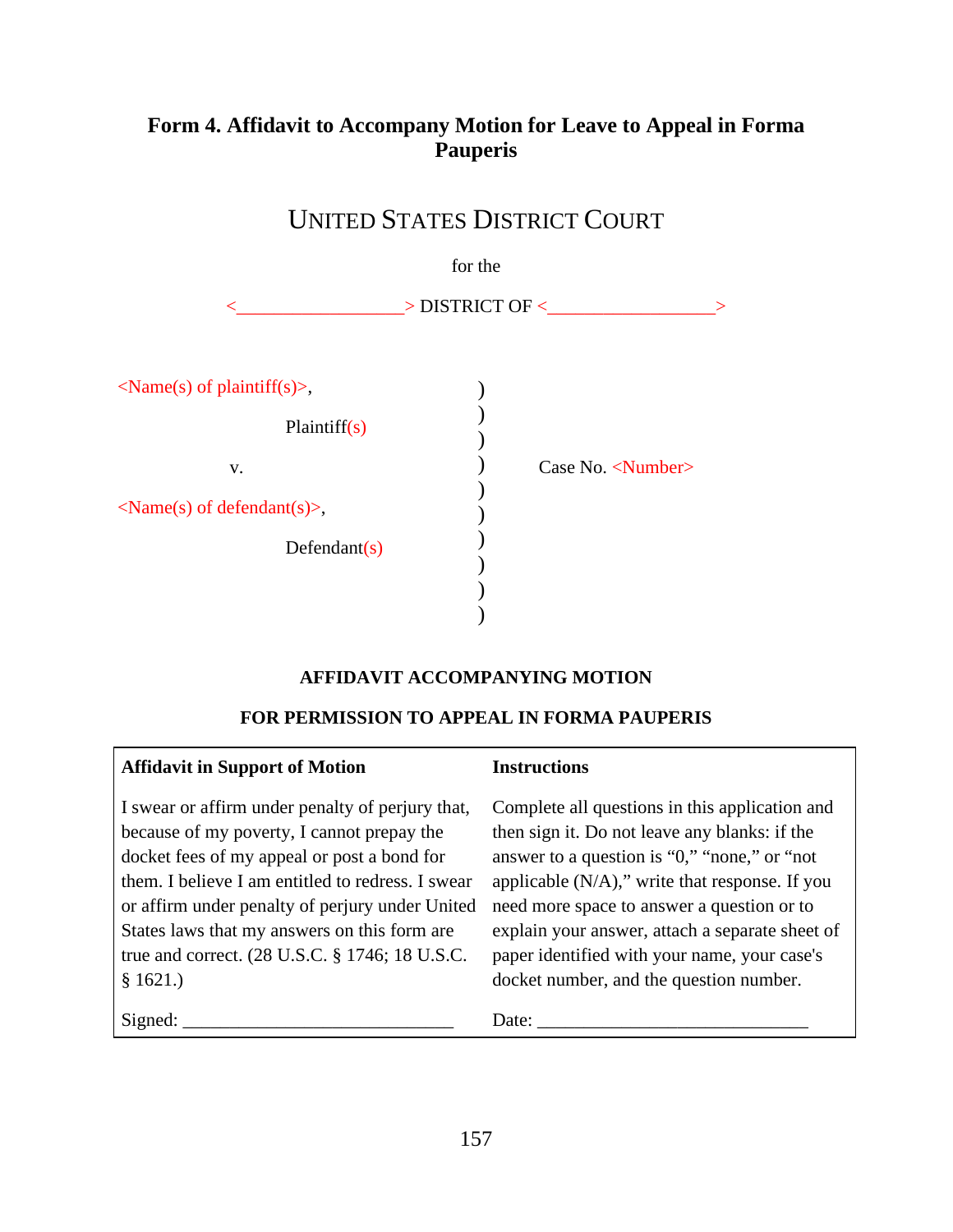My issues on appeal are:

1. *For both you and your spouse estimate the average amount of money received from each of the following sources during the past 12 months. Adjust any amount that was received weekly, biweekly, quarterly, semiannually, or annually to show the monthly rate. Use gross amounts, that is, amounts before any deductions for taxes or otherwise.* 

| <b>Income source</b>                                                    | <b>Average monthly</b><br>amount during the past<br>12 months |                    | <b>Amount expected next</b><br>month |               |
|-------------------------------------------------------------------------|---------------------------------------------------------------|--------------------|--------------------------------------|---------------|
|                                                                         | You                                                           | Spouse             | You                                  | Spouse        |
| Employment                                                              | $\mathcal{S}$                                                 | $\mathcal{S}$      | $\mathcal{S}$                        | \$            |
| Self-employment                                                         | \$                                                            | \$                 | $\mathcal{S}$                        | \$            |
| Income from real property (such as<br>rental income)                    | \$                                                            | \$                 | $\mathcal{S}$                        | $\mathcal{S}$ |
| Interest and dividends                                                  | \$                                                            | $\mathcal{S}$      | $\mathcal{S}$                        | $\mathcal{S}$ |
| Gifts                                                                   | \$                                                            | \$                 | $\mathcal{S}$                        | \$            |
| Alimony                                                                 | \$                                                            | \$                 | $\mathcal{S}$                        | $\mathcal{S}$ |
| Child support                                                           | \$                                                            | \$                 | $\mathcal{S}$                        | \$            |
| Retirement (such as social security,<br>pensions, annuities, insurance) | \$                                                            | $\mathbf{\hat{S}}$ | $\mathcal{S}$                        | \$            |
| Disability (such as social security,<br>insurance payments)             | $\mathbb{S}$                                                  | $\mathbb{S}$       | $\mathcal{S}$                        | $\mathbb{S}$  |
| Unemployment payments                                                   | \$                                                            | \$                 | $\mathcal{S}$                        | $\mathcal{S}$ |
| Public-assistance (such as welfare)                                     | $\mathcal{S}$                                                 | \$                 | $\mathcal{S}$                        | \$            |
| Other (specify):                                                        | \$                                                            | \$                 | $\mathcal{S}$                        | $\mathcal{S}$ |
| <b>Total monthly income:</b>                                            | \$                                                            | \$                 | \$                                   | \$            |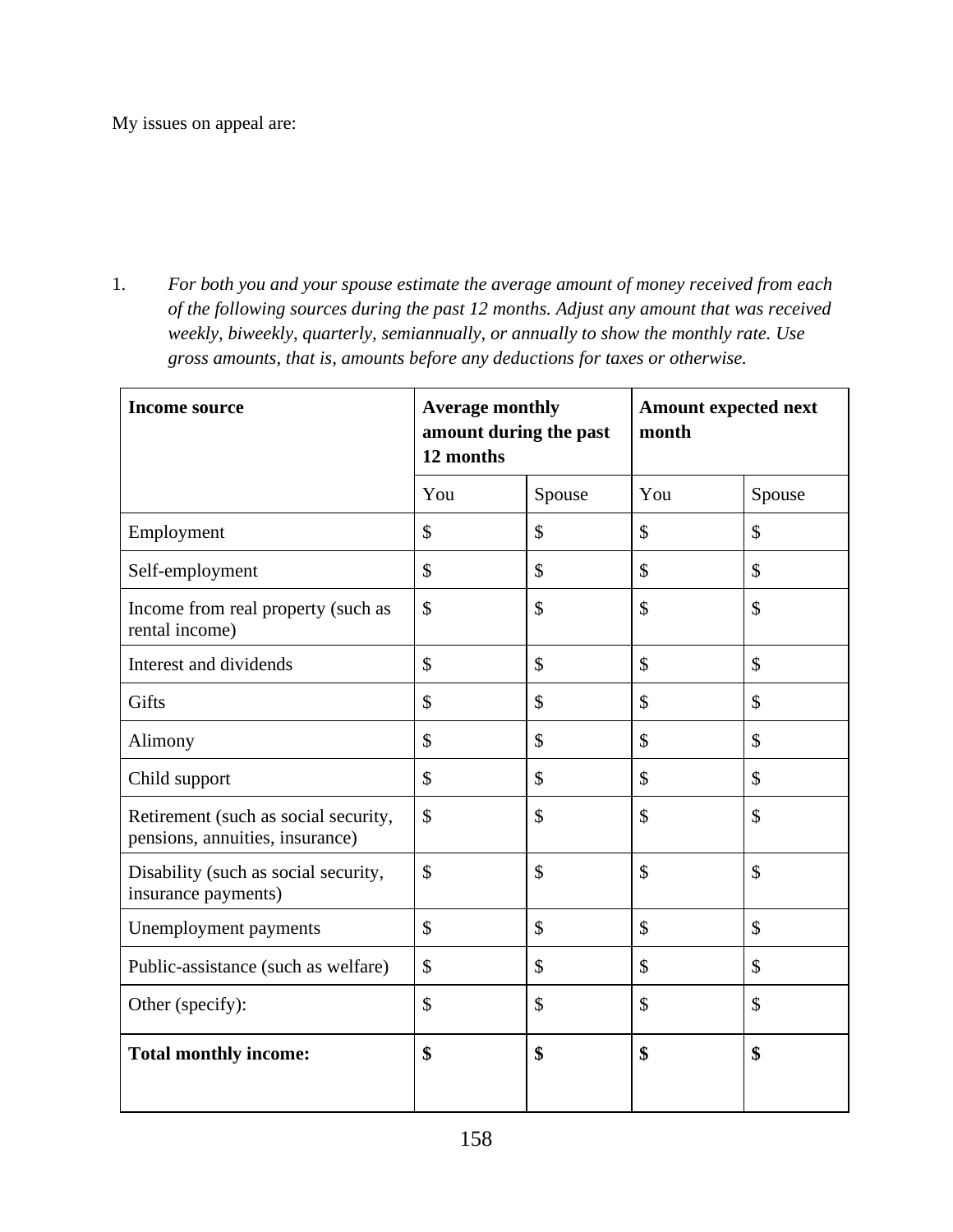2. *List your employment history for the past two years, most recent employer first. (Gross monthly pay is before taxes or other deductions.)*

| <b>Employer</b> | <b>Address</b> | Dates of employment | <b>Gross</b><br>monthly pay |
|-----------------|----------------|---------------------|-----------------------------|
|                 |                |                     | ◡                           |
|                 |                |                     | ◡                           |
|                 |                |                     | Φ                           |

3. *List your spouse's employment history for the past two years, most recent employer first. (Gross monthly pay is before taxes or other deductions.)*

| <b>Employer</b> | <b>Address</b> | Dates of employment | <b>Gross</b><br>monthly pay |
|-----------------|----------------|---------------------|-----------------------------|
|                 |                |                     | Φ                           |
|                 |                |                     | Φ                           |
|                 |                |                     | Φ                           |

4. *How much cash do you and your spouse have? \$\_\_\_\_\_\_\_\_*

*Below, state any money you or your spouse have in bank accounts or in any other financial institution.*

| <b>Financial Institution</b> | <b>Type of Account</b> | <b>Amount you have</b> | <b>Amount your</b><br>spouse has |
|------------------------------|------------------------|------------------------|----------------------------------|
|                              |                        | \$                     | Φ                                |
|                              |                        | \$                     | Φ                                |
|                              |                        | \$                     | \$                               |

*If you are a prisoner seeking to appeal a judgment in a civil action or proceeding, you must attach a statement certified by the appropriate institutional officer showing all receipts, expenditures, and balances during the last six months in your institutional accounts. If you have multiple accounts, perhaps because you have been in multiple institutions, attach one certified statement of each account.*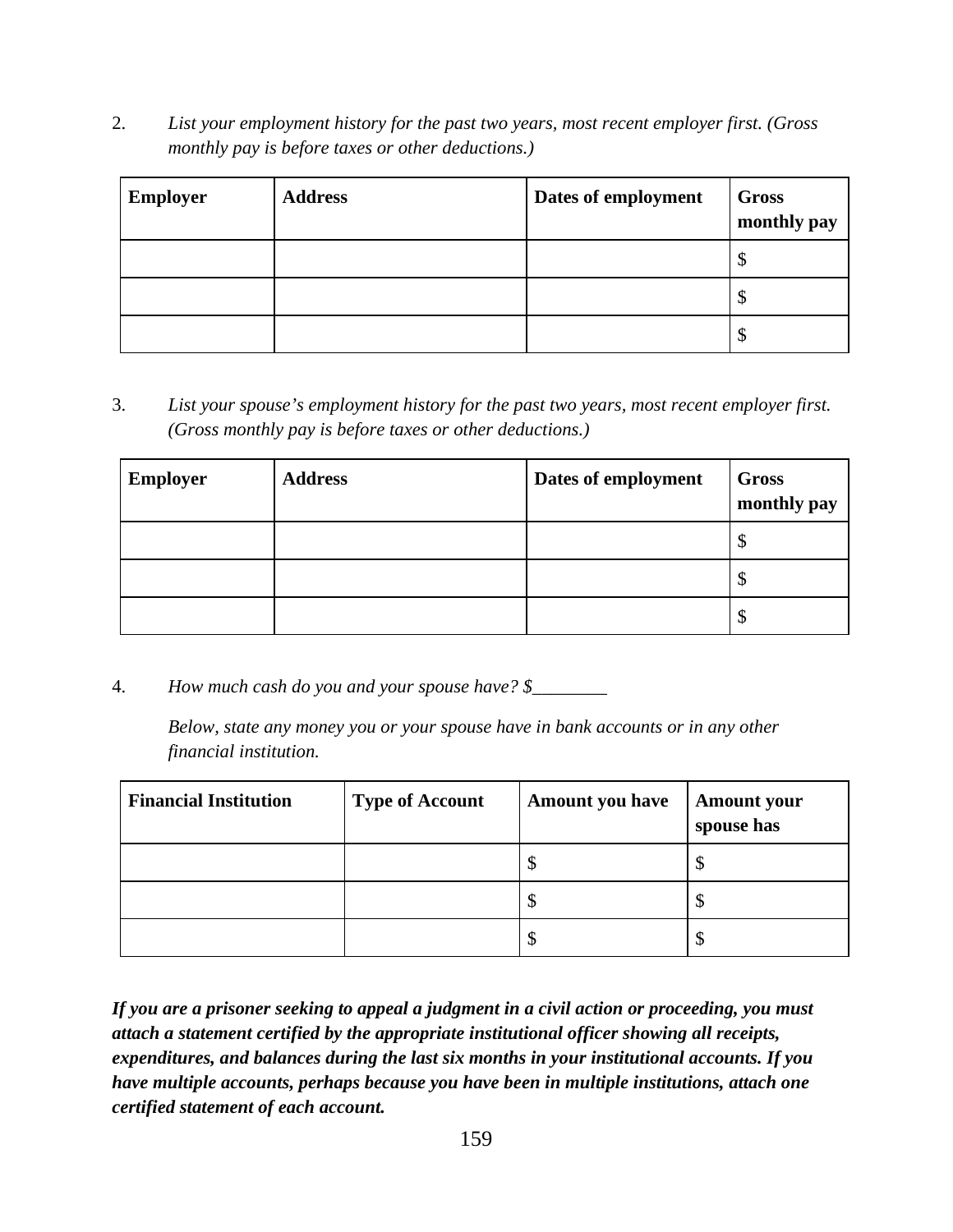5. *List the assets, and their values, which you own or your spouse owns. Do not list clothing and ordinary household furnishings.*

| Home         | Other real estate | Motor vehicle #1 |
|--------------|-------------------|------------------|
| $(Value)$ \$ | $(Value)$ \$      | $(Value)$ \$     |
|              |                   | Make and year:   |
|              |                   | Model:           |
|              |                   | Registration #:  |

| Motor vehicle #2 | <b>Other assets</b> | <b>Other assets</b> |  |
|------------------|---------------------|---------------------|--|
| $(Value)$ \$     | $(Value)$ \$        | $(Value)$ \$        |  |
| Make and year:   |                     |                     |  |
| Model:           |                     |                     |  |
| Registration #:  |                     |                     |  |

6. *State every person, business, or organization owing you or your spouse money, and the amount owed.*

| Person owing you or your spouse<br>money | Amount owed to you | Amount owed to your<br>spouse |
|------------------------------------------|--------------------|-------------------------------|
|                                          | Φ                  | Φ                             |
|                                          | Φ                  | D                             |
|                                          | \$                 | D                             |

. *State the persons who rely on you or your spouse for support.*

| Name [or, if under 18, initials only] | Relationship | Age |
|---------------------------------------|--------------|-----|
|                                       |              |     |
|                                       |              |     |
|                                       |              |     |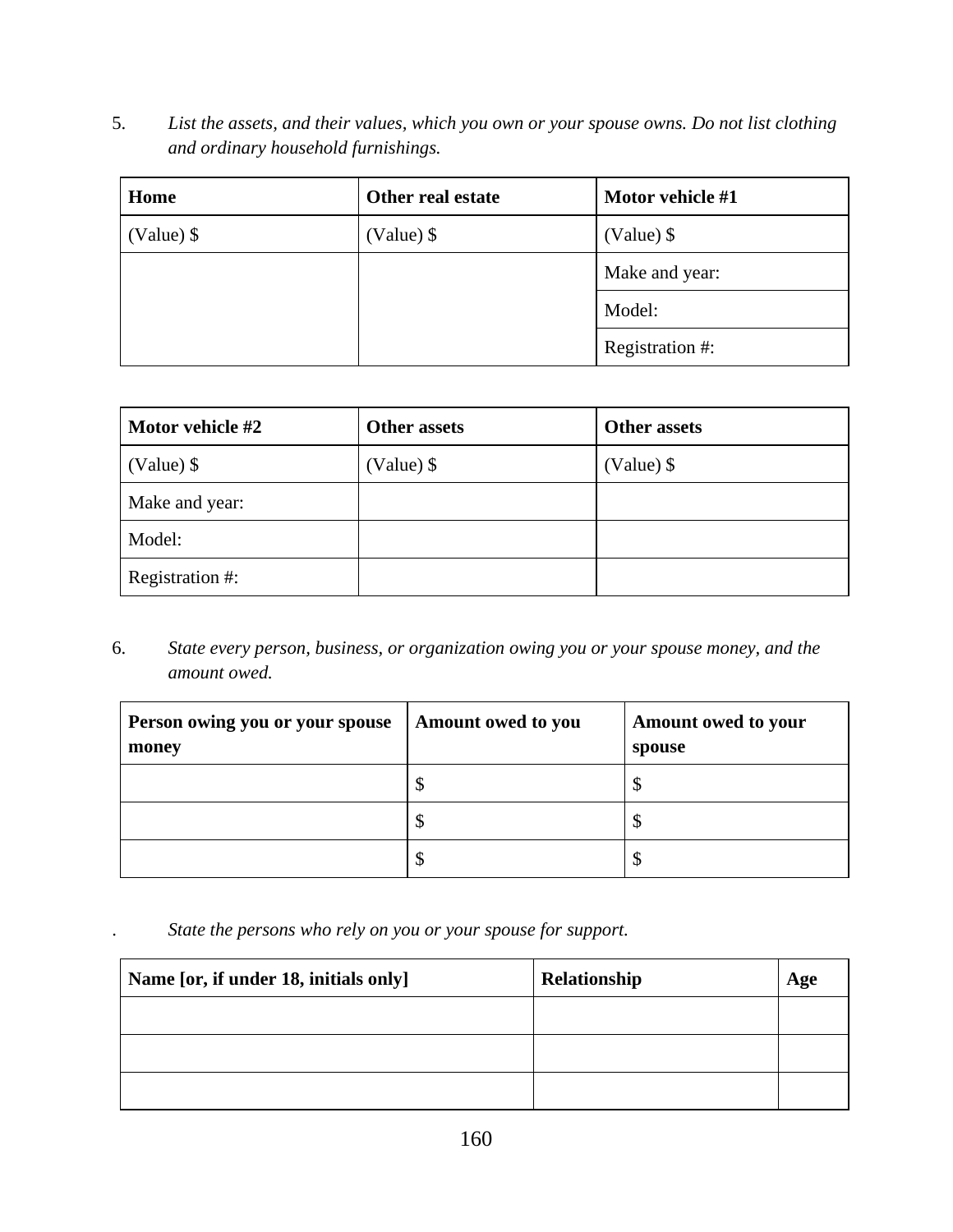8. *Estimate the average monthly expenses of you and your family. Show separately the amounts paid by your spouse. Adjust any payments that are made weekly, biweekly, quarterly, semiannually, or annually to show the monthly rate.*

|                                                                                | You           | <b>Your Spouse</b> |
|--------------------------------------------------------------------------------|---------------|--------------------|
| Rent or home-mortgage payment (including lot rented for<br>mobile home)        | $\mathcal{S}$ | \$                 |
| Are real estate taxes included?<br>$[$   Yes $[$   No                          |               |                    |
| Is property insurance included?<br>$[ ]$ Yes $[ ]$ No                          |               |                    |
| Utilities (electricity, heating fuel, water, sewer, and telephone)             | $\mathcal{S}$ | $\mathcal{S}$      |
| Home maintenance (repairs and upkeep)                                          | \$            | \$                 |
| Food                                                                           | \$            | $\mathcal{S}$      |
| Clothing                                                                       | $\mathcal{S}$ | $\mathcal{S}$      |
| Laundry and dry-cleaning                                                       | $\mathcal{S}$ | \$                 |
| Medical and dental expenses                                                    | \$            | \$                 |
| Transportation (not including motor vehicle payments)                          | $\mathcal{S}$ | $\mathcal{S}$      |
| Recreation, entertainment, newspapers, magazines, etc.                         | $\mathcal{S}$ | $\mathcal{S}$      |
| Insurance (not deducted from wages or included in mortgage payments)           |               |                    |
| Homeowner's or renter's:                                                       | \$            | \$                 |
| Life:                                                                          | \$            | $\mathcal{S}$      |
| Health:                                                                        | \$            | \$                 |
| Motor vehicle:                                                                 | $\mathcal{S}$ | \$                 |
| Other:                                                                         | $\mathcal{S}$ | $\mathcal{S}$      |
| Taxes (not deducted from wages or included in mortgage<br>payments) (specify): | \$            | \$                 |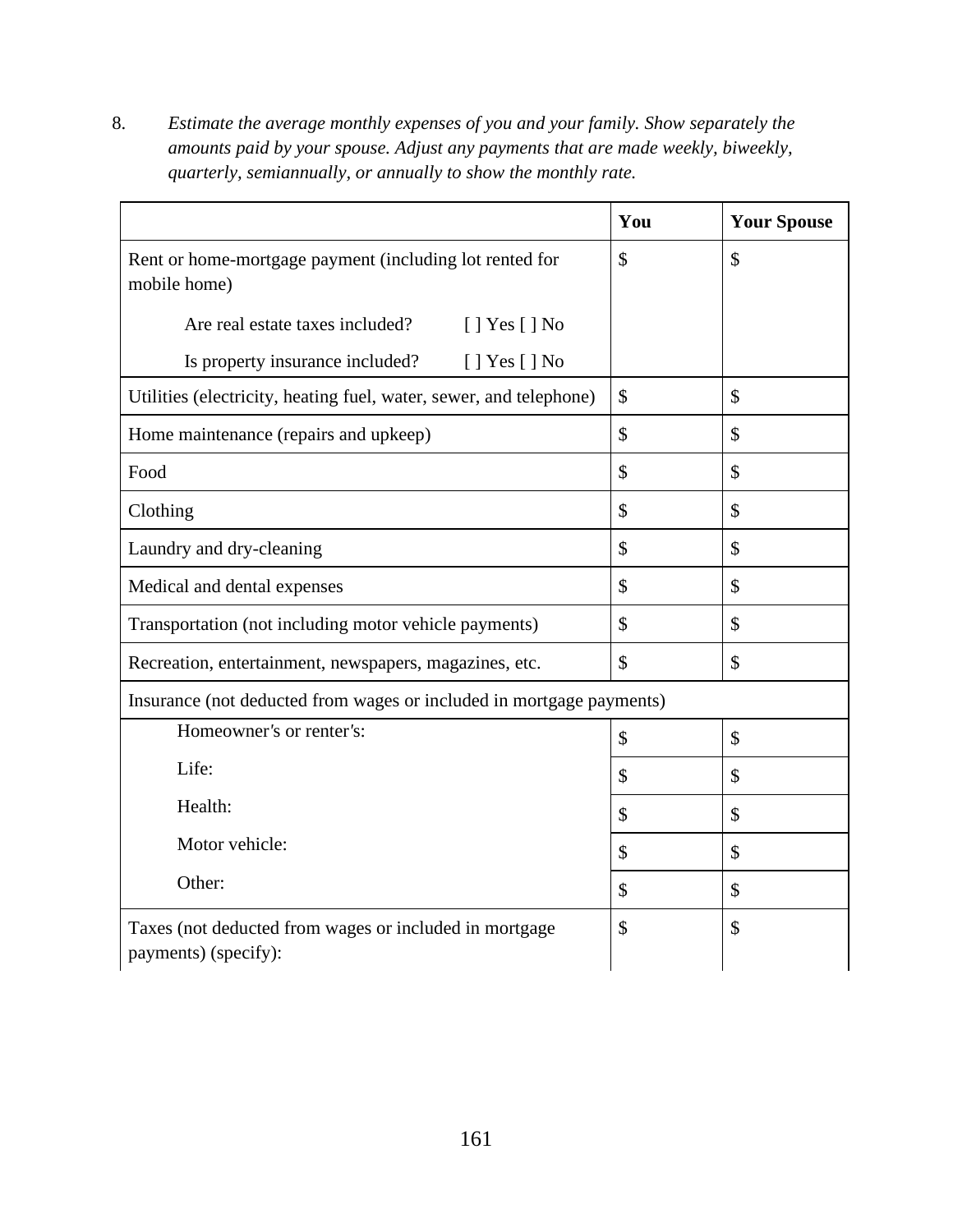| Installment payments                                                                           |          |
|------------------------------------------------------------------------------------------------|----------|
| Motor Vehicle:                                                                                 | \$<br>\$ |
| Credit card (name):                                                                            | \$<br>\$ |
| Department store (name):                                                                       | \$<br>\$ |
| Other:                                                                                         | \$<br>\$ |
| Alimony, maintenance, and support paid to others                                               | \$<br>\$ |
| Regular expenses for operation of business, profession, or farm<br>(attach detailed statement) | \$<br>\$ |
| Other (specify):                                                                               | \$<br>\$ |
| <b>Total monthly expenses:</b>                                                                 | \$<br>\$ |

9. *Do you expect any major changes to your monthly income or expenses or in your assets or liabilities during the next 12 months?*

[ ] Yes [ ] No If yes, describe on an attached sheet.

10. *Have you spent*—*or will you be spending*—*any money for expenses or attorney fees in connection with this lawsuit?* [ ] Yes [ ] No

*If yes, how much?* \$

11. *Provide any other information that will help explain why you cannot pay the docket fees for your appeal.*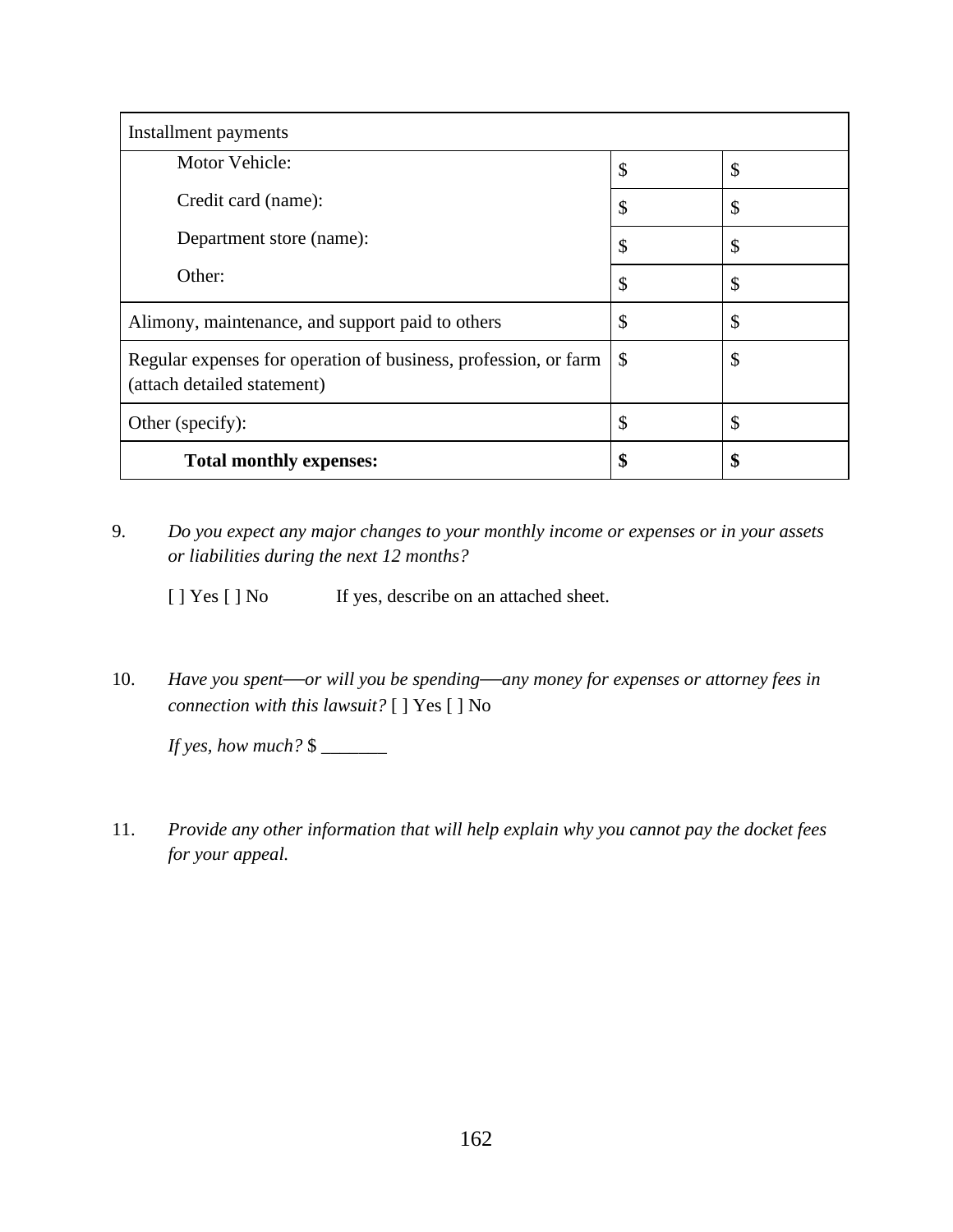12. *State the city and state of your legal residence.*

*Your daytime phone number*: (\_\_\_\_) \_\_\_\_\_\_\_\_\_\_\_\_\_\_\_

*Your age*: \_\_\_\_\_\_\_\_ *Your years of schooling*: \_\_\_\_\_\_\_\_

(As amended Apr. 28, 2010, eff. Dec. 1, 2010; Apr. 16, 2013, eff. Dec. 1, 2013; Apr. 26, 2018, eff. Dec. 1, 2018.)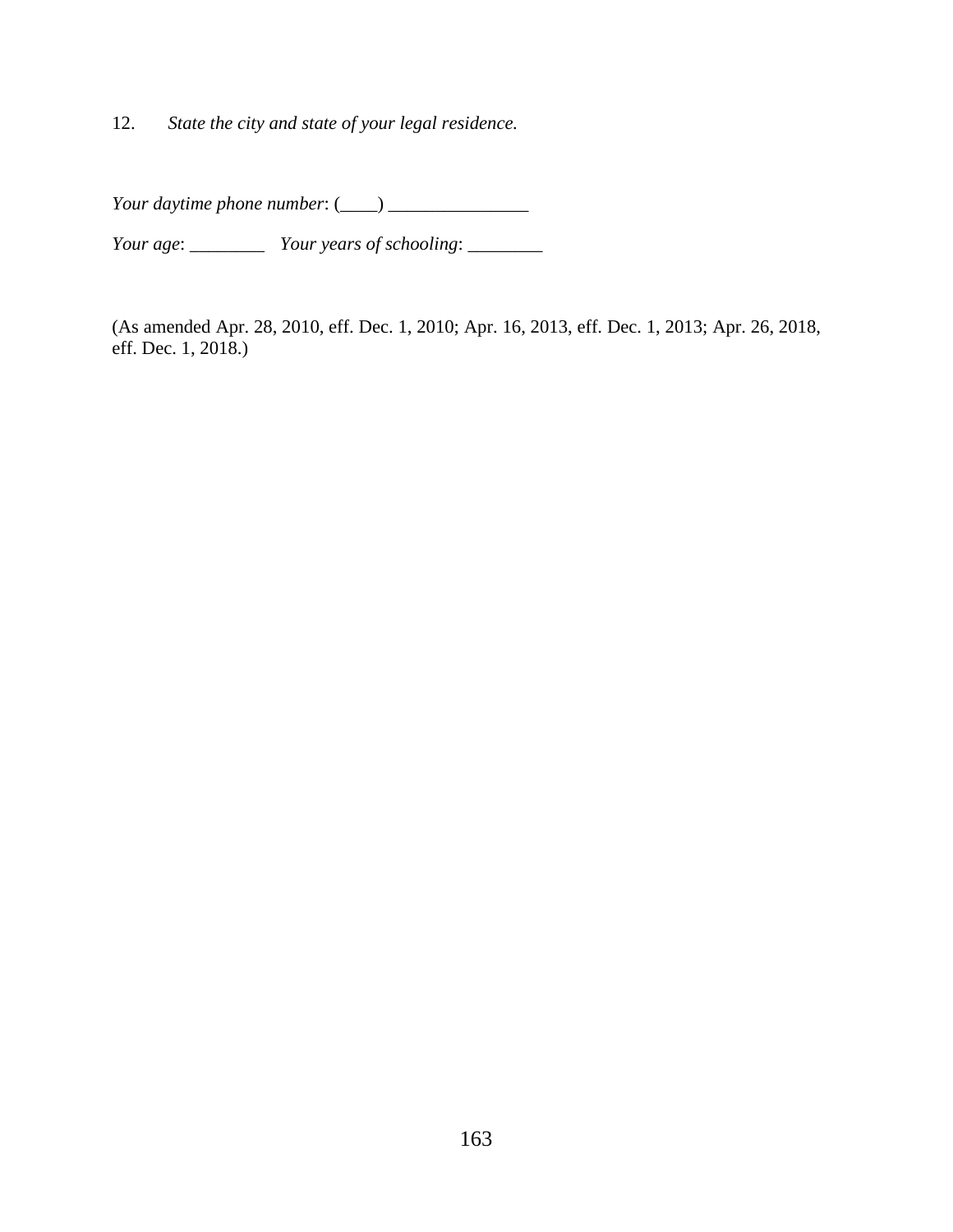## **Form 5. Notice of Appeal to a Court of Appeals from a Judgment or Order of a District Court or a Bankruptcy Appellate Panel**

UNITED STATES DISTRICT COURT

|                                   |           | UNILLO UTATLO DISTRICT COUNT |                            |
|-----------------------------------|-----------|------------------------------|----------------------------|
|                                   |           | for the                      |                            |
|                                   |           | $>$ DISTRICT OF <            |                            |
| In re                             |           |                              |                            |
| <name debtor="" of="">,</name>    |           |                              |                            |
|                                   | Debtor    |                              |                            |
| <name of="" plaintiff="">,</name> |           |                              |                            |
|                                   | Plaintiff |                              |                            |
| V.                                |           |                              | File No. <number></number> |
| <name defendant="" of="">,</name> |           |                              |                            |
|                                   | Defendant |                              |                            |

#### **NOTICE OF APPEAL TO UNITED STATES COURT**

**OF APPEALS FOR THE <\_\_\_\_\_\_\_> CIRCUIT**

<Name of party>, the [plaintiff] [defendant] [other party], appeals to the United States Court of Appeals for the  $\leq$  > Circuit from the [final judgment] [order] [decree] of the [district court for the district of <\_\_\_\_\_\_\_\_\_\_\_\_>] [bankruptcy appellate panel of the <\_\_\_\_\_\_\_\_\_\_\_> circuit], entered in this case on <Date>.

<Here describe the judgment, order, or decree.>

The parties to the [judgment] [order] [decree] appealed from and the names and addresses of their respective attorneys are as follows: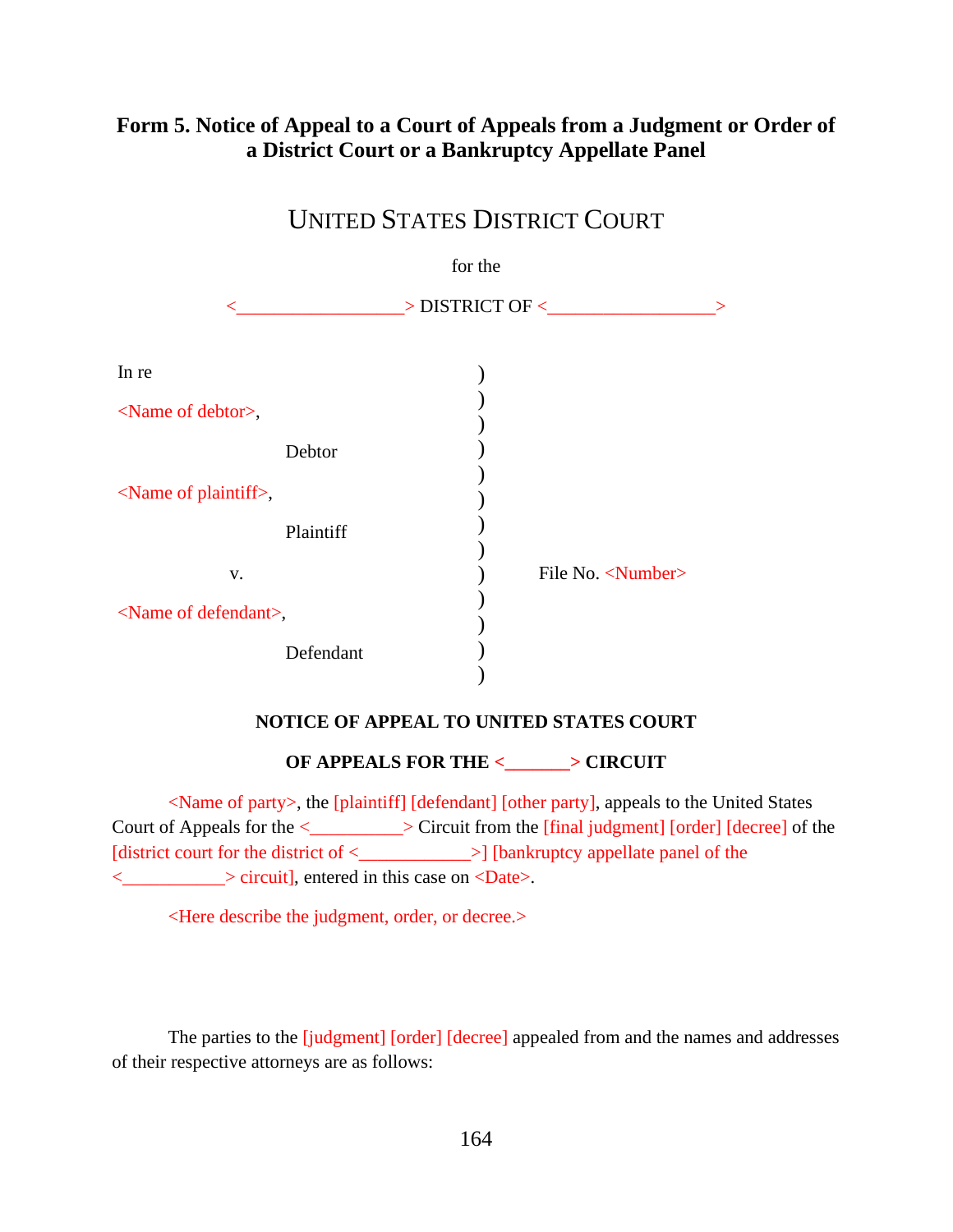Date: <Date> <Signature of the attorney for appellant>

\_\_\_\_\_\_\_\_\_\_\_\_\_\_\_\_\_\_\_\_\_\_\_\_\_\_\_\_\_\_\_\_\_\_\_\_\_\_\_\_

<Printed name> Attorney for Appellant <Address> <E-mail address> <Telephone number>

[**Note to inmate filers**: *If you are an inmate confined in an institution and you seek the timing benefit of Fed. R. App. P. 4(c)(1), complete Form 7 (Declaration of Inmate Filing) and file that declaration along with this Notice of Appeal*.]

(Added Apr. 25, 1989, eff. Dec. 1, 1989; amended Mar. 27, 2003, eff. Dec. 1, 2003; Apr. 28, 2016, eff. Dec. 1, 2016.)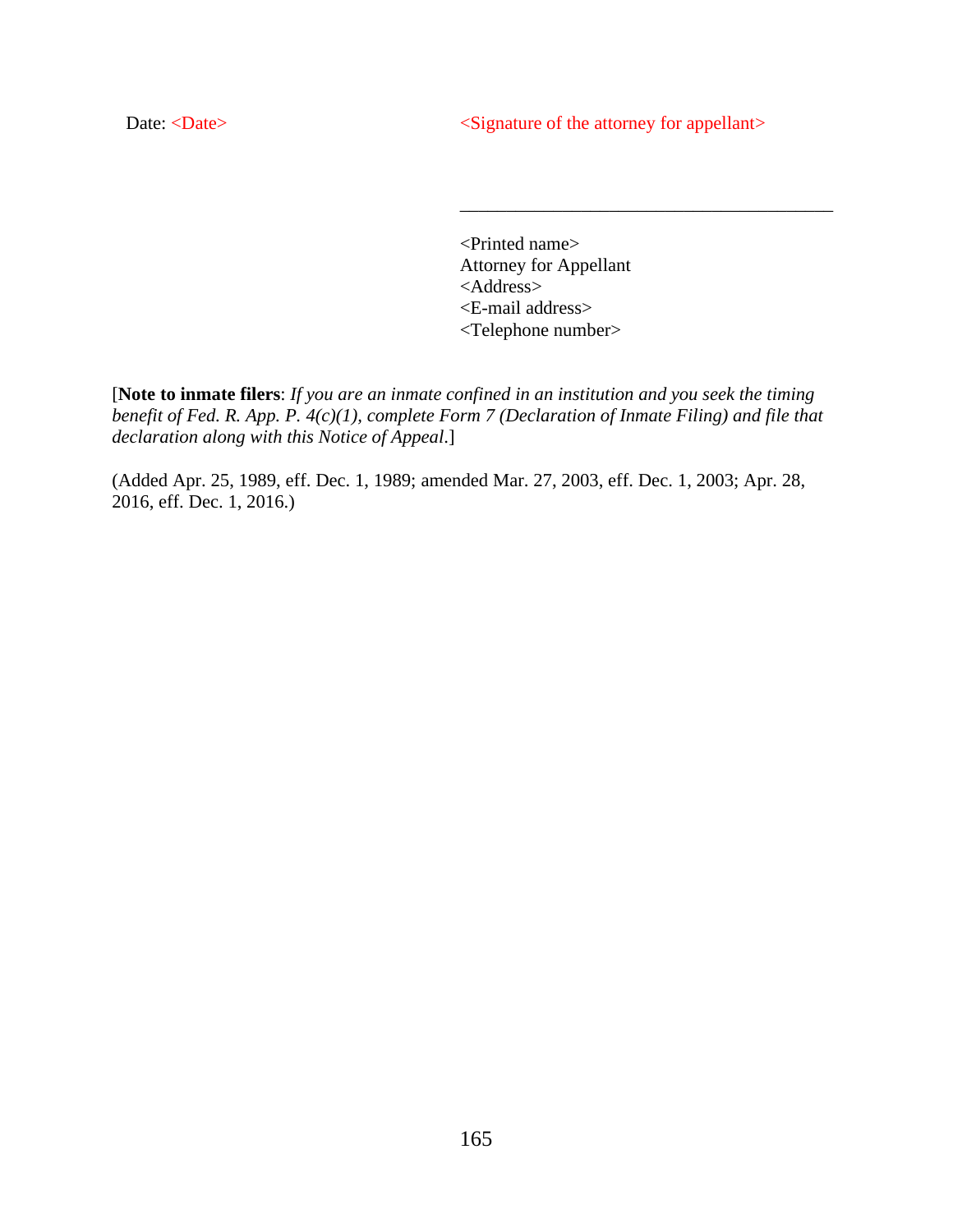## **Form 6. Certificate of Compliance With Type-Volume Limit**

#### **Certificate of Compliance With Type-Volume Limit, Typeface Requirements and Type Style Requirements**

- 1. This document complies with [the type-volume limit of Fed. R. App. P. [*insert Rule citation; e.g., 32(g)*]] [the word limit of Fed. R. App. P. [*insert Rule citation; e.g.,*   $5(c)(1)$ ]] because, excluding the parts of the document exempted by Fed. R. App. P. 32(f) [and [insert applicable Rule citation, if any]]:
	- [ ] this document contains <state the number of> words, **or**
	- [ $\vert$ ] this brief uses a monospaced typeface and contains  $\langle$  state the number of  $\rangle$  lines of text.
- 2. This document complies with the typeface requirements of Fed. R. App. P. 32(a)(5) and the type style requirements of Fed. R. App. P.  $32(a)(6)$  because:
	- [ ] this document has been prepared in a proportionally spaced typeface using  $\lt$  state name and version of word processing program> in <state font size and name of type style>, **or**
	- [ ] this document has been prepared in a monospaced typeface using  $\le$ state name and version of word processing program> with <state number of characters per inch and name of type style>.

Date: <Date> <Signature of the attorney>

(As amended Apr. 28, 2016, eff. Dec. 1, 2016.)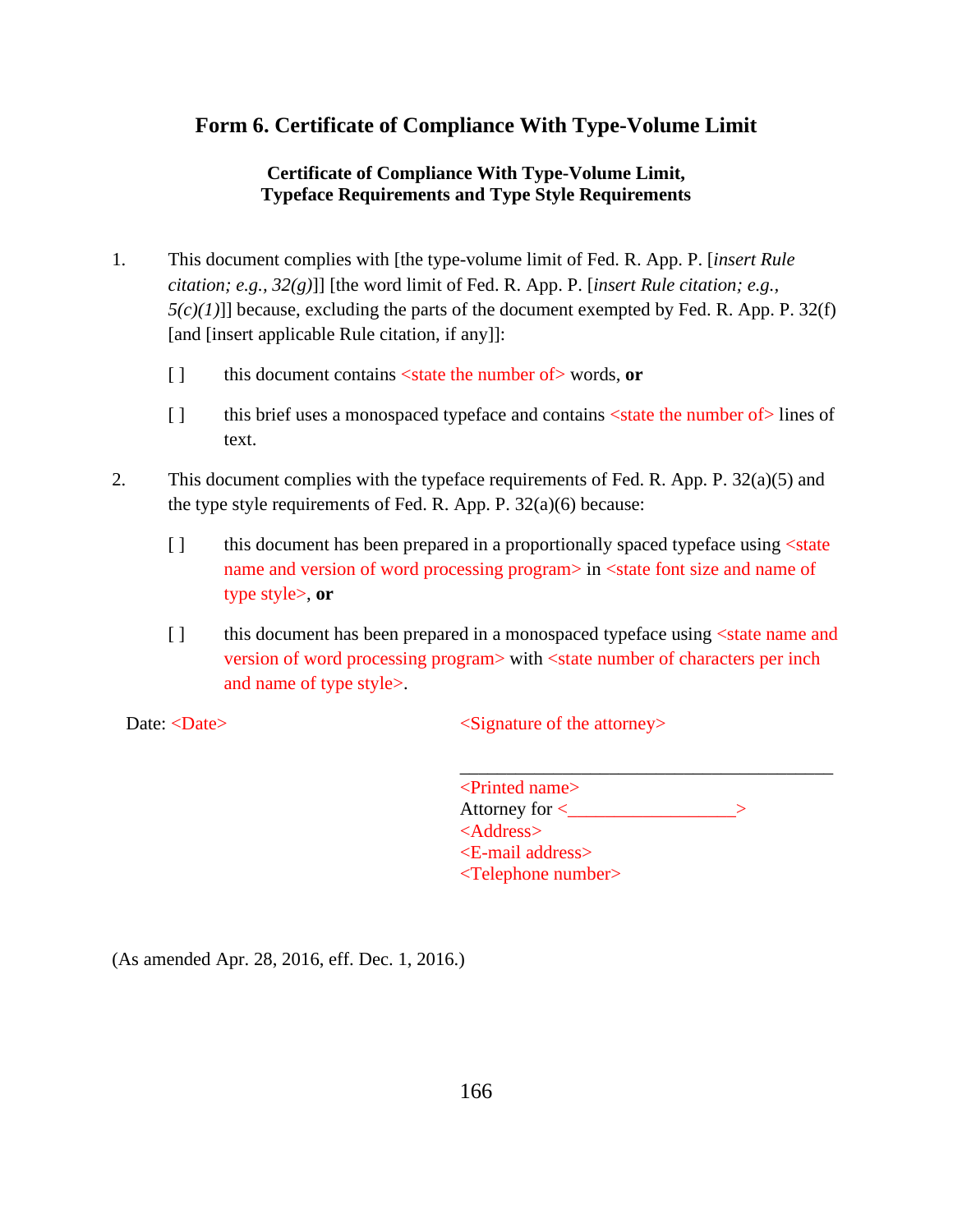## **Form 7. Declaration of Inmate Filing**

*[insert name of court; for example, United States District Court for the District of Minnesota]*

\_\_\_\_\_\_\_\_\_\_\_\_\_\_\_\_\_\_\_\_\_\_\_\_\_\_\_\_\_\_\_\_\_\_\_\_\_\_\_\_\_\_\_\_\_\_\_\_\_\_\_\_\_\_\_\_\_\_\_\_\_\_\_\_\_

A.B., Plaintiff

v.

Case No.

C.D., Defendant

I am an inmate confined in an institution. Today, \_\_\_\_\_\_\_\_\_\_\_\_\_\_ [*insert date*], I am depositing the \_\_\_\_\_\_\_\_\_\_\_\_\_\_\_\_\_\_ [*insert title of document; for example, "notice of appeal"*] in this case in the institution's internal mail system. First-class postage is being prepaid either by me or by the institution on my behalf.

I declare under penalty of perjury that the foregoing is true and correct (see 28 U.S.C. § 1746; 18 U.S.C. § 1621).

Sign your name here \_\_\_\_\_\_\_\_\_\_\_\_\_\_\_\_\_\_\_\_\_\_\_\_\_\_\_\_\_\_\_\_\_\_\_\_\_\_\_\_\_\_\_

Signed on \_\_\_\_\_\_\_\_\_\_\_\_\_\_\_\_ [*insert date*]

[*Note to inmate filers: If your institution has a system designed for legal mail, you must use that system in order to receive the timing benefit of Fed. R. App. P.*  $4(c)(1)$  *or Fed. R. App. P. 25(a)(2)(A)(iii).*]

(As amended Apr. 28, 2016, eff. Dec. 1, 2016; Apr. 26, 2018, eff. Dec. 1, 2018.)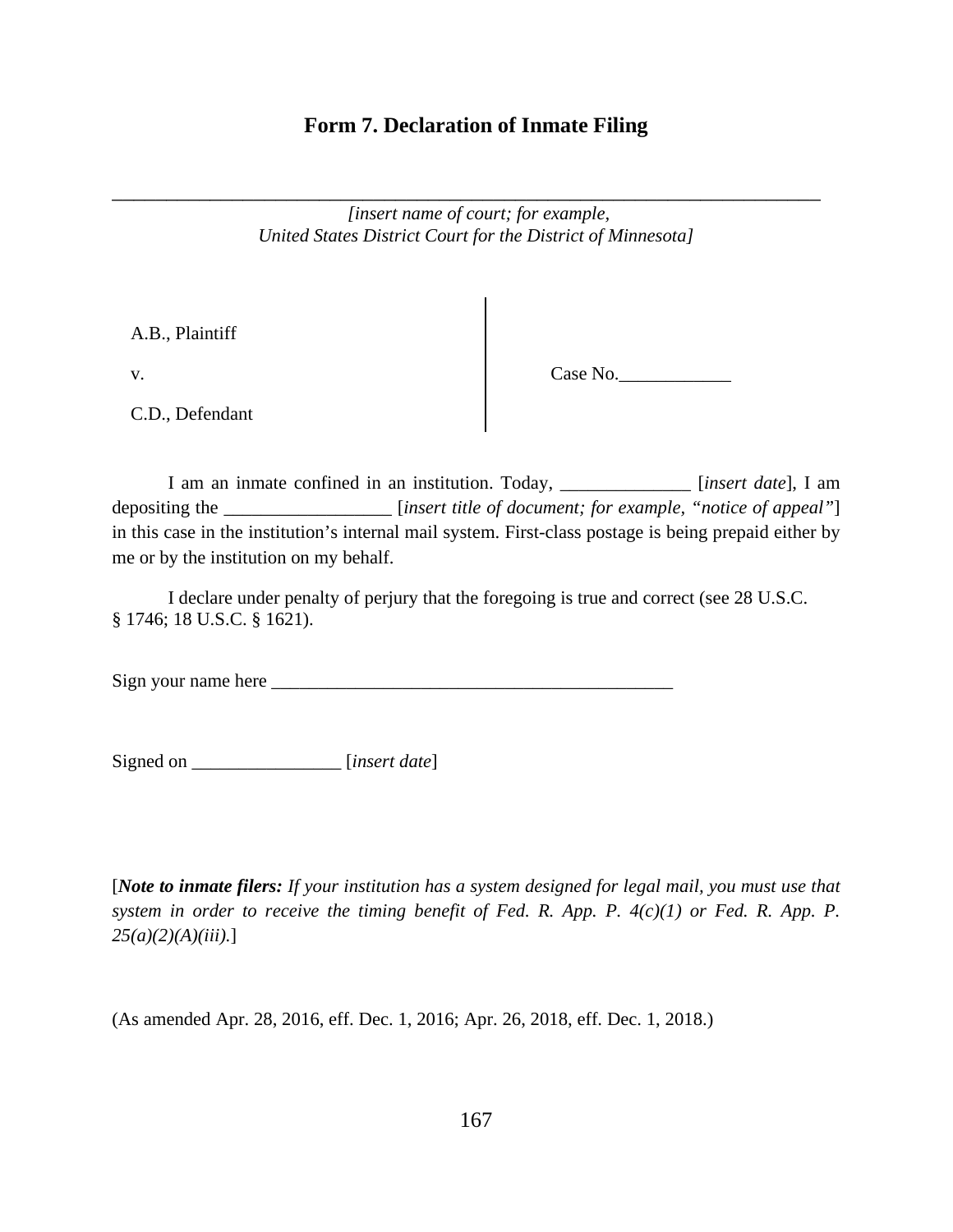## **TENTH CIRCUIT FORMS**

## **10th CIR. FORM 1. DOCKETING STATEMENT INSTRUCTIONS AND FORM**

## UNITED STATES COURT OF APPEALS FOR THE TENTH CIRCUIT

Byron White United States Courthouse 1823 Stout Street Denver, Colorado 80257 (303) 844-3157 www.ca10.uscourts.gov

#### **DOCKETING STATEMENT INSTRUCTIONS**

## **PLEASE FOLLOW THE INSTRUCTIONS REGARDING CONTENT CAREFULLY. IN PARTICULAR, PLEASE NOTE THAT AS OF JANUARY 1, 2019, THE COURT NO LONGER REQUIRES ATTACHMENTS TO THE DOCKETING STATEMENT.**

#### **I. APPEALS FROM DISTRICT COURT**

The appellant must complete a Docketing Statement and file it in the court of appeals within 14 days after filing the notice of appeal. The docketing statement must be filed via the court's Electronic Case Filing System (ECF). Instructions and information regarding ECF can be found on the court's website, [www.ca10.uscourts.gov](http://www.ca10.uscourts.gov/)

Please complete all sections of the Docketing Statement except Sections I-B and I-C. Section II should only be completed in criminal appeals.

### **II. PETITIONS FOR REVIEW OR APPLICATIONS FOR ENFORCEMENT OF AGENCY ORDERS**

The petitioner must complete a Docketing Statement and file it in the court of appeals within 14 days after filing a petition for review or application for enforcement. The docketing statement must be filed via the court's Electronic Case Filing System (ECF).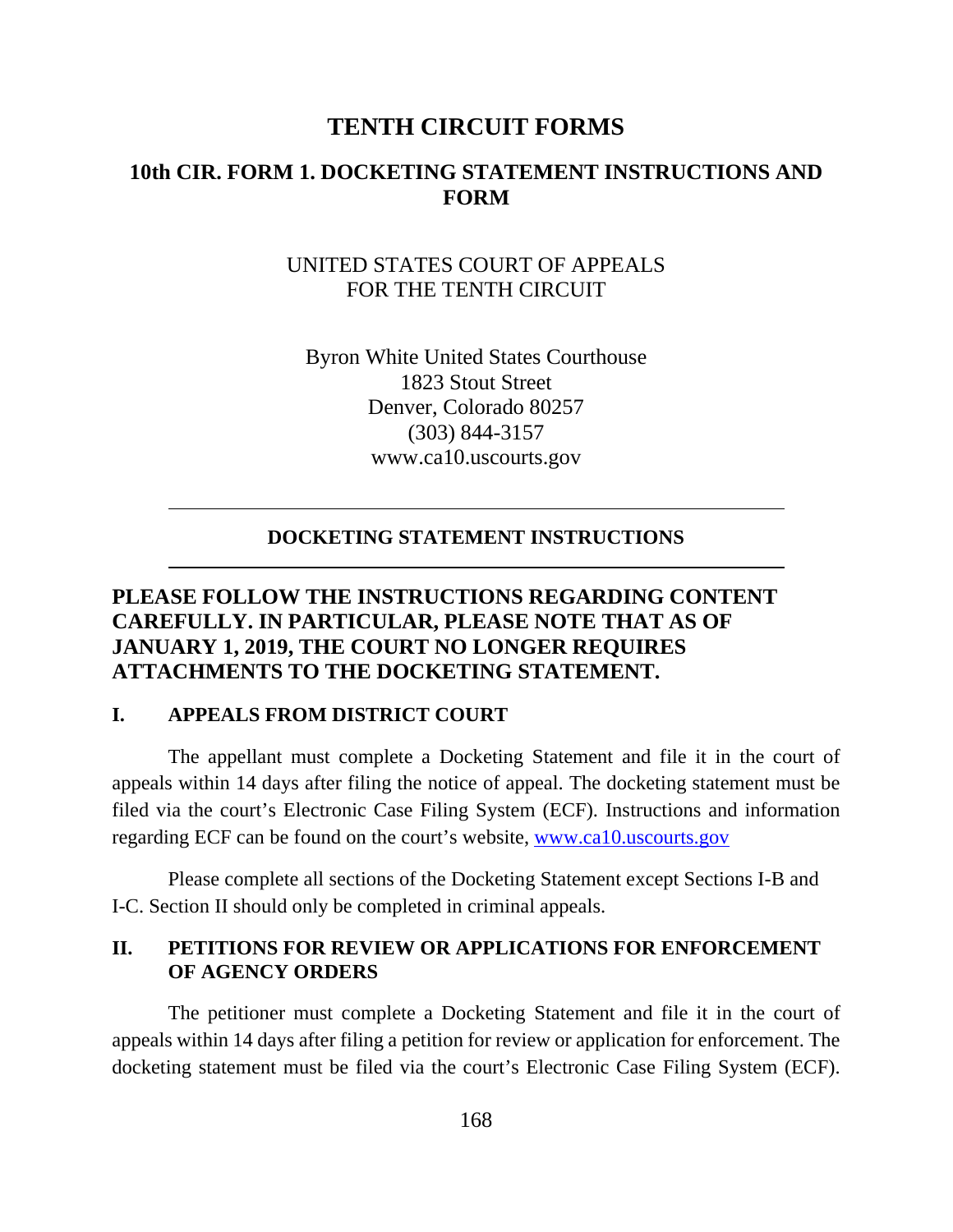Instructions and information regarding ECF can be found on the court's website, [www.ca10.uscourts.gov](http://www.ca10.uscourts.gov/)

Please complete all sections of the Docketing Statement except Sections I-A, I-C, and II.

## **III. APPEALS FROM UNITED STATES TAX COURT**

The appellant must complete a Docketing Statement and file it in the court of appeals within 14 days after the appeal is docketed. The docketing statement must be filed via the court's Electronic Case Filing System (ECF). Instructions and information regarding ECF can be found on the court's website, [www.ca10.uscourts.gov](http://www.ca10.uscourts.gov/) .

Please complete all sections of the Docketing Statement except Sections I-A, I-B, and II.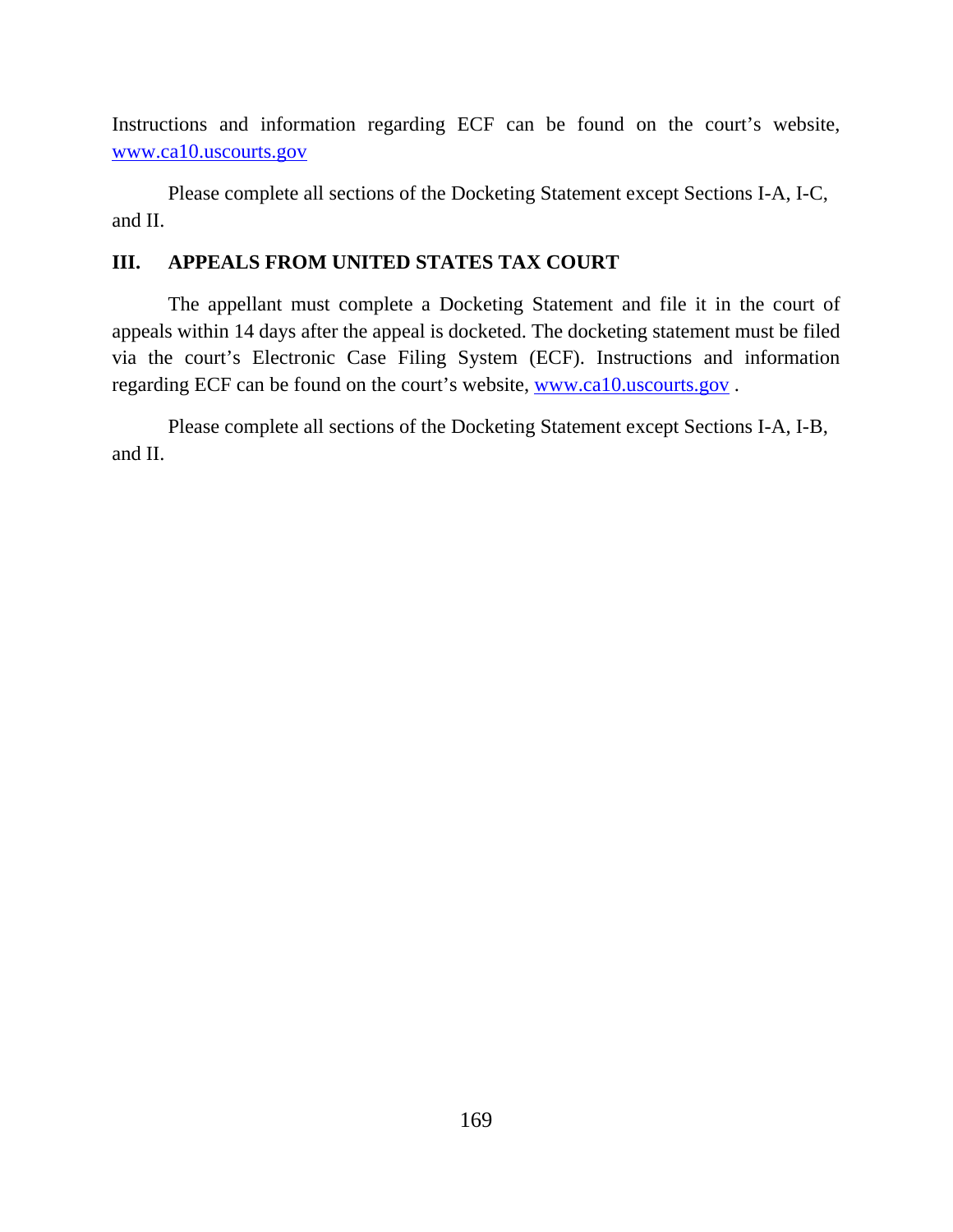## UNITED STATES COURT OF APPEALS FOR THE TENTH CIRCUIT

### **DOCKETING STATEMENT**

| <b>Appeal Number</b>                                                                |  |
|-------------------------------------------------------------------------------------|--|
| Case Name                                                                           |  |
| Party or Parties<br>Filing Notice of Appeal<br><b>Or Petition</b>                   |  |
| $Appellee(s)$ or<br>Respondent(s)                                                   |  |
| List all prior or related<br>appeals in this court with<br>appropriate citation(s). |  |

### **I. JURISDICTION OVER APPEAL OR PETITION FOR REVIEW**

### **A. APPEAL FROM DISTRICT COURT**

- **1.** Date final judgment or order to be reviewed was **entered** on the district court docket:
- **2.** Date notice of appeal was **filed**:
- **3.** State the time limit for filing the notice of appeal (cite the specific provision of Fed. R. App. P. 4 or other statutory authority):
	- **a.** Was the United States or an officer or an agency of the United States a party below?
	- **b.** Was a motion filed for an extension of time to file the notice of appeal? If so, give the filing date of the motion, the date of any order disposing of the motion, and the deadline for filing the notice of appeal: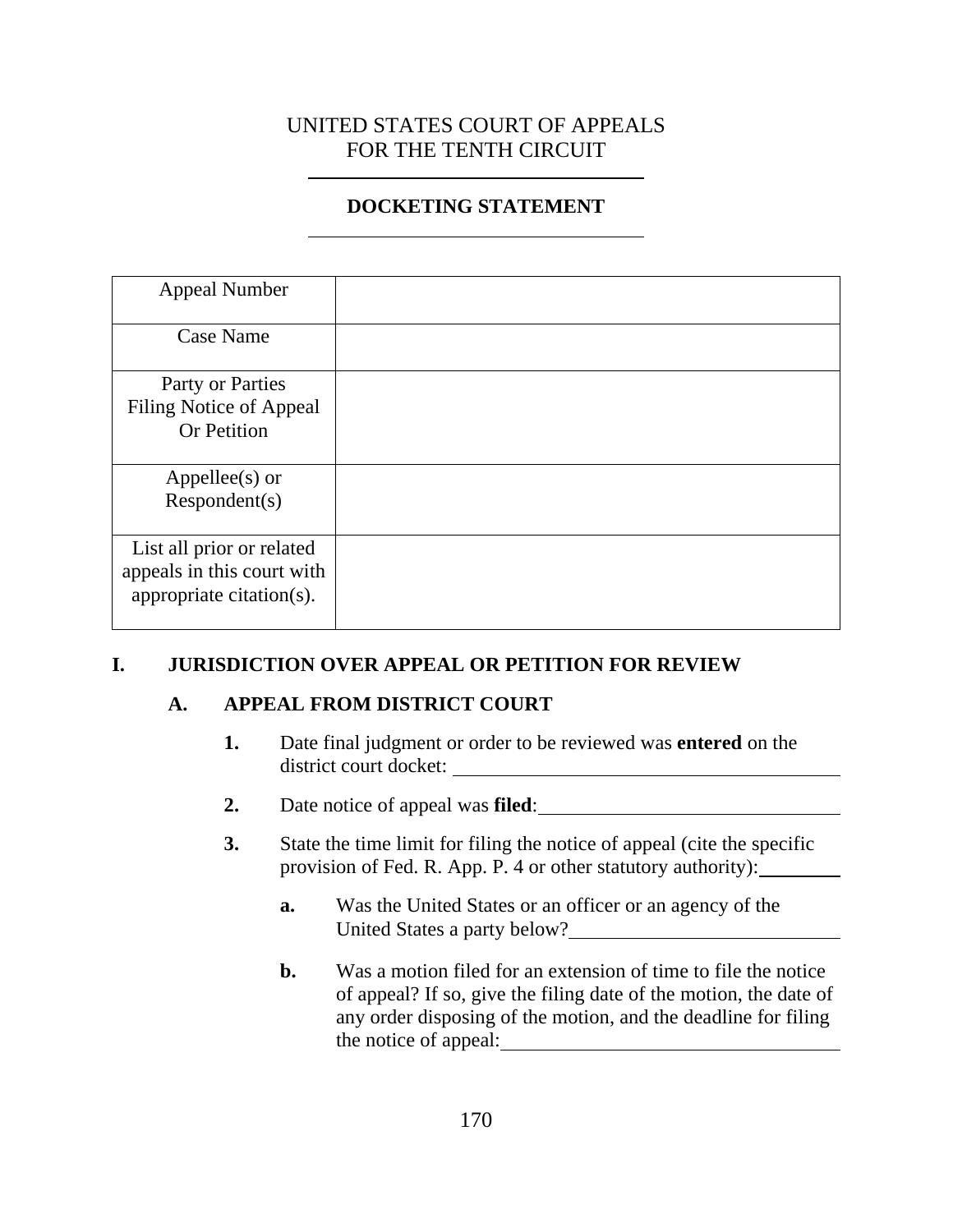- **4.** Tolling Motions. *See* Fed. R. App. P. 4(a)(4)(A); 4(b)(3)(A).
	- **a.** Give the filing date of any motion that tolls the time to appeal pursuant to Fed. R. App. P.  $4(a)(4)(A)$  or  $4(b)(3)(A)$ :
	- **b.** Has an order been entered by the district court disposing of any such motion, and, if so, when?
- **5.** Is the order or judgment final (i.e. does it dispose of **all** claims by and against **all** parties)? *See* 28 U.S.C. § 1291.

### **(If your answer to Question 5 is no, please answer the following questions in this section.)**

- **a.** If not, did the district court direct entry of judgment in accordance with Fed. R. Civ. P. 54(b)? When was this done?
- **b.** If the judgment or order is not a final disposition, is it appealable under  $28 \text{ U.S.C.}$  \$ 1292(a)?
- **c.** If none of the above applies, what is the **specific** legal authority for determining that the judgment or order is appealable?
- **6.** Cross Appeals.
	- **a.** If this is a cross appeal, what relief do you seek beyond preserving the judgment below? *See United Fire & Cas. Co. v. Boulder Plaza Residential, LLC*, 633 F.3d 951, 958 (10th Cir. 2011) (addressing jurisdictional validity of conditional cross appeals).
	- **b.** If you do not seek relief beyond an alternative basis for affirmance, what is the jurisdictional basis for your appeal? *See Breakthrough Mgt. Group, Inc. v. Chukchansi Gold Casino and Resort*, 629 F.3d 1173, 1196-98 and n.18 (10th Cir. 2010) (discussing protective or conditional cross appeals).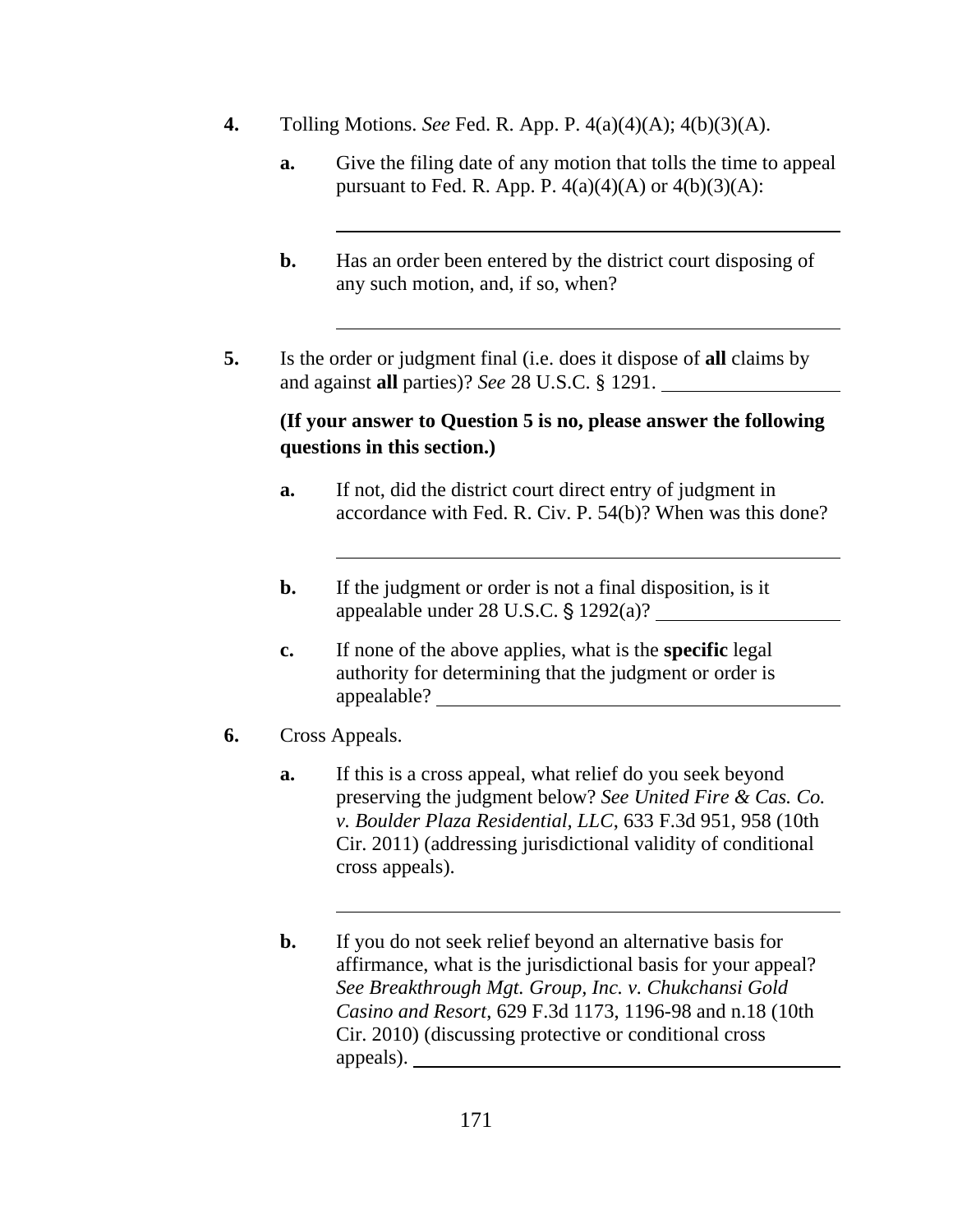- **B. REVIEW OF AGENCY ORDER** (To be completed only in connection with petitions for review or applications for enforcement filed directly with the court of appeals.)
	- **1.** Date of the order to be reviewed:
	- **2.** Date petition for review was filed:
	- **3.** Specify the statute or other authority granting the Tenth Circuit Court of Appeals jurisdiction to review the order:
	- **4.** Specify the time limit for filing the petition (cite specific statutory section or other authority):

### **C. APPEAL OF TAX COURT DECISION**

- **1.** Date of entry of decision appealed:
- 2. Date notice of appeal was filed: (If notice was filed by mail, attach proof of postmark.)
- **3.** State the time limit for filing notice of appeal (cite specific statutory section or other authority):
- **4.** Was a timely motion to vacate or revise a decision made under the Tax Court's Rules of Practice, and if so, when? *See* Fed. R. App. P. 13(a)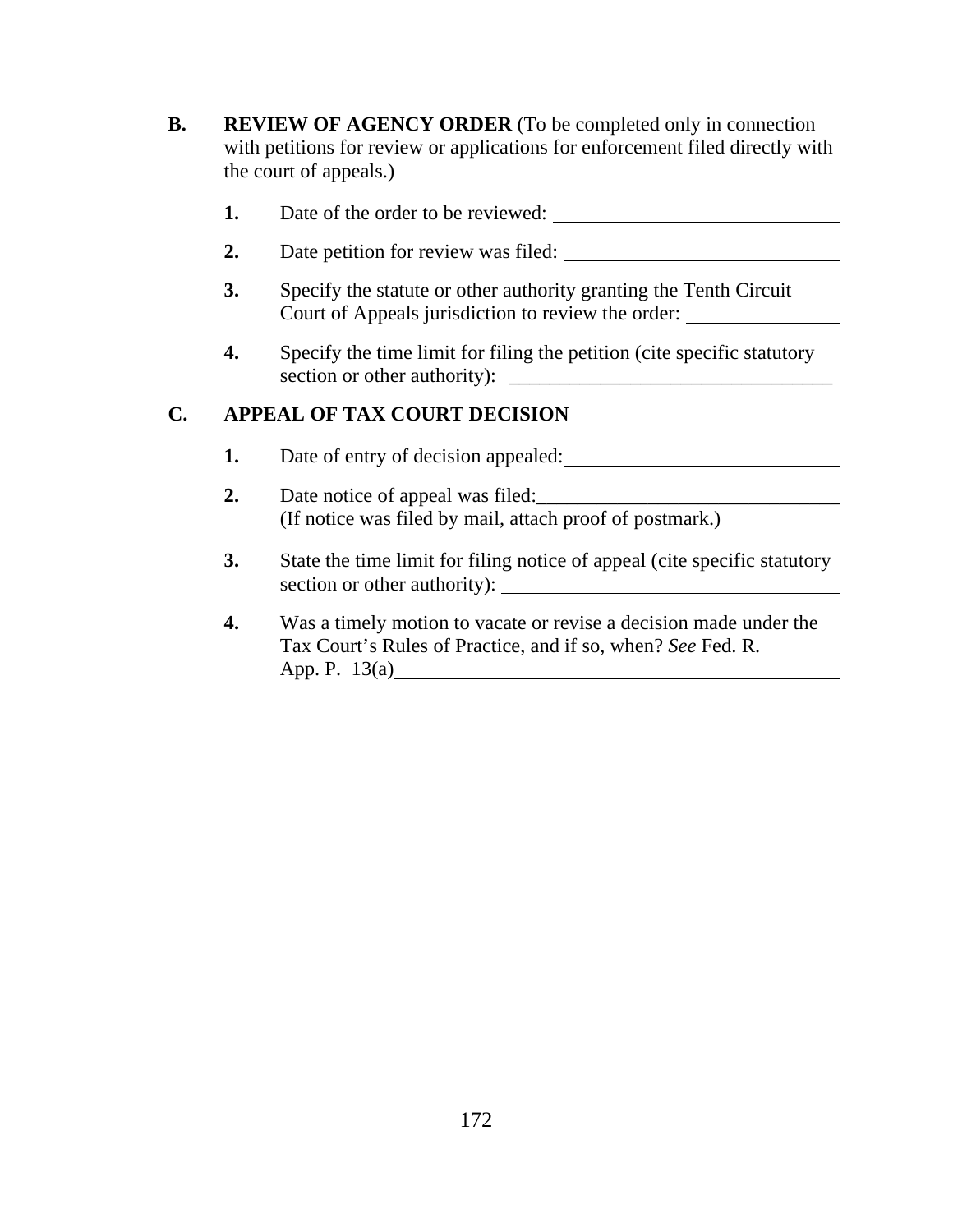### **II. ADDITIONAL INFORMATION IN CRIMINAL APPEALS**.

- **A.** Does this appeal involve review under 18 U.S.C. § 3742(a) or (b) of the sentence imposed?
- **B.** If the answer to A (immediately above) is yes, does the defendant also challenge the judgment of conviction?
- **C.** Describe the sentence imposed.
- **D.** Was the sentence imposed after a plea of guilty?
- **E.** If the answer to D (immediately above) is yes, did the plea agreement include a waiver of appeal and/or collateral challenges?
- **F.** Is the defendant on probation or at liberty pending appeal?
- **G.** If the defendant is incarcerated, what is the anticipated release date if the judgment of conviction is fully executed?
- **NOTE:** In the event expedited review is requested and a motion to that effect is filed, the defendant shall consider whether a transcript of any portion of the trial court proceedings is necessary for the appeal. Necessary transcripts must be ordered by completing and delivering the transcript order form to the Clerk of the district court with a copy filed in the court of appeals.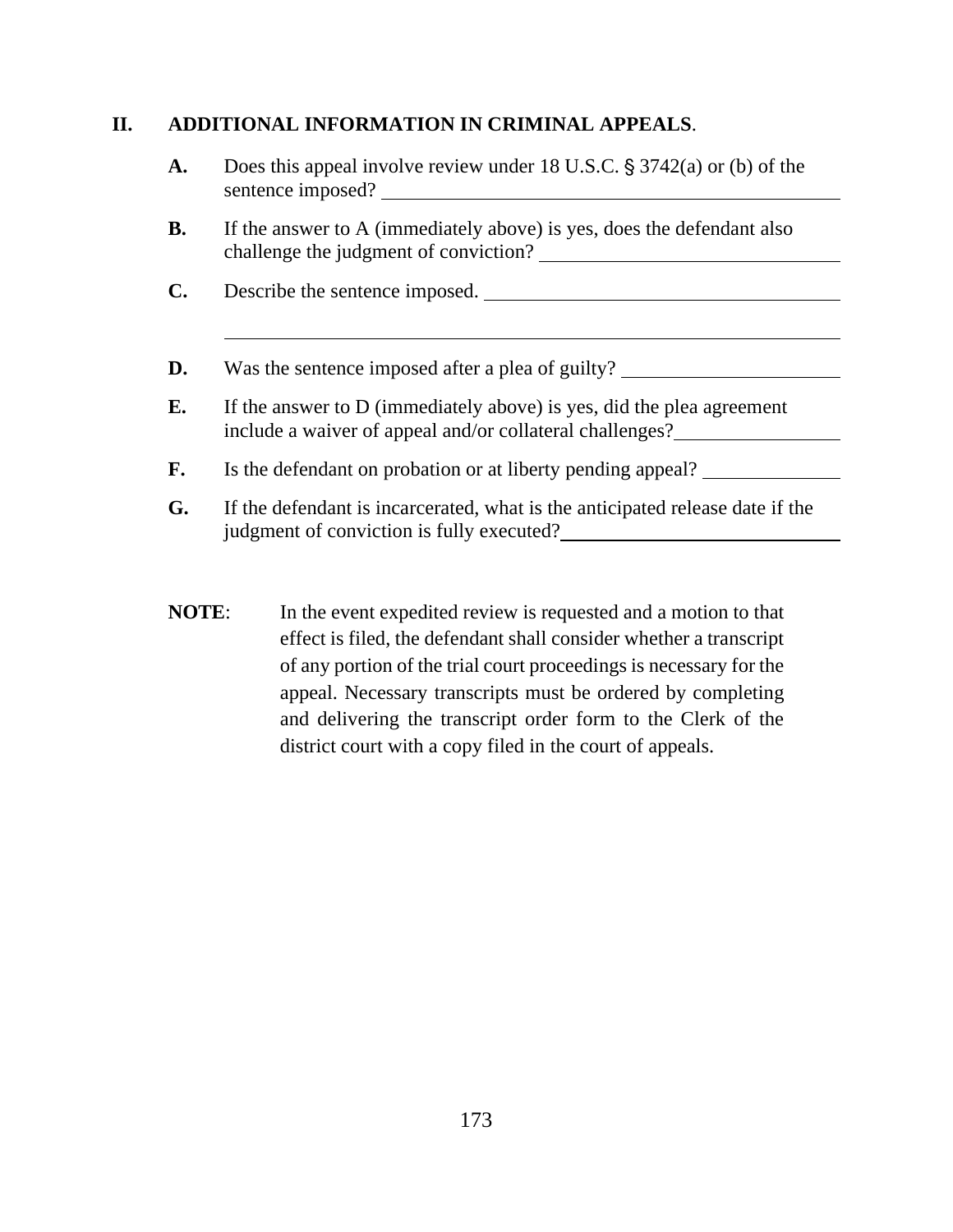### **III. GIVE A BRIEF DESCRIPTION OF THE NATURE OF THE UNDERLYING CASE AND RESULT BELOW**.

**IV. IDENTIFY TO THE BEST OF YOUR ABILITY AT THIS STAGE OF THE PROCEEDINGS, THE ISSUES TO BE RAISED IN THIS APPEAL. You must attempt to identify the issues even if you were not counsel below.** *See* **10th Cir. R. 3.4(B).**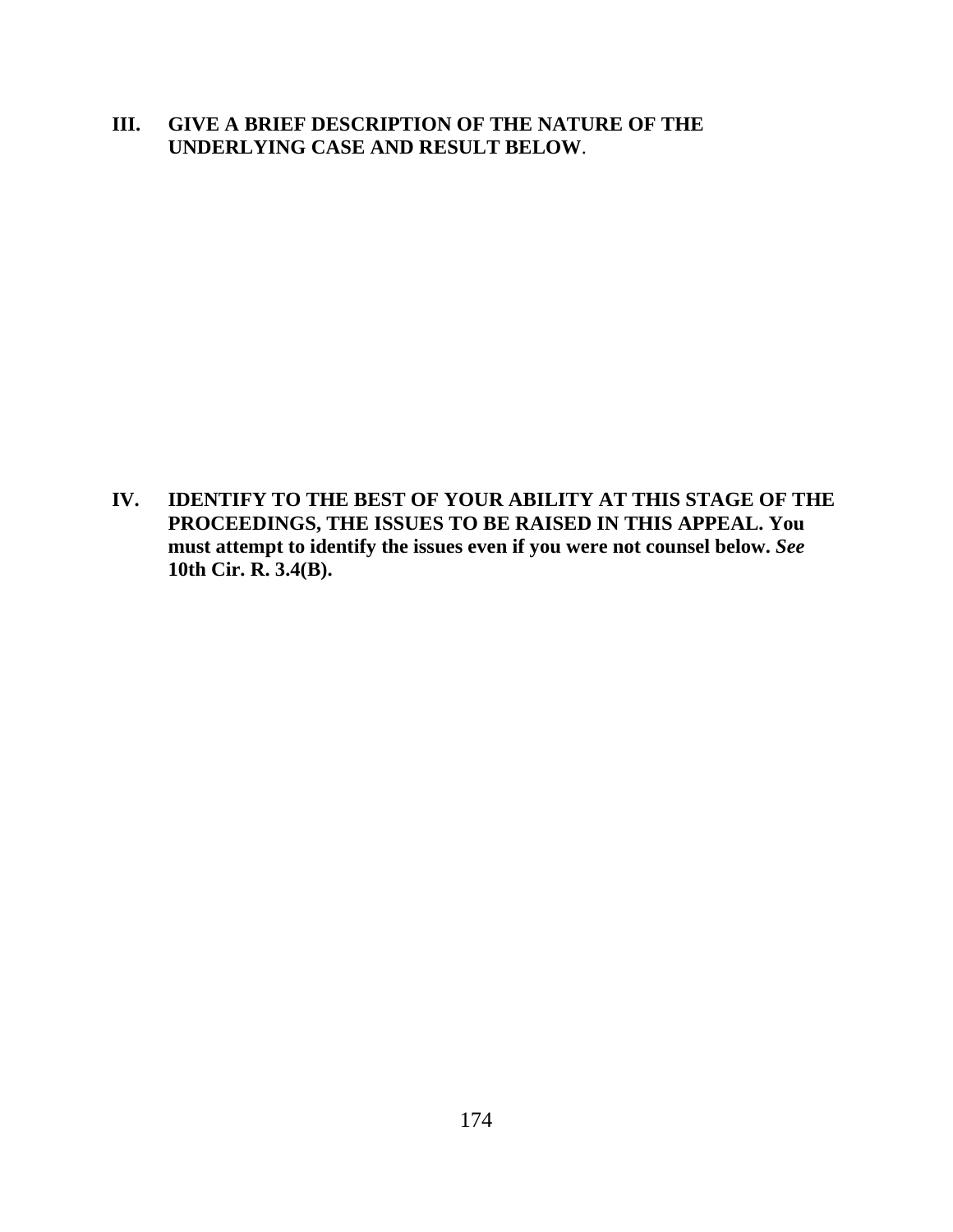## **V. ATTORNEY FILING DOCKETING STATEMENT:**

|           | Telephone: |
|-----------|------------|
|           |            |
|           |            |
|           |            |
|           |            |
|           |            |
|           |            |
|           |            |
| Signature | Date       |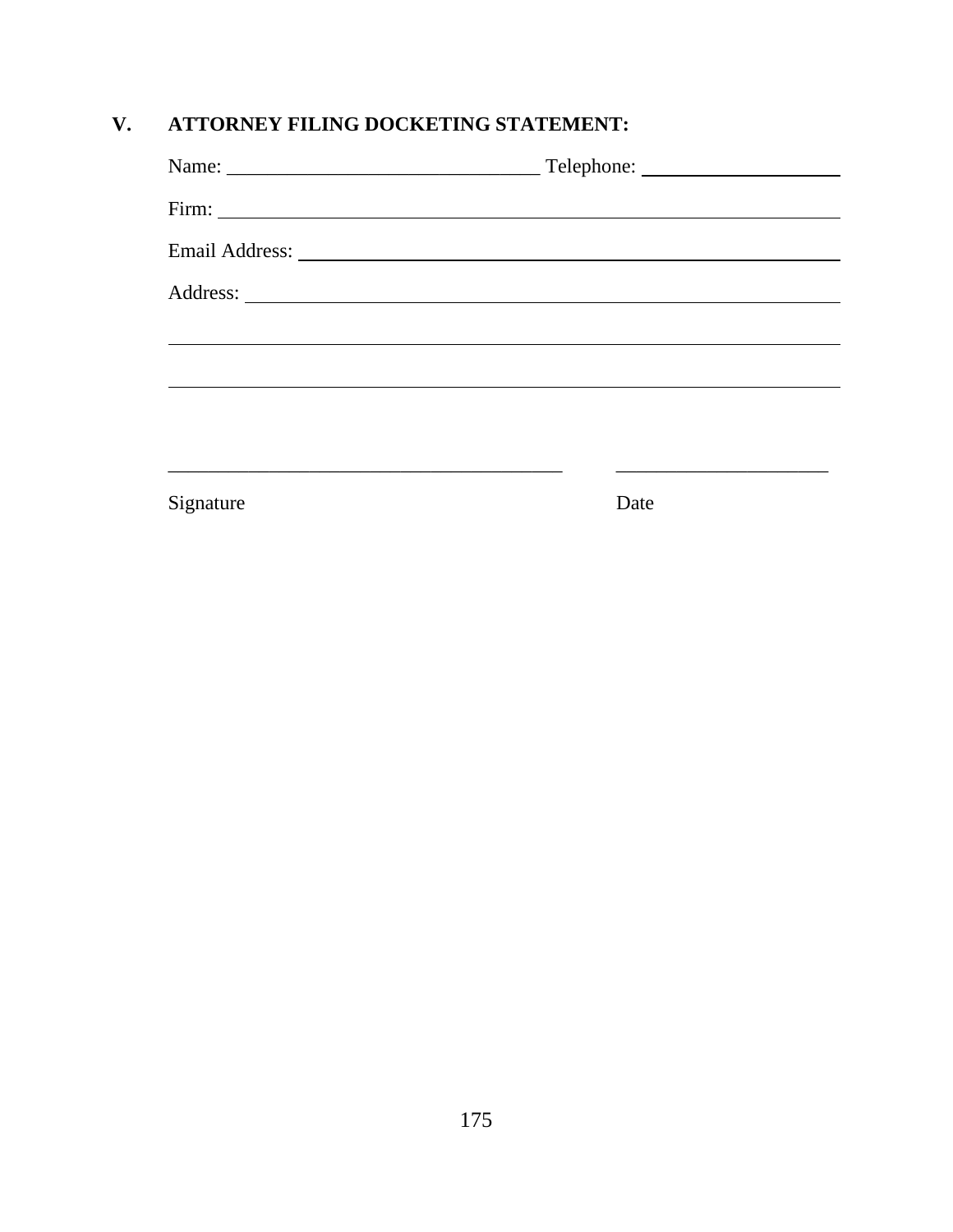| NOTE: | The Docketing Statement must be filed with the Clerk via the court's |
|-------|----------------------------------------------------------------------|
|       | Electronic Case Filing System (ECF). Instructions and information    |
|       | regarding ECF can be found on the court's website,                   |
|       | www.ca10.uscourts.gov.                                               |

The Docketing Statement must be accompanied by proof of service. The following Certificate of Service may be used.

## **CERTIFICATE OF SERVICE**

| I,<br>[attorney for appellant/petitioner] | hereby certify that on                                                     |
|-------------------------------------------|----------------------------------------------------------------------------|
|                                           | I served a copy of the foregoing <b>Docketing Statement</b> , to:          |
| [date]                                    |                                                                            |
|                                           | $\frac{1}{\sqrt{1-\frac{1}{2}}}\,$ , at $\frac{1}{\sqrt{1-\frac{1}{2}}}\,$ |
| [counsel for/or appellee/respondent]      |                                                                            |
|                                           |                                                                            |
|                                           |                                                                            |
|                                           | the last known address/email address, by                                   |
|                                           |                                                                            |
| [state method of service]                 |                                                                            |
|                                           |                                                                            |
|                                           | Signature                                                                  |
|                                           |                                                                            |
|                                           | Date                                                                       |
|                                           |                                                                            |

Full name and address of attorney

\_\_\_\_\_\_\_\_\_\_\_\_\_\_\_\_\_\_\_\_\_\_\_\_\_\_\_\_\_\_\_\_\_\_\_ \_\_\_\_\_\_\_\_\_\_\_\_\_\_\_\_\_\_\_\_\_\_\_\_\_\_\_\_\_\_\_\_\_\_\_ \_\_\_\_\_\_\_\_\_\_\_\_\_\_\_\_\_\_\_\_\_\_\_\_\_\_\_\_\_\_\_\_\_\_\_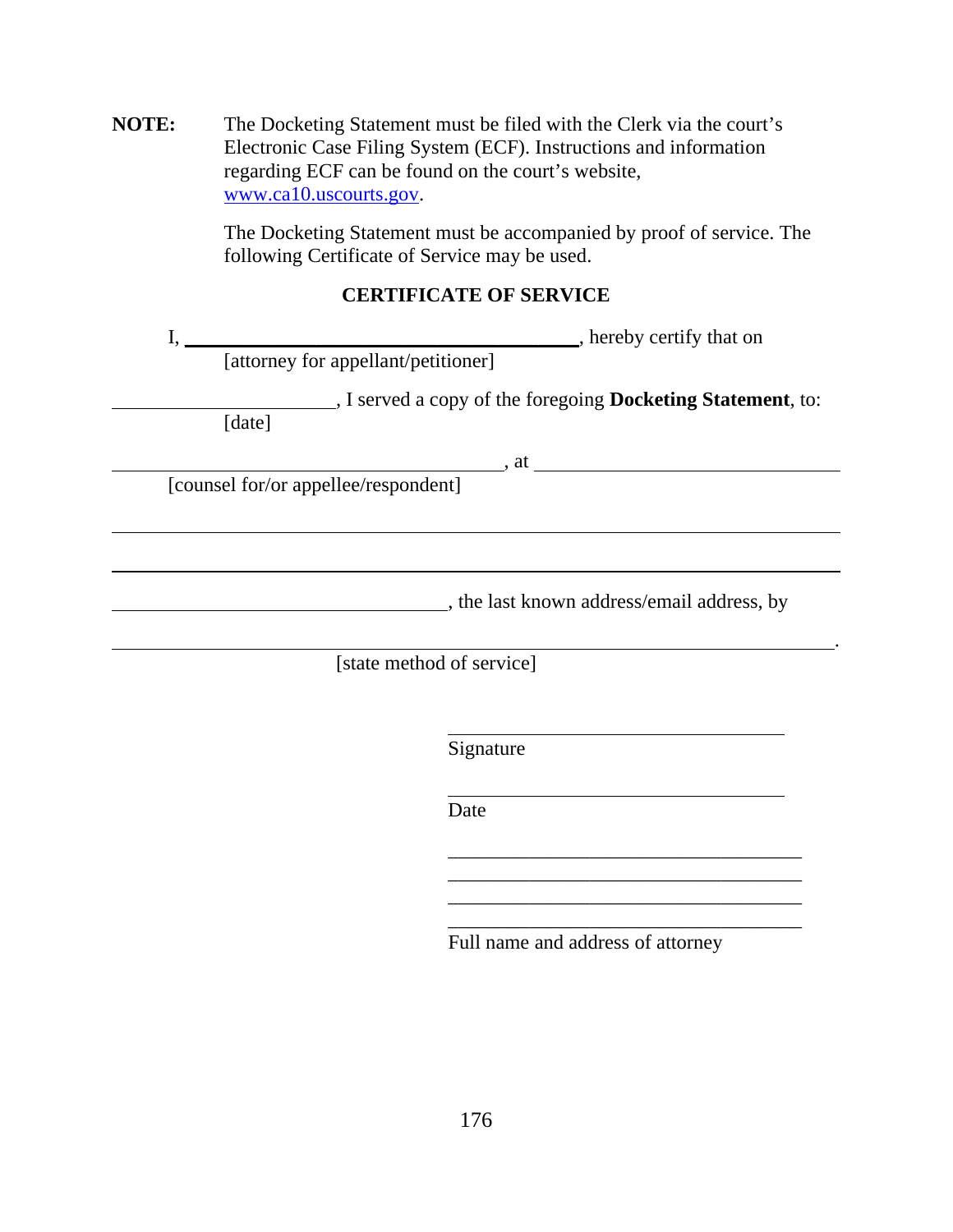## **10th CIR. FORM 2. ENTRY OF APPEARANCE AND CERTIFICATE OF INTERESTED PARTIES UNDER 10th Cir. R. 46.1**

## UNITED STATES COURT OF APPEALS FOR THE TENTH CIRCUIT

## **Entry of Appearance and Certificate of Interested Parties**

v. Case No.

**INSTRUCTIONS: WITHIN THE TIME PROSCRIBED IN THE COURT'S CASE OPENING LETTER FOR THE APPEAL OR OTHER PROCEEDING COUNSEL FOR A PARTY MUST EXECUTE AND FILE THIS FORM, INDICATING METHOD(S) OF SERVICE ON ALL OTHER PARTIES. MULTIPLE COUNSEL APPEARING FOR A PARTY OR PARTIES WHO SHARE THE SAME MAILING ADDRESS MAY ENTER THEIR APPEARANCES ON THE SAME FORM BY EACH SIGNING INDIVIDUALLY.**

In accordance with 10th Cir. R. 46.1, the undersigned attorney(s) hereby appear(s) as counsel for

\_\_\_\_\_\_\_\_\_\_\_\_\_\_\_\_\_\_\_\_\_\_\_\_\_\_\_\_\_\_\_\_\_\_\_\_\_\_\_\_\_\_\_\_\_\_\_\_\_\_\_\_\_\_\_\_\_\_\_\_\_\_\_\_\_\_\_\_\_\_\_\_\_\_\_\_\_\_\_\_\_\_\_\_ [Party or Parties]

 $\mu$ , in the subject case(s).

[Appellant/Petitioner or Appellee/Respondent]

Further, in accordance with 10th Cir. R. 46.1, the undersigned certify(ies) as follows: **(Check one.)**

 $\Box$  On the reverse of this form is a completed certificate of interested parties and/or attorneys not otherwise disclosed, who are now or have been interested in this litigation or any related proceeding. Specifically, counsel should not include in the certificate any attorney or party identified immediately above.

 $\Box$  There are no such parties, or any such parties have already been disclosed to the court.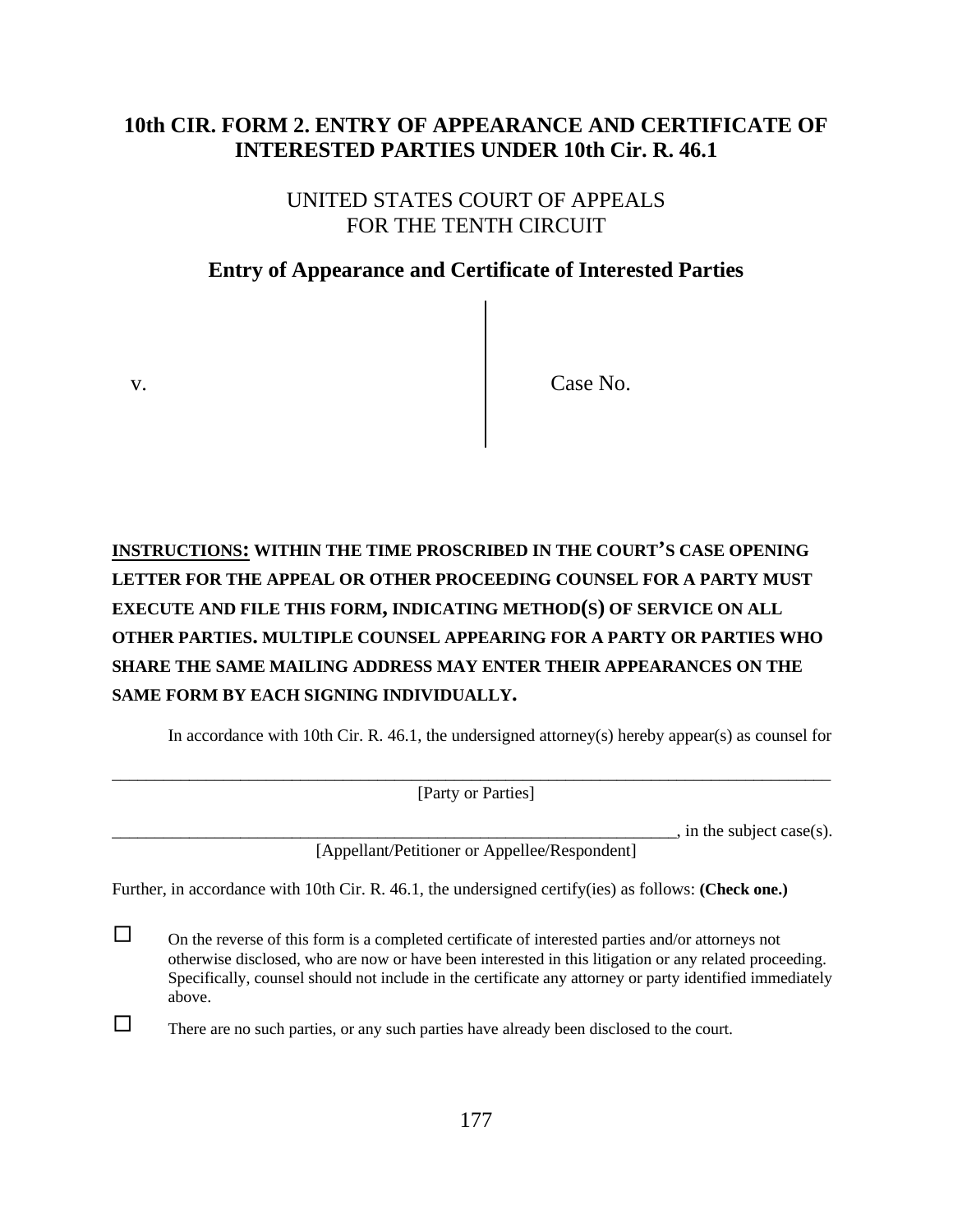| Name of Counsel                                                                                                                                                                                                                                                                                  | Name of Counsel                                                                                              |  |  |
|--------------------------------------------------------------------------------------------------------------------------------------------------------------------------------------------------------------------------------------------------------------------------------------------------|--------------------------------------------------------------------------------------------------------------|--|--|
| <b>Signature of Counsel</b>                                                                                                                                                                                                                                                                      | <b>Signature of Counsel</b>                                                                                  |  |  |
| Mailing Address and Telephone Number                                                                                                                                                                                                                                                             | Mailing Address and Telephone Number                                                                         |  |  |
| <b>E-Mail Address</b>                                                                                                                                                                                                                                                                            | E-Mail Address                                                                                               |  |  |
|                                                                                                                                                                                                                                                                                                  | I hereby certify that a copy of this Entry of Appearance and Certificate of Interested Parties was served on |  |  |
| $\frac{1}{2}$ to $\frac{1}{2}$ to $\frac{1}{2}$ to $\frac{1}{2}$ to $\frac{1}{2}$ to $\frac{1}{2}$ to $\frac{1}{2}$ to $\frac{1}{2}$ to $\frac{1}{2}$ to $\frac{1}{2}$ to $\frac{1}{2}$ to $\frac{1}{2}$ to $\frac{1}{2}$ to $\frac{1}{2}$ to $\frac{1}{2}$ to $\frac{1}{2}$ to $\frac{1}{2}$ to |                                                                                                              |  |  |
| (See Fed. R. App. P. 25(b))                                                                                                                                                                                                                                                                      | (Signature)                                                                                                  |  |  |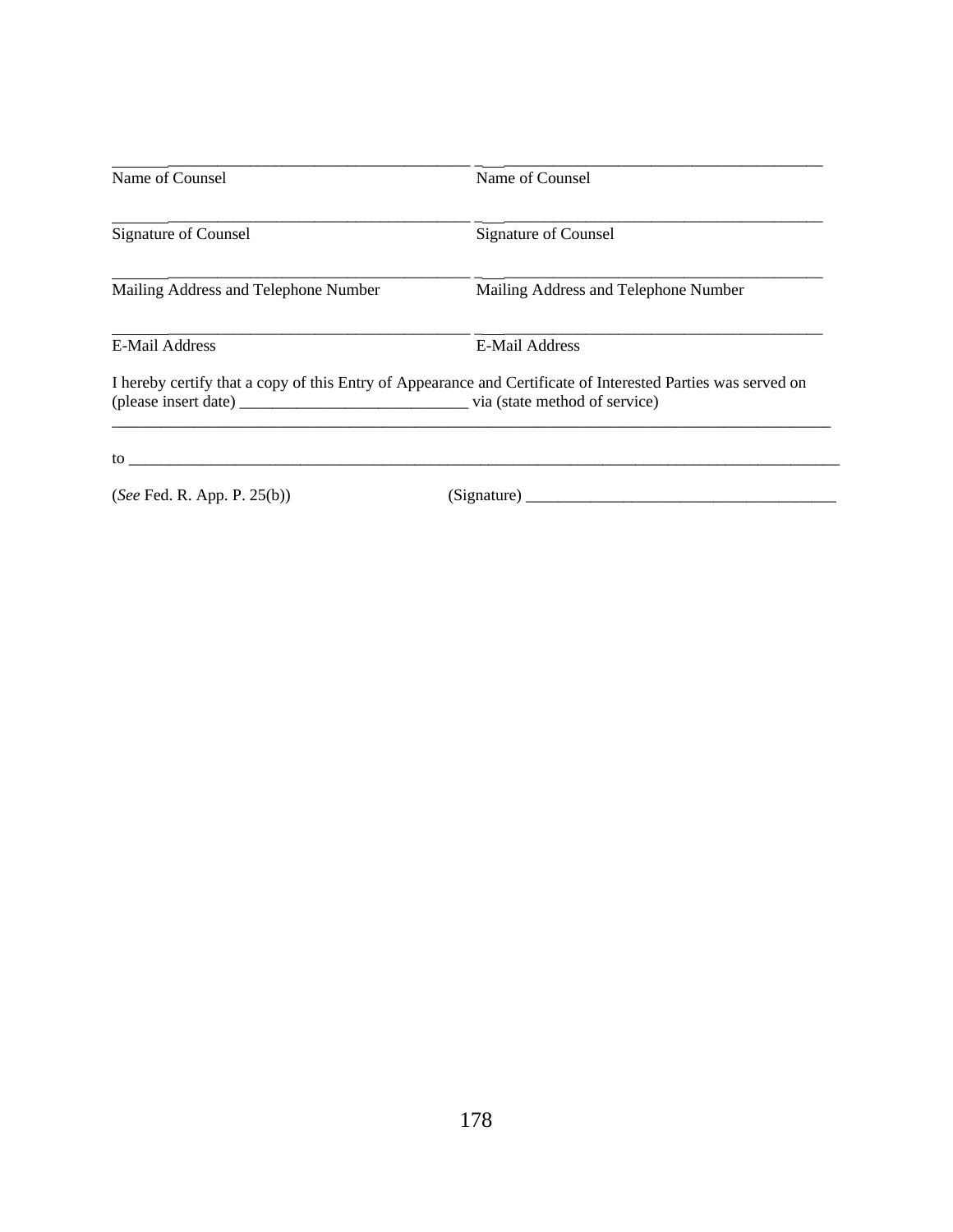### UNITED STATES COURT OF APPEALS FOR THE TENTH CIRCUIT

v. Case No.

# **Certificate of Interested Parties**

The following are not direct parties in this appeal but do have some interest in or a relationship with the litigation or the outcome of the litigation. *See* 10th Cir. R. 46.1(D). In addition, attorneys not entering an appearance in this court but who have appeared for any party in prior trial or administrative proceedings, or in related proceedings, are noted below.

(Attach additional pages if necessary.)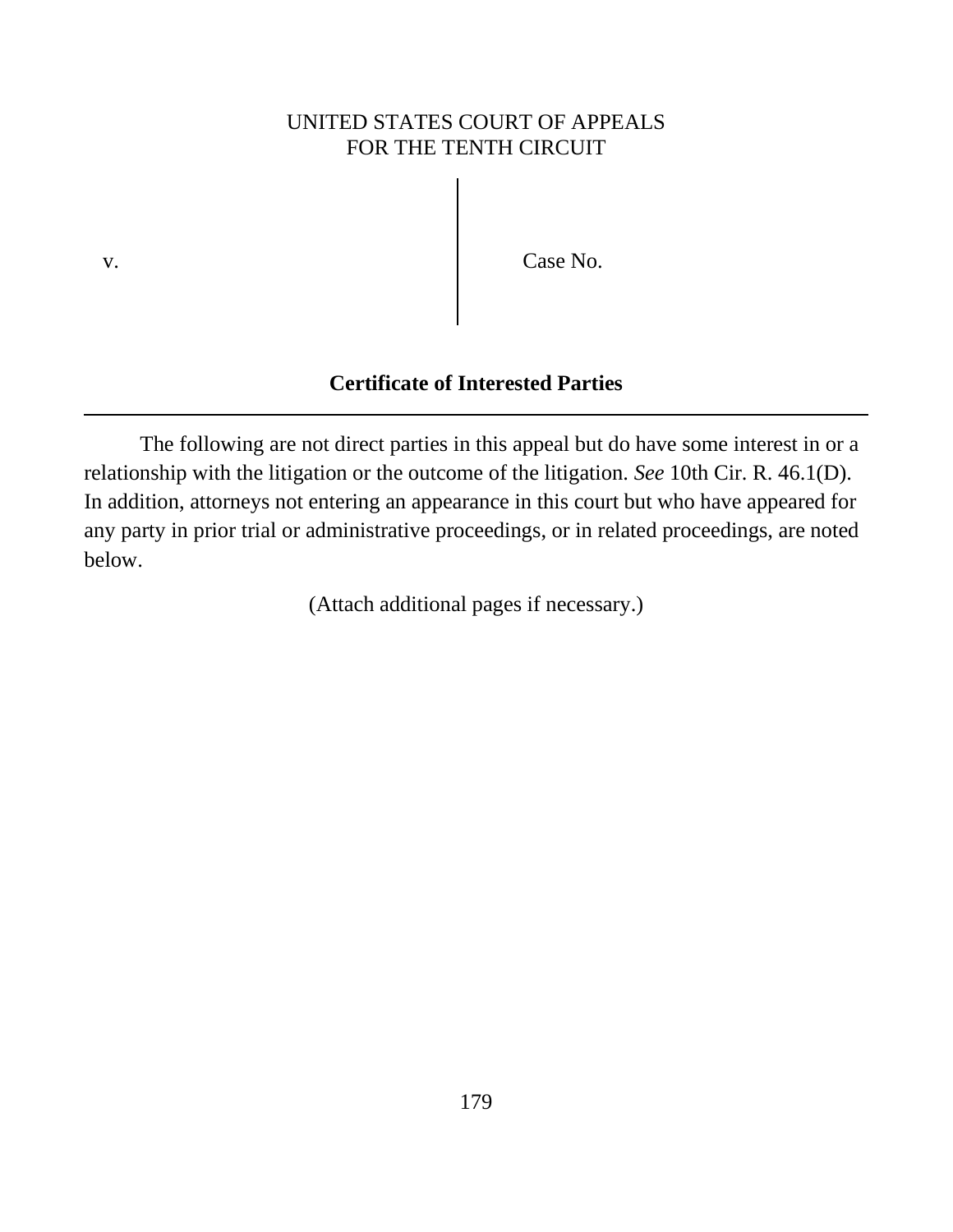## **10th CIR. FORM 3. ENTRY OF APPEARANCE—PRO SE**

### UNITED STATES COURT OF APPEALS FOR THE TENTH CIRCUIT

#### **Entry of Appearance - Pro Se**

v. Case No.

**INSTRUCTIONS: A PARTY DESIRING TO APPEAR WITHOUT COUNSEL SHALL NOTIFY THE CLERK BY COMPLETING AND SIGNING THIS FORM. THE FEDERAL RULES OF APPELLATE PROCEDURE AND TENTH CIRCUIT RULES REQUIRE THAT ALL PAPERS SUBMITTED TO THE COURT FOR FILING BE SIGNED BY THE FILING PARTY AND THAT COPIES BE SERVED ON OPPOSING PARTIES OR THEIR COUNSEL, IF REPRESENTED BY COUNSEL. THE ORIGINAL OF EVERY PAPER SUBMITTED FOR FILING MUST CONTAIN PROOF OF SERVICE IN A FORM SIMILAR TO THAT ON THE REVERSE OF THIS FORM. ANY PAPER THAT DOES NOT CONTAIN THE REQUIRED PROOF OF SERVICE MAY BE DISREGARDED BY THE COURT OR RETURNED.**

I hereby notify the clerk that I am appearing pro se as the

\_\_\_\_\_\_\_\_\_\_\_\_\_\_\_\_\_\_\_\_\_\_\_\_\_\_\_\_\_\_\_\_\_\_\_\_\_\_\_\_\_\_\_\_\_\_\_\_\_\_\_\_\_\_\_\_\_\_\_\_\_\_\_\_\_\_\_\_\_ (Appellant, Petitioner, Appellee or Respondent)

in this case. All notices regarding the case should be sent to me at the address below. If my mailing address changes, I will promptly notify the clerk in writing of my new address.

Further, in accordance with 10th Cir. R. 46.1, I certify: **(Check one.)**

- $\Box$  All parties to this litigation, including parties who are now or have been interested in this litigation, are revealed by the caption on appeal, or
- $\Box$  There are parties interested in this litigation that do not appear in the caption for this appeal, and they are listed on the back of this form.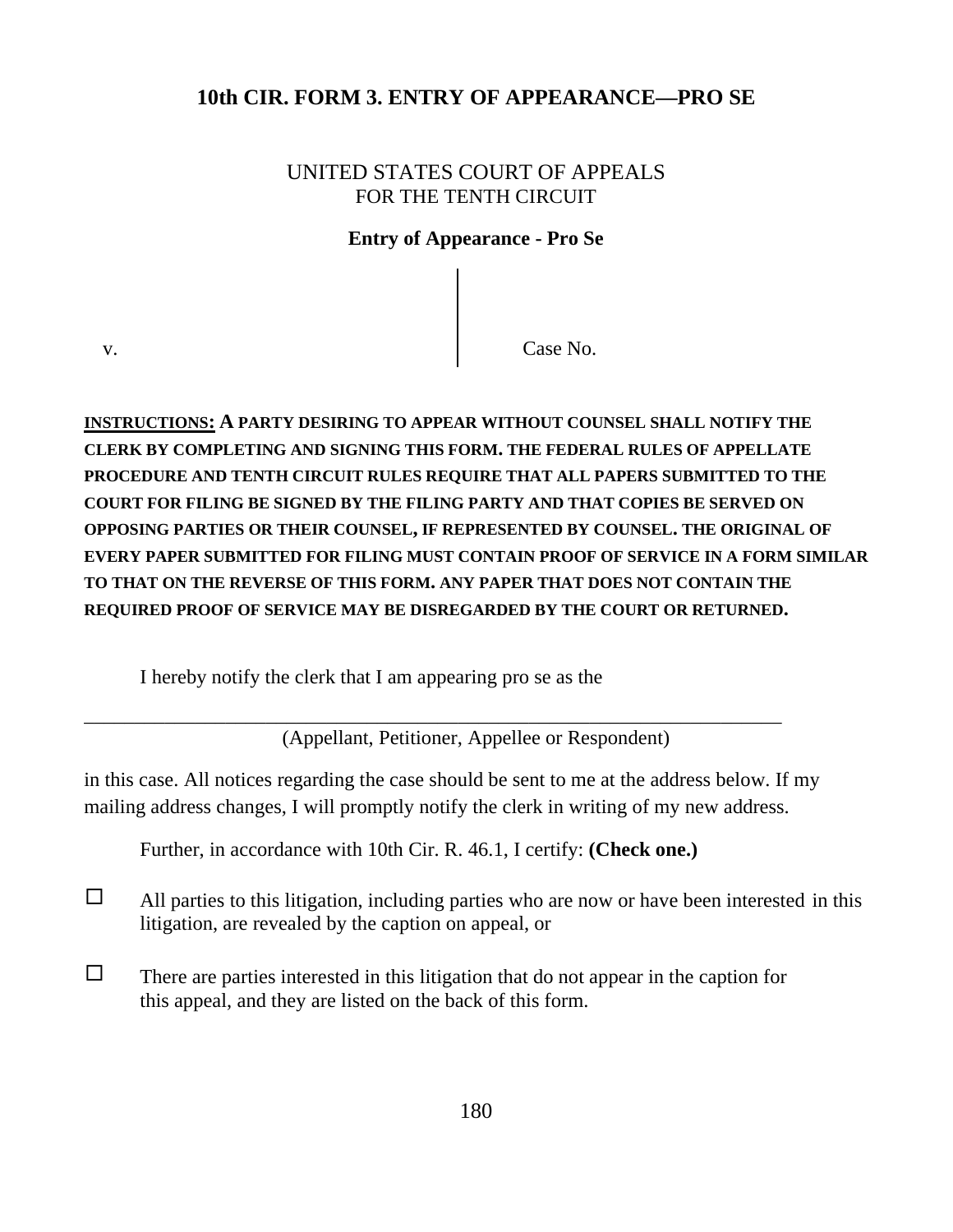| Name<br><b>Mailing Address</b> |                                     |                                                              |
|--------------------------------|-------------------------------------|--------------------------------------------------------------|
|                                |                                     |                                                              |
|                                |                                     |                                                              |
|                                |                                     |                                                              |
|                                |                                     |                                                              |
|                                |                                     |                                                              |
|                                |                                     |                                                              |
|                                |                                     |                                                              |
|                                | [date]<br>[state method of service] | <b>CERTIFICATE OF SERVICE</b><br>at $\overline{\phantom{a}}$ |

Date

Signature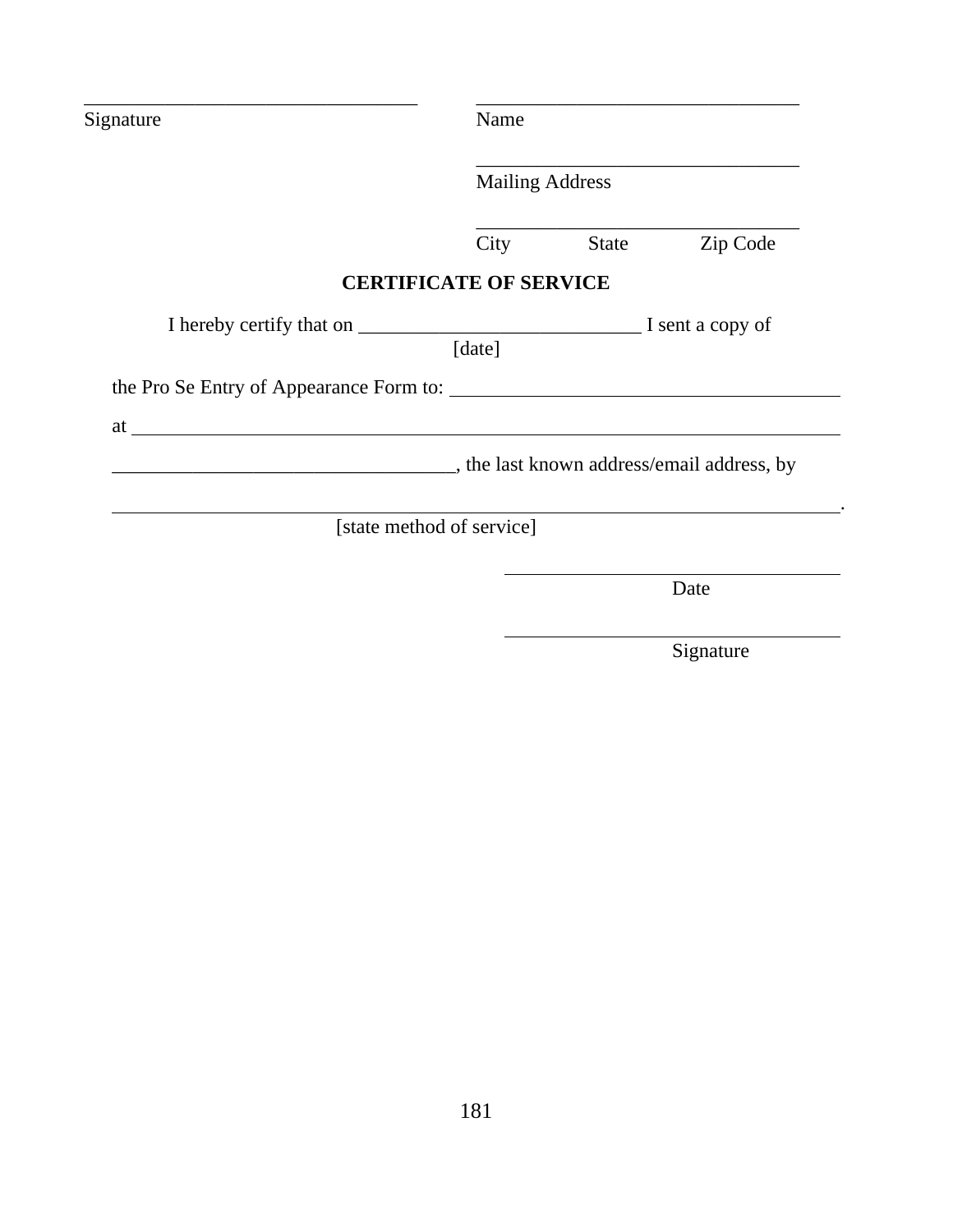## **CERTIFICATE OF INTERESTED PARTIES**

(attach additional pages if necessary)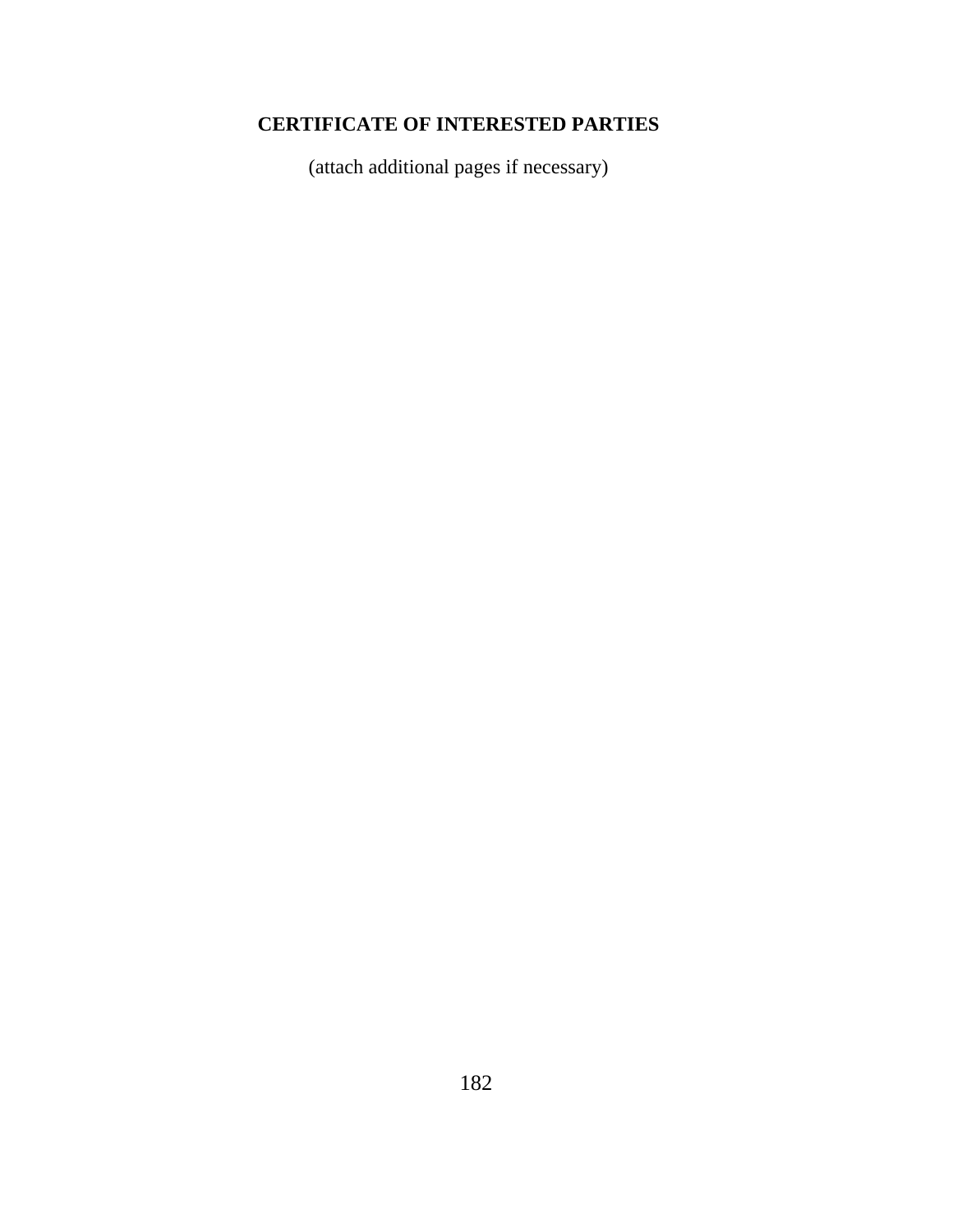## **10th CIR. FORM 4. LETTER NOTICE THAT COUNSEL HAS MOVED TO WITHDRAW UNDER 10th CIR. R. 46.4(B)(2)**

Your attorney filed a brief on  $\qquad \qquad$ , 20, stating a belief that your appeal is frivolous and requesting permission to withdraw from the case. Please be advised: [\\*\\*](#page-193-0)

(1) You have 30 days from the date this notice was mailed to raise any points to show why your conviction and/or sentence should be set aside.

(2) If you do not respond within 30 days, the court may affirm your conviction and/or sentence, or dismiss your appeal. An affirmance or dismissal would mean that your appeal would be decided against you.

(3) If you want to make a showing why the court should not affirm your conviction and/or sentence, or dismiss your appeal, and you believe there is a very good reason why you will not be able to file your response within the 30-day limit, you should write to the court immediately and ask for up to 30 more days. If additional time is granted, you must file your response before the additional time expires.

(4) You do not have a right to another attorney unless this court finds, based upon your objections and the reasons for them, that your case requires further briefing or argument. If the court finds that your case requires further briefing or argument, an attorney will be appointed to handle your appeal.

<span id="page-193-0"></span><sup>\*\*</sup> Si Usted no habla inglés, su abogado tiene el deber legal de explicarle las siguientes cosas en su idioma nativo: su abogado tiene que explicarle el contenido del documento que ha registrado con la corte de acuerdo con *Anders v. California*, 386 U.S. 738 (1967); tiene que avisarle que Usted tiene el derecho de registrar con la corte una objeción al documento *Anders* que ha registrado su abogado, y tiene que informarle de la posibilidad de que su apelación será despedida basado en el documento *Anders*. *United States v. Cervantes*, 795 F.3d 1189, 1190 (10th Cir. 2015). Su abogado puede explicarle estas cosas con la asistencia de un intérprete si es necesario o por escrito en su idioma nativo.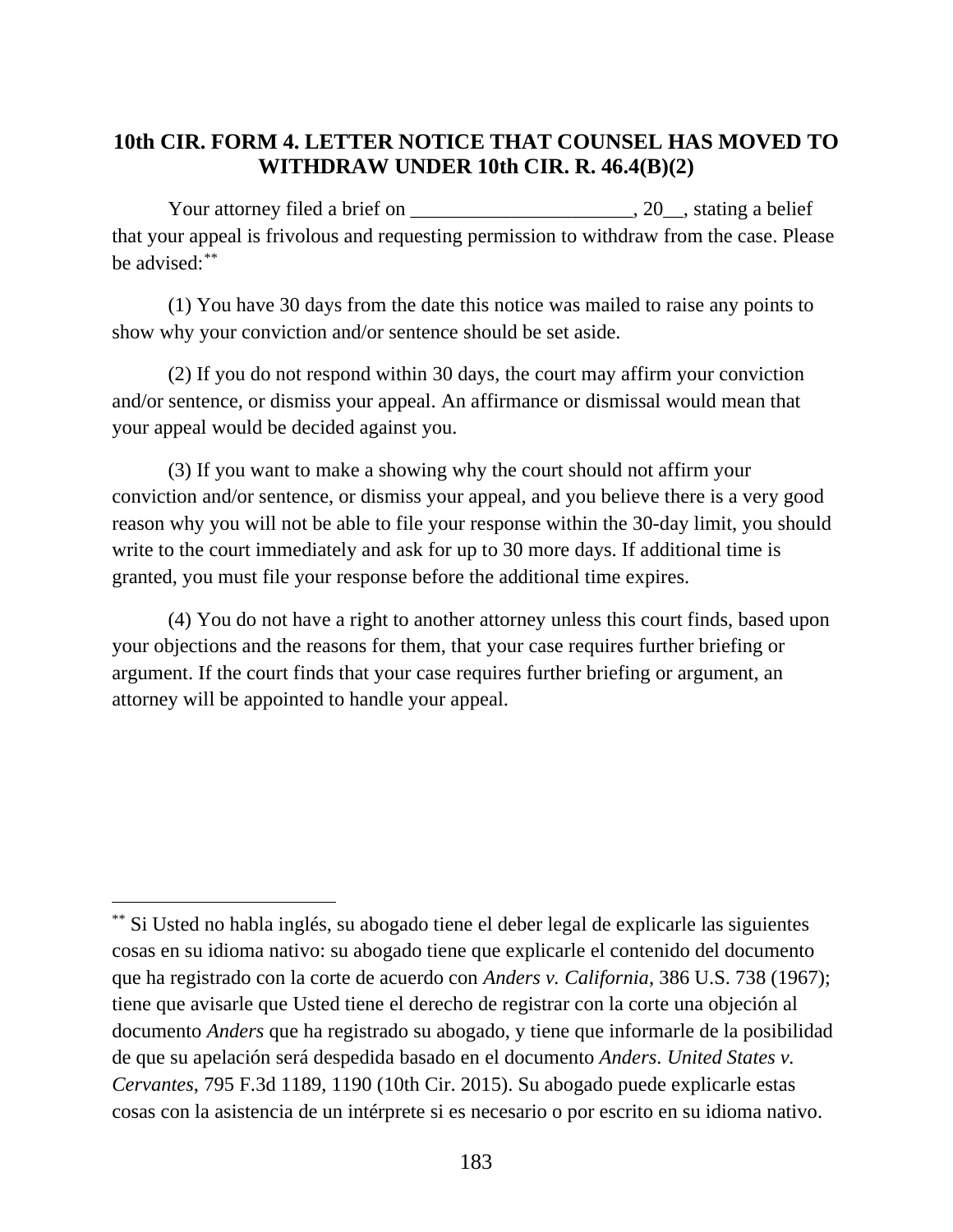If you want to write to this court, you should address your letter to:

Clerk of the Court United States Court of Appeals Byron White United States Courthouse 1823 Stout Street Denver, Colorado 80257

Be sure to show the name and number of your case clearly on any material you send to the court.

Notice mailed \_\_\_\_\_\_\_\_ \_\_\_\_\_\_\_\_\_\_\_\_\_\_\_\_\_\_\_\_\_\_\_\_\_\_\_\_\_\_\_\_\_\_

Date Deputy Clerk, U.S. Court of Appeals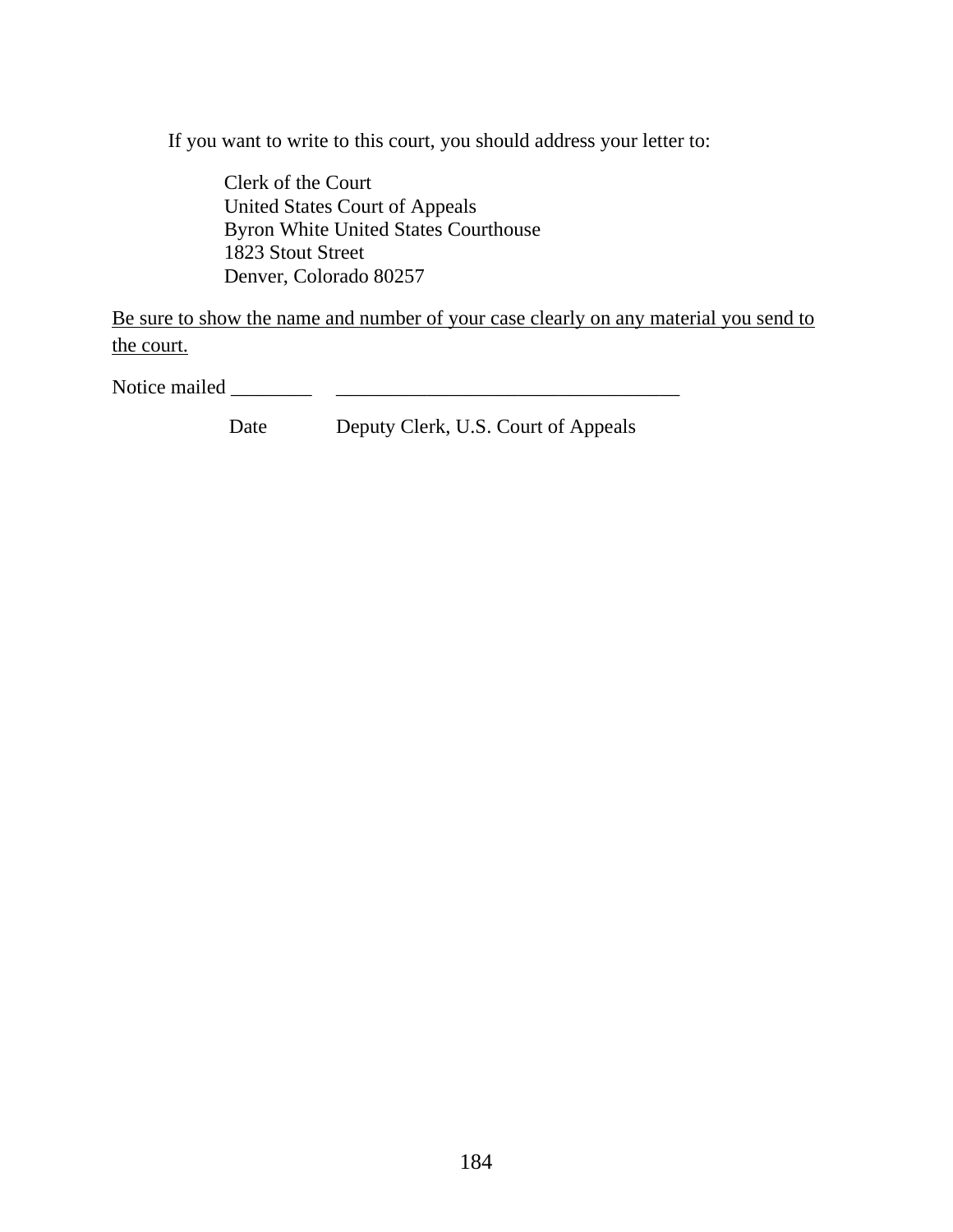# **LOCAL APPENDIX A**

## **APPELLATE TRANSCRIPT MANAGEMENT PLAN FOR THE TENTH CIRCUIT**

The Court Reporter Management Plans adopted by the district courts within this circuit and approved by the Judicial Council are incorporated and made a part of this Plan to the extent that they provide for the production of appellate transcripts. To further promote the prompt production of transcripts, which contributes to the timely processing of appeals, the Judicial Council of the Tenth Circuit adopts the following guidelines:

### **1.** *District Court Reporter Coordinators*

Each district court must appoint a Court Reporter Coordinator within the Clerk's Office, who will be responsible for:

**(a)** Monitoring the preparation and filing of transcripts, and ensuring compliance with this Plan.

**(b)** Bringing to the attention of the Clerk of the court of appeals violations of this Plan, which cannot be resolved locally, and

**(c)** Ensuring that communications are forwarded to and received by the appropriate parties.

### **2.** *Calculation of Times*

No transcript order will be deemed complete for purposes of calculation of delivery dates until satisfactory financial arrangements have been made with the court reporter. The Tenth Circuit Transcript Order Form contains the reporter's certification that arrangements for payment have been made. If the arrangements subsequently fail, the burden will be on reporters to notify this court in writing that the litigant has failed to abide by the arrangements for payment. This notification shall include copies of letters requesting payment or deposit. The court will enforce reporters' legitimate requests for payment by threat of dismissal of appeals for failure to prosecute.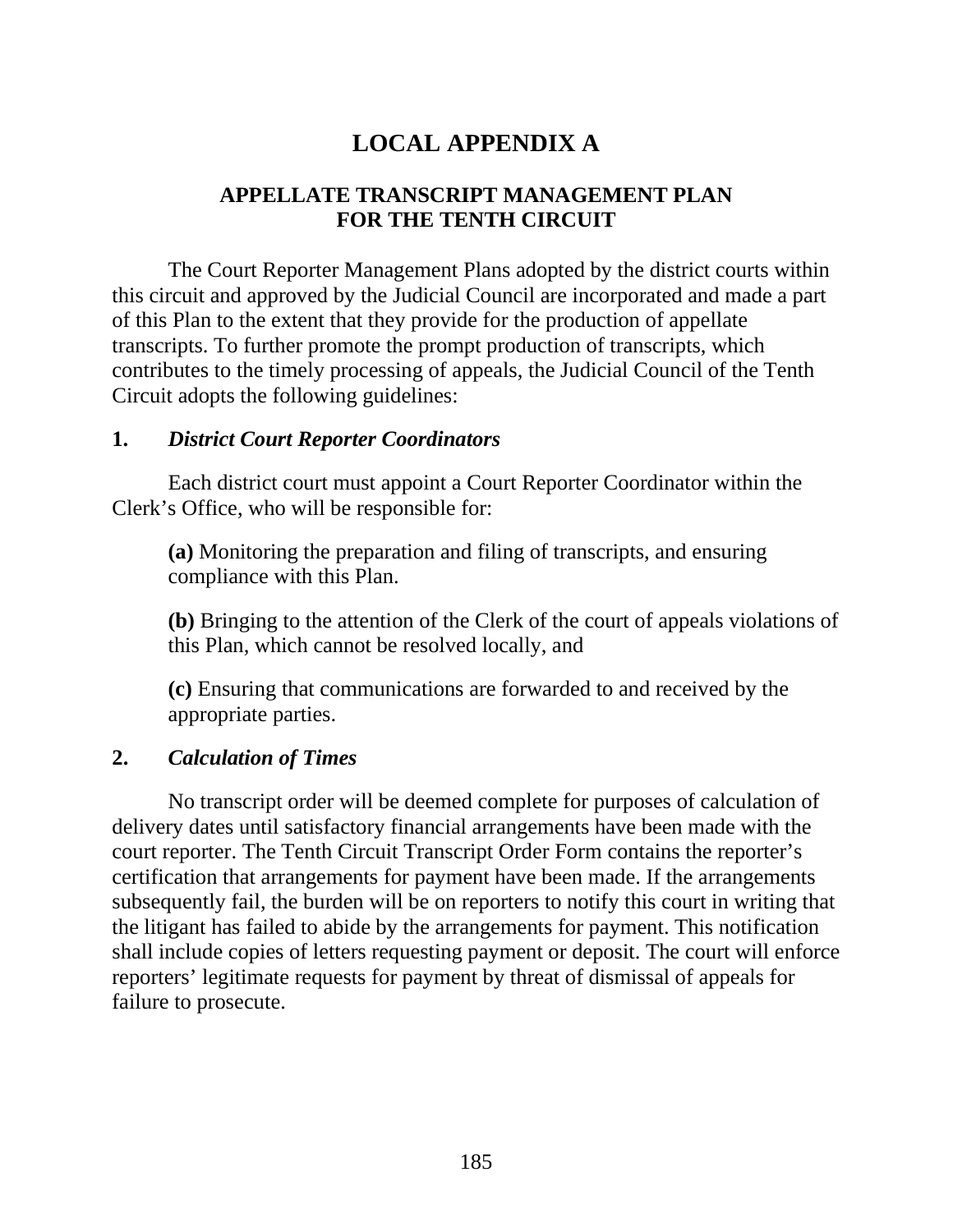### **3.** *Extensions of Time*

**An extension of time pursuant to Federal Rule of Appellate Procedure 11(b)(1)(B) does not waive the mandatory fee reduction.** To obtain a waiver, a separate request alleging appropriate circumstances **must** be made.

### **4.** *Waiver of Mandatory Fee Reduction*

The Clerk of the court of appeals may waive the mandatory fee reduction or other sanctions imposed by this Plan, upon receipt of a timely request, in circumstances such as the following:

## **(a)** *Illness or Incapacity of the Reporter*

A reporter requesting a waiver of the fee reduction due to illness or other incapacity must provide a letter from the district court reporter coordinator which verifies the nature and expected duration of the illness or other incapacity. This certification must be attached to a request for extension and will be kept confidential. The request must include the date by which the transcript will be completed.

### **(b)** *Planned Vacation*

The reporter must submit a vacation schedule approved by the trial judge. The request must include the date by which the transcript will be completed.

## **(c)** *Lengthy or Complex Litigation, Excessive Pages Ordered*

When the transcript in a particular case will require additional time, the reporter must provide a certification from the district judge stating the reason additional time is required. When multiple orders are received at the same time, the reporter may request an extension in all cases, but must provide copies of the orders and the estimated length of the transcripts involved. The request must include the date by which each transcript will be completed.

A form for requesting an extension of time and/or fee reduction waiver is attached as Exhibit 1. The Judicial Council prefers that this form be used.

No provision is made for extensions of time for transcript backlog. Transcript production is considered by the Administrative Office to be compensated by transcript fees. Reporters are expected to hire note readers or substitutes when transcripts cannot be completed within specified times. The hiring of note readers and/or substitutes does not excuse reporters, however, from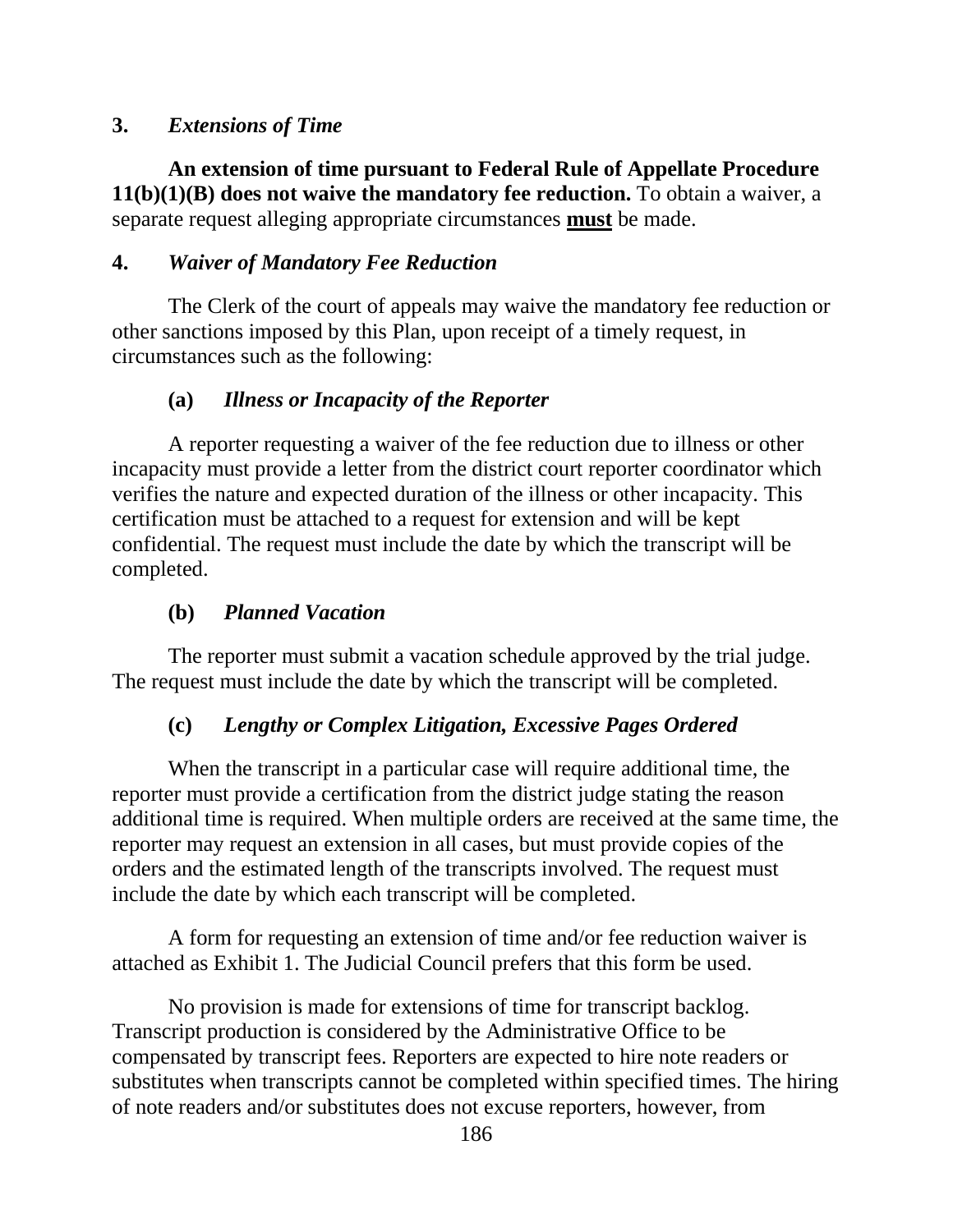requesting extensions of time under Fed. R. App. P. 11(b) when a transcript cannot be completed within the prescribed time.

Occasionally, counsel may request that a reporter suspend production of a transcript. Transcript production may be stopped only by order of the court of appeals. It is the responsibility of the party who ordered the transcript to move for suspension of production.

#### **5.** *Substitute Court Reporters*

Pursuant to Judicial Conference policy, reporters are expected to hire substitutes when they are unable to complete transcripts on time. A reporter who cannot file a transcript before the ninetieth day after it is ordered must remove him or herself from courtroom duties and provide a substitute.

Official reporters are responsible for transcript production by their substitutes. Requests for extensions received from substitute reporters will be returned to the district court reporter coordinator so the appropriate official reporter can make a proper request.

### **6.** *Court Reporters' Manual*

The *Court Reporters' Manual*, Volume 6 of the *Guide to Judiciary Policy* is incorporated into these guidelines. Reporters in this circuit are expected to know and abide by the rules, regulations and policies contained in it.

The pages of a transcript are to be numbered in a single series of consecutive numbers for each proceeding, regardless of the number of days involved. Pages in a multiple-volume transcript must be numbered consecutively for an entire multiple-volume transcript. *See Volume 6, Guide to Judiciary Policy, Chapter 5, § 520 et. seq; See also United States v. Davis*, 953 F.2d 1482, 1487 n.2 (10th Cir. 1992).

#### **7.** *Miscellaneous Provisions*

Where there are multiple reporters responsible for a single transcript order, one must take the lead. The lead reporter must be an official court reporter. When a transcript is being paid for under the Criminal Justice Act, the lead reporter must assist in obtaining the district judge's signature on the completed form CJA 24. If a transcript order form is incomplete or inaccurate, the lead reporter must give written notice of the deficiency to the ordering party with a copy to this court.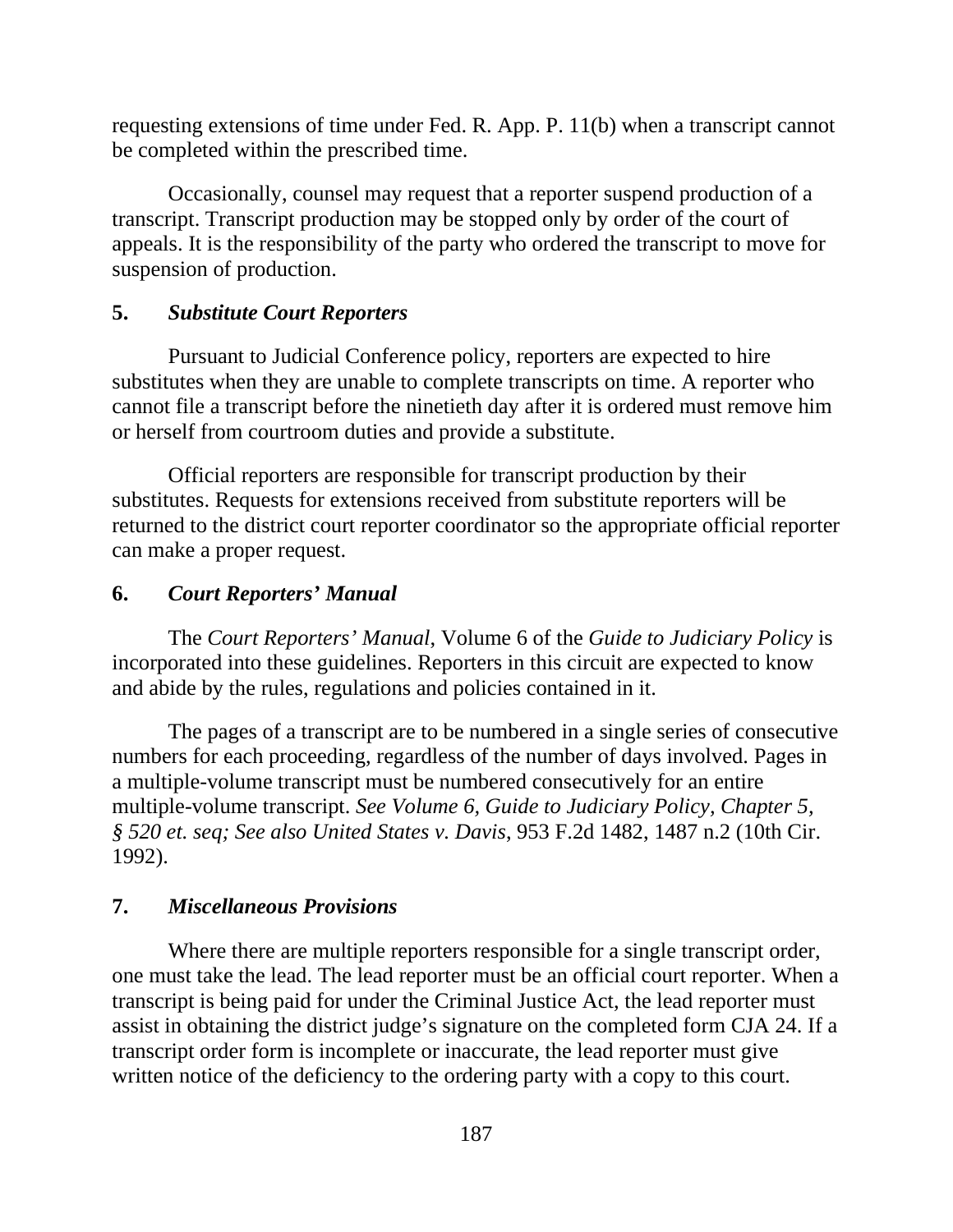## **EXHIBIT 1 TO LOCAL APPENDIX A**

## **UNITED STATES COURT OF APPEALS FOR THE TENTH CIRCUIT**

Court of Appeals Docket Number(s):

Short Title:

District Court Docket Number(s):

## **REQUEST FOR EXTENSION OF TIME TO FILE TRANSCRIPT**

I request an extension of time to file the transcript until \_\_\_\_\_\_\_\_\_\_\_. This extension is necessary because \_\_\_\_\_\_\_\_\_\_\_\_\_\_\_\_\_\_\_\_\_\_\_\_\_\_\_\_\_\_\_\_

\_\_\_\_\_\_\_\_\_\_\_\_\_\_\_\_\_\_\_\_\_\_\_\_\_\_\_\_\_\_\_\_\_\_\_\_\_\_\_\_\_\_\_\_\_\_\_\_\_\_\_\_\_\_\_\_\_\_\_\_\_

\_\_\_\_\_\_\_\_\_\_\_\_\_\_\_\_\_\_\_\_\_\_\_\_\_\_\_\_\_\_\_\_\_\_\_\_\_\_\_\_\_\_\_\_\_\_\_\_\_\_\_\_\_\_\_\_\_\_\_\_

Attach letter from court reporter coordinator if necessary.

**I understand that the grant of an extension does not waive the mandatory fee reduction.**

Signature: \_\_\_\_\_\_\_\_\_\_\_\_\_\_\_\_\_\_\_\_\_\_\_\_\_\_\_

Official Court Reporter

## **REQUEST FOR WAIVER OF MANDATORY FEE REDUCTION**

I request waiver of the mandatory fee reduction for (check one):

Illness or other incapacity—I have attached the required certification.

Planned vacation—I have attached the required certification.

Lengthy or Complex Litigation or Excessive Pages Ordered—I have attached the required documentation.

Signature: \_\_\_\_\_\_\_\_\_\_\_\_\_\_\_\_\_\_\_\_\_\_\_\_\_\_\_

Official Court Reporter

# **ATTACH PROOF OF SERVICE ON ALL COUNSEL**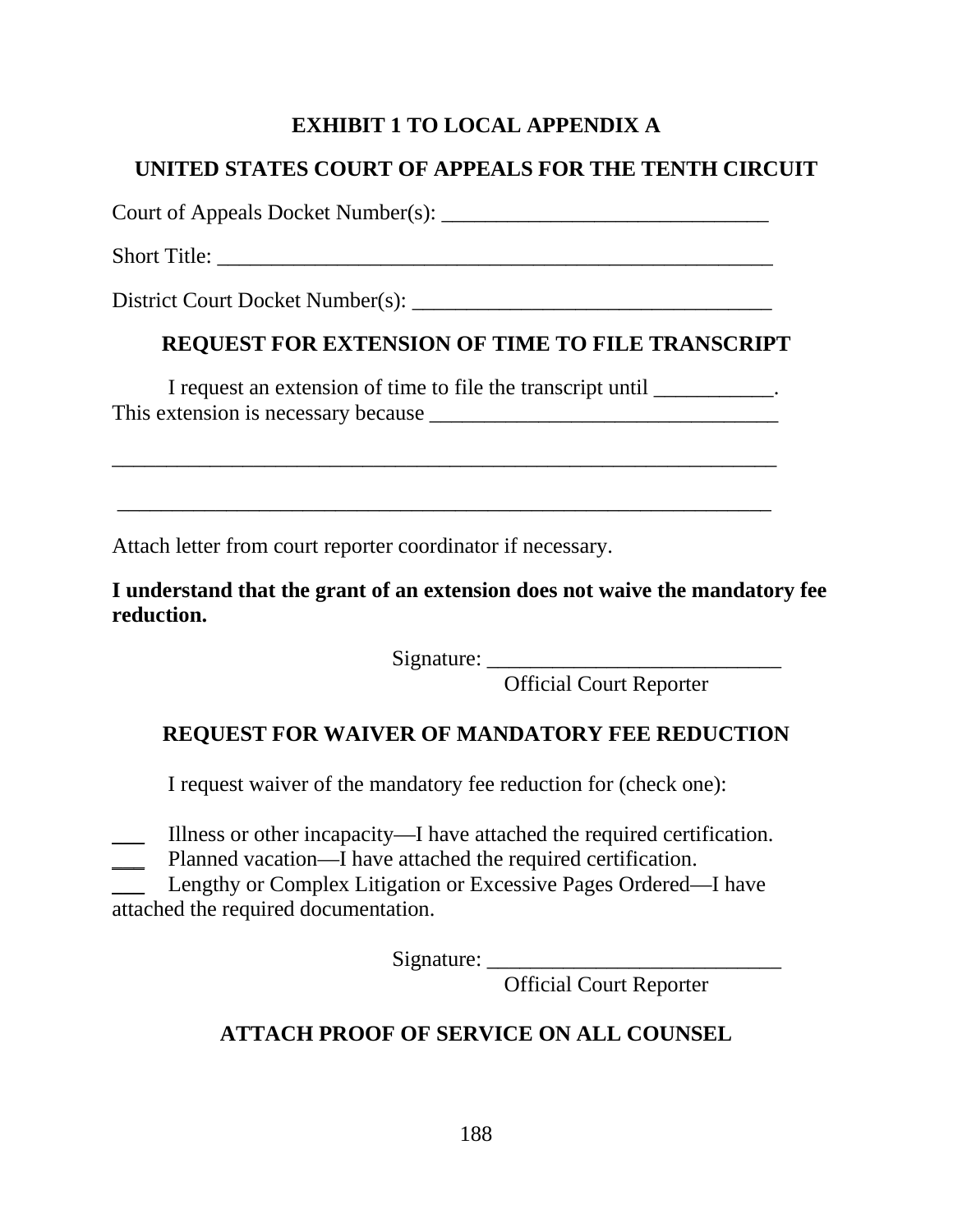# **LOCAL APPENDIX B**

## **GENERAL ORDER REGARDING SCHEDULING CONFLICTS FOR THE TENTH CIRCUIT**

In re:

Guidelines for Resolving Scheduling Conflicts with Oklahoma Courts

## **GENERAL ORDER FILED May 21, 1998**

# Before **SEYMOUR,** Chief Judge, **PORFILIO, ANDERSON, TACHA, BALDOCK, BRORBY, EBEL, KELLY, HENRY, BRISCOE, LUCERO,** and **MURPHY.**

For the purpose of resolving conflicts that arise in scheduling between this

court and the federal district courts in Oklahoma or the Oklahoma state courts, the

court adopts the following guidelines:

(A) An attorney shall not be deemed to have a conflict unless:

(1) the attorney is lead counsel in two or more of the actions

affected, and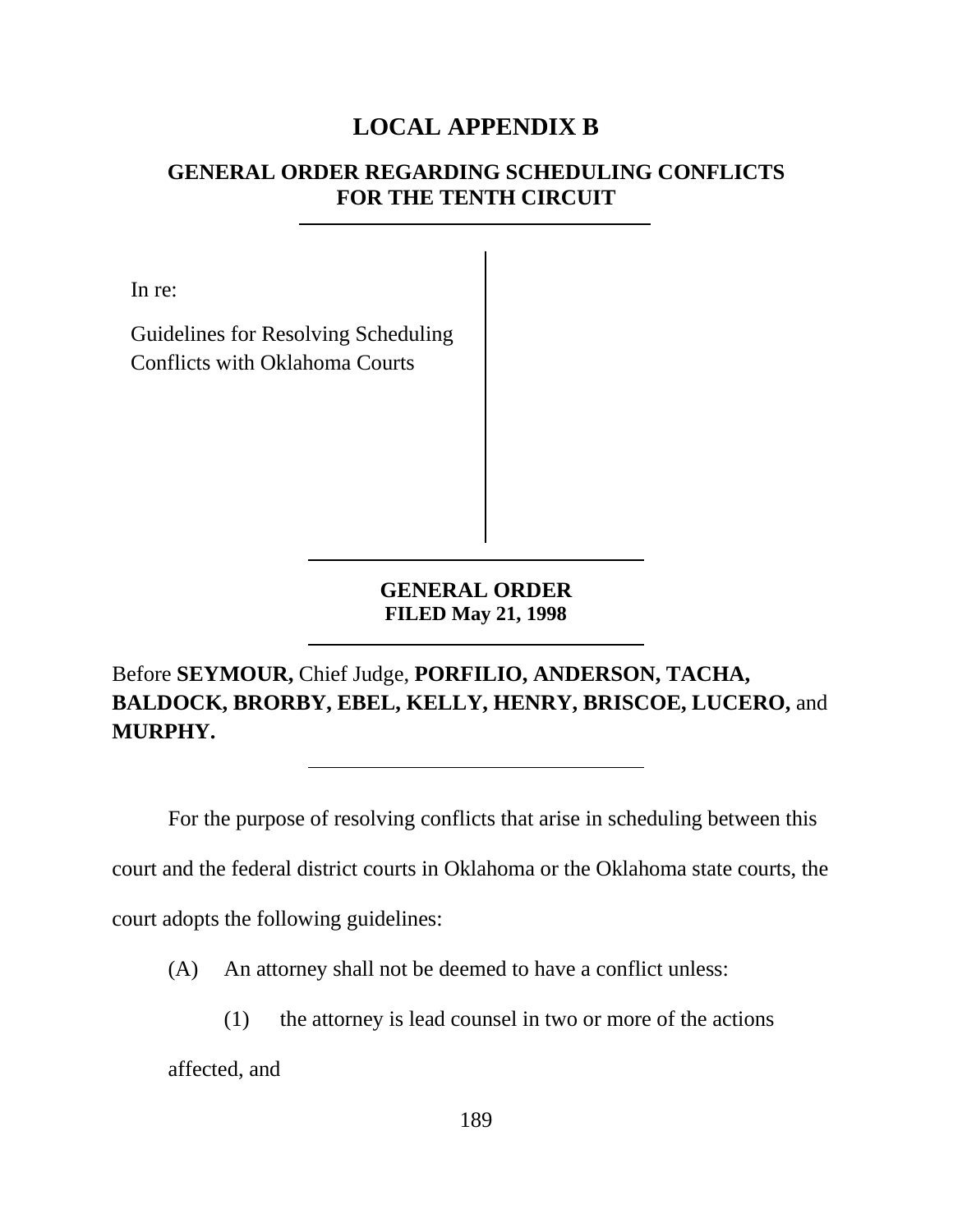(2) the attorney certifies that the matters cannot be adequately handled, and the client's interest adequately protected, by other counsel for the party in the action or by other attorneys in lead counsel's firm; certifies compliance with this rule and has nevertheless been unable to resolve the conflicts; and certifies in the notice a proposed resolution by list of such cases in the order of priority specified by this rule.

(B) When an attorney is scheduled for a day certain by trial calendar, special setting or court order to appear in two or more courts (trial or appellate; state or federal), the attorney shall give prompt written notice, as specified in (A) above, of the conflict to opposing counsel, to the Clerk of each court and to the judge before whom each action is set for hearing (or to an appropriate judge if there has been no designation of a presiding judge). The written notice shall contain the attorney's proposed resolution of the appearance conflicts in accordance with the priorities established by this rule and shall set forth the order of cases to be tried with a listing of the date and data required by  $(B)(1)-(4)$  as to each case arranged in the order in which the cases should prevail under this rule. Attorneys confronted by such conflicts are expected to give written notice as soon as the conflict arises but in any event at least seven (7) days prior to the date of the conflicting settings. In resolving scheduling conflicts, the following priorities should ordinarily prevail: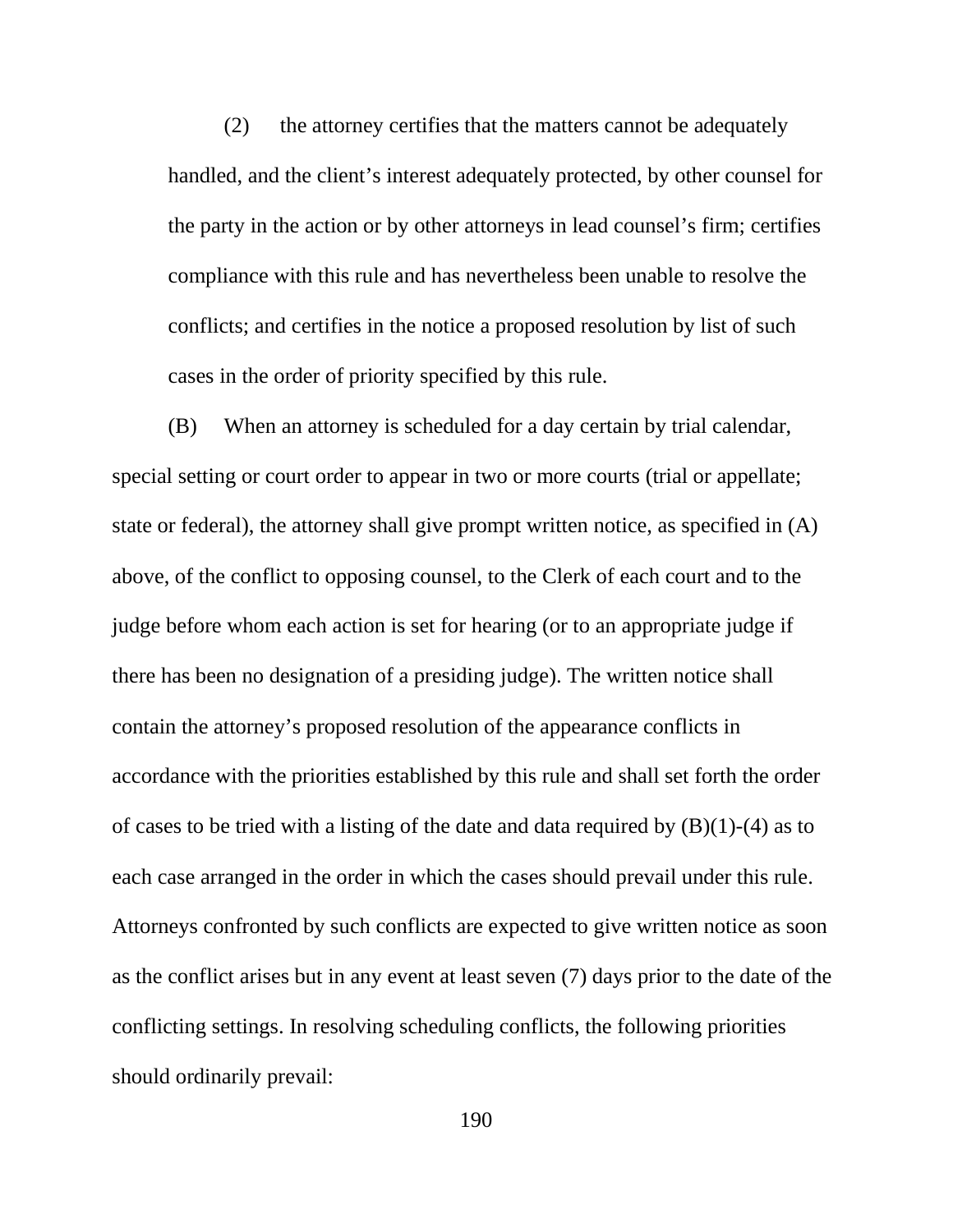(1) Criminal (felony) actions shall prevail over civil actions set for trial or appellate proceedings;

(2) Jury trials shall prevail over non-jury matters, including trials and administrative proceedings;

(3) Trials shall prevail over appellate arguments, hearing and conferences;

(4) Appellate proceedings prevail over all trial hearings, other than actual trials;

(5) Within each of the above categories only, the action which was first set shall take precedence.

(C) In addition to the above priorities, consideration should be given to the comparative age of the cases, their complexity, the estimated trial time, the number of attorneys and parties involved, whether the trial involves a jury, and the difficulty or ease of rescheduling.

(D) The judges of the courts involved in a scheduling conflict shall promptly confer, resolve the conflict, and notify counsel of the resolution. The judge presiding over the older case (i.e., the earliest filed case) will be responsible for initiating this communication.

(E) Conflict resolution shall not require the continuance of the other matter or matters not having priority. In the event the matter determined to have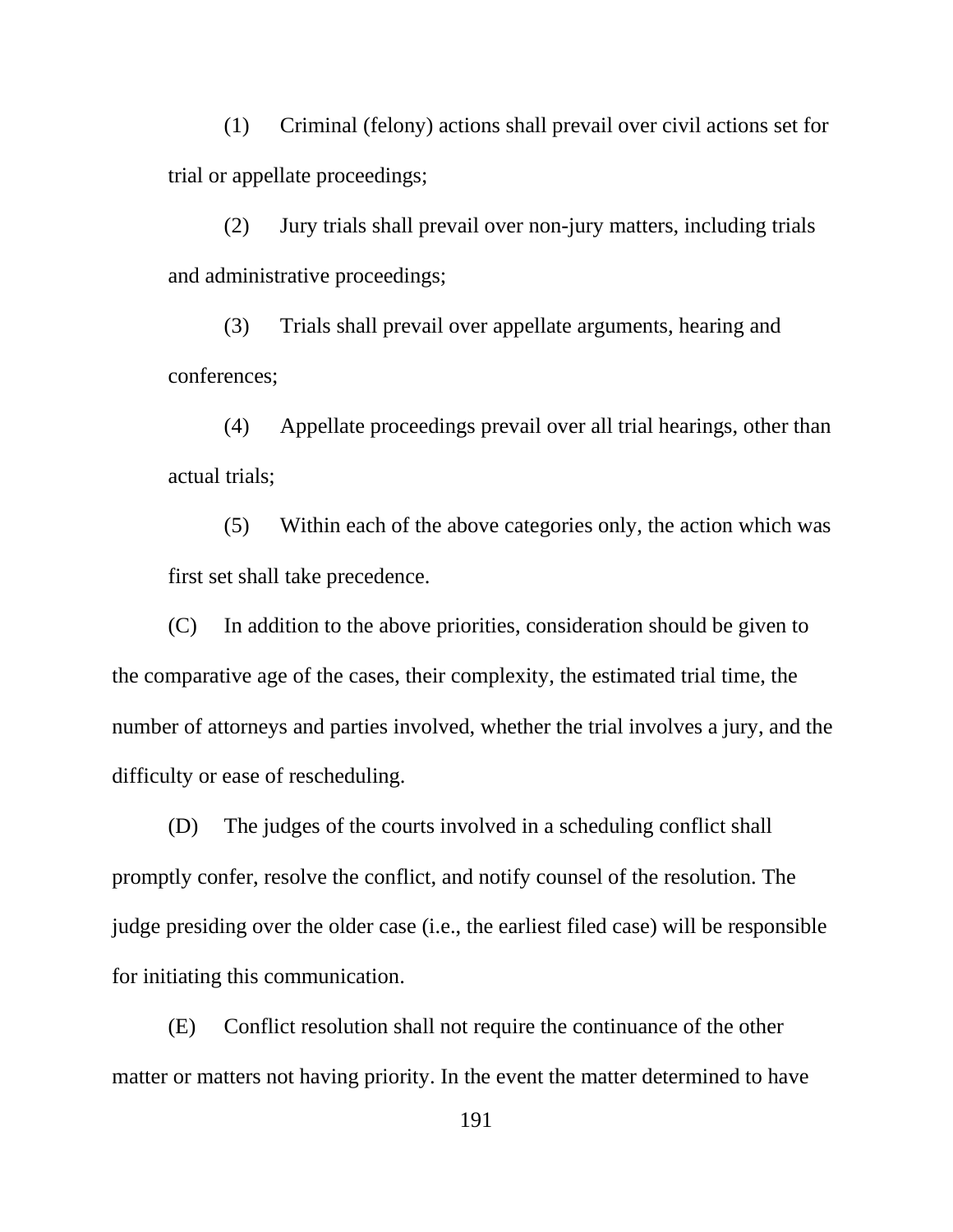priority is disposed of prior to the scheduled time set, the attorney shall immediately notify all affected parties, including the court affected, of the disposal and shall, absent good cause shown to the court, proceed with the remaining case or cases which did not have priority if the setting was not vacated.

(F) Nothing in these guidelines is intended to prevent courts from voluntarily yielding a favorable scheduling position, and judges of all courts are urged to communicate with each other in an effort to lessen the impact of conflicts and continuances on all courts.

Entered for the Court

Patrick Fisher Clerk of Court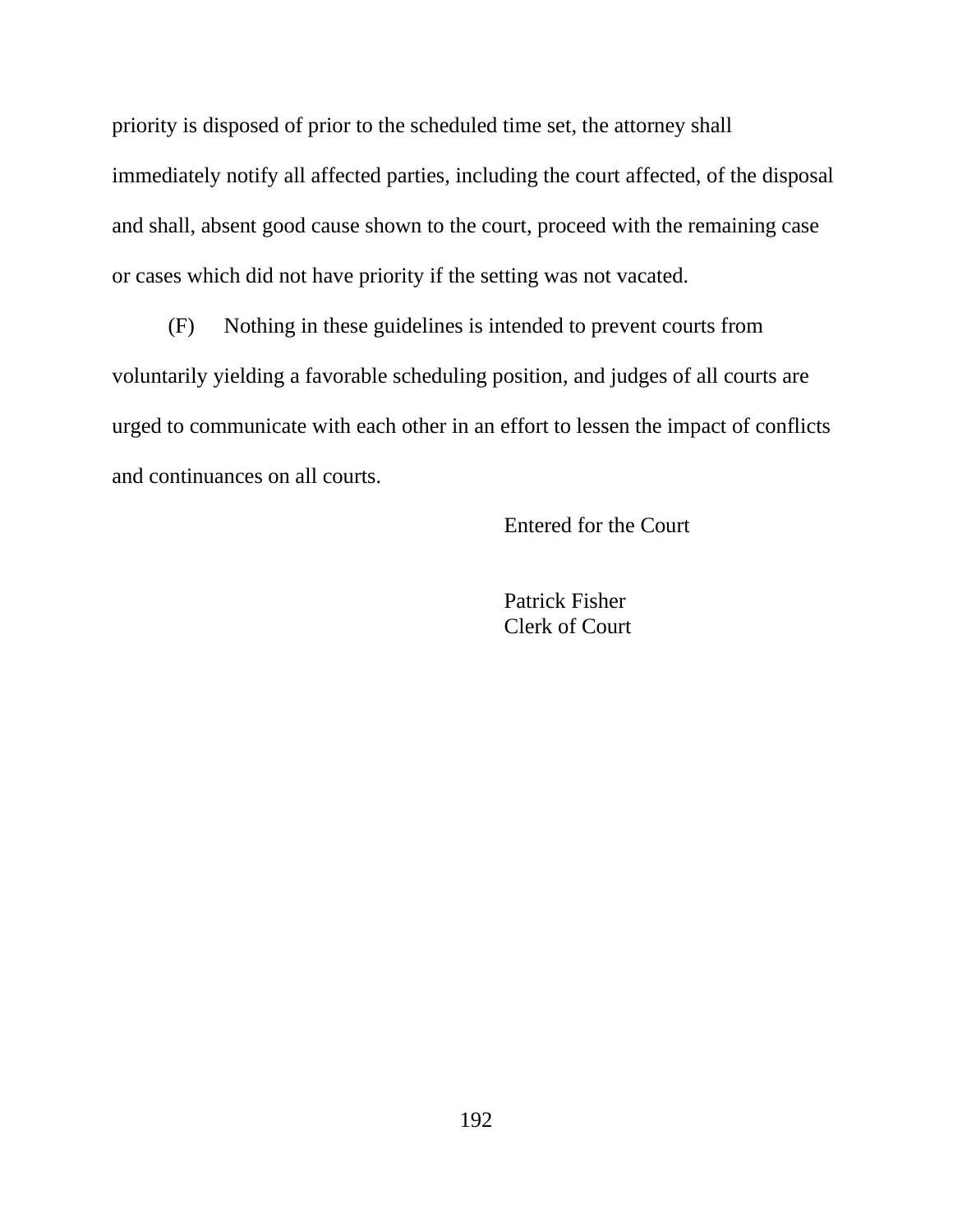# **ADDENDUM I**

## **CRIMINAL JUSTICE ACT PLAN UNITED STATES COURT OF APPEALS FOR THE TENTH CIRCUIT (as amended eff. July 1, 2019)**

## **PREAMBLE**

Pursuant to the Criminal Justice Act of 1964 (hereinafter, "Act"), codified as 18 U.S.C. § 3006A(b), the Court adopts the following Criminal Justice Act Plan (hereinafter, "Plan") for furnishing representation in criminal cases on appeal. This Plan supersedes all previous Plans adopted by the Circuit, and will take effect on July 1, 2019.

## **I. Establishment of the Appellate Panel**

The Court has established a Panel of private attorneys (hereinafter, "Panel") who are capable and willing to accept appointments under the Act. These attorneys, along with the Office of the Federal Public Defender for the Districts of Colorado and Wyoming, shall constitute the core group from which appointments shall be made. The Court shall approve private attorneys for membership on the Panel after receiving recommendations from the Court's Standing Committee on the Criminal Justice Act.

## **II. Appointment of Counsel in the Tenth Circuit**

A. *Appointment of counsel under the Act will be governed generally by the Guidelines for Administering the CJA and related statutes. See Volume 7, Guide to Judiciary Policy, Appointment and Payment of Counsel, Part A. Online at:* 

*[http://www.uscourts.gov/FederalCourts/AppointmentOfCounsel/CJAGuidelinesFo](http://www.uscourts.gov/FederalCourts/AppointmentOfCounsel/CJAGuidelinesForms.aspx) [rms.aspx.](http://www.uscourts.gov/FederalCourts/AppointmentOfCounsel/CJAGuidelinesForms.aspx)*

> 1. When requested, counsel will be appointed for every person who is entitled to representation under the Act. Absent a change in financial conditions, any determination that a person is eligible for CJA counsel made in the district court shall continue on appeal. The Court of Appeals may appoint the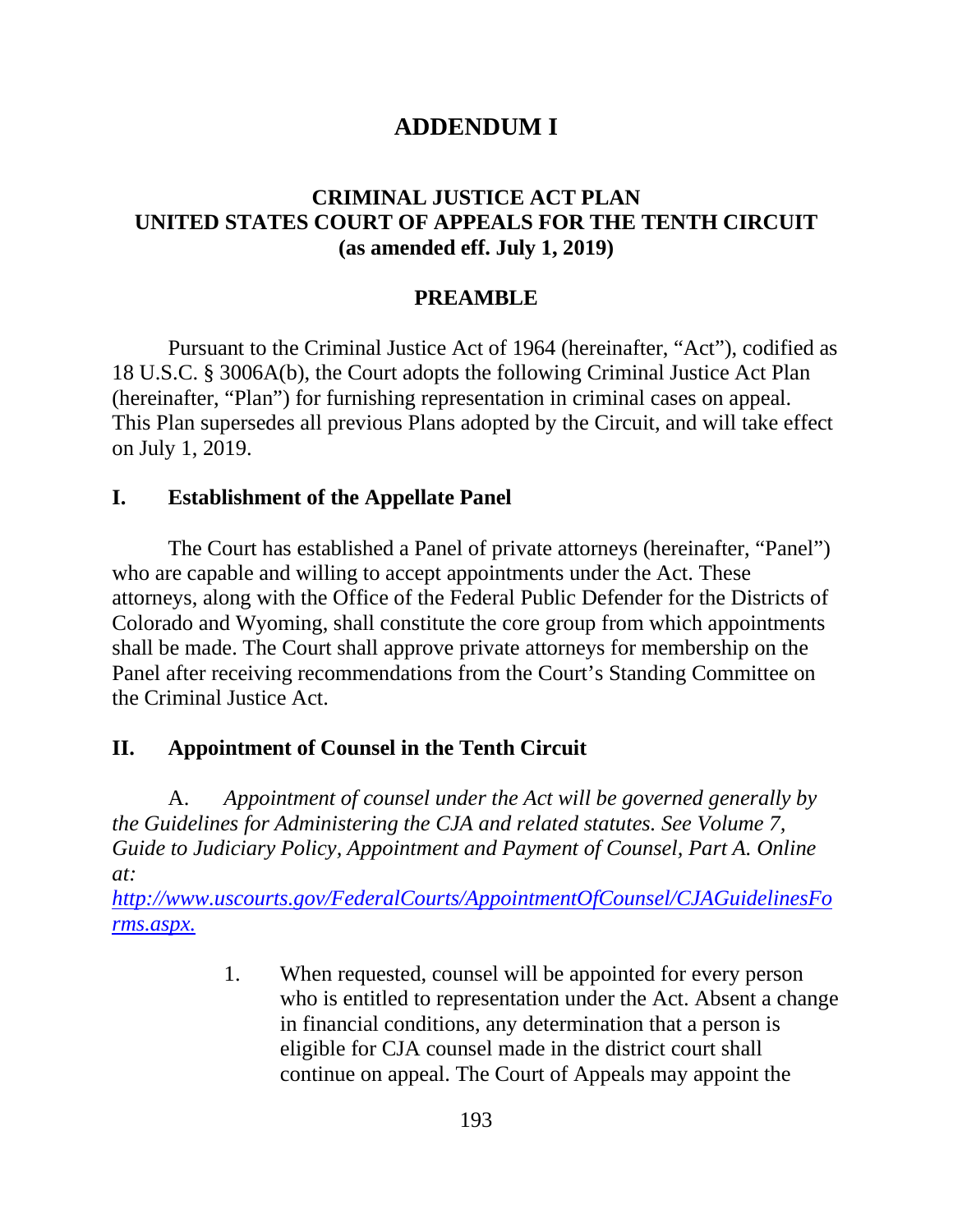Office of the Federal Public Defender for the Districts of Colorado and Wyoming, another Federal Public Defender office within the Circuit, an attorney from the Court's Criminal Justice Act Panel, or counsel from the trial court.

- 2. While the Court recognizes there may be benefits to maintaining continuity of counsel, it also recognizes that trial counsel may not have the requisite skills, or the desire, to represent an individual on appeal. Because each proceeding is unique in this regard, all counsel continuing in appeals from the trial court will be required, through procedures established by the Court, to file either a motion for continued appointment or a motion to withdraw. As appropriate, and at the discretion of the Court, new counsel may be appointed from the Panel or the Office of the Federal Public Defender. The Court may also, however, authorize continued appointment of a trial attorney who is not a member of the Court's panel.
- 3. Trial counsel is always required to continue to represent the defendant until relieved of that duty by the Court, consistent with  $10^{th}$  Cir. R. 46.3 and 46.4.

## **III. Composition of the Panel**

## A. *Application for Membership*

Applications for membership on the Panel shall be available in the Office of the Clerk of Court and on the Circuit's website at [http://www.ca10.uscourts.gov/cja/becoming-tenth-circuit-appellate-panel-attorney.](http://www.ca10.uscourts.gov/cja/becoming-tenth-circuit-appellate-panel-attorney)

Completed applications must be submitted to the Clerk of Court for transmittal to the Court's Standing Committee on the Criminal Justice Act. Incomplete applications will not be considered.

## B. *Eligibility and Qualifications*

CJA Panel members will be selected on the basis of demonstrated commitment, qualification and skill in federal criminal appellate practice.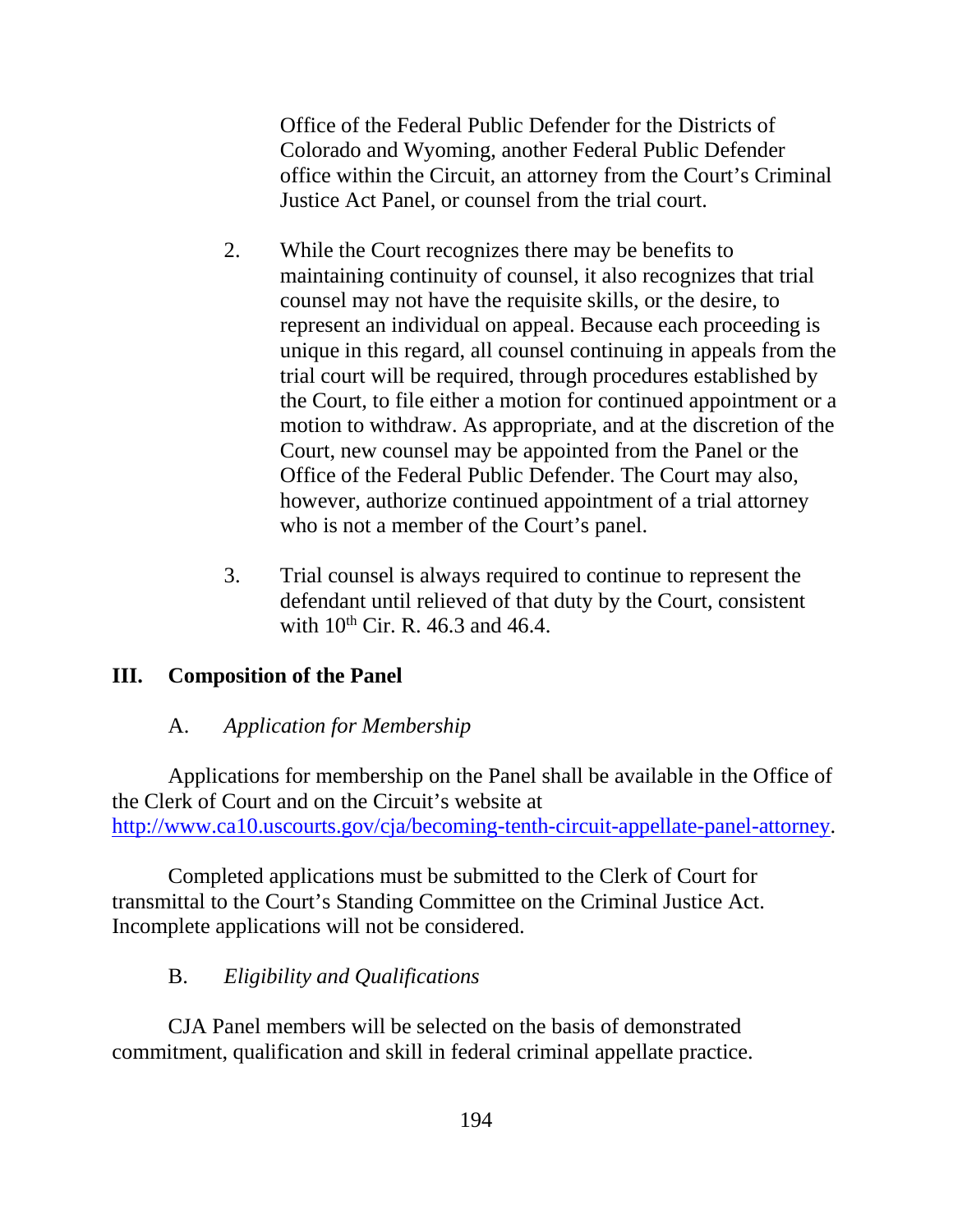1. To be eligible for service on the Panel, lawyers must be or become, and remain, members in good standing of the Tenth Circuit's bar. Panel attorneys must certify they have a working knowledge of this Plan, the Tenth Circuit Rules, the Federal Rules of Appellate Procedure, the Federal Rules of Evidence, the Federal Rules of Criminal Procedure, the United States Sentencing Guidelines, and relevant provisions of the United States Code. Panel members must also certify their willingness to accept at least one appellate appointment each year. Finally, applicants must also show they have an established law practice in the Tenth Circuit.

### C. *Size of the Panel*

The Panel will not have a size limitation. It shall be large enough to provide an adequate number of experienced attorneys who possess the necessary skills to effectively litigate federal criminal appeals. To that end, membership shall be reserved for attorneys who meet the Court's criteria. The Panel will also be small enough that each attorney receives a sufficient number of appointments to maintain proficiency in litigating federal criminal appeals. To the extent possible, the Panel will include qualified attorneys from every judicial district within the Tenth Circuit.

> 1. Not every qualified applicant will be selected for Panel membership. To ensure that qualified applicants are given the opportunity to serve, Panel membership will be for three-year terms. Reapplication is required at the conclusion of each term.

### D. *Membership Terms*

Panel members shall be appointed for a three-year term, but may be removed by the Court prior to the expiration of a term.

> 1. A Panel member will be given written notice in advance of the expiration of an existing term. To be considered for renewal, the Panel member must submit the application for renewal prior to expiration of the application deadline. Applicants are solely responsible for compliance with the application deadline.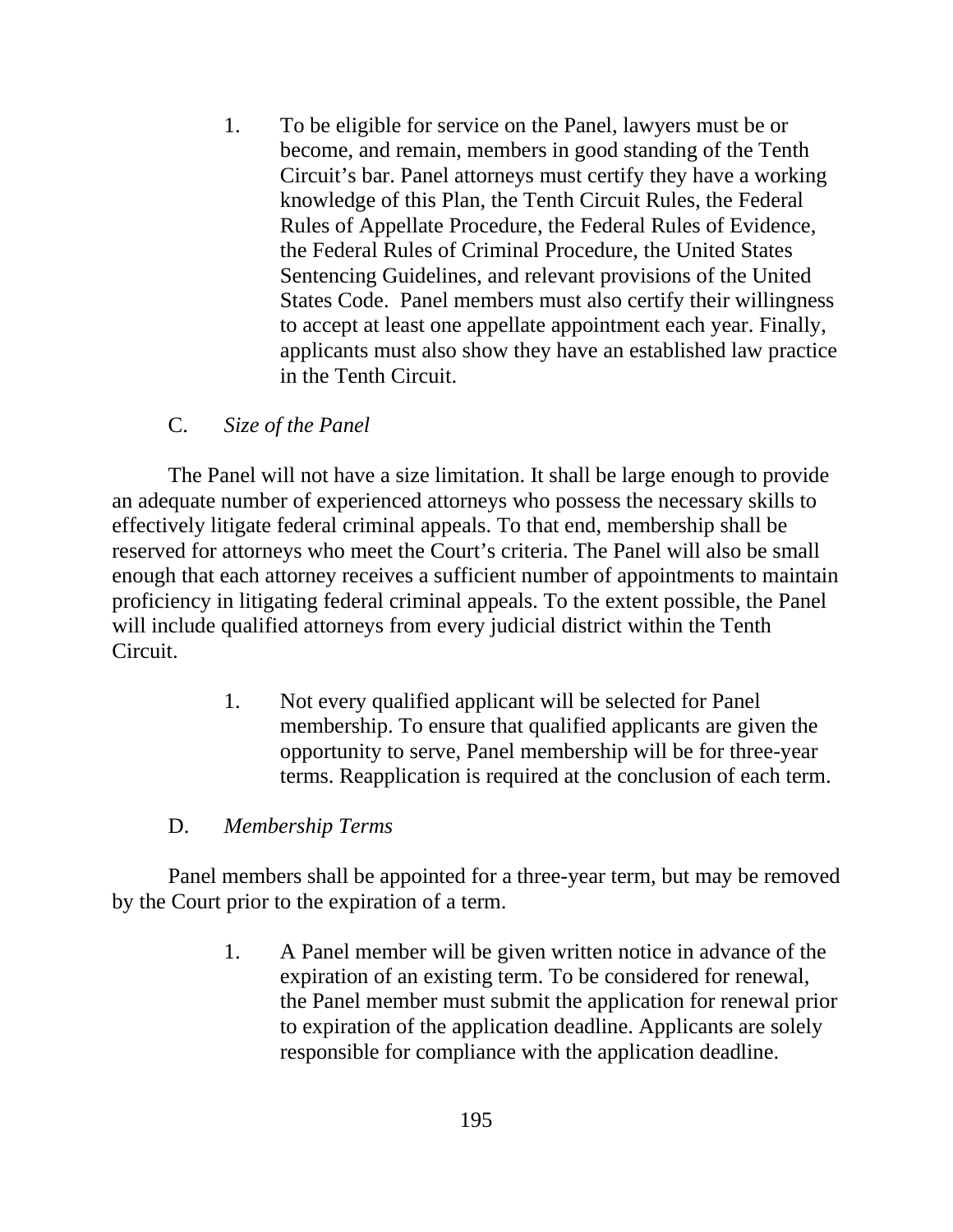2. Renewal applications shall be made available in the Office of the Clerk of Court and on the Circuit's website at [www.ca10.uscourts.gov.](http://www.ca10.uscourts.gov/) Completed applications must be submitted to the Clerk of Court for transmittal to the Court's Standing Committee on the Criminal Justice Act. Renewal shall not be automatic, but may be granted at the Court's discretion, taking into account the provisions of this Plan.

## E. *Removal from the Panel*

Membership on the Panel is not a property right. A Panel attorney may be removed whenever the Court, at its discretion, determines the attorney has failed to fulfill the obligations of Panel membership, including the duty to provide competent and effective representation, or has engaged in other conduct that renders inappropriate his or her continued service on the Panel. Removal may also result if a Panel attorney refuses three times to accept an appointment during the membership term.

- 1. The Standing Committee shall make all removal recommendations to the Court in writing. If the Court decides to accept the recommendation, counsel will be given notice of the proposed basis for removal and will be provided an opportunity to respond in writing. The Court of Appeals will make all final decisions regarding removal. An attorney who is removed will receive a written explanation of removal from the Court.
- 2. Attorneys who are removed from the Panel may file a renewal application no earlier than one year from the date of removal. In the application, counsel must report the earlier removal and explain why reappointment to the Panel should be granted.

## F. *Maintaining the Panel List and eVoucher User Profile*

The Clerk of Court and/or the Court's Panel administrator shall maintain the roster of Panel members, including current names, physical business addresses, business emails, and business telephone numbers. The Panel roster shall be public information.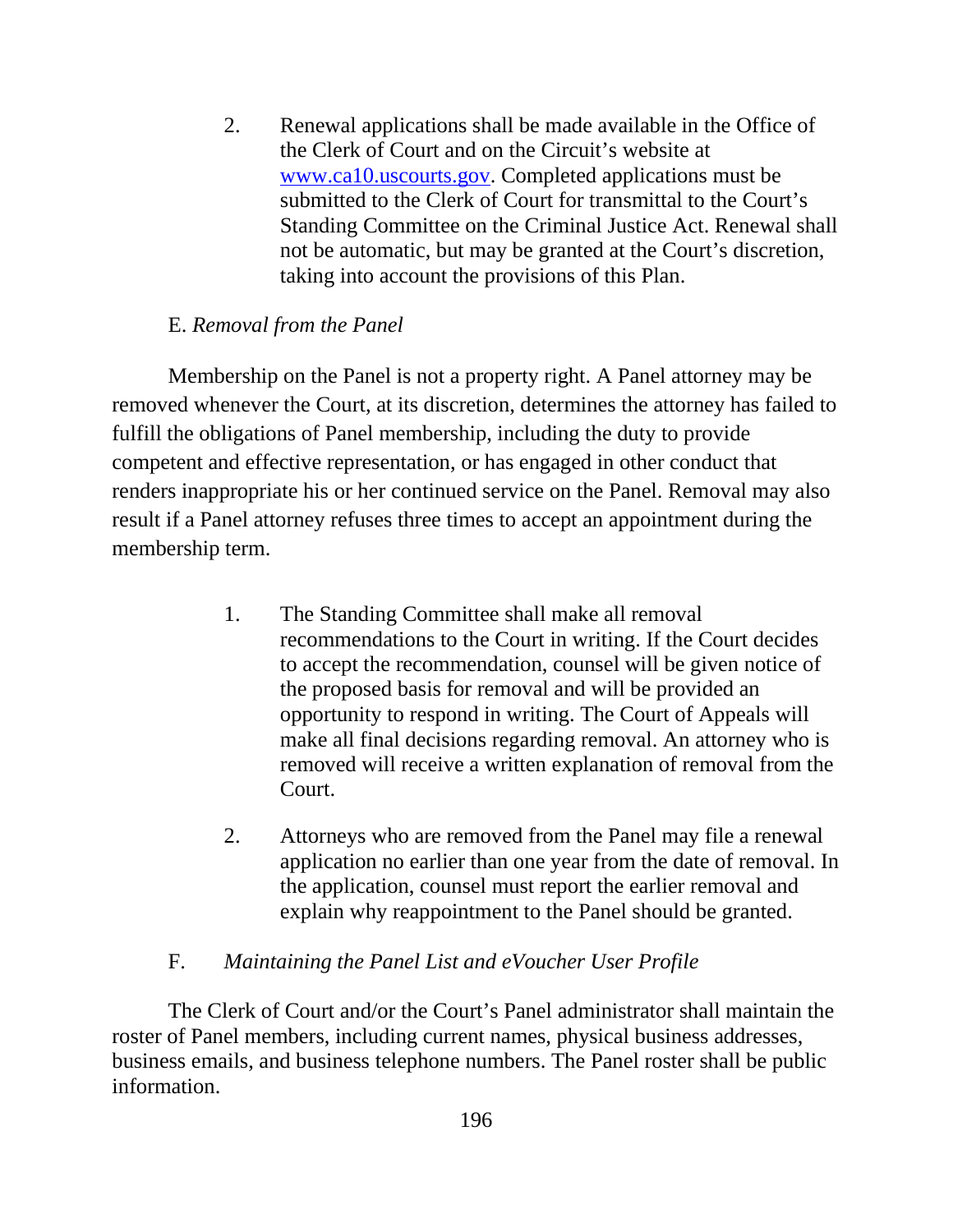- 1. The Panel attorney shall be solely responsible for prompt notification to the Clerk and/or Panel administrator of any changes in business address, business telephone number, or e-mail address.
- 2. The Panel attorney shall be solely responsible for promptly updating his or her eVoucher User Profile regarding any change of firm association, physical business address, taxpayer identification number, email address, telephone number, and IRS Form W-9.

### **IV. Standing Committee on the Criminal Justice Act**

### A. *Membership and Structure*

The Chief Judge, or the Chief Judge's delegate, shall appoint the Standing Committee. The Federal Public Defender for the Districts of Colorado and Wyoming shall be a permanent member of the Standing Committee. The remaining membership shall consist of two lawyers from Oklahoma, and one lawyer from the remaining states in the Circuit. At least one of these positions must be filled with one of the other Federal Public Defenders from the Circuit. Two of the other positions must be filled with attorneys who are not current members of the Panel.

The Chief Judge may also appoint a liaison to the Committee from the Court's legal staff. That person will not be a Committee member, but will be available to both the Court and members for support and consultation. The liaison may attend, but shall not participate in, the Committee's deliberations.

### B. *Duties of the Committee*

The Standing Committee shall meet in person at least once per year. Additional meetings may be convened by the Chair.

The Committee shall review the qualifications of applicants for membership on the Panel, conduct further inquiries as necessary, and make recommendations to the Court for placement or removal. The Standing Committee shall also review the operation of the Panel on a periodic basis and shall make recommendations to the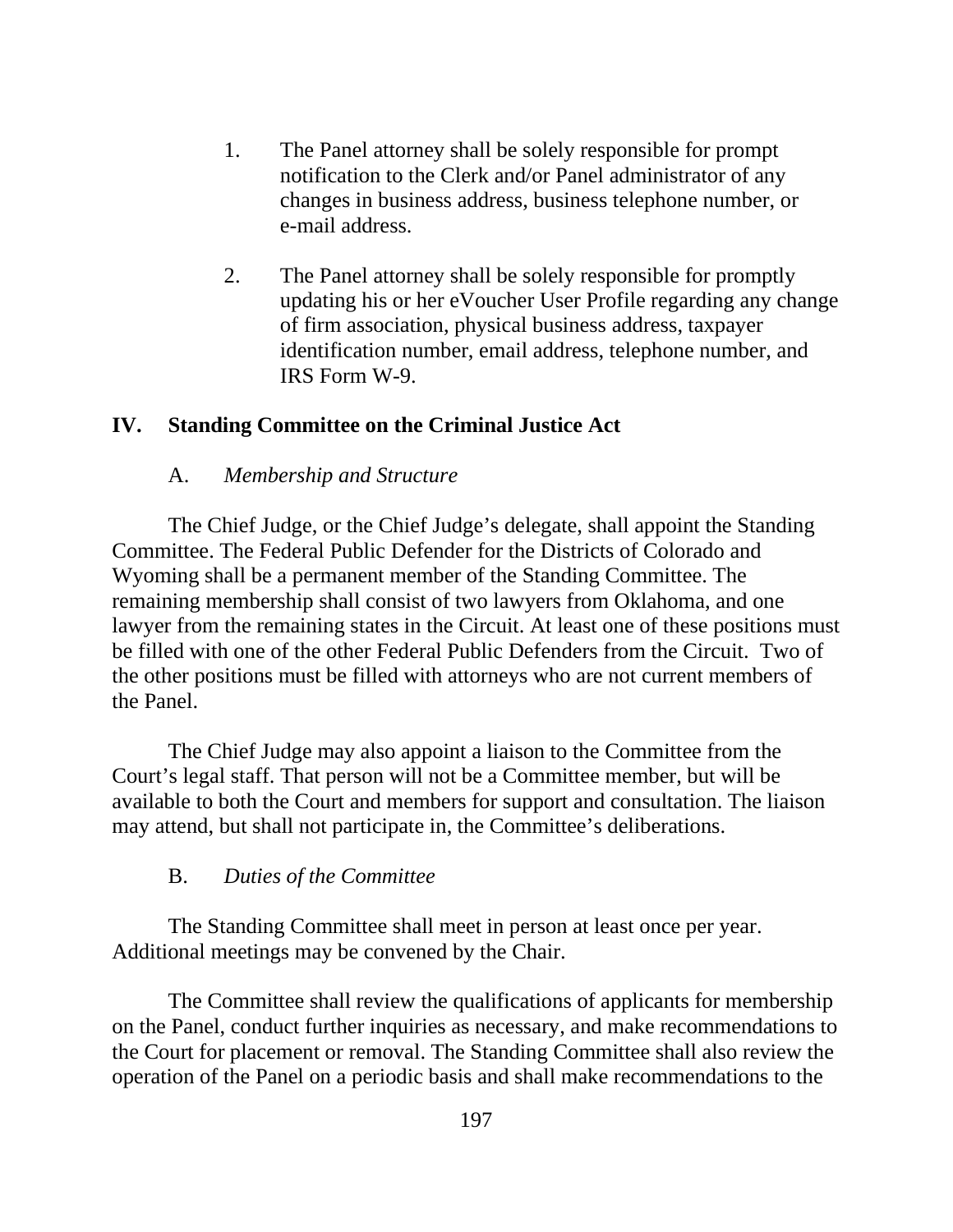Court regarding any suggested changes. At the Court's discretion, the Standing Committee may also investigate complaints concerning deficient performance by Panel members and report its findings and recommendations to the Court. The Standing Committee's written recommendations to the Court on any issue shall remain confidential.

### **V. Change in Financial Conditions Affecting Representation on Appeal**

A person previously represented by private counsel in the district court who becomes financially unable to employ counsel on appeal must first obtain an order in the district court finding that he or she qualifies for court-appointed appellate counsel. Trial counsel is responsible for filing the application for court-appointed counsel in the district court, and must comply with all other provisions of  $10<sup>th</sup>$  Cir. R. 46.3 and 46.4. This Court may, at any time, review the financial status of the defendant. If the Court finds that the defendant has become financially able to obtain counsel or make partial payments for representation, the Court may deny or terminate an appointment pursuant to subsection (c) of the Act or require partial payment to be made pursuant to subsection (f) of the Act.

#### **VI. Death Penalty Cases**

Pursuant to the Guidelines for Administering the Criminal Justice Act (CJA Guidelines), the Court may, in an appropriate death penalty case, appoint and compensate under the Act an attorney or attorneys from a state or local public defender organization or from a legal aid agency or other non-profit organization.

#### **VII. Petition for Writ of Certiorari**

Counsel's appointment does not terminate until, if the person loses the appeal, counsel informs the person of his or her right to petition for certiorari in the United States Supreme Court and the deadline for filing the petition. Additionally, counsel must prepare and file the petition if the person requests it and there are reasonable grounds for counsel properly to do so (*see* Rule 10 of the Rules of the Supreme Court of the United States).

If counsel determines that there are no reasonable grounds for filing a petition and declines the person's request to file a petition, counsel shall inform the person and, after entry of judgment, shall move to withdraw under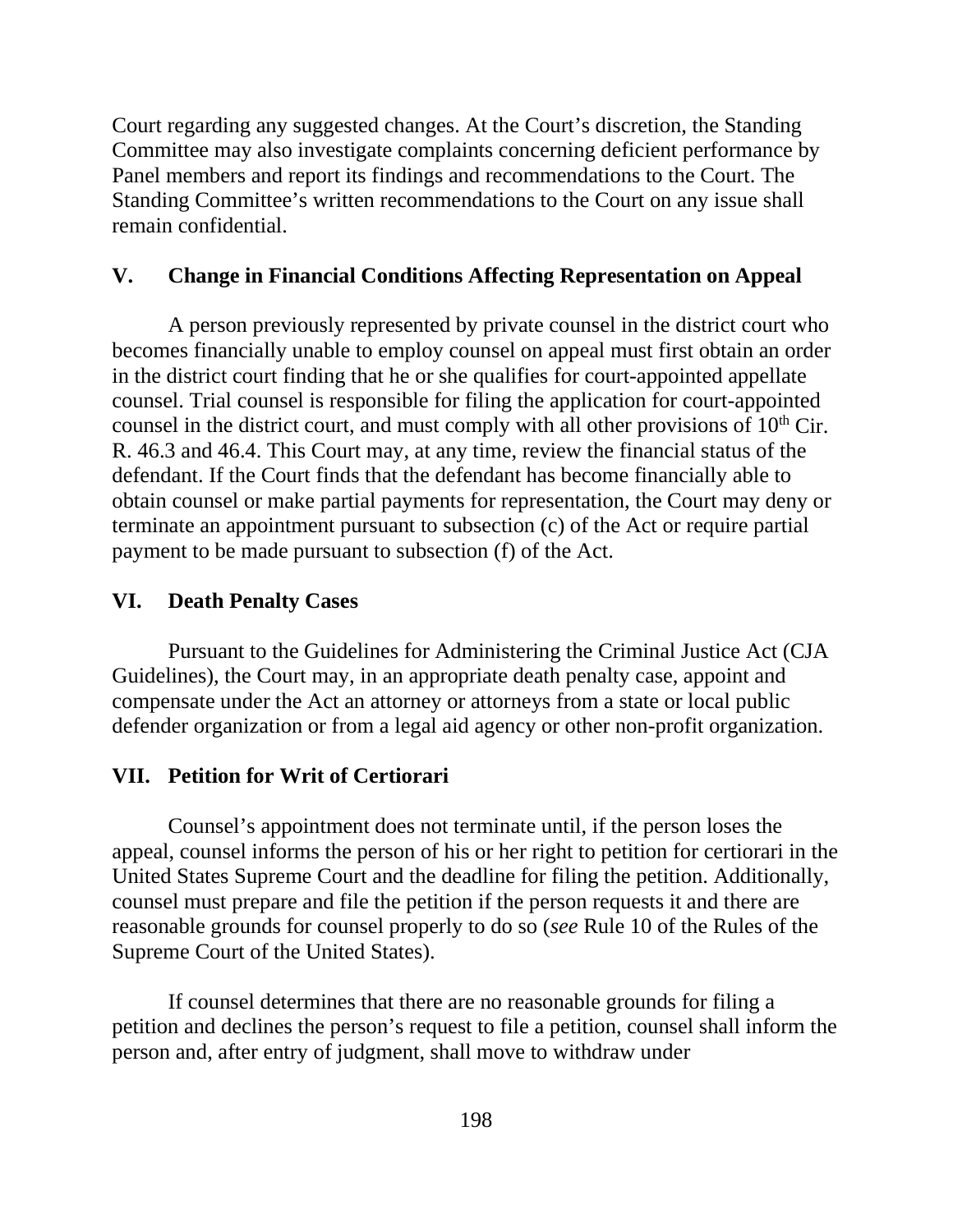$10<sup>th</sup>$  Cir. R. 46.4. Upon entry of an order terminating the appointment, counsel shall promptly notify the represented person and advise the person of his or her right to file a pro se petition for certiorari.

## **VIII. Compensation**

#### A. *Claims*

All claims for compensation and expenses must be submitted through the eVoucher case management and voucher review system. *See [http://www.ca10.uscourts.gov/cja.](http://www.ca10.uscourts.gov/cja)* All claims must be supported as required by the CJA Guidelines and the Court's Advice to CJA Counsel letter(s), found at [https://www.ca10.uscourts.gov/cja/vouchers-and-instructions-attorneys.](https://www.ca10.uscourts.gov/cja/vouchers-and-instructions-attorneys)

Counsel appointed in direct criminal appeals and non-death penalty 28 U.S.C. §§ 2254 and 2255 matters should review the Court's general *Advice to CJA Counsel* letter for detailed information and guidelines regarding compensation issues, found at<http://www.ca10.uscourts.gov/sites/default/files/adv20-mod.pdf>*.* Counsel appointed in death penalty matters should review the Court's separate *Advice To CJA Counsel Regarding Death Penalty and Capital Habeas Matters*  letter, found at<http://www.ca10.uscourts.gov/sites/default/files/adv30-mod.pdf>*.*

## B. *Authorization of Payments in Excess of Statutory Case Compensation Maximums*

Payments in excess of statutory compensation limits may be approved to provide fair compensation where deemed appropriate by the Chief Judge of the Circuit or by a circuit judge in regular active service to whom excess compensation approval authority has been delegated.

#### C. *Disallowance or Reduction of a Claim*

The Court recognizes that the compensation afforded often does not reflect the true value of the services rendered. Consequently, it is the Court's policy not to cut or reduce claims which are reasonable and necessary. If the Court intends to reduce a claim for compensation, it will provide the attorney prior notice of the proposed reduction with a brief statement of reasons, and will provide an opportunity to address the matter pursuant to procedures adopted by the Judicial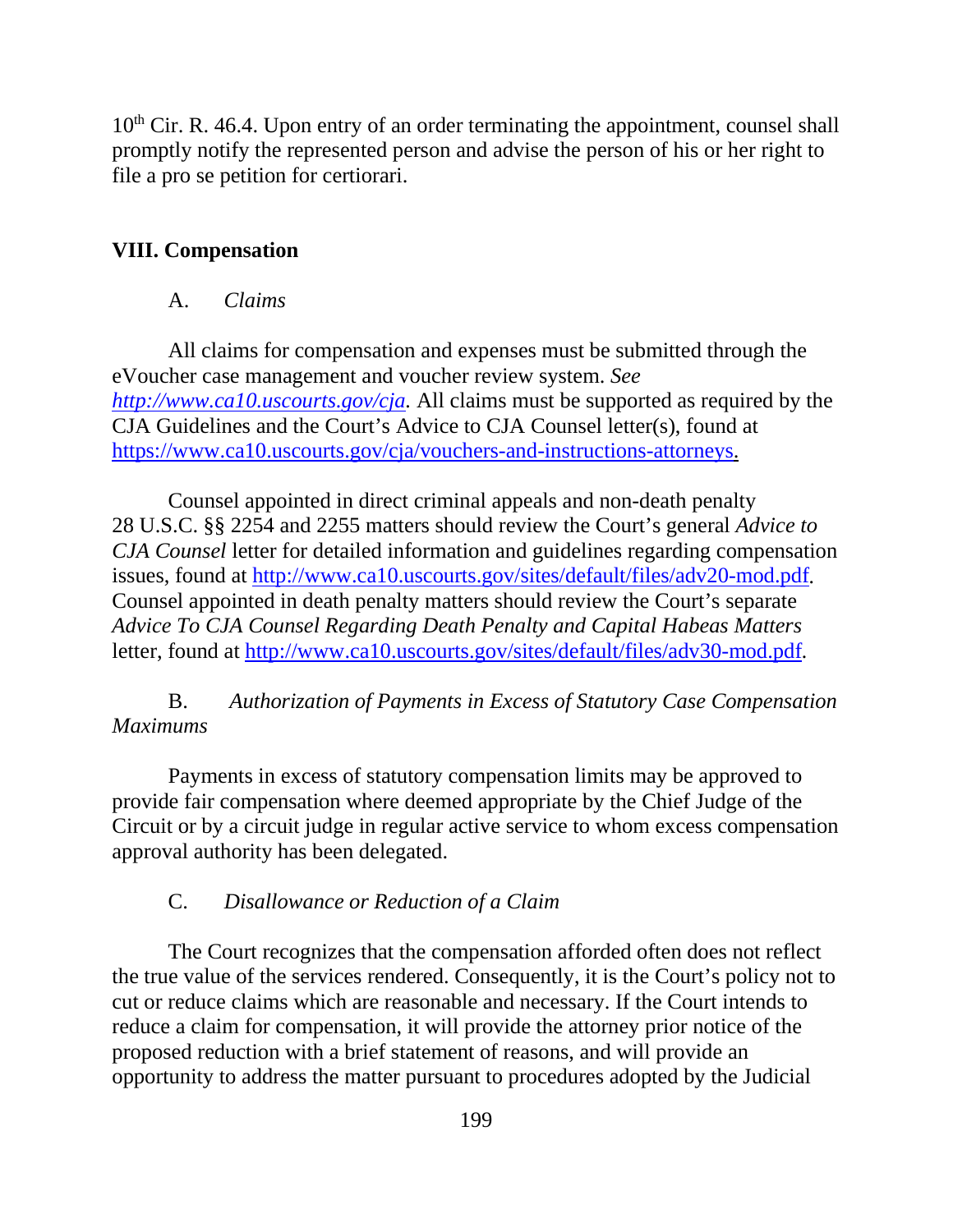Conference. Notice will not be given where the reduction is based on mathematical or technical errors.

## D. *Other Payments*

Except as authorized or directed by the Court, no appointed attorney and no person or organization authorized by the Court to furnish representation under the Act may request or accept any payment or promise of payment for representation of a defendant.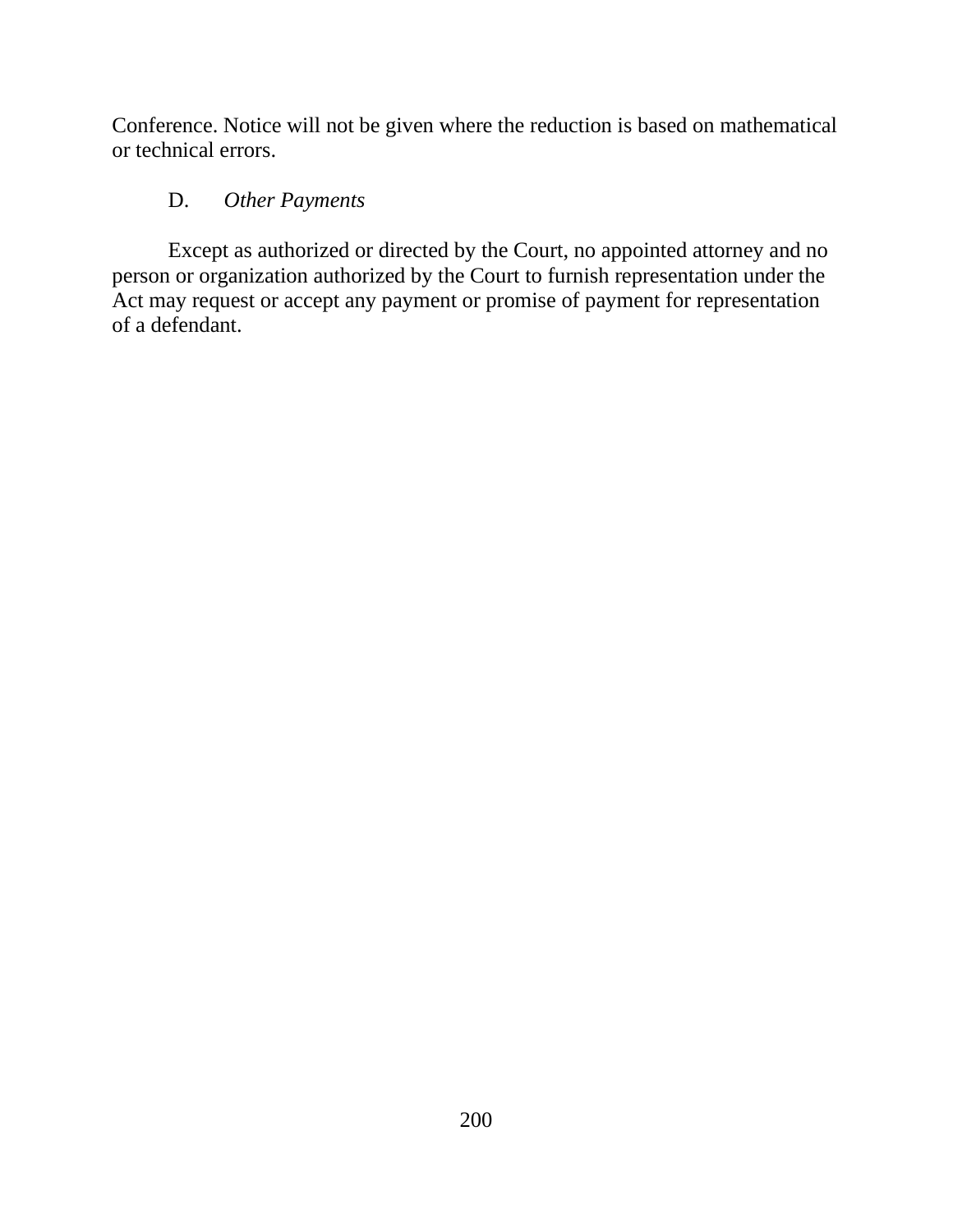## **ADDENDUM II**

## **PLAN FOR APPOINTMENT OF COUNSEL IN SPECIAL CIVIL APPEALS**

## **PURPOSE:**

To provide representation in special cases for persons who are financially unable to obtain the services of counsel.

### **CRITERIA:**

Under this plan, the court may appoint counsel to represent a party or parties to a civil matter pending before the court when:

1. the person is financially unable to obtain the services of counsel;

2. the person is not entitled to appointed counsel under the provisions of the Criminal Justice Act or other source of legal assistance;

3. the litigation presents complex and significant legal issues, the outcome of which may have wide impact;

4. it is manifestly clear that the services of counsel are necessary for the effective presentation of the issues to the court; and

5. the interests of justice require that counsel be assigned to assist the litigant who would otherwise be compelled to proceed *pro se*.

### **PROCEDURE:**

When, upon the application of a party or upon the court's motion, it is determined that in an appeal or other proceeding criteria required by this plan are satisfied, a judge may order the appointment of counsel to represent the eligible party.

The appointment of counsel under this plan may be made from a panel of attorneys maintained pursuant to the court's plan to implement the provisions of the Criminal Justice Act or otherwise.

The appointment will remain effective throughout all stages of a proceeding in this court, including the filing of a petition for writ of certiorari to the Supreme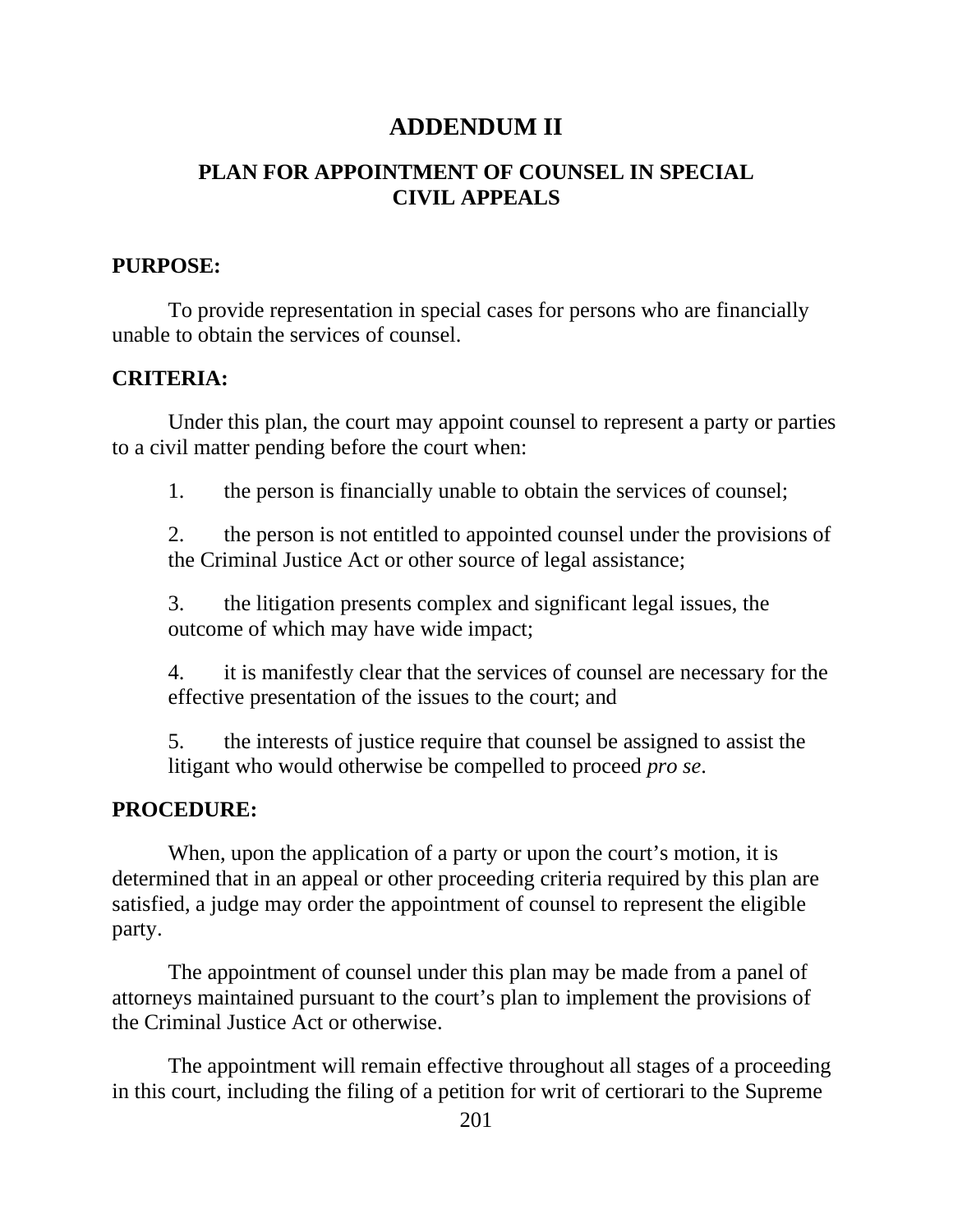Court, if requested to do so by the client, but subject to the provisions of Section VII of the Court's Criminal Justice Act Plan.

#### **PRO BONO SERVICES AND EXPENSES:**

The court is very appreciative of the service of the attorneys taking appointments under this plan. Due to limited resources, however, the court is generally unable to compensate counsel for either attorney time or expenses. Appointments are made with the understanding that services will be provided pro bono and that expenses will be absorbed by counsel. In an exceptional case counsel may submit a motion seeking limited reimbursement of out-of-pocket costs or expenses. Any motion filed must address the exceptional nature of the case.

If a motion is filed and granted, reimbursement for reasonable and necessary out-of-pocket expenses will be subject to the limitations applicable to counsel appointed under the Criminal Justice Act. Those limitations are outlined in the court's CJA *Advice to Counsel* guidelines, and in the *Guidelines for Administering the Criminal Justice Act and Related Statutes*. Both documents may be found on the court's website. The Chief Judge, or any judge on the panel assigned to the appeal or other proceeding, may address a motion for expenses and may authorize payment of expenses from the Attorney Admission Fund.

Counsel appointed and compensated under this plan may not accept payment for their services from their clients or anyone on their behalf.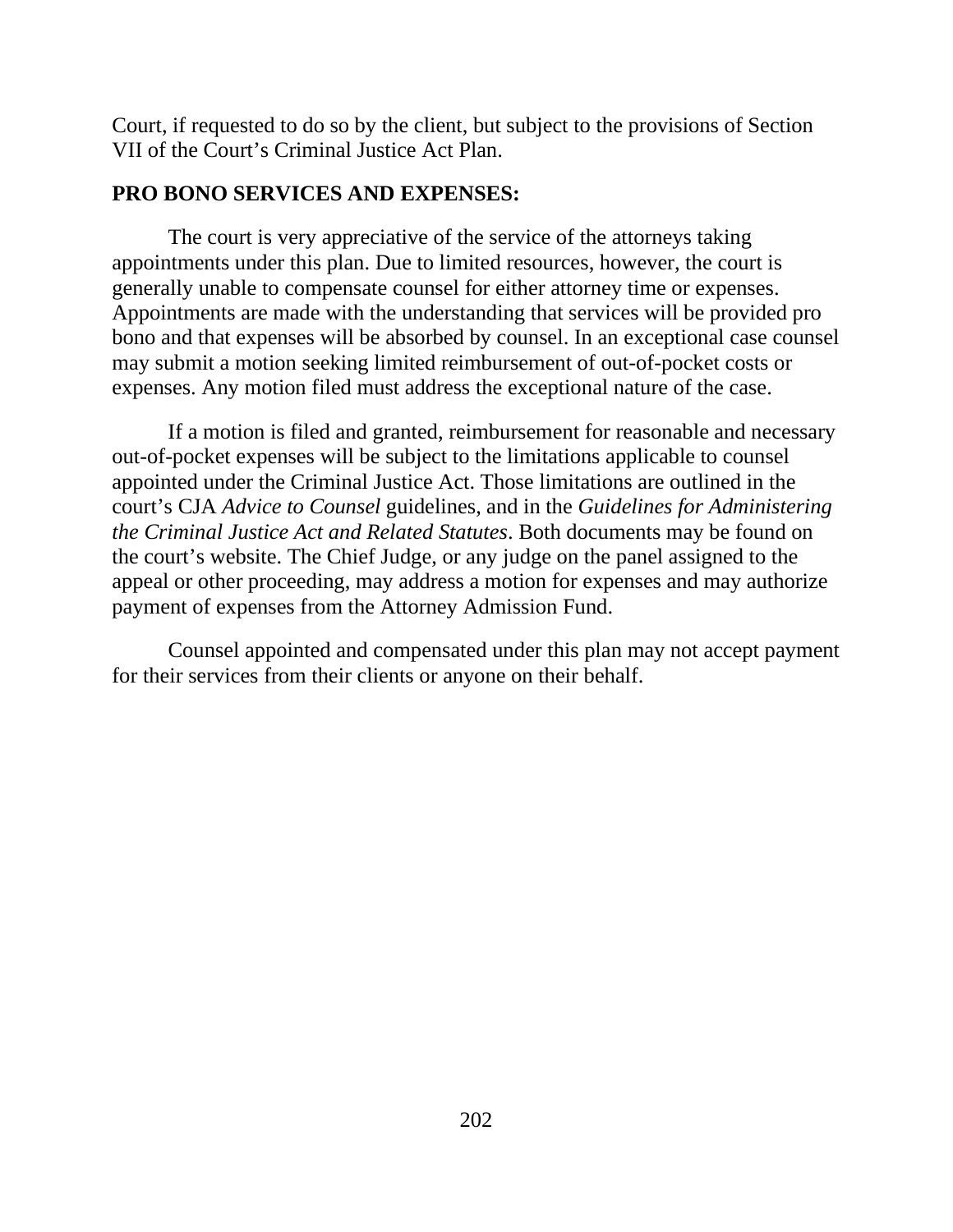# **ADDENDUM III**

## **PLAN FOR ATTORNEY DISCIPLINARY ENFORCEMENT**

## **Section 1. Definitions.**

1.1 "The Court" means the United States Court of Appeals for the Tenth Circuit.

1.2 "Another Court" means any court of the United States, the District of Columbia, or any state, territory, or commonwealth of the United States.

1.3 "Serious Crime" means any felony or any lesser crime involving false swearing, misrepresentation, fraud, willful failure to file income tax returns, deceit, bribery, extortion, misappropriation, theft, or an attempt or a conspiracy or solicitation of another to commit such a lesser crime.

1.4 "Disciplinary Panel" means a panel of judges specially constituted to consider an attorney disciplinary matter.

1.5 "Attorney" means any attorney admitted to practice or who has appeared before this court.

## **Section 2. Grounds for Discipline.**

An attorney may be disciplined by this court as a result of:

2.1 conviction in another court of a Serious Crime;

2.2 disbarment or suspension or reprimand by another court, with or without the attorney's consent, or the resignation from the bar of another court while an investigation into allegations of misconduct is pending;

2.3 any act or omission which violates the federal laws or federal statutes or Federal Rules of Appellate Procedure, the rules of this court, orders or other instructions of this court, or the Code of Professional Responsibility adopted by the highest court of any state to which the attorney is admitted to practice.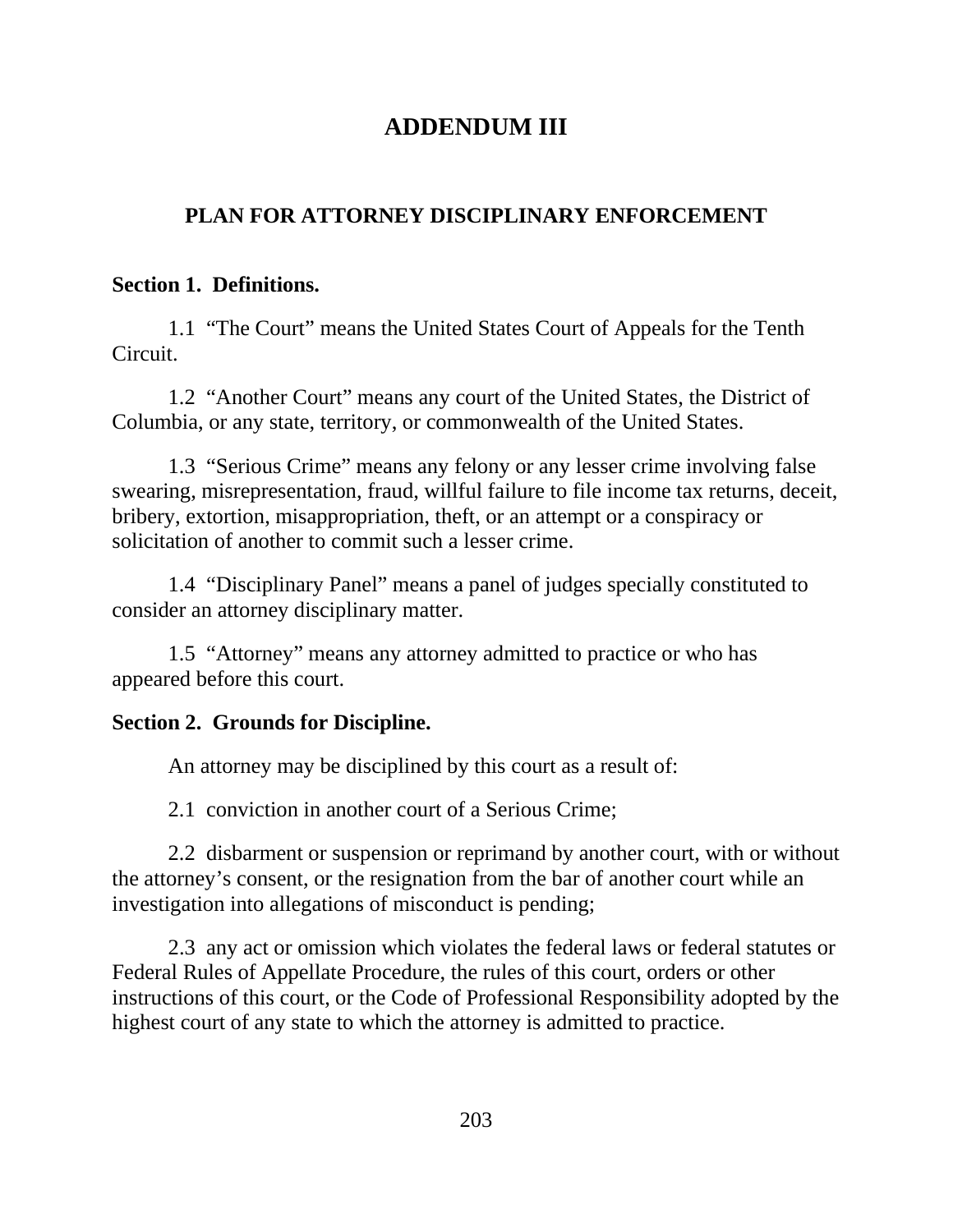### **Section 3. Disciplinary Sanctions.**

3.1 Discipline may consist of (a) disbarment, (b) suspension from practice before the court for a definite or indefinite period, (c) reprimand, (d) monetary sanction, (e) removal from the roster of attorneys eligible for appointment as courtappointed counsel, or (f) any other sanction that the court may deem appropriate.

3.2 The identical discipline imposed by another court may be appropriate for discipline imposed as a result of that other court's suspension or disbarment or reprimand of an attorney. However, any discipline imposed by another court will not limit the range of disciplinary sanctions available to the Disciplinary Panel or a panel of the court of appeals.

3.3 A monetary sanction imposed on disciplinary grounds is the personal responsibility of the attorney disciplined, and may not be reimbursed by a client directly or indirectly. Notice to that effect is to be sent to the client by the Clerk whenever a monetary sanction is imposed.

3.4 Proceedings for the award of damages, costs, expenses, or attorney's fees under 28 U.S.C. § 1927, Fed. R. App. P. 38, or 10th Cir. R. 46.5(C)(4) are not covered by this Plan.

## **Section 4. Discipline Imposed by a Panel of the Court or by a Disciplinary Panel.**

4.1 A panel of the court may impose in a case pending before it any sanction other than suspension or disbarment in accordance with Section 4.2.

4.2 Before imposing a sanction, a panel of the court will notify the attorney of the alleged conduct which may justify sanction and afford the attorney an opportunity to be heard, in writing or in person at the option of the panel.

4.3 Any matter of attorney discipline in which suspension or disbarment may be considered an appropriate sanction will be referred to a Disciplinary Panel or, in the case of an uncontested matter, to the Chief Judge or Chief Judge's designee. The Disciplinary Panel consists of three circuit judges appointed by the Chief Judge. The judge most senior in service on the court will be designated and serve as chair. If any member of the Disciplinary Panel is unable to hear a particular matter, the Chief Judge will designate another active circuit judge as a member of the panel to hear that matter.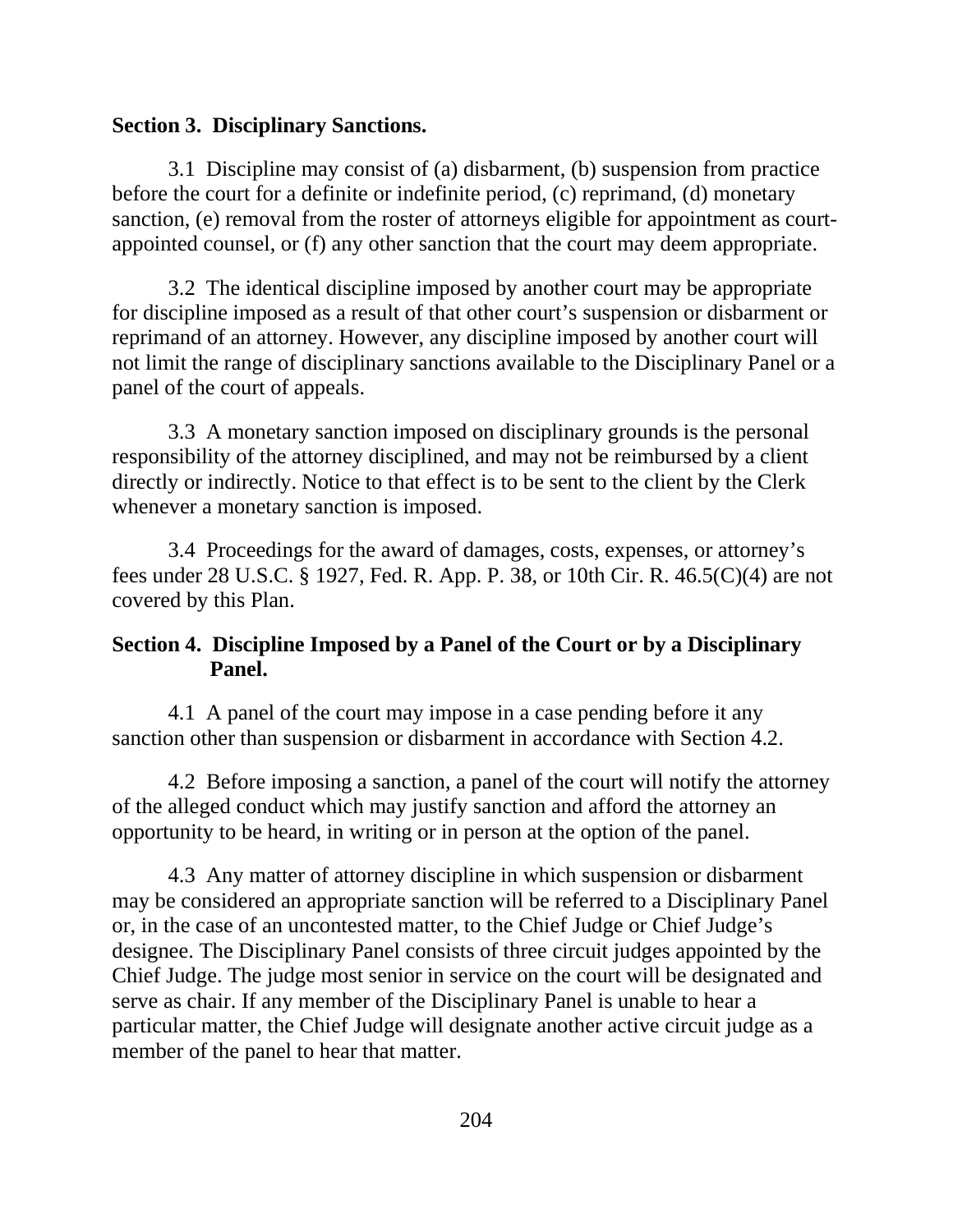4.4 The Disciplinary Panel may at any time appoint counsel to investigate or to prosecute a disciplinary matter. Generally, the court will appoint as disciplinary counsel the disciplinary agency of the highest court of the state in which the attorney maintains his or her principal office. If no such disciplinary agency exists or such disciplinary agency declines appointment or such appointment is clearly inappropriate, this court will appoint as disciplinary counsel one or more members of the bar of this court to investigate allegations of misconduct or to prosecute disciplinary proceedings.

4.5 The Disciplinary Panel may designate a special master for purposes of conducting an evidentiary hearing. The special master may establish whatever procedural and evidentiary rules are appropriate. At the conclusion of the evidentiary hearing, the special master must promptly make a report of findings to the Disciplinary Panel.

### **Section 5. Duties of Clerk.**

5.1 Upon being informed that an attorney admitted to practice before this court has been either convicted of any Serious Crime or subjected to discipline by another court, the Clerk will determine whether a copy of the judgment of conviction or disciplinary judgment or order has been forwarded to this court. If not, the Clerk will promptly obtain a copy of the judgment of conviction or disciplinary judgment or order and file it with this court.

5.2 Whenever any person is disbarred, suspended, or reprimanded, on consent or otherwise, or otherwise disciplined by this court and is shown on the records of the court to be admitted to practice in any other jurisdiction or before any other court, the Clerk will, within ten days of that disbarment, suspension, reprimand, or imposition of discipline, transmit to the disciplinary authorities in such other jurisdiction or for such other court, a certified copy of the judgment or order of disbarment, suspension, censure, reprimand or discipline, as well as the last known office address of the attorney.

5.3 The Clerk shall refer to the Disciplinary Panel or the Chief Judge or the Chief Judge's designee all information received concerning disbarments, suspensions, resignations during the pendency of misconduct investigations, and other conduct sufficient to cast doubt upon the continuing qualification of a member of the bar to practice before it.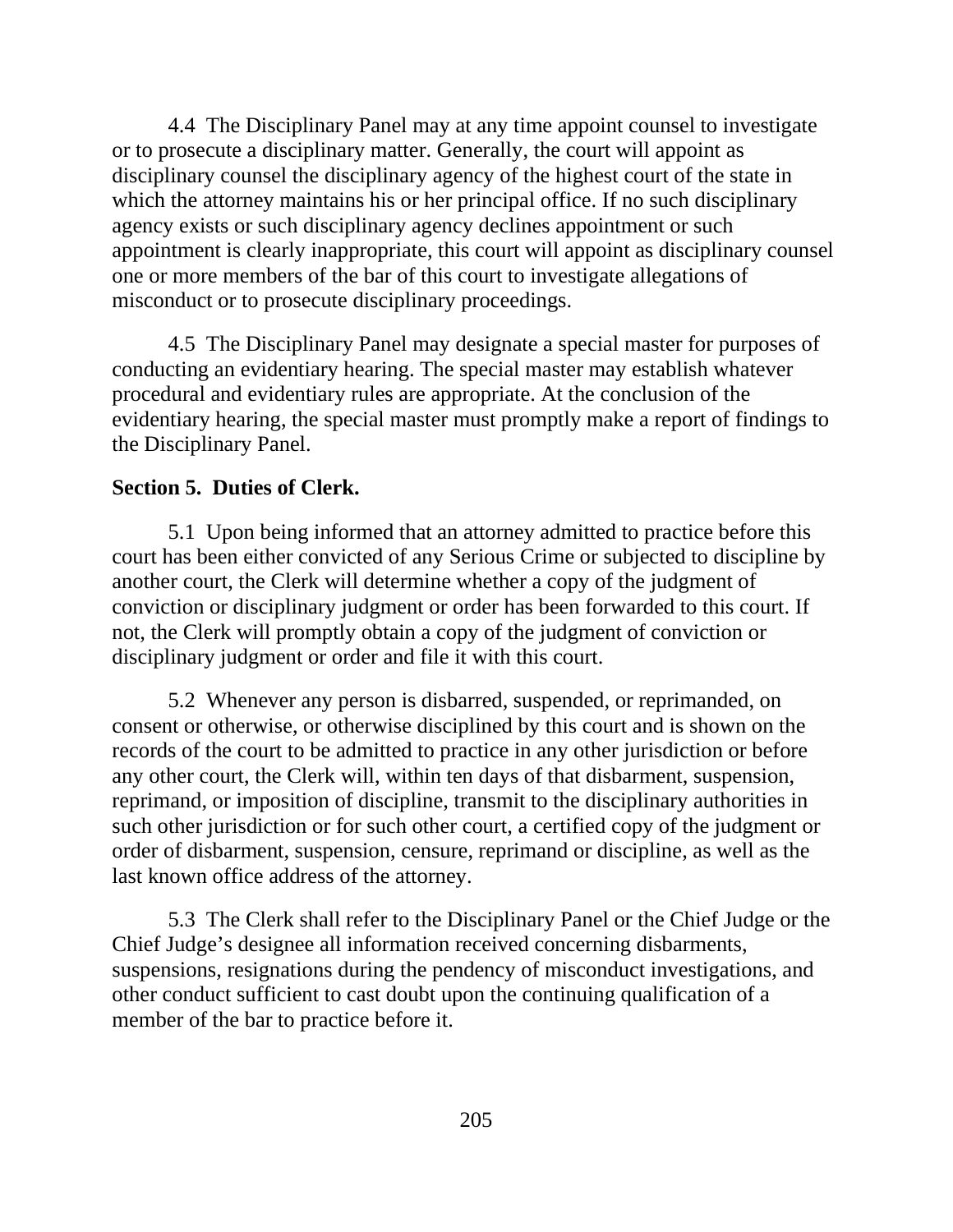## **Section 6. Initiation of Disciplinary Proceedings.**

6.1 Upon the receipt of a copy of a judgment, order, or other court document demonstrating that an attorney has been convicted of a Serious Crime, has been either suspended or disbarred or reprimanded by another court, or has resigned from the bar of another court during the pendency of a misconduct investigation, the Clerk shall issue an order directing the attorney to show cause why the court should not impose upon the attorney the discipline described in Section 3. With the order to show cause, the Clerk also may send a copy of the judgment of conviction or disciplinary judgment, order, or other court document indicating the form of disciplinary action.

6.2 When misconduct or allegations of misconduct concerning the appellate process which, if substantiated, would warrant discipline on the part of an attorney comes to the attention of the Clerk or a judge, whether by complaint, grievance, or otherwise, the Clerk shall issue an order to show cause why discipline should not be imposed by this court. The order will set forth the alleged conduct which is the subject of the proceeding and the reason the conduct may justify such discipline. If the Disciplinary Panel determines that cause does not exist for disciplinary action, the proceeding will be dismissed with appropriate notice.

6.3 All orders to show cause under this section will require the attorney to respond within twenty (20) days. In the response to the order to show cause, the attorney must include a declaration of the other bars to which the attorney is admitted.

# **Section 7. Uncontested Proceedings.**

7.1 If an attorney acquiesces to the imposition of discipline by failing to timely respond to an order to show cause, the Clerk will issue an order imposing discipline as indicated in the order to show cause.

7.2 Any attorney who is the subject of an investigation by this court into allegations of misconduct may consent to disbarment by filing with the Clerk's Office an affidavit stating that the attorney desires to consent to disbarment.

# **Section 8. Contested Proceedings.**

All contested matters, except those before a panel under Section 4.1, will be referred to a Disciplinary Panel.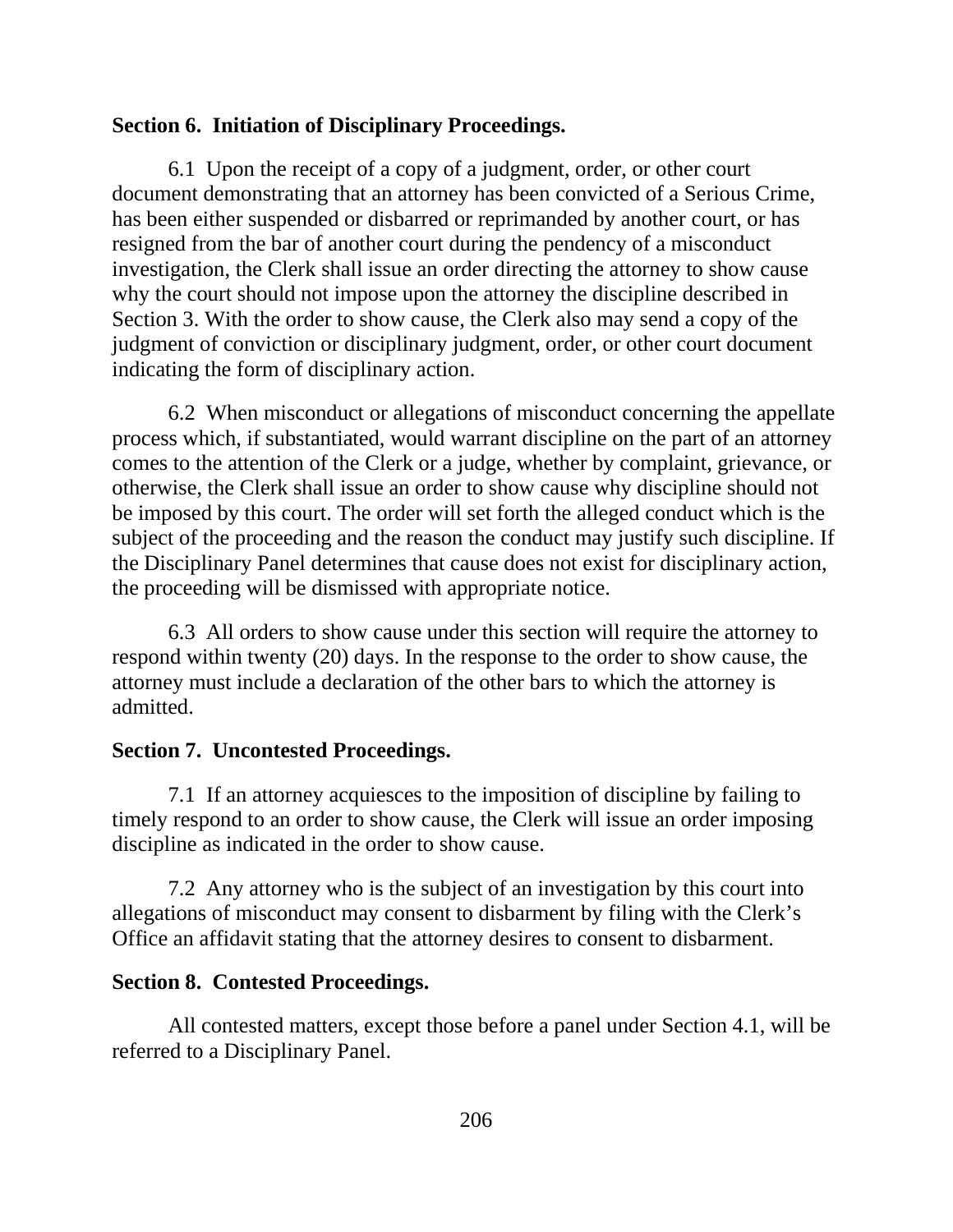8.1 If an attorney's response to an order to show cause specifically requests to be heard in person in defense or in mitigation, the Disciplinary Panel may set the matter for a hearing before a special master. If an evidentiary hearing is held before the special master, findings of fact must be promptly prepared and forwarded to the Disciplinary Panel and the attorney. Exceptions to the special master's findings may be filed within ten (10) days of the date the findings are transmitted by the special master to the Disciplinary Panel. After the Disciplinary Panel has resolved any timely exceptions, it may then make a decision.

8.2 If an attorney's response to an order to show cause does not specifically request to be heard in person, the Disciplinary Panel may then direct entry of an order imposing discipline or take other appropriate action.

8.3 A certified copy of a judgment of conviction for any crime will be prima facie evidence of the commission of that crime in any disciplinary proceeding instituted against an attorney based upon the conviction. If the conviction is subsequently reversed or vacated, any discipline imposed on the basis thereof will be promptly reviewed by the Disciplinary Panel, the Chief Judge or the Chief Judge's designee upon submission of a certified copy of the relevant mandate.

8.4 A certified copy of a disciplinary judgment or order demonstrating that a member of the bar has been disbarred or suspended or reprimanded by another court will be prima facie evidence that the conduct for which the discipline was imposed in fact occurred.

8.5 An attorney to whom an order to show cause is issued pursuant to Section 6 may be represented by counsel at all hearings.

8.6 The Disciplinary Panel may compel by subpoena the attendance of witnesses, including the attorney whose conduct is the subject of the proceeding, and the production of pertinent documents. If a hearing is held, the Disciplinary Panel may compel by subpoena the attendance of any witness and the production of any document reasonably designated by the disciplinary counsel and the attorney as relevant for adequate prosecution or defense or mitigation.

8.7 If disciplinary action is imposed by this court on an attorney who has entered an appearance in a representational capacity in any type of proceeding in this court, the Disciplinary Panel may require the attorney to:

(a) promptly notify all clients who are represented by the attorney in this court of the nature of the disciplinary action imposed; and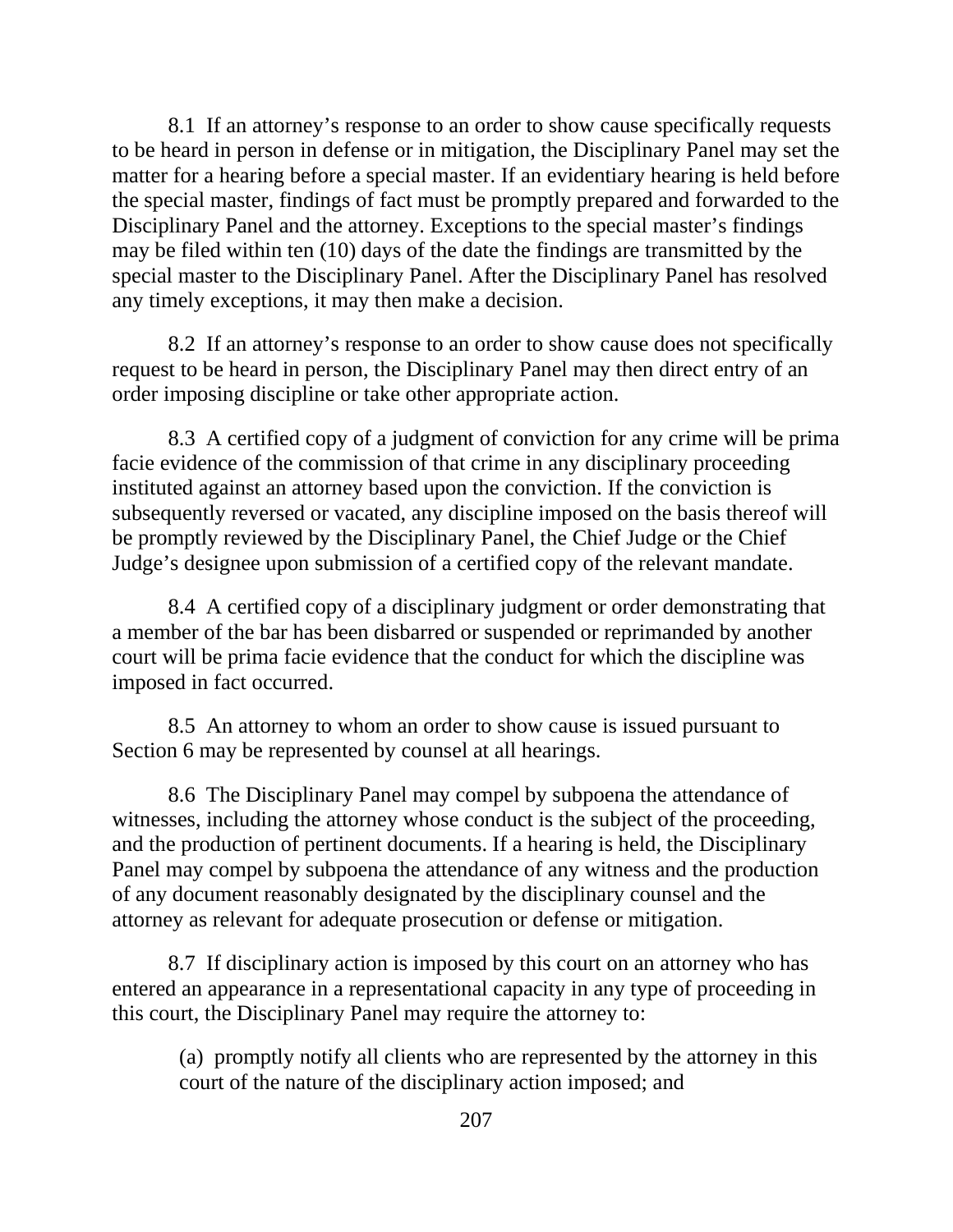(b) furnish sufficient evidence of compliance with (a).

## **Section 9. Suspension During Pendency of a Disciplinary Proceeding.**

9.1 Upon a sufficient showing that an attorney has been convicted of a Serious Crime, disbarred, suspended or reprimanded, the Disciplinary Panel may summarily suspend the attorney's privilege to practice before this court pending the determination of appropriate discipline.

9.2 The court or the Disciplinary Panel, after notice and an opportunity to be heard, may suspend an attorney's privilege to practice before this court during the course of any disciplinary investigation and proceeding.

## **Section 10. Reinstatement.**

10.1 An attorney suspended for six months or less is automatically reinstated at the end of the period of suspension upon the filing of an affidavit of compliance with the provisions of the disciplinary order. An attorney suspended for more than six months or disbarred may not resume practice until reinstated by order of the court.

10.2 An attorney who has been disbarred may not apply for reinstatement until the expiration of five years from the effective date of the disbarment.

10.3 No petition for reinstatement may be filed within one year following an adverse determination on the attorney's petition for reinstatement.

10.4 Any attorney who has been disbarred by a district court must provide proof of reinstatement to that court or demonstrate the futility of making an application to the district court.

10.5 The Clerk refers petitions for reinstatement to the Disciplinary Panel. If the Disciplinary Panel is satisfied that reinstatement is appropriate based upon the findings of another court or otherwise, it will grant the petition. If the Disciplinary Panel is not so satisfied, the Disciplinary Panel may schedule a hearing by a special master on the petition. At the hearing, the petitioner has the burden of demonstrating by clear and convincing evidence that he or she has the moral qualifications, competency, and learning in the law required for admission to practice before this court and that his or her resumption of the practice of law will not be detrimental to the integrity and standing of the bar or to the administration of justice, or contrary to the public interest. The special master must submit a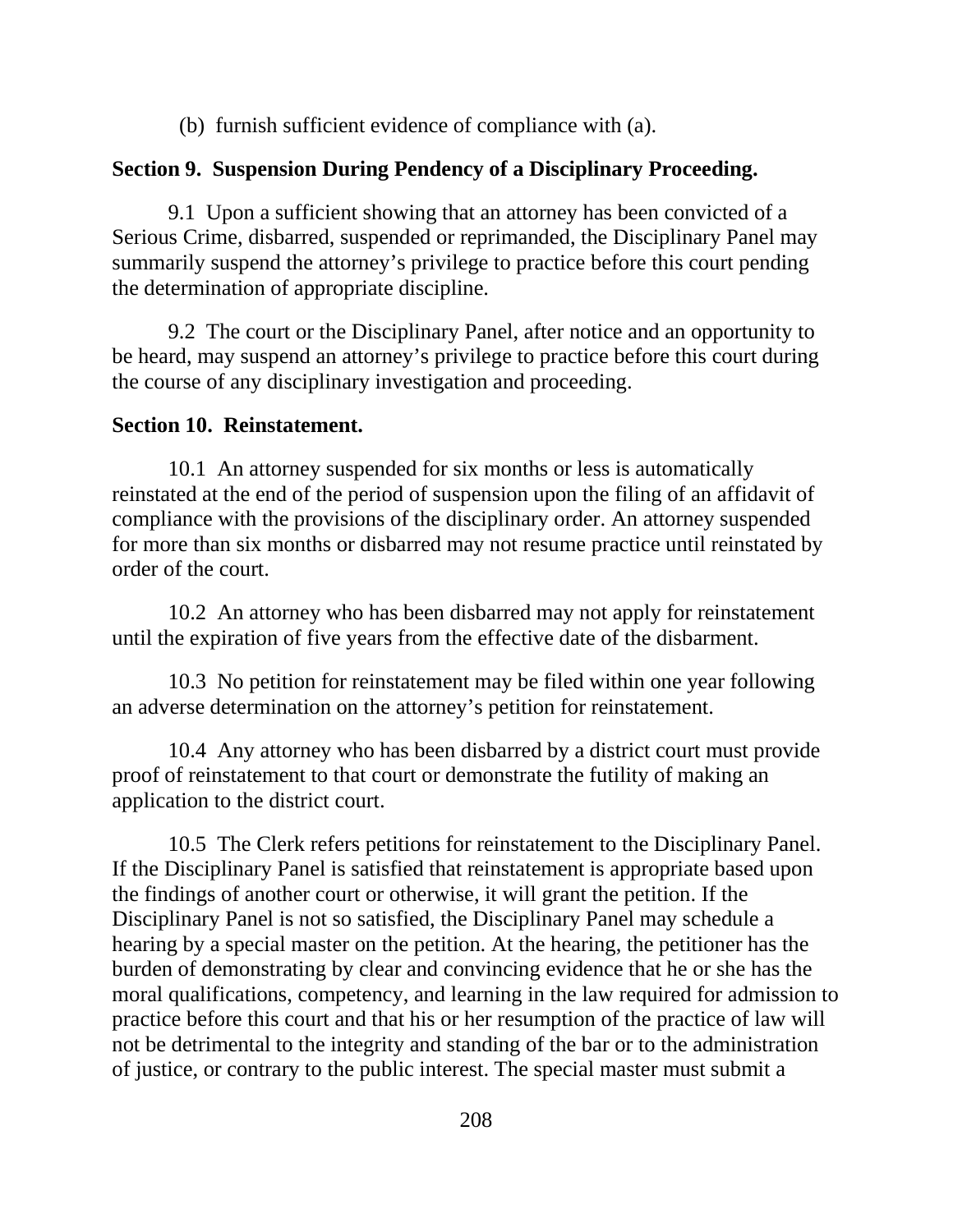report and recommendation to the Disciplinary Panel who will act upon the petition.

10.6 Reinstatement may be on such terms and conditions as the Disciplinary Panel directs. If the attorney has been disbarred or suspended for five years or more, this may include certification by the bar examiners of a state or other jurisdiction of the attorney's successful completion of an examination for admission to practice.

10.7 A condition precedent to reinstatement under this rule is payment of the prevailing attorney admission fee. That requirement is in addition to any other terms and conditions imposed by the Disciplinary Panel.

### **Section 11. Service of Papers and Other Notices.**

11.1 Service of an order to show cause instituting formal disciplinary proceedings will be made by personal service or by certified mail addressed to the attorney at the last known office address as shown on the records or in the most recent pleading or other document filed by the attorney in the course of any proceeding before this court. Service also will be deemed complete if the notice is addressed to counsel for the attorney.

#### **Section 12. Payment of Fees and Costs.**

12.1 At the conclusion of any disciplinary investigation or prosecution, if any, under these rules, disciplinary counsel may make application to this court for an order awarding reasonable attorney's fees and reimbursing costs expended in the course of such disciplinary investigation or prosecution. The court may require the attorney to pay such reasonable attorney's fees and costs.

#### **Section 13. Access to Disciplinary Information.**

13.1 Subject to 13.3 of this plan, orders to show cause why discipline should not be imposed, orders imposing discipline, records created by the Disciplinary Panel, are public records and are accessible to the public in the same manner as other records of the court.

13.2 Subject to 13.3 of this plan, hearings before the special master are open to the public.

13.3 The court or the Disciplinary Panel may, upon application and for good cause, issue a protective order prohibiting the disclosure of specific information